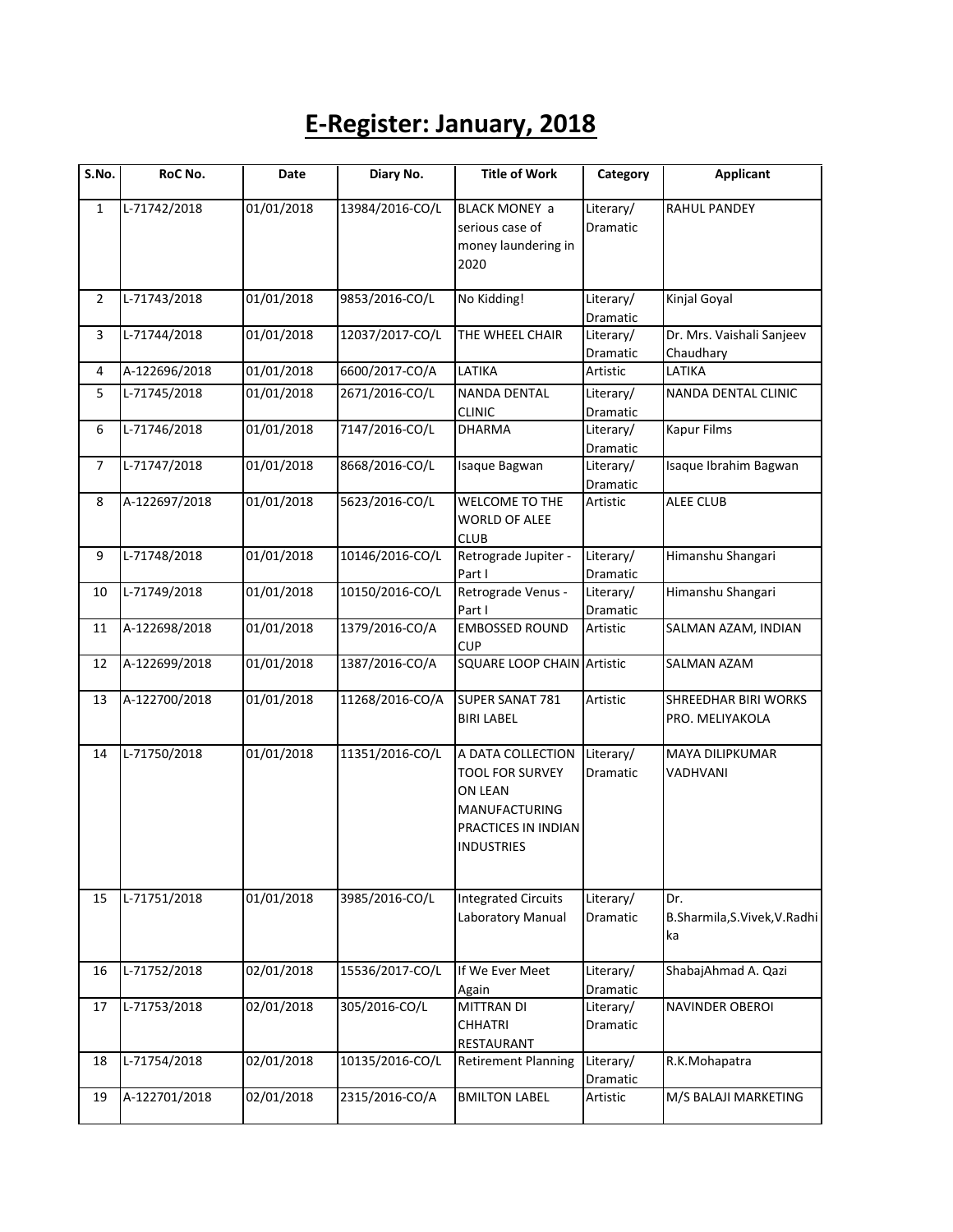| $\overline{\mathsf{S}}.\mathsf{No}.$ | RoC No.       | Date       | Diary No.                 | <b>Title of Work</b>                                                                                 | Category              | <b>Applicant</b>                                                    |
|--------------------------------------|---------------|------------|---------------------------|------------------------------------------------------------------------------------------------------|-----------------------|---------------------------------------------------------------------|
| 20                                   | L-71755/2018  | 02/01/2018 | 15378/2017-CO/L           | Lantern                                                                                              | Literary/<br>Dramatic | Sprith Shrivastava &<br>Shashikant Singh                            |
| 21                                   | L-71756/2018  | 02/01/2018 | 9510/2016-CO/L            | SCOPE OF MAGNETIC Literary/<br><b>MOTOR IN</b><br><b>DOMESTIC</b><br><b>APPLICATION</b>              | Dramatic              | <b>UMAKANTA SARANGI</b>                                             |
| 22                                   | L-71757/2018  | 02/01/2018 | 2449/2016-CO/L            | <b>SPORTYBEANS</b><br><b>Training manual</b>                                                         | Literary/<br>Dramatic | Luminosa Education<br>Private Limited                               |
| 23                                   | L-71758/2018  | 02/01/2018 | 15660/2017-CO/L           | <b>Enjoy Teenage</b>                                                                                 | Literary/<br>Dramatic | Ann Lilly Jose                                                      |
| 24                                   | A-122702/2018 | 02/01/2018 | 15551/2017-CO/A           | C.L.T. (LABEL)                                                                                       | Artistic              | Sow. Archana Gajanan<br>Tidke trading as M/s.<br>C.L.T. Engineering |
| 25                                   | SR-13180/2018 | 02/01/2018 | 11341/2015-CO/SR JATTS ON | FIRE(KATTA)                                                                                          | Sound<br>Recording    | <b>SUMIT MALHOTRA</b>                                               |
| 26                                   | SR-13181/2018 | 02/01/2018 | 52/2015-CO/SR             | ROCK IT WAS ROCK<br><b>IT IS</b>                                                                     | Sound<br>Recording    | <b>VIKRAM M. KHADE</b>                                              |
| 27                                   | A-122703/2018 | 02/01/2018 | 881/2016-CO/A             | <b>ACW</b>                                                                                           | Artistic              | Saurabh Kumar Gupta                                                 |
| 28                                   | CF-3961/2018  | 02/01/2018 | 2444/2015-CO/CF           | Understanding the<br>Sexual Harassment of ph Film<br>Women at<br>Workplace                           | Cinematogra           | PRIA EDUCATIONAL TRUST                                              |
| 29                                   | SW-9903/2018  | 02/01/2018 | 10085/2015-<br>CO/SW      | <b>Trusts Management</b><br>Software Application                                                     | Computer<br>Software  | GDA Trusteeship Ltd.                                                |
| 30                                   | A-122704/2018 | 02/01/2018 | 11118/2015-CO/A           | <b>GLENMARK AQUATIC Artistic</b><br><b>FOUNDATION</b>                                                |                       | M/S. GLENMARK<br>PHARMACEUTICALS LTD                                |
| 31                                   | A-122705/2018 | 02/01/2018 | 392/2017-CO/A             | <b>VEDAM HERBALS'</b><br>WITH DEVICE OF<br>LEAF LOGO                                                 | Artistic              | M. M AYURVEDIC PVT LTD                                              |
| 32                                   | L-71759/2018  | 02/01/2018 | 1943/2017-CO/L            | Bracelet - Strikingly<br>Independent Identity Dramatic                                               | Literary/             | Dr. Amar Anil Gupte                                                 |
| 33                                   | L-71760/2018  | 02/01/2018 | 16329/2017-CO/L           | HITSHATRU                                                                                            | Literary/<br>Dramatic | <b>JASHUBHAIRABARI</b>                                              |
| 34                                   | L-71761/2018  | 02/01/2018 | 6970/2016-CO/L            | ETHICS AND VALUES                                                                                    | Literary/<br>Dramatic | IES MASTER PUBLICATION                                              |
| 35                                   | L-71762/2018  | 02/01/2018 | 6971/2016-CO/L            | <b>GATE SOLUTIONS</b><br><b>ELECTRICAL</b><br><b>ENGINEERING</b>                                     | Literary/<br>Dramatic | <b>IES MASTER PUBLICATION</b>                                       |
| 36                                   | SW-9904/2018  | 02/01/2018 | 6776/2017-CO/SW           | <b>DIVERSITY OF</b><br><b>CODON USAGE FOR</b><br>SYNONYMOUS<br><b>CODONS OF AN</b><br>AMINO ACID DCU | Computer<br>Software  | DR. SUPRIYO<br><b>CHAKRABORTY</b>                                   |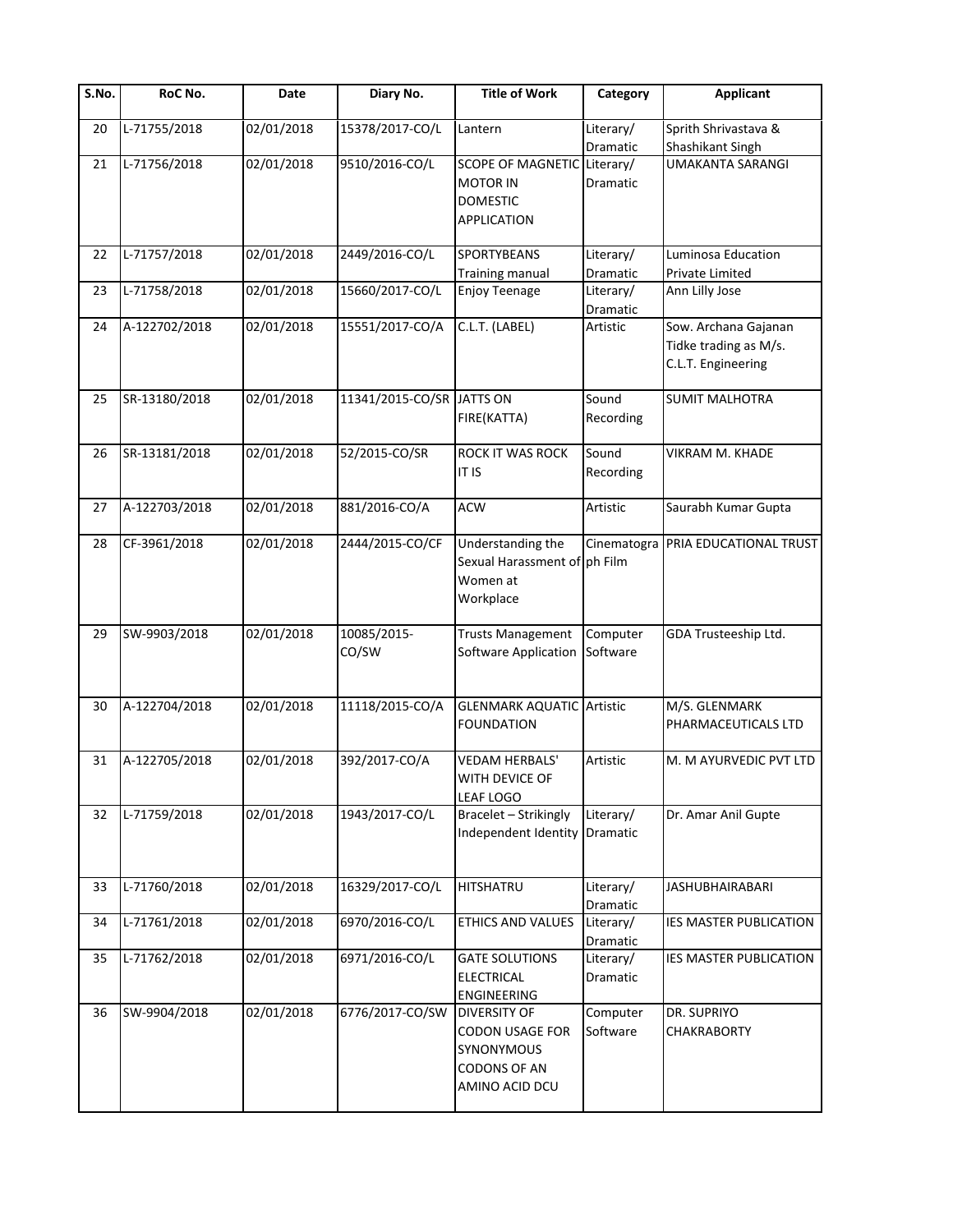| S.No. | RoC No.       | Date       | Diary No.       | <b>Title of Work</b>                                                                                                             | Category              | Applicant                             |
|-------|---------------|------------|-----------------|----------------------------------------------------------------------------------------------------------------------------------|-----------------------|---------------------------------------|
| 37    | L-71763/2018  | 03/01/2018 | 15665/2017-CO/L | Quick N Easy<br><b>Vegetarian Recipes</b>                                                                                        | Literary/<br>Dramatic | Jalaja Vachharajani                   |
| 38    | L-71764/2018  | 03/01/2018 | 15667/2017-CO/L | Journey Through<br>Darkness                                                                                                      | Literary/<br>Dramatic | Salloni Mehta                         |
| 39    | L-71765/2018  | 03/01/2018 | 15697/2017-CO/L | <b>MARKETING</b><br>MANAGEMENT FOR<br>UGC NET/JRF<br><b>COMMERCE AND</b><br>MANAGEMENT                                           | Literary/<br>Dramatic | Megha Agarwal                         |
| 40    | L-71766/2018  | 03/01/2018 | 15684/2017-CO/L | "Gandhi: The Eternal<br>Management Guru"                                                                                         | Literary/<br>Dramatic | Pratik P Surana                       |
| 41    | L-71767/2018  | 03/01/2018 | 15783/2017-CO/L | The Highway Mafia                                                                                                                | Literary/<br>Dramatic | Suchitra S Rao                        |
| 42    | L-71768/2018  | 03/01/2018 | 15822/2017-CO/L | Dog, Yogi, Banyan<br>tree                                                                                                        | Literary/<br>Dramatic | Rajan Sankaran                        |
| 43    | L-71769/2018  | 03/01/2018 | 15692/2017-CO/L | <b>Treasure of Soul</b>                                                                                                          | Literary/<br>Dramatic | Himanshu jain                         |
| 44    | L-71770/2018  | 03/01/2018 | 15717/2017-CO/L | Mere Khayal                                                                                                                      | Literary/<br>Dramatic | Manisha Yadava                        |
| 45    | L-71771/2018  | 03/01/2018 | 15661/2017-CO/L | <b>Decision Flare</b>                                                                                                            | Literary/<br>Dramatic | Dilip Talreja                         |
| 46    | L-71772/2018  | 03/01/2018 | 15316/2017-CO/L | <b>SOLAR WATER PUMP</b><br><b>CONTROL WITH</b><br><b>FOUR DIFFERENT</b><br>TIME SLOTS FOR<br>POWER SAVING<br><b>APPLICATIONS</b> | Literary/<br>Dramatic | A.S.LILHARE                           |
| 47    | L-71773/2018  | 03/01/2018 | 15666/2017-CO/L | Samvednayein                                                                                                                     | Literary/<br>Dramatic | <b>AVNISH SINGHAL</b>                 |
| 48    | L-71774/2018  | 03/01/2018 | 15313/2017-CO/L | My Heart Speaks                                                                                                                  | Literary/<br>Dramatic | Tanisha Kothari                       |
| 49    | A-122706/2018 | 03/01/2018 | 15484/2017-CO/A | NIRMAX CEMENT<br>LOGO HINDI                                                                                                      | Artistic              | <b>NIRMA LTD</b>                      |
| 50    | L-71775/2018  | 03/01/2018 | 15616/2017-CO/L | Paashan Nahi Ho<br>Tum                                                                                                           | Literary/<br>Dramatic | Neeraj Ahluwalia                      |
| 51    | L-71776/2018  | 03/01/2018 | 15780/2017-CO/L | <b>MBA - IMPORTANCE</b><br>OF CASE METHOD<br><b>TEACHING</b>                                                                     | Literary/<br>Dramatic | Dr. SUBRAMANIAM<br><b>SESHAN IYER</b> |
| 52    | L-71777/2018  | 03/01/2018 | 15335/2017-CO/L | Characterization &<br>Composition of<br>Nagpur Municipal<br>Solid Waste &<br>Treatment<br>Suggestion                             | Literary/<br>Dramatic | Rajesh M. Bhagat                      |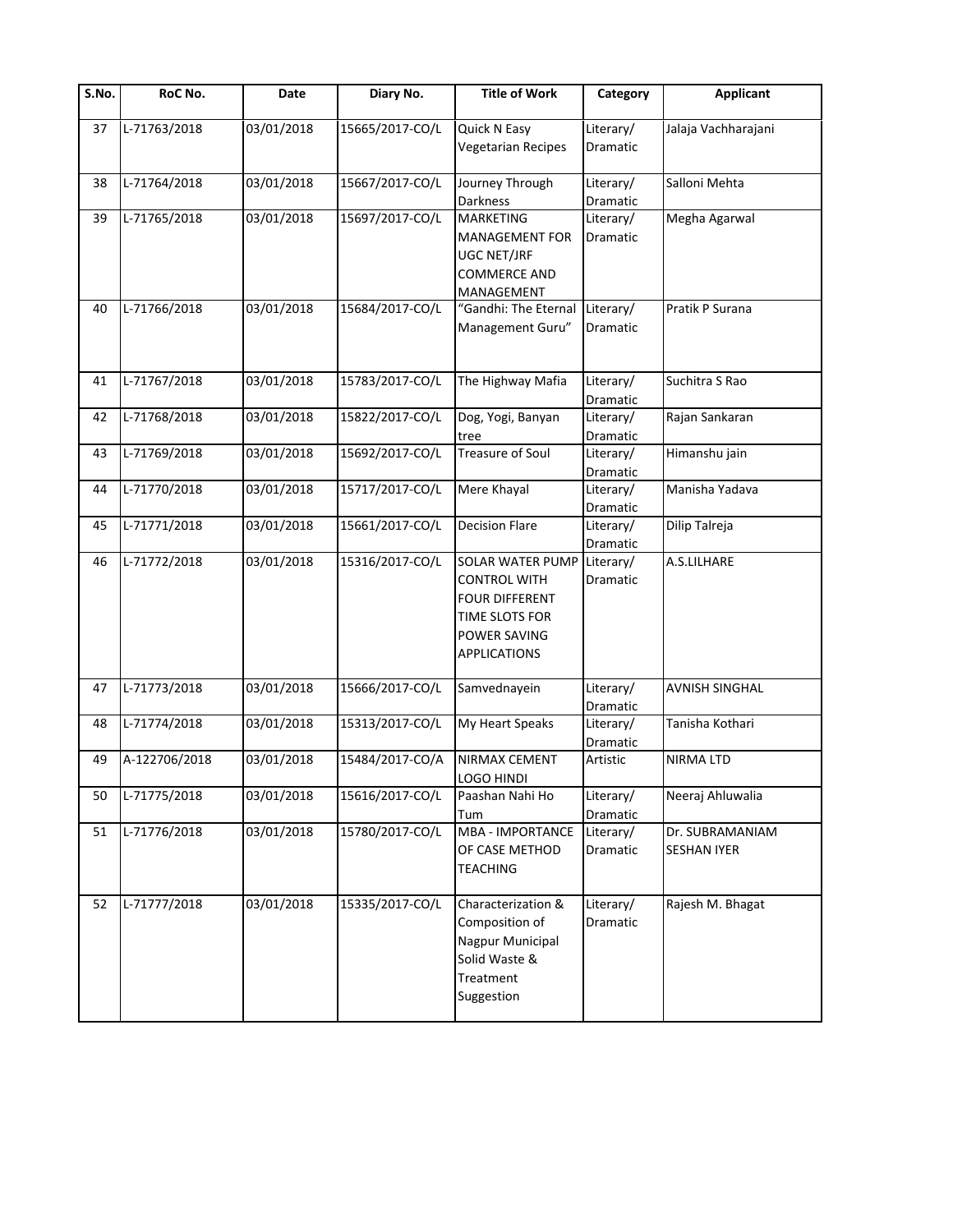| $\overline{\mathsf{S}}$ . No. | RoC No.       | Date       | Diary No.            | <b>Title of Work</b>                                                                                                                 | Category              | <b>Applicant</b>                                                                 |
|-------------------------------|---------------|------------|----------------------|--------------------------------------------------------------------------------------------------------------------------------------|-----------------------|----------------------------------------------------------------------------------|
| 53                            | L-71778/2018  | 03/01/2018 | 15732/2017-CO/L      | Inbuilt RFID to<br>reduce theft and<br>Aadhaar in reference<br>to traffic<br>management at toll<br>plaza                             | Literary/<br>Dramatic | Rohtash Singh                                                                    |
| 54                            | L-71779/2018  | 03/01/2018 | 15681/2017-CO/L      | <b>KELAMBIKA RUHI</b><br>CALENDAR                                                                                                    | Literary/<br>Dramatic | <b>NARENDRA KULE</b>                                                             |
| 55                            | L-71780/2018  | 03/01/2018 | 15598/2017-CO/L      | A Model for<br><b>Advanced Sandwich</b><br>Probe Topology<br>Inference Scheme in<br>Network<br>Tomography.                           | Literary/<br>Dramatic | <b>AMOL NARAYAN</b><br>DUMBARE, JAMEER GULAB<br>KOTWAL, VAISHALI<br>PRASAD LATKE |
| 56                            | A-122707/2018 | 03/01/2018 | 15485/2017-CO/A      | NIRMAX CEMENT<br>NIRMAN SAPNO KA                                                                                                     | Artistic              | <b>NIRMA LTD</b>                                                                 |
| 57                            | L-71781/2018  | 03/01/2018 | 4596/2015-CO/L       | THE HAUNTED PARK                                                                                                                     | Literary/<br>Dramatic | <b>EKNOOR S ARORA</b>                                                            |
| 58                            | L-71782/2018  | 03/01/2018 | 15603/2017-CO/L      | Vellam                                                                                                                               | Literary/<br>Dramatic | SMITH GEO SKARIAH                                                                |
| 59                            | L-71783/2018  | 03/01/2018 | 9060/2016-CO/L       | <b>GHALMEL</b><br>ANTARANGACHI                                                                                                       | Literary/<br>Dramatic | Ganesh Chavan                                                                    |
| 60                            | L-71784/2018  | 03/01/2018 | 15657/2017-CO/L      | India's need for a set<br>of referendum laws                                                                                         | Literary/<br>Dramatic | Vishal Sharma                                                                    |
| 61                            | SW-9905/2018  | 03/01/2018 | 10055/2017-<br>CO/SW | Online Test item<br>requisition software<br>(Web based)                                                                              | Computer<br>Software  | <b>UPL Limited</b>                                                               |
| 62                            | SW-9906/2018  | 03/01/2018 | 10052/2017-<br>CO/SW | Online data<br>Acquistion of<br>Parental Animals and<br>Pups in Development<br>& Reproductive<br>Toxicology (DART)<br><b>Studies</b> | Computer<br>Software  | <b>UPL Limited</b>                                                               |
| 63                            | SW-9907/2018  | 03/01/2018 | 10051/2017-<br>CO/SW | Data Acquistion<br>System for<br>Neurobehavioral<br>Observation (NBO)                                                                | Computer<br>Software  | <b>UPL Limited</b>                                                               |
| 64                            | A-122708/2018 | 03/01/2018 | 15233/2017-CO/A      | <b>AMRIT PRAVAH</b>                                                                                                                  | Artistic              | MR CHETAN GUPTA                                                                  |
| 65                            | SW-9908/2018  | 03/01/2018 | 5221/2015-CO/SW      | Link                                                                                                                                 | Computer<br>Software  | Western Outdoor<br>Interactive Pvt. Ltd                                          |
| 66                            | L-71785/2018  | 03/01/2018 | 15862/2017-CO/L      | \$andy's World of<br>Imaginations                                                                                                    | Literary/<br>Dramatic | SANDEEP KUMAR                                                                    |
| 67                            | L-71786/2018  | 03/01/2018 | 15991/2017-CO/L      | <b>ENGLISH MARIGOLD</b><br>PLUS <sub>5</sub>                                                                                         | Literary/<br>Dramatic | <b>VIDYA PRAKASHAN</b><br><b>MANDIR PVT LTD</b>                                  |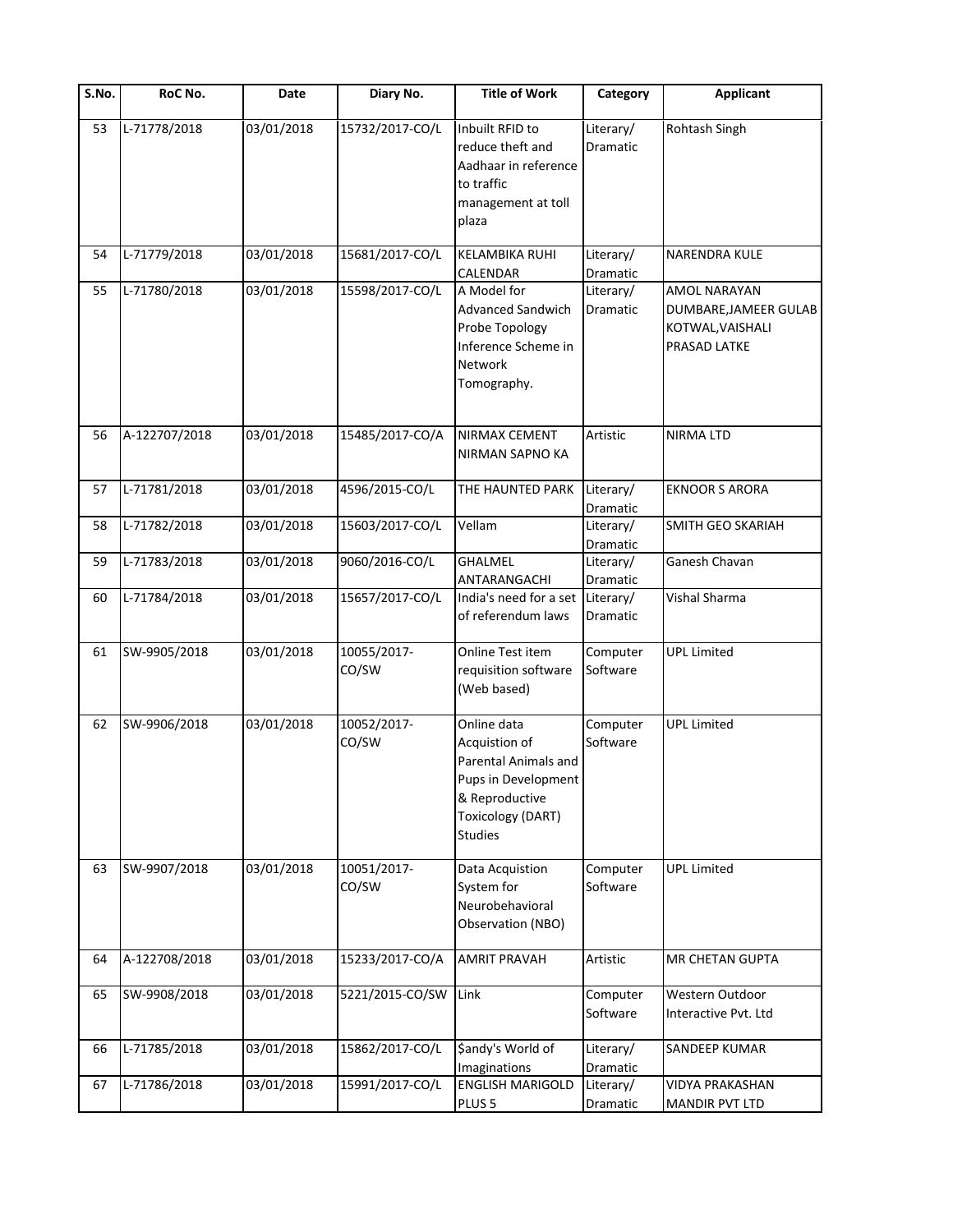| S.No. | RoC No.       | Date       | Diary No.            | <b>Title of Work</b>                                                             | Category                     | <b>Applicant</b>                                                    |
|-------|---------------|------------|----------------------|----------------------------------------------------------------------------------|------------------------------|---------------------------------------------------------------------|
| 68    | L-71787/2018  | 03/01/2018 | 4040/2017-CO/L       | It's only love                                                                   | Literary/<br>Dramatic        | Jeetendra Wadhwani                                                  |
| 69    | L-71788/2018  | 04/01/2018 | 14448/2017-CO/L      | India's Best Jodi                                                                | Literary/<br>Dramatic        | LEADING PRODUCTIONS<br><b>LLP</b>                                   |
| 70    | L-71789/2018  | 04/01/2018 | 13989/2016-CO/L      | Face and body butter Literary/                                                   | Dramatic                     | <b>Bharati Malani</b>                                               |
| 71    | SW-9909/2018  | 04/01/2018 | 10054/2017-<br>CO/SW | Web based store<br>Inventory<br>Management System                                | Computer<br>Software         | <b>UPL Limited</b>                                                  |
| 72    | SW-9910/2018  | 04/01/2018 | 10056/2017-<br>CO/SW | Online Audit Master<br>Management (Web<br>Based)                                 | Computer<br>Software         | <b>UPL Limited</b>                                                  |
| 73    | SW-9911/2018  | 04/01/2018 | 10050/2017-<br>CO/SW | Test Item Inventory<br>Management System Software                                | Computer                     | <b>UPL Limited</b>                                                  |
| 74    | A-122709/2018 | 04/01/2018 | 11780/2017-CO/A      | <b>HILLWUD LABEL</b>                                                             | Artistic                     | M/s. Haploos Plyboards<br>Pvt. Ltd.,                                |
| 75    | A-122710/2018 | 04/01/2018 | 12876/2017-CO/A      | SRM                                                                              | Artistic                     | 1. C CHINNASAMY 2. C.<br>EASWARAMOORTHI 3. E.<br>VIJAYALAKSHMI      |
| 76    | A-122711/2018 | 04/01/2018 | 8280/2017-CO/A       | RELAXO LABEL                                                                     | Artistic                     | <b>SHIV KUMAR GARG</b><br>Trading As SHREE SHYAM<br>PETRO CHEMICALS |
| 77    | L-71790/2018  | 04/01/2018 | 15722/2017-CO/L      | Bas Radha ki Nakal<br>Ho                                                         | Literary/<br>Dramatic        | Vishnu                                                              |
| 78    | L-71791/2018  | 04/01/2018 | 4244/2016-CO/L       | PYAR KA NAGMA                                                                    | Literary/<br>Dramatic        | GULBAHAR, D/O HANIP                                                 |
| 79    | A-122712/2018 | 04/01/2018 | 914/2016-CO/A        | <b>AMAR LEAF TEA</b>                                                             | Artistic                     | AMAR TEA PVT. LTD.                                                  |
| 80    | L-71792/2018  | 04/01/2018 | 3186/2015-CO/L       | MathLab<br>Plus/Activity<br>Book/Class 8                                         | Literary/<br><b>Dramatic</b> | NIIT LIMITED                                                        |
| 81    | L-71793/2018  | 04/01/2018 | 3187/2015-CO/L       | MathLab<br>Plus/Activity<br>Book/Class 9                                         | Literary/<br>Dramatic        | NIIT LIMITED                                                        |
| 82    | L-71794/2018  | 04/01/2018 | 3188/2015-CO/L       | MathLab<br>Plus/Activity<br>Book/Class 10                                        | Literary/<br>Dramatic        | M/s. NIIT LIMITED                                                   |
| 83    | L-71795/2018  | 04/01/2018 | 15736/2017-CO/L      | <b>Restructured Power</b><br>System A<br>Comprehensive study<br>of Gujarat State | Literary/<br>Dramatic        | RAVINDRAKUMAR                                                       |
| 84    | A-122713/2018 | 04/01/2018 | 5691/2015-CO/A       | PANJWANI                                                                         | Artistic                     | SALIM SHAHBUDIN<br>PANJVANI TRADING AS                              |
| 85    | A-122714/2018 | 04/01/2018 | 5696/2015-CO/A       | K.D.N ELECTRICALS                                                                | Artistic                     | NARENDRA GANESHBHAI<br>DESHMUKH TRADING AS                          |
| 86    | A-122715/2018 | 04/01/2018 | 5700/2015-CO/A       | CHEER'S                                                                          | Artistic                     | INDRABADAN MANIBHAI<br>PATEL TRADING AS                             |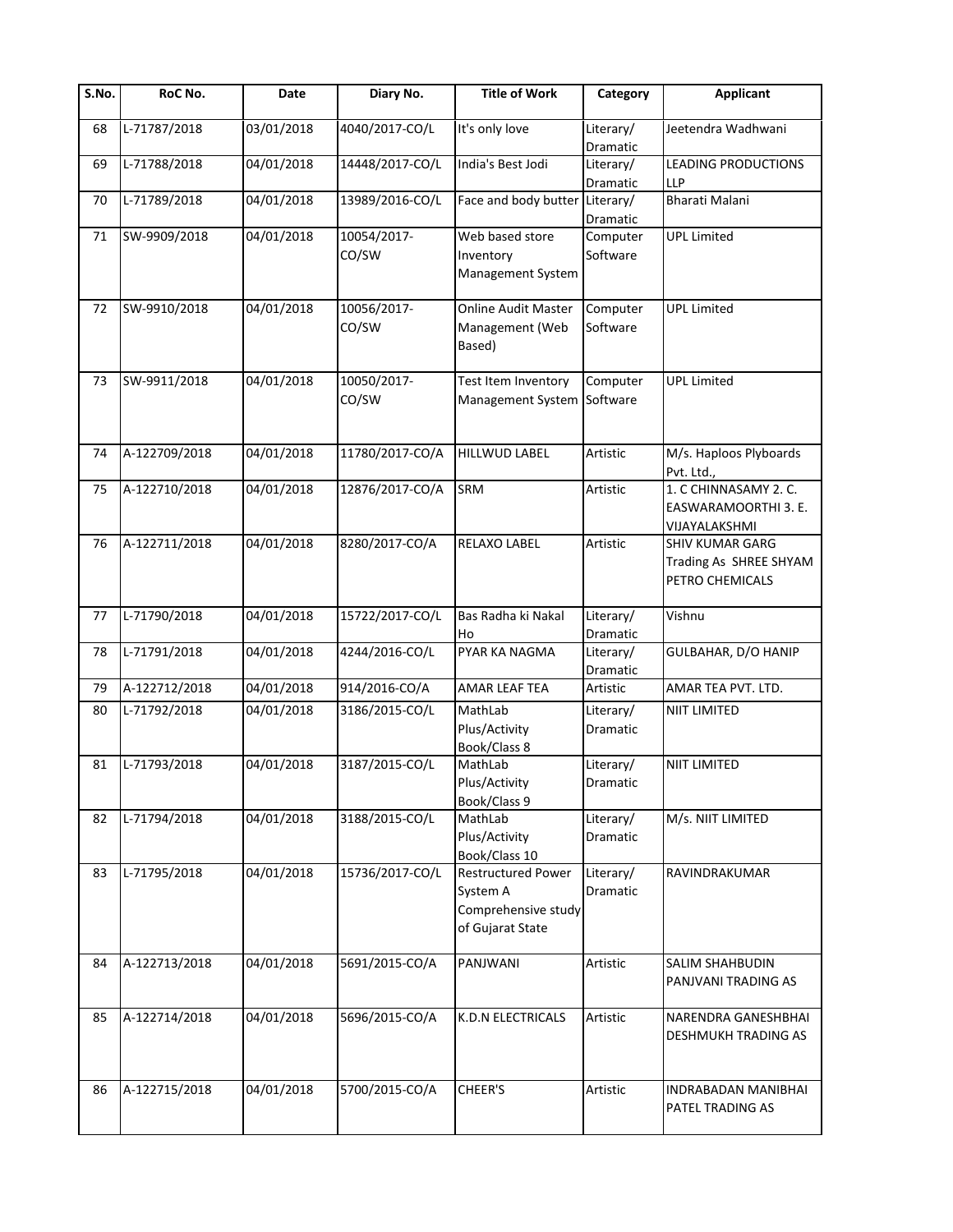| S.No. | RoC No.       | Date       | Diary No.       | <b>Title of Work</b>                                                                                           | Category              | <b>Applicant</b>                                                                                                      |
|-------|---------------|------------|-----------------|----------------------------------------------------------------------------------------------------------------|-----------------------|-----------------------------------------------------------------------------------------------------------------------|
| 87    | A-122716/2018 | 04/01/2018 | 9002/2015-CO/A  | <b>RUSHIT</b><br><b>ENTERPRISES.</b><br><b>ACCUSIFT WITH</b><br>DEVICE OF SIEVES                               | Artistic              | <b>RUSHIT ENTERPRISES</b>                                                                                             |
| 88    | A-122717/2018 | 04/01/2018 | 4594/2015-CO/A  | <b>GANYA</b>                                                                                                   | Artistic              | <b>GANYA KNITS</b>                                                                                                    |
| 89    | L-71796/2018  | 04/01/2018 | 15570/2017-CO/L | SAANU SOHNI LAGDI                                                                                              | Literary/<br>Dramatic | Nitin Verma                                                                                                           |
| 90    | A-122718/2018 | 04/01/2018 | 6281/2015-CO/A  | M                                                                                                              | Artistic              | M/S. BASANT ISPAT<br>UDYOG PVT LTD.                                                                                   |
| 91    | SW-9912/2018  | 04/01/2018 | 2346/2015-CO/SW | Winds CRM-<br>Customer<br>Relationship<br>Managment<br>Application                                             | Computer<br>Software  | Sumesh K                                                                                                              |
| 92    | SW-9913/2018  | 04/01/2018 | 8504/2015-CO/SW | Software for indent,<br>enquiry and purchase Software<br>order for Materials<br>Procurement System<br>at RDCIS | Computer              | M/S. STEEL AUTHORITY OF<br><b>INDIA LTD.</b>                                                                          |
| 93    | A-122719/2018 | 04/01/2018 | 5448/2015-CO/A  | <b>SWARAJ</b>                                                                                                  | Artistic              | PRAMOD KUMAR<br><b>GARG, RAJESH KUMAR</b><br>GARG, RAKESH KUMAR<br>GARG, SHOBHIT<br>GARG, SMT. RUKMANI<br><b>DEVI</b> |
| 94    | L-71797/2018  | 04/01/2018 | 3171/2015-CO/L  | <b>IT Wizard</b><br>Plus/Information<br>Technology/CW//Vol<br>1/Class 9/Item<br>Code:138978                    | Literary/<br>Dramatic | M/s. NIIT LIMITED                                                                                                     |
| 95    | L-71798/2018  | 04/01/2018 | 3172/2015-CO/L  | <b>IT Wizard</b><br>Plus/Computer<br>Science/CW//Vol.<br>1/Class 12/Item<br>Code:138989                        | Literary/<br>Dramatic | <b>NIIT LIMITED</b>                                                                                                   |
| 96    | L-71799/2018  | 04/01/2018 | 3173/2015-CO/L  | <b>IT Wizard</b><br>Plus/Computer<br>Science/CW//Vol.<br>2/Class 12/Item<br>Code:138990                        | Literary/<br>Dramatic | <b>NIIT LIMITED</b>                                                                                                   |
| 97    | L-71800/2018  | 04/01/2018 | 15509/2017-CO/L | <b>SMART SECURITY</b><br><b>CAR SYSTEM</b>                                                                     | Literary/<br>Dramatic | NILESH SUESHRAO<br><b>PANCHBUDHE</b>                                                                                  |
| 98    | L-71801/2018  | 04/01/2018 | 3174/2015-CO/L  | <b>IT Wizard</b><br>Plus/Informatics<br>Practices/CW//Vol.<br>1/Class 12/Item<br>Code:138991                   | Literary/<br>Dramatic | <b>NIIT LIMITED</b>                                                                                                   |
| 99    | A-122720/2018 | 04/01/2018 | 915/2016-CO/A   | <b>SOCIETY PREMIUM</b><br><b>TEA</b>                                                                           | Artistic              | M/S. HASMUKHRAI & CO                                                                                                  |
| 100   | A-122721/2018 | 04/01/2018 | 15495/2017-CO/A | <b>CHAWLA S2 SINCE</b><br>1960                                                                                 | Artistic              | <b>GLOBAL FOOD WORKS</b>                                                                                              |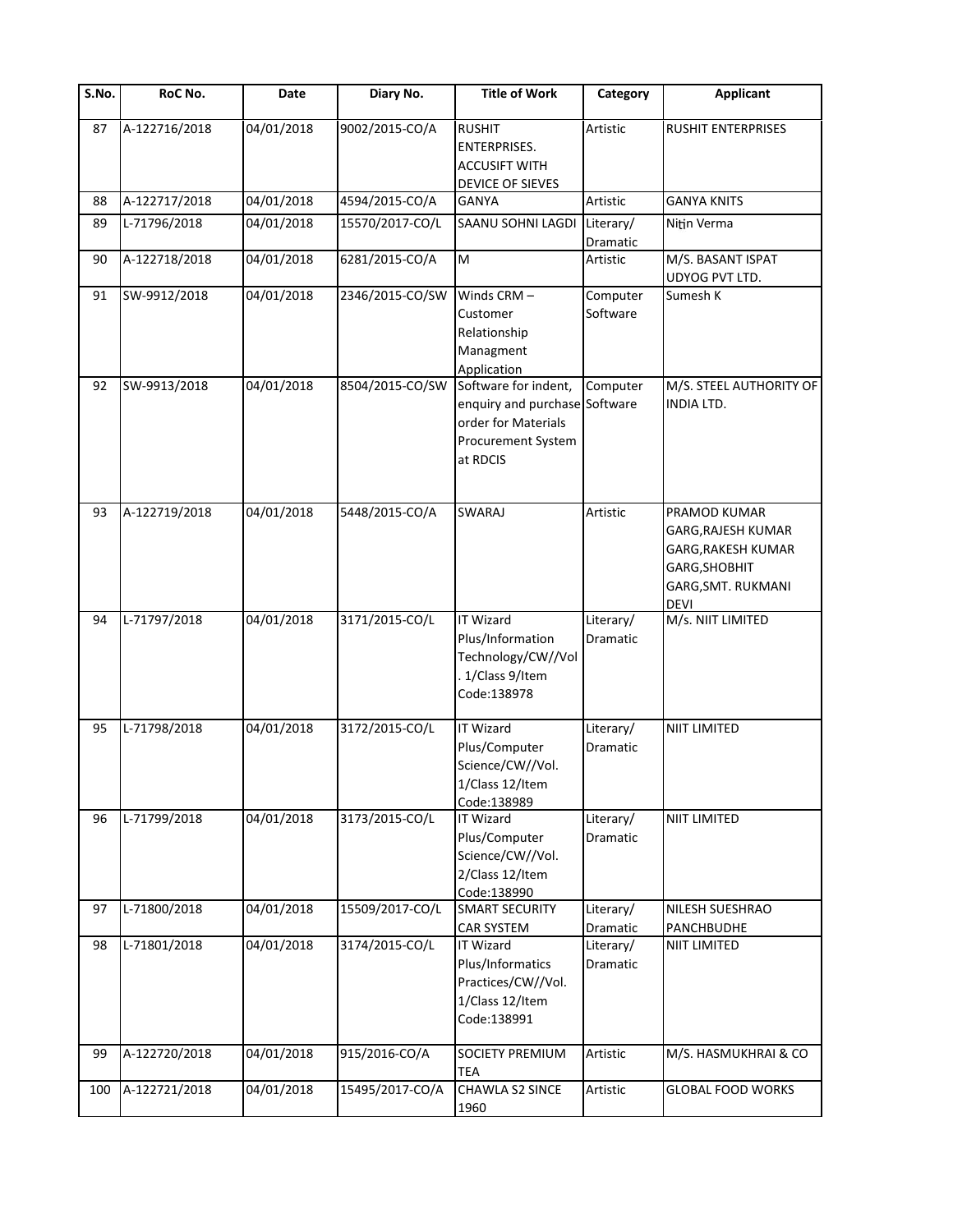| S.No. | RoC No.       | Date       | Diary No.            | <b>Title of Work</b>                                                                                    | Category              | <b>Applicant</b>                                                                                           |
|-------|---------------|------------|----------------------|---------------------------------------------------------------------------------------------------------|-----------------------|------------------------------------------------------------------------------------------------------------|
| 101   | A-122722/2018 | 04/01/2018 | 916/2016-CO/A        | SOCIETY CTC DUST<br>TEA JANATA BLEND                                                                    | Artistic              | M/S. HASMUKHRAI & CO.                                                                                      |
| 102   | A-122723/2018 | 04/01/2018 | 917/2016-CO/A        | SOCIETY LEAF TEA<br><b>JANATA BLEND</b>                                                                 | Artistic              | M/S. HASMUKHRAI & CO                                                                                       |
| 103   | A-122724/2018 | 04/01/2018 | 918/2016-CO/A        | <b>SOCIETA TEA</b>                                                                                      | Artistic              | M/S. HASMUKHRAI & CO                                                                                       |
| 104   | L-71802/2018  | 04/01/2018 | 10884/2015-CO/L      | <b>TAOIST DIRECTIONS</b><br><b>FOR DESIGN &amp;</b><br>DEVELOPMENT                                      | Literary/<br>Dramatic | K.S. RAMALINGAM                                                                                            |
| 105   | L-71803/2018  | 04/01/2018 | 15793/2017-CO/L      | The Waari                                                                                               | Literary/<br>Dramatic | Swapnil Hadpe                                                                                              |
| 106   | SW-9914/2018  | 04/01/2018 | 10169/2015-<br>CO/SW | <b>DOWSER</b>                                                                                           | Computer<br>Software  | A V S S Anand, Ranjan<br>Kumar Ray                                                                         |
| 107   | SW-9915/2018  | 04/01/2018 | 2523/2015-CO/SW      | Energy Intensification Computer<br>and Diagnostic<br>Module (EIDM)                                      | Software              | NTPC LIMITED                                                                                               |
| 108   | A-122725/2018 | 04/01/2018 | 15788/2017-CO/A      | UTHAM BEEDI                                                                                             | Artistic              | P SRINIVAS                                                                                                 |
| 109   | A-122726/2018 | 04/01/2018 | 2128/2015-CO/A       | KandyKing with the<br>Device of Prince                                                                  | Artistic              | MR. DILIP YADAVA, MR.<br>BHAVESH YADAVA, MR.<br>SHANTILAL THAKKAR AND<br>MR. PURUSHOTTAM<br><b>THAKKAR</b> |
| 110   | L-71804/2018  | 04/01/2018 | 7481/2015-CO/L       | OYE YE PADH                                                                                             | Literary/<br>Dramatic | Himanshu sehrawat                                                                                          |
| 111   | SW-9916/2018  | 04/01/2018 | 6209/2015-CO/SW      | <b>HMI</b> for Tandem<br>Annealing & Decarb<br><b>Annealing Furnace</b><br>process parameter<br>display | Computer<br>Software  | M/S. STEEL AUTHORITY OF<br><b>INDIA LIMITED</b>                                                            |
| 112   | L-71805/2018  | 04/01/2018 | 15855/2017-CO/L      | <b>DEAR DEATH</b>                                                                                       | Literary/<br>Dramatic | PRAKHAR DEEP JAIN                                                                                          |
| 113   | A-122727/2018 | 04/01/2018 | 16297/2017-CO/A      | V.P.C LABEL                                                                                             | Artistic              |                                                                                                            |
| 114   | L-71806/2018  | 04/01/2018 | 16263/2017-CO/L      | <b>DARR</b>                                                                                             | Literary/<br>Dramatic | Lakhvinder Singh                                                                                           |
| 115   | L-71807/2018  | 04/01/2018 | 15996/2017-CO/L      | Natal na taal                                                                                           | Literary/<br>Dramatic | Manish Christian                                                                                           |
| 116   | A-122728/2018 | 04/01/2018 | 12333/2015-CO/A      | "WORLDTAG PACK                                                                                          | Artistic              | WORLDTAG INNOVATIONS<br>PRIVATE LIMITED                                                                    |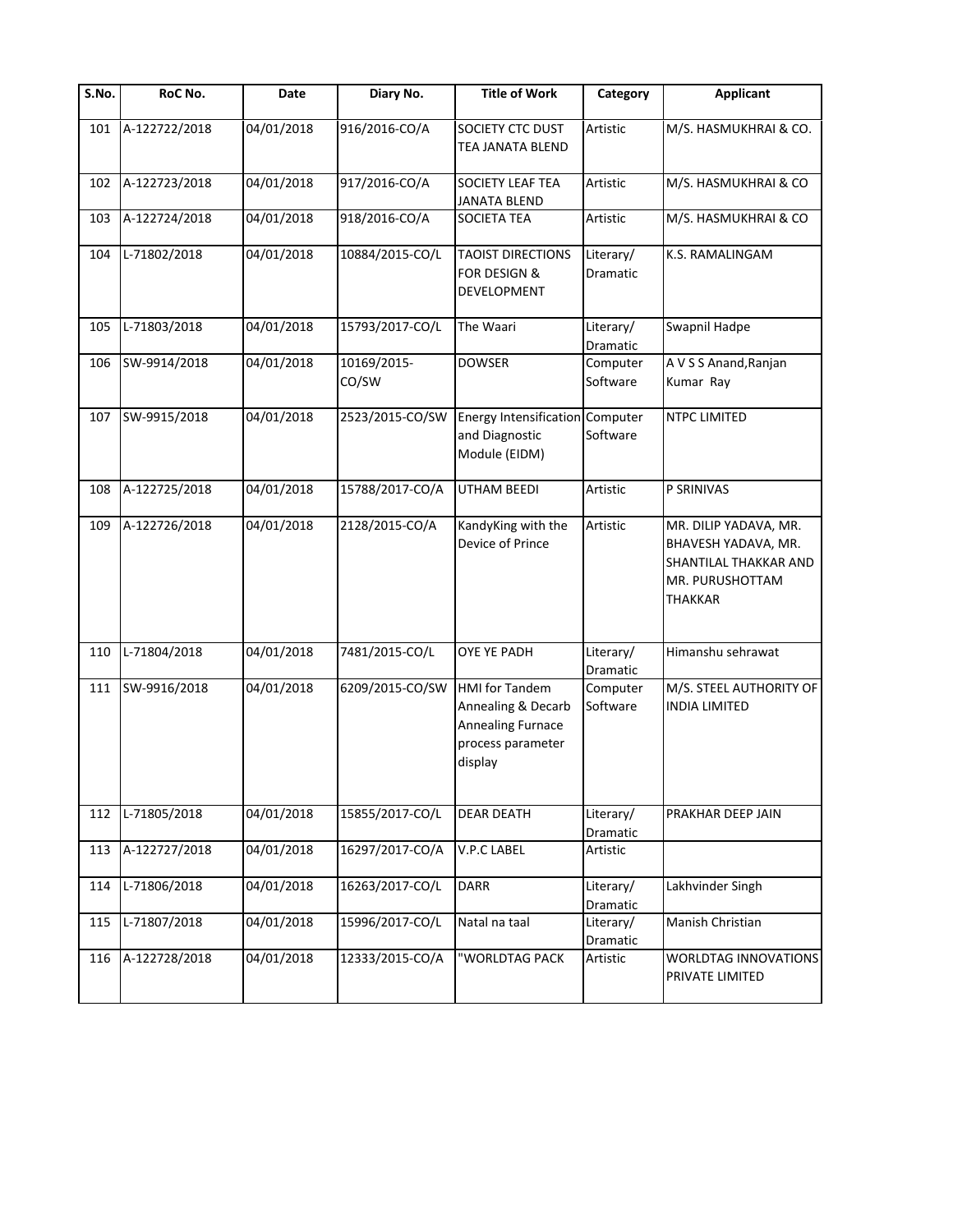| <b>S.No.</b> | RoC No.          | Date       | Diary No.       | <b>Title of Work</b>                                                                                                                            | Category              | <b>Applicant</b>                           |
|--------------|------------------|------------|-----------------|-------------------------------------------------------------------------------------------------------------------------------------------------|-----------------------|--------------------------------------------|
| 117          | SW-9917/2018     | 04/01/2018 | 8855/2016-CO/SW | <b>AUTOMATION OF</b><br><b>ELBOW DUCT</b><br>MODEL ALONG WITH<br><b>SUPPORT AND</b><br><b>VARIOUS TRUSS</b><br>PATTERNS USING C#<br>PROGRAMMING | Computer<br>Software  | <b>BHARAT HEAVY</b><br>ELECTRICALS LIMITED |
| 118          | L-71808/2018     | 04/01/2018 | 15971/2017-CO/L | The Movie PINK A<br>message for Society<br>My Opinion                                                                                           | Literary/<br>Dramatic | Dr. Varsha H. Patil                        |
| 119          | L-71809/2018     | 04/01/2018 | 16294/2017-CO/L | The Bald White<br>Singer                                                                                                                        | Literary/<br>Dramatic | saket chattopadhyay                        |
| 120          | L-71810/2018     | 04/01/2018 | 15929/2017-CO/L | LOVE BIRDS (SHORT<br>STORY I)                                                                                                                   | Literary/<br>Dramatic | TUSHAL JAITLY                              |
| 121          | L-71811/2018     | 04/01/2018 | 16367/2017-CO/L | Rate of Tax under<br>IGST and CESS: A to Z                                                                                                      | Literary/<br>Dramatic | Shakir Khan                                |
| 122          | L-71812/2018     | 04/01/2018 | 16136/2017-CO/L | KAHI TO MILENGE<br><b>KABHI TO MILENGE</b>                                                                                                      | Literary/<br>Dramatic | NITABEN RAJENDRA<br><b>TADHANI</b>         |
| 123          | L-71813/2018     | 04/01/2018 | 16098/2017-CO/L | VEDA HANDWRITING<br>LAB                                                                                                                         | Literary/<br>Dramatic | SREESON.G.S                                |
| 124          | A-122729/2018    | 04/01/2018 | 2532/2015-CO/A  | MAHALAXMI<br>POLYCOT (INDIA)<br>WITH DEVICE OF<br><b>GODDESS LAXMI</b><br>AND MLPI LOGO                                                         | Artistic              | M/S. MAHALAXMI<br>POLYCOT INDIA            |
| 125          | A-122730/2018    | 04/01/2018 | 16180/2017-CO/A | MOL GOL<br>CHANACHUR ALONG<br>WITH DEVIE OF<br>CHANACHUR LABEL                                                                                  | Artistic              | MANIK LAL MAITY PROP                       |
|              | 126 L-71814/2018 | 04/01/2018 | 15982/2017-CO/L | GUIDELINES FOR THE Literary/<br><b>DESIGN OF SQUARE</b><br>PITOT AIR FLOW<br><b>MEASURING DEVICE</b>                                            | Dramatic              | <b>BHARAT HEAVY</b><br>ELECTRICALS LIMITED |
| 127          | L-71815/2018     | 04/01/2018 | 9585/2016-CO/L  | Saudade                                                                                                                                         | Literary/<br>Dramatic | Abhijit Gajwani                            |
| 128          | L-71816/2018     | 04/01/2018 | 16028/2017-CO/L | DEAERATOR LEVEL<br><b>CONTROL SCHEME</b><br><b>USING VARIABLE</b><br><b>FREQUENCY DRIVEN</b><br>CONDENSATE<br><b>EXTRACTION PUMPS</b>           | Literary/<br>Dramatic | <b>BHARAT HEAVY</b><br>ELECTRICALS LIMITED |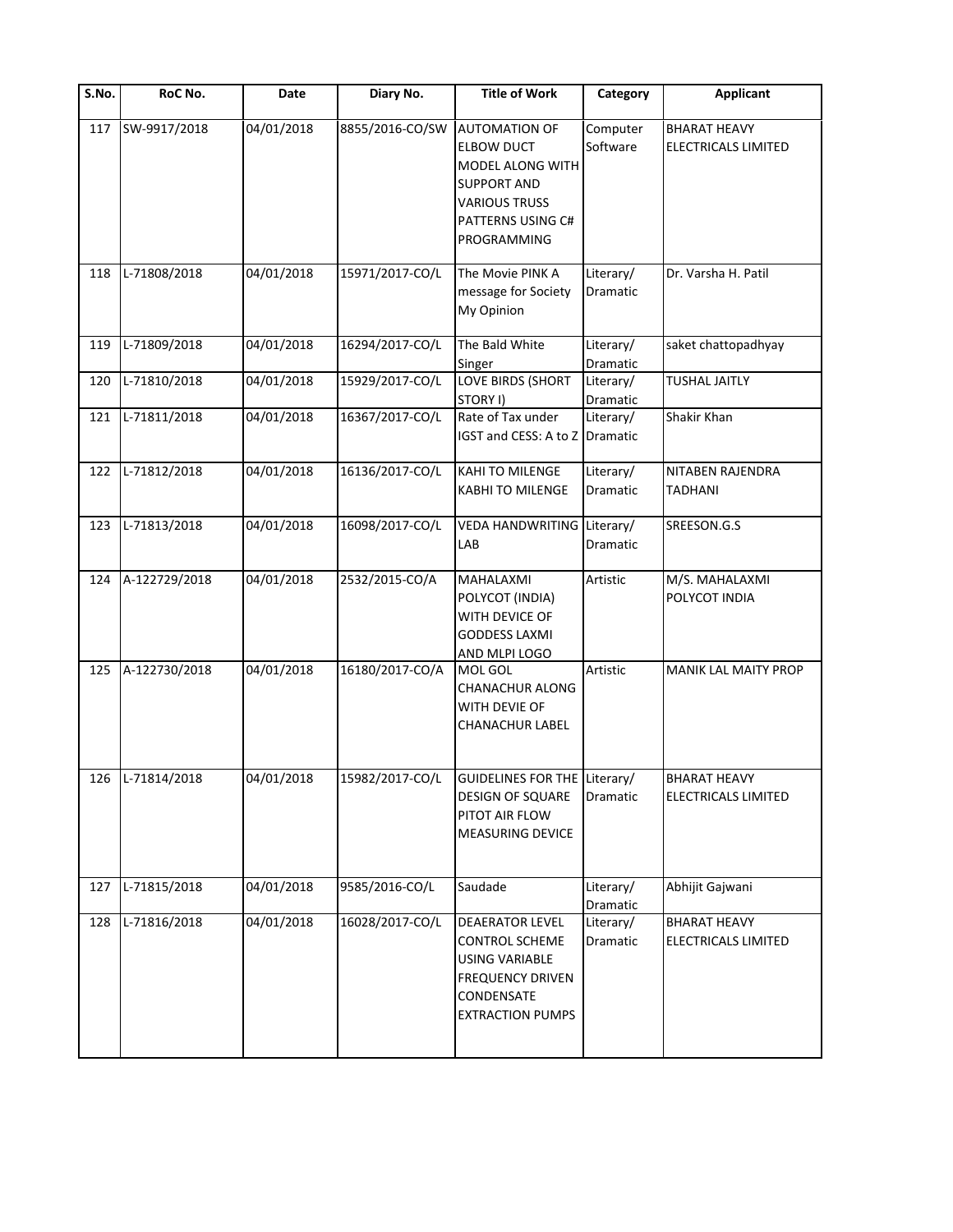| S.No. | RoC No.       | Date       | Diary No.       | <b>Title of Work</b>                                                                                                                                   | Category                     | <b>Applicant</b>                                                   |
|-------|---------------|------------|-----------------|--------------------------------------------------------------------------------------------------------------------------------------------------------|------------------------------|--------------------------------------------------------------------|
| 129   | L-71817/2018  | 04/01/2018 | 16043/2017-CO/L | COORDINATED<br><b>MASTER CONTROL</b><br><b>SCHEME FOR</b><br>SUPERCRITICAL<br>THERMAL POWER<br>PLANT                                                   | Literary/<br>Dramatic        | <b>BHARAT HEAVY</b><br>ELECTRICALS LIMITED                         |
| 130   | L-71818/2018  | 04/01/2018 | 16071/2017-CO/L | <b>SUPERHEATER</b><br><b>TEMPERATURE</b><br><b>CONTROL WITH TWO</b><br><b>STAGE</b><br><b>DESUPERHEATER</b><br><b>SYSTEM FOR</b><br>SUPERCRITICAL UNIT | Literary/<br>Dramatic        | <b>BHARAT HEAVY</b><br><b>ELECTRICALS LIMITED</b>                  |
| 131   | L-71819/2018  | 04/01/2018 | 2574/2016-CO/L  | <b>AUTOMOBILE</b><br><b>CHASSIS AND</b><br>TRANSMISSION                                                                                                | Literary/<br><b>Dramatic</b> | S P NATARAJAN                                                      |
| 132   | L-71820/2018  | 04/01/2018 | 15682/2017-CO/L | Proto-Indo-European Literary/<br>Language                                                                                                              | <b>Dramatic</b>              | Sundar A S                                                         |
| 133   | L-71821/2018  | 04/01/2018 | 15306/2017-CO/L | DHANYASTAKAM                                                                                                                                           | Literary/<br>Dramatic        | Central Chinmaya Mission<br>Trust - CCMT                           |
| 134   | L-71822/2018  | 04/01/2018 | 11613/2016-CO/L | Garbha Mandala<br><b>Meditative Practices</b><br>during Pregnancy,<br>Omnio Future<br><b>Education Series.</b>                                         | Literary/<br>Dramatic        | Mr. Belavadi S<br>Shivakumar., Proprietor of<br><b>OMNIOFUTURE</b> |
| 135   | A-122731/2018 | 04/01/2018 | 6529/2015-CO/A  | naaptol                                                                                                                                                | Artistic                     | NAAPTOL ONLINE<br><b>SHOPPING PRIVATE</b><br>LIMITED               |
| 136   | A-122732/2018 | 04/01/2018 | 6571/2015-CO/A  | NEELIGLOW                                                                                                                                              | Artistic                     | NEELIKON FOOD DYES &<br><b>CHEMICALS LTD</b>                       |
| 137   | A-122733/2018 | 04/01/2018 | 6572/2015-CO/A  | <b>NEELICERT</b>                                                                                                                                       | Artistic                     | <b>NEELIKON FOOD DYES &amp;</b><br><b>CHEMICALS LTD</b>            |
| 138   | A-122734/2018 | 04/01/2018 | 6573/2015-CO/A  | NEELINK                                                                                                                                                | Artistic                     | NEELIKON FOOD DYES &<br><b>CHEMICALS LTD</b>                       |
| 139   | A-122735/2018 | 04/01/2018 | 6574/2015-CO/A  | NEELICOL                                                                                                                                               | Artistic                     | <b>NEELIKON FOOD DYES &amp;</b><br><b>CHEMICALS LTD</b>            |
| 140   | A-122736/2018 | 04/01/2018 | 6575/2015-CO/A  | LAVANYA                                                                                                                                                | Artistic                     | NEELIKON FOOD DYES &<br><b>CHEMICALS LTD</b>                       |
| 141   | A-122737/2018 | 04/01/2018 | 6578/2015-CO/A  | NEELIKON                                                                                                                                               | Artistic                     | <b>NEELIKON FOOD DYES &amp;</b><br><b>CHEMICALS LTD</b>            |
| 142   | A-122738/2018 | 04/01/2018 | 15494/2017-CO/A | $G-4$                                                                                                                                                  | Artistic                     | <b>GIAN CHAND SUSHIL</b><br><b>KUMAR JAIN</b>                      |
| 143   | L-71823/2018  | 04/01/2018 | 15307/2017-CO/L | DHYANASVARUPAM                                                                                                                                         | Literary/<br>Dramatic        | Central Chinmaya Mission<br>Trust - CCMT                           |
| 144   | L-71824/2018  | 04/01/2018 | 15308/2017-CO/L | Divinising The Mind                                                                                                                                    | Literary/<br>Dramatic        | Central Chinmaya Mission<br>Trust - CCMT                           |
| 145   | L-71825/2018  | 04/01/2018 | 15309/2017-CO/L | Drg Drsya Viveka                                                                                                                                       | Literary/<br>Dramatic        | Central Chinmaya Mission<br>Trust - CCMT                           |
| 146   | A-122739/2018 | 04/01/2018 | 15329/2017-CO/A | <b>WALKAROO</b>                                                                                                                                        | Artistic                     | M/S EUPHORIC<br><b>INNOVATIONS PVT LTD</b>                         |
| 147   | L-71826/2018  | 04/01/2018 | 15310/2017-CO/L | The Essence of<br>Spirituality                                                                                                                         | Literary/<br>Dramatic        | Central Chinmaya Mission<br>Trust - CCMT                           |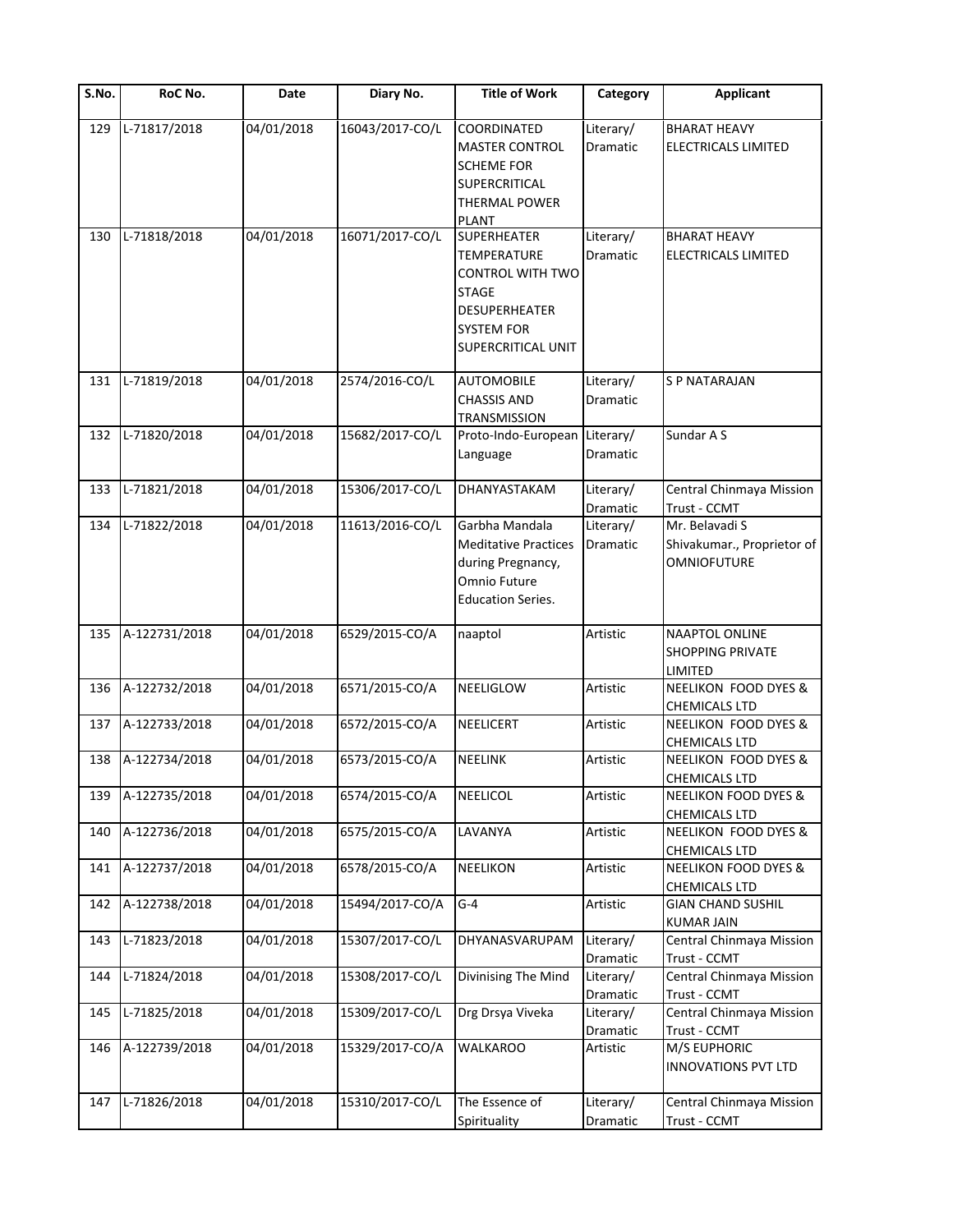| S.No. | RoC No.       | Date       | Diary No.       | <b>Title of Work</b>                                                                                                              | Category              | <b>Applicant</b>                                            |
|-------|---------------|------------|-----------------|-----------------------------------------------------------------------------------------------------------------------------------|-----------------------|-------------------------------------------------------------|
| 148   | L-71827/2018  | 04/01/2018 | 11990/2015-CO/L | <b>Guide to Companies</b><br>Act, 2013, second<br>edition                                                                         | Literary/<br>Dramatic | S. Dhanapal                                                 |
| 149   | L-71828/2018  | 04/01/2018 | 11085/2015-CO/L | Concept of Purush                                                                                                                 | Literary/<br>Dramatic | Dr. Gaurav Sawarkar, Dr.<br>Priti Desai, Dr. Umesh<br>Yelne |
| 150   | A-122740/2018 | 04/01/2018 | 13960/2015-CO/A | <b>REBOMOL</b>                                                                                                                    | Artistic              | <b>BHUMIT PHARMA</b><br>PRIVATE LIMITED                     |
| 151   | L-71829/2018  | 04/01/2018 | 16262/2017-CO/L | <b>NATURE OF LIGHT</b>                                                                                                            | Literary/<br>Dramatic | <b>B.MUTHUSURESHKUMAR</b>                                   |
| 152   | L-71830/2018  | 04/01/2018 | 16116/2017-CO/L | <b>Total Management</b><br>Framework                                                                                              | Literary/<br>Dramatic | Mr. Milind Kotwal                                           |
| 153   | L-71831/2018  | 04/01/2018 | 11297/2015-CO/L | <b>Automatic Sign</b><br><b>Generation of Code</b><br>based on Indian Sign<br>Language For Deaf<br>And Dumb                       | Literary/<br>Dramatic | Dr. Amit Verma, Iqbaldeep<br>Kaur, Sandeep Kaur             |
| 154   | A-122741/2018 | 04/01/2018 | 10991/2015-CO/A | AAKASH NAMKEEN<br><b>PUFFSSS</b>                                                                                                  | Artistic              | M/S AAKASH GLOBAL<br>FOODS PVT. LTD.                        |
| 155   | A-122742/2018 | 04/01/2018 | 15813/2017-CO/A | SRI MAHALAXMI<br>JEWELLERS (LABEL)                                                                                                | Artistic              | Sri Mahalaxmi Jewellers A<br>Partnership Concern            |
| 156   | L-71832/2018  | 04/01/2018 | 15649/2017-CO/L | MULTI-LEVEL SMART<br><b>CAR PARKING</b><br>SYSTEM                                                                                 | Literary/<br>Dramatic | <b>JYOTI KUMBHARE</b>                                       |
| 157   | L-71833/2018  | 04/01/2018 | 15645/2017-CO/L | Implementation Of<br>Golden Section<br>Search Based<br>Maximum Power<br><b>Point Tracking</b><br>Method in<br>Photovoltaic System | Literary/<br>Dramatic | P.S.PATIL                                                   |
| 158   | L-71834/2018  | 04/01/2018 | 15792/2017-CO/L | <b>Elegies II</b>                                                                                                                 | Literary/<br>Dramatic | Amar Agarwala                                               |
| 159   | L-71835/2018  | 04/01/2018 | 15733/2017-CO/L | My Experiments with<br>Love                                                                                                       | Literary/<br>Dramatic | Anshu Pal                                                   |
| 160   | L-71836/2018  | 04/01/2018 | 15595/2017-CO/L | A SYSTEM FOR<br>DENIAL-OF-SERVICE<br><b>ATTACK DETECTION</b><br><b>BASED ON</b><br>MULTIVARIATE<br>CORRELATION<br>ANALYSIS        | Literary/<br>Dramatic | Amol Narayan<br>Dumbare, JAMEER<br>KOTWAL, VAISHALI LATKE   |
| 161   | A-122743/2018 | 04/01/2018 | 6835/2015-CO/A  | <b>HOLIDAY HUBZ</b><br>LABEL                                                                                                      | Artistic              | ROHIT KALRA TRADING AS<br><b>HOLIDAY HUBZ</b>               |
| 162   | L-71837/2018  | 04/01/2018 | 15601/2017-CO/L | <b>UNDER TWO MASTS</b><br>:A LIFE<br>EXTRAORDINARY                                                                                | Literary/<br>Dramatic | Surendra M Abhyankar                                        |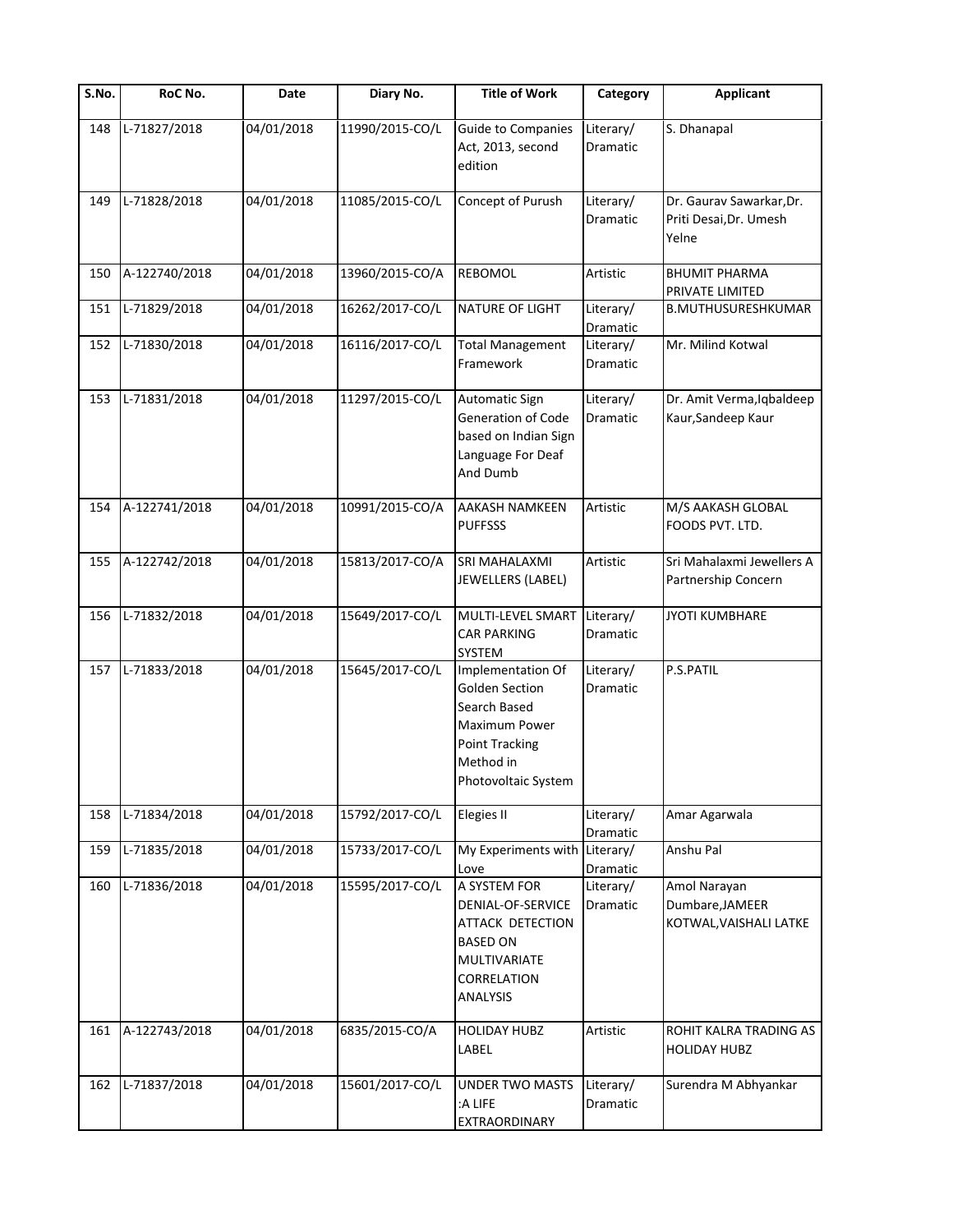| $\overline{\mathsf{S}}$ . No. | RoC No.       | Date       | Diary No.       | <b>Title of Work</b>                                               | Category        | <b>Applicant</b>                         |
|-------------------------------|---------------|------------|-----------------|--------------------------------------------------------------------|-----------------|------------------------------------------|
| 163                           | L-71838/2018  | 04/01/2018 | 12678/2017-CO/L | Condition Monitoring Literary/<br>in Large Thermal<br>Power Plants | <b>Dramatic</b> | Shrikant Bhave                           |
| 164                           | L-71839/2018  | 04/01/2018 | 15554/2017-CO/L | <b>GIVEGET</b>                                                     | Literary/       | Lakshminarayanan                         |
|                               |               |            |                 |                                                                    | Dramatic        | Ramanujam                                |
| 165                           | L-71840/2018  | 04/01/2018 | 16238/2017-CO/L | <b>HR-ANALYTICS</b>                                                | Literary/       | <b>SHINEY CHIB</b>                       |
|                               |               |            |                 | <b>COURSE PLANNER</b>                                              | Dramatic        |                                          |
| 166                           | A-122744/2018 | 04/01/2018 | 4567/2015-CO/A  | THO SMART SCHOOL                                                   | Artistic        | THE HELIX OXFORD<br>SMART SCHOOL SOCIETY |
| 167                           | L-71841/2018  | 04/01/2018 | 15930/2017-CO/L | SEE THRU SERIES -                                                  | Literary/       | MILI TRADING PVT.LTD                     |
|                               |               |            |                 | Word from the<br>Creator                                           | Dramatic        |                                          |
| 168                           | L-71842/2018  | 04/01/2018 | 16393/2017-CO/L | Realm of Life                                                      | Literary/       | Satyajit Das                             |
|                               |               |            |                 |                                                                    | Dramatic        |                                          |
| 169                           | L-71843/2018  | 04/01/2018 | 17010/2017-CO/L | Sainikrishnan Theory                                               | Literary/       | <b>KRISHNA</b>                           |
|                               |               |            |                 | of Gravity                                                         | <b>Dramatic</b> | SHRIVASTAV, Sainik                       |
|                               |               |            |                 |                                                                    |                 | Mukherjee                                |
| 170                           | L-71844/2018  | 04/01/2018 | 15349/2017-CO/L | DUE DILIGENCE IN                                                   | Literary/       | D <sub>D</sub>                           |
|                               |               |            |                 | <b>RETAIL LENDING A</b>                                            | <b>Dramatic</b> | DESHPANDE, DR.V.S.KAVER                  |
|                               |               |            |                 | PRACTICAL GUIDE                                                    |                 | I, PRADIP D                              |
|                               |               |            |                 |                                                                    |                 | MOPKAR, SATISH J MISAR                   |
|                               |               |            |                 |                                                                    |                 |                                          |
| 171                           | L-71845/2018  | 04/01/2018 | 15865/2017-CO/L | TU Majhich Tu                                                      | Literary/       | Abhijeet Govindprasad                    |
|                               |               |            |                 |                                                                    | <b>Dramatic</b> | Sarswat                                  |
|                               |               |            |                 |                                                                    |                 |                                          |
| 172                           | L-71846/2018  | 04/01/2018 | 15555/2017-CO/L | Suicide: Death Lives                                               | Literary/       | Utpal Kant Mishra                        |
|                               |               |            |                 |                                                                    | Dramatic        |                                          |
| 173                           | A-122745/2018 | 04/01/2018 | 15943/2017-CO/A | <b>COCOPURE LABEL</b>                                              | Artistic        | KAMANI FOODS PRIVATE                     |
|                               |               |            |                 |                                                                    |                 | LIMITED                                  |
| 174                           | L-71847/2018  | 04/01/2018 | 11172/2015-CO/L | <b>VIXEN CATALOGUE</b>                                             | Literary/       | BHALLA SPORTS PVT. LTD.                  |
|                               |               |            |                 |                                                                    | Dramatic        |                                          |
| 175                           | A-122746/2018 | 04/01/2018 | 11693/2015-CO/A | <b>KABRAS</b>                                                      | Artistic        | <b>KABRA'S COLLECTION</b>                |
|                               |               |            |                 |                                                                    |                 |                                          |
| 176                           | A-122747/2018 | 04/01/2018 | 6777/2015-CO/A  | <b>SUN PREMIUM</b>                                                 | Artistic        | SRI ANAGHA REFINERIES<br>PVT. LTD.       |
| 177                           | A-122748/2018 | 04/01/2018 | 11665/2015-CO/A | <b>BOTTLE DEVICE</b>                                               | Artistic        | MR. MURALI RUPANI,                       |
|                               |               |            |                 |                                                                    |                 | <b>PROPRIETOR</b>                        |
| 178                           | A-122749/2018 | 04/01/2018 | 6393/2015-CO/A  | <b>CHATAR SINGH</b>                                                | Artistic        | PHOOL SINGH                              |
| 179                           | SW-9918/2018  | 04/01/2018 | 5630/2016-CO/SW | NETRA EYE HOSPITAL                                                 | Computer        | <b>DULEEP SAHADEVAN</b>                  |
|                               |               |            |                 |                                                                    | Software        |                                          |
|                               |               |            |                 |                                                                    |                 |                                          |
| 180                           | L-71848/2018  | 04/01/2018 | 1840/2016-CO/L  | <b>ISHWAR KHOWAYO</b>                                              | Literary/       | YASH THAKKAR                             |
|                               |               |            |                 | AMERICAMA                                                          | Dramatic        |                                          |
|                               |               |            |                 | <b>DILLARD'S</b>                                                   |                 |                                          |
| 181                           | A-122750/2018 | 04/01/2018 | 6292/2016-CO/A  |                                                                    | Artistic        | NEERAJ ARORA                             |
| 182                           | L-71849/2018  | 04/01/2018 | 3458/2016-CO/M  | SANGITA                                                            | Literary/       | <b>SHRI AKELLA</b>                       |
|                               |               |            |                 | VIDYALOCHANI                                                       | Dramatic        | MALLIKARJUNA SHARMA                      |
|                               |               |            |                 |                                                                    |                 |                                          |
| 183                           | L-71850/2018  | 04/01/2018 | 1097/2017-CO/M  | ANDAVAN PICHAI                                                     | Literary/       | <b>SMT KAMAKSHI</b>                      |
|                               |               |            |                 | ARUTPADALGAC                                                       | Dramatic        | KUPPUSWAMY                               |
|                               |               |            |                 | ARUT DAIVA UAKKU                                                   |                 |                                          |
|                               |               |            |                 |                                                                    |                 |                                          |
| 184                           | L-71851/2018  | 04/01/2018 | 8165/2017-CO/L  | Success Is Not                                                     | Literary/       | Vora Mehul Amrutlal                      |
|                               |               |            |                 | Impossible                                                         | Dramatic        |                                          |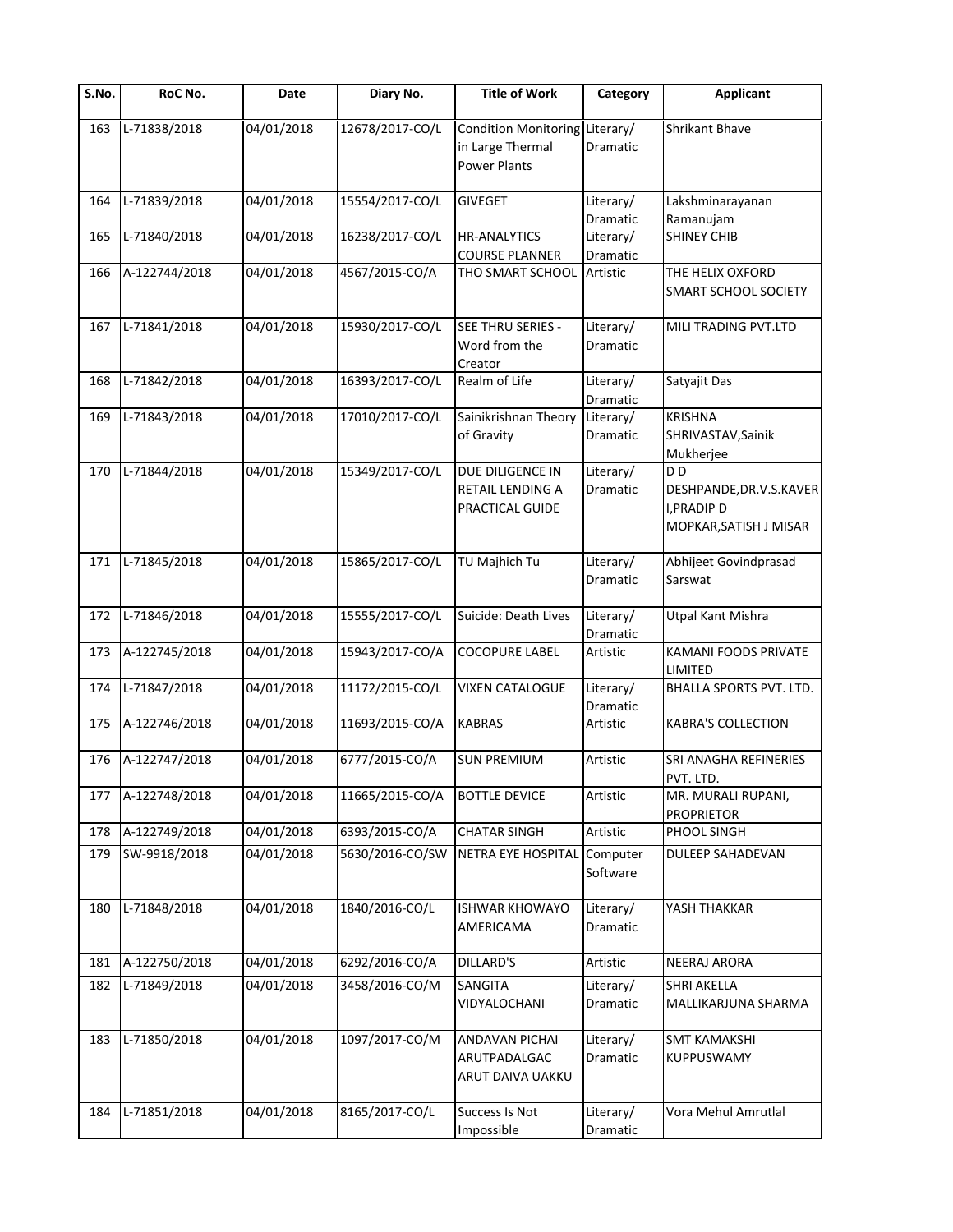| $\overline{\mathsf{S}}$ . No. | RoC No.          | Date       | Diary No.            | <b>Title of Work</b>                                                                                                                                                                                                                                                                    | Category                     | <b>Applicant</b>                                                 |
|-------------------------------|------------------|------------|----------------------|-----------------------------------------------------------------------------------------------------------------------------------------------------------------------------------------------------------------------------------------------------------------------------------------|------------------------------|------------------------------------------------------------------|
| 185                           | L-71852/2018     | 04/01/2018 | 8205/2017-CO/L       | DEVELOPMENT OF<br>VOLTAGE<br>MEASUREMENT<br><b>SYSTEM FOR HIGH</b><br><b>VOLTAGE STATCOM</b><br><b>PROJECTS</b>                                                                                                                                                                         | Literary/<br>Dramatic        | <b>BHARAT HEAVY</b><br><b>ELECTRICALS LIMITED</b>                |
| 186                           | L-71853/2018     | 04/01/2018 | 8244/2017-CO/L       | <b>MODIFIED DESIGN</b><br><b>AND</b><br><b>IMPLEMENTATION</b><br>FOR RENOVATION<br>AND<br>MODERNIZATION OF<br><b>TURBINE CONTROL</b><br>SYSTEM FOR 210<br>MW KWU TURBINE<br>IN APPLICATION AND<br><b>CONTROL NODE</b><br>(ACN) TO MINIMIZE<br>PROCESSORS FOR<br>TSE/EHTC/LPBP<br>SYSTEM | Literary/<br>Dramatic        | <b>BHARAT HEAVY</b><br>ELECTRICALS LIMITED                       |
| 187                           | L-71854/2018     | 04/01/2018 | 8257/2017-CO/L       | <b>SYSTEMATIC CYCLE</b><br>TIME REDUCTION<br><b>FOR SUSTAINABLE</b><br>MANUFACTURING<br><b>WITH</b><br>PERFORMANCE<br>MEASUREMENT                                                                                                                                                       | Literary/<br>Dramatic        | <b>BHARAT HEAVY</b><br><b>ELECTRICALS LIMITED</b>                |
| 188                           | L-71855/2018     | 04/01/2018 | 3939/2016-CO/L       | K CLASS CLASS 6<br><b>BOOK 4 HISTORY</b>                                                                                                                                                                                                                                                | Literary/<br><b>Dramatic</b> | MS. IL & FS EDUCATION &<br><b>TECHNOLOGY SERVICES</b><br>LIMITED |
|                               | 189 L-71856/2018 | 04/01/2018 | 3/2017-CO/L          | Memoir                                                                                                                                                                                                                                                                                  | Literary/<br>Dramatic        | Koka Prachetan                                                   |
| 190                           | L-71857/2018     | 04/01/2018 | 1586/2017-CO/M       | TERI PREET KE TERI<br>PREET KE                                                                                                                                                                                                                                                          | Literary/<br>Dramatic        | LAXMI AGARWAL                                                    |
| 191                           | A-122751/2018    | 04/01/2018 | 76/2017-CO/A         | THANAWALA<br><b>BUILDERS &amp;</b><br>DEVELOPERS WITH<br><b>DEVICE</b>                                                                                                                                                                                                                  | Artistic                     | <b>THANAWALA BUILDERS &amp;</b><br><b>DEVELOPERS</b>             |
| 192                           | A-122752/2018    | 04/01/2018 | 8278/2017-CO/A       | <b>TARGET SUCCESS</b><br>(LABEL)                                                                                                                                                                                                                                                        | Artistic                     | Shri Chan Prakash Arora<br>trading as Bihari Lal &<br>Sons       |
| 193                           | L-71858/2018     | 04/01/2018 | 16174/2017-CO/L      | Jaddi Sardaar                                                                                                                                                                                                                                                                           | Literary/<br>Dramatic        | Sukhjinder Singh Sandhu                                          |
| 194                           | A-122753/2018    | 04/01/2018 | 8124/2017-CO/A       | FUN TOP MIXED<br><b>PICKLE</b>                                                                                                                                                                                                                                                          | Artistic                     | ARORA FOODS INDIA                                                |
| 195                           | SW-9919/2018     | 04/01/2018 | 13069/2017-<br>CO/SW | www.deal4all.in                                                                                                                                                                                                                                                                         | Computer<br>Software         | Sujhan.K                                                         |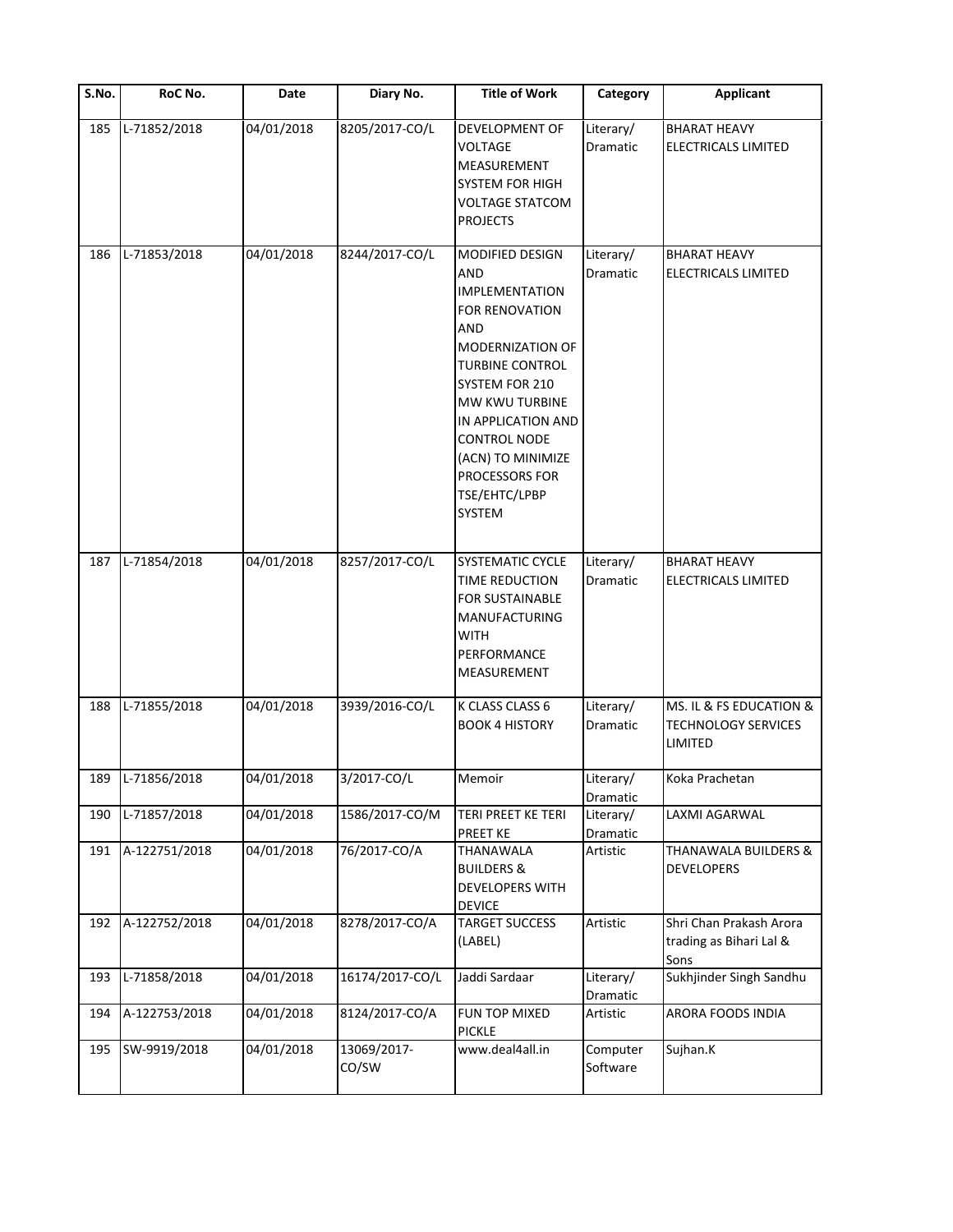| S.No. | RoC No.       | Date       | Diary No.                      | <b>Title of Work</b>                                                                                                                        | Category               | <b>Applicant</b>                                                   |
|-------|---------------|------------|--------------------------------|---------------------------------------------------------------------------------------------------------------------------------------------|------------------------|--------------------------------------------------------------------|
| 196   | A-122754/2018 | 04/01/2018 | 8075/2017-CO/A                 | <b>FUN TOP</b><br><b>CONTINENTAL SAUCE</b>                                                                                                  | Artistic               | ARORA FOODS INDIA                                                  |
| 197   | L-71859/2018  | 04/01/2018 | 172/2018-CO/L                  | Main Tanha Sa                                                                                                                               | Literary/<br>Dramatic  | Satish Kumar Rautela                                               |
| 198   | L-71860/2018  | 04/01/2018 | 14153/2016-CO/L                | <b>VEER VARDAAN /</b><br><b>SHLOKH SHAKTI</b>                                                                                               | Literary/<br>Dramatic  | THE ENCHANTED<br><b>ELEVATORS LLP</b>                              |
| 199   | A-122755/2018 | 05/01/2018 | 15470/2017-CO/A                | <b>IFS INTERNATIONAL</b><br><b>FRAGRANCE SERIES</b>                                                                                         | Artistic               | <b>BALJIT SINGH GANDHI</b>                                         |
| 200   | L-71861/2018  | 05/01/2018 | 15797/2017-CO/L                | Daatala Aandhaar,                                                                                                                           | Literary/<br>Dramatic  | Aditya Jadhav                                                      |
| 201   | A-122756/2018 | 05/01/2018 | 15481/2017-CO/A                | Godrej Good Knight<br>Activ+ System                                                                                                         | Artistic               | <b>GODREJ CONSUMER</b><br>PRODUCTS LIMITED                         |
| 202   | A-122757/2018 | 05/01/2018 | 3401/2017-CO/A                 | CHETAK                                                                                                                                      | Artistic               | SAWAL CHAND                                                        |
| 203   | A-122758/2018 | 05/01/2018 | 15491/2017-CO/A                | Godrej Good Knight<br>Activ+ Coil                                                                                                           | Artistic               | <b>GODREJ CONSUMER</b><br>PRODUCTS LIMITED                         |
| 204   | A-122759/2018 | 05/01/2018 | 3402/2017-CO/A                 | <b>CHETAK</b>                                                                                                                               | Artistic               | SAWAL CHAND                                                        |
| 205   | L-71862/2018  | 05/01/2018 | 15756/2017-CO/L                | <b>SUICIDE OF A</b><br><b>STARLET</b>                                                                                                       | Literary/<br>Dramatic  | <b>MANISH GUPTA</b>                                                |
| 206   | CF-3962/2018  | 05/01/2018 | 15631/2017-CO/CF               | <b>KASHMIRA AD FILM</b>                                                                                                                     | Cinematogra<br>ph Film | <b>HAJOORI AND SONS</b>                                            |
| 207   | CF-3963/2018  | 05/01/2018 | 15630/2017-CO/CF SOSYO AD FILM |                                                                                                                                             | Cinematogra<br>ph Film | <b>HAJOORI AND SONS</b>                                            |
| 208   | L-71863/2018  | 05/01/2018 | 15501/2017-CO/L                | Versus                                                                                                                                      | Literary/<br>Dramatic  | RAJNESH KUMAR                                                      |
| 209   | L-71864/2018  | 05/01/2018 | 526/2017-CO/L                  | Maharishi<br>Markandeshwar<br>Paediatric<br>Physiotherapy<br>Assessment Format                                                              | Literary/<br>Dramatic  | Dr. Asir John Samuel, Dr.<br>Vencita Priyanka Aranha               |
| 210   | L-71865/2018  | 05/01/2018 | 3497/2016-CO/L                 | <b>Escape to Border</b>                                                                                                                     | Literary/<br>Dramatic  | Chetan J Chauhan                                                   |
| 211   | L-71866/2018  | 05/01/2018 | 11765/2016-CO/L                | <b>AZERBAIJAN'S NEW</b><br><b>SILK ROAD: NEW</b><br><b>AVENUES FOR INDIA</b>                                                                | Literary/<br>Dramatic  | Sharmila Shankar Meena                                             |
| 212   | L-71867/2018  | 05/01/2018 | 8588/2016-CO/L                 | ILLAKIYA VAARIYA<br><b>ENKANITHA</b><br>SEYALGAL                                                                                            | Literary/<br>Dramatic  | D.N Renold Heni, D.N. Baby<br>Pings, D.N. Pings Heni, P.<br>Das    |
| 213   | L-71868/2018  | 05/01/2018 | 15448/2017-CO/L                | Nomenclature for In-<br>charge of<br>Examination as<br>'Director<br>Examination,<br>Assessment &<br>Evaluation' in the<br>University system | Literary/<br>Dramatic  | Dr Ved Prakash Mishra, Dr.<br>Abhilasha Dass, Dr. Gaurav<br>Mishra |
| 214   | A-122760/2018 | 05/01/2018 | 15706/2017-CO/A                | LASER ULTRA                                                                                                                                 | Artistic               | M/S LASER SHAVING PVT<br><b>LTD</b>                                |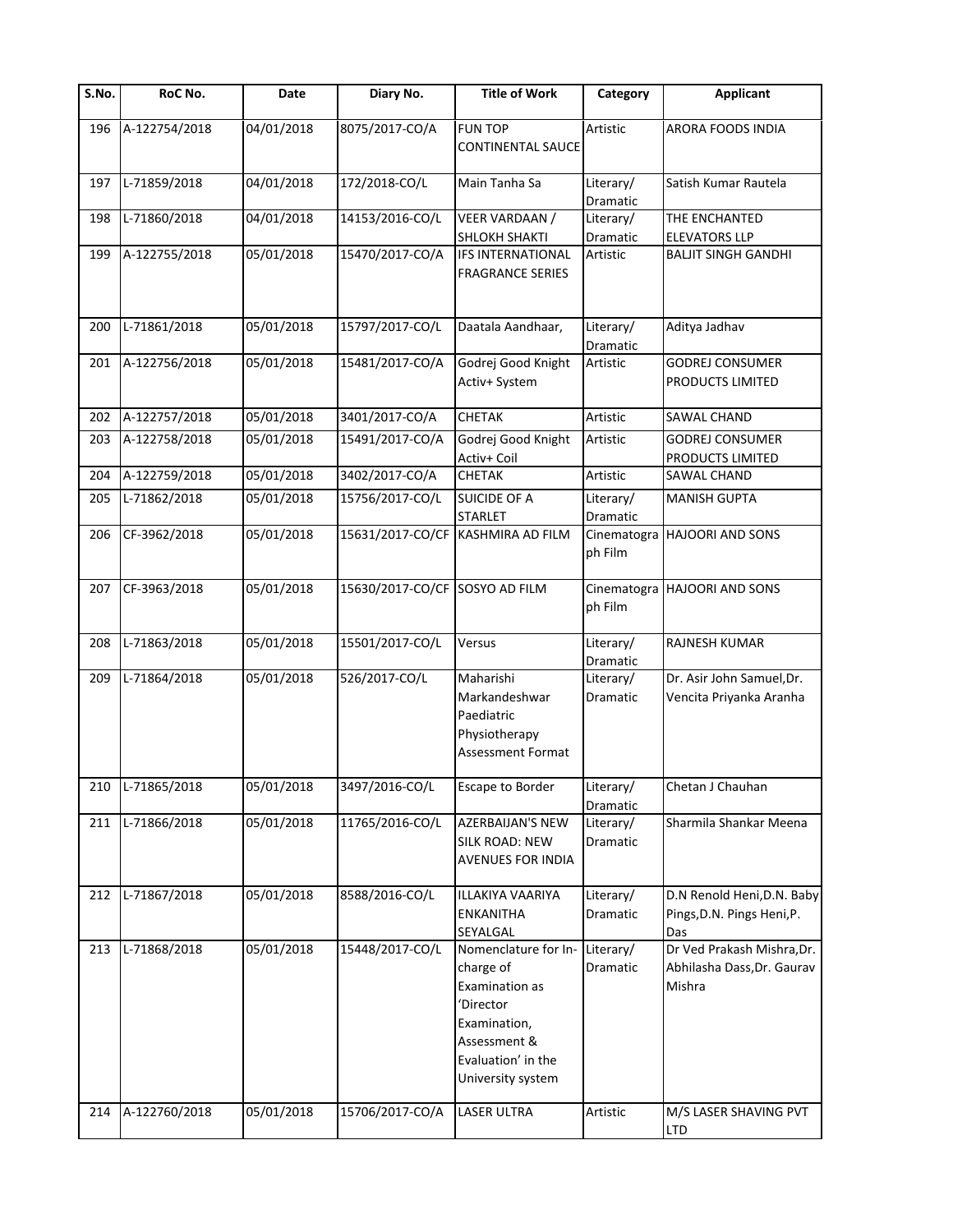| S.No. | RoC No.       | Date       | Diary No.            | <b>Title of Work</b>                                                        | Category                     | <b>Applicant</b>                                                                                                   |
|-------|---------------|------------|----------------------|-----------------------------------------------------------------------------|------------------------------|--------------------------------------------------------------------------------------------------------------------|
| 215   | A-122761/2018 | 05/01/2018 | 15606/2017-CO/A      | MAAZA GOLD                                                                  | Artistic                     | RAM NIWAS NOWAL                                                                                                    |
| 216   | A-122762/2018 | 05/01/2018 | 15755/2017-CO/A      | <b>BALAVAT</b>                                                              | Artistic                     | M/S BALAVAT TRADING<br>PRIVATE LIMITED                                                                             |
| 217   | A-122763/2018 | 05/01/2018 | 15754/2017-CO/A      | 'B' LOGO                                                                    | Artistic                     | M/S BALAVAT TRADING<br>PRIVATE LIMITED                                                                             |
| 218   | L-71869/2018  | 05/01/2018 | 13579/2017-CO/L      | Echoes of the<br><b>Firmaments</b>                                          | Literary/<br>Dramatic        | Ananya Singh                                                                                                       |
| 219   | L-71870/2018  | 05/01/2018 | 12411/2017-CO/L      | A Simple Love Story                                                         | Literary/<br>Dramatic        | Asha Iyer 'Kanupriya'                                                                                              |
| 220   | L-71871/2018  | 05/01/2018 | 12397/2017-CO/L      | Ghostbusters and<br><b>Other Stories</b>                                    | Literary/<br>Dramatic        | Debadatta Satpathy                                                                                                 |
| 221   | A-122764/2018 | 05/01/2018 | 15704/2017-CO/A      | <b>SHEEN</b>                                                                | Artistic                     | M/s. SKP INTEX PVT. LTD.                                                                                           |
| 222   | L-71872/2018  | 05/01/2018 | 8529/2017-CO/L       | <b>Floating Happiness</b>                                                   | Literary/<br>Dramatic        | Rajat Jain                                                                                                         |
| 223   | L-71873/2018  | 05/01/2018 | 11067/2017-CO/L      | U.N.O.A.R                                                                   | Literary/<br><b>Dramatic</b> | Dilip Kumar Kaza                                                                                                   |
| 224   | SW-9920/2018  | 05/01/2018 | 15487/2017-<br>CO/SW | ILTemmer:<br>Comprehensive<br>Stemmer for Indian<br>Langauges               | Computer<br>Software         | Nisheeth Joshi                                                                                                     |
| 225   | SR-13182/2018 | 05/01/2018 | 15345/2017-CO/SR     | Durga Gayatri.                                                              | Sound<br>Recording           | <b>Anshul Garg</b>                                                                                                 |
| 226   | SW-9921/2018  | 05/01/2018 | 7473/2016-CO/SW      | <b>KHABRI</b>                                                               | Computer<br>Software         | PULKIT SHARMA                                                                                                      |
| 227   | L-71874/2018  | 05/01/2018 | 15635/2017-CO/L      | KHEL SAKSHARTA<br><b>MISSION</b>                                            | Literary/<br>Dramatic        | <b>SPORTS A WAY OF LIFE</b><br><b>SOCIETY REGISTER</b><br>SOCIETY UNDER THE<br>SOCIETIES REGISTRATION<br>ACT, 1860 |
| 228   | A-122765/2018 | 05/01/2018 | 15809/2017-CO/A      | <b>ATTIITUDE</b>                                                            | Artistic                     | <b>MANSOOR AHAMED</b>                                                                                              |
| 229   | L-71875/2018  | 05/01/2018 | 15499/2017-CO/L      | The Happenings                                                              | Literary/<br>Dramatic        | Deval Gadhvi                                                                                                       |
| 230   | L-71877/2018  | 05/01/2018 | 15799/2017-CO/L      | SBV Model of Credit<br>based Medical Music<br>Therapy Internship<br>Program | Literary/<br>Dramatic        | SRI BALAJI VIDYAPEETH                                                                                              |
| 231   | L-71878/2018  | 05/01/2018 | 15652/2017-CO/L      | MANIKARNIKA                                                                 | Literary/<br>Dramatic        | Miss. Abhilasha Goswami                                                                                            |
| 232   | L-71876/2018  | 05/01/2018 | 15795/2017-CO/L      | One moment                                                                  | Literary/<br>Dramatic        | Akshay Kumar                                                                                                       |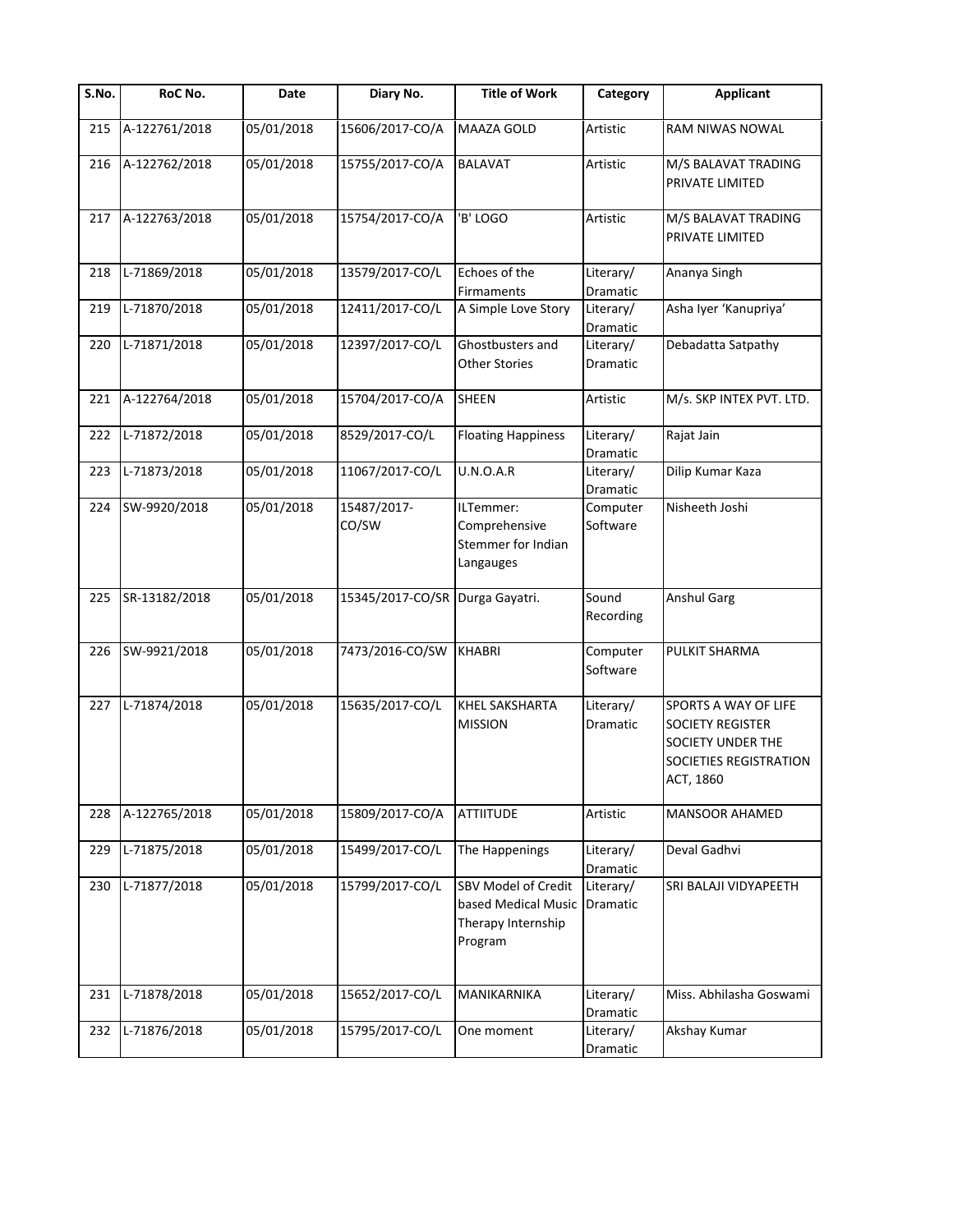| $\overline{\mathsf{S}}$ . No. | RoC No.       | Date       | Diary No.            | <b>Title of Work</b>                                                                                                                                           | Category              | <b>Applicant</b>                                                                              |
|-------------------------------|---------------|------------|----------------------|----------------------------------------------------------------------------------------------------------------------------------------------------------------|-----------------------|-----------------------------------------------------------------------------------------------|
| 233                           | A-122766/2018 | 05/01/2018 | 15449/2017-CO/A      | <b>SHALIMAR CROSS</b><br>LAMINATED<br>TARPAULIN AS PER<br>ANNEXED LABEL                                                                                        | Artistic              | M/s Shalimar Pack                                                                             |
| 234                           | SW-9922/2018  | 05/01/2018 | 15739/2017-<br>CO/SW | Newnuk                                                                                                                                                         | Computer<br>Software  | K.Mohanasundaram                                                                              |
| 235                           | SW-9923/2018  | 05/01/2018 | 15742/2017-<br>CO/SW | www.grstuv.in                                                                                                                                                  | Computer<br>Software  | Akshay Mohan Mendhakar                                                                        |
| 236                           | L-71879/2018  | 05/01/2018 | 15513/2017-CO/L      | Automotive Unified<br>Four Wheeler Level 1                                                                                                                     | Literary/<br>Dramatic | Jampana Siva Ramakrishna<br>Varma                                                             |
| 237                           | L-71880/2018  | 05/01/2018 | 15787/2017-CO/L      | How to study English<br>easily by using the<br>technique of learning<br>all world languages<br>very fastly                                                     | Literary/<br>Dramatic | <b>B.PAVANAN</b>                                                                              |
| 238                           | SW-9924/2018  | 05/01/2018 | 15841/2017-<br>CO/SW | <b>INTERACTIVE</b><br><b>VIBRATION</b><br><b>DIAGNOSTIC</b><br><b>GUIDANCE</b><br>SOFTWARE FOR<br><b>POWER PLANT</b><br><b>MACHINERY-</b><br><b>VERSION 01</b> | Computer<br>Software  | <b>BHARAT HEAVY</b><br><b>ELECTRICALS LIMITED</b>                                             |
| 239                           | SW-9925/2018  | 05/01/2018 | 15837/2017-<br>CO/SW | <b>INTERNAL WORK</b><br><b>ORDER RELEASE</b><br>SYSTEM                                                                                                         | Computer<br>Software  | <b>BHARAT HEAVY</b><br>ELECTRICALS LIMITED                                                    |
| 240                           | SR-13183/2018 | 05/01/2018 | 13761/2016-CO/SR     | <b>MAZHA</b>                                                                                                                                                   | Sound<br>Recording    | T.R.Raghulal                                                                                  |
| 241                           | SW-9926/2018  | 05/01/2018 | 14452/2017-<br>CO/SW | <b>PERFORMAX</b>                                                                                                                                               | Computer<br>Software  | Itensia Technologies<br>Private Limited                                                       |
| 242                           | A-122767/2018 | 05/01/2018 | 16190/2017-CO/A      | DEBANNAA WITH<br><b>DEVICE</b>                                                                                                                                 | Artistic              |                                                                                               |
| 243                           | L-71881/2018  | 05/01/2018 | 16359/2017-CO/L      | Mook-The Dumb                                                                                                                                                  | Literary/<br>Dramatic | Abhijit Das                                                                                   |
| 244                           | A-122768/2018 | 05/01/2018 | 16380/2017-CO/A      | <b>BASMATI LOGO</b>                                                                                                                                            | Artistic              | THE AGRICULTURAL AND<br>PROCESSED FOODS<br>PRODUCTS EXPORT<br>DEVELOPMENT<br><b>AUTHORITY</b> |
| 245                           | L-71882/2018  | 05/01/2018 | 16383/2017-CO/L      | <b>SWEET WATER</b><br><b>FROM SEA WATER</b><br><b>WITHOUT ENERGY</b><br>COST                                                                                   | Literary/<br>Dramatic | DAWOOD.SS                                                                                     |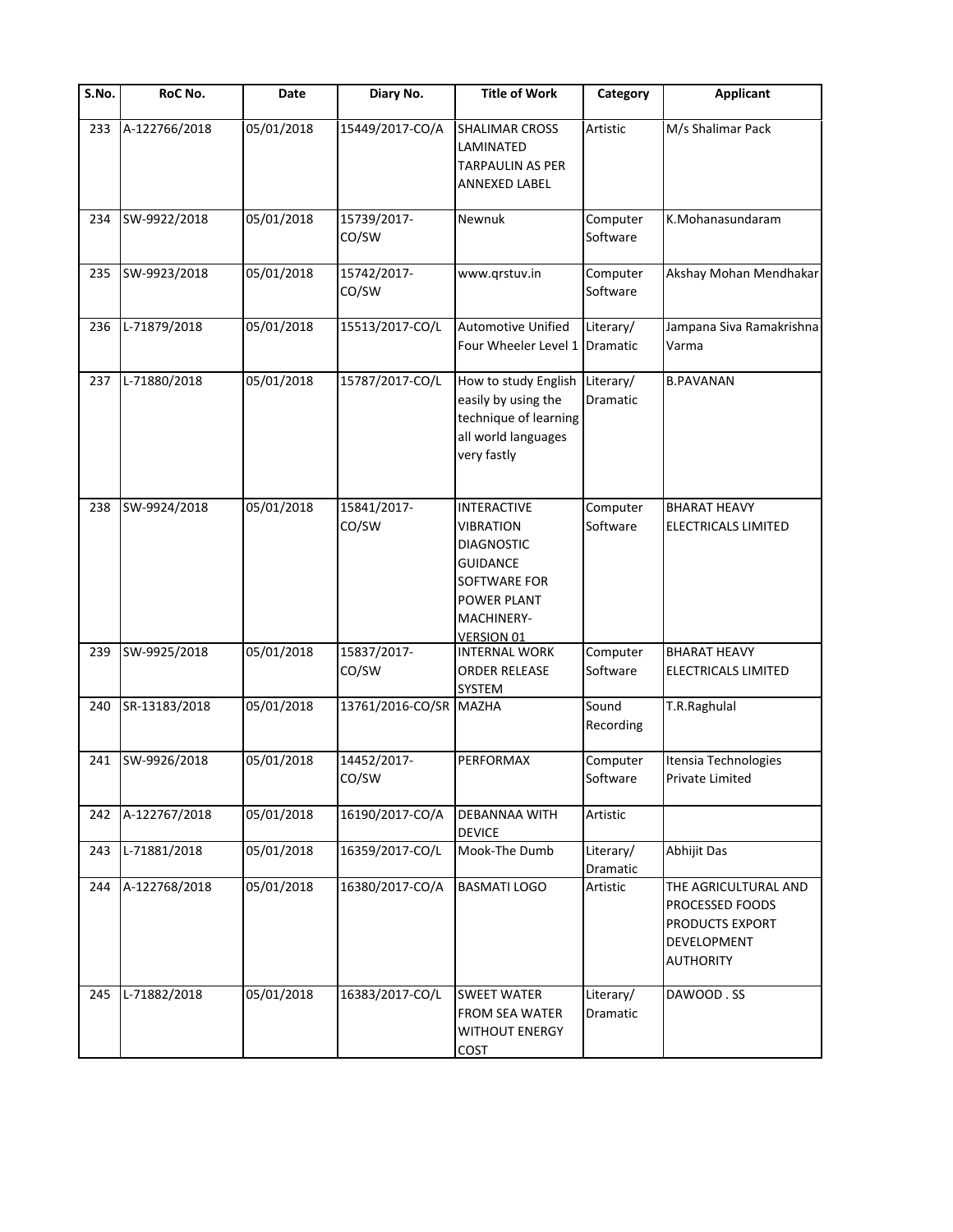| S.No. | RoC No.          | Date       | Diary No.            | <b>Title of Work</b>                                                                        | Category              | <b>Applicant</b>                                                                                            |
|-------|------------------|------------|----------------------|---------------------------------------------------------------------------------------------|-----------------------|-------------------------------------------------------------------------------------------------------------|
| 246   | L-71883/2018     | 05/01/2018 | 16351/2017-CO/L      | <b>ARIKIL NEE</b><br>ILLAYIRUNNEKIL<br>SONG LYRICS IN<br>MALAYALAM<br><b>HAVING 3 PAGES</b> | Literary/<br>Dramatic | SUBHASH KUMAR P. -<br><b>APPLICANT &amp; AUTHOR</b>                                                         |
| 247   | L-71884/2018     | 05/01/2018 | 15638/2017-CO/L      | KHEL PRAVSEKHA                                                                              | Literary/<br>Dramatic | SPORTS A WAY OF LIFE<br><b>SOCIETY REGISTER</b><br>SOCIETY UNDER THE<br>SOCIETIES REGISTRATION<br>ACT, 1860 |
| 248   | L-71885/2018     | 05/01/2018 | 16314/2017-CO/L      | LETHAL WAVES ME &<br><b>MY FAMILY</b>                                                       | Literary/<br>Dramatic | GOVIND, GOVIND VAISH                                                                                        |
| 249   | L-71886/2018     | 05/01/2018 | 16333/2017-CO/L      | VISHAAD                                                                                     | Literary/<br>Dramatic | <b>VISHAKHA VED</b>                                                                                         |
| 250   | L-71887/2018     | 05/01/2018 | 16193/2017-CO/L      | <b>Training Module</b>                                                                      | Literary/<br>Dramatic | <b>SHINEY CHIB</b>                                                                                          |
| 251   | A-122769/2018    | 05/01/2018 | 16378/2017-CO/A      | <b>TRUJET</b>                                                                               | Artistic              | TURBO MEGHA AIRWAYS<br>PVT LTD                                                                              |
| 252   | L-71888/2018     | 05/01/2018 | 15845/2017-CO/L      | Hoy, Mi Kavi                                                                                | Literary/<br>Dramatic | Mahesh Sudhakar Mane                                                                                        |
| 253   | L-71889/2018     | 05/01/2018 | 16335/2017-CO/L      | Dhyan - You are the<br>one whom you are<br>searching for                                    | Literary/<br>Dramatic | Kartar Singh, S/o. Shri<br>Dayal Singh                                                                      |
| 254   | L-71890/2018     | 05/01/2018 | 16177/2017-CO/L      | Are You Willing to<br>Succeed? Yes or Yes                                                   | Literary/<br>Dramatic | Manish Dwivedi                                                                                              |
| 255   | A-122770/2018    | 05/01/2018 | 16201/2017-CO/A      | <b>TVS Automotive</b>                                                                       | Artistic              | Lucas Indian Service<br>Limited                                                                             |
| 256   | L-71891/2018     | 05/01/2018 | 15642/2017-CO/L      | <b>KNOW: SPORTS</b>                                                                         | Literary/<br>Dramatic | SPORTS A WAY OF LIFE<br><b>SOCIETY REGISTER</b><br>SOCIETY UNDER THE<br>SOCIETIES REGISTRATION<br>ACT, 1860 |
|       | 257 L-71892/2018 | 05/01/2018 | 16344/2017-CO/L      | Simple Complexity "A Literary/<br>Narration of Simple<br>Equations of Life"                 | Dramatic              | Vibhav Srivastava                                                                                           |
| 258   | L-71893/2018     | 05/01/2018 | 16072/2017-CO/L      | Case studies By Dr.<br>Gayathri Band                                                        | Literary/<br>Dramatic | Dr. Gayathri Band, Shri<br>Ramdeobaba College of<br>Engineering and<br>Management, Nagpur                   |
| 259   | L-71894/2018     | 05/01/2018 | 16014/2017-CO/L      | Case studies By Dr.<br>Abhijeet Agashe                                                      | Literary/<br>Dramatic | Dr. Abhijeet Agashe, Shri<br>Ramdeobaba College of<br>Engineering and<br>Management, Nagpur                 |
| 260   | SW-9927/2018     | 05/01/2018 | 15343/2017-<br>CO/SW | <b>EMPLOYEE RECORD</b>                                                                      | Computer<br>Software  | Kamal Jain                                                                                                  |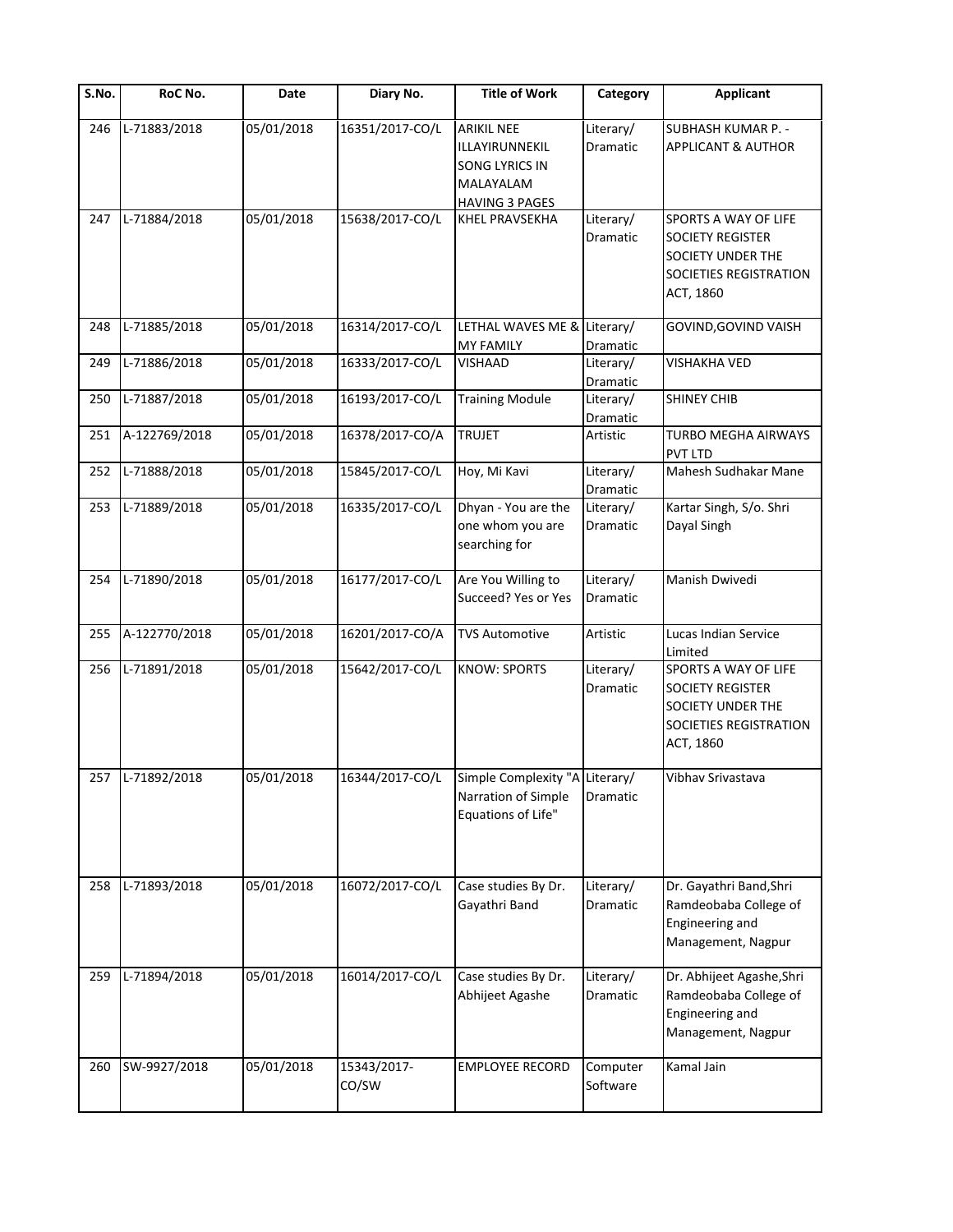| S.No. | RoC No.           | Date       | Diary No.            | <b>Title of Work</b>                                                                       | Category              | <b>Applicant</b>                                                                                                                                              |
|-------|-------------------|------------|----------------------|--------------------------------------------------------------------------------------------|-----------------------|---------------------------------------------------------------------------------------------------------------------------------------------------------------|
| 261   | L-71895/2018      | 05/01/2018 | 14465/2017-CO/L      | Detection of Malarial<br>Parasite in Blood<br><b>Using ANN</b>                             | Literary/<br>Dramatic | <b>RUSHIKESH</b><br>MORESHWARRAO SHETE                                                                                                                        |
| 262   | L-71896/2018      | 05/01/2018 | 15607/2017-CO/L      | <b>Tamil Mothi</b>                                                                         | Literary/<br>Dramatic | R Murugan Veerabagu                                                                                                                                           |
| 263   | SW-9928/2018      | 05/01/2018 | 14226/2017-<br>CO/SW | <b>REAL TIME POLL</b><br><b>MONITORING</b><br>SYSTEM                                       | Computer<br>Software  | NATIONAL INFORMATICS<br><b>CENTRE</b>                                                                                                                         |
| 264   | SW-9929/2018      | 05/01/2018 | 14229/2017-<br>CO/SW | <b>STATUS</b><br><b>INFORMATION</b><br>MANAGEMENT<br><b>SYSTEM BY NIC</b><br><b>SIMNIC</b> | Computer<br>Software  | NATIONAL INFORMATICS<br><b>CENTRE</b>                                                                                                                         |
| 265   | A-122771/2018     | 05/01/2018 | 15545/2017-CO/A      | <b>AGROKING (LABEL)</b>                                                                    | Artistic              | Vivek Sanan trading as<br>M/s. Agroking Implements<br>Industries                                                                                              |
| 266   | A-122772/2018     | 05/01/2018 | 15480/2017-CO/A      | NIRMAX CEMENT<br>NIRMAN SAPNO KA                                                           | Artistic              | <b>NIRMA LTD</b>                                                                                                                                              |
| 267   | SW-9930/2018      | 05/01/2018 | 4842/2016-CO/SW      | <b>ACCIDENT STATUS</b><br>REPORT(WEB<br>APPLICATION)                                       | Computer<br>Software  | A.SHANMUGA<br>VELAYUTHAM, K.TAMILSEL<br>VAN, M.ANAND, M.ARULA<br>NANTHAM, M.SHARMILA, R<br>.JEGANATHAN, R.SRIRAM, S<br>.KARTHIKEYAN, S.SURESH<br><b>KUMAR</b> |
| 268   | L-71897/2018      | 05/01/2018 | 15328/2017-CO/L      | <b>DESIGN OF</b><br>MULTIFUNCTIONAL<br><b>INDUCTION MOTOR</b>                              | Literary/<br>Dramatic | PRASAD BHASKAR JOSHI                                                                                                                                          |
| 269   | A-122773/2018     | 05/01/2018 | 4618/2016-CO/A       | RFCA-1 - SIEVE<br><b>FRAME ASSEMBLY</b><br>FINE-804-A-01                                   | Artistic              | Milltec Machinery Private<br>Limited                                                                                                                          |
|       | 270 A-122774/2018 | 05/01/2018 | 4617/2016-CO/A       | RFCA-1 - SIEVE BOX<br>ASSEMBLY FINE-6001-<br>$A-01$                                        | Artistic              | Milltec Machinery Private<br>Limited                                                                                                                          |
| 271   | L-71898/2018      | 05/01/2018 | 15591/2017-CO/L      | MANAGEMENT OF<br>LATE ONSET FGR                                                            | Literary/<br>Dramatic | Monisha Singh, NEEMA<br><b>ACHARYA</b>                                                                                                                        |
| 272   | A-122775/2018     | 05/01/2018 | 4568/2016-CO/A       | RWHD-2 - BREAK<br>ASSY MAXI-607-A-01                                                       | Artistic              | Milltec Machinery Private<br>Limited                                                                                                                          |
| 273   | A-122776/2018     | 05/01/2018 | 4569/2016-CO/A       | RWHD-2 - OUTLET<br>ASSY MAXI-809-A-01                                                      | Artistic              | Milltec Machinery Private<br>Limited                                                                                                                          |
| 274   | L-71899/2018      | 05/01/2018 | 16363/2017-CO/L      | Catalogue for<br>Jumpking                                                                  | Literary/<br>Dramatic | Pankaj Dhingra                                                                                                                                                |
| 275   | A-122777/2018     | 05/01/2018 | 4616/2016-CO/A       | RFCA-1 - DRIVE<br>MECHANISM FINE-<br>6040-A-01                                             | Artistic              | Milltec Machinery Private<br>Limited                                                                                                                          |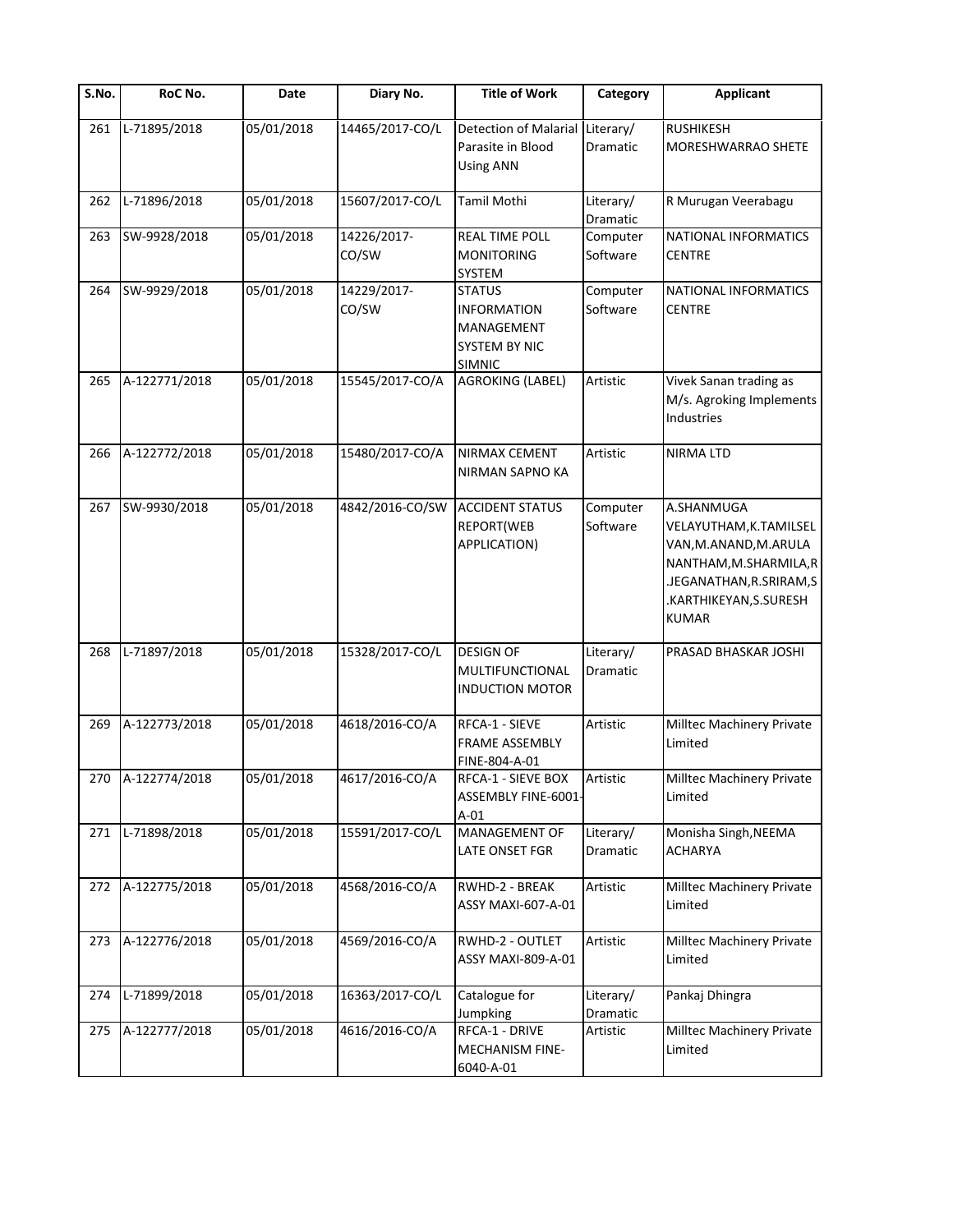| S.No. | RoC No.       | Date       | Diary No.       | <b>Title of Work</b>                                                      | Category              | <b>Applicant</b>                         |
|-------|---------------|------------|-----------------|---------------------------------------------------------------------------|-----------------------|------------------------------------------|
| 276   | A-122778/2018 | 05/01/2018 | 4570/2016-CO/A  | RWHD-2 - BOTTOM<br><b>BRG HOUSING MAXI-</b><br>306-P-01                   | Artistic              | Milltec Machinery Private<br>Limited     |
| 277   | A-122779/2018 | 05/01/2018 | 4811/2016-CO/A  | RWHC2 - BOTTOM<br><b>BEARING HOUSING</b><br>MAXI-172-P-01                 | Artistic              | Milltec Machinery Private<br>Limited     |
| 278   | A-122780/2018 | 05/01/2018 | 4772/2016-CO/A  | <b>RWHD-2 - GRINDING</b><br>WHEEL ASSY - MAXI-<br>826-A-01                | Artistic              | Milltec Machinery Private<br>Limited     |
| 279   | A-122781/2018 | 05/01/2018 | 15451/2017-CO/A | REJOVE CLINIQUE<br>LOGO                                                   | Artistic              | ABHISHEK GOYAT                           |
| 280   | A-122782/2018 | 05/01/2018 | 4567/2016-CO/A  | RWHD-2 - STRAIGHT<br><b>GRINDING WHEEL</b><br>MAXI-301-P-01               | Artistic              | Milltec Machinery Private<br>Limited     |
| 281   | A-122783/2018 | 05/01/2018 | 4619/2016-CO/A  | RFCA-1 - ASPIRATION Artistic<br><b>CHAMBER ASSEMBLY</b><br>FINE-6002-A-01 |                       | Milltec Machinery Private<br>Limited     |
| 282   | L-71900/2018  | 05/01/2018 | 15725/2017-CO/L | Distractiooo                                                              | Literary/<br>Dramatic | Prasanth Kumar Thandra                   |
| 283   | A-122784/2018 | 05/01/2018 | 9280/2016-CO/A  | <b>KEEP SMILING T</b><br>SHIRT DESIGN                                     | Artistic              | TOHFAA GIFTING PRIVATE<br>LIMITED        |
| 284   | A-122785/2018 | 05/01/2018 | 9283/2016-CO/A  | <b>WORK HARD T SHIRT</b><br><b>DESIGN</b>                                 | Artistic              | TOHFAA GIFTING PRIVATE<br>LIMITED        |
| 285   | A-122786/2018 | 05/01/2018 | 9284/2016-CO/A  | <b>BE STRONG T SHIRT</b><br><b>DESIGN</b>                                 | Artistic              | TOHFAA GIFTING PRIVATE<br>LIMITED        |
| 286   | A-122787/2018 | 05/01/2018 | 9282/2016-CO/A  | BE POSITIVE T SHIRT<br><b>DESIGN</b>                                      | Artistic              | TOHFAA GIFTING PRIVATE<br>LIMITED        |
| 287   | A-122788/2018 | 05/01/2018 | 9285/2016-CO/A  | BE STRONG T SHIRT<br><b>DESIGN</b>                                        | Artistic              | TOHFAA GIFTING PRIVATE<br>LIMITED        |
| 288   | A-122789/2018 | 05/01/2018 | 9286/2016-CO/A  | <b>WORK HARD T SHIRT Artistic</b><br><b>DESIGN</b>                        |                       | TOHFAA GIFTING PRIVATE<br>LIMITED        |
| 289   | A-122790/2018 | 05/01/2018 | 9287/2016-CO/A  | <b>BE HUMBLE T SHIRT</b><br><b>DESIGN</b>                                 | Artistic              | TOHFAA GIFTING PRIVATE<br>LIMITED        |
| 290   | A-122791/2018 | 05/01/2018 | 9288/2016-CO/A  | <b>ARTWORK GIVING</b>                                                     | Artistic              | TOHFAA GIFTING PRIVATE<br>LIMITED        |
| 291   | A-122792/2018 | 05/01/2018 | 9289/2016-CO/A  | <b>KEEP SMILING T</b><br>SHIRT DESIGN                                     | Artistic              | TOHFAA GIFTING PRIVATE<br>LIMITED        |
| 292   | A-122793/2018 | 05/01/2018 | 9291/2016-CO/A  | <b>BE FLEXIBLE T SHIRT</b><br><b>DESIGN</b>                               | Artistic              | TOHFAA GIFTING PRIVATE<br>LIMITED        |
| 293   | A-122794/2018 | 05/01/2018 | 9319/2016-CO/A  | <b>ARTWORK</b><br><b>GRATITUDE</b>                                        | Artistic              | TOHFAA GIFTING PRIVATE<br>LIMITED        |
| 294   | A-122795/2018 | 05/01/2018 | 9320/2016-CO/A  | BE GOOD T SHIRT<br><b>DESIGN</b>                                          | Artistic              | TOHFAA GIFTING PRIVATE<br><b>LIMITED</b> |
| 295   | A-122796/2018 | 05/01/2018 | 9321/2016-CO/A  | <b>ARTWORK G FOR</b><br><b>GRATITUDE</b>                                  | Artistic              | TOHFAA GIFTING PRIVATE<br>LIMITED        |
| 296   | A-122797/2018 | 05/01/2018 | 9322/2016-CO/A  | <b>ARTWORK LOVE</b>                                                       | Artistic              | TOHFAA GIFTING PRIVATE<br><b>LIMITED</b> |
| 297   | A-122798/2018 | 05/01/2018 | 9328/2016-CO/A  | <b>ARTWORK TRUTH</b>                                                      | Artistic              | TOHFAA GIFTING PRIVATE<br>LIMITED        |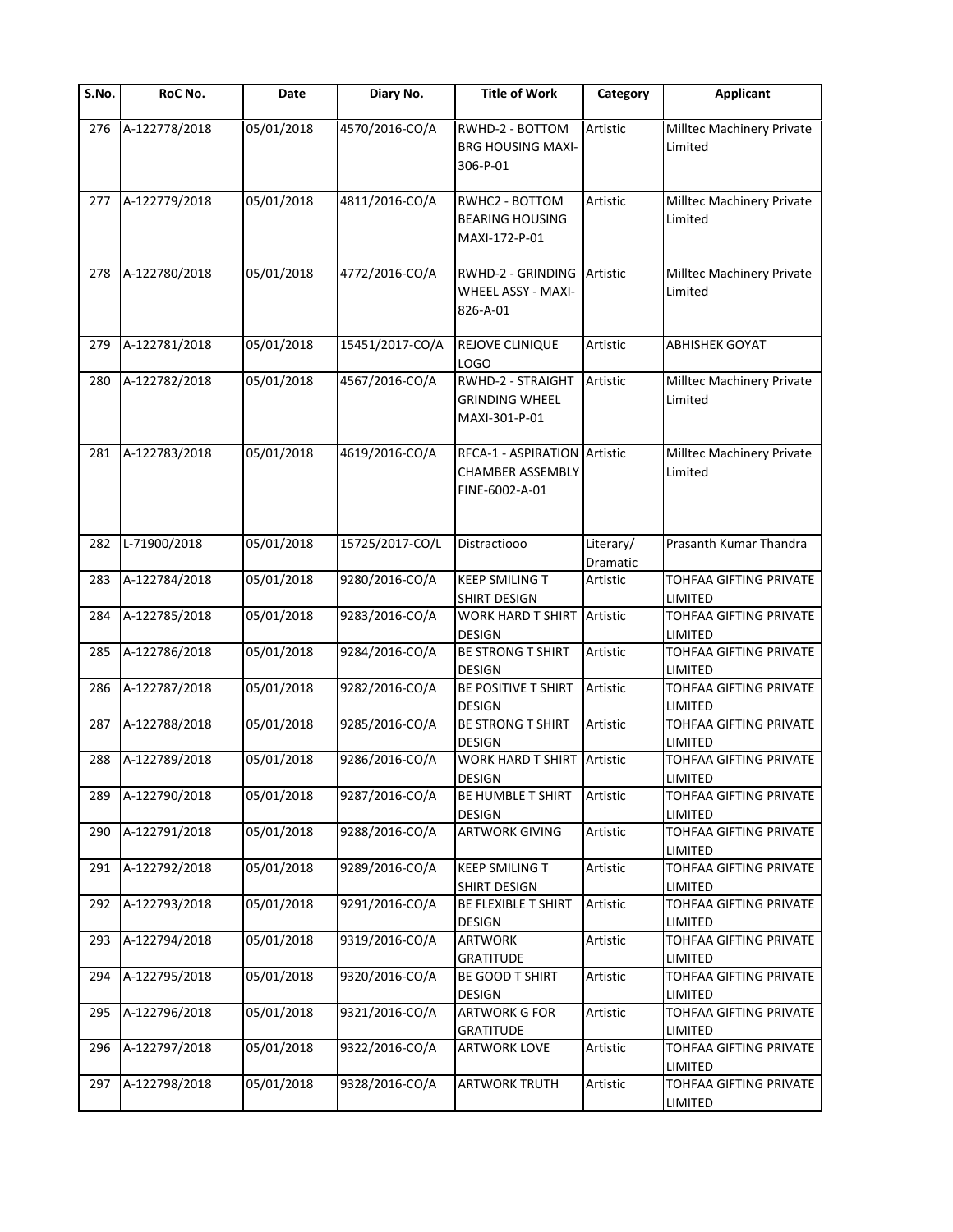| S.No. | RoC No.       | Date       | Diary No.       | <b>Title of Work</b>                                                                                                                                                                        | Category                     | <b>Applicant</b>                                  |
|-------|---------------|------------|-----------------|---------------------------------------------------------------------------------------------------------------------------------------------------------------------------------------------|------------------------------|---------------------------------------------------|
| 298   | A-122799/2018 | 05/01/2018 | 9330/2016-CO/A  | <b>ARTWORK HUMILITY Artistic</b>                                                                                                                                                            |                              | <b>TOHFAA GIFTING PRIVATE</b><br>LIMITED          |
| 299   | SR-13184/2018 | 05/01/2018 | 8540/2015-CO/SR | <b>TERA PYAR KEHNDA</b><br>AE                                                                                                                                                               | Sound<br>Recording           | PAVNEET SINGH                                     |
| 300   | A-122800/2018 | 05/01/2018 | 25611/2012-CO/A | PROPTIGER (LOGO)                                                                                                                                                                            | Artistic                     | PROPTIGER REALTY<br>PRIVATE LIMITED               |
| 301   | SR-13185/2018 | 08/01/2018 | 4555/2016-CO/SR | The Smile of Gold -<br><b>Tyrell Mendez</b>                                                                                                                                                 | Sound<br>Recording           | <b>Tyrell Mendez</b>                              |
| 302   | CF-3964/2018  | 08/01/2018 | 4556/2016-CO/CF | The Smile of Gold -<br><b>Tyrell Mendez</b>                                                                                                                                                 | Cinematogra<br>ph Film       | <b>Tyrell Mendez</b>                              |
| 303   | L-71901/2018  | 08/01/2018 | 15496/2017-CO/L | BLIND VIEWS. PART<br>1. THE ANSWERS<br>CAN WAIT .                                                                                                                                           | Literary/<br>Dramatic        | <b>DEBANGSHU SAHA</b>                             |
| 304   | A-122801/2018 | 08/01/2018 | 15419/2017-CO/A | DIGITAL SHIVAJI RAJE Artistic                                                                                                                                                               |                              | Ketan G. Aghade                                   |
| 305   | L-71902/2018  | 08/01/2018 | 5662/2016-CO/SW | Perception<br>Mechanics and<br>Pattern Recognition                                                                                                                                          | Literary/<br><b>Dramatic</b> | <b>TEJAS RAGHV</b>                                |
| 306   | A-122802/2018 | 08/01/2018 | 15420/2017-CO/A | DIGITAL SHIVAJI RAJE Artistic                                                                                                                                                               |                              | Ketan G. Aghade                                   |
| 307   | A-122803/2018 | 08/01/2018 | 15421/2017-CO/A | DIGITAL SHIVAJI RAJE Artistic                                                                                                                                                               |                              | Ketan G. Aghade                                   |
| 308   | A-122804/2018 | 08/01/2018 | 15422/2017-CO/A | DIGITAL SHIVAJI RAJE Artistic                                                                                                                                                               |                              | Ketan G. Aghade                                   |
| 309   | A-122805/2018 | 08/01/2018 | 15423/2017-CO/A | DIGITAL SHIVAJI RAJE Artistic                                                                                                                                                               |                              | Ketan G. Aghade                                   |
| 310   | A-122806/2018 | 08/01/2018 | 15424/2017-CO/A | DIGITAL SHIVAJI RAJE Artistic                                                                                                                                                               |                              | Ketan G. Aghade                                   |
| 311   | L-71903/2018  | 08/01/2018 | 18303/2012-CO/L | THE SHANTI DELHI<br><b>GUIDE</b>                                                                                                                                                            | Literary/<br>Dramatic        | <b>SHANTI ADVENTURE</b><br>TOURS PVT. LTD.        |
| 312   | A-122807/2018 | 08/01/2018 | 13028/2016-CO/A | <b>GENERAL</b><br><b>ARRANGEMENT OF</b><br><b>BOILER WITH SIDE</b><br>MILL INTEGRATED<br>LAYOUT & NEW MILL<br>ORIENTATION (180°<br>ROTATED) FOR<br>RATING-2 (DRAWING<br>NO. 0-00-022-76782) | Artistic                     | <b>BHARAT HEAVY</b><br><b>FLECTRICALS LIMITED</b> |
| 313   | L-71904/2018  | 08/01/2018 | 16255/2017-CO/L | <b>EK PAL</b>                                                                                                                                                                               | Literary/<br>Dramatic        | Ms. Kanika Batra                                  |
| 314   | L-71905/2018  | 08/01/2018 | 15798/2017-CO/L | SHIVYOG - KUNDALNI Literary/<br><b>JAGRAN</b>                                                                                                                                               | Dramatic                     | <b>VIKAS KAPOOR</b>                               |
| 315   | A-122808/2018 | 08/01/2018 | 9207/2016-CO/A  | BE BRAVE T SHIRT<br><b>DESIGN</b>                                                                                                                                                           | Artistic                     | TOHFAA GIFTING PRIVATE<br><b>LIMITED</b>          |
| 316   | L-71906/2018  | 08/01/2018 | 16382/2017-CO/L | hindi day                                                                                                                                                                                   | Literary/<br>Dramatic        | sumit kakkar                                      |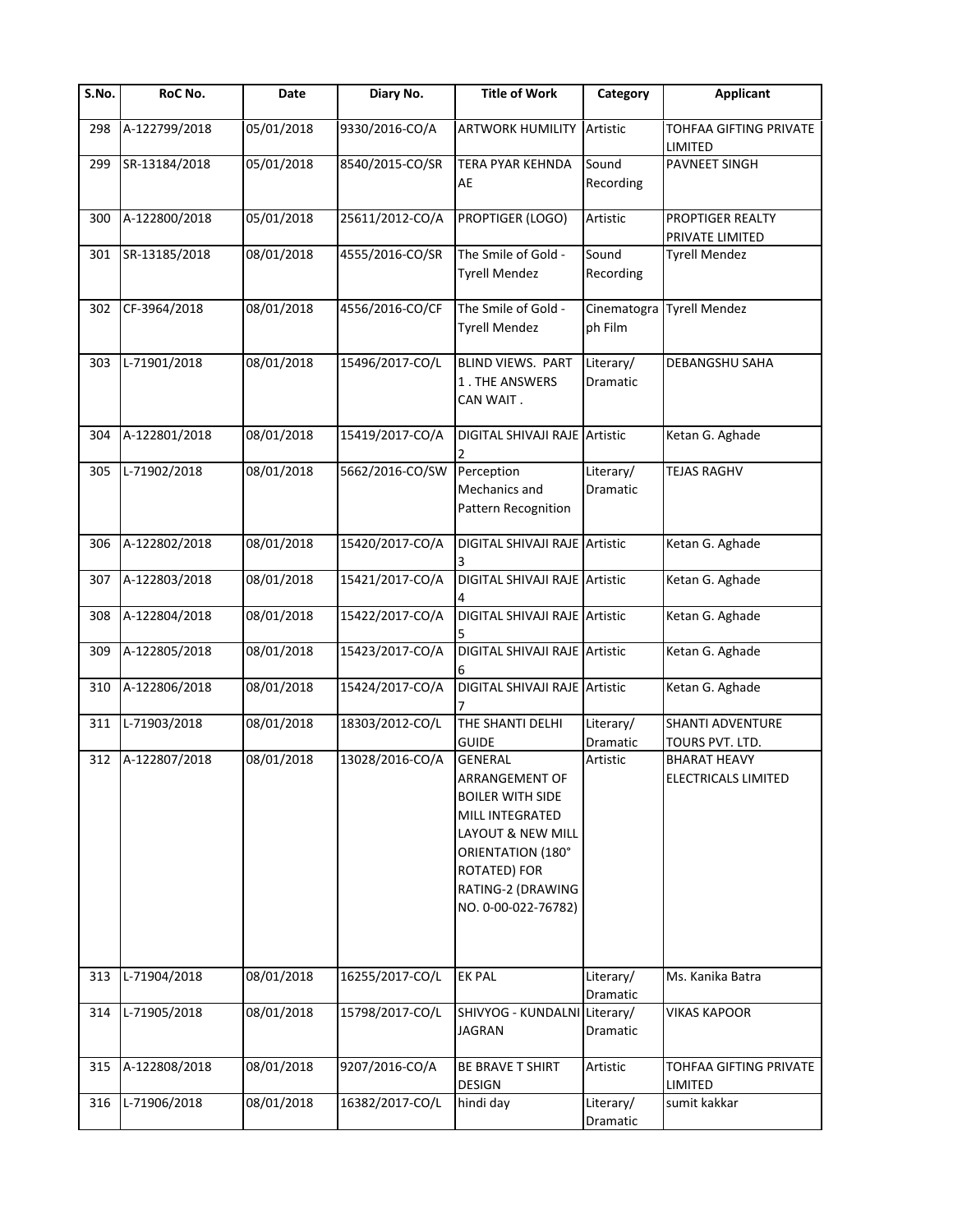| S.No. | RoC No.       | Date       | Diary No.       | <b>Title of Work</b>                                                                 | Category              | <b>Applicant</b>                                                                       |
|-------|---------------|------------|-----------------|--------------------------------------------------------------------------------------|-----------------------|----------------------------------------------------------------------------------------|
| 317   | A-122809/2018 | 08/01/2018 | 12217/2016-CO/A | <b>SG SUPER GOLD</b>                                                                 | Artistic              | SUPER GOLD SUITING<br>PRIVATE LIMITED<br>THROUGH DIRECTOR<br><b>MANISH CHANDAK</b>     |
| 318   | A-122810/2018 | 08/01/2018 | 9216/2016-CO/A  | <b>ARTWORK L FOR</b><br>LOVE                                                         | Artistic              | TOHFAA GIFTING PRIVATE<br>LIMITED                                                      |
| 319   | L-71907/2018  | 08/01/2018 | 15770/2017-CO/L | Counseling<br>Approaches-a<br>Practitioner's Guide                                   | Literary/<br>Dramatic | Chennai Counselors'<br>Foundation                                                      |
| 320   | L-71908/2018  | 08/01/2018 | 15334/2017-CO/L | <b>HEYY BABY</b>                                                                     | Literary/<br>Dramatic | MR GAURAV BOSE                                                                         |
| 321   | A-122811/2018 | 08/01/2018 | 16221/2017-CO/A | <b>MEHAR</b>                                                                         | Artistic              | NITIN BHAGCHAND<br>PARYANI PROPRIETOR OF<br>M/S. P. HITESHKUMAR                        |
| 322   | A-122812/2018 | 08/01/2018 | 9218/2016-CO/A  | <b>BE LOVING T SHIRT</b><br><b>DESIGN</b>                                            | Artistic              | <b>TOHFAA GIFTING PRIVATE</b><br>LIMITED                                               |
| 323   | A-122813/2018 | 08/01/2018 | 15546/2017-CO/A | VENUS CRÈME BAR<br>(LABEL)                                                           | Artistic              | <b>RSPL Limited</b>                                                                    |
| 324   | L-71909/2018  | 08/01/2018 | 11806/2016-CO/L | Crises in<br>Civilization: Tagore<br>and Ecocriticism                                | Literary/<br>Dramatic | Debarati Bandyopadhyay                                                                 |
| 325   | A-122814/2018 | 08/01/2018 | 15831/2017-CO/A | <b>NEC LABEL</b>                                                                     | Artistic              | M/S NEW ERA<br>CONSTURCTION                                                            |
| 326   | A-122815/2018 | 08/01/2018 | 9219/2016-CO/A  | <b>ARTWORK</b><br><b>FORGIVENESS</b>                                                 | Artistic              | TOHFAA GIFTING PRIVATE<br>LIMITED                                                      |
| 327   | L-71910/2018  | 08/01/2018 | 15981/2017-CO/L | SAFE ZINDAGI KE                                                                      | Literary/<br>Dramatic | <b>Babita</b>                                                                          |
| 328   | L-71911/2018  | 08/01/2018 | 8095/2015-CO/L  | Class X -<br>UNLEASHING<br><b>APTITUDES WITH</b><br><b>MATH Part-2</b>               | Literary/<br>Dramatic | <b>EDUCATION QUALITY</b><br>FOUNDATION OF INDIA                                        |
| 329   | SR-13186/2018 | 08/01/2018 | 6312/2016-CO/SR | RAM MERE RAM                                                                         | Sound<br>Recording    | <b>REKHA DUBEY</b>                                                                     |
| 330   | L-71912/2018  | 08/01/2018 | 9651/2016-CO/L  | The Unfinished Tale                                                                  | Literary/<br>Dramatic | Shantanu Kumar                                                                         |
| 331   | M-493/2018    | 08/01/2018 | 51526/2014-CO/M | PUKAAR-A CRY<br><b>FROM WITHIN</b>                                                   | Music                 | SASKIA DE<br>HAAS, SHUBHENDRA RAO                                                      |
| 332   | SR-13187/2018 | 08/01/2018 | 6313/2016-CO/SR | Ram Naam Hai Satya<br>Sadaa Hi                                                       | Sound<br>Recording    | <b>REKHA DUBEY</b>                                                                     |
| 333   | L-71913/2018  | 08/01/2018 | 11699/2016-CO/L | Choice Based Credit<br>System (CBCS) in<br>Undergraduate<br><b>Medical Education</b> | Literary/<br>Dramatic | Dr Alka Rawekar, Dr Sunita<br>Vagha, Dr Tripti<br>Srivastava, Dr Ved Prakash<br>Mishra |
| 334   | A-122816/2018 | 08/01/2018 | 16176/2017-CO/A | DI RUDRA GOLD<br>PLYWOOD, BLOCK<br>BOARD, FLUSH DOOR<br>LABEL                        | Artistic              | M/S DEBICA INDUSTRIES                                                                  |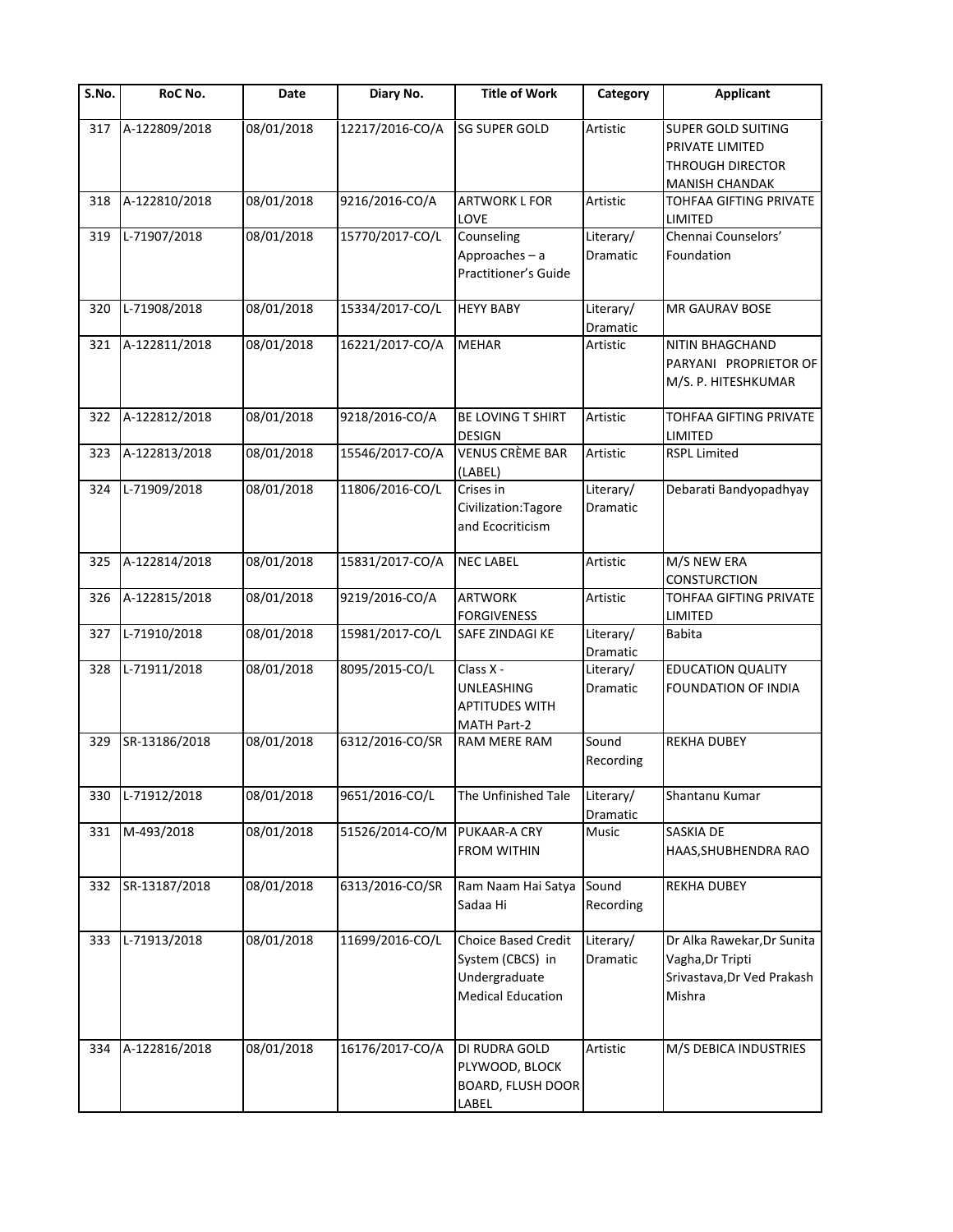| $\overline{\mathsf{S}}$ . No. | RoC No.       | Date       | Diary No.       | <b>Title of Work</b>                                                                                | Category              | <b>Applicant</b>                                                   |
|-------------------------------|---------------|------------|-----------------|-----------------------------------------------------------------------------------------------------|-----------------------|--------------------------------------------------------------------|
| 335                           | A-122817/2018 | 08/01/2018 | 9220/2016-CO/A  | BR BRAVE T SHIRT<br><b>DESIGN</b>                                                                   | Artistic              | TOHFAA GIFTING PRIVATE<br>LIMITED                                  |
| 336                           | SR-13188/2018 | 08/01/2018 | 6314/2016-CO/SR | Ram Lagaa Naiya Ko<br>Paar                                                                          | Sound<br>Recording    | <b>REKHA DUBEY</b>                                                 |
| 337                           | A-122818/2018 | 08/01/2018 | 5466/2017-CO/A  | <b>ROYAL</b>                                                                                        | Artistic              | MR. GANESH B. DHILA<br>TRADING AS M/S. SAGAR<br><b>ENTERPRISES</b> |
| 338                           | L-71914/2018  | 08/01/2018 | 12409/2016-CO/L | The Tiger                                                                                           | Literary/<br>Dramatic | Subbiah Nallamuthu                                                 |
| 339                           | A-122819/2018 | 08/01/2018 | 9221/2016-CO/A  | BE BRAVE T SHIRT<br>DESIGN                                                                          | Artistic              | TOHFAA GIFTING PRIVATE<br>LIMITED                                  |
| 340                           | SR-13189/2018 | 08/01/2018 | 6315/2016-CO/SR | Mil Jaaye Sukh Chain<br>Aaram                                                                       | Sound<br>Recording    | Rekha Dubey                                                        |
| 341                           | L-71915/2018  | 08/01/2018 | 15683/2017-CO/L | Maa                                                                                                 | Literary/<br>Dramatic | Akash Tiwari                                                       |
| 342                           | SR-13190/2018 | 08/01/2018 | 6316/2016-CO/SR | Raam Ke Pyaare Jag<br>Me Saare                                                                      | Sound<br>Recording    | <b>REKHA DUBEY</b>                                                 |
| 343                           | A-122820/2018 | 08/01/2018 | 9222/2016-CO/A  | BE KIND T SHIRT<br><b>DESIGN</b>                                                                    | Artistic              | TOHFAA GIFTING PRIVATE<br>LIMITED                                  |
| 344                           | A-122821/2018 | 08/01/2018 | 16178/2017-CO/A | <b>AMRIT AJWAIN</b><br>PACHAK LABEL                                                                 | Artistic              | <b>SANKAR KAR AND</b><br>SANTANA KAR                               |
| 345                           | A-122822/2018 | 08/01/2018 | 9224/2016-CO/A  | <b>ARTWORK GIVING</b>                                                                               | Artistic              | TOHFAA GIFTING PRIVATE<br>LIMITED                                  |
| 346                           | SR-13191/2018 | 08/01/2018 | 6317/2016-CO/SR | Dekho Deep Jalaaye<br>Kitne                                                                         | Sound<br>Recording    | Rekha Dubey                                                        |
| 347                           | A-122823/2018 | 08/01/2018 | 6356/2016-CO/A  | <b>DOWNTODASH</b>                                                                                   | Artistic              | MS. SAMA JASHNANI AND<br>MS. ANUJA SHAH                            |
| 348                           | A-122824/2018 | 08/01/2018 | 9225/2016-CO/A  | <b>ARTWORK G FOR</b><br><b>GIVING</b>                                                               | Artistic              | TOHFAA GIFTING PRIVATE<br>LIMITED                                  |
| 349                           | L-71916/2018  | 08/01/2018 | 11456/2015-CO/L | <b>Writing Research</b><br>Proposal / Protocol:<br>A Text Book for<br>Medical Students &<br>Doctors | Literary/<br>Dramatic | DR. HARSHA KUMAR H N                                               |
| 350                           | SR-13192/2018 | 08/01/2018 | 6318/2016-CO/SR | Main Agyaani Adham Sound<br>Koi                                                                     | Recording             | <b>REKHA DUBEY</b>                                                 |
| 351                           | A-122825/2018 | 08/01/2018 | 9226/2016-CO/A  | GOD IS WITH YOU T<br>SHIRT DESIGN                                                                   | Artistic              | TOHFAA GIFTING PRIVATE<br>LIMITED                                  |
| 352                           | A-122826/2018 | 08/01/2018 | 739/2016-CO/A   | <b>MOUNT BLUE</b>                                                                                   | Artistic              | MS MOUNT BLUE FOODS                                                |
| 353                           | L-71917/2018  | 08/01/2018 | 2911/2016-CO/L  | <b>BHAVASAGAR KE</b><br><b>DIPASTAMBH</b>                                                           | Literary/<br>Dramatic | SUPRIYA NARENDRA<br><b>SURVE</b>                                   |
| 354                           | A-122827/2018 | 08/01/2018 | 16094/2017-CO/A | <b>BOROLINE SX</b><br>ANTISEPTIC<br><b>AYURVEDIC CREAM</b><br>(TUBE)                                | Artistic              | G. D. PHARMACEUTICALS<br>PRIVATE LIMITED                           |
| 355                           | A-122828/2018 | 08/01/2018 | 15814/2017-CO/A | <b>HEALTH PLUS</b><br>(LABEL)                                                                       | Artistic              | Yuvraj Singh                                                       |
| 356                           | A-122829/2018 | 08/01/2018 | 9227/2016-CO/A  | WORK HARD T SHIRT<br>DESIGN                                                                         | Artistic              | TOHFAA GIFTING PRIVATE<br>LIMITED                                  |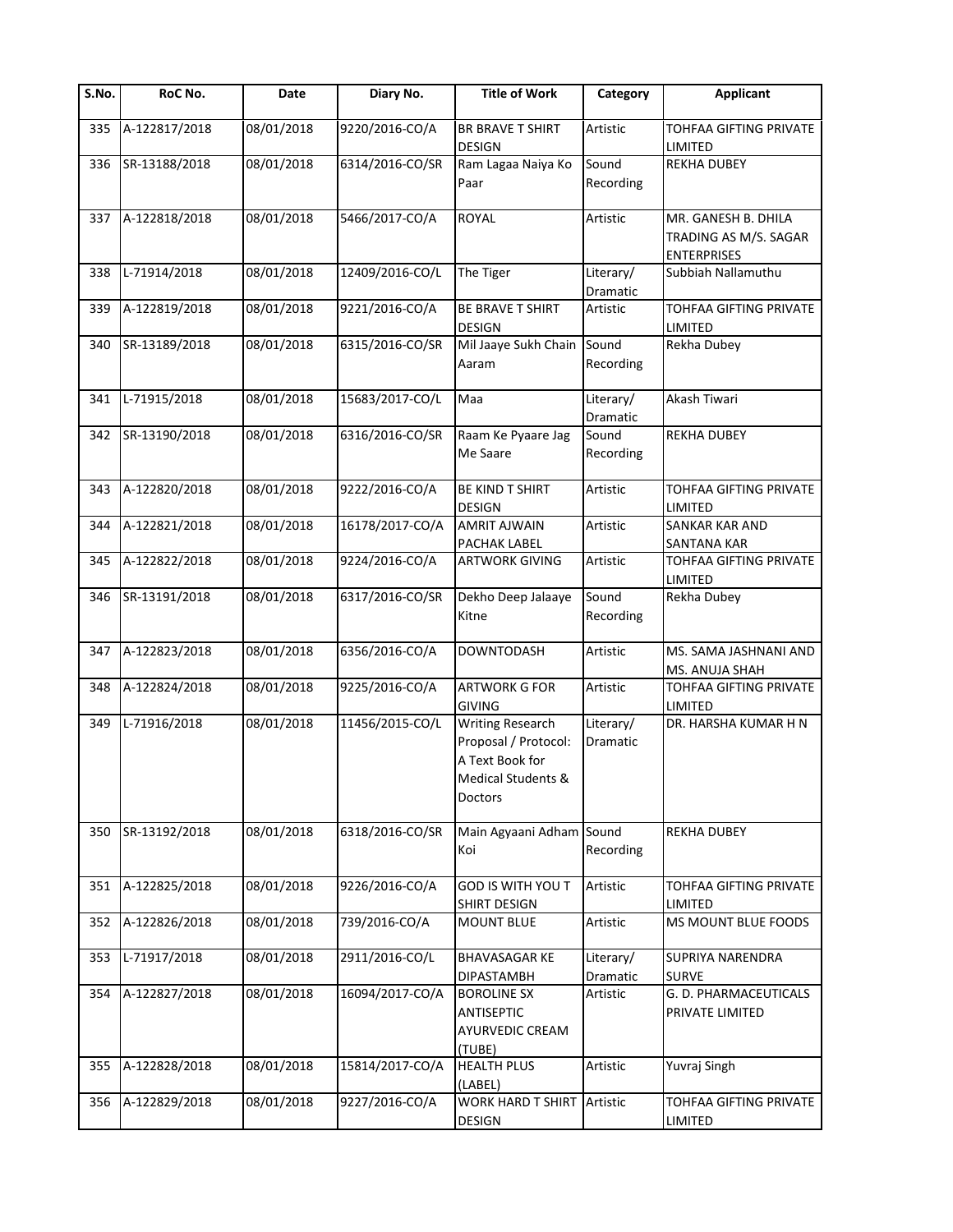| $\overline{\mathsf{S}}$ . No. | RoC No.       | <b>Date</b> | Diary No.       | <b>Title of Work</b>                                                                                              | Category                     | <b>Applicant</b>                                |
|-------------------------------|---------------|-------------|-----------------|-------------------------------------------------------------------------------------------------------------------|------------------------------|-------------------------------------------------|
| 357                           | A-122830/2018 | 08/01/2018  | 8348/2015-CO/A  | <b>WOOW</b>                                                                                                       | Artistic                     | CHARBHUJA SNACKS<br>PRIVATE LIMITED             |
| 358                           | L-71918/2018  | 08/01/2018  | 8531/2016-CO/L  | Penkraft Elegant<br>Writing-The beauty<br>and nobility, the<br>august mission and<br>destiny, of human<br>writing | Literary/<br><b>Dramatic</b> | Pallavi Desai                                   |
| 359                           | A-122831/2018 | 08/01/2018  | 16989/2017-CO/A | <b>BOROLINE SX</b><br>ANTISEPTIC<br><b>AYURVEDIC</b><br>CREAM(CARTON)                                             | Artistic                     | G. D. PHARMACEUTICALS<br>PRIVATE LIMITED        |
| 360                           | A-122832/2018 | 08/01/2018  | 9228/2016-CO/A  | <b>BE THANKFUL T</b><br>SHIRT DESIGN                                                                              | Artistic                     | TOHFAA GIFTING PRIVATE<br>LIMITED               |
| 361                           | L-71919/2018  | 08/01/2018  | 6543/2016-CO/L  | <b>Diabetes Mellitus</b><br>Type 2: A Clinical<br>Companion                                                       | Literary/<br><b>Dramatic</b> | Dr Raj Kumar Lalwani                            |
| 362                           | A-122833/2018 | 08/01/2018  | 9229/2016-CO/A  | BE POSITIVE T SHIRT<br><b>DESIGN</b>                                                                              | Artistic                     | TOHFAA GIFTING PRIVATE<br>LIMITED               |
| 363                           | L-71920/2018  | 08/01/2018  | 3179/2015-CO/L  | <b>IT Wizard</b><br>Plus/Information<br>Technology/CW//Vol<br>2/Class 9/Item<br>Code:138981                       | Literary/<br>Dramatic        | M/s. NIIT LIMITED                               |
| 364                           | L-71921/2018  | 08/01/2018  | 2900/2016-CO/L  | <b>MUKTI KE</b><br>RAAJMARG                                                                                       | Literary/<br>Dramatic        | SUPRIYA NARENDRA<br><b>SURVE</b>                |
| 365                           | L-71922/2018  | 08/01/2018  | 3180/2015-CO/L  | MathLab<br>Plus/Activity<br>Book/Class 3                                                                          | Literary/<br>Dramatic        | M/s. NIIT LIMITED                               |
| 366                           | L-71923/2018  | 08/01/2018  | 3181/2015-CO/L  | MathLab<br>Plus/Activity<br>Book/Class 4                                                                          | Literary/<br>Dramatic        | M/s. NIIT LIMITED                               |
| 367                           | L-71924/2018  | 08/01/2018  | 3182/2015-CO/L  | MathLab<br>Plus/Activity<br>Book/Class 5                                                                          | Literary/<br>Dramatic        | M/s. NIIT LIMITED                               |
| 368                           | L-71925/2018  | 08/01/2018  | 3183/2015-CO/L  | MathLab<br>Plus/Activity<br>Book/Class 6                                                                          | Literary/<br>Dramatic        | M/s. NIIT LIMITED                               |
| 369                           | A-122834/2018 | 08/01/2018  | 9327/2016-CO/A  | <b>B FLEXIBLE T SHIRT</b><br>DESIGN                                                                               | Artistic                     | TOHFAA GIFTING PRIVATE<br>LIMITED               |
| 370                           | A-122835/2018 | 08/01/2018  | 9326/2016-CO/A  | BE LOVING T SHIRT<br>DESIGN                                                                                       | Artistic                     | TOHFAA GIFTING PRIVATE<br>LIMITED               |
| 371                           | SR-13193/2018 | 08/01/2018  | 6085/2016-CO/SR | A Song for Christ -<br><b>Tyrell Mendez</b>                                                                       | Sound<br>Recording           | <b>Tyrell Mendez</b>                            |
| 372                           | A-122836/2018 | 08/01/2018  | 9324/2016-CO/A  | BE STRONG T SHIRT<br><b>DESIGN</b>                                                                                | Artistic                     | TOHFAA GIFTING PRIVATE<br>LIMITED               |
| 373                           | A-122837/2018 | 08/01/2018  | 9325/2016-CO/A  | BE LOVING T SHIRT<br>DESIGN                                                                                       | Artistic                     | TOHFAA GIFTING PRIVATE<br>LIMITED               |
| 374                           | A-122838/2018 | 08/01/2018  | 16095/2017-CO/A | SAKSHI 70                                                                                                         | Artistic                     | RISHAV JAIN PROPRIETOR<br>OF M/s. RISHAV JEWELS |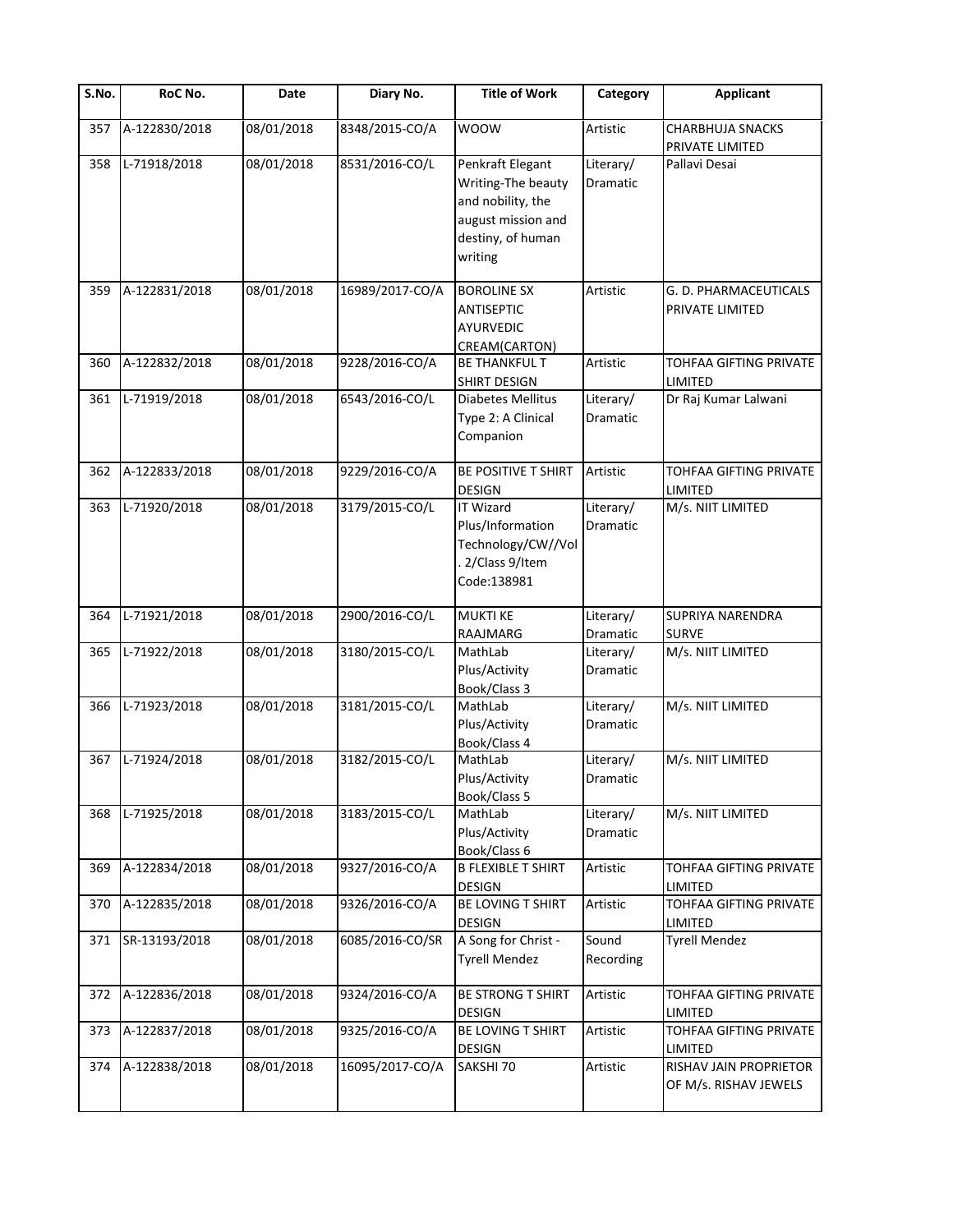| S.No. | RoC No.       | Date       | Diary No.                      | <b>Title of Work</b>                                                                                | Category                     | <b>Applicant</b>                                                                 |
|-------|---------------|------------|--------------------------------|-----------------------------------------------------------------------------------------------------|------------------------------|----------------------------------------------------------------------------------|
| 375   | A-122839/2018 | 08/01/2018 | 2464/2017-CO/A                 | JS Jodhpur Sweets                                                                                   | Artistic                     | Suresh Vyas trading as M/s<br>Jodhpur Sweets                                     |
| 376   | SR-13194/2018 | 08/01/2018 | 14092/2016-CO/SR yaar tera VIP |                                                                                                     | Sound<br>Recording           | bharat puri                                                                      |
| 377   | L-71926/2018  | 08/01/2018 | 4314/2015-CO/L                 | "Khone De"                                                                                          | Literary/<br>Dramatic        | NANOLAND LIMITED, A<br>Company Incorporated<br>under the Indian<br>Company's Act |
| 378   | A-122840/2018 | 08/01/2018 | 9769/2015-CO/A                 | <b>KING COBRA</b>                                                                                   | Artistic                     | M/S. RACHNA COMPASS<br><b>INDUSTRIES</b>                                         |
| 379   | L-71927/2018  | 08/01/2018 | 10812/2015-CO/L                | Goal Mantra                                                                                         | Literary/<br>Dramatic        | Leena Munot                                                                      |
| 380   | L-71928/2018  | 08/01/2018 | 4721/2015-CO/L                 | Main Bhi Model                                                                                      | Literary/<br>Dramatic        | SANJAY KUMAR GUPTA                                                               |
| 381   | A-122841/2018 | 08/01/2018 | 9770/2015-CO/A                 | MAX ACCURATE HI-<br><b>TECH COMPASS</b>                                                             | Artistic                     | M/S. RACHNA COMPASS<br><b>INDUSTRIES</b>                                         |
| 382   | L-71929/2018  | 08/01/2018 | 5448/2016-CO/L                 | JAL HI AMRIT HAI                                                                                    | Literary/<br>Dramatic        | Er.Arun Kumar Jain                                                               |
| 383   | A-122842/2018 | 08/01/2018 | 4957/2015-CO/A                 | <b>DEEPAK GOLD</b>                                                                                  | Artistic                     | <b>ASHVIN HARIBHAI</b><br><b>AJUDIYA</b>                                         |
| 384   | L-71930/2018  | 08/01/2018 | 4586/2015-CO/L                 | CONCEPTS OF 10 (X)<br><b>STANDARD</b><br>MATHEMATICS 2015                                           | Literary/<br>Dramatic        | M. K. R. S VEERA KUMAR                                                           |
| 385   | A-122843/2018 | 08/01/2018 | 5059/2015-CO/A                 | <b>AMMANN</b>                                                                                       | Artistic                     | M/S SUN FASHIONS                                                                 |
| 386   | A-122844/2018 | 08/01/2018 | 12326/2015-CO/A                | THE KICKBOXING<br>(LABEL)                                                                           | Artistic                     | Deep N. Zanzarakiya                                                              |
| 387   | L-71931/2018  | 08/01/2018 | 11161/2015-CO/L                | The Ideal Student                                                                                   | Literary/<br><b>Dramatic</b> | Hari kishore Trivedi                                                             |
| 388   | L-71932/2018  | 08/01/2018 | 7665/2015-CO/L                 | A Textbook on<br>Production<br>Engineering                                                          | Literary/<br>Dramatic        | DR SWADESH KUMAR                                                                 |
| 389   | A-122845/2018 | 08/01/2018 | 2735/2015-CO/A                 | VEENA WORLD<br>Travel, Explore,<br>Celebrate.                                                       | Artistic                     | Mrs. Veena Sudhir Patil                                                          |
| 390   | L-71933/2018  | 08/01/2018 | 3563/2015-CO/L                 | ONLINE E AUCTION<br><b>APPLICTION PORTAL</b><br>SOFTWARE BY<br><b>SPARSH</b><br><b>TECHNOLOGIES</b> | Literary/<br>Dramatic        | <b>SPARSH TECHNOLOGIES</b>                                                       |
| 391   | L-71934/2018  | 08/01/2018 | 5733/2015-CO/L                 | <b>SITA OM</b><br>PARAMTATVA                                                                        | Literary/<br>Dramatic        | SANTOSH KUMAR                                                                    |
| 392   | A-122846/2018 | 08/01/2018 | 11105/2015-CO/A                | TZ-4 (LABEL)                                                                                        | Artistic                     | KAYA PRODUCTS PVT LTD                                                            |
| 393   | L-71935/2018  | 08/01/2018 | 12598/2015-CO/L                | <b>CLOSER TO</b><br><b>DOOMSDAY</b>                                                                 | Literary/<br>Dramatic        | SANJEEV KHURANA,<br><b>SURENDRA NATH SAXENA</b>                                  |
| 394   | A-122847/2018 | 08/01/2018 | 4099/2015-CO/A                 | "SACHETA"                                                                                           | Artistic                     | SACHETA METALS LTD                                                               |
| 395   | L-71936/2018  | 08/01/2018 | 12419/2017-CO/L                | Ye Ankhein or Ye<br>Aaina                                                                           | Literary/<br>Dramatic        | Razia Garg                                                                       |
|       |               |            |                                |                                                                                                     |                              |                                                                                  |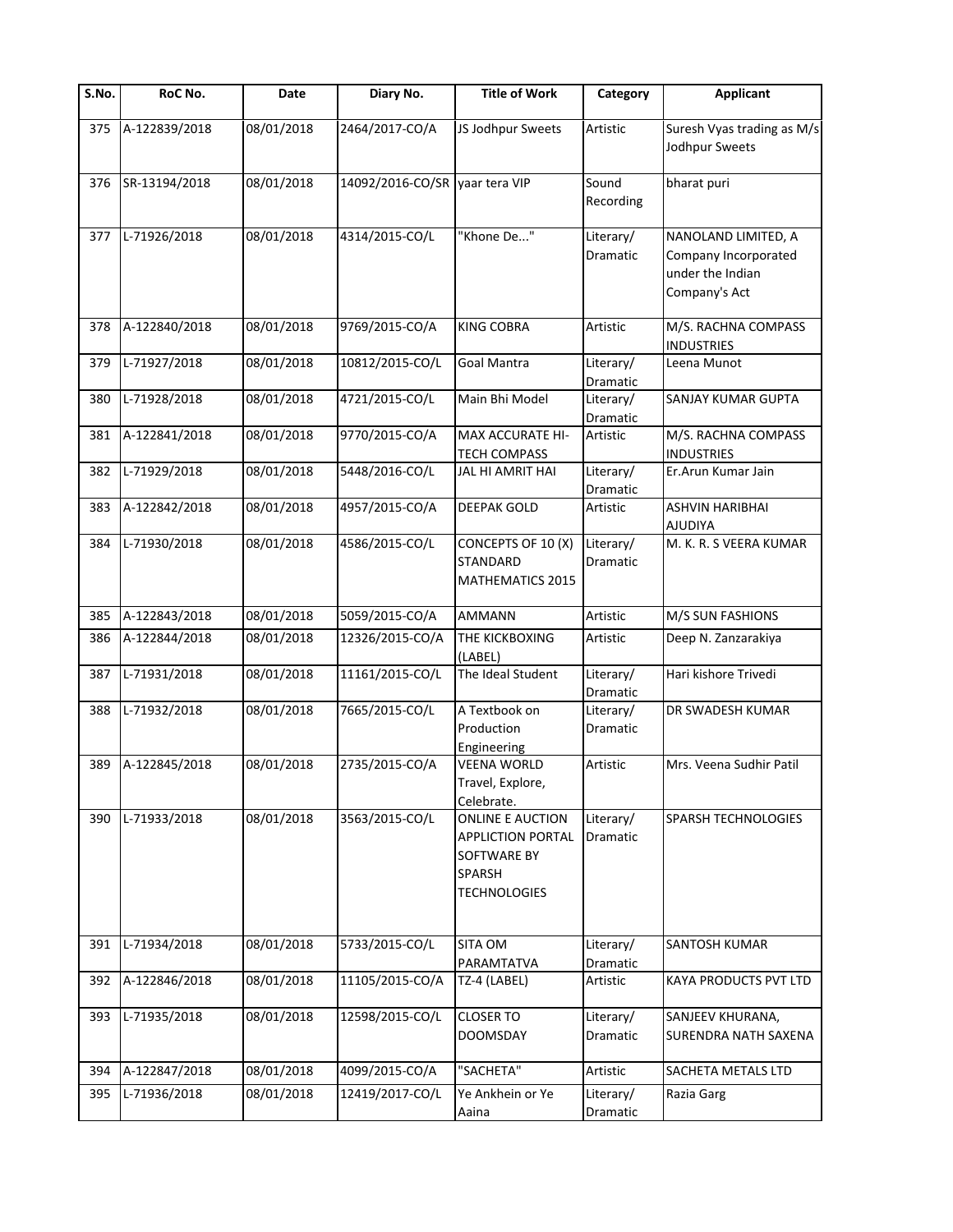| S.No. | RoC No.       | Date       | Diary No.                       | <b>Title of Work</b>                                                  | Category              | <b>Applicant</b>                                |
|-------|---------------|------------|---------------------------------|-----------------------------------------------------------------------|-----------------------|-------------------------------------------------|
| 396   | SW-9931/2018  | 08/01/2018 | 14960/2017-<br>CO/SW            | <b>Weather Forecast</b><br>and Research<br>Software                   | Computer<br>Software  | Rakesh Kumar Sinha                              |
| 397   | A-122848/2018 | 08/01/2018 | 12823/2017-CO/A                 | <b>STREAX Cream Hair</b><br>Colour, 5 Light Brown                     | Artistic              | <b>HYGIENIC RESEARCH</b><br>INSTITUTE PVT. LTD. |
| 398   | A-122849/2018 | 08/01/2018 | 12824/2017-CO/A                 | <b>STREAX Cream Hair</b><br>Colour, 4.3 Golden<br>Brown               | Artistic              | <b>HYGIENIC RESEARCH</b><br>INSTITUTE PVT. LTD. |
| 399   | A-122850/2018 | 08/01/2018 | 9323/2016-CO/A                  | BE HELPFUL T SHIRT<br><b>DESIGN</b>                                   | Artistic              | TOHFAA GIFTING PRIVATE<br>LIMITED               |
| 400   | L-71937/2018  | 08/01/2018 | 15488/2017-CO/L                 | The Small Hours                                                       | Literary/<br>Dramatic | Palak Loyalka                                   |
| 401   | L-71938/2018  | 08/01/2018 | 14998/2017-CO/L                 | <b>Webfare Awards</b>                                                 | Literary/<br>Dramatic | Ganesh Chavan                                   |
| 402   | A-122851/2018 | 08/01/2018 | 15478/2017-CO/A                 | <b>NIRMAX CEMENT</b><br><b>NIRMAN SAPNO KA</b>                        | Artistic              | NIRMA LTD                                       |
| 403   | L-71939/2018  | 08/01/2018 | 15610/2017-CO/L                 | THE SMILE SYRUP                                                       | Literary/<br>Dramatic | Revathi Mohan                                   |
| 404   | SR-13195/2018 | 08/01/2018 | 15806/2017-CO/SR ZINDA KIYA HAI |                                                                       | Sound<br>Recording    | MANNY SINGH                                     |
| 405   | A-122852/2018 | 08/01/2018 | 9294/2016-CO/A                  | <b>ARTWORK</b><br><b>GRATITUDE</b>                                    | Artistic              | TOHFAA GIFTING PRIVATE<br>LIMITED               |
| 406   | L-71940/2018  | 08/01/2018 | 8381/2016-CO/L                  | <b>RULES ELBOW</b><br><b>BOXING FEDERATION Dramatic</b><br>OF WORLD   | Literary/             | KULDEEP SUMANAKSHAR                             |
| 407   | A-122853/2018 | 08/01/2018 | 9279/2016-CO/A                  | BE FLEXIBLE T SHIRT<br><b>DESIGN</b>                                  | Artistic              | TOHFAA GIFTING PRIVATE<br>LIMITED               |
| 408   | L-71941/2018  | 08/01/2018 | 14758/2016-CO/L                 | <b>HOW TO SURVIVE</b><br><b>WITHOUT GETTING</b><br><b>ANY DISEASE</b> | Literary/<br>Dramatic | <b>G UDAYAGIRI</b>                              |
| 409   | A-122854/2018 | 08/01/2018 | 9278/2016-CO/A                  | <b>BE THANKFUL T</b><br><b>SHIRT DESIGN</b>                           | Artistic              | TOHFAA GIFTING PRIVATE<br>LIMITED               |
| 410   | A-122855/2018 | 08/01/2018 | 9302/2016-CO/A                  | BE POSITIVE T SHIRT<br><b>DESIGN</b>                                  | Artistic              | TOHFAA GIFTING PRIVATE<br>LIMITED               |
| 411   | A-122856/2018 | 08/01/2018 | 9301/2016-CO/A                  | BE KIND T SHIRT<br><b>DESIGN</b>                                      | Artistic              | TOHFAA GIFTING PRIVATE<br>LIMITED               |
| 412   | A-122857/2018 | 08/01/2018 | 9300/2016-CO/A                  | <b>WORK HARD T SHIRT Artistic</b><br><b>DESIGN</b>                    |                       | TOHFAA GIFTING PRIVATE<br>LIMITED               |
| 413   | A-122858/2018 | 08/01/2018 | 9299/2016-CO/A                  | <b>ARTWORK PATIENCE Artistic</b>                                      |                       | TOHFAA GIFTING PRIVATE<br>LIMITED               |
| 414   | A-122859/2018 | 08/01/2018 | 9298/2016-CO/A                  | <b>ARTWORK GIVING</b>                                                 | Artistic              | TOHFAA GIFTING PRIVATE<br>LIMITED               |
| 415   | A-122860/2018 | 08/01/2018 | 9292/2016-CO/A                  | <b>ARTWORK TRUTH</b>                                                  | Artistic              | TOHFAA GIFTING PRIVATE<br>LIMITED               |
| 416   | L-71942/2018  | 08/01/2018 | 9657/2016-CO/L                  | SHIVAPRIYA                                                            | Literary/<br>Dramatic | SATYA SIDDHA RAJ<br><b>BRAHMACHARI</b>          |
| 417   | A-122861/2018 | 08/01/2018 | 9293/2016-CO/A                  | <b>ARTWORK LOVE</b>                                                   | Artistic              | TOHFAA GIFTING PRIVATE<br>LIMITED               |
| 418   | A-122862/2018 | 08/01/2018 | 9295/2016-CO/A                  | BE KIND T SHIRT<br>DESIGN                                             | Artistic              | TOHFAA GIFTING PRIVATE<br>LIMITED               |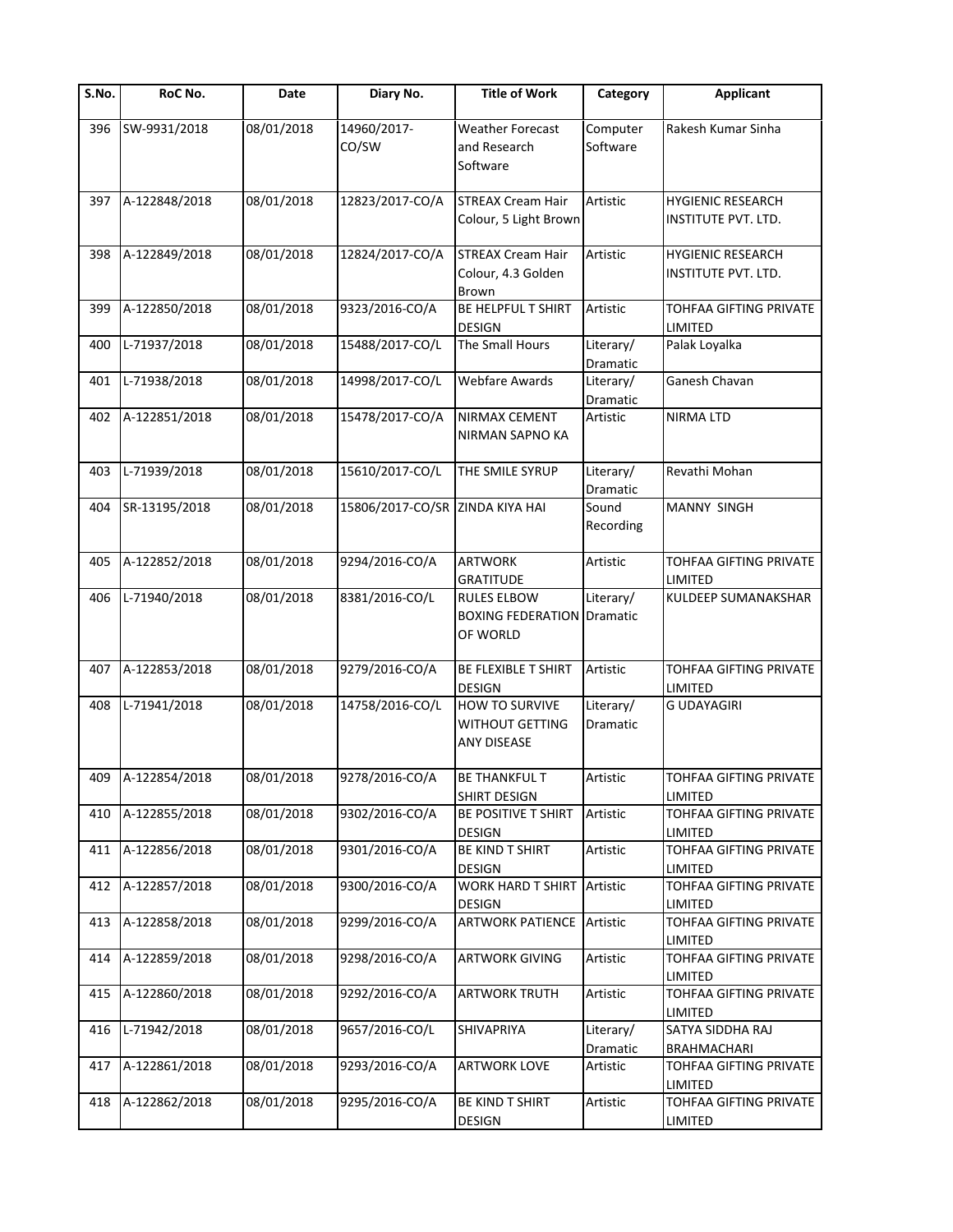| $\overline{\mathsf{S}}$ . No. | RoC No.       | Date       | Diary No.        | <b>Title of Work</b>                                     | Category                     | <b>Applicant</b>                                                                             |
|-------------------------------|---------------|------------|------------------|----------------------------------------------------------|------------------------------|----------------------------------------------------------------------------------------------|
| 419                           | A-122863/2018 | 08/01/2018 | 9277/2016-CO/A   | BE POSITIVE T SHIRT<br><b>DESIGN</b>                     | Artistic                     | TOHFAA GIFTING PRIVATE<br>LIMITED                                                            |
| 420                           | L-71943/2018  | 08/01/2018 | 16820/2017-CO/L  | Multilayer Graphical<br>Password<br>Authentication       | Literary/<br><b>Dramatic</b> | sneha sahare                                                                                 |
| 421                           | A-122864/2018 | 08/01/2018 | 9297/2016-CO/A   | BE HUMBLE T SHIRT<br><b>DESIGN</b>                       | Artistic                     | TOHFAA GIFTING PRIVATE<br>LIMITED                                                            |
| 422                           | A-122865/2018 | 08/01/2018 | 9296/2016-CO/A   | <b>ARTWORK HUMILITY</b>                                  | Artistic                     | TOHFAA GIFTING PRIVATE<br>LIMITED                                                            |
| 423                           | L-71944/2018  | 08/01/2018 | 16609/2017-CO/L  | <b>SOMM (Stuvoy</b><br>Organizational<br>Maturity Model) | Literary/<br>Dramatic        | Sanjeev Kumar Anand                                                                          |
| 424                           | A-122866/2018 | 08/01/2018 | 9213/2016-CO/A   | <b>BE HAPPY T SHIRT</b><br>DESIGN                        | Artistic                     | TOHFAA GIFTING PRIVATE<br>LIMITED                                                            |
| 425                           | L-71945/2018  | 08/01/2018 | 16704/2017-CO/L  | Disclosure Pattern                                       | Literary/<br>Dramatic        | Ankitaben Dhirubhai<br>Kathiriya                                                             |
| 426                           | A-122867/2018 | 08/01/2018 | 9212/2016-CO/A   | <b>BE HAPPY T SHIRT</b><br><b>DESIGN</b>                 | Artistic                     | TOHFAA GIFTING PRIVATE<br>LIMITED                                                            |
| 427                           | L-71946/2018  | 08/01/2018 | 16406/2017-CO/L  | Cloud Based Online<br><b>Rental System</b>               | Literary/<br>Dramatic        | Preetee K. Karmore                                                                           |
| 428                           | A-122868/2018 | 08/01/2018 | 9211/2016-CO/A   | TRUTH WILL WIN T<br>SHIRT DESIGN                         | Artistic                     | TOHFAA GIFTING PRIVATE<br>LIMITED                                                            |
| 429                           | L-71947/2018  | 08/01/2018 | 16439/2017-CO/L  | Plant Physiology and<br>Metabolism                       | Literary/<br>Dramatic        | M/s Spectrum Medico Plus<br>Pharma Publishers                                                |
| 430                           | A-122869/2018 | 08/01/2018 | 9181/2016-CO/A   | BE GOOD T SHIRT<br><b>DESIGN</b>                         | Artistic                     | TOHFAA GIFTING PRIVATE<br>LIMITED                                                            |
| 431                           | A-122870/2018 | 08/01/2018 | 9214/2016-CO/A   | <b>BE HAPPY T SHIRT</b><br>DESIGN                        | Artistic                     | TOHFAA GIFTING PRIVATE<br>LIMITED                                                            |
| 432                           | A-122871/2018 | 08/01/2018 | 9210/2016-CO/A   | BE LOVING T SHIRT<br><b>DESIGN</b>                       | Artistic                     | TOHFAA GIFTING PRIVATE<br>LIMITED                                                            |
| 433                           | L-71948/2018  | 08/01/2018 | 4950/2016-CO/L   | Naadi Science                                            | Literary/<br>Dramatic        | <b>Ethnic Science Foundation</b><br>Company registered under<br>Indian companies Act<br>1956 |
| 434                           | A-122872/2018 | 08/01/2018 | 9206/2016-CO/A   | <b>ARTWORK</b><br><b>FORGIVENESS</b>                     | Artistic                     | TOHFAA GIFTING PRIVATE<br>LIMITED                                                            |
| 435                           | A-122873/2018 | 08/01/2018 | 9208/2016-CO/A   | <b>ARTWORK TRUTH</b>                                     | Artistic                     | TOHFAA GIFTING PRIVATE<br>LIMITED                                                            |
| 436                           | A-122874/2018 | 08/01/2018 | 9209/2016-CO/A   | <b>ARTWORK</b><br><b>GRATITUDE</b>                       | Artistic                     | TOHFAA GIFTING PRIVATE<br>LIMITED                                                            |
| 437                           | CF-3965/2018  | 08/01/2018 | 11789/2016-CO/CF | PREM KI PAHELI                                           | Cinematogra<br>ph Film       | RADHA SOAMI SATSANG<br><b>BEAS</b>                                                           |
| 438                           | L-71949/2018  | 08/01/2018 | 4528/2015-CO/L   | Kavachlife.com                                           | Literary/<br>Dramatic        | Consol Technologies Pvt.<br>Ltd.                                                             |
| 439                           | A-122875/2018 | 08/01/2018 | 9205/2016-CO/A   | BE HELPFUL T SHIRT<br><b>DESIGN</b>                      | Artistic                     | TOHFAA GIFTING PRIVATE<br>LIMITED                                                            |
| 440                           | L-71950/2018  | 08/01/2018 | 4510/2015-CO/L   | Idea behind<br>Kavachlife.com                            | Literary/<br>Dramatic        | Consol Technologies Pvt.<br>Ltd.                                                             |
| 441                           | L-71951/2018  | 08/01/2018 | 9149/2015-CO/L   | SAMIR-SANSKRITI-<br>ADHYAYANAM                           | Literary/<br>Dramatic        | Somaiya Vidyavihar Trust                                                                     |
| 442                           | L-71952/2018  | 08/01/2018 | 4925/2015-CO/L   | Runners Level - II<br>(Book-B)                           | Literary/<br>Dramatic        | Sanjay Damodar Kalamkar                                                                      |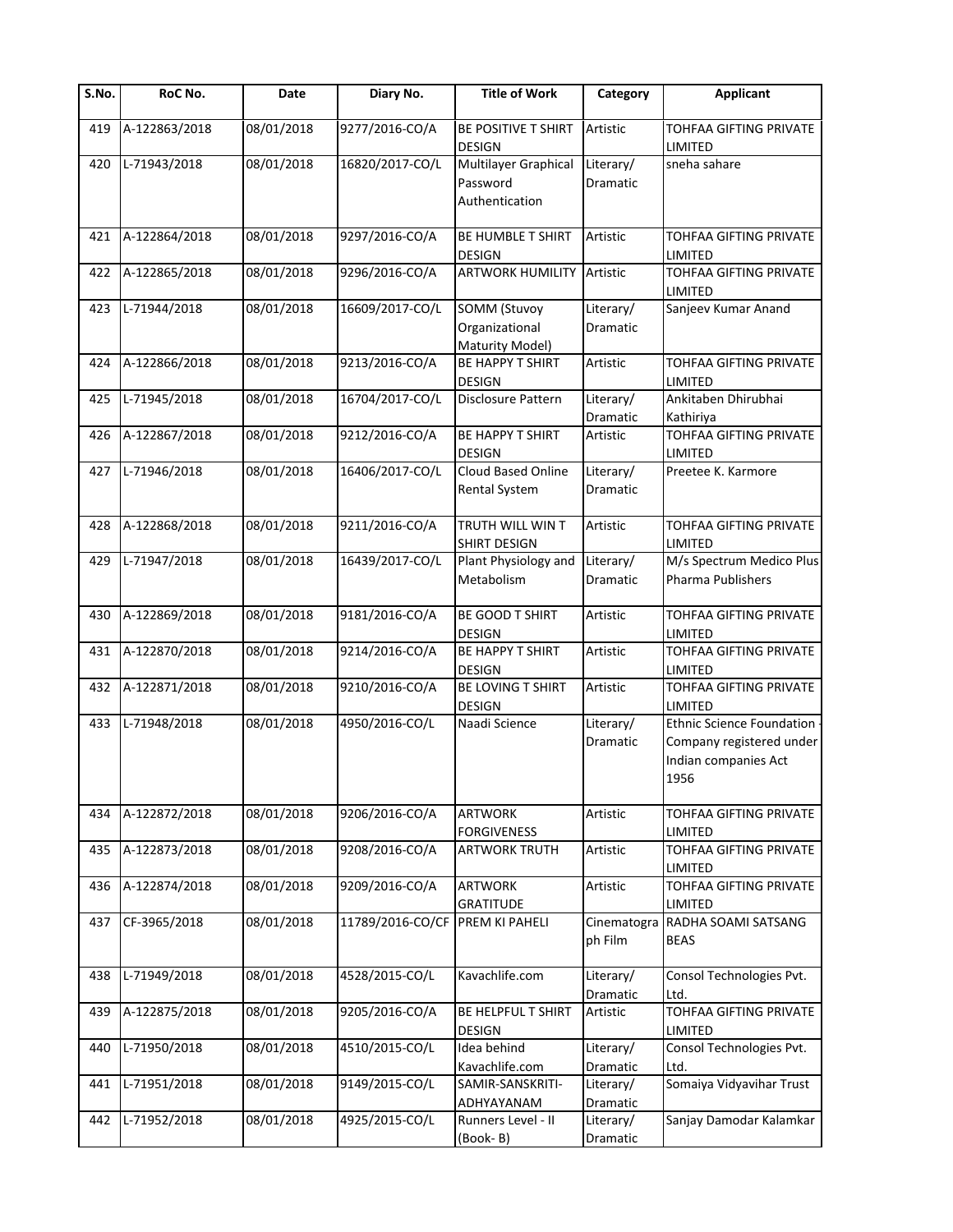| $\overline{S}$ .No. | RoC No.      | Date       | Diary No.                       | <b>Title of Work</b>                                                                                    | Category                     | <b>Applicant</b>                                                  |
|---------------------|--------------|------------|---------------------------------|---------------------------------------------------------------------------------------------------------|------------------------------|-------------------------------------------------------------------|
| 443                 | CF-3966/2018 | 08/01/2018 | 11790/2016-CO/CF PREM DI PAHELI |                                                                                                         | Cinematogra<br>ph Film       | RADHA SOAMI SATSANG<br><b>BEAS</b>                                |
| 444                 | L-71953/2018 | 08/01/2018 | 15599/2017-CO/L                 | <b>SMART HEALTH</b><br>CARD                                                                             | Literary/<br>Dramatic        | RAHUL KAMDI                                                       |
| 445                 | L-71954/2018 | 08/01/2018 | 15705/2017-CO/L                 | Handbook on Coal,<br>Lignin, Wood and<br><b>Rosin Processing</b>                                        | Literary/<br><b>Dramatic</b> | Niir Project Consultancy<br><b>Services</b>                       |
| 446                 | L-71955/2018 | 08/01/2018 | 15723/2017-CO/L                 | <b>AHSAS KI KASTI</b>                                                                                   | Literary/<br>Dramatic        | GAURAV MANMATANGI                                                 |
| 447                 | SW-9932/2018 | 08/01/2018 | 74/2016-CO/SW                   | Performance<br>Evaluation<br>Framework for laaS<br>Services                                             | Computer<br>Software         | Dr. Kailas Ravsaheb<br>Patil, Qaidjohar Zoeb<br>Jawadwala         |
| 448                 | L-71956/2018 | 08/01/2018 | 15740/2017-CO/L                 | Quick Rehabilitative<br><b>System Using VVorld</b><br>Wideweb                                           | Literary/<br>Dramatic        | Akshay Mohan Mendhakar                                            |
| 449                 | L-71957/2018 | 08/01/2018 | 15573/2017-CO/L                 | <b>Wave Optics</b>                                                                                      | Literary/<br>Dramatic        | M/s Spectrum University<br>Press                                  |
| 450                 | L-71958/2018 | 08/01/2018 | 15504/2017-CO/L                 | <b>Automotive Unified</b><br>Two Wheeler Level 1                                                        | Literary/<br>Dramatic        | Jampana Siva Ramakrishna<br>Varma                                 |
| 451                 | L-71959/2018 | 08/01/2018 | 15730/2017-CO/L                 | <b>iSTAR - INTER</b><br><b>DISCIPLINARY</b><br>SCIENCE,<br><b>TECHNOLOGY</b><br><b>APPLIED RESEARCH</b> | Literary/<br>Dramatic        | A. Kumaresan, Dr. R.S.<br>Kumar, Dr. S.A.<br>Pasupathy, V.P. Ajay |
| 452                 | L-71960/2018 | 08/01/2018 | 15821/2017-CO/L                 | <b>Basics For Software</b><br>of Accounting, Cost<br>Accounting &<br><b>Budgeting</b>                   | Literary/<br>Dramatic        | Abdul Salam                                                       |
| 453                 | L-71961/2018 | 08/01/2018 | 15612/2017-CO/L                 | PLATE FALLING FILM<br><b>EVAPORATOR</b>                                                                 | Literary/<br>Dramatic        | <b>SPRAY ENGINEERING</b><br><b>DEVICES LIMITED</b>                |
| 454                 | L-71962/2018 | 08/01/2018 | 15333/2017-CO/L                 | <b>Dragonfly Bays</b><br>Fusion System for<br>JPEG image forensics                                      | Literary/<br>Dramatic        | Mrs.Priya Makarand<br>Shelke                                      |
| 455                 | L-71963/2018 | 08/01/2018 | 15525/2017-CO/L                 | A JOURNEY,<br>FOREVER                                                                                   | Literary/<br>Dramatic        | Dr. Vijay Haribhakti                                              |
| 456                 | L-71964/2018 | 08/01/2018 | 15415/2017-CO/L                 | How badly I wanted<br>to be an<br>Entrepreneur                                                          | Literary/<br>Dramatic        | Soutrik Banerjee                                                  |
| 457                 | L-71965/2018 | 08/01/2018 | 15523/2017-CO/L                 | A1 SARDAR                                                                                               | Literary/<br>Dramatic        | NAVINDER OBEROI                                                   |
| 458                 | L-71966/2018 | 08/01/2018 | 15462/2017-CO/L                 | How to Say "NO" to<br>Disease?                                                                          | Literary/<br>Dramatic        | Deepak Saxena                                                     |
| 459                 | L-71967/2018 | 08/01/2018 | 15741/2017-CO/L                 | Maratha Muk<br>Morchachya<br>Antrangat                                                                  | Literary/<br>Dramatic        | ankush p aware                                                    |
| 460                 | L-71968/2018 | 08/01/2018 | 15583/2017-CO/L                 | Rudra-Shiva                                                                                             | Literary/<br>Dramatic        | Sunil Prem Vyas                                                   |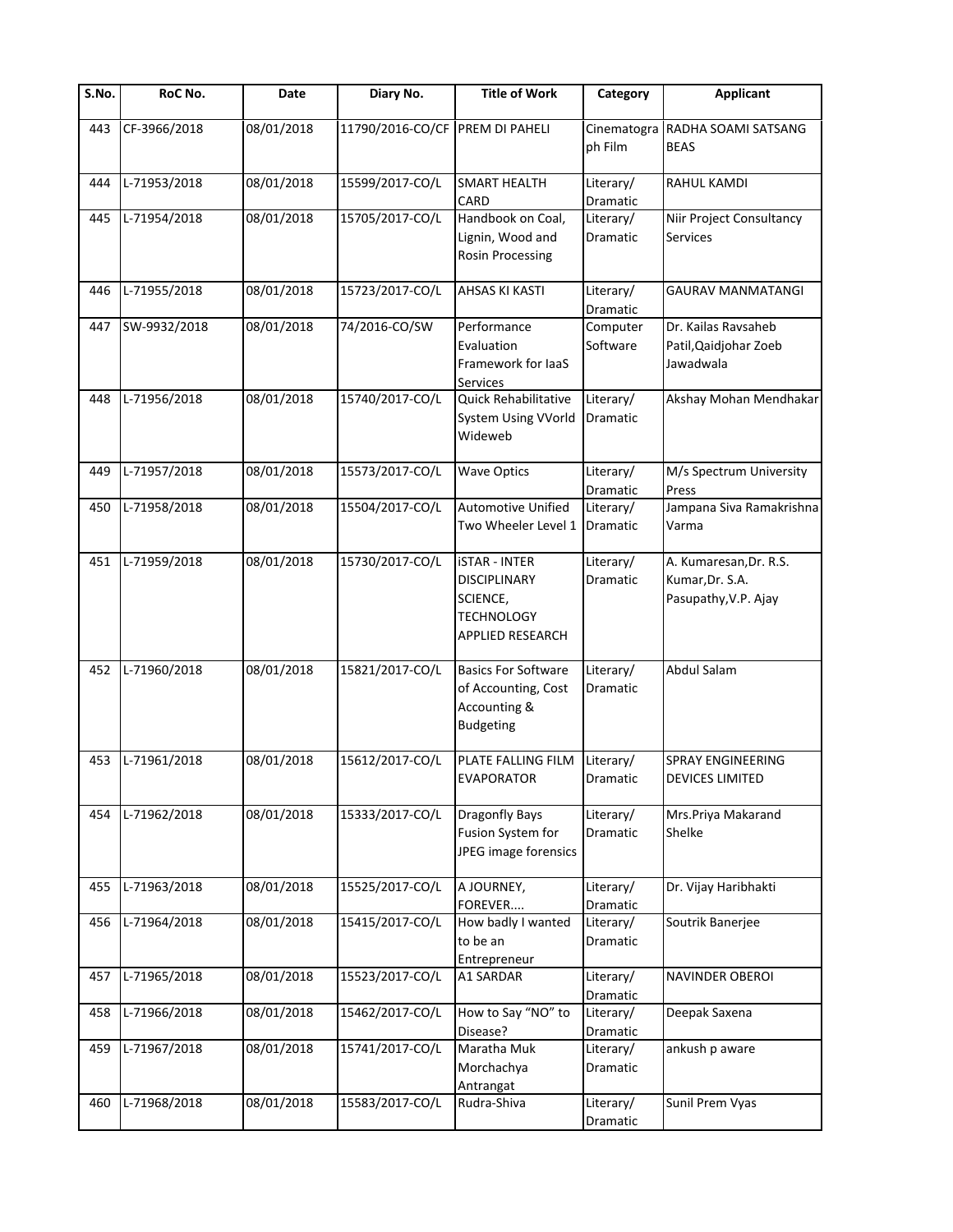| S.No. | RoC No.          | Date       | Diary No.       | <b>Title of Work</b>                                                                                 | Category                     | <b>Applicant</b>                                           |
|-------|------------------|------------|-----------------|------------------------------------------------------------------------------------------------------|------------------------------|------------------------------------------------------------|
| 461   | L-71969/2018     | 08/01/2018 | 15319/2017-CO/L | AQQM MODEL FOR<br>ASSESSING<br>SUSTAINABILITY OF<br>WATER<br>MANAGEMENT AT<br><b>HOUSEHOLD LEVEL</b> | Literary/<br>Dramatic        | Jenitra L                                                  |
| 462   | A-122876/2018    | 08/01/2018 | 15542/2017-CO/A | <b>KWALITY ELECTRICO</b><br>INDIA (LABEL)                                                            | Artistic                     | Raman Kwatra trading as<br>M/s. Kwality Electrico<br>India |
| 463   | L-71970/2018     | 08/01/2018 | 15330/2017-CO/L | <b>CABLE FAULT</b><br><b>LOCATOR</b>                                                                 | Literary/<br>Dramatic        | <b>PRANAY SHETE</b>                                        |
| 464   | A-122877/2018    | 08/01/2018 | 15544/2017-CO/A | KEI (LABEL)                                                                                          | Artistic                     | Raman Kwatra trading as<br>M/s. Kwality Electrico<br>India |
| 465   | A-122878/2018    | 08/01/2018 | 15541/2017-CO/A | <b>JAI GANPATI BAPPA</b><br>(LABEL)                                                                  | Artistic                     | Anand Kumar Gupta<br>trading as M/s. Anand<br>Supari Store |
| 466   | L-71971/2018     | 08/01/2018 | 15346/2017-CO/L | <b>Political Thought</b>                                                                             | Literary/<br><b>Dramatic</b> | M/s Spectrum Telugu<br><b>Publishing House</b>             |
| 467   | L-71972/2018     | 08/01/2018 | 15700/2017-CO/L | MIRA PREM DIWANI                                                                                     | Literary/<br>Dramatic        | RADHA SOAMI SATSANG<br><b>BEAS</b>                         |
| 468   | L-71973/2018     | 08/01/2018 | 15673/2017-CO/L | Sayings of Silence                                                                                   | Literary/<br>Dramatic        | <b>Binoy Raveendran</b>                                    |
| 469   | L-71974/2018     | 08/01/2018 | 15805/2017-CO/L | sai aashish ji                                                                                       | Literary/<br>Dramatic        | Nand kishore Sharma                                        |
| 470   | L-71975/2018     | 08/01/2018 | 15572/2017-CO/L | THE BMODYNAMKS<br>& BADIATION<br><b>PHYSICS</b>                                                      | Literary/<br>Dramatic        | M/s Spectrum University<br>Press                           |
| 471   | L-71976/2018     | 08/01/2018 | 15524/2017-CO/L | POLITICS TODAY                                                                                       | Literary/<br>Dramatic        | <b>NAVINDER OBEROI</b>                                     |
| 472   | L-71977/2018     | 08/01/2018 | 15483/2017-CO/L | Virodh                                                                                               | Literary/<br>Dramatic        | Abbas Khan                                                 |
|       | 473 L-71978/2018 | 08/01/2018 | 15519/2017-CO/L | <b>FLIER</b>                                                                                         | Literary/<br>Dramatic        | SABAPATHI M P                                              |
| 474   | L-71979/2018     | 08/01/2018 | 15746/2017-CO/L | Akhil Bhartiya<br>Rashtriya Pariwaar<br>Party Bylaws                                                 | Literary/<br>Dramatic        | Akhil Bhartiya Rashtriya<br>Pariwaar Party                 |
| 475   | SW-9933/2018     | 08/01/2018 | 15624/2017-CO/L | Server Side code for<br>wisejay.com written<br>in PHP and PHTML                                      | Computer<br>Software         | Suman Sourav Ghosh                                         |
| 476   | L-71980/2018     | 08/01/2018 | 6764/2016-CO/L  | QUANTITATIVE<br>APTITUDE                                                                             | Literary/<br>Dramatic        | M/S. AAA BRIGHT<br><b>ACADEMY</b>                          |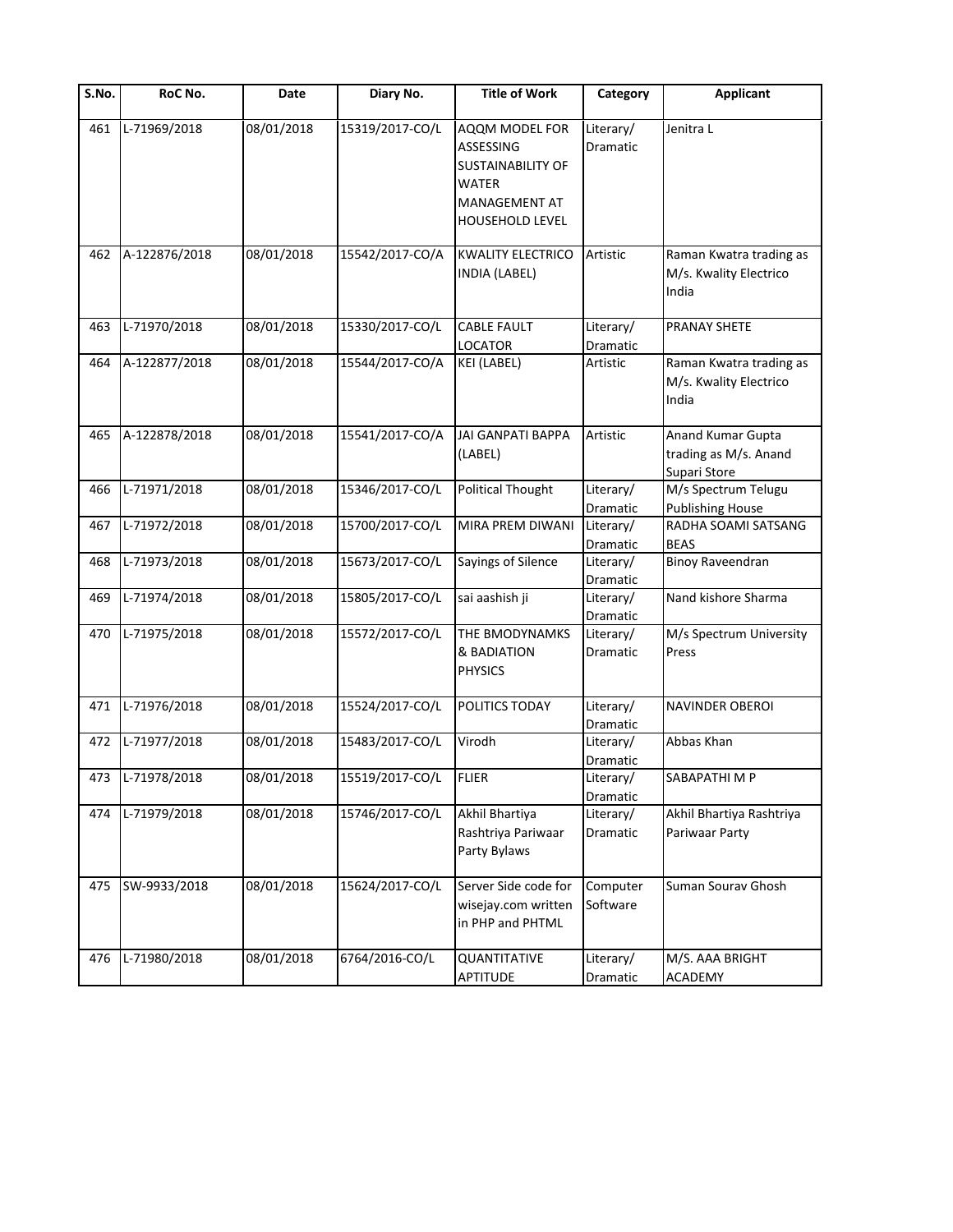| S.No. | RoC No.       | Date       | Diary No.       | <b>Title of Work</b>                                                                                                                                                               | Category              | <b>Applicant</b>                                                                    |
|-------|---------------|------------|-----------------|------------------------------------------------------------------------------------------------------------------------------------------------------------------------------------|-----------------------|-------------------------------------------------------------------------------------|
| 477   | L-71981/2018  | 08/01/2018 | 16841/2017-CO/L | <b>AUTOMATIC</b><br><b>ELEVATION DATUM</b><br><b>DETECTION AND</b><br><b>HYPERLINKING OF</b><br>ARCHITECTURE,<br><b>ENGINEERING AND</b><br><b>CONSTRUCTION</b><br><b>DOCUMENTS</b> | Literary/<br>Dramatic | <b>RAHUL ROY</b>                                                                    |
| 478   | A-122879/2018 | 08/01/2018 | 15368/2017-CO/A | <b>AFZAL CHOCOLATE</b>                                                                                                                                                             | Artistic              | SOPARIWALA EXPORTS                                                                  |
| 479   | A-122880/2018 | 08/01/2018 | 14081/2016-CO/A | <b>IMPRESSIONS</b>                                                                                                                                                                 | Artistic              | MR. NAVEEN KUMAR<br><b>GUPTA</b>                                                    |
| 480   | L-71982/2018  | 08/01/2018 | 16842/2017-CO/L | A SYSTEM FOR<br>CREATING<br><b>AUTOMATIC</b><br>NAVIGATION<br>AMONG<br><b>ARCHITECTURAL AND</b><br><b>CONSTRUCTION</b><br><b>DOCUMENTS</b>                                         | Literary/<br>Dramatic | RAHUL ROY                                                                           |
| 481   | L-71983/2018  | 08/01/2018 | 16874/2017-CO/L | sharirachna va<br>sharirachna kaarya                                                                                                                                               | Literary/<br>Dramatic | Tilak Maharashtra<br>Vidyapeeth, through its<br>Vice Chancellor Dr.<br>Deepak Tilak |
| 482   | L-71984/2018  | 08/01/2018 | 16851/2017-CO/L | <b>AUTOMATIC</b><br><b>ORIENTATION</b><br><b>CORRECTION OF AEC</b><br><b>DRAWING</b><br><b>DOCUMENTS</b>                                                                           | Literary/<br>Dramatic | <b>RAHUL ROY</b>                                                                    |
| 483   | L-71985/2018  | 08/01/2018 | 16837/2017-CO/L | A NOVAL APPROACH<br>FOR DETECTING<br><b>CIRCULAR CALLOUTS</b><br>IN AEC DRAWING<br><b>DOCUMENTS</b>                                                                                | Literary/<br>Dramatic | <b>RAHUL ROY</b>                                                                    |
| 484   | L-71986/2018  | 08/01/2018 | 16447/2017-CO/L | <b>SPRAY CONTINUOUS</b><br>PAN - SCP                                                                                                                                               | Literary/<br>Dramatic | <b>SPRAY ENGINEERING</b><br><b>DEVICES LIMITED</b>                                  |
| 485   | L-71987/2018  | 08/01/2018 | 15983/2017-CO/L | <b>MODERN MATH</b><br>MAGIC PLUS 2                                                                                                                                                 | Literary/<br>Dramatic | VIDYA PRAKASHAN<br>MANDIR PVT LTD                                                   |
| 486   | A-122881/2018 | 08/01/2018 | 14077/2016-CO/A | <b>SARPANCH SPECIAL</b><br>BIDI NO. 7                                                                                                                                              | Artistic              | MRS. PARMILA JAIN                                                                   |
| 487   | L-71988/2018  | 08/01/2018 | 16585/2017-CO/L | <b>VIDIUM NAAL</b><br>VARAIKUM                                                                                                                                                     | Literary/<br>Dramatic | <b>VIBIN ALEX</b>                                                                   |
| 488   | L-71989/2018  | 08/01/2018 | 16030/2017-CO/L | <b>ENGLISH</b><br>HONEYCOMB PLUS 7                                                                                                                                                 | Literary/<br>Dramatic | <b>VIDYA PRAKASHAN</b><br><b>MANDIR PVT LTD</b>                                     |
| 489   | L-71990/2018  | 08/01/2018 | 15985/2017-CO/L | <b>MODERN MATH</b><br><b>MAGIC PLUS 3</b>                                                                                                                                          | Literary/<br>Dramatic | <b>VIDYA PRAKASHAN</b><br>MANDIR PVT LTD                                            |
| 490   | L-71991/2018  | 08/01/2018 | 15980/2017-CO/L | <b>MODERN MATH</b>                                                                                                                                                                 | Literary/             | VIDYA PRAKASHAN                                                                     |
|       |               |            |                 | MAGIC PLUS 1                                                                                                                                                                       | Dramatic              | <b>MANDIR PVT LTD</b>                                                               |
|       |               |            |                 |                                                                                                                                                                                    |                       |                                                                                     |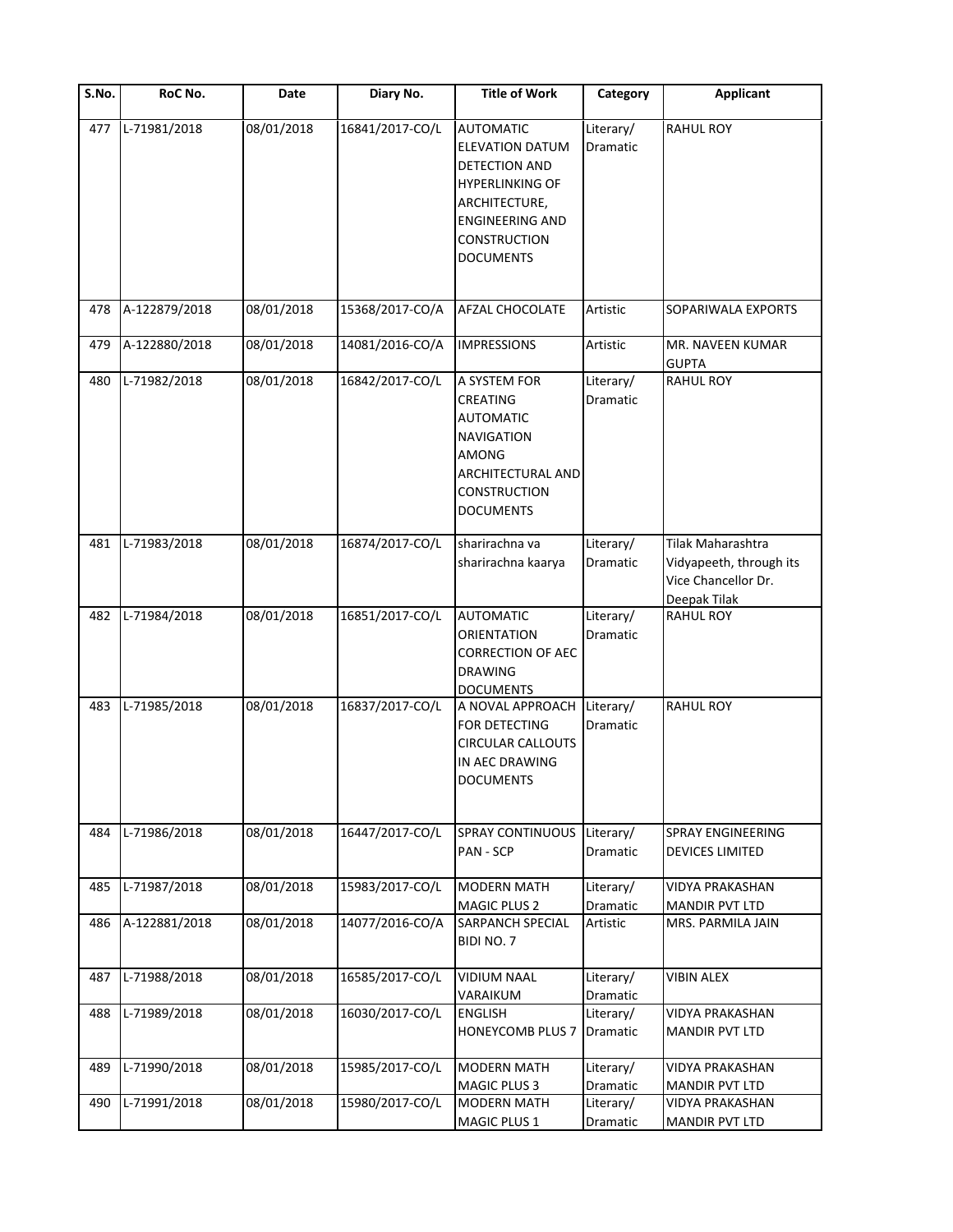| S.No. | RoC No.       | Date       | Diary No.       | <b>Title of Work</b>                                                                                                               | Category                     | <b>Applicant</b>                                           |
|-------|---------------|------------|-----------------|------------------------------------------------------------------------------------------------------------------------------------|------------------------------|------------------------------------------------------------|
| 491   | A-122882/2018 | 08/01/2018 | 14079/2016-CO/A | 555 SONIRAM G                                                                                                                      | Artistic                     | MR. DINESH JAIN                                            |
| 492   | L-71992/2018  | 08/01/2018 | 16055/2017-CO/L | DIVYA BAL RAM                                                                                                                      | Literary/                    | <b>VIDYA PRAKASHAN</b>                                     |
|       |               |            |                 | KATHA 6                                                                                                                            | Dramatic                     | <b>MANDIR PVT LTD</b>                                      |
| 493   | L-71993/2018  | 08/01/2018 | 16455/2017-CO/L | Algorithms for                                                                                                                     | Literary/                    | Siddhi Raut                                                |
|       |               |            |                 | Bioinformatics.                                                                                                                    | Dramatic                     |                                                            |
| 494   | L-71994/2018  | 08/01/2018 | 13106/2017-CO/L | Walking On The                                                                                                                     | Literary/                    | Sujeet Verma                                               |
|       |               |            | 16470/2017-CO/A | <b>Green Grass</b><br>KG                                                                                                           | Dramatic                     | <b>KALPESH PATEL</b>                                       |
| 495   | A-122883/2018 | 08/01/2018 |                 |                                                                                                                                    | Artistic                     |                                                            |
| 496   | L-71995/2018  | 08/01/2018 | 16531/2017-CO/L | Deployment of<br><b>Unmanned Aerial</b><br><b>Vehicles or UAVs</b><br>(Drones) with<br>Equipment for<br><b>Medical Emergencies</b> | Literary/<br><b>Dramatic</b> | Anirban Banerjee                                           |
| 497   | L-71996/2018  | 08/01/2018 | 16932/2017-CO/L | The 9Ts in<br>Operations<br>Management                                                                                             | Literary/<br>Dramatic        | Dr.Anubhuti Gupta                                          |
| 498   | A-122884/2018 | 08/01/2018 | 16865/2017-CO/A | ANURAG'G                                                                                                                           | Artistic                     | <b>ANURAG JAIN</b><br>PROPRIETOR,                          |
| 499   | L-71997/2018  | 08/01/2018 | 16453/2017-CO/L | POSx360 Home<br>Delivery Application<br>logic and process<br>flow                                                                  | Literary/<br>Dramatic        | Till and Aisle Technology<br><b>Private Limited</b>        |
| 500   | L-71998/2018  | 08/01/2018 | 11459/2017-CO/L | Linan's Out Of This<br><b>World Adventures</b>                                                                                     | Literary/<br><b>Dramatic</b> | Kalyani Kumawat                                            |
| 501   | A-122885/2018 | 08/01/2018 | 15997/2017-CO/A | MECOW CAB                                                                                                                          | Artistic                     | RAJEEV MITTAL                                              |
| 502   | L-71999/2018  | 08/01/2018 | 13044/2017-CO/L | <b>AASHNA</b>                                                                                                                      | Literary/<br>Dramatic        | Vishakha Kale                                              |
| 503   | A-122886/2018 | 08/01/2018 | 15998/2017-CO/A | <b>AFGHAN RALLY</b>                                                                                                                | Artistic                     | M/S AGGARWAL<br><b>TOBACCO</b><br>MANUFACTURING<br>COMPANY |
| 504   | A-122887/2018 | 08/01/2018 | 16000/2017-CO/A | DIAMOND TEMPLE                                                                                                                     | Artistic                     | M/S VIJAYPAL VINEET<br><b>KUMAR AND COMPANY</b>            |
| 505   | A-122888/2018 | 08/01/2018 | 16001/2017-CO/A | <b>SUPER QUEEN</b>                                                                                                                 | Artistic                     | M/S VIJAYPAL VINEET<br><b>KUMAR AND COMPANY</b>            |
| 506   | A-122889/2018 | 08/01/2018 | 16002/2017-CO/A | <b>IVEMA</b>                                                                                                                       | Artistic                     | RAJEEV MITTAL                                              |
| 507   | A-122890/2018 | 08/01/2018 | 16003/2017-CO/A | SPECIAL POOJA ROLI                                                                                                                 | Artistic                     | M/S D K ENTERPRISES                                        |
| 508   | A-122891/2018 | 08/01/2018 | 16004/2017-CO/A | <b>CHAKAPAIN XTRA</b>                                                                                                              | Artistic                     | <b>M/S MAIDEN</b><br>PHARMACEUTICALS<br>LIMITED            |
| 509   | A-122892/2018 | 08/01/2018 | 8610/2017-CO/A  | MAX CHOICE NO 1<br><b>DEVICE</b>                                                                                                   | Artistic                     | Mr. GAGAN PURI                                             |
| 510   | M-494/2018    | 08/01/2018 | 15939/2017-CO/M | Lost My heart                                                                                                                      | Music                        | Joseph Chinnaya                                            |
| 511   | L-72000/2018  | 08/01/2018 | 8496/2017-CO/L  | FACE 2 FACE                                                                                                                        | Literary/<br>Dramatic        | SANJAY SINGH AKHAWAT                                       |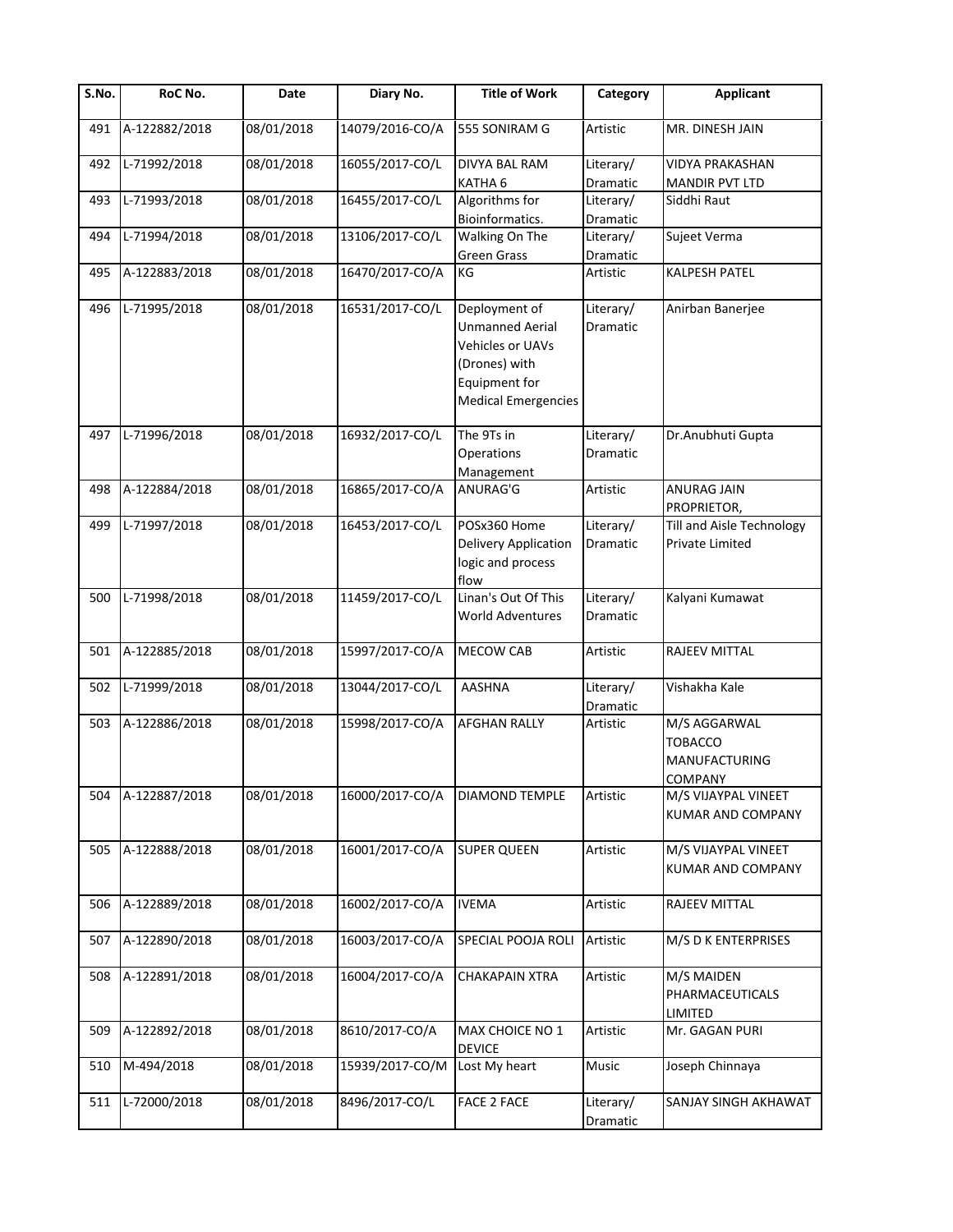| S.No. | RoC No.       | Date       | Diary No.        | <b>Title of Work</b>                                                                                                                                                                                                                                                                                                                                                                                                         | Category               | <b>Applicant</b>                                                |
|-------|---------------|------------|------------------|------------------------------------------------------------------------------------------------------------------------------------------------------------------------------------------------------------------------------------------------------------------------------------------------------------------------------------------------------------------------------------------------------------------------------|------------------------|-----------------------------------------------------------------|
| 512   | L-72001/2018  | 08/01/2018 | 5137/2017-CO/L   | <b>DIRTY SQUAD</b>                                                                                                                                                                                                                                                                                                                                                                                                           | Literary/<br>Dramatic  | <b>BINCA</b>                                                    |
| 513   | A-122893/2018 | 08/01/2018 | 2488/2017-CO/A   | <b>GUMMAA LOGO</b>                                                                                                                                                                                                                                                                                                                                                                                                           | Artistic               | <b>MR NAVEEN</b><br>MINOCHA, PARTNER                            |
| 514   | L-72002/2018  | 08/01/2018 | 7262/2016-CO/L   | HP1203 Mill Handling Literary/<br>Arrangement and<br>Procedure during<br>Maintenance                                                                                                                                                                                                                                                                                                                                         | Dramatic               | <b>BHARAT HEAVY</b><br>ELECTRICALS LIMITED                      |
| 515   | L-72003/2018  | 08/01/2018 | 7274/2016-CO/L   | HP1203 MILL LUBE<br>OIL SYSTEM<br><b>OPERATING</b><br><b>PROCEDURE</b>                                                                                                                                                                                                                                                                                                                                                       | Literary/<br>Dramatic  | <b>BHARAT HEAVY</b><br>ELECTRICALS LIMITED                      |
| 516   | L-72004/2018  | 08/01/2018 | 11373/2016-CO/L  | Chirag-e-Ashq                                                                                                                                                                                                                                                                                                                                                                                                                | Literary/<br>Dramatic  | Mohd. Naeemuddin Ansari                                         |
| 517   | L-72005/2018  | 08/01/2018 | 15938/2017-CO/L  | <b>WORLD NO.1 400%</b><br>SCIENTIFICAL<br><b>BUSINESS GROWTH</b><br><b>IDEOLOGY</b>                                                                                                                                                                                                                                                                                                                                          | Literary/<br>Dramatic  | M/S. MAHAMERU<br><b>MULTIMEDIA PRIVATE</b><br>LIMITED           |
| 518   | A-122894/2018 | 08/01/2018 | 12919/2016-CO/A  | <b>KRAFT</b>                                                                                                                                                                                                                                                                                                                                                                                                                 | Artistic               | <b>KRAFT ELECTRICAL</b><br><b>APPLIANCES PRIVATE</b><br>LIMITED |
| 519   | A-122895/2018 | 08/01/2018 | 12945/2016-CO/A  | <b>KSRI CLASSIC TEA</b>                                                                                                                                                                                                                                                                                                                                                                                                      | Artistic               | <b>KSRI CHAI PRIVATE</b><br>LIMITED                             |
| 520   | CF-3967/2018  | 09/01/2018 | 4314/2016-CO/CF  | Gospel of St. Rock -<br><b>Tyrell Mendez</b>                                                                                                                                                                                                                                                                                                                                                                                 | Cinematogra<br>ph Film | <b>Tyrell Mendez</b>                                            |
| 521   | CF-3968/2018  | 09/01/2018 | 10596/2016-CO/CF | Tyrell Mendez - My<br>Debut Album<br>(Cinematographic<br>Film) which includes<br>fifteen songs known<br>as Chocolate Boy, I'll<br>be what you want,<br>The Subject Love,<br>Hypnotize, Red Alert<br>Guys, Who is John<br>Galt ?, Ylenia, Change<br>your mind tonight,<br>Make you mine, The<br>Smile of Gold, It's<br>only a dream, I'll love<br>you today, Gospel of<br>St. Rock, Ghost<br>Portfolio, A Song for<br>Christ. | Cinematogra<br>ph Film | <b>Tyrell Mendez</b>                                            |
| 522   | SR-13196/2018 | 09/01/2018 | 10595/2016-CO/SR | Tyrell Mendez - My<br>Debut Album                                                                                                                                                                                                                                                                                                                                                                                            | Sound<br>Recording     | <b>Tyrell Mendez</b>                                            |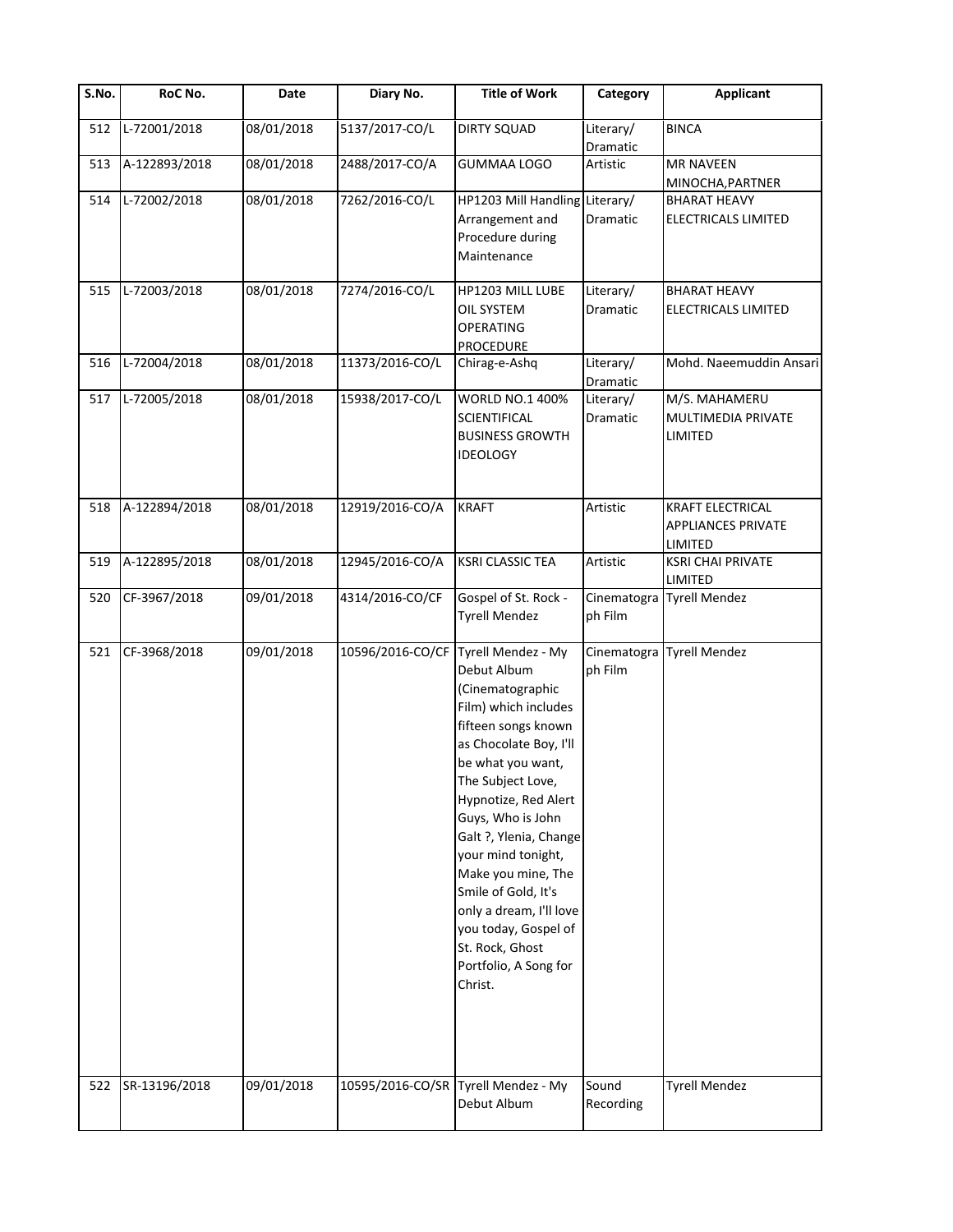| S.No. | RoC No.       | Date       | Diary No.       | <b>Title of Work</b>                                                                                                                                                                                                                                                                                                                                                                                               | Category              | <b>Applicant</b>                                                                                             |
|-------|---------------|------------|-----------------|--------------------------------------------------------------------------------------------------------------------------------------------------------------------------------------------------------------------------------------------------------------------------------------------------------------------------------------------------------------------------------------------------------------------|-----------------------|--------------------------------------------------------------------------------------------------------------|
| 523   | L-72006/2018  | 09/01/2018 | 10581/2016-CO/L | Tyrell Mendez - My<br>Debut Album<br>(Literature) which<br>includes fifteen songs<br>known as Chocolate<br>Boy, I'll be what you<br>want, The Subject<br>Love, Hypnotize, Red<br>Alert Guys, Who is<br>John Galt ?, Ylenia,<br>Change your mind<br>tonight, Make you<br>mine, The Smile of<br>Gold, It's only a<br>dream, I'll love you<br>today, Gospel of St.<br>Rock, Ghost<br>Portfolio, A Song for<br>Christ. | Literary/<br>Dramatic | <b>Tyrell Mendez</b>                                                                                         |
| 524   | SR-13197/2018 | 09/01/2018 | 4315/2016-CO/SR | Gospel of St. Rock -<br><b>Tyrell Mendez</b>                                                                                                                                                                                                                                                                                                                                                                       | Sound<br>Recording    | <b>Tyrell Mendez</b>                                                                                         |
| 525   | L-72007/2018  | 09/01/2018 | 9779/2016-CO/L  | AAPLA BHARAT<br>SWACHH BHARAT                                                                                                                                                                                                                                                                                                                                                                                      | Literary/<br>Dramatic | <b>CHAITRA CREATIONS &amp;</b><br><b>PUBLICITY</b>                                                           |
| 526   | L-72008/2018  | 09/01/2018 | 8364/2016-CO/L  | Vicharanchya<br>Dhundit                                                                                                                                                                                                                                                                                                                                                                                            | Literary/<br>Dramatic | Pradnya karandkar                                                                                            |
| 527   | A-122896/2018 | 09/01/2018 | 2540/2015-CO/A  | Shalimar Champa                                                                                                                                                                                                                                                                                                                                                                                                    | Artistic              | Vinod Kanji Shah, Nitin<br>Kanji Shah and Alkesh V.<br>Shah all Indians trading as<br>SHALIMAR AGARBATTI CO. |
| 528   | L-72009/2018  | 09/01/2018 | 9780/2016-CO/L  | <b>VYATHA TRAFFIC</b><br>SIGNALCHI                                                                                                                                                                                                                                                                                                                                                                                 | Literary/<br>Dramatic | <b>CHAITRA CREATIONS &amp;</b><br><b>PUBLICITY</b>                                                           |
| 529   | L-72010/2018  | 09/01/2018 | 11364/2017-CO/L | Gypsy Girl's<br>Tambourine                                                                                                                                                                                                                                                                                                                                                                                         | Literary/<br>Dramatic | Doel Biswas                                                                                                  |
| 530   | A-122897/2018 | 09/01/2018 | 14871/2016-CO/A | <b>ALDA GRAPHITO</b>                                                                                                                                                                                                                                                                                                                                                                                               | Artistic              | <b>GLENN APPLIANCES PVT</b><br>LTD                                                                           |
| 531   | A-122898/2018 | 09/01/2018 | 12119/2016-CO/A | <b>Bird Device</b>                                                                                                                                                                                                                                                                                                                                                                                                 | Artistic              | <b>GRANT INVESTRADE</b><br>LIMITED                                                                           |
| 532   | L-72011/2018  | 09/01/2018 | 9778/2016-CO/L  | CHALA SHIKUYA<br>RASTA SURAKSHA                                                                                                                                                                                                                                                                                                                                                                                    | Literary/<br>Dramatic | <b>CHAITRA CREATIONS &amp;</b><br><b>PUBLICITY</b>                                                           |
| 533   | A-122899/2018 | 09/01/2018 | 14337/2017-CO/A | GOYAL (LABEL)                                                                                                                                                                                                                                                                                                                                                                                                      | Artistic              | Mukesh Kumar Goyal<br>trading as M/s. Decor<br>India                                                         |
| 534   | L-72012/2018  | 09/01/2018 | 15816/2017-CO/L | Patent Filing Made<br>Easy: Your Step-by-<br>Step Guide to Filing a<br>Patent in India.                                                                                                                                                                                                                                                                                                                            | Literary/<br>Dramatic | lokesh                                                                                                       |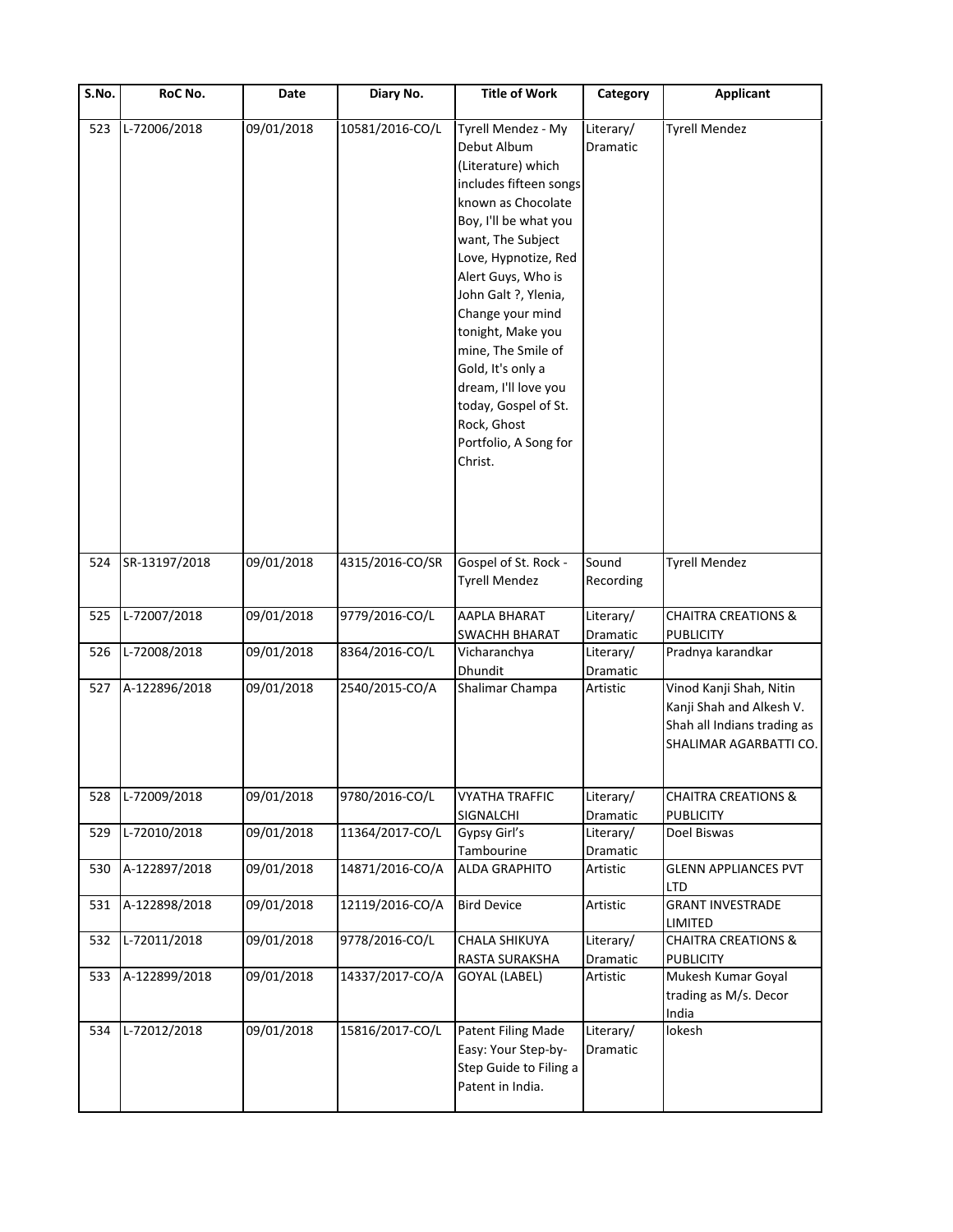| S.No. | RoC No.       | Date       | Diary No.            | <b>Title of Work</b>                                                                                                                                    | Category              | <b>Applicant</b>                                               |
|-------|---------------|------------|----------------------|---------------------------------------------------------------------------------------------------------------------------------------------------------|-----------------------|----------------------------------------------------------------|
| 535   | L-72013/2018  | 09/01/2018 | 9777/2016-CO/L       | <b>JEEVAN</b>                                                                                                                                           | Literary/<br>Dramatic | <b>CHAITRA CREATIONS &amp;</b><br><b>PUBLICITY</b>             |
| 536   | L-72014/2018  | 09/01/2018 | 15520/2017-CO/L      | <b>CROSS LAYER</b><br><b>APPROACH FOR</b><br><b>ENERGY &amp;</b><br>COMMUNICATON<br><b>EFFICIENCY</b><br>PROTOCOL OF<br>MOBILE ADHOC<br><b>NETWORKS</b> | Literary/<br>Dramatic | MANISH CHAWHAN                                                 |
| 537   | A-122900/2018 | 09/01/2018 | 15453/2017-CO/A      | <b>RIHA</b>                                                                                                                                             | Artistic              | KOKILA BHATTACHARYA                                            |
| 538   | L-72015/2018  | 09/01/2018 | 15571/2017-CO/L      | <b>High Hearts</b>                                                                                                                                      | Literary/<br>Dramatic | Sai Motling                                                    |
| 539   | SW-9934/2018  | 09/01/2018 | 15493/2017-<br>CO/SW | Web Application<br>(ERP) software                                                                                                                       | Computer<br>Software  | peacock it solutions                                           |
| 540   | L-72016/2018  | 09/01/2018 | 14697/2017-CO/L      | The World of<br>Contemporary Fine<br>Artists                                                                                                            | Literary/<br>Dramatic | Poonam Gandhi                                                  |
| 541   | SW-9935/2018  | 09/01/2018 | 15578/2017-<br>CO/SW | sushi                                                                                                                                                   | Computer<br>Software  | Sujanavan Tiruvayipati                                         |
| 542   | A-122901/2018 | 09/01/2018 | 15360/2017-CO/A      | <b>HORMOLIN ALONG</b><br>WITH DEVICE OF<br><b>FRUITS AND</b><br><b>VEGETABLES LABEL</b>                                                                 | Artistic              | MAA CHAMUNDA BIO-<br>FERTILIZER INDUSTRY.                      |
| 543   | A-122902/2018 | 09/01/2018 | 15361/2017-CO/A      | MADHUKUNJ GOLD<br>100                                                                                                                                   | Artistic              | RAMAWATAR AGARWALA<br>PROP. SHRI BALAJI<br>INCENSE INDUSTRIES. |
| 544   | A-122903/2018 | 09/01/2018 | 15359/2017-CO/A      | <b>MASTER MIND</b><br><b>ALONG WITH MM</b><br>LOGO                                                                                                      | Artistic              | <b>ASHOK KUMAR AGARWAL</b>                                     |
| 545   | A-122904/2018 | 09/01/2018 | 15356/2017-CO/A      | <b>DI NORTHERN</b><br>PLYWOOD, BLOCK<br><b>BOARD, FLUSH DOOR</b>                                                                                        | Artistic              | M/S DEBICA INDUSTRIES                                          |
| 546   | A-122905/2018 | 09/01/2018 | 15357/2017-CO/A      | <b>HALDIRAM'S</b><br>PRABHUJI LABEL                                                                                                                     | Artistic              | HALDIRAM BHUJIAWALA<br>LIMITED                                 |
| 547   | L-72017/2018  | 09/01/2018 | 16885/2017-CO/L      | A Novel Algorithm<br>for Multi-label<br>Classification                                                                                                  | Literary/<br>Dramatic | Vaishali S. Tidake 2. Dr.<br>Shirish S. Sane                   |
| 548   | A-122906/2018 | 09/01/2018 | 15358/2017-CO/A      | <b>HALDIRAM'S</b><br>PRABHUJI                                                                                                                           | Artistic              | HALDIRAM BHUJIAWALA<br>LIMITED                                 |
| 549   | A-122907/2018 | 09/01/2018 | 15362/2017-CO/A      | <b>JAIN FOOD</b><br>PRODUCTS ALONG<br>WITH JFP JAIN LOGO                                                                                                | Artistic              | VIKASH KUMAR PROP.                                             |
| 550   | L-72018/2018  | 09/01/2018 | 16653/2017-CO/L      | PATHIAN LEKHABU<br>RITHIANG                                                                                                                             | Literary/<br>Dramatic | THE GENERAL SECRETARY                                          |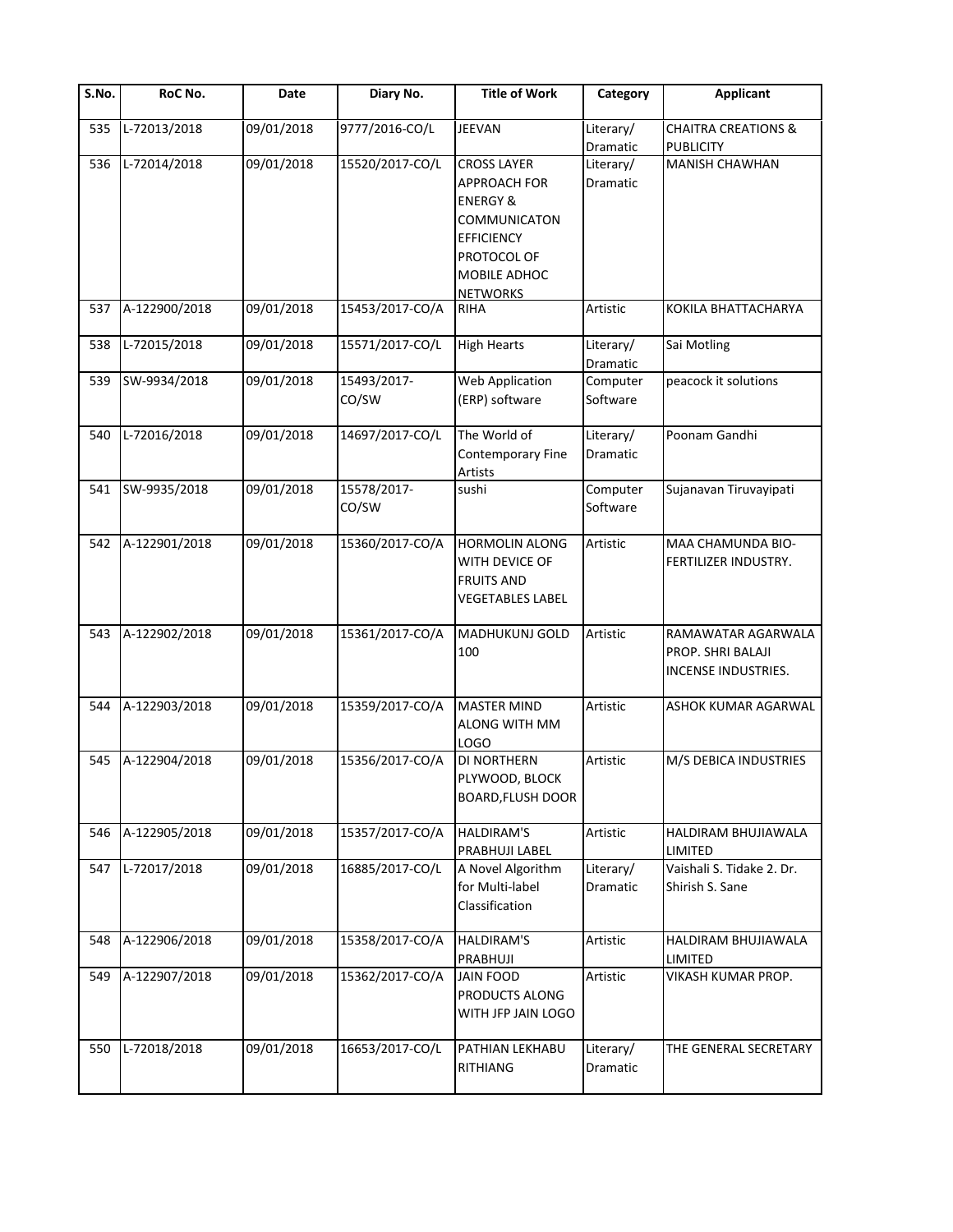| S.No. | RoC No.       | Date       | Diary No.        | <b>Title of Work</b>                                                                                                                                                                                            | Category                     | <b>Applicant</b>                                     |
|-------|---------------|------------|------------------|-----------------------------------------------------------------------------------------------------------------------------------------------------------------------------------------------------------------|------------------------------|------------------------------------------------------|
| 551   | L-72019/2018  | 09/01/2018 | 16476/2017-CO/L  | <b>JHARKHAND</b><br><b>INNOVATIVE SPORTS</b><br>MEDICINE (JISM) &<br>RESEARCH CENTRE                                                                                                                            | Literary/<br>Dramatic        | <b>INTACT FITNESS ACADEMY</b><br><b>PVT LTD</b>      |
| 552   | L-72020/2018  | 09/01/2018 | 16564/2017-CO/L  | A NOVEL CHAOTIC<br><b>QUANTUM BASED</b><br><b>HOMOMORPHIC</b><br><b>CPABE</b><br><b>AUTHENTICATION</b><br>PROTOCOL AGAINST<br><b>MALICIOUS ATTACK</b><br>IN WIRELESS<br><b>COMMUNICATION</b><br><b>NETWORKS</b> | Literary/<br>Dramatic        | Ms.B.Madhuravani                                     |
| 553   | L-72021/2018  | 09/01/2018 | 16603/2017-CO/L  | <b>Maslow's Emtrend</b><br>Model                                                                                                                                                                                | Literary/<br><b>Dramatic</b> | Garima Bhardwaj, Shalini<br>Srivastav, Sumit Agarwal |
| 554   | SR-13198/2018 | 09/01/2018 |                  | 16586/2017-CO/SR Manamohan - Bina<br>Ye Jnana                                                                                                                                                                   | Sound<br>Recording           | Central Chinmaya Mission<br>Trust - CCMT             |
| 555   | L-72022/2018  | 09/01/2018 | 16417/2017-CO/L  | Don't judge me                                                                                                                                                                                                  | Literary/<br>Dramatic        | Farah Khan Ali                                       |
| 556   | SR-13199/2018 | 09/01/2018 | 16587/2017-CO/SR | Manamohan - Vande Sound<br>Shankara                                                                                                                                                                             | Recording                    | Central Chinmaya Mission<br>Trust - CCMT             |
| 557   | L-72023/2018  | 09/01/2018 | 16571/2017-CO/L  | <b>DISEASE</b><br><b>MANAGEMENT</b>                                                                                                                                                                             | Literary/<br>Dramatic        | Dr. G. Kiran Kumar                                   |
| 558   | SR-13200/2018 | 09/01/2018 |                  | 16588/2017-CO/SR Manamohan - Tava<br>Nama Smaranam                                                                                                                                                              | Sound<br>Recording           | Central Chinmaya Mission<br>Trust - CCMT             |
| 559   | L-72024/2018  | 09/01/2018 | 16569/2017-CO/L  | <b>AUTOMATED TOOL</b><br>FOR BLOOM'S<br>TAXONOMY                                                                                                                                                                | Literary/<br>Dramatic        | Dr. Arul Dalton                                      |
| 560   | SR-13201/2018 | 09/01/2018 | 16589/2017-CO/SR | Manamohan-<br>Shankaram                                                                                                                                                                                         | Sound<br>Recording           | Central Chinmaya Mission<br>Trust - CCMT             |
| 561   | SR-13202/2018 | 09/01/2018 | 16590/2017-CO/SR | Manamohan - Yogi<br>Manege Banda                                                                                                                                                                                | Sound<br>Recording           | Central Chinmaya Mission<br>Trust - CCMT             |
| 562   | L-72025/2018  | 09/01/2018 | 16568/2017-CO/L  | <b>FITNESS</b><br>MANAGEMENT<br><b>ANDROID</b><br>APPLICATION                                                                                                                                                   | Literary/<br>Dramatic        | Dr B Rama                                            |
| 563   | SR-13203/2018 | 09/01/2018 | 16593/2017-CO/SR | Manamohan-<br>Mythili Pate                                                                                                                                                                                      | Sound<br>Recording           | Central Chinmaya Mission<br>Trust - CCMT             |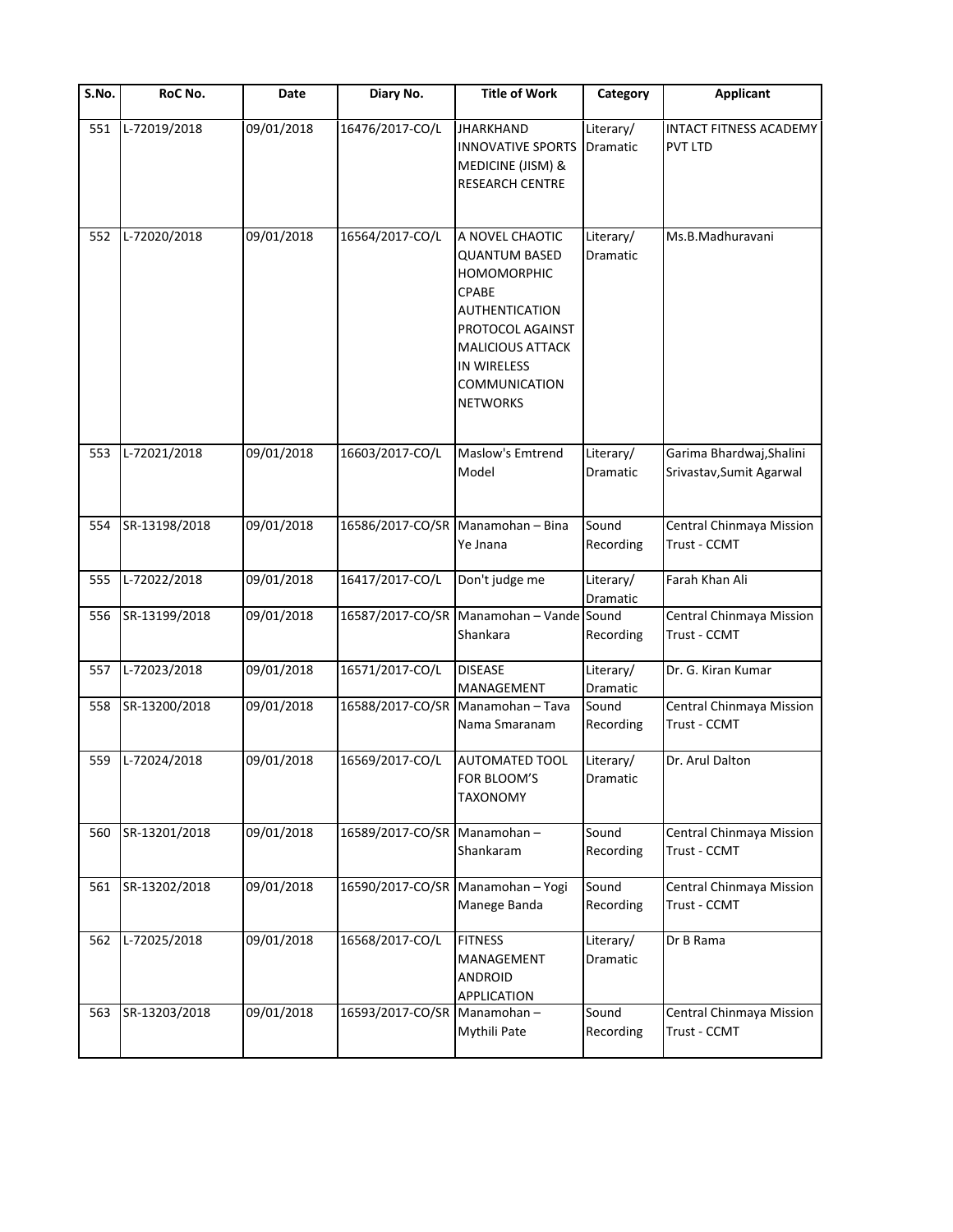| $\overline{\mathsf{S}}$ . No. | RoC No.       | Date       | Diary No.                   | <b>Title of Work</b>                                                                                               | Category              | <b>Applicant</b>                                                                                                                                                                    |
|-------------------------------|---------------|------------|-----------------------------|--------------------------------------------------------------------------------------------------------------------|-----------------------|-------------------------------------------------------------------------------------------------------------------------------------------------------------------------------------|
| 564                           | L-72026/2018  | 09/01/2018 | 16563/2017-CO/L             | NEW AND EFFICIENT<br>DATA WARE<br><b>HOUSING</b><br><b>ALGORITHM FOR</b><br><b>MULTIPLE RFID</b><br><b>READERS</b> | Literary/<br>Dramatic | Dr. Koppula Srinivas Rao                                                                                                                                                            |
| 565                           | SR-13204/2018 | 09/01/2018 |                             | 16594/2017-CO/SR Manamohan - Mana<br>Mohananga Rama                                                                | Sound<br>Recording    | Central Chinmaya Mission<br>Trust - CCMT                                                                                                                                            |
| 566                           | SR-13205/2018 | 09/01/2018 | 16595/2017-CO/SR Manamohan- | Kalyana Sundara<br>Rama                                                                                            | Sound<br>Recording    | Central Chinmaya Mission<br>Trust - CCMT                                                                                                                                            |
| 567                           | SW-9936/2018  | 09/01/2018 | 15579/2017-<br>CO/SW        | <b>IDIoT</b>                                                                                                       | Computer<br>Software  | Sujanavan Tiruvayipati                                                                                                                                                              |
| 568                           | SR-13206/2018 | 09/01/2018 | 16596/2017-CO/SR Manamohan- | Aganita                                                                                                            | Sound<br>Recording    | Central Chinmaya Mission<br>Trust - CCMT                                                                                                                                            |
| 569                           | SR-13207/2018 | 09/01/2018 | 16597/2017-CO/SR Manamohan- | Kodanda Rama                                                                                                       | Sound<br>Recording    | Central Chinmaya Mission<br>Trust - CCMT                                                                                                                                            |
| 570                           | A-122908/2018 | 09/01/2018 | 7254/2016-CO/A              | PUNJAB JEWELLERS                                                                                                   | Artistic              | MS PUNJAB RETAIL PVT<br>LTD                                                                                                                                                         |
| 571                           | SR-13208/2018 | 09/01/2018 | 16598/2017-CO/SR            | Manamohan-<br>Chinmaya Arati                                                                                       | Sound<br>Recording    | Central Chinmaya Mission<br>Trust - CCMT                                                                                                                                            |
| 572                           | A-122909/2018 | 09/01/2018 | 9707/2017-CO/A              | Diabetes Varnamala                                                                                                 | Artistic              | Dr Vineet Rao                                                                                                                                                                       |
| 573                           | A-122910/2018 | 09/01/2018 | 15454/2017-CO/A             | <b>MAUJOOD</b>                                                                                                     | Artistic              | KOKILA BHATTACHARYA                                                                                                                                                                 |
| 574                           | L-72027/2018  | 09/01/2018 | 16396/2017-CO/L             | Catalogue for<br>Campking                                                                                          | Literary/<br>Dramatic | Pankaj Dhingra                                                                                                                                                                      |
| 575                           | A-122911/2018 | 09/01/2018 | 16566/2017-CO/A             | DHARIWALA                                                                                                          | Artistic              | <b>JAHIRBHAI</b><br>SAMSUDINBHAI LALANI,<br>PARTNER, JAVED<br>SAMSUDINBHAI LALANI,<br>PARTNER, ROJINA JAVED<br>LALANI,<br>PARTNER, SALIMABEN<br>JAHIRBHAI LALANI,<br><b>PARTNER</b> |
| 576                           | L-72028/2018  | 09/01/2018 | 15510/2017-CO/L             | ROOTHTE HAIN                                                                                                       | Literary/<br>Dramatic | DHRUV SINGH KUSHWAH                                                                                                                                                                 |
| 577                           | A-122912/2018 | 09/01/2018 | 15455/2017-CO/A             | <b>HO SUBAH</b>                                                                                                    | Artistic              | KOKILA BHATTACHARYA                                                                                                                                                                 |
| 578                           | A-122913/2018 | 09/01/2018 | 372/2017-CO/A               | PRAGATI                                                                                                            | Artistic              | PRAGATI MILK PRODUCTS<br>PVT LTD                                                                                                                                                    |
| 579                           | A-122914/2018 | 09/01/2018 | 15456/2017-CO/A             | <b>BESABRA SI</b>                                                                                                  | Artistic              | KOKILA BHATTACHARYA                                                                                                                                                                 |
| 580                           | L-72029/2018  | 09/01/2018 | 15508/2017-CO/L             | AA MUJH MEIN<br>SAMA                                                                                               | Literary/<br>Dramatic | DHRUV SINGH<br>KUSHWAHA                                                                                                                                                             |
| 581                           | L-72030/2018  | 09/01/2018 | 12336/2016-CO/L             | <b>CLOZE TEST</b>                                                                                                  | Literary/<br>Dramatic | MANISHA BANSAL                                                                                                                                                                      |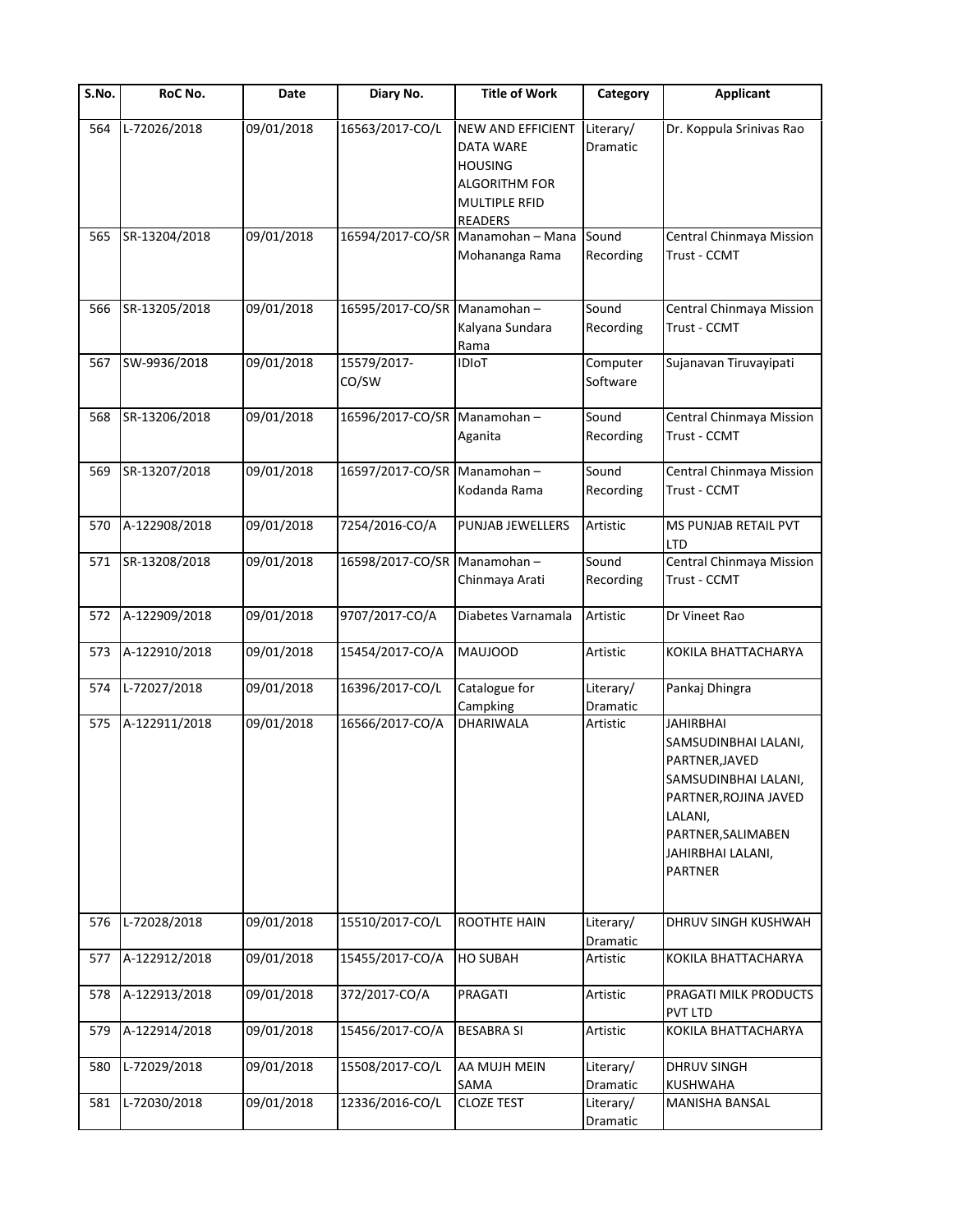| S.No. | RoC No.           | Date       | Diary No.       | <b>Title of Work</b>                                                       | Category              | <b>Applicant</b>                                                                                           |
|-------|-------------------|------------|-----------------|----------------------------------------------------------------------------|-----------------------|------------------------------------------------------------------------------------------------------------|
| 582   | A-122915/2018     | 09/01/2018 | 5522/2016-CO/A  | DAHLGREN (LABEL)                                                           | Artistic              | Dahlgren Medicare<br>Systems Pvt. Ltd.                                                                     |
| 583   | SW-9937/2018      | 09/01/2018 | 31932/2013-     | <b>CAREER PLANNER- E</b>                                                   | Computer              | DR. R. M. SURESH                                                                                           |
|       |                   |            | CO/SW           | <b>LEARNING TOOL</b>                                                       | Software              |                                                                                                            |
| 584   | A-122916/2018     | 09/01/2018 | 15457/2017-CO/A | <b>KHURDURE</b>                                                            | Artistic              | KOKILA BHATTACHARYA                                                                                        |
| 585   | L-72031/2018      | 09/01/2018 | 15512/2017-CO/L | <b>ROEYA</b>                                                               | Literary/<br>Dramatic | <b>DHRUV SINGH</b><br>KUSHWAHA                                                                             |
| 586   | L-72032/2018      | 09/01/2018 | 4250/2016-CO/L  | <b>GAUTAM BUDDH</b><br><b>TATHA BODDH KALIN Dramatic</b>                   | Literary/             | DR AMIT JOSHI                                                                                              |
| 587   | L-72033/2018      | 09/01/2018 | 15507/2017-CO/L | <b>MERA SAATHIYA</b><br><b>REPRISE</b>                                     | Literary/<br>Dramatic | DHRUV SINGH<br>KUSHWAHA                                                                                    |
| 588   | A-122917/2018     | 09/01/2018 | 15458/2017-CO/A | NASHEDI                                                                    | Artistic              | KOKILA BHATTACHARYA                                                                                        |
| 589   | SW-9938/2018      | 09/01/2018 | 1220/2016-CO/SW | <b>COLLEGE</b><br>MANAGEMENT<br>SYSTEM                                     | Computer<br>Software  | R.<br>PUNITHAVATHI(PROFESSO<br>R), P. RENJITH (ASSISTANT<br>PROFESSOR), J. SHAJU<br>(ASSISTAN T PROFESSOR) |
| 590   | L-72034/2018      | 09/01/2018 | 15506/2017-CO/L | CHUU LE ZARA                                                               | Literary/             | <b>DHRUV SINGH</b>                                                                                         |
| 591   | A-122918/2018     | 09/01/2018 | 15459/2017-CO/A | IRD GIRD HOGA                                                              | Dramatic<br>Artistic  | KUSHWAHA<br>KOKILA BHATTACHARYA                                                                            |
| 592   | L-72035/2018      | 09/01/2018 | 16096/2017-CO/L | PRIYA PANWAR KI<br>RACHNAEN                                                | Literary/<br>Dramatic | MAMTA PANWAR                                                                                               |
| 593   | L-72036/2018      | 09/01/2018 | 2231/2016-CO/L  | K CLASS UKG                                                                | Literary/<br>Dramatic | M/s IL&FS EDUCATION &<br><b>TECHNOLOGY SERVICES</b><br>LIMITED                                             |
| 594   | L-72037/2018      | 09/01/2018 | 15505/2017-CO/L | <b>TU AASRA</b>                                                            | Literary/<br>Dramatic | <b>DHRUV SINGH</b><br>KUSHWAHA                                                                             |
| 595   | A-122919/2018     | 09/01/2018 | 11462/2017-CO/A | <b>SUNPURE</b>                                                             | Artistic              | M.K. Agrotech Private<br>Limited                                                                           |
|       | 596 A-122920/2018 | 09/01/2018 | 11467/2017-CO/A | PALMPURE                                                                   | Artistic              | M.K. Agrotech Private<br>Limited                                                                           |
| 597   | A-122921/2018     | 09/01/2018 | 14939/2017-CO/A | Diaspora Foundation                                                        | Artistic              | Diaspora Foundation                                                                                        |
| 598   | A-122922/2018     | 09/01/2018 | 54628/2014-CO/A | HQ                                                                         | Artistic              | GRAFFITI (INDIA) PRIVATE<br>LIMITED                                                                        |
| 599   | A-122923/2018     | 09/01/2018 | 15452/2017-CO/A | <b>IRD GIRD</b>                                                            | Artistic              | KOKILA BHATTACHARYA                                                                                        |
| 600   | L-72038/2018      | 09/01/2018 | 15702/2017-CO/L | LE SAINT NOM<br>MYSTICISME DANS LE Dramatic<br>JUDAÏSME (THE<br>HOLY NAME) | Literary/             | RADHA SOAMI SATSANG<br><b>BEAS</b>                                                                         |
| 601   | L-72039/2018      | 09/01/2018 | 388/2018-CO/L   | <b>CAREER PLANNER- E</b><br><b>LEARNING TOOL</b>                           | Literary/<br>Dramatic | DR. R. M. SURESH                                                                                           |
| 602   | L-72040/2018      | 09/01/2018 | 15318/2017-CO/L | ShhSex                                                                     | Literary/<br>Dramatic | SANDEEP SAXENA                                                                                             |
| 603   | L-72041/2018      | 09/01/2018 | 15489/2017-CO/L | KISSA KURSI KA                                                             | Literary/<br>Dramatic | NAVINDER OBEROI                                                                                            |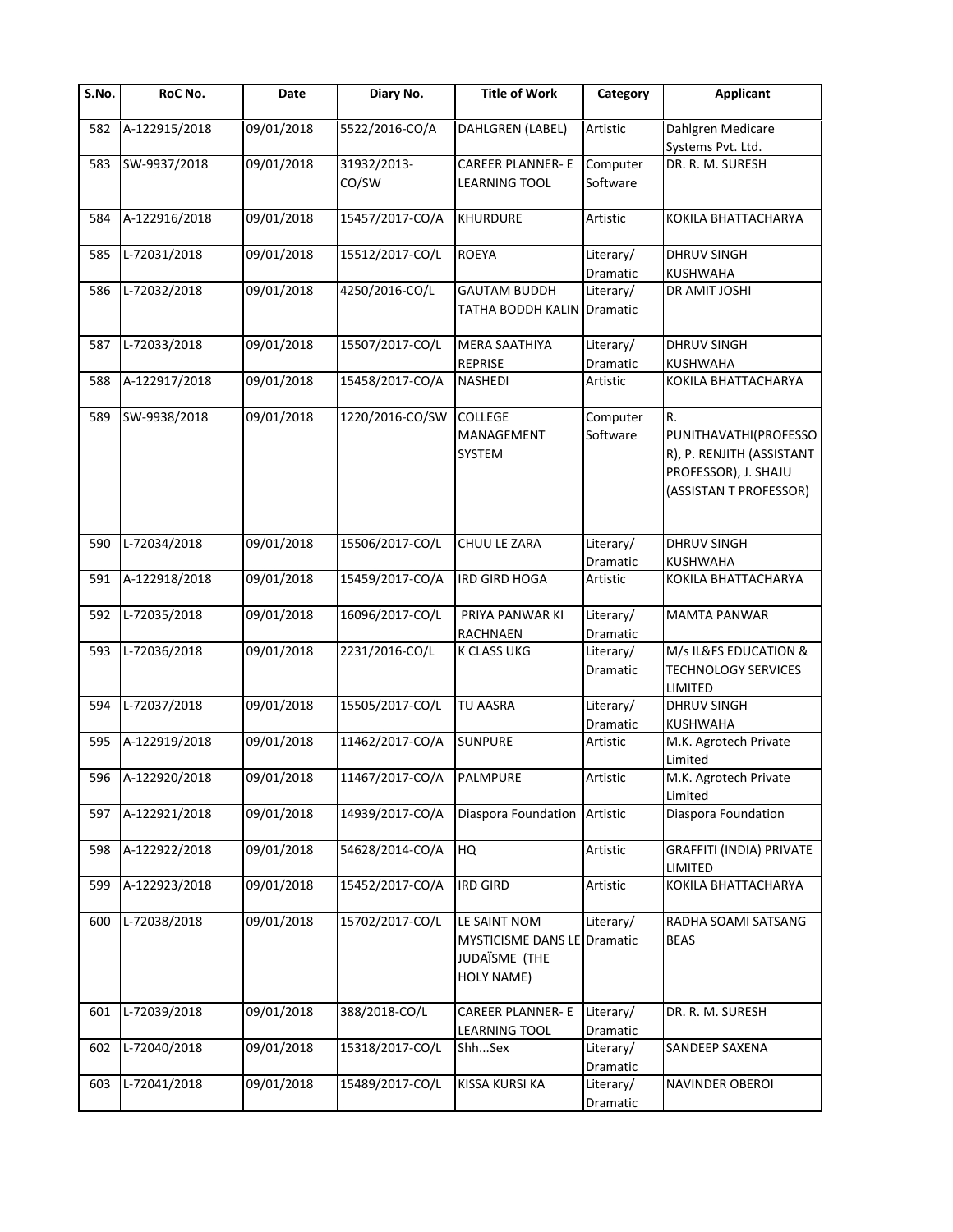| $\overline{S}$ .No. | RoC No.       | Date       | Diary No.       | <b>Title of Work</b>                                                               | Category                     | <b>Applicant</b>                                |
|---------------------|---------------|------------|-----------------|------------------------------------------------------------------------------------|------------------------------|-------------------------------------------------|
| 604                 | L-72042/2018  | 09/01/2018 | 11655/2016-CO/L | "IMAGEMINDS -<br><b>FASHION</b><br><b>ILLUSTRATION "</b>                           | Literary/<br>Dramatic        | Image Infotainment<br>Limited                   |
| 605                 | L-72043/2018  | 09/01/2018 | 15325/2017-CO/L | A Single Healing<br>Solution For all<br>Diseases Using Auto<br>Urine Therapy (AUT) | Literary/<br>Dramatic        | Saghayamary a                                   |
| 606                 | A-122924/2018 | 09/01/2018 | 12685/2016-CO/A | <b>SILCO</b>                                                                       | Artistic                     | <b>SH. PUNEET SINGH</b>                         |
| 607                 | L-72044/2018  | 09/01/2018 | 11656/2016-CO/L | "IMAGEMINDS -<br><b>DRAWING AND</b><br><b>CARTOON CREATION</b>                     | Literary/<br>Dramatic        | Image Infotainment<br>Limited                   |
| 608                 | L-72045/2018  | 09/01/2018 | 16056/2017-CO/L | <b>DIVYA BAL</b><br>MAHABHARAT<br>KATHA <sub>7</sub>                               | Literary/<br>Dramatic        | VIDYA PRAKASHAN<br><b>MANDIR PVT LTD</b>        |
| 609                 | L-72046/2018  | 09/01/2018 | 1213/2016-CO/A  | A READY MADE<br><b>BRAND</b>                                                       | Literary/<br>Dramatic        | <b>GAURAV DHIMAN</b>                            |
| 610                 | A-122925/2018 | 09/01/2018 | 8119/2016-CO/A  | <b>SPNG GROUP</b>                                                                  | Artistic                     | KASHI VISHWANATH<br><b>TEXTILE MILL LIMITED</b> |
| 611                 | L-72047/2018  | 09/01/2018 | 11658/2016-CO/L | "IMAGEMINDS -<br><b>DIGITAL</b><br>PHOTOGRAPHY AND<br><b>IMAGE EDITING "</b>       | Literary/<br>Dramatic        | Image infotainment<br>Limited                   |
| 612                 | L-72048/2018  | 09/01/2018 | 16034/2017-CO/L | <b>ENGLISH HONEYDEW</b><br>PLUS <sub>8</sub>                                       | Literary/<br>Dramatic        | VIDYA PRAKASHAN<br><b>MANDIR PVT LTD</b>        |
| 613                 | L-72049/2018  | 09/01/2018 | 14162/2017-CO/L | Vol 1-<br>Chhathrapathee<br>Shivaajee Maharaaj-<br>Thy Kingdom Come                | Literary/<br>Dramatic        | Ranjeet Salvi                                   |
| 614                 | L-72050/2018  | 09/01/2018 | 10066/2016-CO/L | SHE BASED ACTIVE<br><b>NEUTRAL POINT</b><br><b>CLAMPED INVERTER</b>                | Literary/<br>Dramatic        | PRAFULLACHANDRA<br><b>MADHUKAR MESHRAM</b>      |
| 615                 | L-72051/2018  | 09/01/2018 | 11662/2016-CO/L | "IMAGEMINDS -<br><b>DESIGN</b><br><b>FUNDAMENTALS</b><br>AND COMMERCIAL<br>ART"    | Literary/<br><b>Dramatic</b> | Image Infotainment<br>Limited                   |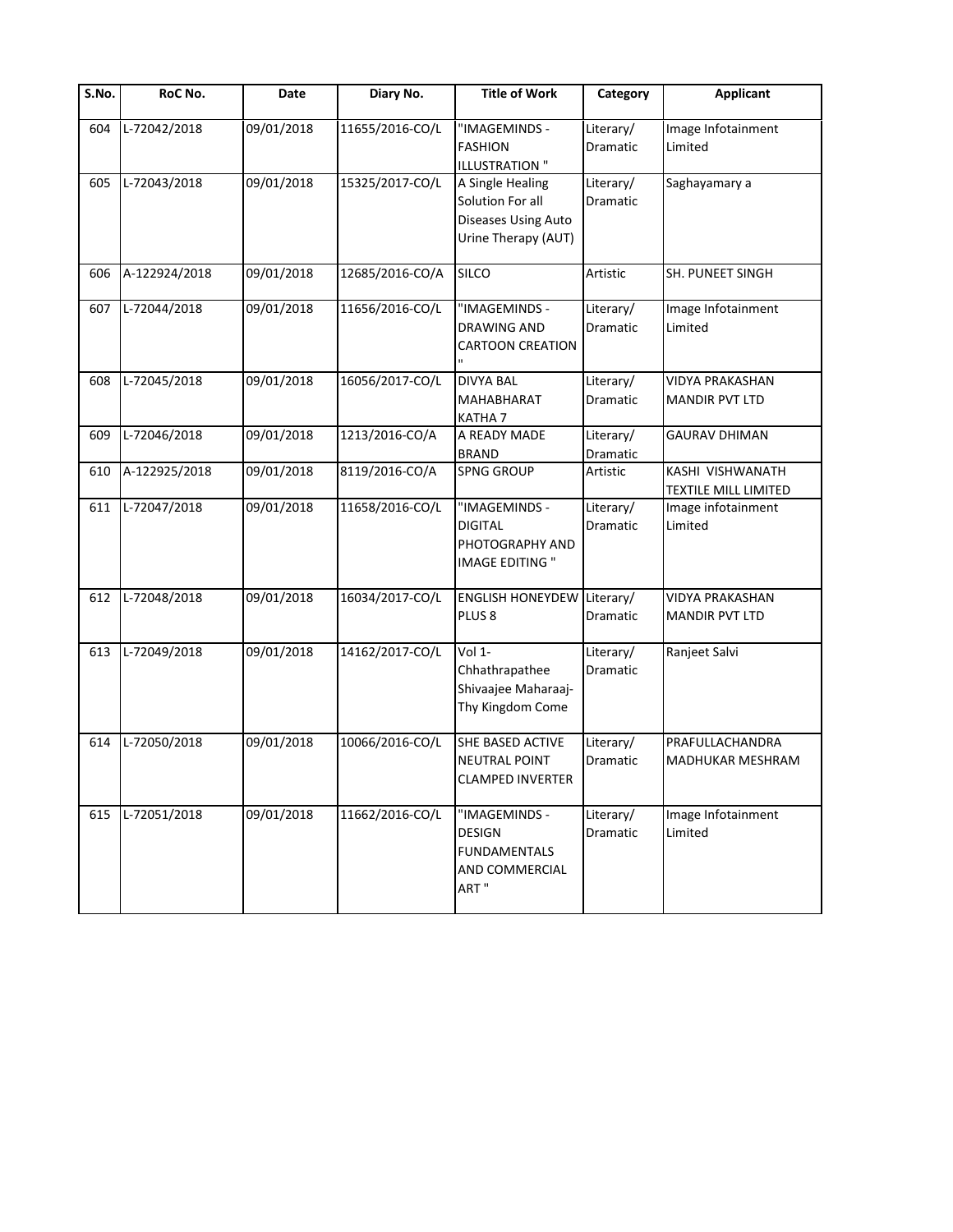| S.No. | RoC No.          | Date       | Diary No.       | <b>Title of Work</b>                                                                                                                       | Category              | <b>Applicant</b>                                          |
|-------|------------------|------------|-----------------|--------------------------------------------------------------------------------------------------------------------------------------------|-----------------------|-----------------------------------------------------------|
| 616   | A-122926/2018    | 09/01/2018 | 9386/2017-CO/A  | <b>SCHEMATIC</b><br>DRAWING OF TEST<br><b>SET-UP FOR</b><br>ACCELERATED<br><b>EROSION</b><br><b>CHARACTERISTICS</b><br>AND DUST/ASH        | Artistic              | <b>BHARAT HEAVY</b><br>ELECTRICALS LIMITED                |
|       |                  |            |                 | <b>ACCUMULATION OF</b><br><b>SELECTIVE</b><br>CATALYTIC<br><b>REDUCTION</b><br>CATALYSTS<br>(HONEYCOMB &<br>PLATE TYPES)<br><b>MODULES</b> |                       |                                                           |
| 617   | A-122927/2018    | 09/01/2018 | 14483/2016-CO/A | <b>xBITS</b>                                                                                                                               | Artistic              | Xcellence in Bio Innovation<br>and Technologies Pvt. Ltd. |
| 618   | L-72052/2018     | 09/01/2018 | 11664/2016-CO/L | "IMAGEMINDS -<br>ADVANCED GAME<br>DESIGN AND LEVEL<br><b>CREATION "</b>                                                                    | Literary/<br>Dramatic | Image Infotainment<br>Limited                             |
| 619   | L-72053/2018     | 09/01/2018 | 7894/2017-CO/L  | HIMALAYA KA<br>SAMARPAN YOG<br><b>BHAAG4</b>                                                                                               | Literary/<br>Dramatic | SHIVKRUPANANDJI<br><b>SWAMI</b>                           |
| 620   | L-72054/2018     | 09/01/2018 | 11597/2016-CO/L | "IMAGEMINDS -<br><b>CLAY SCULPTING</b><br>AND 3D ANIMATION"                                                                                | Literary/<br>Dramatic | Image Infotainment<br>Limited                             |
| 621   | L-72055/2018     | 09/01/2018 | 9313/2017-CO/L  | China's Military<br>Modernisation                                                                                                          | Literary/<br>Dramatic | Karan Singh Kharb                                         |
| 622   | L-72056/2018     | 09/01/2018 | 15993/2017-CO/L | <b>ENGLISH</b><br>HONEYSUCKLE PLUS<br>6                                                                                                    | Literary/<br>Dramatic | <b>VIDYA PRAKASHAN</b><br><b>MANDIR PVT LTD</b>           |
| 623   | A-122928/2018    | 09/01/2018 | 1961/2016-CO/A  | <b>VARDHMAN LABEL</b>                                                                                                                      | Artistic              | M/S BARDHMAN AGRO<br><b>PRODUCTS</b>                      |
|       | 624 L-72057/2018 | 09/01/2018 | 16062/2017-CO/L | <b>NAYE BHARAT KI</b><br>KHOJ 8                                                                                                            | Literary/<br>Dramatic | <b>VIDYA PRAKASHAN</b><br><b>MANDIR PVT LTD</b>           |
| 625   | A-122929/2018    | 09/01/2018 | 7861/2016-CO/A  | Super Pain Out                                                                                                                             | Artistic              | Arya Infraceuticals Pvt. Ltd                              |
| 626   | L-72058/2018     | 09/01/2018 | 15326/2017-CO/L | DEVELOPMENT OF<br><b>MEDICAL REMINDER</b><br><b>SYSTEM FOR</b><br>PATIENT<br><b>MONITORING</b>                                             | Literary/<br>Dramatic | sandip Desai                                              |
| 627   | L-72059/2018     | 09/01/2018 | 16324/2017-CO/L | THE CHAKRAS AND<br>MODERN NEURO<br><b>ANATOMY</b>                                                                                          | Literary/<br>Dramatic | DR. NALINI<br>RADHAKRISHNAN                               |
| 628   | A-122930/2018    | 09/01/2018 | 7863/2016-CO/A  | DOLOCAP PLUS                                                                                                                               | Artistic              | Arya Infraceuticals Pvt.<br>Ltd.                          |
| 629   | L-72060/2018     | 09/01/2018 | 15715/2017-CO/L | SAAYA                                                                                                                                      | Literary/<br>Dramatic | Sachin Bisen                                              |
| 630   | L-72061/2018     | 09/01/2018 | 15986/2017-CO/L | <b>MODERN MATH</b><br>MAGIC PLUS 4                                                                                                         | Literary/<br>Dramatic | <b>VIDYA PRAKASHAN</b><br>MANDIR PVT LTD                  |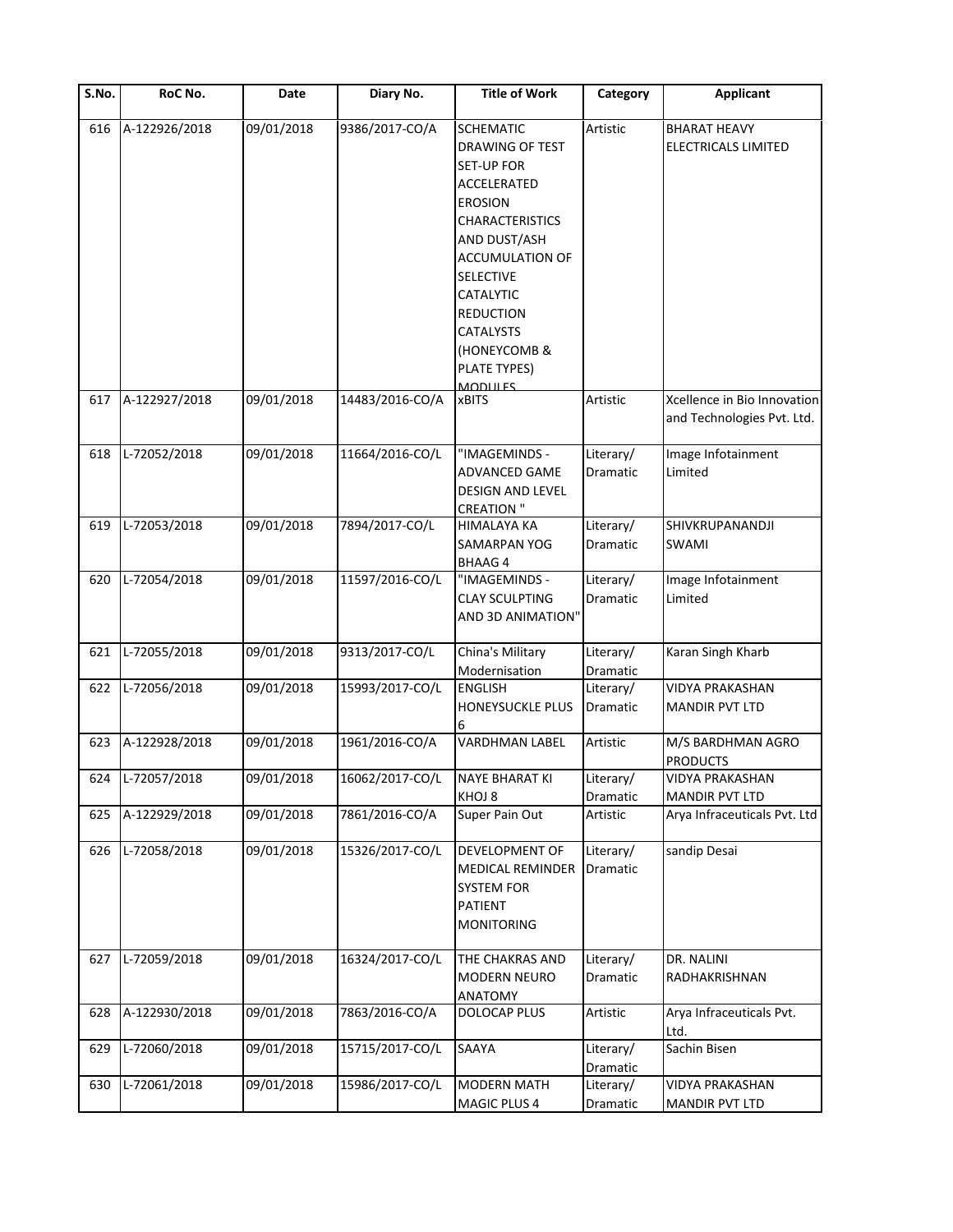| S.No. | RoC No.          | Date       | Diary No.            | <b>Title of Work</b>                                                                                                                    | Category              | <b>Applicant</b>             |
|-------|------------------|------------|----------------------|-----------------------------------------------------------------------------------------------------------------------------------------|-----------------------|------------------------------|
| 631   | L-72062/2018     | 09/01/2018 | 56315/2014-CO/L      | Vichar Niyam-The<br>Power of Happy<br>Thoughts                                                                                          | Literary/<br>Dramatic | Tejgyan Global Foundation    |
| 632   | L-72063/2018     | 09/01/2018 | 56316/2014-CO/L      | Vichar Niyam for<br>Youth-Yashasvi<br>jeevanacha sobati                                                                                 | Literary/<br>Dramatic | Tejgyan Global Foundation    |
| 633   | A-122931/2018    | 09/01/2018 | 1819/2017-CO/A       | <b>LOGO</b>                                                                                                                             | Artistic              | HARPAL SINGH PASSRICHA       |
| 634   | L-72064/2018     | 09/01/2018 | 56319/2014-CO/L      | Inner Ninety, Hidden<br>Infinity                                                                                                        | Literary/<br>Dramatic | Tejgyan Global Foundation    |
| 635   | A-122932/2018    | 09/01/2018 | 16390/2017-CO/A      | SPLASH THE WATER<br>PARK (LABEL)                                                                                                        | Artistic              | Sagu Dreamland Pvt. Ltd.     |
| 636   | L-72065/2018     | 09/01/2018 | 15503/2017-CO/L      | (iM)pErfectioN                                                                                                                          | Literary/<br>Dramatic | Abhishek Ganesh Parkhi       |
| 637   | L-72066/2018     | 09/01/2018 | 11157/2016-CO/L      | It's A Jungle Out Here Literary/                                                                                                        | Dramatic              | Rahul Sharma                 |
| 638   | SW-9939/2018     | 09/01/2018 | 708/2016-CO/SW       | Software for<br>nomenclature of<br>images of specific<br>plant parts of<br>selected varieties of<br>rice, okra, mustard<br>and chickpea | Computer<br>Software  | Director                     |
| 639   | SW-9940/2018     | 09/01/2018 | 15476/2017-<br>CO/SW | Farmer's Balance<br>Sheet                                                                                                               | Computer<br>Software  | SANDEEP KUMAR<br>VENGALADASU |
| 640   | L-72067/2018     | 09/01/2018 | 10741/2016-CO/L      | Skillzot Talent and<br>Skill Inventory for<br>Music and Dance                                                                           | Literary/<br>Dramatic | Mr.Sandeep Burman            |
| 641   | SR-13209/2018    | 09/01/2018 | 13877/2016-CO/M      | SAIYAAN                                                                                                                                 | Sound<br>Recording    | Harjeet Singh Bhogal         |
|       | 642 L-72068/2018 | 09/01/2018 | 16404/2017-CO/L      | <b>Cyber Forensics</b>                                                                                                                  | Literary/<br>Dramatic | Nikhil Mangrulkar            |
| 643   | L-72069/2018     | 09/01/2018 | 16583/2017-CO/L      | SIDDHANTOU<br><b>ADDITIAM</b>                                                                                                           | Literary/<br>Dramatic | Sudeep De                    |
| 644   | L-72070/2018     | 09/01/2018 | 1701/2016-CO/L       | POWER PLANT<br><b>ENGINEERING SPPU</b>                                                                                                  | Literary/<br>Dramatic | SINGHAL B. L.,               |
| 645   | L-72071/2018     | 09/01/2018 | 14624/2016-CO/L      | <b>BANDISH MANJARI</b>                                                                                                                  | Literary/<br>Dramatic | Sandhyarani Goswami          |
| 646   | L-72072/2018     | 09/01/2018 | 6815/2016-CO/L       | Shrimad Bhagwad<br>Gita Mahakavya "Shri Dramatic<br>Gita Manas"                                                                         | Literary/             | VINOD KUMAR BAJPAI           |
| 647   | L-72073/2018     | 09/01/2018 | 7189/2016-CO/L       | <b>APNA KHOON</b>                                                                                                                       | Literary/<br>Dramatic | <b>Kapur Films</b>           |
| 648   | A-122933/2018    | 09/01/2018 | 10107/2016-CO/A      | A.M.S PRODUCTS<br>PAHARI KHAINI WITH<br>BUST PHOTO OF THE<br>APPLICANT LABEL                                                            | Artistic              | M/S-OM TRADING<br>COMPANY    |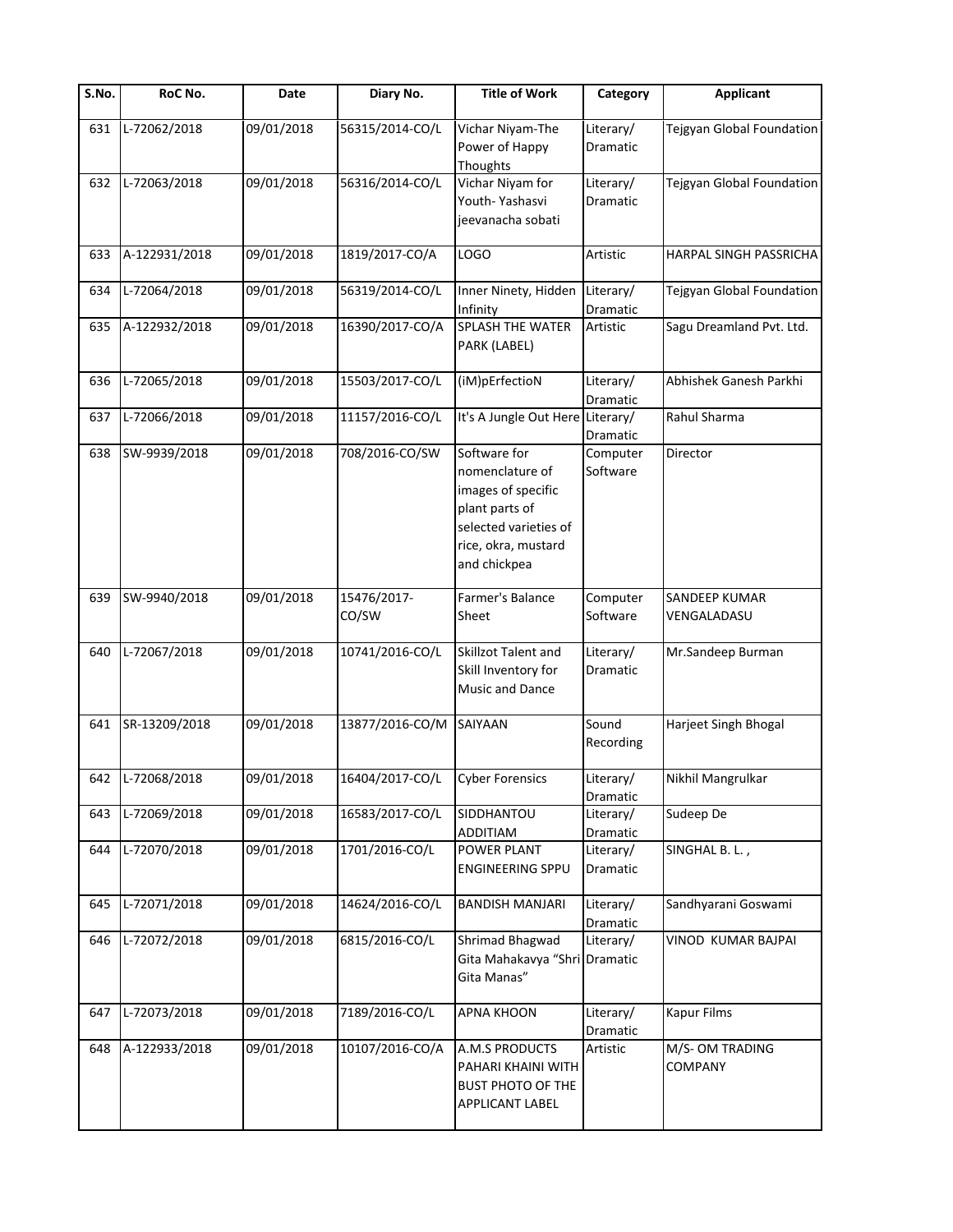| S.No. | RoC No.       | Date       | Diary No.       | <b>Title of Work</b>                                                                                   | Category                     | <b>Applicant</b>                                 |
|-------|---------------|------------|-----------------|--------------------------------------------------------------------------------------------------------|------------------------------|--------------------------------------------------|
| 649   | L-72074/2018  | 09/01/2018 | 14439/2017-CO/L | Apocalypse and<br>Salvation                                                                            | Literary/<br>Dramatic        | Monika Gupta                                     |
| 650   | L-72075/2018  | 09/01/2018 | 12925/2017-CO/L | <b>AMEE TUMEE</b>                                                                                      | Literary/<br>Dramatic        | G.K.MOHAN                                        |
| 651   | L-72076/2018  | 09/01/2018 | 7135/2016-CO/L  | RAJA AUR RANA                                                                                          | Literary/<br>Dramatic        | <b>Kapur Films</b>                               |
| 652   | L-72077/2018  | 09/01/2018 | 15561/2017-CO/L | <b>Murderous Greed</b>                                                                                 | Literary/<br>Dramatic        | Arun K Nair                                      |
| 653   | L-72078/2018  | 09/01/2018 | 16790/2017-CO/L | <b>Firearm Security</b><br><b>Using Bio-Metric</b>                                                     | Literary/<br>Dramatic        | Rahul Ganpat Mapari                              |
| 654   | L-72079/2018  | 09/01/2018 | 7132/2016-CO/L  | <b>RAKHI KI SAUGANDH</b>                                                                               | Literary/<br>Dramatic        | <b>Kapur Films</b>                               |
| 655   | L-72080/2018  | 09/01/2018 | 10079/2017-CO/L | Adding Salt to make<br>it Sweeter                                                                      | Literary/<br>Dramatic        | Vardhaman Jain                                   |
| 656   | L-72081/2018  | 09/01/2018 | 16478/2017-CO/L | Design and<br>Fabrication of Solar<br>operated Agri cutter                                             | Literary/<br><b>Dramatic</b> | Saurabh Anandrao Bobde                           |
| 657   | L-72082/2018  | 09/01/2018 | 15268/2017-CO/L | <b>BUDDHI AUR</b><br><b>KRITRIM BUDDHI</b>                                                             | Literary/<br>Dramatic        | <b>BRAJ MOHAN SHARDA</b>                         |
| 658   | L-72083/2018  | 09/01/2018 | 16644/2017-CO/L | I want to fly                                                                                          | Literary/<br>Dramatic        | Farah Khan Ali                                   |
| 659   | L-72084/2018  | 09/01/2018 | 16443/2017-CO/L | OH MY DOG                                                                                              | Literary/<br>Dramatic        | Sudarshan Narasimhan                             |
| 660   | L-72085/2018  | 09/01/2018 | 16674/2017-CO/L | The Village School                                                                                     | Literary/<br>Dramatic        | Sandesh Raj                                      |
| 661   | A-122934/2018 | 09/01/2018 | 16677/2017-CO/A | MASCOTT LOGO                                                                                           | Artistic                     | FLOTECH ENGINEERING<br>PVT. LTD                  |
| 662   | L-72086/2018  | 09/01/2018 | 7136/2016-CO/L  | PREMI GANGARAM                                                                                         | Literary/<br>Dramatic        | <b>Kapur Films</b>                               |
| 663   | L-72087/2018  | 09/01/2018 | 7129/2016-CO/L  | <b>SHANKAR DADA</b>                                                                                    | Literary/<br>Dramatic        | <b>Kapur Films</b>                               |
| 664   | L-72088/2018  | 09/01/2018 | 7143/2016-CO/L  | <b>FARISHTA</b>                                                                                        | Literary/<br>Dramatic        | <b>Kapur Films</b>                               |
| 665   | L-72089/2018  | 09/01/2018 | 15802/2017-CO/L | ANU AUR MANU                                                                                           | Literary/<br>Dramatic        | <b>ANIL SAINGER</b>                              |
| 666   | L-72090/2018  | 09/01/2018 | 13464/2016-CO/L | <b>LCR Architecture</b><br>Description                                                                 | Literary/<br>Dramatic        | ATC Telecom<br>Infrastructure Private<br>Limited |
| 667   | L-72091/2018  | 09/01/2018 | 15314/2017-CO/L | Wireless<br>Environment<br>Monitoring System<br><b>Using Soil Energy</b>                               | Literary/<br>Dramatic        | Dinesh B. Bhoyar                                 |
| 668   | L-72092/2018  | 09/01/2018 | 4907/2016-CO/L  | CORPORATE<br><b>ACCOUNTING</b>                                                                         | Literary/<br>Dramatic        | RAJ KUMAR SAH                                    |
| 669   | L-72093/2018  | 09/01/2018 | 15786/2017-CO/L | SWIM, AN<br><b>INNOVATIVE</b><br><b>EDUCATION</b><br>MODEL(TECHISM)<br>"WHY WALK WHEN<br>YOU CAN SWIM" | Literary/<br>Dramatic        | M V RAKESH                                       |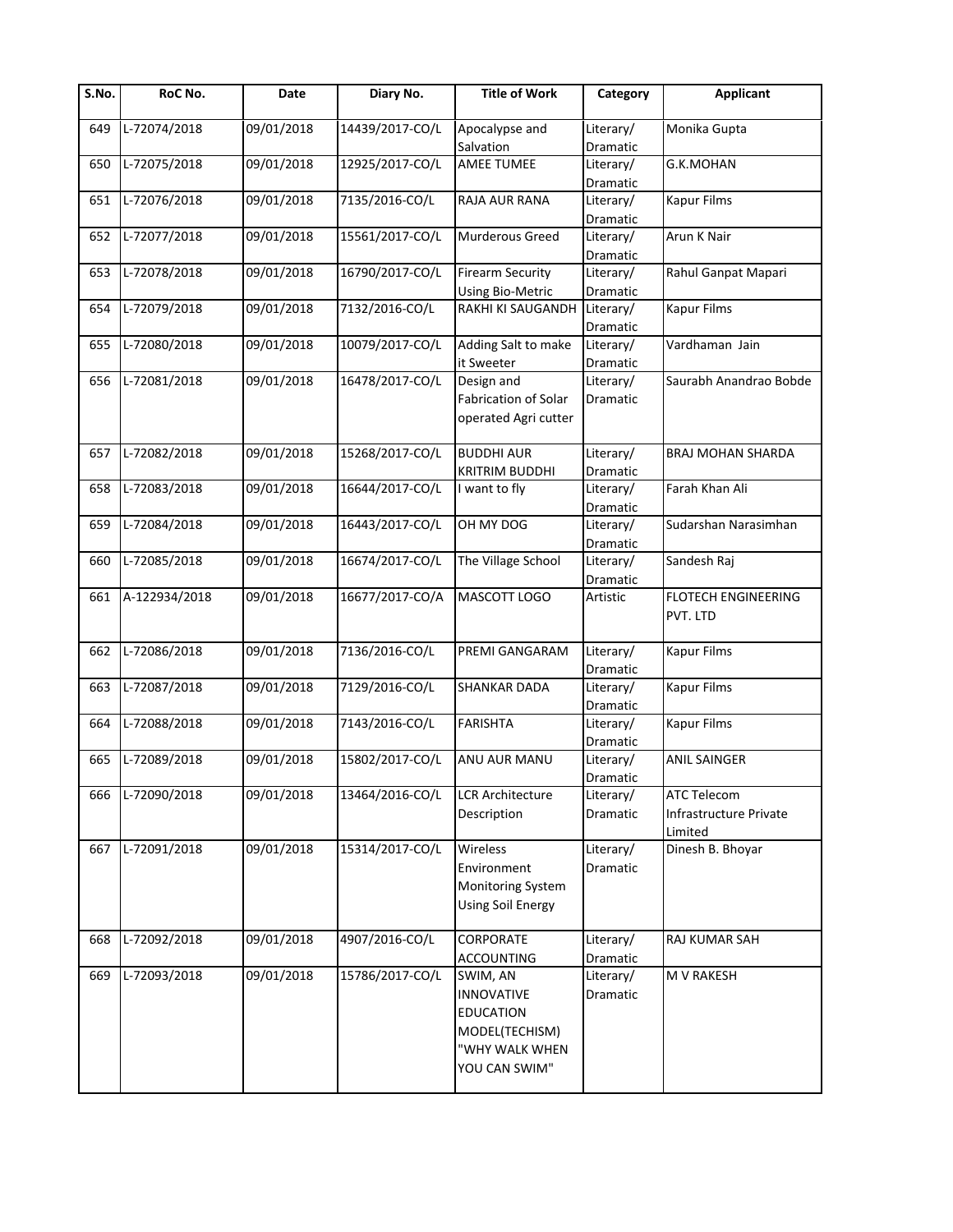| S.No. | RoC No.       | Date       | Diary No.            | <b>Title of Work</b>                                                 | Category               | <b>Applicant</b>                                                                        |
|-------|---------------|------------|----------------------|----------------------------------------------------------------------|------------------------|-----------------------------------------------------------------------------------------|
| 670   | A-122935/2018 | 09/01/2018 | 12943/2016-CO/A      | <b>ORECA</b>                                                         | Artistic               | MAHESHWAR<br>INTERNATIONAL PARTNER<br><b>VICKY SONI</b>                                 |
| 671   | L-72094/2018  | 09/01/2018 | 15475/2017-CO/L      | Maa                                                                  | Literary/<br>Dramatic  | <b>NANDANI KUMARI</b>                                                                   |
| 672   | CF-3969/2018  | 09/01/2018 | 5681/2016-CO/CF      | <b>Accounts &amp; Taxation</b><br>classes (City<br>Commerce Academy) | Cinematogra<br>ph Film | <b>AMARJEET SINGH</b>                                                                   |
| 673   | L-72095/2018  | 09/01/2018 | 15490/2017-CO/L      | An Adventure To The Literary/<br>Invincible Sword                    | Dramatic               | Aniket Ranjan                                                                           |
| 674   | L-72096/2018  | 09/01/2018 | 15691/2017-CO/L      | <b>National Words</b>                                                | Literary/<br>Dramatic  | C. S. Natarajan                                                                         |
| 675   | A-122936/2018 | 09/01/2018 | 15430/2017-CO/A      | DIGITAL SHIVAJI RAJE Artistic                                        |                        | Ketan G. Aghade                                                                         |
| 676   | A-122937/2018 | 09/01/2018 | 15429/2017-CO/A      | <b>KETAN POSTER PACK Artistic</b>                                    |                        | Ketan G. Aghade                                                                         |
| 677   | A-122938/2018 | 09/01/2018 | 15428/2017-CO/A      | Ketan Vector Pack 1                                                  | Artistic               | Ketan G. Aghade                                                                         |
| 678   | A-122939/2018 | 09/01/2018 | 15427/2017-CO/A      | DIGITAL SHIVAJI RAJE Artistic<br>10                                  |                        | Ketan G. Aghade                                                                         |
| 679   | A-122940/2018 | 09/01/2018 | 15426/2017-CO/A      | <b>DIGITAL SHIVAJI</b><br>RAJE <sub>9</sub>                          | Artistic               | Ketan G. Aghade                                                                         |
| 680   | A-122941/2018 | 09/01/2018 | 15425/2017-CO/A      | DIGITAL SHIVAJI RAJE Artistic                                        |                        | Ketan G. Aghade                                                                         |
| 681   | L-72097/2018  | 09/01/2018 | 15553/2017-CO/L      | <b>NIAT Solutions</b>                                                | Literary/<br>Dramatic  | Aashish Gupta, Niharika<br>Kaith                                                        |
| 682   | L-72098/2018  | 09/01/2018 | 15701/2017-CO/L      | MINÄ VAI MINUN<br>SIELUNI (A SPIRITUAL Dramatic<br>PRIMER)           | Literary/              | RADHA SOAMI SATSANG<br><b>BEAS</b>                                                      |
| 683   | L-72099/2018  | 09/01/2018 | 13032/2015-CO/L      | A SPACE ODYSSEY                                                      | Literary/<br>Dramatic  | YASHVARDHAN SHUKLA                                                                      |
| 684   | SR-13210/2018 | 09/01/2018 | 9155/2015-CO/SR      | <b>ATM DULHA</b>                                                     | Sound<br>Recording     | Ratnesh Ashok Chhabria                                                                  |
| 685   | L-72100/2018  | 09/01/2018 | 7458/2015-CO/L       | An Eternal Hero-<br>Ram                                              | Literary/<br>Dramatic  | Mamta Bhatt                                                                             |
| 686   | L-72101/2018  | 09/01/2018 | 1979/2015-CO/L       | <b>Register of Stallions</b><br>in India VOL. XIV<br>2014            | Literary/<br>Dramatic  | ROYAL WESTERN INDIA<br>TURF CLUB LTD., STUD<br><b>BOOK AUTHORITY OF</b><br><b>INDIA</b> |
| 687   | A-122942/2018 | 09/01/2018 | 4564/2015-CO/A       | <b>FITFIX</b>                                                        | Artistic               | <b>DUWEL EXPORTS</b>                                                                    |
| 688   | A-122943/2018 | 09/01/2018 | 4563/2015-CO/A       | <b>LOKFIT</b>                                                        | Artistic               | <b>DUWEL EXPORTS</b>                                                                    |
| 689   | L-72102/2018  | 09/01/2018 | 15935/2017-CO/L      | Ttara jingle lyrics                                                  | Literary/<br>Dramatic  | MILI TRADING PVT.LTD                                                                    |
| 690   | SW-9941/2018  | 10/01/2018 | 15653/2017-<br>CO/SW | Purani Books                                                         | Computer<br>Software   | Abhishek Panchal, Kashish<br>Goyal, Megha Goel, Neha<br>Malik                           |
| 691   | SW-9942/2018  | 10/01/2018 | 15655/2017-<br>CO/SW | <b>DCE Short URL</b>                                                 | Computer<br>Software   | Anirudh Makkar, Megha<br>Goel, Poonam Yadav                                             |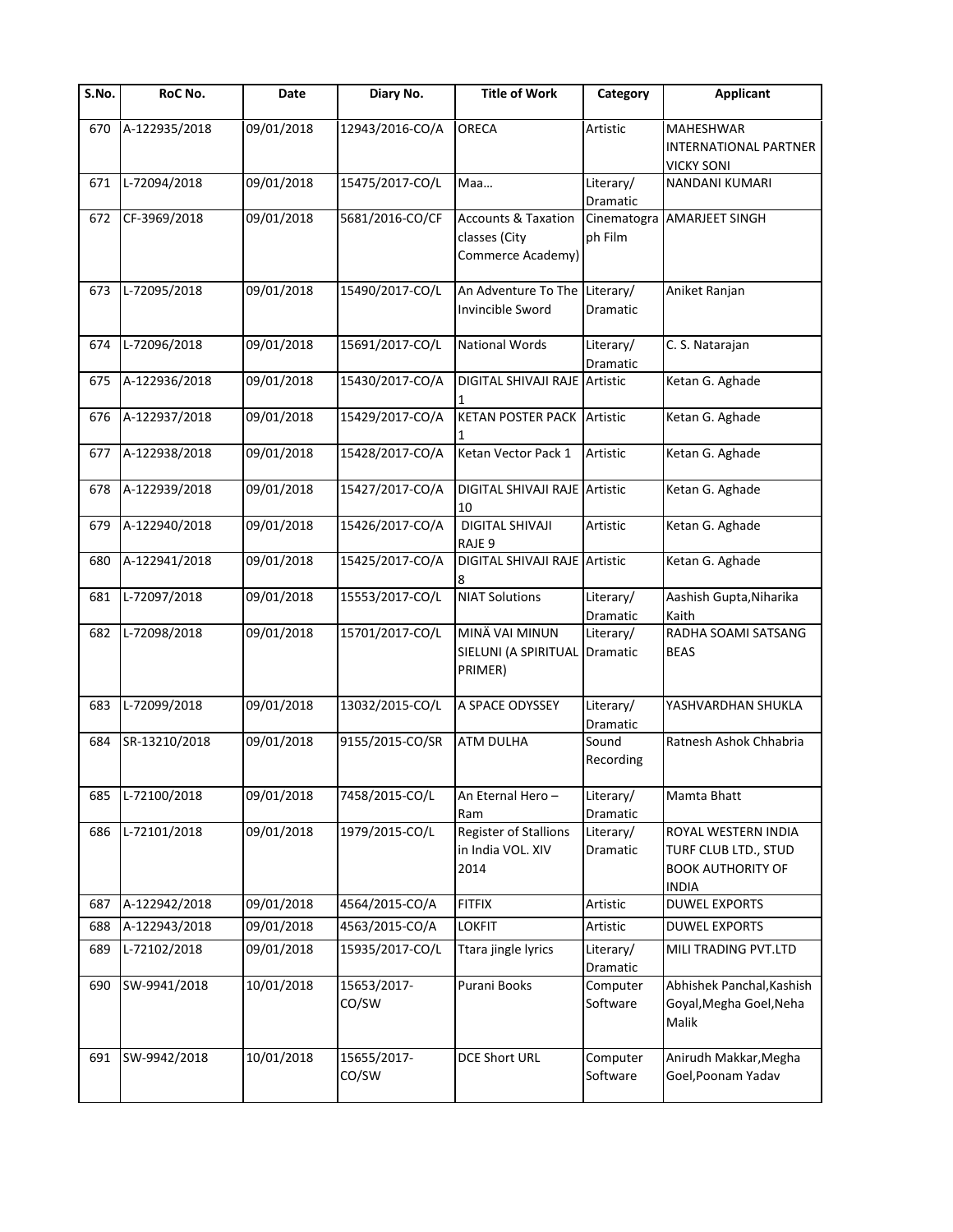| $\overline{\mathsf{S}}$ . No. | RoC No.       | Date       | Diary No.            | <b>Title of Work</b>                                                                                                                                 | Category              | <b>Applicant</b>                                                                                 |
|-------------------------------|---------------|------------|----------------------|------------------------------------------------------------------------------------------------------------------------------------------------------|-----------------------|--------------------------------------------------------------------------------------------------|
| 692                           | SW-9943/2018  | 10/01/2018 | 15654/2017-<br>CO/SW | Let's Donate                                                                                                                                         | Computer<br>Software  | Deepak, Dharmendra<br>Pal, Megha Goel, Shivam                                                    |
| 693                           | L-72103/2018  | 10/01/2018 | 5610/2016-CO/L       | "Al-Qamoosul-<br>Fareed" A Trilingual<br>Dictionary in<br>Arabic, Urdu and<br>English Volume-2                                                       | Literary/<br>Dramatic | Badruzzaman Kairanwi                                                                             |
| 694                           | L-72104/2018  | 10/01/2018 | 9594/2016-CO/L       | YES I CAN ! LEVEL 3<br><b>BOOK 2 OF 2.</b><br><b>ENGLISH LANGUAGE</b><br>AND LITERATURE                                                              | Literary/<br>Dramatic | DR SUNITA GANDHI                                                                                 |
| 695                           | L-72105/2018  | 10/01/2018 | 9557/2016-CO/L       | <b>HOTS IN MATHS</b><br>LEVEL 1<br><b>MATHEMATICS</b>                                                                                                | Literary/<br>Dramatic | DR SUNITA GANDHI                                                                                 |
| 696                           | L-72106/2018  | 10/01/2018 | 9554/2016-CO/L       | <b>SPOKEN ENGLISH</b><br><b>AND OTHER</b><br><b>BROADER</b><br><b>OBJECTIVES LEVEL 2</b>                                                             | Literary/<br>Dramatic | DR SUNITA GANDHI                                                                                 |
| 697                           | SW-9944/2018  | 10/01/2018 | 15781/2017-<br>CO/SW | Data mining and<br>analysis of Indian<br>origin academicians<br>in foreign universities<br>for exploring<br>opportunities of<br>academic interaction | Computer<br>Software  | Rajesh Bhatia                                                                                    |
| 698                           | A-122944/2018 | 10/01/2018 | 56544/2014-CO/A      | <b>Artistic Label</b><br>depicted below of<br>M/s VEDANT EQUIP<br><b>SALES &amp; SERVICE</b><br>PVT. LTD.                                            | Artistic              | <b>VEDANT EQUIP SALES &amp;</b><br>SERVICE PVT LTD                                               |
| 699                           | A-122945/2018 | 10/01/2018 | 16339/2017-CO/A      | MR. POKO (LABEL)                                                                                                                                     | Artistic              | Sweeton Foods Pvt. Ltd.                                                                          |
| 700                           | A-122946/2018 | 10/01/2018 | 1732/2016-CO/A       | 555                                                                                                                                                  | Artistic              | SH VIJAY KUMAR PATEL,<br><b>PROP</b>                                                             |
| 701                           | A-122947/2018 | 10/01/2018 | 16338/2017-CO/A      | <b>MERCOR DARK</b><br>CHOCOLADY (LABEL)                                                                                                              | Artistic              | Golden Chocolates Pvt.<br>Ltd.                                                                   |
| 702                           | A-122948/2018 | 10/01/2018 | 16337/2017-CO/A      | <b>MERCOR MINI MILK</b><br>(LABEL)                                                                                                                   | Artistic              | Golden Chocolates Pvt.<br>Ltd.                                                                   |
| 703                           | A-122949/2018 | 10/01/2018 | 14957/2016-CO/A      | RESHMA and<br>Peacock Device                                                                                                                         | Artistic              | <b>GULAB AHMED, trading as</b><br>RESHMA INDUSTRIES                                              |
| 704                           | L-72107/2018  | 10/01/2018 | 16008/2017-CO/L      | Case studies By Amir<br>Hafizullah Khan                                                                                                              | Literary/<br>Dramatic | Dr. Amir Hafizullah<br>Khan, Shri Ramdeobaba<br>College of Engineering and<br>Management, Nagpur |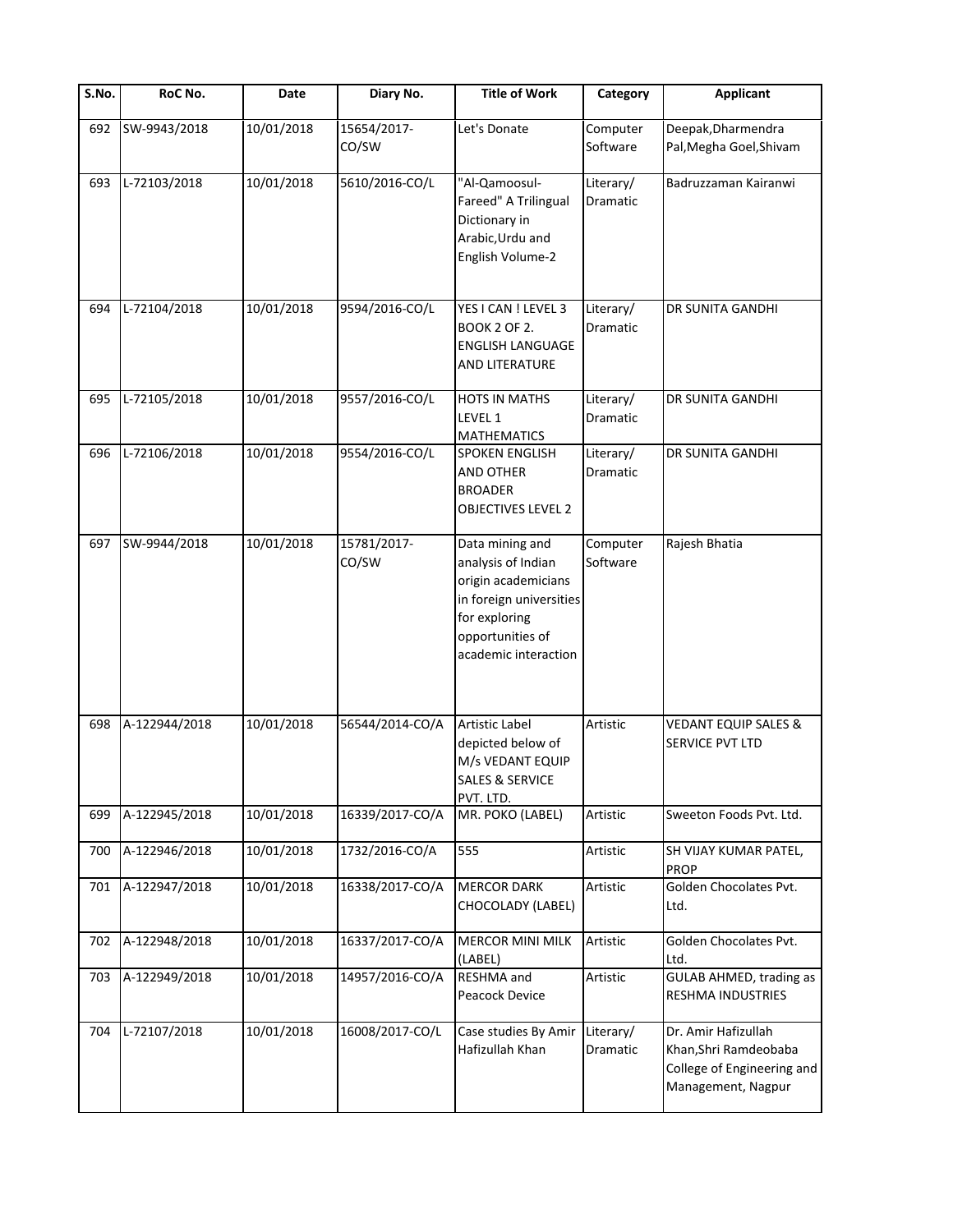| $\overline{\mathsf{S}}$ . No. | RoC No.       | Date       | Diary No.       | <b>Title of Work</b>                                                              | Category                     | <b>Applicant</b>                                                                                                   |
|-------------------------------|---------------|------------|-----------------|-----------------------------------------------------------------------------------|------------------------------|--------------------------------------------------------------------------------------------------------------------|
| 705                           | A-122950/2018 | 10/01/2018 | 9656/2016-CO/A  | <b>SMEAR INDIA</b><br><b>HEALTHCARE PVT</b><br><b>LTD</b>                         | Artistic                     | SMEAR INDIA<br><b>HEALTHCARE PVT LTD</b>                                                                           |
| 706                           | L-72108/2018  | 10/01/2018 | 16074/2017-CO/L | Industrial<br><b>Engineering Quiz</b>                                             | Literary/<br>Dramatic        | Dr. Rupesh Pais, Shri<br>Ramdeobaba College of<br>Engineering and<br>Management, Nagpur                            |
| 707                           | A-122951/2018 | 10/01/2018 | 16340/2017-CO/A | <b>EMERALD (LABEL)</b>                                                            | Artistic                     | Sunita Makkar trading as<br>M/s. Globe Trade House                                                                 |
| 708                           | L-72109/2018  | 10/01/2018 | 16044/2017-CO/L | Case studies By Dr.<br>Archana Shrivastava                                        | Literary/<br>Dramatic        | Dr. Archana<br>Shrivastava, Shri<br>Ramdeobaba College of<br>Engineering and<br>Management, Nagpur                 |
| 709                           | L-72110/2018  | 10/01/2018 | 16086/2017-CO/L | Experimental<br>Investigations on<br><b>HCCI</b> engine using<br>Alternative fuel | Literary/<br>Dramatic        | Dr. M. M. Gupta, NIKHIL<br>ANIRUDDHA BHAVE, Shri<br>Ramdeobaba College of<br>Engineering and<br>Management, Nagpur |
| 710                           | SW-9945/2018  | 10/01/2018 | 4260/2016-CO/SW | 3SC_Load_Optimizer                                                                | Computer<br>Software         | SS Supply Chain Solutions<br>Pvt. Ltd.                                                                             |
| 711                           | A-122952/2018 | 10/01/2018 | 16330/2017-CO/A | <b>JAY DINESH</b><br><b>CHEMICALS LABEL</b>                                       | Artistic                     | M/S JAY DINESH<br><b>CHEMICALS</b>                                                                                 |
| 712                           | A-122953/2018 | 10/01/2018 | 15100/2016-CO/A | <b>CLUB KONNECT</b>                                                               | Artistic                     | <b>CLUB KONNECT</b><br>RECREATION AND LEISURE<br>LLP PARTNER JAYESH<br><b>KUMAR BANSAL</b>                         |
| 713                           | SW-9946/2018  | 10/01/2018 | 4261/2016-CO/SW | 3SC_T&T                                                                           | Computer<br>Software         | SS Supply Chain Solutions<br>Pvt. Ltd.                                                                             |
| 714                           | L-72111/2018  | 10/01/2018 | 16022/2017-CO/L | Case studies By Prof.<br>Anant Deogaonkar                                         | Literary/<br><b>Dramatic</b> | Prof. Anant<br>Deogaonkar, Shri<br>Ramdeobaba College of<br>Engineering and<br>Management, Nagpur                  |
| 715                           | SW-9947/2018  | 10/01/2018 | 4262/2016-CO/SW | 3SC_FBA                                                                           | Computer<br>Software         | SS Supply Chain Solutions<br>Pvt. Ltd.                                                                             |
| 716                           | L-72112/2018  | 10/01/2018 | 16073/2017-CO/L | Case studies By<br>Kanchan Tolani                                                 | Literary/<br>Dramatic        | Kanchan Tolani, Shri<br>Ramdeobaba College of<br>Engineering and<br>Management, Nagpur                             |
| 717                           | A-122954/2018 | 10/01/2018 | 16184/2017-CO/A | <b>HPMC LOGO</b>                                                                  | Artistic                     | M/S HIMACHAL PRADESH<br><b>HORTICULTURAL</b><br>PRODUCE MARKETING<br>AND PROCESSING<br><b>CORPORATION LIMITED</b>  |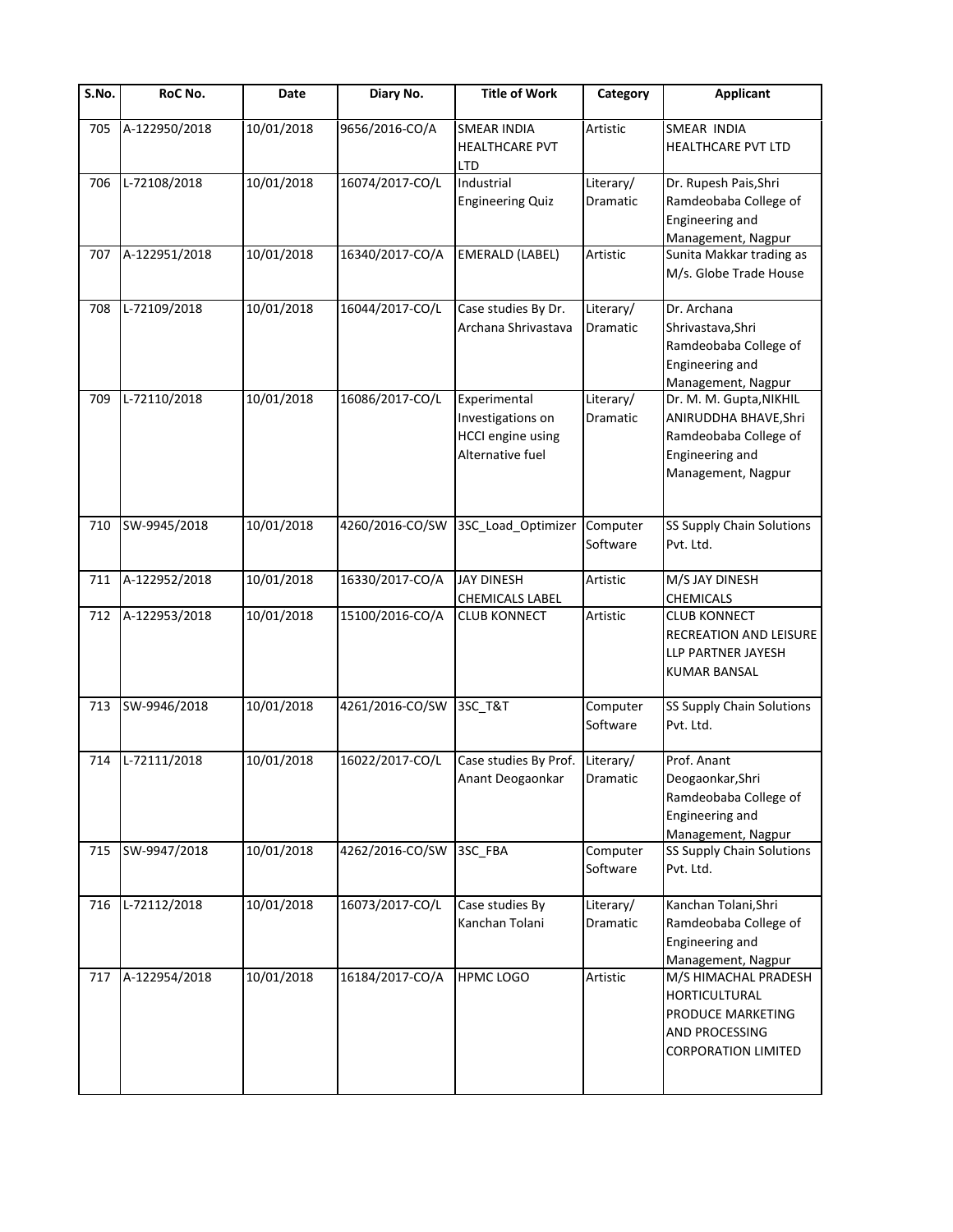| $\overline{\mathsf{S}}$ . No. | RoC No.       | Date       | Diary No.       | <b>Title of Work</b>                                                                                                                                                                                                          | Category              | <b>Applicant</b>                                                                               |
|-------------------------------|---------------|------------|-----------------|-------------------------------------------------------------------------------------------------------------------------------------------------------------------------------------------------------------------------------|-----------------------|------------------------------------------------------------------------------------------------|
| 718                           | SW-9948/2018  | 10/01/2018 | 9568/2016-CO/SW | <b>Fudnow App</b>                                                                                                                                                                                                             | Computer<br>Software  | Loopintech solutions                                                                           |
| 719                           | L-72113/2018  | 10/01/2018 | 16087/2017-CO/L | An approach for<br>enhancing<br>departmental<br>research                                                                                                                                                                      | Literary/<br>Dramatic | Dr. D. .J. Dahigaonkar, Shri<br>Ramdeobaba College of<br>Engineering and<br>Management, Nagpur |
| 720                           | A-122955/2018 | 10/01/2018 | 15114/2016-CO/A | <b>BHAGWATI</b>                                                                                                                                                                                                               | Artistic              | SHRI BHAGWATI OIL<br>INDUSTRIESPARTNER<br>YOGESH KUMAR<br><b>BAGPATIA</b>                      |
| 721                           | L-72114/2018  | 10/01/2018 | 16075/2017-CO/L | Case studies By Dr.<br>Rajesh Vaidya                                                                                                                                                                                          | Literary/<br>Dramatic | Dr. Rajesh Vaidya, Shri<br>Ramdeobaba College of<br>Engineering and<br>Management, Nagpur      |
| 722                           | L-72115/2018  | 10/01/2018 | 16419/2017-CO/L | Labour Pain of the<br>Father                                                                                                                                                                                                  | Literary/<br>Dramatic | Aranya Roy                                                                                     |
| 723                           | L-72116/2018  | 10/01/2018 | 5352/2016-CO/L  | <b>INFORMATION AND</b><br><b>MANNER OF</b><br>PLAYING CRICKET ON<br><b>BOARD</b>                                                                                                                                              | Literary/<br>Dramatic | LOKCHANDAR SELVARAJ                                                                            |
| 724                           | L-72117/2018  | 10/01/2018 | 16349/2017-CO/L | Study of investor<br>behaviour towards<br>asset allocation for<br>long term investment<br>products with special<br>reference to equity<br>linked products<br>amongst business<br>class and<br>professionals in<br>Nagpur city | Literary/<br>Dramatic | Prof. Tanmay Gupta, Shri<br>Ramdeobaba College of<br>Engineering and<br>Management, Nagpur     |
| 725                           | L-72118/2018  | 10/01/2018 | 16450/2017-CO/L | Genetic Algorithm                                                                                                                                                                                                             | Literary/<br>Dramatic | KAVITA SINGH, MUKESH<br>RAGHUWANSHI                                                            |
| 726                           | L-72119/2018  | 10/01/2018 | 15883/2017-CO/L | <b>MAKRAND MISHRT</b><br>ANG 8 BRAHAM<br>SHILA DIVYA LOK                                                                                                                                                                      | Literary/<br>Dramatic | MAHTMA PREMDASS<br><b>SANT NIWAS</b>                                                           |
| 727                           | L-72120/2018  | 10/01/2018 | 16731/2017-CO/L | Sunday Afternoon                                                                                                                                                                                                              | Literary/<br>Dramatic | Manika Ajmani                                                                                  |
| 728                           | L-72121/2018  | 10/01/2018 | 5375/2016-CO/L  | <b>INFORMATION AND</b><br><b>MANNER OF</b><br>PLAYING CRICKET BY<br><b>USING CARDS</b>                                                                                                                                        | Literary/<br>Dramatic | LOKCHANDAR SELVARAJ                                                                            |
| 729                           | A-122956/2018 | 10/01/2018 | 16360/2017-CO/A | Landscape                                                                                                                                                                                                                     | Artistic              | <b>VINOD RAUT</b>                                                                              |
| 730                           | L-72122/2018  | 10/01/2018 | 16733/2017-CO/L | Love and Desires                                                                                                                                                                                                              | Literary/<br>Dramatic | Vishal Gautam                                                                                  |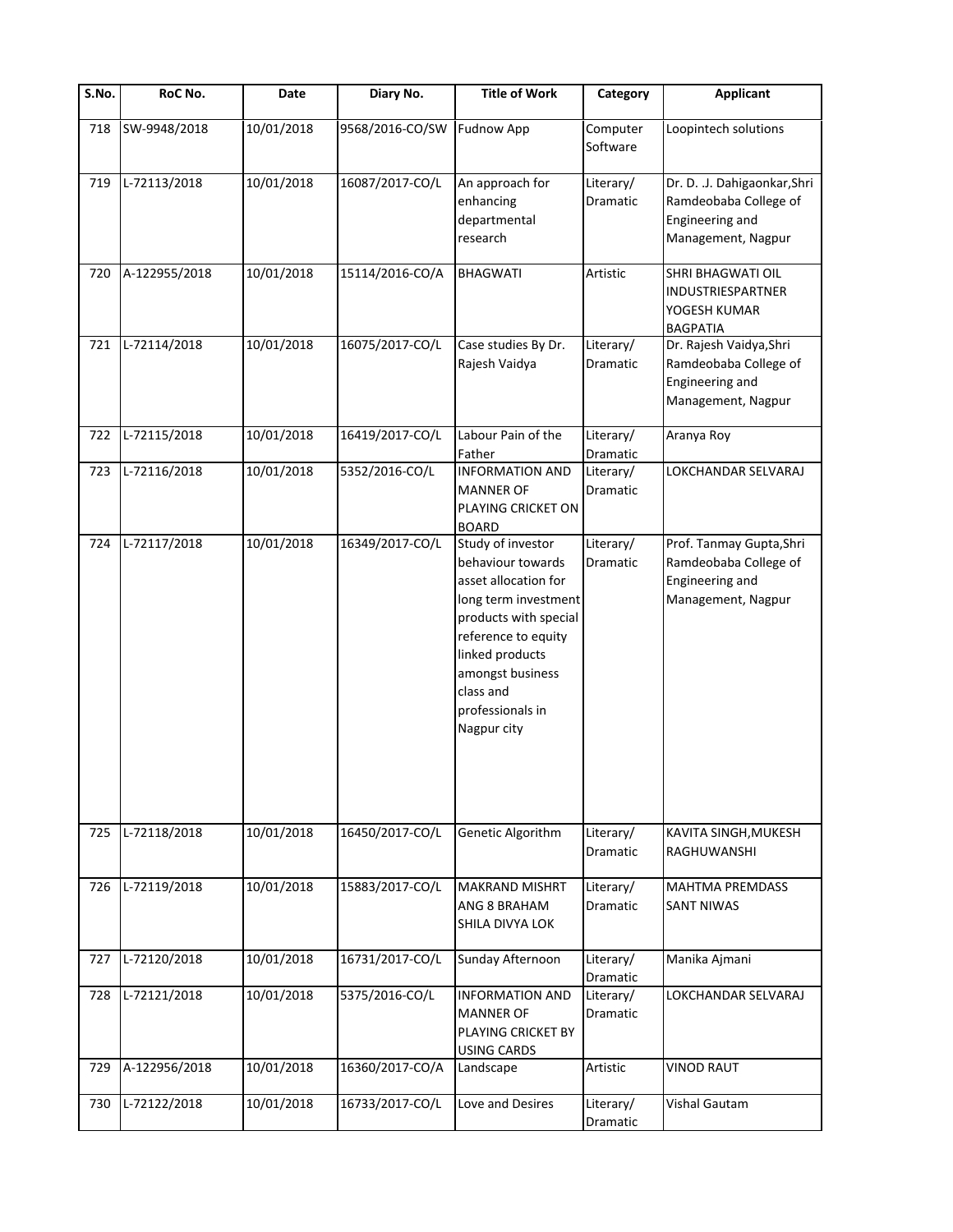| $\overline{\mathsf{S}}$ . No. | RoC No.          | Date       | Diary No.       | <b>Title of Work</b>                                                                                                                     | Category              | <b>Applicant</b>                                                                                                                                                                           |
|-------------------------------|------------------|------------|-----------------|------------------------------------------------------------------------------------------------------------------------------------------|-----------------------|--------------------------------------------------------------------------------------------------------------------------------------------------------------------------------------------|
| 731                           | A-122957/2018    | 10/01/2018 | 6146/2016-CO/A  | <b>BANTUL, THE GREAT</b>                                                                                                                 | Artistic              | <b>NARAYAN DEBNATH</b>                                                                                                                                                                     |
| 732                           | A-122958/2018    | 10/01/2018 | 16618/2017-CO/A | AYURSATVA LABEL                                                                                                                          | Artistic              | AYURSATVA HERBALS PVT<br><b>LTD</b>                                                                                                                                                        |
| 733                           | L-72123/2018     | 10/01/2018 | 1825/2016-CO/L  | Vavar                                                                                                                                    | Literary/<br>Dramatic | Farook Abdul Rahiman                                                                                                                                                                       |
| 734                           | A-122959/2018    | 10/01/2018 | 16319/2017-CO/A | ARISE                                                                                                                                    | Artistic              | AMIT SHANKARBHAI<br>PATEL,<br>PARTNER, DHARMENDRAK<br>UMAR RAGHUBHAI PATEL,<br>PARTNER, LALITKUMAR<br><b>BHUPENDRABHAI PATEL,</b><br>PARTNER, UMANG<br>VISHNUBHAI PATEL,<br><b>PARTNER</b> |
| 735                           | A-122960/2018    | 10/01/2018 | 16617/2017-CO/A | <b>MAJOR LABEL</b>                                                                                                                       | Artistic              | <b>MAJOR FOOTWEARS PVT</b><br><b>LTD</b>                                                                                                                                                   |
| 736                           | L-72124/2018     | 10/01/2018 | 16500/2017-CO/L | YAARAANNAA                                                                                                                               | Literary/<br>Dramatic | <b>Vikram Singh</b>                                                                                                                                                                        |
| 737                           | L-72125/2018     | 10/01/2018 | 16361/2017-CO/L | COMPARATIVE<br>STUDY OF DESIGN OF Dramatic<br><b>RCC FRAME</b><br><b>STRUCTURE WITH</b><br><b>REFERENCE TO</b><br>CHANGE IN PLAN<br>AREA | Literary/             | Amruta A.Yadav                                                                                                                                                                             |
| 738                           | L-72126/2018     | 10/01/2018 | 16457/2017-CO/L | ORGANIZATIONAL<br><b>CULTURE</b><br>QUESTIONNAIRE                                                                                        | Literary/<br>Dramatic | DR ASHISH SINHA                                                                                                                                                                            |
| 739                           | A-122961/2018    | 10/01/2018 | 16175/2017-CO/A | ADI AKSHOY AND CO.<br>ALONG WITH A<br>LOGO LABEL                                                                                         | Artistic              | <b>SHYAMAL KUMAR BASAK</b>                                                                                                                                                                 |
| 740                           | A-122962/2018    | 10/01/2018 | 6878/2016-CO/A  | <b>INDIZZA</b>                                                                                                                           | Artistic              | SHRUNAM HOSPITALITY<br><b>LLP</b>                                                                                                                                                          |
|                               | 741 L-72127/2018 | 10/01/2018 | 14897/2017-CO/L | Gender Role<br>Assessment Tool.                                                                                                          | Literary/<br>Dramatic | Spk.Chidambaram                                                                                                                                                                            |
| 742                           | L-72128/2018     | 10/01/2018 | 16562/2017-CO/L | Lecture Plan                                                                                                                             | Literary/<br>Dramatic | Rucha R Lohi                                                                                                                                                                               |
| 743                           | A-122963/2018    | 10/01/2018 | 16181/2017-CO/A | <b>GANPATI'S LABLE</b>                                                                                                                   | Artistic              | RAJESH KUMAR AGARWAL                                                                                                                                                                       |
| 744                           | L-72129/2018     | 10/01/2018 | 14908/2017-CO/L | Academic<br><b>Procrastination Scale</b>                                                                                                 | Literary/<br>Dramatic | Spk. Chidambaram                                                                                                                                                                           |
| 745                           | A-122964/2018    | 10/01/2018 | 16391/2017-CO/A | <b>APOLLO PLASTERS</b><br>(With Device of Sun)                                                                                           | Artistic              | SANJAY SINGH KASWAN                                                                                                                                                                        |
| 746                           | L-72130/2018     | 10/01/2018 | 16610/2017-CO/L | CONCEPT<br>DEVELOPMENT FOR<br>PUBLIC SPEAKING                                                                                            | Literary/<br>Dramatic | PALLVI DONGRE                                                                                                                                                                              |
| 747                           | L-72131/2018     | 10/01/2018 | 9876/2016-CO/L  | NAU KAVITAAYE                                                                                                                            | Literary/<br>Dramatic | <b>RAVI PATEL</b>                                                                                                                                                                          |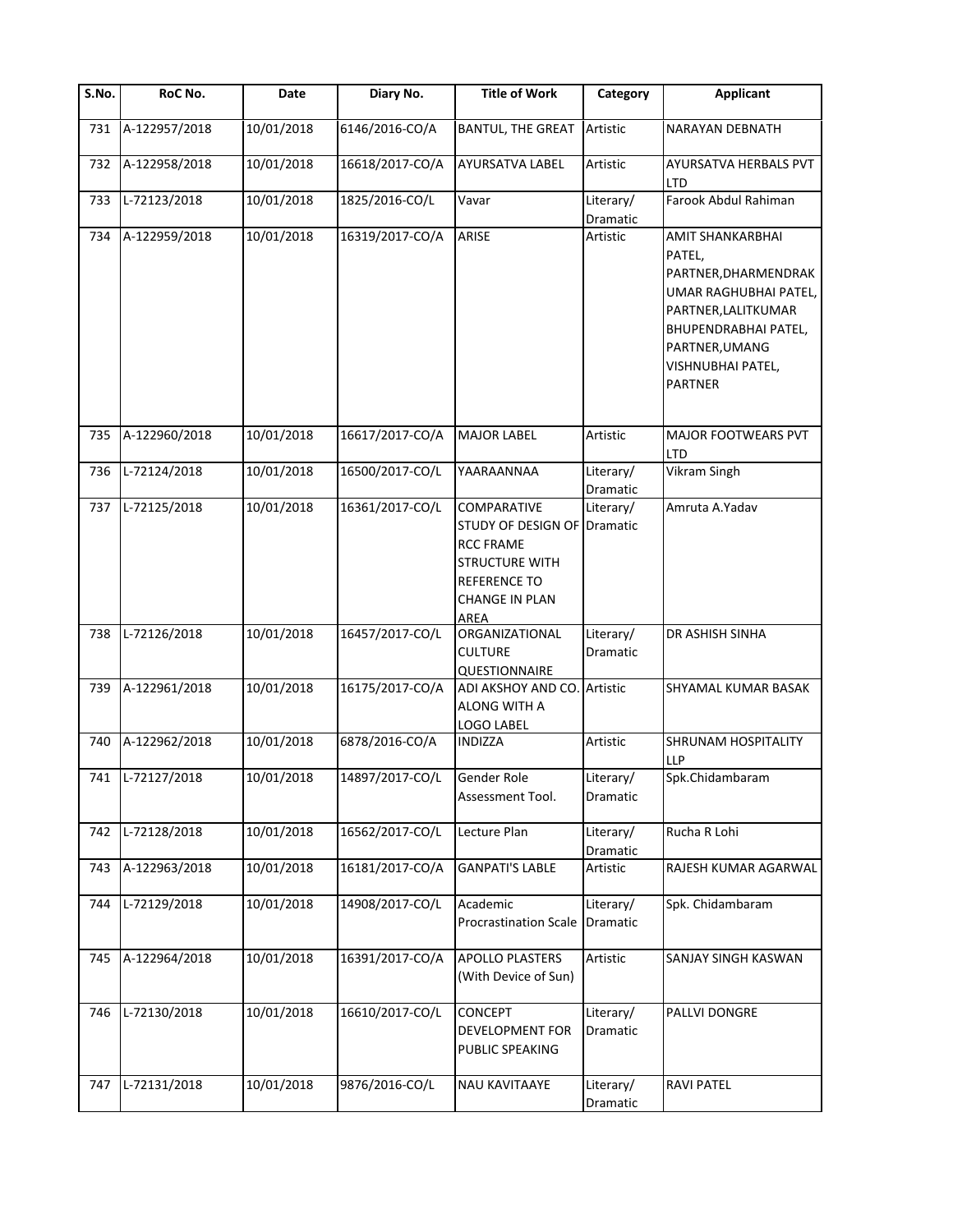| $\overline{\mathsf{S}}$ . No. | RoC No.       | Date       | Diary No.        | <b>Title of Work</b>                                                                                                                                        | Category               | <b>Applicant</b>                                     |
|-------------------------------|---------------|------------|------------------|-------------------------------------------------------------------------------------------------------------------------------------------------------------|------------------------|------------------------------------------------------|
| 748                           | L-72132/2018  | 10/01/2018 | 16534/2017-CO/L  | <b>BEING VEGETARIAN</b>                                                                                                                                     | Literary/<br>Dramatic  | RADHA SOAMI SATSANG<br><b>BEAS</b>                   |
| 749                           | A-122965/2018 | 10/01/2018 | 16179/2017-CO/A  | <b>NEHAL BISCUIT</b><br><b>NIRMAN CENTRE KI</b><br>POKURI NAMKEEN<br>WITH DEVICE OF<br>SANKHA AND BUST<br>PHOTOGRAPH OF<br>PROPRIETOR AND<br>HIS WIFE LABEL | Artistic               | <b>MD NEHAL</b>                                      |
| 750                           | L-72133/2018  | 10/01/2018 | 16517/2017-CO/L  | EFR (Environmental<br>friendly Recyclable)<br>Duster                                                                                                        | Literary/<br>Dramatic  | Dr. Pankaj Mehta                                     |
| 751                           | L-72134/2018  | 10/01/2018 | 9359/2016-CO/L   | MERI BIS KAHANIYAN Literary/                                                                                                                                | Dramatic               | DHARMENDRA KUMAR                                     |
| 752                           | A-122966/2018 | 10/01/2018 | 16371/2017-CO/A  | Women<br>Empowerment                                                                                                                                        | Artistic               | Amrita Vishwa<br>Vidyapeetham                        |
| 753                           | CF-3970/2018  | 10/01/2018 | 14663/2016-CO/CF | Suryatech Solar<br>Systems - Like a Sun<br>we are always with<br>you!                                                                                       | Cinematogra<br>ph Film | Mukund M. Kamalakar                                  |
| 754                           | A-122967/2018 | 10/01/2018 | 16315/2017-CO/A  | Navyata - Your Trust,<br>Is Our Brand!!!                                                                                                                    | Artistic               | <b>SURESH MEGHJI KAPADIA</b>                         |
| 755                           | A-122968/2018 | 10/01/2018 | 8518/2016-CO/A   | CARAY (LABEL)                                                                                                                                               | Artistic               | Shri Niwas Polyfabrics And<br>Packwell Pvt. Ltd.     |
| 756                           | L-72135/2018  | 10/01/2018 | 16872/2017-CO/L  | <b>LABORATORY</b><br>MANUAL EDU406<br>YOGA PRACTICAL-1                                                                                                      | Literary/<br>Dramatic  | Lovely Professional<br>University                    |
| 757                           | L-72136/2018  | 10/01/2018 | 16488/2017-CO/L  | SP CRYPTOLOGY<br><b>ALGORITHM</b>                                                                                                                           | Literary/<br>Dramatic  | Prajwal Vitthal<br>Bhalsing, Suhas Prabhakar<br>Dani |
| 758                           | L-72137/2018  | 10/01/2018 | 16456/2017-CO/L  | <b>Collection of Songs</b><br>by Divesh Kumar                                                                                                               | Literary/<br>Dramatic  | <b>DIVESH KUMAR</b>                                  |
| 759                           | L-72138/2018  | 10/01/2018 | 16423/2017-CO/L  | <b>MAINU JAANDO</b>                                                                                                                                         | Literary/<br>Dramatic  | RUDRAKSH ARORA                                       |
| 760                           | L-72139/2018  | 10/01/2018 | 16405/2017-CO/L  | System for<br>Contextual<br>Information                                                                                                                     | Literary/<br>Dramatic  | <b>KENNY THOMAS</b>                                  |
| 761                           | A-122969/2018 | 10/01/2018 | 6153/2016-CO/A   | <b>NANTE FANTE</b>                                                                                                                                          | Artistic               | <b>NARAYAN DEBNATH</b>                               |
| 762                           | A-122970/2018 | 10/01/2018 | 15033/2016-CO/A  | <b>CREANZA WITH</b><br><b>LOGO</b>                                                                                                                          | Artistic               | M/S. CREANZA CERAMIC<br>PVT. LTD.                    |
| 763                           | A-122971/2018 | 10/01/2018 | 6144/2016-CO/A   | <b>HANDA BHONDA</b>                                                                                                                                         | Artistic               | NARAYAN DEBNATH                                      |
| 764                           | L-72140/2018  | 10/01/2018 | 3855/2016-CO/L   | MANAV'S REHAB                                                                                                                                               | Literary/<br>Dramatic  | MANAV YADAV                                          |
| 765                           | SR-13211/2018 | 10/01/2018 |                  | 10847/2017-CO/SR IDEA, CONCEPT OR<br><b>EXPERIMENT IN FILM</b><br><b>MUSIC</b>                                                                              | Sound<br>Recording     | Mukesh Sharma                                        |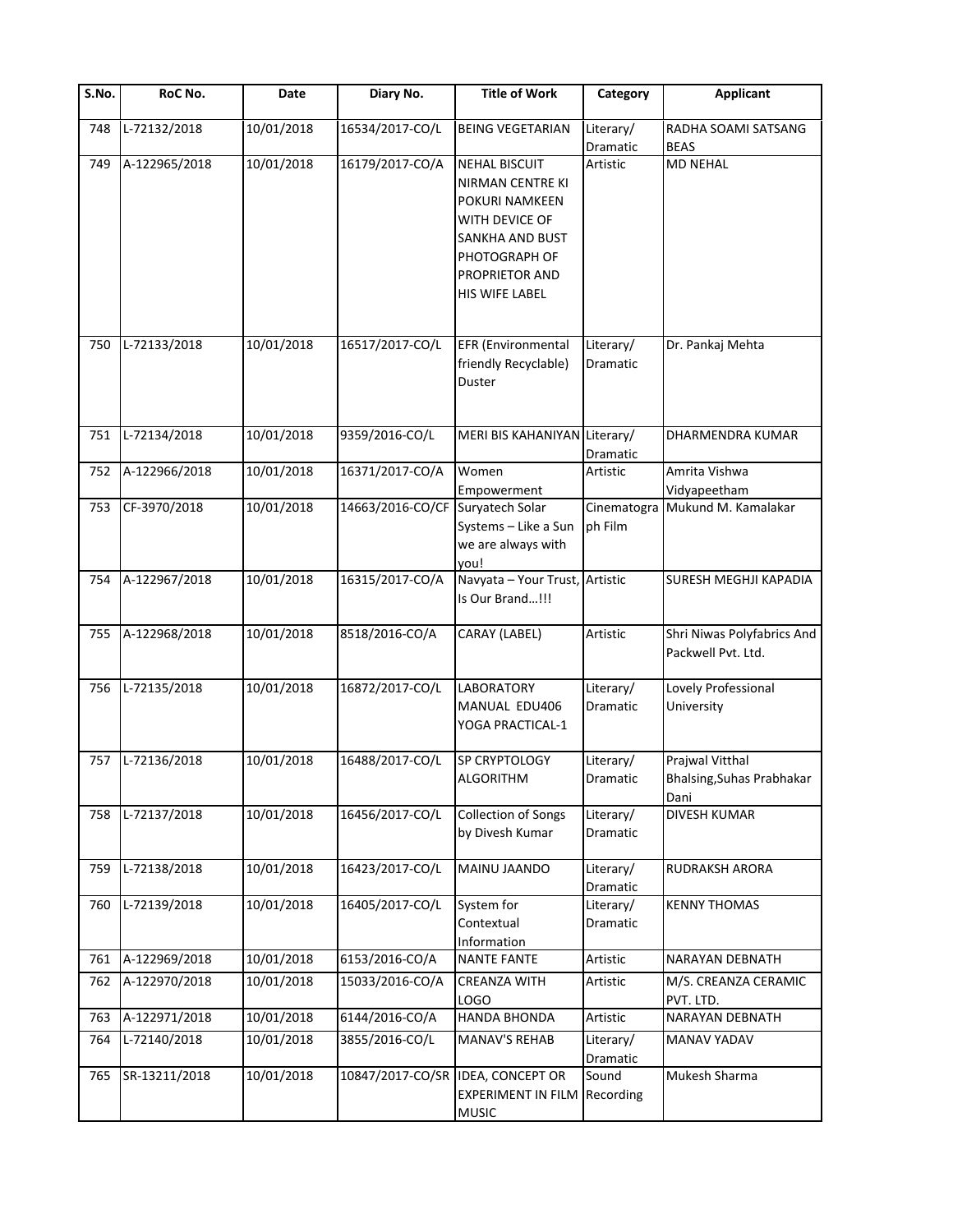| S.No. | RoC No.       | Date       | Diary No.            | <b>Title of Work</b>                                                                                    | Category                     | <b>Applicant</b>                           |
|-------|---------------|------------|----------------------|---------------------------------------------------------------------------------------------------------|------------------------------|--------------------------------------------|
| 766   | A-122972/2018 | 10/01/2018 | 16164/2017-CO/A      | PALOCETAM                                                                                               | Artistic                     | <b>BHUMIT PHARMA</b><br>PRIVATE LIMITED    |
| 767   | A-122973/2018 | 10/01/2018 | 16158/2017-CO/A      | <b>ONSETRON</b>                                                                                         | Artistic                     | <b>BHUMIT PHARMA</b><br>PRIVATE LIMITED    |
| 768   | A-122974/2018 | 10/01/2018 | 16157/2017-CO/A      | <b>CHILD REBOKOF</b>                                                                                    | Artistic                     | <b>BHUMIT PHARMA</b><br>PRIVATE LIMITED    |
| 769   | A-122975/2018 | 10/01/2018 | 16154/2017-CO/A      | <b>REBOMIN-AM SYRUP</b>                                                                                 | Artistic                     | <b>BHUMIT PHARMA</b><br>PRIVATE LIMITED    |
| 770   | A-122976/2018 | 10/01/2018 | 16145/2017-CO/A      | PEORAL                                                                                                  | Artistic                     | <b>BHUMIT PHARMA</b><br>PRIVATE LIMITED    |
| 771   | L-72141/2018  | 10/01/2018 | 11733/2016-CO/A      | <b>CONSUMER WORLD</b><br><b>PROMOTING OWNER Dramatic</b><br>MANUAL                                      | Literary/                    | SATHYANARAYANA V R                         |
| 772   | SW-9949/2018  | 10/01/2018 | 16320/2017-<br>CO/SW | <b>DESIGN OF WELDED</b><br>Y-PIECE PROGRAM                                                              | Computer<br>Software         | <b>BHARAT HEAVY</b><br>ELECTRICALS LIMITED |
| 773   | L-72142/2018  | 10/01/2018 | 13204/2016-CO/L      | <b>LAB PLEXUS</b>                                                                                       | Literary/<br><b>Dramatic</b> | <b>B.S PRAKASH, PROP</b>                   |
| 774   | SW-9950/2018  | 10/01/2018 | 16328/2017-<br>CO/SW | SELECTION OF<br><b>VARIABLE LOAD</b><br>HANGER                                                          | Computer<br>Software         | <b>BHARAT HEAVY</b><br>ELECTRICALS LIMITED |
| 775   | L-72143/2018  | 10/01/2018 | 16036/2017-CO/L      | MODEL TEST ON<br>PILED RAFT<br><b>FOUNDATION</b>                                                        | Literary/<br><b>Dramatic</b> | Jayant M.Raut                              |
| 776   | SW-9951/2018  | 10/01/2018 | 16368/2017-<br>CO/SW | FluitoPHP(tm):<br>Lightweight MVC                                                                       | Computer<br>Software         | FluitoSoft Pvt. Ltd.                       |
| 777   | L-72144/2018  | 10/01/2018 | 10786/2017-CO/L      | <b>IMPRESSION</b>                                                                                       | Literary/<br>Dramatic        | NIRUPAMA SHARMA                            |
| 778   | A-122977/2018 | 10/01/2018 | 14918/2016-CO/A      | <b>BISK FARM PUFF</b><br>ROLL CHOCOLATE<br>CREAM                                                        | Artistic                     | SAJ FOOD PRODUCTS PVT<br><b>LTD</b>        |
| 779   | SW-9952/2018  | 10/01/2018 | 16093/2017-<br>CO/SW | REWORK/PDO<br>MANAGEMENT<br>SOFTWARE FOR<br><b>MANAGING REWORK</b><br>& CAPTURING<br><b>REWORK COST</b> | Computer<br>Software         | <b>BHARAT HEAVY</b><br>ELECTRICALS LIMITED |
| 780   | SW-9953/2018  | 10/01/2018 | 16009/2017-<br>CO/SW | <b>CODE FOR</b><br><b>STRENGTH</b><br>CALCULATION OF<br><b>BOTTOM PLATE OF</b><br>CONDENSER             | Computer<br>Software         | <b>BHARAT HEAVY</b><br>ELECTRICALS LIMITED |
| 781   | SW-9954/2018  | 10/01/2018 | 15979/2017-<br>CO/SW | <b>INSTANT EVENT</b><br>NOTIFICATIONS TO<br><b>USERS</b>                                                | Computer<br>Software         | <b>BHARAT HEAVY</b><br>ELECTRICALS LIMITED |
| 782   | A-122978/2018 | 10/01/2018 | 14914/2016-CO/A      | <b>BISK FARM CREAM</b><br><b>CRACKER SUGAR</b><br><b>FREE</b>                                           | Artistic                     | SAJ FOOD PRODUCTS PVT<br><b>LTD</b>        |
| 783   | L-72145/2018  | 10/01/2018 | 15861/2017-CO/L      | <b>Optimal Utilization</b><br>Of Solar Energy Using Dramatic<br><b>MPPT And Wiper</b><br>Arm            | Literary/                    | <b>SANJEEV GOKHALE</b>                     |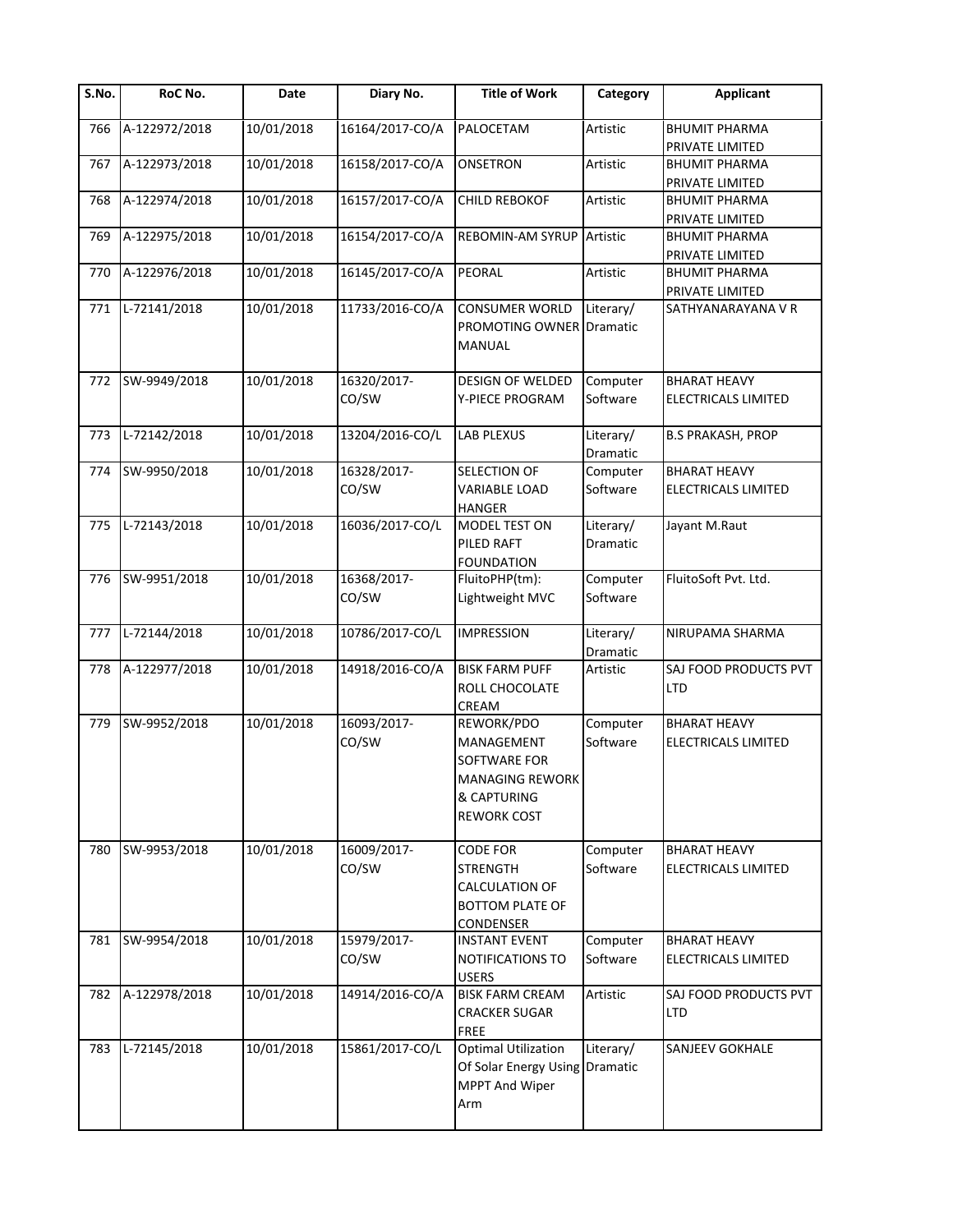| S.No. | RoC No.       | Date       | Diary No.       | <b>Title of Work</b>                                                                                                                                                                    | Category                          | <b>Applicant</b>                                                                                                    |
|-------|---------------|------------|-----------------|-----------------------------------------------------------------------------------------------------------------------------------------------------------------------------------------|-----------------------------------|---------------------------------------------------------------------------------------------------------------------|
| 784   | L-72146/2018  | 10/01/2018 | 15418/2017-CO/L | THE BHAGAVAD<br>GITA; AS THE<br>SUMMARY OF RIK,<br>YAJUR, SAM &<br>ARTHARVA, AND THE<br><b>MORAL OF</b><br><b>UPANISHADS &amp;</b><br><b>SHAASHTRAS</b>                                 | Literary/<br>Dramatic             | RAJAT RAMESH PITHADIA                                                                                               |
| 785   | L-72147/2018  | 10/01/2018 | 15857/2017-CO/L | Locomotive Traction<br><b>Using Renewable</b><br>Energy Sources: An<br>Analytical Approach                                                                                              | Literary/<br>Dramatic             | <b>ANIKET MUNSHI</b>                                                                                                |
| 786   | A-122979/2018 | 10/01/2018 | 1421/2016-CO/A  | <b>INDUBEN</b>                                                                                                                                                                          | Artistic                          | HIRENBHAI SUMAN LAL<br>ZAVERI, NISHIT HIRENBHAI<br>ZAVERI, ANKIT HIRENBHAI<br>ZAVERI, MITTALBEN<br>NISHITBHAI ZAVER |
| 787   | L-72148/2018  | 10/01/2018 | 14750/2016-CO/L | Rescue Your Mom                                                                                                                                                                         | Literary/                         | Pradeep Kumar Singha                                                                                                |
| 788   | L-72149/2018  | 10/01/2018 | 13121/2017-CO/L | Phases of Moon                                                                                                                                                                          | Dramatic<br>Literary/<br>Dramatic | Neha Jindal                                                                                                         |
| 789   | L-72150/2018  | 10/01/2018 | 13839/2017-CO/L | Love and Work                                                                                                                                                                           | Literary/<br>Dramatic             | <b>Badal Deka</b>                                                                                                   |
| 790   | L-72151/2018  | 10/01/2018 | 13054/2017-CO/L | Farm Land, Land<br><b>Buyback and Wealth</b><br>Creation                                                                                                                                | Literary/<br>Dramatic             | Abhijeet Madhukar<br>Deshpande                                                                                      |
| 791   | L-72152/2018  | 10/01/2018 | 12865/2017-CO/L | Automated Electrical - Literary/<br>Electricity<br>Consumption<br><b>Distribution Tracking</b><br>Billing, Etc.,<br><b>Emergency and User</b><br>Control System - ALL<br><b>PURPOSE</b> | Dramatic                          | Abhijeet Madhukar<br>Deshpande                                                                                      |
| 792   | L-72153/2018  | 10/01/2018 | 10733/2016-CO/L | The Complete Book<br>on Tomato & Tomato Dramatic<br>Products<br>Manufacturing<br>(Cultivation &<br>Processing)                                                                          | Literary/                         | <b>VEENA GUPTA</b>                                                                                                  |
| 793   | L-72154/2018  | 10/01/2018 | 10681/2016-CO/L | The Complete Book<br>on Cold Storage, Cold Dramatic<br>Chain & Warehouse<br>(with Controlled<br>Atmosphere Storage<br>& Rural Godowns)                                                  | Literary/                         | <b>VEENA GUPTA</b>                                                                                                  |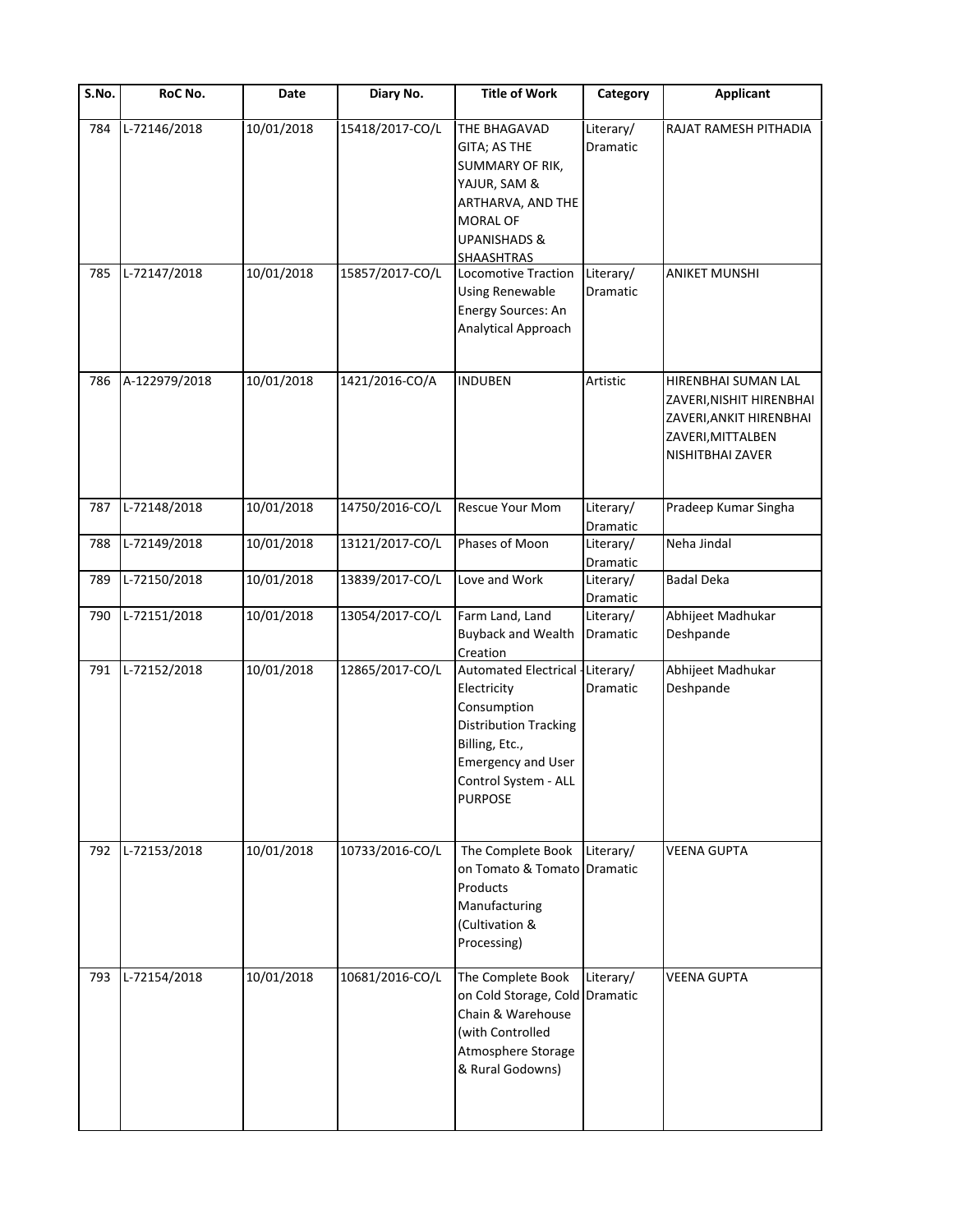| S.No. | RoC No.       | Date       | Diary No.            | <b>Title of Work</b>                                                                         | Category              | <b>Applicant</b>                       |
|-------|---------------|------------|----------------------|----------------------------------------------------------------------------------------------|-----------------------|----------------------------------------|
| 794   | SW-9955/2018  | 10/01/2018 | 16233/2017-<br>CO/SW | <b>TIME MACHINE</b>                                                                          | Computer<br>Software  | Sofos Learning Solutions<br>Pvt. Ltd   |
| 795   | A-122980/2018 | 10/01/2018 | 14921/2016-CO/A      | <b>BISK FARM INDIAAH</b><br><b>NUT CRACKER</b>                                               | Artistic              | SAJ FOOD PRODUCTS PVT<br><b>LTD</b>    |
| 796   | A-122981/2018 | 10/01/2018 | 14923/2016-CO/A      | <b>BISK FARM INDIAAH</b><br><b>MIXTURE</b>                                                   | Artistic              | SAJ FOOD PRODUCTS PVT<br><b>LTD</b>    |
| 797   | SW-9956/2018  | 10/01/2018 | 16312/2017-<br>CO/SW | www.pictuscode.co<br>m                                                                       | Computer<br>Software  | Pictuscode Private Limited             |
| 798   | A-122982/2018 | 10/01/2018 | 861/2016-CO/A        | N LOGO                                                                                       | Artistic              | NSW INDIA LTD.                         |
| 799   | A-122983/2018 | 10/01/2018 | 14924/2016-CO/A      | <b>BISK FARM INDIAAH</b><br><b>MOONG DAL</b>                                                 | Artistic              | SAJ FOOD PRODUCTS PVT<br><b>LTD</b>    |
| 800   | A-122984/2018 | 10/01/2018 | 14926/2016-CO/A      | <b>BISK FARM GOOGLY</b><br>SESAME                                                            | Artistic              | SAJ FOOD PRODUCTS PVT<br><b>LTD</b>    |
| 801   | L-72155/2018  | 10/01/2018 | 15473/2017-CO/L      | <b>VASTU PACKAGE</b><br>KHAREDI<br>MAHASAMAYOJAN<br><b>ADARSH PRANALI</b><br>ABHINAV UPAKRAM | Literary/<br>Dramatic | PRAKASHCHAND<br><b>MANAKCHAND BORA</b> |
| 802   | A-122985/2018 | 10/01/2018 | 14919/2016-CO/A      | <b>BISK FARM INDIAAH</b><br><b>MASALA MIXTURE</b>                                            | Artistic              | SAJ FOOD PRODUCTS PVT<br><b>LTD</b>    |
| 803   | L-72156/2018  | 10/01/2018 | 15632/2017-CO/L      | <b>CINEMA</b>                                                                                | Literary/<br>Dramatic | <b>SAJAN L S</b>                       |
| 804   | A-122986/2018 | 10/01/2018 | 4026/2016-CO/A       | <b>SKI HOMEWARE</b>                                                                          | Artistic              | SKI PLASTOWARE PRIVATE<br>LIMITED      |
| 805   | SW-9957/2018  | 10/01/2018 | 16313/2017-<br>CO/SW | servicerabbit.pictusc<br>ode.com                                                             | Computer<br>Software  | Pictuscode Private Limited             |
| 806   | L-72157/2018  | 10/01/2018 | 15778/2017-CO/L      | Principle of<br>Management                                                                   | Literary/<br>Dramatic | Amruta Mahalle                         |
| 807   | L-72158/2018  | 10/01/2018 | 16358/2017-CO/L      | JEEVAN EK UNBUJH<br>PAHELI HAI                                                               | Literary/<br>Dramatic | Charu Saraswati                        |
| 808   | L-72159/2018  | 10/01/2018 | 16325/2017-CO/L      | A SCIENCE CALLED<br>VEDA                                                                     | Literary/<br>Dramatic | <b>DR NALINI</b><br>RADHAKRISHNAN      |
| 809   | A-122987/2018 | 10/01/2018 | 14916/2016-CO/A      | <b>BISK FARM INDIAAH</b><br><b>MASALA MURI</b>                                               | Artistic              | SAJ FOOD PRODCUTS PVT<br><b>LTD</b>    |
| 810   | A-122988/2018 | 10/01/2018 | 16622/2017-CO/A      | RATNA SHREE LABEL                                                                            | Artistic              | KHETRAPAL AGRI PVT LTD                 |
| 811   | A-122989/2018 | 10/01/2018 | 14925/2016-CO/A      | <b>BISK FARM CRUNCHY Artistic</b><br>CREAM CHOCOLATE                                         |                       | SAJ FOOD PRODUCTS PVT<br><b>LTD</b>    |
| 812   | A-122990/2018 | 10/01/2018 | 14922/2016-CO/A      | <b>BISK FARM KRUNCH</b>                                                                      | Artistic              | SAJ FOOD PRODUCTS PVT<br><b>LTD</b>    |
| 813   | A-122991/2018 | 10/01/2018 | 16182/2017-CO/A      | <b>WAVE METRIC LABEL Artistic</b>                                                            |                       | BHARAT JHUNJHUNWALA                    |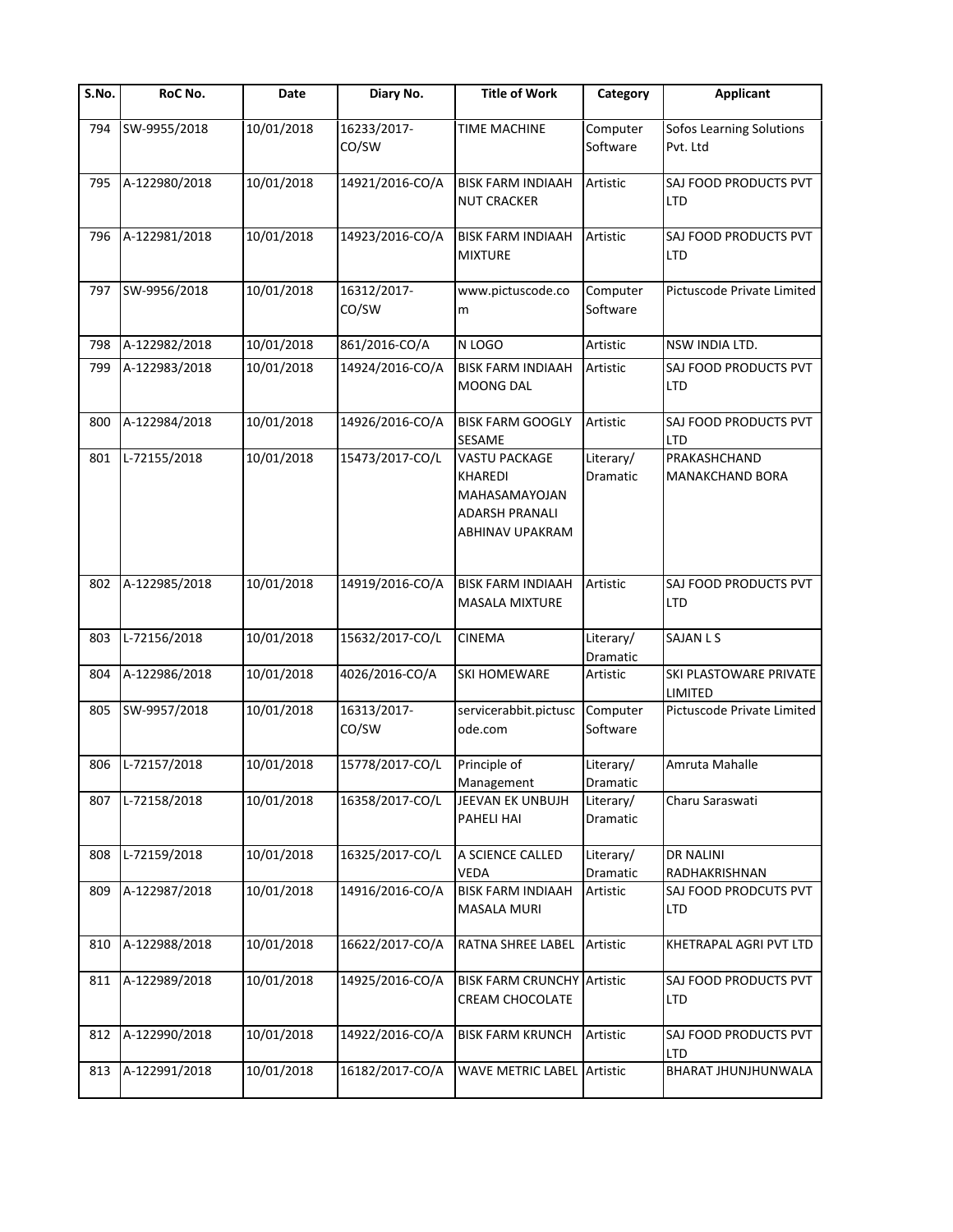| S.No. | RoC No.       | Date       | Diary No.            | <b>Title of Work</b>                                    | Category                     | <b>Applicant</b>                                                                    |
|-------|---------------|------------|----------------------|---------------------------------------------------------|------------------------------|-------------------------------------------------------------------------------------|
| 814   | SW-9958/2018  | 10/01/2018 | 16873/2017-<br>CO/SW | PHISH APP                                               | Computer<br>Software         | Tilak Maharashtra<br>Vidyapeeth, through its<br>Vice Chancellor Dr.<br>Deepak Tilak |
| 815   | L-72160/2018  | 10/01/2018 | 14202/2017-CO/L      | I Love You until My                                     | Literary/                    | RICHA SHARMA &                                                                      |
|       |               |            |                      | Last Breath                                             | Dramatic                     | <b>ABHISHEK VERMA</b>                                                               |
| 816   | L-72161/2018  | 10/01/2018 | 11252/2017-CO/L      | Heaven and Hell<br>Within - 03                          | Literary/<br>Dramatic        | Himanshu Shangari                                                                   |
| 817   | L-72162/2018  | 10/01/2018 | 10368/2017-CO/L      | Take Me Home, To<br>Love                                | Literary/<br>Dramatic        | Komal Ahuja                                                                         |
| 818   | L-72163/2018  | 10/01/2018 | 16436/2017-CO/L      | Fanship                                                 | Literary/<br>Dramatic        | Vivek Harshad Kakkad                                                                |
| 819   | A-122992/2018 | 10/01/2018 | 7012/2016-CO/A       | MUMMYS OWN<br>SUPER FINE MAIDA                          | Artistic                     | M/S. GANESH GRAINS<br>LIMITED                                                       |
| 820   | SW-9959/2018  | 10/01/2018 | 15602/2017-<br>CO/SW | Website for Eye<br>Wear Product Sale                    | Computer<br>Software         | SAGAR DINKAR PATKAR                                                                 |
| 821   | L-72164/2018  | 10/01/2018 | 3168/2017-CO/L       | KRISHNA EK DRASTA                                       | Literary/<br>Dramatic        | ARUNA TRIVEDI                                                                       |
| 822   | L-72165/2018  | 10/01/2018 | 12667/2017-CO/L      | <b>MICROSCOPE</b>                                       | Literary/<br>Dramatic        | NADARAJAN V                                                                         |
| 823   | A-122993/2018 | 10/01/2018 | 16533/2017-CO/A      | <b>RHYECO</b>                                           | Artistic                     | RAHUL CPP FILMS PVT.<br>LTD.                                                        |
| 824   | L-72166/2018  | 10/01/2018 | 15860/2017-CO/L      | <b>AUTOMATIC GRID</b><br>SYNCHRONIZATION                | Literary/<br><b>Dramatic</b> | NISHA SAHU                                                                          |
| 825   | L-72167/2018  | 10/01/2018 | 15005/2017-CO/L      | Wandering for Love                                      | Literary/<br>Dramatic        | Faheem Bhat                                                                         |
| 826   | L-72168/2018  | 10/01/2018 | 16867/2017-CO/L      | Disruptive Digital                                      | Literary/<br>Dramatic        | ANUJ PANDEY                                                                         |
| 827   | L-72169/2018  | 10/01/2018 | 5042/2017-CO/L       | YOGDARSHAN                                              | Literary/<br>Dramatic        | Narad Maharaj Disciple of<br>Shree Paramhans Swami<br>Adgadanandji Maharaj          |
| 828   | L-72170/2018  | 10/01/2018 | 5040/2017-CO/L       | SHANKA-SAMADHAN Literary/                               | Dramatic                     | Narad Maharaj Disciple of<br>Shree Paramhans Swami<br>Adgadanandji Maharaj          |
| 829   | A-122994/2018 | 10/01/2018 | 16479/2017-CO/A      | <b>GREEN SURFER</b>                                     | Artistic                     | Mr. Manish Raichandani                                                              |
| 830   | L-72171/2018  | 10/01/2018 | 5039/2017-CO/L       | ANG KYO<br><b>FADFADATE HAI-KYA</b><br><b>KAHTE HAI</b> | Literary/<br>Dramatic        | Narad Maharaj Disciple of<br>Shree Paramhans Swami<br>Adgadanandji Maharaj          |
| 831   | L-72172/2018  | 10/01/2018 | 5038/2017-CO/L       | <b>BHAJAN KISKA</b><br><b>KAREN</b>                     | Literary/<br>Dramatic        | Narad Maharaj Disciple of<br>Shree Paramhans Swami<br>Adgadanandji Maharaj          |
| 832   | L-72173/2018  | 10/01/2018 | 16188/2017-CO/L      | ArginActiveForce                                        | Literary/<br>Dramatic        | PRANAY SAMUEL                                                                       |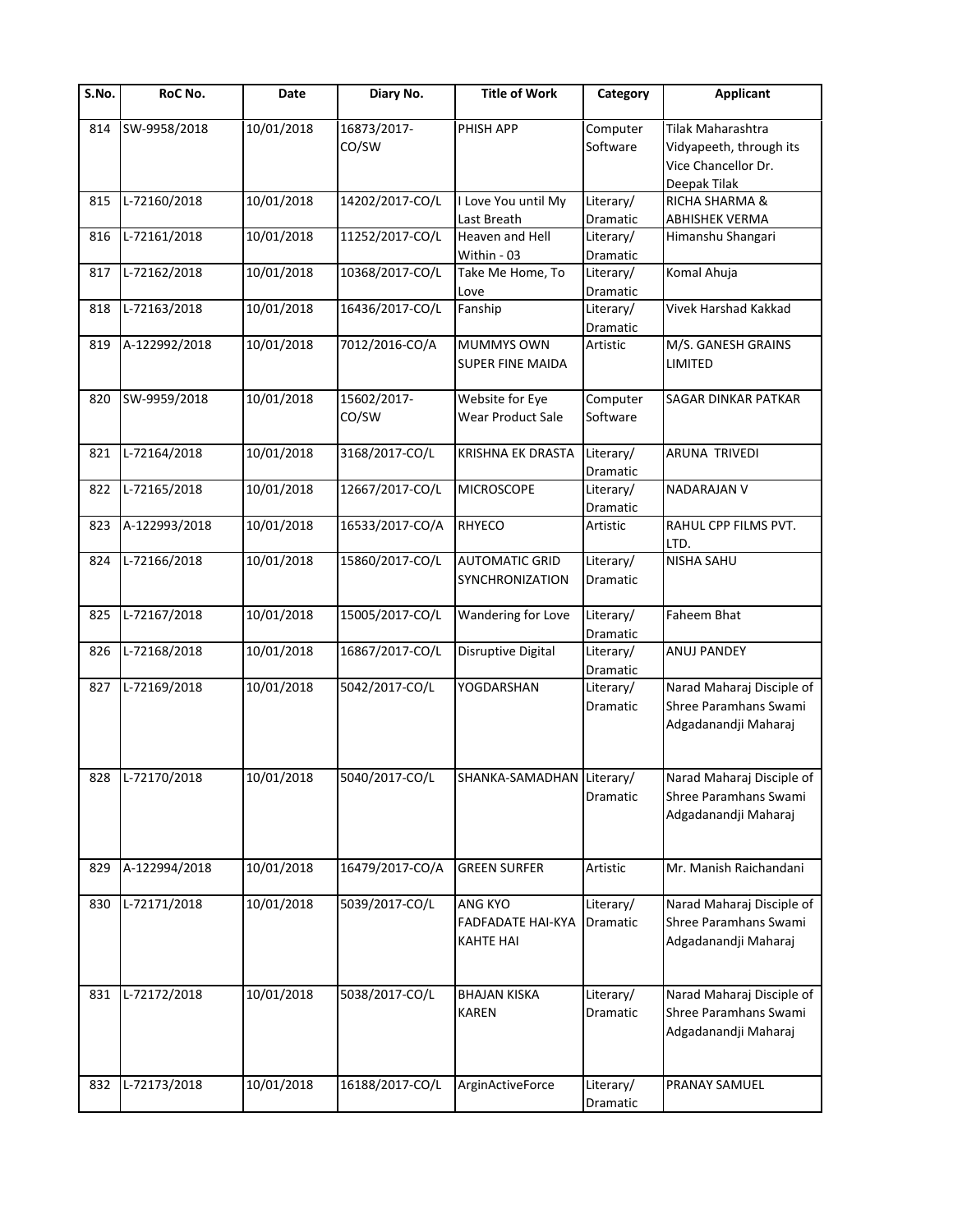| S.No. | RoC No.       | Date       | Diary No.       | <b>Title of Work</b>                                               | Category                     | Applicant                                                                                     |
|-------|---------------|------------|-----------------|--------------------------------------------------------------------|------------------------------|-----------------------------------------------------------------------------------------------|
| 833   | A-122995/2018 | 10/01/2018 | 7013/2016-CO/A  | MUMMYS OWN<br>WHOLE WHEAT<br>CHAKKI ATTA COL.<br>LABEL             | Artistic                     | M/S. GANESH GRAINS<br>LIMITED                                                                 |
| 834   | L-72174/2018  | 10/01/2018 | 16256/2017-CO/L | WHAT DO YOU<br><b>KNOW</b>                                         | Literary/<br>Dramatic        | Ms. Kanika Batra                                                                              |
| 835   | A-122996/2018 | 10/01/2018 | 7009/2016-CO/A  | <b>MUMMYS OWN</b><br>CHANA BESAN COL.<br>LABEL                     | Artistic                     | M/S. GANESH GRAINS<br>LIMITED                                                                 |
| 836   | A-122997/2018 | 10/01/2018 | 7010/2016-CO/A  | <b>MUMMYS OWN</b><br>DALIA COL. LABEL                              | Artistic                     | M/S. GANESH GRAINS<br>LIMITED                                                                 |
| 837   | L-72175/2018  | 10/01/2018 | 16097/2017-CO/L | <b>TOXIC NECTAR</b>                                                | Literary/<br>Dramatic        | Sarat Chandra Jena                                                                            |
| 838   | A-122998/2018 | 10/01/2018 | 7011/2016-CO/A  | MUMMYS OWN<br>SOOJI COL. LABEL                                     | Artistic                     | M/S. GANESH GRAINS<br>LIMITED                                                                 |
| 839   | L-72176/2018  | 10/01/2018 | 16012/2017-CO/L | <b>SOIL STABILIZATION</b><br>BY USING VARIOUS<br><b>FIBERS</b>     | Literary/<br>Dramatic        | Shantanu R.Khandeshwar                                                                        |
| 840   | L-72177/2018  | 10/01/2018 | 16032/2017-CO/L | <b>VARIOUS CASE</b><br>STUDIES ON DRIP<br><b>IRRIGATION SYSTEM</b> | Literary/<br><b>Dramatic</b> | Ajay L.Dandge                                                                                 |
| 841   | L-72178/2018  | 10/01/2018 | 1692/2015-CO/L  | Tuzi Ichha Tich Mazi<br>Ichha-Bhakti Vardaan                       | Literary/<br><b>Dramatic</b> | Tejgyan Global Foundation                                                                     |
| 842   | L-72179/2018  | 10/01/2018 | 1689/2015-CO/L  | Saad Manavtechi-<br>'Swa'bhav haach<br>Dharm                       | Literary/<br>Dramatic        | Tejgyan Global Foundation                                                                     |
| 843   | L-72180/2018  | 10/01/2018 | 1694/2015-CO/L  | Prem--Premachi<br>Shakti, Dweshatun<br>Mukti                       | Literary/<br>Dramatic        | Tejgyan Global Foundation                                                                     |
| 844   | L-72181/2018  | 10/01/2018 | 16348/2017-CO/L | Taguchi method for<br>Cantilever Beam<br>Design                    | Literary/<br>Dramatic        | Dr. Deepak Khushalani, Shri<br>Ramdeobaba College of<br>Engineering and<br>Management, Nagpur |
| 845   | L-72182/2018  | 10/01/2018 | 1697/2015-CO/L  | Prarthana Beej--Ek<br>Adbhut Shakti                                | Literary/<br>Dramatic        | Tejgyan Global Foundation                                                                     |
| 846   | L-72183/2018  | 10/01/2018 | 1700/2015-CO/L  | Gajar Zala Jage<br>VhaJyot Jagrutichi                              | Literary/<br>Dramatic        | Tejgyan Global Foundation                                                                     |
| 847   | L-72184/2018  | 10/01/2018 | 1698/2015-CO/L  | Karmayog Ninety-<br>Pratyekachi Geeta<br>vegali ahe.               | Literary/<br>Dramatic        | Tejgyan Global Foundation                                                                     |
| 848   | L-72185/2018  | 10/01/2018 | 1683/2015-CO/L  | Shodh Iswaracha                                                    | Literary/<br>Dramatic        | <b>Tejgyan Global Foundation</b>                                                              |
| 849   | L-72186/2018  | 10/01/2018 | 1684/2015-CO/L  | Sampoorna Lakshya-<br>Sampoorna Vikasachi<br>Gurukilli             | Literary/<br>Dramatic        | Tejgyan Global Foundation                                                                     |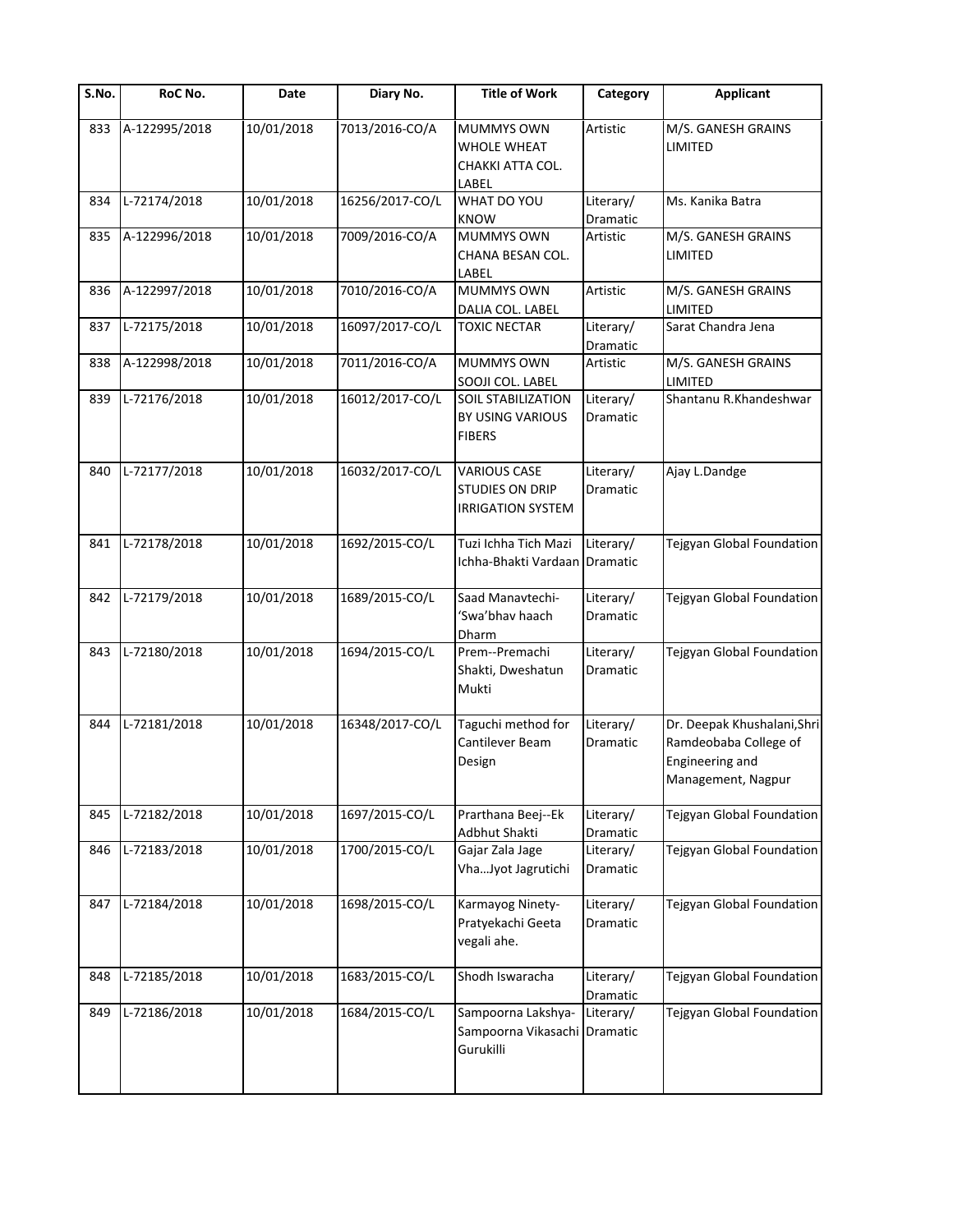| S.No. | RoC No.           | Date       | Diary No.            | <b>Title of Work</b>                                                               | Category                     | <b>Applicant</b>                                                                                    |
|-------|-------------------|------------|----------------------|------------------------------------------------------------------------------------|------------------------------|-----------------------------------------------------------------------------------------------------|
| 850   | L-72187/2018      | 10/01/2018 | 7049/2016-CO/L       | English Olympiad<br>Resource Book -<br>Class 4                                     | Literary/<br>Dramatic        | <b>Brain Mapping Academy</b>                                                                        |
| 851   | L-72188/2018      | 10/01/2018 | 16013/2017-CO/L      | <b>Face Morphing</b>                                                               | Literary/<br>Dramatic        | Dr Dipali Kasat                                                                                     |
| 852   | L-72189/2018      | 10/01/2018 | 1756/2015-CO/L       | Dheerache Dhanwan<br>Bana-Santulit Jeevan<br>Sangeet                               | Literary/<br>Dramatic        | Tejgyan Global Foundation                                                                           |
| 853   | L-72190/2018      | 10/01/2018 | 16347/2017-CO/L      | Notes of Linear<br>Integrated Circuits &<br>Applications                           | Literary/<br>Dramatic        | Prof. Prasanna<br>Deshpande, Shri<br>Ramdeobaba College of<br>Engineering and<br>Management, Nagpur |
| 854   | L-72191/2018      | 10/01/2018 | 1688/2015-CO/L       | ChalaSurya Banuya--Literary/<br>Yashasvi<br>Jeevanasathi Saat<br>Pavale            | Dramatic                     | Tejgyan Global Foundation                                                                           |
| 855   | L-72192/2018      | 10/01/2018 | 7051/2016-CO/L       | English Olympiad<br>Resource Book -<br>Class 5                                     | Literary/<br><b>Dramatic</b> | <b>Brain Mapping Academy</b>                                                                        |
| 856   | L-72193/2018      | 10/01/2018 | 7035/2016-CO/L       | English Olympiad<br>Resource Book -<br>Class <sub>2</sub>                          | Literary/<br>Dramatic        | M/s. Brain Mapping<br>Academy                                                                       |
| 857   | L-72194/2018      | 10/01/2018 | 7053/2016-CO/L       | English Olympiad<br>Resource Book -<br>Class <sub>7</sub>                          | Literary/<br>Dramatic        | <b>Brain Mapping Academy</b>                                                                        |
| 858   | L-72195/2018      | 10/01/2018 | 14410/2017-CO/L      | It's You I Want - Book Literary/<br>1 - Part A                                     | Dramatic                     | Ankita Sharma                                                                                       |
| 859   | L-72196/2018      | 10/01/2018 | 15941/2017-CO/L      | You are the one                                                                    | Literary/<br>Dramatic        | Aiman Parween                                                                                       |
|       | 860 A-122999/2018 | 10/01/2018 | 16189/2017-CO/A      | <b>CHAUDHUARY BIRI</b><br><b>NO 202</b>                                            | Artistic                     | SAMIM AKHTAR                                                                                        |
| 861   | SW-9960/2018      | 10/01/2018 | 16381/2017-<br>CO/SW | <b>Integrated Mobile</b><br><b>Based Property Tax</b><br>Collection<br>Application | Computer<br>Software         | Amol Ramdas Doifode                                                                                 |
| 862   | SW-9961/2018      | 10/01/2018 | 16377/2017-<br>CO/SW | Municipal Property<br>Management System Software                                   | Computer                     | Amol Ramdas Doifode                                                                                 |
| 863   | SW-9962/2018      | 10/01/2018 | 16375/2017-<br>CO/SW | <b>Integrated Online</b><br>Property Tax<br>Collection<br>Application              | Computer<br>Software         | Amol Ramdas Doifode                                                                                 |
| 864   | SW-9963/2018      | 10/01/2018 | 16370/2017-<br>CO/SW | <b>Integrated Property</b><br>Tax Assessment &<br>Collection<br>Application        | Computer<br>Software         | Amol Ramdas Doifode                                                                                 |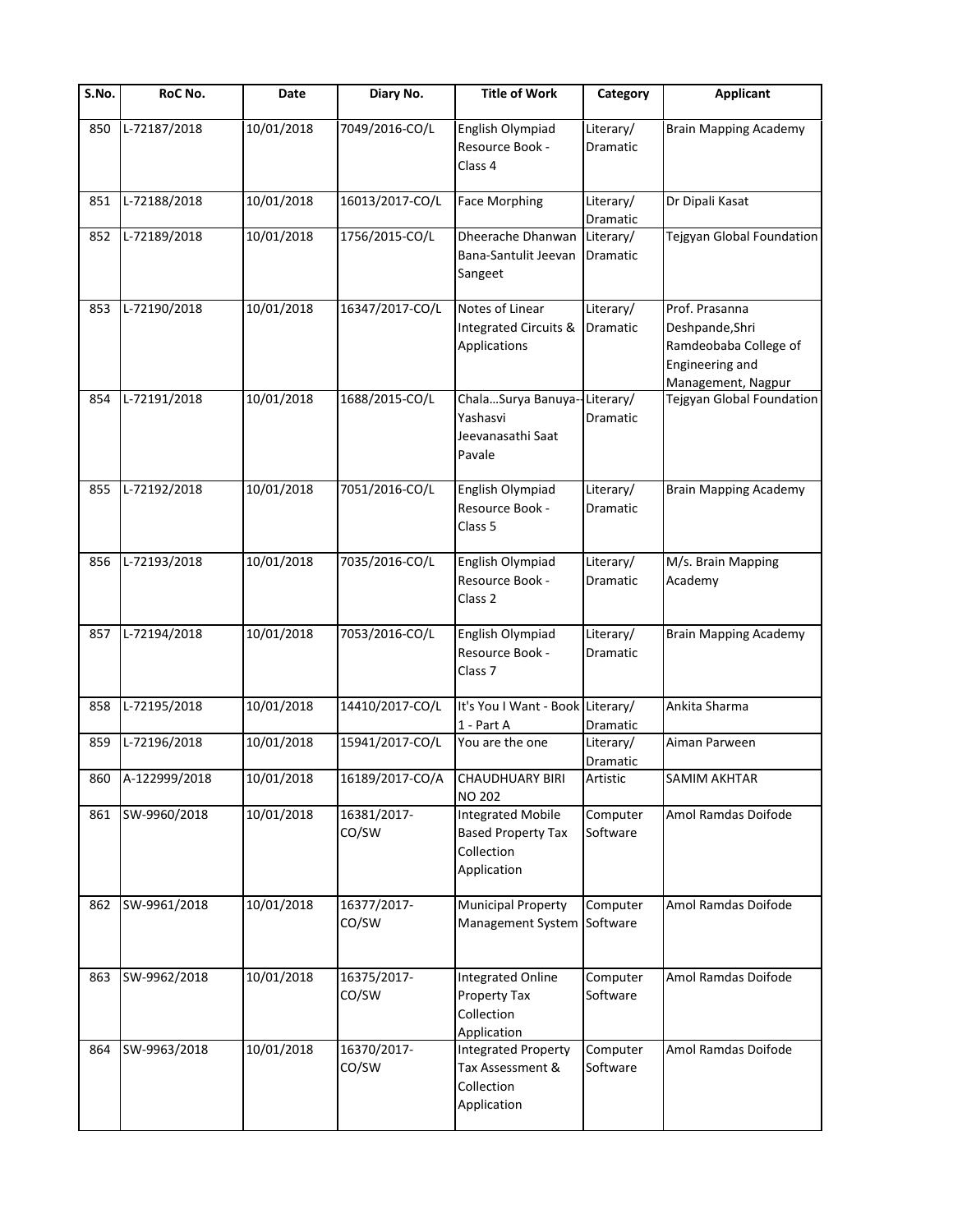| S.No. | RoC No.       | Date       | Diary No.            | <b>Title of Work</b>                                                                                                  | Category              | <b>Applicant</b>                                  |
|-------|---------------|------------|----------------------|-----------------------------------------------------------------------------------------------------------------------|-----------------------|---------------------------------------------------|
| 865   | SW-9964/2018  | 10/01/2018 | 13199/2017-<br>CO/SW | <b>NODL</b> (Needs<br>optimised for<br>development and<br>learning)                                                   | Computer<br>Software  | Mr. Pramod Parkar                                 |
| 866   | L-72197/2018  | 10/01/2018 | 13108/2017-CO/L      | Wrong Decisions at<br><b>Right Times</b>                                                                              | Literary/<br>Dramatic | <b>KAPIL DEV</b>                                  |
| 867   | A-123000/2018 | 11/01/2018 | 1389/2016-CO/A       | <b>FLOWER CUT DESIGN</b><br><b>CHAIN</b>                                                                              | Artistic              | SALMAN AZAM                                       |
| 868   | A-123001/2018 | 11/01/2018 | 1376/2016-CO/A       | <b>SQUARE CUP CHAIN</b>                                                                                               | Artistic              | SALMAN AZAM                                       |
| 869   | A-123002/2018 | 11/01/2018 | 1386/2016-CO/A       | <b>OVAL LINK CHAIN</b>                                                                                                | Artistic              | SALMAN AZAM                                       |
| 870   | A-123003/2018 | 11/01/2018 | 1384/2016-CO/A       | <b>HAMMERED CUP</b>                                                                                                   | Artistic              | SALMAN AZAM                                       |
| 871   | A-123004/2018 | 11/01/2018 | 1377/2016-CO/A       | <b>BIRD CUP CHAIN</b>                                                                                                 | Artistic              | SALMAN AZAM                                       |
| 872   | A-123005/2018 | 11/01/2018 | 1383/2016-CO/A       | SQUARE JABI CUP<br><b>CHAIN</b>                                                                                       | Artistic              | <b>SALMAN AZAM</b>                                |
| 873   | A-123006/2018 | 11/01/2018 | 9381/2016-CO/A       | SONA SIKKA (LABEL)                                                                                                    | Artistic              | Ajay Food Products (Katni)<br>Pvt. Ltd.           |
| 874   | A-123007/2018 | 11/01/2018 | 9380/2016-CO/A       | <b>SWAGAT TUWAR</b><br>DAAL (LABEL)                                                                                   | Artistic              | Ajay Food Products (Katni)<br>Pvt. Ltd.           |
| 875   | A-123008/2018 | 11/01/2018 | 9382/2016-CO/A       | <b>DOUBLE SIKKA</b><br>(LABEL)                                                                                        | Artistic              | Ajay Food Products (Katni)<br>Pvt. Ltd.           |
| 876   | A-123009/2018 | 11/01/2018 | 2770/2016-CO/A       | SATHIO CHHAP                                                                                                          | Artistic              | MS PARAG PERFUMES                                 |
| 877   | L-72198/2018  | 11/01/2018 | 12033/2016-CO/L      | Brain Buzzz abacus<br>Term 1 Book A                                                                                   | Literary/<br>Dramatic | Haridarshan Singh                                 |
| 878   | A-123010/2018 | 11/01/2018 | 31615/2013-CO/A      | '555 NO TIGER DEER<br>BRAND BIRI" (LABEL),<br>WITH A LOGO OF A<br>"TIGER CHASING A<br>DEER"                           | Artistic              | M/S SK. ASHIRUDDIN &<br>CO., V                    |
| 879   | A-123011/2018 | 11/01/2018 | 31613/2013-CO/A      | '78 NO. MINA BIRI"<br>(LABEL)                                                                                         | Artistic              | M/S SK. ASHIRUDDIN &<br>CO.,                      |
| 880   | A-123012/2018 | 11/01/2018 | 2769/2016-CO/A       | SATHIO CHHAP                                                                                                          | Artistic              | MS PARAG PERFUMES                                 |
| 881   | A-123013/2018 | 11/01/2018 | 13365/2016-CO/A      | <b>MISRII</b>                                                                                                         | Artistic              | <b>MISRII HOME FOODS LLP</b><br>PARTNER ATUL JAIN |
| 882   | L-72199/2018  | 11/01/2018 | 14189/2017-CO/L      | Amazing Grace<br>Continues                                                                                            | Literary/<br>Dramatic | R. Bhakther Solomon                               |
| 883   | L-72200/2018  | 11/01/2018 | 15577/2017-CO/L      | <b>INVESTMENT RISK &amp;</b><br><b>GROWTH- A GUIDE</b><br>FOR INVESTORS<br><b>ABOUT INVESTMENT</b><br><b>VEHICLES</b> | Literary/<br>Dramatic | RABINDRA KUMAR<br><b>MOHAPATRA</b>                |
| 884   | L-72201/2018  | 11/01/2018 | 14191/2017-CO/L      | A Tropical Sojourn                                                                                                    | Literary/<br>Dramatic | Anand R                                           |
| 885   | L-72202/2018  | 11/01/2018 | 15565/2017-CO/L      | Islathil HAJJ                                                                                                         | Literary/<br>Dramatic | KK. Samsul Macky                                  |
| 886   | A-123014/2018 | 11/01/2018 | 15833/2017-CO/A      | <b>OXY LIFE PROCLEAR</b><br><b>PACK</b>                                                                               | Artistic              | DABUR INDIA LIMITED                               |
| 887   | A-123015/2018 | 11/01/2018 | 15835/2017-CO/A      | <b>DABUR RED GEL</b><br><b>TOOTHPASTE PACK</b>                                                                        | Artistic              | DABUR INDIA LIMITED                               |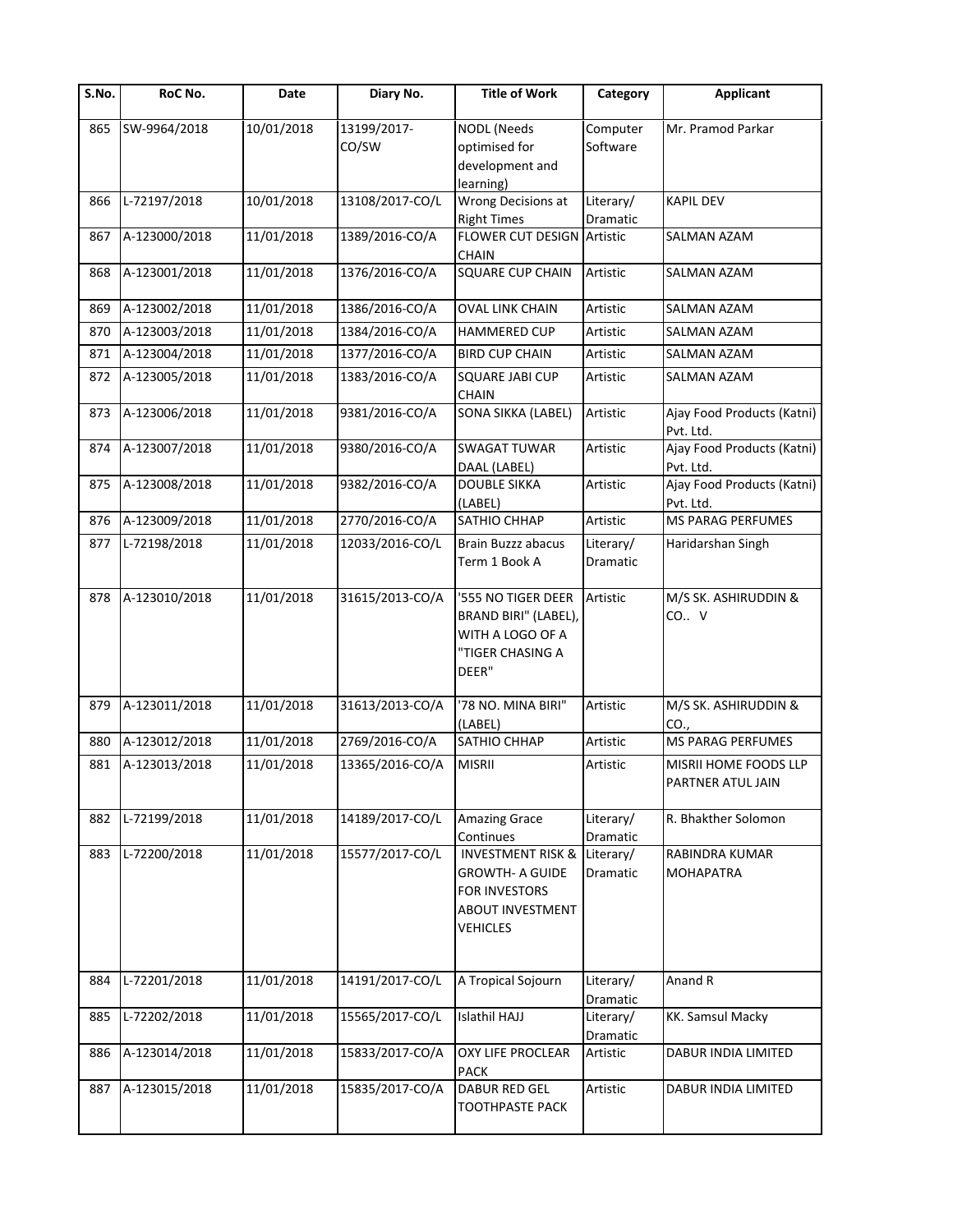| $\overline{\mathsf{S}}$ . No. | RoC No.       | Date       | Diary No.       | <b>Title of Work</b>                                                                                                 | Category              | <b>Applicant</b>                                                                  |
|-------------------------------|---------------|------------|-----------------|----------------------------------------------------------------------------------------------------------------------|-----------------------|-----------------------------------------------------------------------------------|
| 888                           | L-72203/2018  | 11/01/2018 | 16673/2017-CO/L | Marathi Translation<br>of the GMHAT-PC                                                                               | Literary/<br>Dramatic | Dr. Prakash B. Behere, Mrs.<br>Vaishali Dinesh Tendolkar                          |
| 889                           | L-72204/2018  | 11/01/2018 | 16862/2017-CO/L | Kaal Chakra Darpan                                                                                                   | Literary/<br>Dramatic | Ramchandra Govind Bhopi                                                           |
| 890                           | L-72205/2018  | 11/01/2018 | 16738/2017-CO/L | Kaun Banega<br>Champion                                                                                              | Literary/<br>Dramatic | Indumitra Bhardwaj                                                                |
| 891                           | L-72206/2018  | 11/01/2018 | 16762/2017-CO/L | Project poster of IVR<br>Communication<br>System                                                                     | Literary/<br>Dramatic | Vaibhav Bhujade                                                                   |
| 892                           | L-72207/2018  | 11/01/2018 | 14327/2017-CO/L | Transient Analysis of<br><b>AC Microgrid</b>                                                                         | Literary/<br>Dramatic | PRANAY SHETE                                                                      |
| 893                           | A-123016/2018 | 11/01/2018 | 16613/2017-CO/A | <b>BABAJI LITE BITE</b><br>PASTA (LABEL)                                                                             | Artistic              | M/s. Lamba Food Products<br>A Partnership Concern                                 |
| 894                           | L-72208/2018  | 11/01/2018 | 16815/2017-CO/L | Project poster on<br>Udyogita MIS System<br>on Rural<br>Industrialization                                            | Literary/<br>Dramatic | Shailesh Ugale                                                                    |
| 895                           | L-72209/2018  | 11/01/2018 | 16740/2017-CO/L | Corporate Life is<br>Unbelievable                                                                                    | Literary/<br>Dramatic | Vikrant Dwivedi                                                                   |
| 896                           | L-72210/2018  | 11/01/2018 | 13795/2015-CO/L | "Study of Myocardial<br>Ischemia implying<br>echo images and<br><b>Heart Rate Variability</b><br>data"               | Literary/<br>Dramatic | MANJUSHA SANJEEV<br><b>JOSHI</b>                                                  |
| 897                           | L-72211/2018  | 11/01/2018 | 16675/2017-CO/L | <b>CRUISING SOULS -</b><br>Life After Life                                                                           | Literary/<br>Dramatic | <b>SOKETU PARIKH</b>                                                              |
| 898                           | L-72212/2018  | 11/01/2018 | 16672/2017-CO/L | <b>Evaluation Blueprint</b><br>of a Faculty<br>development<br>program (FDP) in<br><b>Indian Medical</b><br>Education | Literary/<br>Dramatic | Dr Lalitbhushan S<br>Waghmare, Dr Tripti K<br>Srivastava, Dr Vedprakash<br>Mishra |
| 899                           | L-72213/2018  | 11/01/2018 | 4309/2015-CO/L  | <b>BETMOCKERS, A</b><br><b>VIRTUAL BETTING</b><br>PLATFORM                                                           | Literary/<br>Dramatic | TABREZ SHAIKH                                                                     |
| 900                           | L-72214/2018  | 11/01/2018 | 14268/2017-CO/L | <b>Marketing Chronicles</b>                                                                                          | Literary/<br>Dramatic | Nimish V. Dwivedi                                                                 |
| 901                           | A-123017/2018 | 11/01/2018 | 14097/2015-CO/A | <b>SHIV FRUIT MART</b><br>(LABEL)                                                                                    | Artistic              | Krity Bhasin trading as Shiv<br>Fruit Mart                                        |
| 902                           | L-72215/2018  | 11/01/2018 | 6906/2015-CO/L  | SILLABARIO<br>SPIRITUALE (A<br>SPIRITUAL PRIMER)                                                                     | Literary/<br>Dramatic | RADHA SOAMI SATSANG<br><b>BEAS</b>                                                |
| 903                           | L-72216/2018  | 11/01/2018 | 16426/2017-CO/L | Mi Mann Aahe                                                                                                         | Literary/<br>Dramatic | <b>Aatman Innovations</b><br>Private Limited,                                     |
| 904                           | L-72217/2018  | 11/01/2018 | 16438/2017-CO/L | Waves & Oscillations                                                                                                 | Literary/<br>Dramatic | M/s Spectrum University<br>Press                                                  |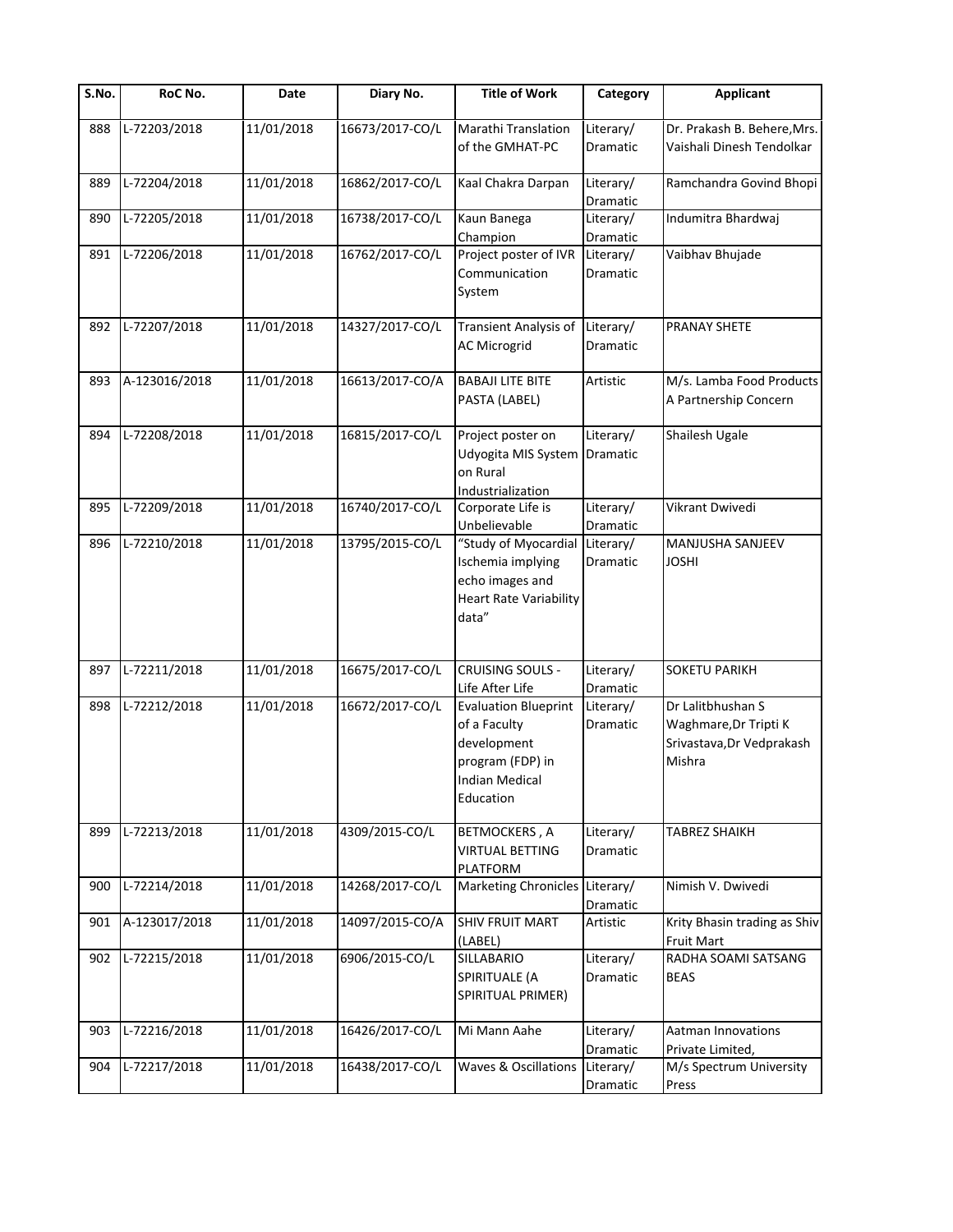| $\overline{\mathsf{S}}$ . No. | RoC No.       | Date       | Diary No.            | <b>Title of Work</b>                                                                        | Category              | <b>Applicant</b>                                              |
|-------------------------------|---------------|------------|----------------------|---------------------------------------------------------------------------------------------|-----------------------|---------------------------------------------------------------|
| 905                           | L-72218/2018  | 11/01/2018 | 4282/2015-CO/L       | Namageetha                                                                                  | Literary/<br>Dramatic | <b>SWAMI</b><br>AKKANDATHEETHANANDA<br>N                      |
| 906                           | L-72219/2018  | 11/01/2018 | 16458/2017-CO/L      | Springboard                                                                                 | Literary/<br>Dramatic | Chinmoy Sarkar                                                |
| 907                           | A-123018/2018 | 11/01/2018 | 4693/2015-CO/A       | <b>LEAF DETAIL</b>                                                                          | Artistic              | <b>VIKRAM BHAT</b>                                            |
| 908                           | L-72220/2018  | 11/01/2018 | 12519/2015-CO/L      | BAAP KA BAAP DADA Literary/<br>HOTA HAI                                                     | Dramatic              | <b>VIPIN K SETHIE</b>                                         |
| 909                           | L-72221/2018  | 11/01/2018 | 16409/2017-CO/L      | Champion                                                                                    | Literary/<br>Dramatic | Shabana Sayed                                                 |
| 910                           | A-123019/2018 | 11/01/2018 | 13903/2016-CO/A      | ANAND                                                                                       | Artistic              | RAMESH OTAJI CHANDEL<br><b>TARUJI OTAJI</b><br>KALAL[CHANDEL] |
| 911                           | A-123020/2018 | 11/01/2018 | 16611/2017-CO/A      | <b>SHAMROCK LOGO</b><br>WITH A FLASK                                                        | Artistic              | Shamrock Pharmachemi<br>Pvt Ltd                               |
| 912                           | L-72222/2018  | 11/01/2018 | 11361/2017-CO/L      | The Fated Sunset                                                                            | Literary/<br>Dramatic | Nishanth R                                                    |
| 913                           | L-72223/2018  | 11/01/2018 | 15877/2017-CO/L      | THE PM OATH                                                                                 | Literary/<br>Dramatic | Dhananjay Madhukar<br>Gokhale                                 |
| 914                           | A-123021/2018 | 11/01/2018 | 1390/2016-CO/A       | <b>SQUARE CUP</b>                                                                           | Artistic              | SALMAN AZAM                                                   |
| 915                           | A-123022/2018 | 11/01/2018 | 12284/2017-CO/A      | LA AMERICANA                                                                                | Artistic              | B & B BAKE PVT. LTD.                                          |
| 916                           | L-72224/2018  | 11/01/2018 | 16631/2017-CO/L      | The Amaranthine Key Literary/                                                               | Dramatic              | Rajvardhan Sisodia                                            |
| 917                           | L-72225/2018  | 11/01/2018 | 16496/2017-CO/L      | Kisaan: Bhukhon ka<br>devta                                                                 | Literary/<br>Dramatic | Neeraj Krishna                                                |
| 918                           | SW-9965/2018  | 11/01/2018 | 12278/2017-<br>CO/SW | SOFTWARE FOR<br><b>VIEWING FITTING</b><br><b>DIMENSIONS AS PER</b><br><b>ASME STANDARDS</b> | Computer<br>Software  | <b>BHARAT HEAVY</b><br>ELECTRICALS LIMITED                    |
| 919                           | SW-9966/2018  | 11/01/2018 | 7801/2016-CO/SW      | Identifiable Digital<br>CryptoCurrency                                                      | Computer<br>Software  | Nilam Doctor                                                  |
| 920                           | A-123023/2018 | 11/01/2018 | 617/2017-CO/A        | RAMA'S                                                                                      | Artistic              | <b>RAMAWATAR TAILOR</b>                                       |
| 921                           | SW-9967/2018  | 11/01/2018 | 6529/2017-CO/SW      | PRODUCT SHARE<br><b>LOGIC</b>                                                               | Computer<br>Software  | ADHOKSHAJ ADYA                                                |
| 922                           | L-72226/2018  | 11/01/2018 | 15758/2017-CO/L      | <b>LOOKING FOR</b><br><b>INDIA'S BEST TOUR</b><br><b>GUIDE</b>                              | Literary/<br>Dramatic | SUMEET HUKAMCHAND<br><b>MITTAL</b>                            |
| 923                           | L-72227/2018  | 11/01/2018 | 15759/2017-CO/L      | POLICING THE<br><b>WORLD'S BIGGEST</b><br>STREET PARTIES                                    | Literary/<br>Dramatic | SUMEET HUKAMCHAND<br><b>MITTAL</b>                            |
| 924                           | L-72228/2018  | 11/01/2018 | 15760/2017-CO/L      | CHEF UNPLUGGED                                                                              | Literary/<br>Dramatic | SUMEET HUKAMCHAND<br><b>MITTAL</b>                            |
| 925                           | L-72229/2018  | 11/01/2018 | 15761/2017-CO/L      | THE PERFECT<br><b>AUDITION</b>                                                              | Literary/<br>Dramatic | SUMEET HUKAMCHAND<br><b>MITTAL</b>                            |
| 926                           | L-72230/2018  | 11/01/2018 | 15762/2017-CO/L      | LET'S GO BROTHER                                                                            | Literary/<br>Dramatic | SUMEET HUKAMCHAND<br><b>MITTAL</b>                            |
| 927                           | A-123024/2018 | 11/01/2018 | 8795/2016-CO/A       | <b>PERCOS</b>                                                                               | Artistic              | M/S PERCOS INDIA PVT<br><b>LTD</b>                            |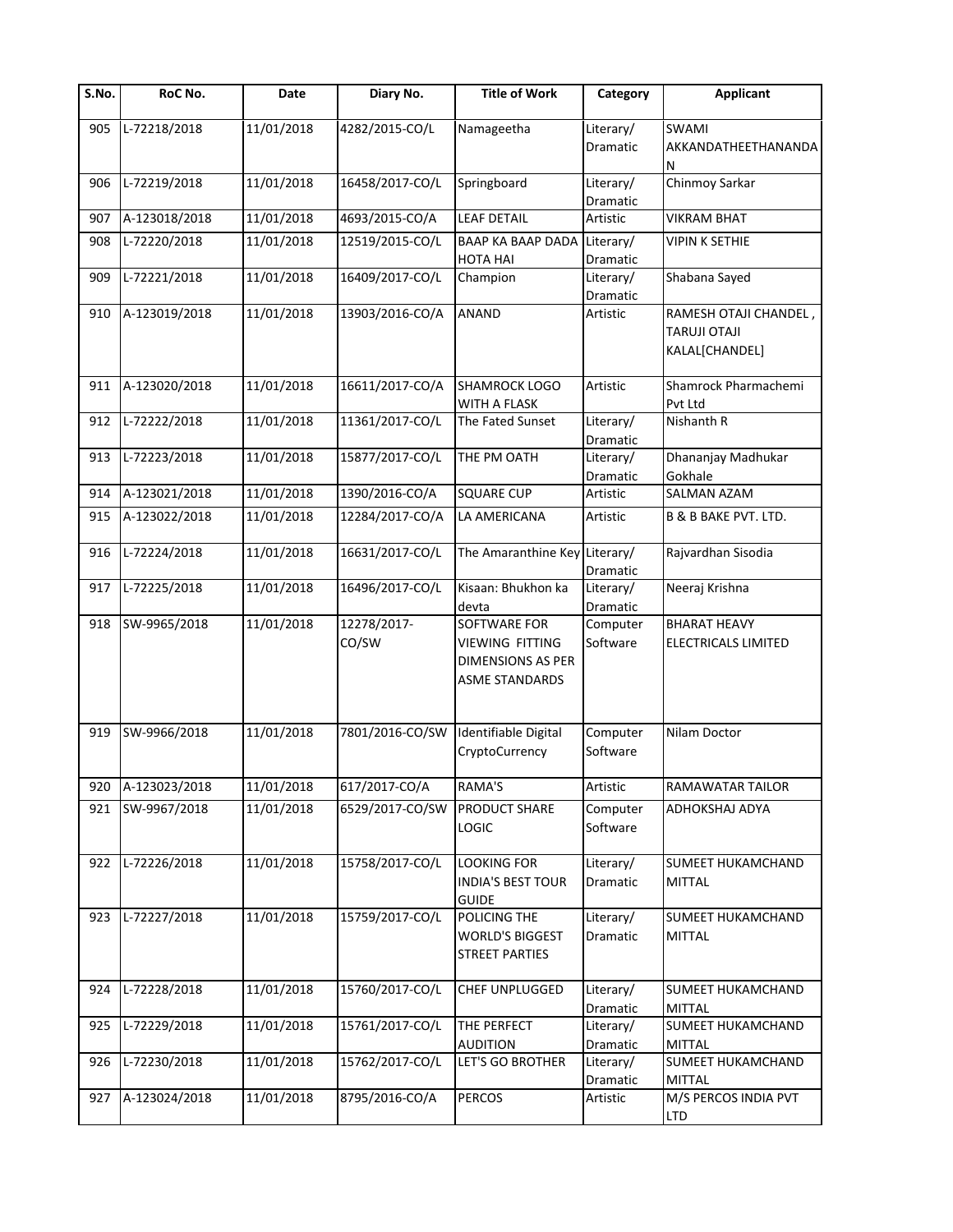| S.No. | RoC No.       | Date       | Diary No.            | <b>Title of Work</b>                                                                                                                                              | Category              | <b>Applicant</b>                                                                             |
|-------|---------------|------------|----------------------|-------------------------------------------------------------------------------------------------------------------------------------------------------------------|-----------------------|----------------------------------------------------------------------------------------------|
| 928   | L-72231/2018  | 11/01/2018 | 16530/2017-CO/L      | <b>PIQ</b>                                                                                                                                                        | Literary/<br>Dramatic | Kuiljeit Uppaal                                                                              |
| 929   | L-72232/2018  | 11/01/2018 | 13530/2017-CO/L      | the adventures of<br>blue flamingo book 1                                                                                                                         | Literary/<br>Dramatic | alka pareek                                                                                  |
| 930   | A-123025/2018 | 11/01/2018 | 8796/2016-CO/A       | <b>PERCOS</b>                                                                                                                                                     | Artistic              | M/S PERCOS INDIA PVT<br><b>LTD</b>                                                           |
| 931   | L-72233/2018  | 11/01/2018 | 16198/2017-CO/L      | MATERIA MEDICA OF Literary/<br>ELECTRO-<br><b>HOMEOPATHY</b><br><b>SECOND EDITION</b>                                                                             | Dramatic              | DR.PRASANTA KUMAR<br><b>DAS</b>                                                              |
| 932   | L-72234/2018  | 11/01/2018 | 13882/2016-CO/L      | <b>CHILD YIELD</b>                                                                                                                                                | Literary/<br>Dramatic | RITESH VIG, VISHAL VIG                                                                       |
| 933   | L-72235/2018  | 11/01/2018 | 16833/2017-CO/L      | Nayika                                                                                                                                                            | Literary/<br>Dramatic | Atanu Biswas                                                                                 |
| 934   | SW-9968/2018  | 11/01/2018 | 9651/2015-CO/SW      | <b>AALAP</b>                                                                                                                                                      | Computer<br>Software  | BELLS MUSIC INDIA PVT.<br>LTD.                                                               |
| 935   | L-72236/2018  | 11/01/2018 | 12054/2017-CO/L      | THE ADVENTURES OF Literary/<br><b>BLUE FLAMINGO</b><br>BOOK <sub>2</sub>                                                                                          | Dramatic              | <b>SMT ALKA PAREEK</b>                                                                       |
| 936   | L-72237/2018  | 11/01/2018 | 13622/2016-CO/L      | Rural Income<br><b>Generation Scheme</b><br>(RIGS)                                                                                                                | Literary/<br>Dramatic | <b>GEOGRAPHICAL</b><br><b>INDICATIONS TAGGED</b><br><b>WORLD PREMIUM</b><br>PRODUCTS PVT LTD |
| 937   | L-72238/2018  | 11/01/2018 | 6184/2016-CO/L       | Poster for Electro<br><b>Hydraulic Goods</b><br>Elevator                                                                                                          | Literary/<br>Dramatic | Devashree Marotkar                                                                           |
| 938   | L-72239/2018  | 11/01/2018 | 16332/2017-CO/L      | <b>SYSTEM USING</b><br>CONCEPTUAL<br><b>CREATIVE ENERGY</b><br>FOR ATTAINING<br>HEALTHY STATE IN<br><b>LIVING BEINGS AND</b><br>NONLIVING ENTITIES<br>IN UNIVERSE | Literary/<br>Dramatic | <b>SWAMI HARDAS</b>                                                                          |
| 939   | SW-9969/2018  | 11/01/2018 | 13854/2016-<br>CO/SW | TRACKINGHAWK<br><b>FLEET</b><br>MANAGEMENT<br>SOFTWARE                                                                                                            | Computer<br>Software  | SOFTCRUISE<br>TECHNOLOGIES PVT LTD                                                           |
| 940   | SW-9970/2018  | 11/01/2018 | 6023/2015-CO/SW      | <b>Advanced Helmholtz</b><br>coil system computer Software<br>application design<br>tool                                                                          | Computer              | <b>Bharat Heavy Electricals</b><br>Limited                                                   |
| 941   | L-72240/2018  | 11/01/2018 | 16331/2017-CO/L      | CONTROLLING<br><b>NATURAL</b><br><b>DISASTROUS</b><br><b>HAPPENING BY THE</b><br><b>SYSTEM USING</b><br>CONCEPTUAL<br><b>CREATIVE ENERGY</b>                      | Literary/<br>Dramatic | <b>SWAMI HARDAS</b>                                                                          |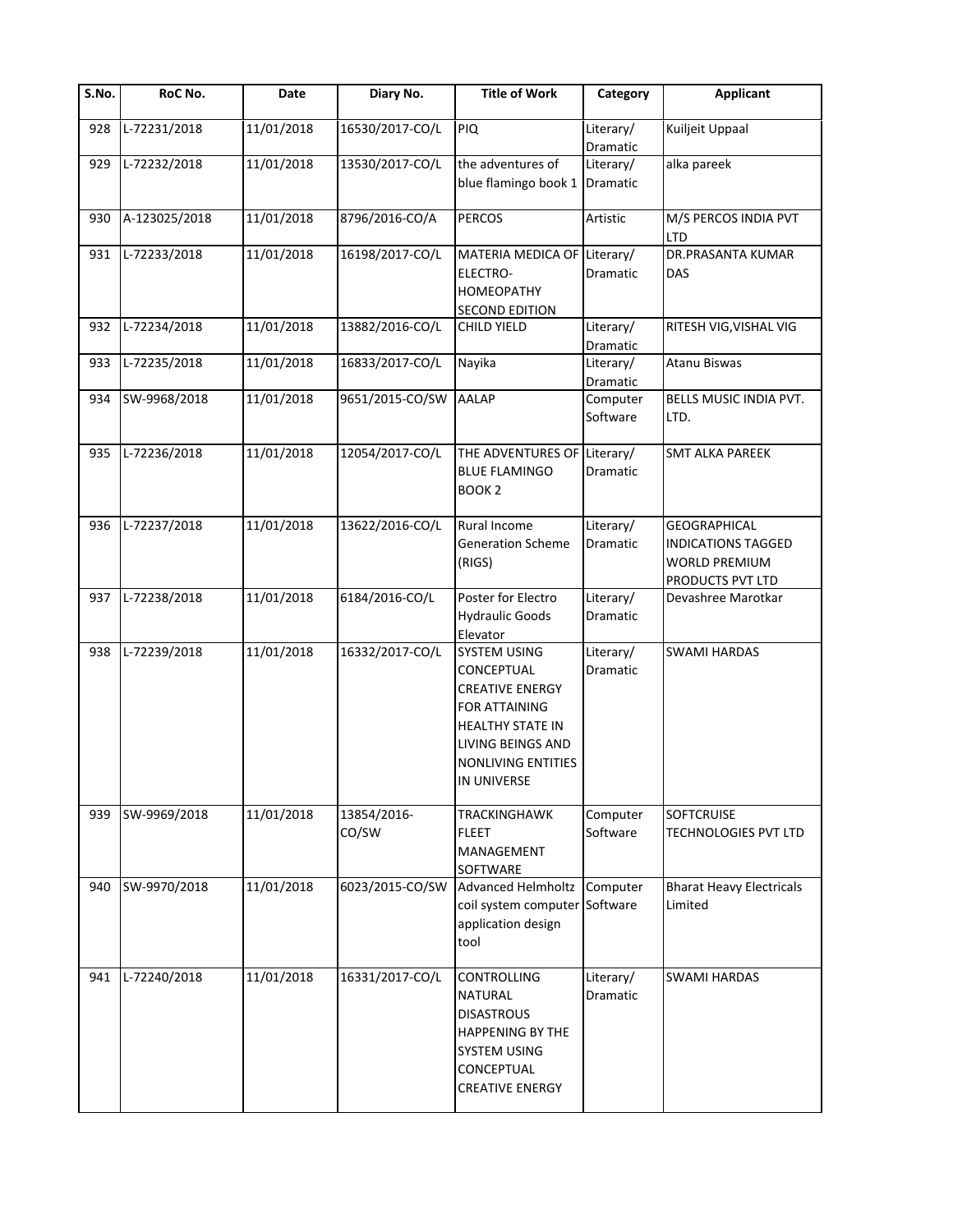| S.No. | RoC No.          | Date       | Diary No.                        | <b>Title of Work</b>                                                                                                       | Category               | <b>Applicant</b>                                                                  |
|-------|------------------|------------|----------------------------------|----------------------------------------------------------------------------------------------------------------------------|------------------------|-----------------------------------------------------------------------------------|
| 942   | SW-9971/2018     | 11/01/2018 | 6025/2015-CO/SW                  | <b>User Defined</b><br>Function for<br>Implementing<br>Volumetric Heat<br>Source in CFD<br>Simulation of Air Pre<br>Heater | Computer<br>Software   | <b>Bharat Heavy Electricals</b><br>Limited                                        |
| 943   | SW-9972/2018     | 11/01/2018 | 6044/2015-CO/SW                  | Path Minimization<br>Software for<br><b>Balanced Unloading</b><br>of Lamination Stacks                                     | Computer<br>Software   | <b>Bharat Heavy Electricals</b><br>Limited                                        |
| 944   | SW-9973/2018     | 11/01/2018 | 6061/2015-CO/SW                  | Computer Program<br>for Capacity Analysis<br>for Boiler Header<br>Manufacturing                                            | Computer<br>Software   | <b>Bharat Heavy Electricals</b><br>Limited                                        |
| 945   | SW-9974/2018     | 11/01/2018 | 6075/2015-CO/SW                  | Software package for Computer<br>erection (only)<br>drawing generation<br>from 3D piping<br>model                          | Software               | <b>Bharat Heavy Electricals</b><br>Limited                                        |
| 946   | SW-9975/2018     | 11/01/2018 | 6079/2015-CO/SW                  | Development of<br>alternate acceptance<br>criteria as per API<br>1104                                                      | Computer<br>Software   | <b>Bharat Heavy Electricals</b><br>Limited                                        |
| 947   | SW-9976/2018     | 11/01/2018 | 13527/2017-<br>CO/SW             | ServoDocs                                                                                                                  | Computer<br>Software   | SERVOSYS SOLUTIONS - A<br>UNIT OF EML<br><b>CONSULTANCY SERVICES</b><br>PVT. LTD. |
| 948   | L-72241/2018     | 11/01/2018 | 14765/2017-CO/L                  | <b>NAJA WAQT</b>                                                                                                           | Literary/<br>Dramatic  | KULDEEP CHAMOLI                                                                   |
|       | 949 L-72242/2018 | 11/01/2018 | 16258/2017-CO/L                  | SEESOUNDLIVE                                                                                                               | Literary/<br>Dramatic  | Dr. Shomeshwar Singh                                                              |
| 950   | SW-9977/2018     | 11/01/2018 | 14802/2017-<br>CO/SW             | ReqZ TOOL                                                                                                                  | Computer<br>Software   | COUNCIL OF SCIENTIFIC<br>AND INDUSTRIAL<br>RESEARCH                               |
| 951   | L-72243/2018     | 11/01/2018 | 1046/2016-CO/L                   | RICHLOOK Junior K.<br>G. " PICTURE<br><b>DICTIONARY</b> "                                                                  | Literary/<br>Dramatic  | Shailendra Kumar Jata<br>Shanker Dixit trading as<br>RICHLOOK PLAY SCHOOL         |
| 952   | SW-9978/2018     | 11/01/2018 | 14806/2017-<br>CO/SW             | INTEGRATED<br><b>MUTATION ANALYSIS Software</b><br><b>TOOL IMAT</b>                                                        | Computer               | Council of Scientific &<br><b>Industrial Research</b>                             |
| 953   | CF-3971/2018     | 11/01/2018 | 16091/2017-CO/CF A HERO OF WAR & | PEACE - An author's<br>Journey                                                                                             | Cinematogra<br>ph Film | LAMP                                                                              |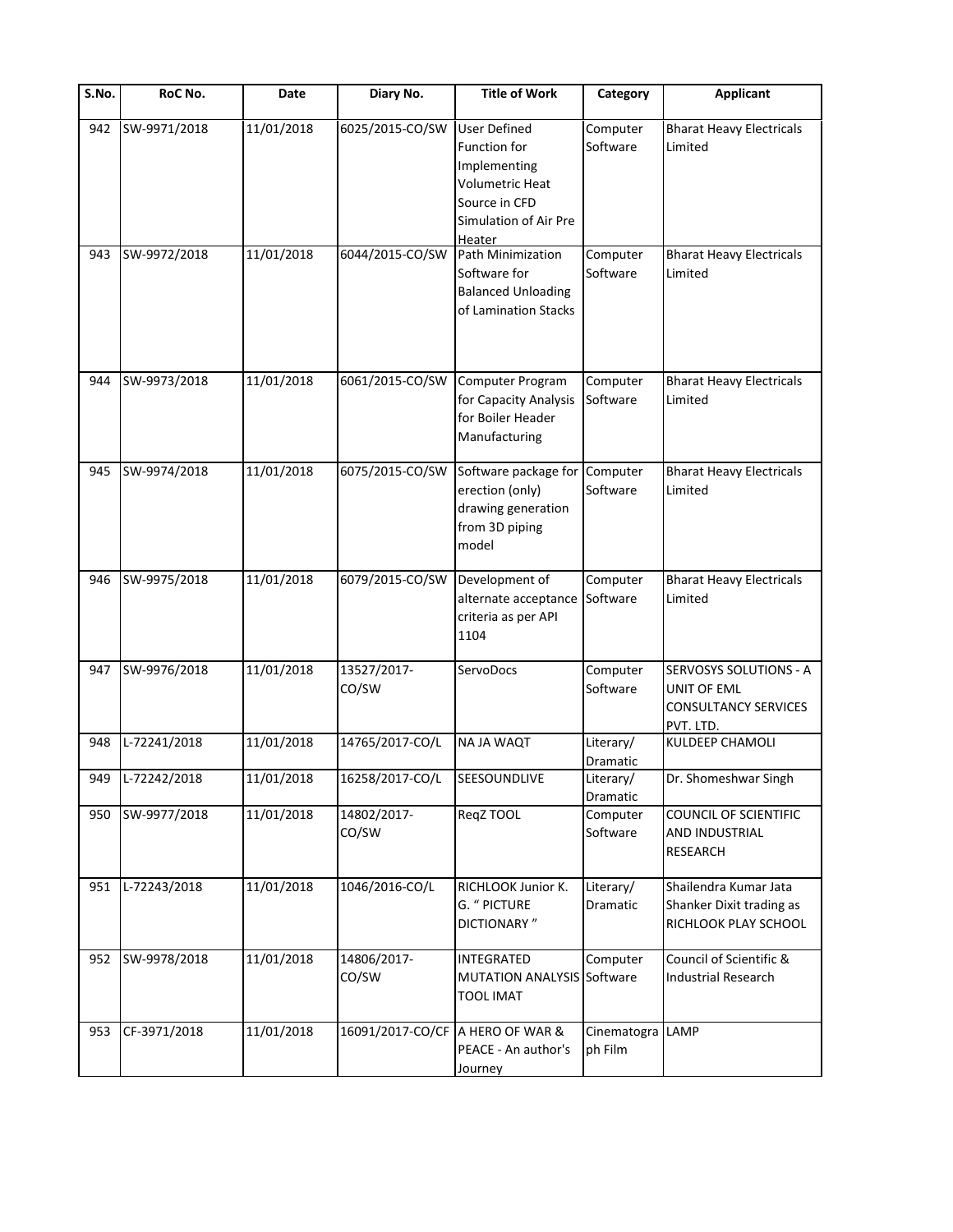| S.No. | RoC No.       | Date       | Diary No.            | <b>Title of Work</b>                                                                                                          | Category              | <b>Applicant</b>                                                                              |
|-------|---------------|------------|----------------------|-------------------------------------------------------------------------------------------------------------------------------|-----------------------|-----------------------------------------------------------------------------------------------|
| 954   | SW-9979/2018  | 11/01/2018 | 14812/2017-<br>CO/SW | <b>AUTOMATION OF</b><br><b>APPARATUS FOR</b><br>MEASUREMENT OF<br><b>VARIOUS</b><br><b>FERROELECTRIC</b><br><b>PROPERTIES</b> | Computer<br>Software  | <b>COUNCIL OF SCIENTIFIC &amp;</b><br><b>INDUSTRIAL RESEARCH</b>                              |
| 955   | A-123026/2018 | 11/01/2018 | 14482/2016-CO/A      | Jasol Majisa Chakki<br>Fresh Atta Jasol<br>Majisa Brand                                                                       | Artistic              | Smt. Teeja Devi Chopra<br>trading as M/s Bikaner<br><b>Trading Company</b>                    |
| 956   | A-123027/2018 | 11/01/2018 | 14798/2017-CO/A      | M BAAZAR THE<br><b>FASHION STORE</b>                                                                                          | Artistic              | SANJAY SARAF                                                                                  |
| 957   | L-72244/2018  | 11/01/2018 | 9822/2016-CO/L       | A COMPLETE TEXT<br><b>BOOK OF KRIYA</b><br>SHARIR PRACTICAL<br>(AYURVEDIC<br>PRACTICAL<br>PHYSIOLOGY)                         | Literary/<br>Dramatic | DR. SMITA ARORA                                                                               |
| 958   | L-72245/2018  | 11/01/2018 | 15926/2017-CO/L      | <b>COMPLETE PROJECT</b><br>BY GRACE SAREN                                                                                     | Literary/<br>Dramatic | Tongpangkokla Aier Saren                                                                      |
| 959   | L-72246/2018  | 11/01/2018 | 17201/2017-CO/L      | EN BUSCA DEL<br>CAMINO (IN SEARCH<br>OF THE WAY)                                                                              | Literary/<br>Dramatic | RADHA SOAMI SATSANG<br><b>BEAS</b>                                                            |
| 960   | A-123028/2018 | 11/01/2018 | 17042/2017-CO/A      | <b>GANGAR EYENATION</b>                                                                                                       | Artistic              | <b>GANGAR OPTICIANS PVT</b><br><b>LTD</b>                                                     |
| 961   | L-72247/2018  | 11/01/2018 | 17171/2017-CO/L      | Nalvazhi Muttukkal                                                                                                            | Literary/<br>Dramatic | G.Indra Bai                                                                                   |
| 962   | L-72248/2018  | 11/01/2018 | 17200/2017-CO/L      | <b>MATAPAT NA</b><br>PAMUMUHAY<br>(HONEST LIVING)                                                                             | Literary/<br>Dramatic | RADHA SOAMI SATSANG<br><b>BEAS</b>                                                            |
| 963   | L-72249/2018  | 11/01/2018 | 17099/2017-CO/L      | <b>CAIRO</b><br>INTERNATIONAL                                                                                                 | Literary/<br>Dramatic | <b>ASHISH KAUL</b>                                                                            |
| 964   | L-72250/2018  | 11/01/2018 | 14736/2017-CO/L      | Jamby and the<br>Flutterbys and Other Dramatic<br><b>Stories</b>                                                              | Literary/             | Anju Pundir                                                                                   |
| 965   | L-72251/2018  | 11/01/2018 | 16070/2017-CO/L      | Case studies By<br>Gaurav Kulat                                                                                               | Literary/<br>Dramatic | Gaurav Kulat, Shri<br>Ramdeobaba College of<br>Engineering and<br>Management, Nagpur          |
| 966   | L-72252/2018  | 11/01/2018 | 16067/2017-CO/L      | Employee<br>Satisfaction Survey @ Dramatic<br><b>OCW</b>                                                                      | Literary/             | Dr. Rajiv B. Khaire, Shri<br>Ramdeobaba College of<br>Engineering and<br>Management, Nagpur   |
| 967   | L-72253/2018  | 11/01/2018 | 16035/2017-CO/L      | Case studies By Dr.<br>Ruchi Sao                                                                                              | Literary/<br>Dramatic | Dr. Ruchi Sao, Shri<br>Ramdeobaba College of<br>Engineering and<br>Management, Nagpur         |
| 968   | L-72254/2018  | 11/01/2018 | 16079/2017-CO/L      | QUESTIONNAIRE FOR Literary/<br>"CONSUMER<br>BEHAVIOR IN ONLINE<br><b>RETAIL</b><br>ENVIRONMENT"                               | Dramatic              | Prof. Shravan<br>Chandak, Shri Ramdeobaba<br>College of Engineering and<br>Management, Nagpur |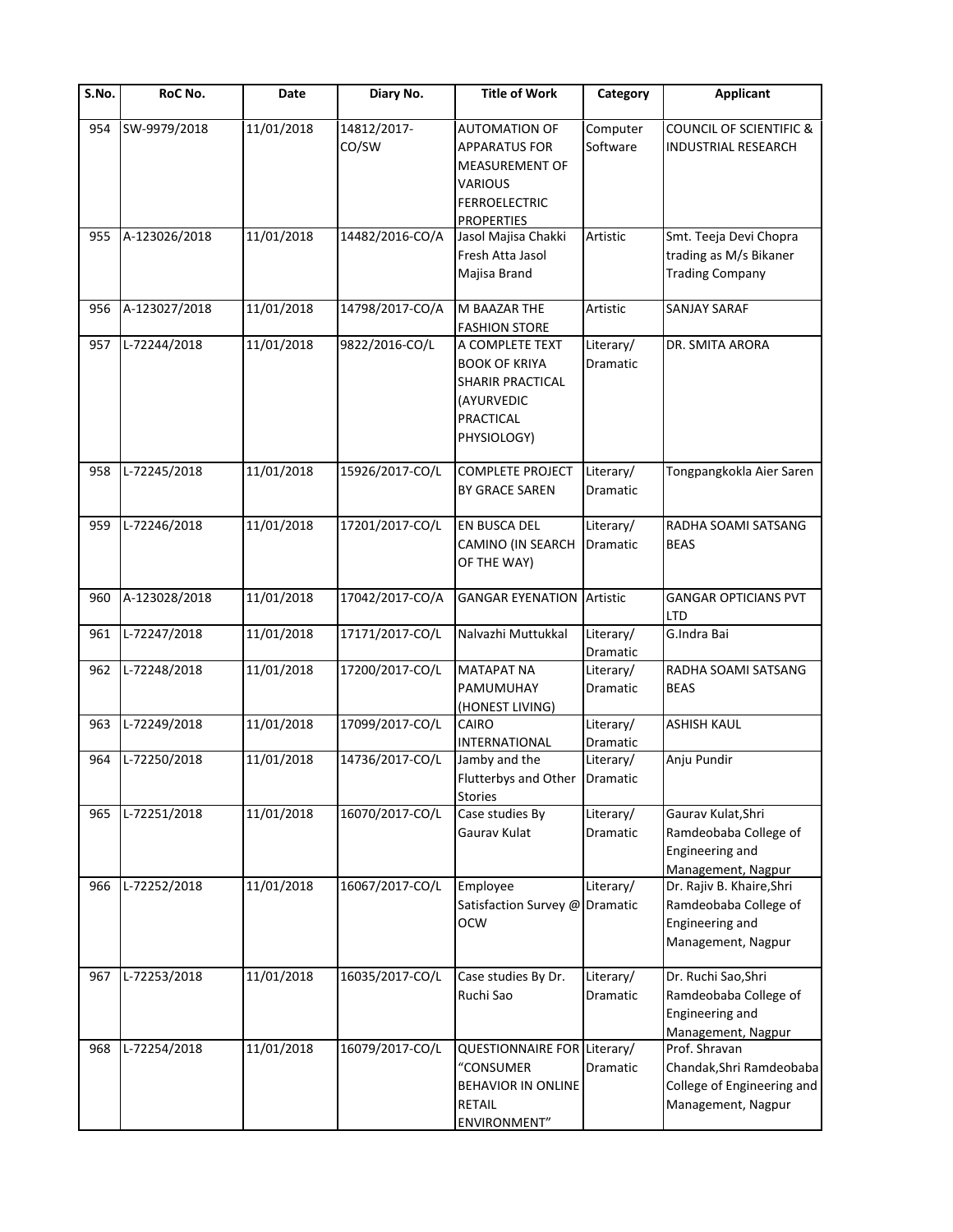| $\overline{\mathsf{S}}$ . No. | RoC No.           | Date       | Diary No.            | <b>Title of Work</b>                                                                                                                                            | Category              | <b>Applicant</b>                                                                       |
|-------------------------------|-------------------|------------|----------------------|-----------------------------------------------------------------------------------------------------------------------------------------------------------------|-----------------------|----------------------------------------------------------------------------------------|
| 969                           | L-72255/2018      | 11/01/2018 | 6206/2017-CO/L       | PUTHIYA YERPADU<br>ARIMUGAM                                                                                                                                     | Literary/<br>Dramatic | <b>ISAAC JEBAMANI S</b>                                                                |
| 970                           | L-72256/2018      | 11/01/2018 | 16033/2017-CO/L      | Case studies By Dr.<br>K.D. Naidu                                                                                                                               | Literary/<br>Dramatic | Dr. K.D. Naidu, Shri<br>Ramdeobaba College of<br>Engineering and<br>Management, Nagpur |
| 971                           | SW-9980/2018      | 11/01/2018 | 13459/2017-<br>CO/SW | ge CRISPR Software<br>for the prediction of<br>sgRNAs genome<br>editing efficiency for<br>CRISPR/Cas system                                                     | Computer<br>Software  | Council of Scientific &<br><b>Industrial Research</b>                                  |
| 972                           | A-123029/2018     | 11/01/2018 | 8231/2017-CO/A       | <b>MARK ORANGE</b>                                                                                                                                              | Artistic              | M/S MARK FOOD<br><b>PRODUCT</b>                                                        |
| 973                           | SW-9981/2018      | 11/01/2018 | 13370/2017-<br>CO/SW | <b>DEFECTOGRAM</b><br>SOFTWARE FOR<br><b>ANALYSING SIZE</b><br>WISE DEFECT<br>DISTRIBUTION AT<br>DIFFERENT DEPTH IN<br><b>MATERIAL FROM</b><br>ULTRASONIC IMAGE | Computer<br>Software  | Council of Scientific &<br><b>Industrial Research</b>                                  |
| 974                           | SW-9982/2018      | 11/01/2018 | 13368/2017-<br>CO/SW | WEB PUBLISHING<br>SOFTWARE                                                                                                                                      | Computer<br>Software  | Council of Scientific &<br><b>Industrial Research</b>                                  |
| 975                           | A-123030/2018     | 11/01/2018 | 11304/2017-CO/A      | WORLDSOURCE<br>HEALTHCARE                                                                                                                                       | Artistic              | <b>WORLDSOURCE</b><br><b>HEALTHCARE INDIA</b><br>PRIVATE LIMITED,                      |
| 976                           | L-72257/2018      | 11/01/2018 | 1534/2017-CO/L       | <b>Family Online</b>                                                                                                                                            | Literary/<br>Dramatic | <b>NIKETAN SUDESH</b><br>SAWANT                                                        |
| 977                           | A-123031/2018     | 11/01/2018 | 8236/2017-CO/A       | <b>DAIRY CRUNCH</b>                                                                                                                                             | Artistic              | M/S AMBER NUTRITION<br>PVT. LTD.                                                       |
|                               | 978 A-123032/2018 | 11/01/2018 | 12540/2017-CO/A      | <b>SOLUS</b>                                                                                                                                                    | Artistic              | <b>SUN AND SUN</b><br><b>INFRAMETRIC PRIVATE</b><br>LIMITED                            |
| 979                           | A-123033/2018     | 11/01/2018 | 10499/2017-CO/A      | Aruna A-1 Chilly<br>Powder label logo.                                                                                                                          | Artistic              | M/s. Aruna Industries                                                                  |
| 980                           | L-72258/2018      | 11/01/2018 | 12494/2017-CO/L      | SIMFEED                                                                                                                                                         | Literary/<br>Dramatic | DR PRATIKSHA SAXENA                                                                    |
| 981                           | A-123034/2018     | 11/01/2018 | 11132/2017-CO/A      | MILK O MILK                                                                                                                                                     | Artistic              | M/S. MARK FOOD<br><b>PRODUCT</b>                                                       |
| 982                           | L-72259/2018      | 11/01/2018 | 3510/2016-CO/L       | Vikas Niyam-<br>Atmavikas Dwara<br>Santushti Paane ka<br>Raaz                                                                                                   | Literary/<br>Dramatic | Tejgyan Global Foundation                                                              |
| 983                           | L-72260/2018      | 11/01/2018 | 15517/2017-CO/L      | Niyog Father                                                                                                                                                    | Literary/<br>Dramatic | Gopal Krishna                                                                          |
| 984                           | L-72261/2018      | 11/01/2018 | 3424/2016-CO/L       | Sant Gyaneshwar-<br>Samadhi Rahasya aur<br>Jeevan Charitra                                                                                                      | Literary/<br>Dramatic | Tejgyan Global Foundation                                                              |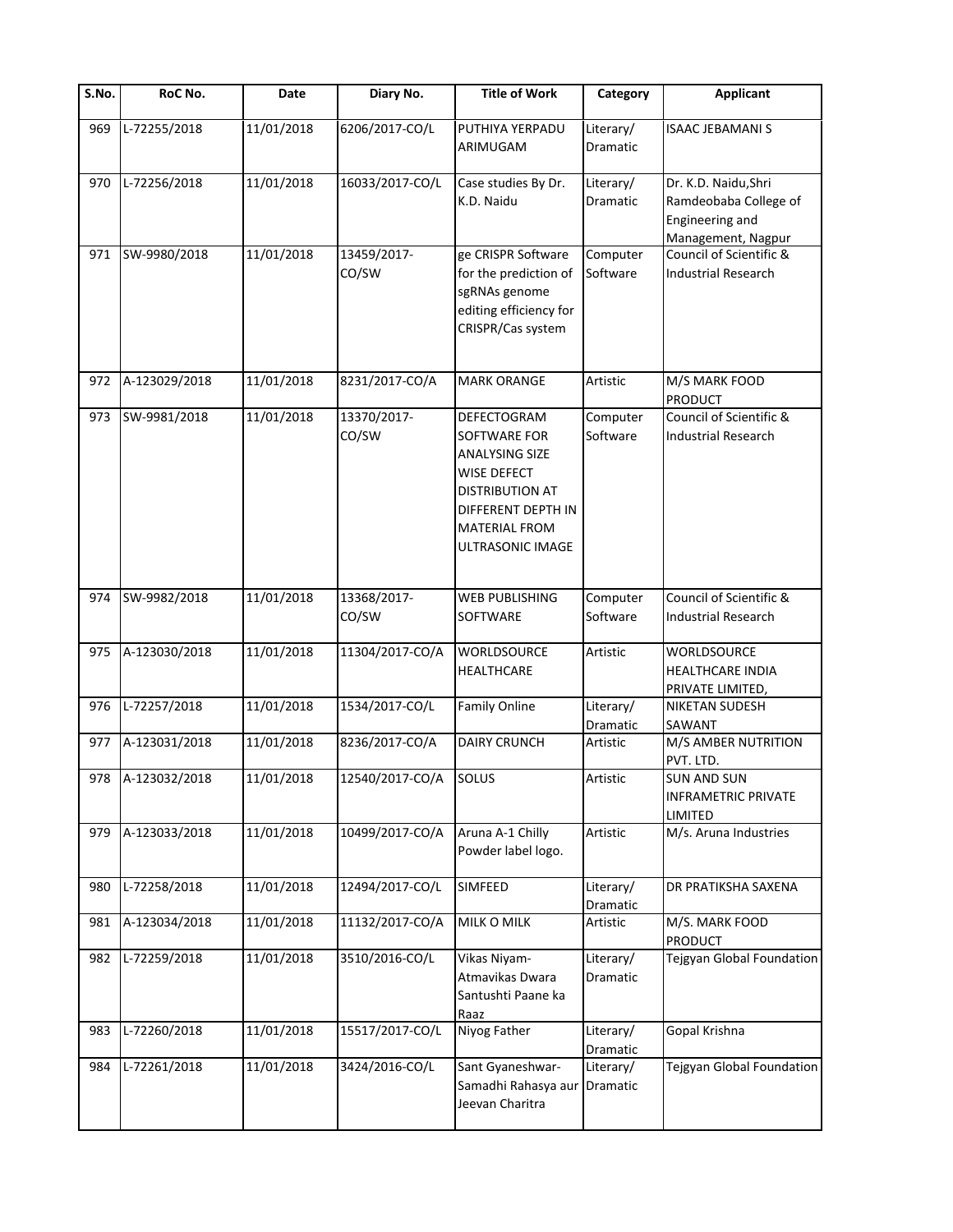| S.No. | RoC No.            | Date       | Diary No.                   | <b>Title of Work</b>                                                                                  | Category                     | <b>Applicant</b>                                                                                     |
|-------|--------------------|------------|-----------------------------|-------------------------------------------------------------------------------------------------------|------------------------------|------------------------------------------------------------------------------------------------------|
| 985   | L-72262/2018       | 11/01/2018 | 3426/2016-CO/L              | Prem Niyam-Plastic<br>Prem se Mukti                                                                   | Literary/<br>Dramatic        | Tejgyan Global Foundation                                                                            |
| 986   | SW-9983/2018       | 11/01/2018 | 15522/2017-<br>CO/SW        | DATA MANAGEMENT Computer<br>SOFTWARE FOR<br>LOCKED UP COAL<br><b>DETAILS</b>                          | Software                     | COUNCIL OF SCIENTIFIC<br>AND INDUSTRIAL<br><b>RESEARCH</b>                                           |
| 987   | L-72263/2018       | 11/01/2018 | 3428/2016-CO/L              | Asambhav Kaise Kare Literary/<br>Sambhav-Haatim Se<br>Seekhe Saahas Aur<br>Niswarth Jeevan ka<br>Raaj | Dramatic                     | Tejgyan Global Foundation                                                                            |
| 988   | L-72264/2018       | 11/01/2018 | 3429/2016-CO/L              | Sampoorna Safalta<br>ka Lakshya                                                                       | Literary/<br><b>Dramatic</b> | Tejgyan Global Foundation                                                                            |
| 989   | L-72265/2018       | 11/01/2018 | 14361/2017-CO/L             | A Smart Digital<br>Stapler                                                                            | Literary/<br>Dramatic        | Rahul Ganpat Mapari                                                                                  |
| 990   | L-72266/2018       | 11/01/2018 | 15592/2017-CO/L             | PEPS PRICE LIST-<br>SOUTH ZONE                                                                        | Literary/<br>Dramatic        | M/s. Peps Industries Pvt.<br>Ltd                                                                     |
| 991   | L-72267/2018       | 11/01/2018 | 15594/2017-CO/L             | PEPS PRICE LIST GOA                                                                                   | Literary/<br>Dramatic        | $\overline{M/s}$ . Peps Industries Pvt.<br>Ltd                                                       |
| 992   | L-72268/2018       | 11/01/2018 | 11176/2016-CO/L             | NEELKANTH<br><b>POLYMERS</b>                                                                          | Literary/<br>Dramatic        | <b>NEELKANTH POLYMERS</b>                                                                            |
| 993   | A-123035/2018      | 11/01/2018 | 13328/2016-CO/A             | <b>MOHEN BIRI</b>                                                                                     | Artistic                     | Smt. Biva Rani Das and<br>Smt. Chapala Das                                                           |
| 994   | A-123036/2018      | 11/01/2018 | 10779/2016-CO/A             | PENDA MARKETING<br>PVT. LTD.,                                                                         | Artistic                     | PENDA MARKETING PVT.<br>LTD.,                                                                        |
| 995   | SW-9984/2018       | 11/01/2018 | 16859/2017-<br>CO/SW        | <b>ONE - Tree Plantation Computer</b><br>Monitoring Software                                          | Software                     | Sharveya Vinod<br>Sirdeshpande                                                                       |
| 996   | SW-9985/2018       | 11/01/2018 | 16819/2017-<br>CO/SW        | FEM MODEL FOR<br>AXIAL FAN IMPELLER Software                                                          | Computer                     | <b>BHARAT HEAVY</b><br>ELECTRICALS LIMITED                                                           |
| 997   | SW-9986/2018       | 11/01/2018 | 16538/2017-<br>CO/SW        | Workflow Software<br>Application                                                                      | Computer<br>Software         | Ravindra Pratap Singh                                                                                |
| 998   | L-72269/2018       | 11/01/2018 | 3516/2015-CO/L              | Self Energy Motive<br>System                                                                          | Literary/<br>Dramatic        | B. Ekambaram                                                                                         |
| 999   | SW-9987/2018       | 11/01/2018 | 8893/2015-CO/SW             | <b>DATA ANALYTICS</b><br>(ATHMA)                                                                      | Computer<br>Software         | DULEEP SAHADEVAN                                                                                     |
| 1000  | SW-9988/2018       | 11/01/2018 | 10342/2015-<br>CO/SW        | IP Gateway for Non-<br>IP Networks                                                                    | Computer<br>Software         | <b>Director General Research</b><br>& Development, Defense<br>Research & Development<br>Organization |
|       | 1001 SR-13212/2018 | 11/01/2018 | 10307/2015-CO/SR KAISI NAMI |                                                                                                       | Sound<br>Recording           | STEELBIRD HI-TECH INDIA<br>LTD.                                                                      |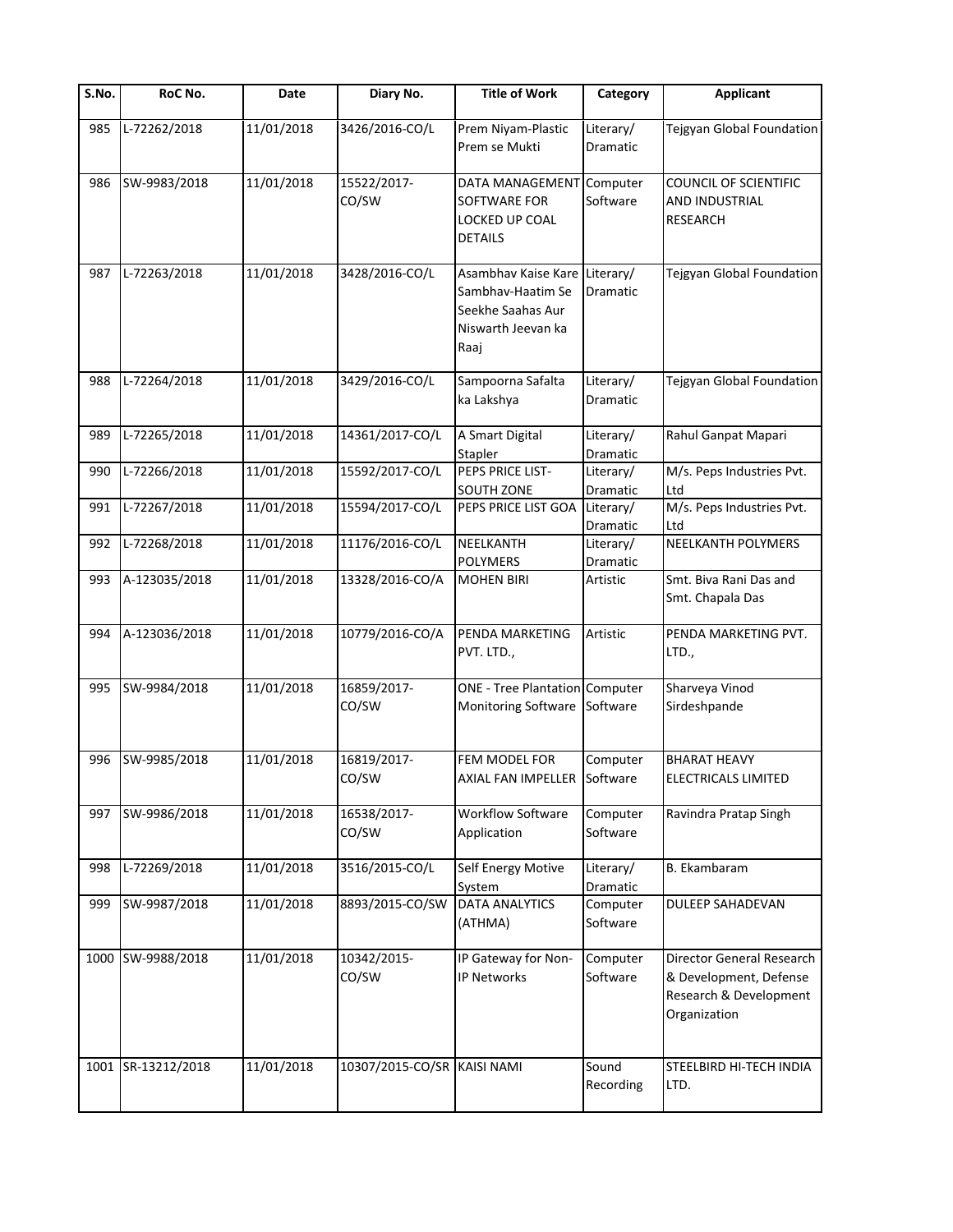| S.No. | RoC No.            | Date       | Diary No.                    | <b>Title of Work</b>                                                                                                                                       | Category              | <b>Applicant</b>                                                                                            |
|-------|--------------------|------------|------------------------------|------------------------------------------------------------------------------------------------------------------------------------------------------------|-----------------------|-------------------------------------------------------------------------------------------------------------|
| 1002  | SR-13213/2018      | 11/01/2018 | 10308/2015-CO/SR KAISE KAHUN |                                                                                                                                                            | Sound<br>Recording    | STEELBIRD HI-TECH INDIA<br>LTD.                                                                             |
|       | 1003 SR-13214/2018 | 11/01/2018 | 10309/2015-CO/SR BAABUL      |                                                                                                                                                            | Sound<br>Recording    | STEELBIRD HI-TECH INDIA<br>LTD.                                                                             |
| 1004  | SW-9989/2018       | 11/01/2018 | 14261/2017-<br>CO/SW         | Scoring Model For<br><b>Evaluating Financial</b><br>Health Of An<br><b>Individual And</b><br><b>Providing Corrective</b><br>Actions In An<br>Automated Way | Computer<br>Software  | <b>ICOACH FINANCIAL</b><br><b>CONSULTANCY PRIVATE</b><br>LIMITED                                            |
| 1005  | L-72270/2018       | 11/01/2018 | 13881/2017-CO/L              | <b>MUDRA VIGYAN</b><br><b>EVAM VEDIK PUJAN</b><br>PADDHATI                                                                                                 | Literary/<br>Dramatic | Dr. J.K. Bhatt Alias Swami<br>Shivartha                                                                     |
|       | 1006 SW-9990/2018  | 11/01/2018 | 14640/2017-<br>CO/SW         | <b>HILFE</b>                                                                                                                                               | Computer<br>Software  | Deepanshi Yogi, Khushboo<br>Singh, Megha Goel, Neha<br>Singh                                                |
|       | 1007 A-123037/2018 | 11/01/2018 | 11258/2016-CO/A              | <b>AE DEVICE</b>                                                                                                                                           | Artistic              | Mr. Ritesh Gupta, Mr.<br>Arvind Gupta, Mr.<br>Mohinder Lal Gupta, Mr.<br>Anay Gupta and Mr.<br>Rajesh Gupta |
| 1008  | L-72271/2018       | 11/01/2018 | 15474/2017-CO/L              | Laal Kitaab                                                                                                                                                | Literary/<br>Dramatic | Dr. Amar Aggarwal                                                                                           |
| 1009  | L-72272/2018       | 11/01/2018 | 7451/2016-CO/L               | <b>VIKLANG SHANTI</b><br><b>AUR NYAY</b>                                                                                                                   | Literary/<br>Dramatic | SAGAR PARASRI                                                                                               |
| 1010  | L-72273/2018       | 11/01/2018 | 3406/2016-CO/L               | ALANKARS THE RIYAZ Literary/<br>MANUAL                                                                                                                     | Dramatic              | RANJANI GEHANI                                                                                              |
|       | 1011 L-72274/2018  | 12/01/2018 | 10846/2016-CO/L              | CAPITALIZE ON LIGHT Literary/                                                                                                                              | Dramatic              | Mr. RAKESH SHRIKANT<br><b>SHETYE</b>                                                                        |
|       | 1012 L-72275/2018  | 12/01/2018 | 6433/2016-CO/L               | <b>PHONICS</b>                                                                                                                                             | Literary/<br>Dramatic | D. PUNITHA JAYAKODI                                                                                         |
|       | 1013 SW-9991/2018  | 12/01/2018 | 15790/2017-<br>CO/SW         | <b>PLANT BASED</b><br><b>ANNOTATION AND</b><br><b>ESTABLISHMENT OF</b><br>TRUE SNP PIPELINE<br><b>PLANET SNP</b><br><b>PIPELINE</b>                        | Computer<br>Software  | <b>HEAD INNOVATION</b><br>PROTECTION UNIT IPU                                                               |
|       | 1014 A-123038/2018 | 12/01/2018 | 2600/2016-CO/A               | <b>ARROW BADMINTON Artistic</b><br>SHUTTLE COCK WITH<br>DEVICE OF SHUTTLE<br>LABEL                                                                         |                       | M/S. BAJAJ GAMES                                                                                            |
|       | 1015 SW-9992/2018  | 12/01/2018 | 15874/2017-<br>CO/SW         | Jet Shopify<br>Integration                                                                                                                                 | Computer<br>Software  | Cedcoss Technologies<br>Private Limited                                                                     |
|       | 1016 SW-9993/2018  | 12/01/2018 | 15876/2017-<br>CO/SW         | <b>Walmart Shopify</b><br>Integration                                                                                                                      | Computer<br>Software  | Cedcoss Technologies<br>Private Limited                                                                     |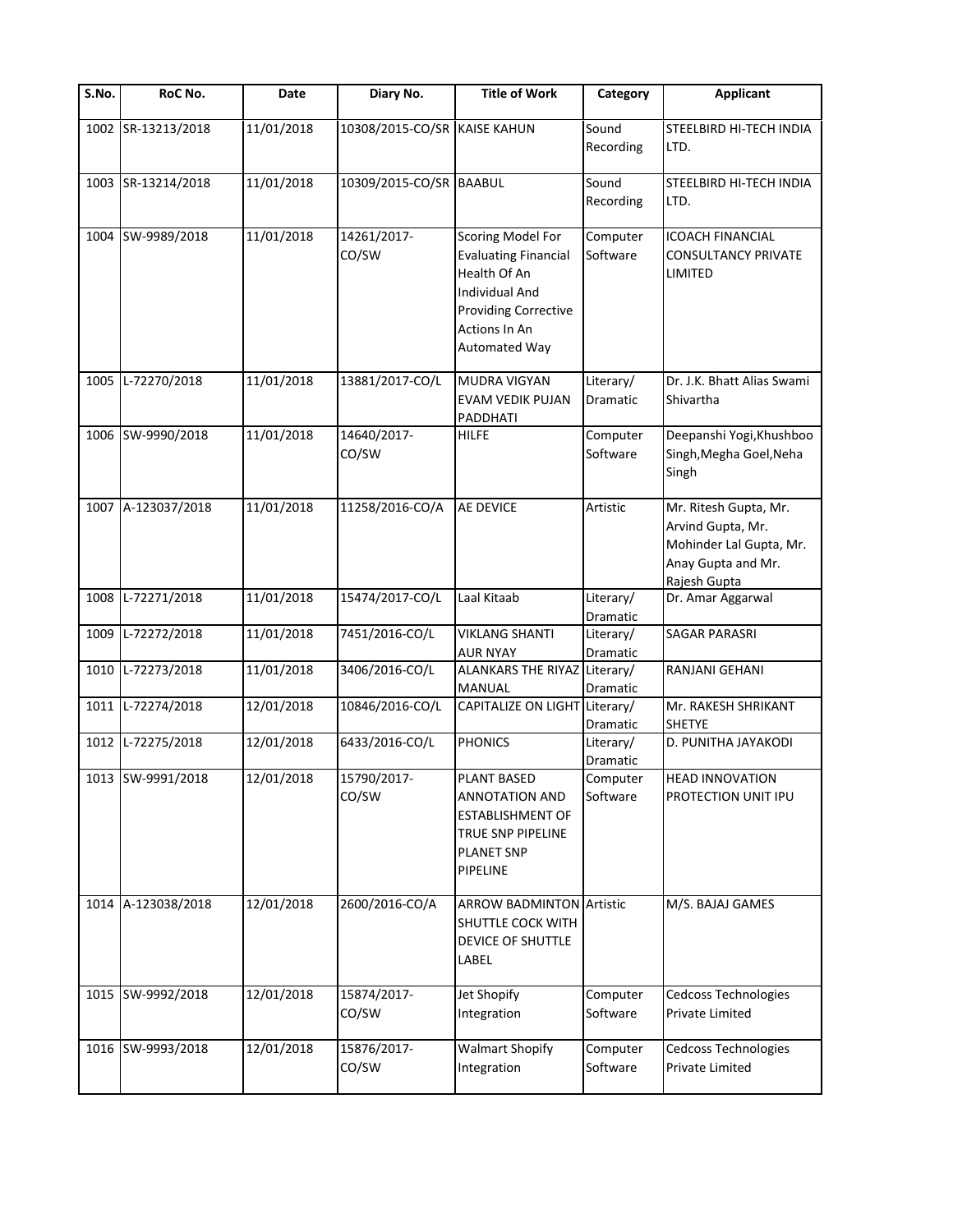| $\overline{\mathsf{S}}$ . No. | RoC No.            | Date       | Diary No.             | <b>Title of Work</b>                           | Category                     | <b>Applicant</b>                                                                                       |
|-------------------------------|--------------------|------------|-----------------------|------------------------------------------------|------------------------------|--------------------------------------------------------------------------------------------------------|
|                               | 1017 SW-9994/2018  | 12/01/2018 | 15879/2017-<br>CO/SW  | Newegg Shopify<br>Integration                  | Computer<br>Software         | Cedcoss Technologies<br>Private Limited                                                                |
|                               | 1018 SW-9995/2018  | 12/01/2018 | 15921/2017-<br>CO/SW  | Amazon Magento 2<br>Importer                   | Computer<br>Software         | <b>Cedcoss Technologies</b><br><b>Private Limited</b>                                                  |
| 1019                          | L-72276/2018       | 12/01/2018 | 13736/2015-CO/L       | <b>NIRMAN Puzzle</b><br>Game                   | Literary/<br>Dramatic        | PANDYA BHANUSHANKER<br>BHAGVATIPRASAD                                                                  |
| 1020                          | A-123039/2018      | 12/01/2018 | 16880/2017-CO/A       | SPARLCY                                        | Artistic                     | ARUN KUMAR DHANUKA                                                                                     |
|                               | 1021 A-123040/2018 | 12/01/2018 | 16882/2017-CO/A       | <b>CURZON'S FLAVOUR</b><br>AS PER LABEL        | Artistic                     | MIRZA AMANAT ALI, SK<br><b>JAKIR ALI</b>                                                               |
|                               | 1022 A-123041/2018 | 12/01/2018 | 16645/2017-CO/A       | <b>DB SIGGNATURE</b>                           | Artistic                     | M/S SOM FRAGRANCES<br><b>PVT LTD</b>                                                                   |
|                               | 1023 A-123042/2018 | 12/01/2018 | 16646/2017-CO/A       | <b>AGRI SPRAY SHOP</b>                         | Artistic                     | <b>AGRI SPRAY SHOP</b>                                                                                 |
|                               | 1024 SW-9996/2018  | 12/01/2018 | 16484/2017-<br>CO/SW  | WHIZCOMS                                       | Computer<br>Software         | <b>DATTTAPRASAD</b><br><b>SHASHIDHAR</b><br>RANE, GIRIJESH SINGH<br>KAUSHIK, SATYAJIT<br>RAMESH JADHAV |
|                               | 1025 SW-9997/2018  | 12/01/2018 | 16408/2017-<br>CO/SW  | E-MARKETING<br>ATTENDANCE<br>SYSTEM            | Computer<br>Software         | <b>KAMAL JAIN</b>                                                                                      |
|                               | 1026 SW-9998/2018  | 12/01/2018 | 16407/2017-<br>CO/SW  | <b>TRANSACTIONS</b><br>DELETER APP             | Computer<br>Software         | <b>SAASANT INFOTECH</b><br>PRIVATE LIMITED                                                             |
|                               | 1027 L-72277/2018  | 12/01/2018 | 49789/2014-CO/L       | The Sufi Sultan                                | Literary/<br>Dramatic        | <b>DRecords International</b><br><b>Private Limited</b>                                                |
| 1028                          | L-72278/2018       | 12/01/2018 | 11254/2017-CO/L       | Heaven and Hell<br>Within - 05                 | Literary/<br>Dramatic        | Himanshu Shangari                                                                                      |
| 1029                          | L-72279/2018       | 12/01/2018 | 16412/2017-CO/L       | The Lonely Drummer<br>and Other Poems          | Literary/<br><b>Dramatic</b> | <b>ABHISHEK GOSWAMI</b>                                                                                |
|                               | 1030 L-72280/2018  | 12/01/2018 | 12743/2017-CO/L       | Hindustan times ke<br>saath mere din           | Literary/<br>Dramatic        | Brajesh Verma                                                                                          |
| 1031                          | L-72281/2018       | 12/01/2018 | 10998/2017-CO/L       | How Dare You Make<br>Me Sad                    | Literary/<br>Dramatic        | Kishore Asrani                                                                                         |
| 1032                          | L-72282/2018       | 12/01/2018 | 3056/2015-CO/L        | PUTHIYA MUDICHU                                | Literary/<br>Dramatic        | CHINDHAI JAYARAMAN                                                                                     |
| 1033                          | L-72283/2018       | 12/01/2018 | 17570/2017-CO/L       | Zara's Witness                                 | Literary/<br>Dramatic        | Shubhrangshu Roy                                                                                       |
| 1034                          | A-123043/2018      | 12/01/2018 | 3851/2015-CO/A        | CK Birla Group                                 | Artistic                     | CK BIRLA CORPORATE<br>SERVICES LIMITED                                                                 |
|                               | 1035 SR-13215/2018 | 12/01/2018 | 45822/2014-CO/SR      | Thambho have<br>Nishfal Aashru Maran Recording | Sound                        | <b>Gunjan Communication</b>                                                                            |
|                               | 1036 SR-13216/2018 | 12/01/2018 | 45783/2014-CO/SR Bapu |                                                | Sound<br>Recording           | <b>Gunjan Communication</b>                                                                            |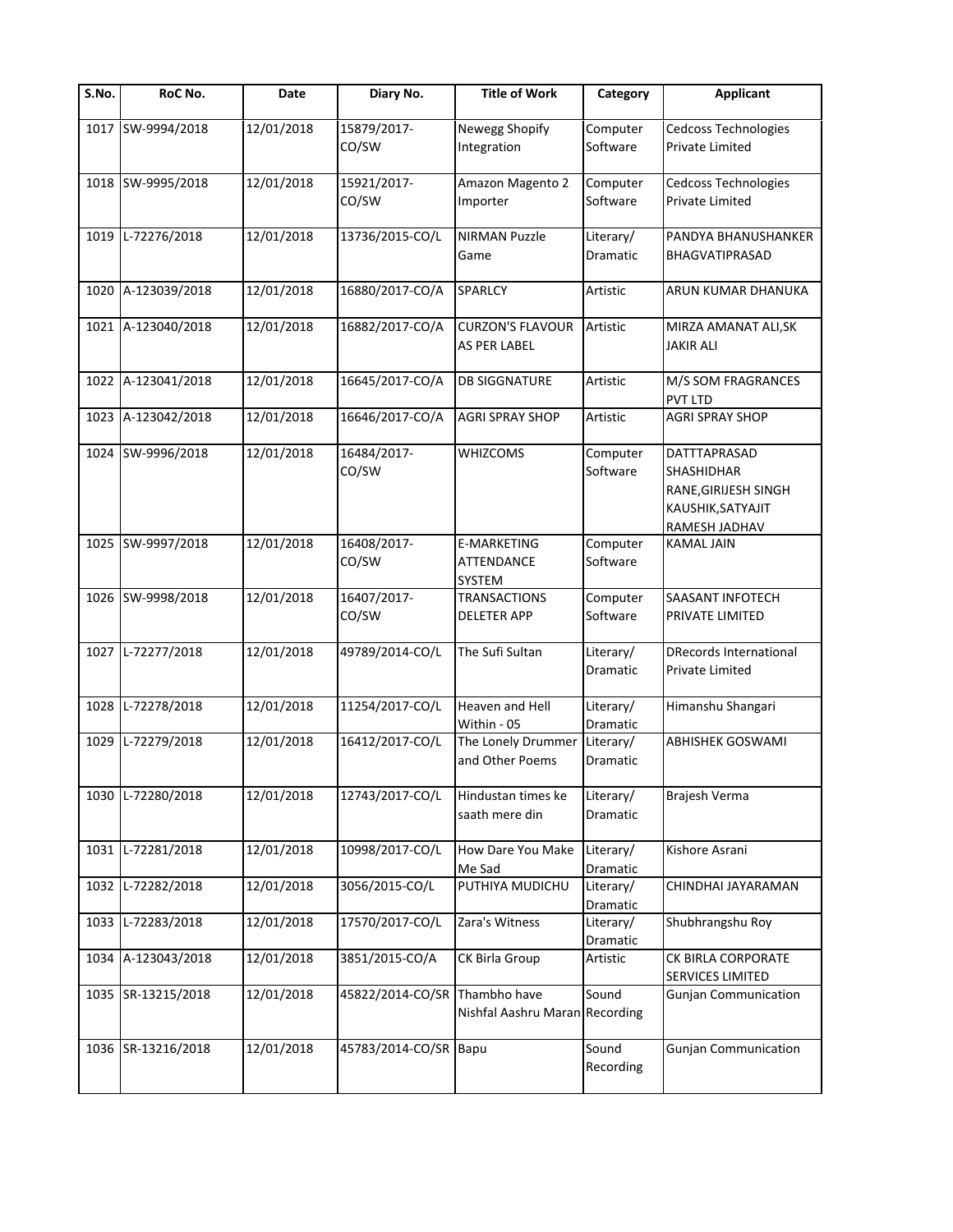| $\overline{\mathsf{S}}$ . No. | RoC No.            | Date       | Diary No.                         | <b>Title of Work</b>                                                         | Category                     | <b>Applicant</b>                   |
|-------------------------------|--------------------|------------|-----------------------------------|------------------------------------------------------------------------------|------------------------------|------------------------------------|
|                               | 1037 SR-13217/2018 | 12/01/2018 | 45825/2014-CO/SR Timirant Umtali  | Tejachi Paule                                                                | Sound<br>Recording           | <b>Gunjan Communication</b>        |
|                               | 1038 SR-13218/2018 | 12/01/2018 | 45824/2014-CO/SR Jagao na Bapu ko | Neend aa Gayi Hai                                                            | Sound<br>Recording           | <b>Gunjan Communication</b>        |
| 1039                          | SR-13219/2018      | 12/01/2018 |                                   | 26303/2012-CO/SR AYERI SAKHI MORE<br>KHWAJA GHAR AAYE                        | Sound<br>Recording           | RAVI KANT SHARMA                   |
| 1040                          | SR-13220/2018      | 12/01/2018 |                                   | 45817/2014-CO/SR Janamdinotsav Geet                                          | Sound<br>Recording           | <b>Gunjan Communication</b>        |
|                               | 1041 SR-13221/2018 | 12/01/2018 | 45814/2014-CO/SR Jug Jug Jiye     |                                                                              | Sound<br>Recording           | <b>Gunjan Communication</b>        |
|                               | 1042 SR-13222/2018 | 12/01/2018 |                                   | 45665/2014-CO/SR Nav Sanskriti ki Shilla Sound<br>Rakh Gaya                  | Recording                    | <b>Gunjan Communication</b>        |
|                               | 1043 SR-13223/2018 | 12/01/2018 | 26314/2012-CO/SR                  | <b>BAHUT DIN BEETE</b><br>SAIYA TOHE DEKHE                                   | Sound<br>Recording           | RAVI KANT SHARMA                   |
| 1044                          | L-72284/2018       | 12/01/2018 | 15299/2017-CO/L                   | Flutter of<br>Imaginations                                                   | Literary/<br><b>Dramatic</b> | Tia Tewari                         |
|                               | 1045 SR-13224/2018 | 12/01/2018 | 26325/2012-CO/SR                  | <b>BAHUT KATHIN HE</b><br>DAGAR PANGHAT KI                                   | Sound<br>Recording           | RAVI KANT SHARMA                   |
| 1046                          | L-72285/2018       | 12/01/2018 | 12665/2017-CO/L                   | <b>DECEPTION GAMES</b>                                                       | Literary/<br>Dramatic        | Abilash Chandran                   |
|                               | 1047 SR-13225/2018 | 12/01/2018 | 26328/2012-CO/SR HAZRAT KHWAJA    | <b>SANG KHELIYE</b><br>DHAMAAR                                               | Sound<br>Recording           | RAVI KANT SHARMA                   |
| 1048                          | L-72286/2018       | 12/01/2018 | 13873/2017-CO/L                   | The Fictitious Dream                                                         | Literary/<br>Dramatic        | Ravish T Ram                       |
| 1049                          | L-72287/2018       | 12/01/2018 | 16776/2017-CO/L                   | Simulation in<br>Engineering and<br>Technology                               | Literary/<br>Dramatic        | Ashu Gupta and Abdalla<br>Alameen  |
|                               | 1050 SR-13226/2018 | 12/01/2018 | 26337/2012-CO/SR HARIYALA BANNA   | AAYA MORA<br>KHWAJA BANNA<br>AAYA                                            | Sound<br>Recording           | RAVI KANT SHARMA                   |
|                               | 1051 L-72288/2018  | 12/01/2018 | 16524/2017-CO/L                   | The Scientific Basis of Literary/<br>Hinduism                                | Dramatic                     | T. Muralidharan                    |
|                               | 1052 SR-13227/2018 | 12/01/2018 |                                   | 26346/2012-CO/SR SUFI INSTRUMENTAL                                           | Sound<br>Recording           | RAVI KANT SHARMA                   |
| 1053                          | L-72289/2018       | 12/01/2018 | 16793/2017-CO/L                   | <b>Twenty Three</b>                                                          | Literary/<br>Dramatic        | <b>BIKRAMJIT SEN</b>               |
| 1054                          | L-72290/2018       | 12/01/2018 | 3632/2015-CO/L                    | De Mystiek van het<br>Johannes Evangelie (<br><b>LIGHT ON SAINT</b><br>JOHN) | Literary/<br>Dramatic        | RADHA SOAMI SATSANG<br><b>BEAS</b> |
| 1055                          | L-72291/2018       | 12/01/2018 | 16099/2017-CO/L                   | ORU AMERICAN<br>SAAREE VISA                                                  | Literary/<br>Dramatic        | DEEPU. M.S.                        |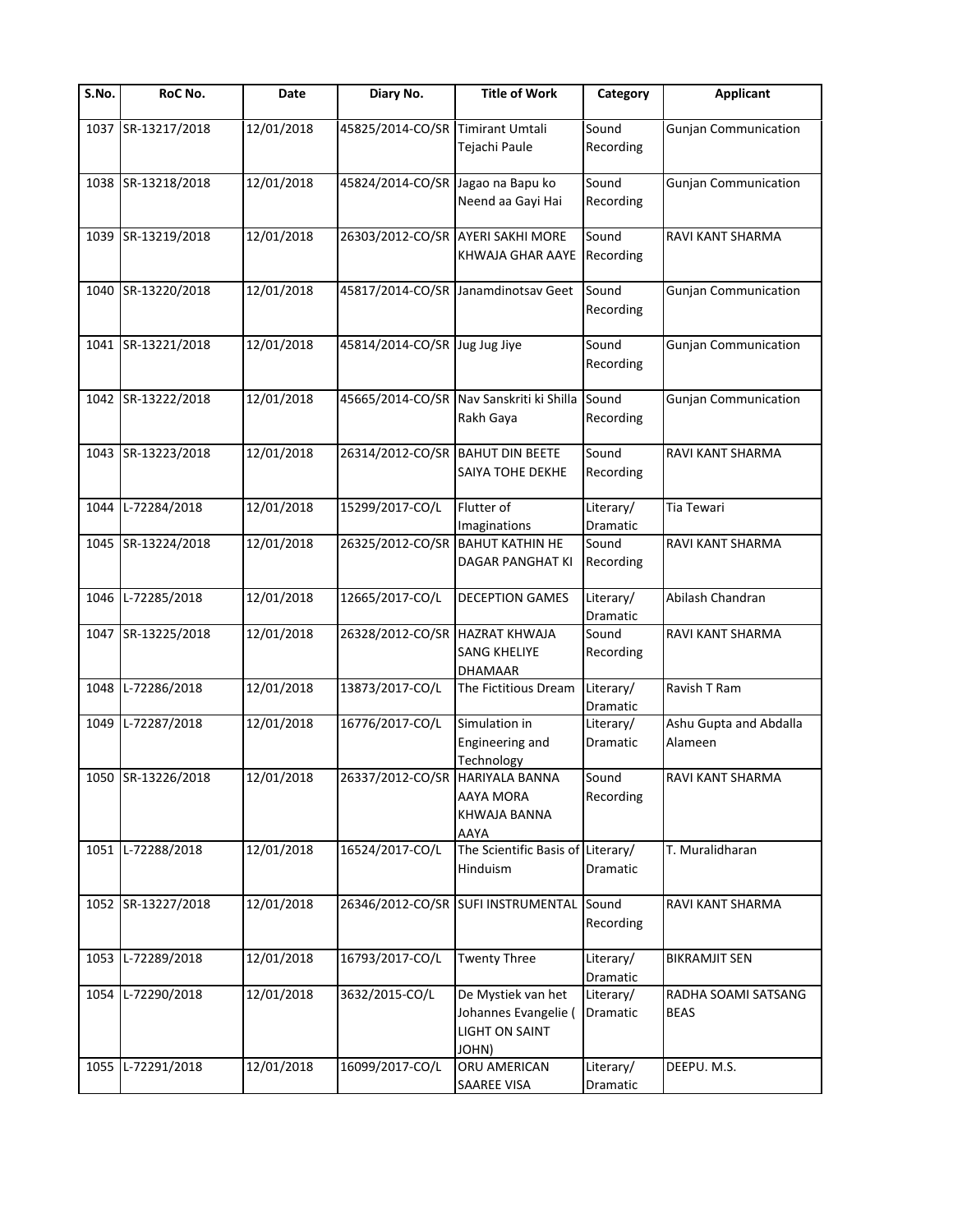| $\overline{\mathsf{S}}$ . No. | RoC No.            | Date       | Diary No.       | <b>Title of Work</b>                                                               | Category              | <b>Applicant</b>                                  |
|-------------------------------|--------------------|------------|-----------------|------------------------------------------------------------------------------------|-----------------------|---------------------------------------------------|
| 1056                          | L-72292/2018       | 12/01/2018 | 16386/2017-CO/L | VYAVASTHAPAK:<br><b>BOSS NAVHE LEADER Dramatic</b>                                 | Literary/             | <b>SUNIL LONDHE</b>                               |
|                               | 1057 SW-9999/2018  | 12/01/2018 | 748/2018-CO/SW  | <b>SMS ENGINE</b><br><b>AUTOSERVE WIDMS</b><br>VERSION 1.0.3<br>DATED 20/10/2014   | Computer<br>Software  | <b>ITERATE INDIA PRIVATE</b><br>LIMITED           |
| 1058                          | L-72293/2018       | 12/01/2018 | 56425/2014-CO/L | MANZEERA                                                                           | Literary/<br>Dramatic | <b>MANINDER</b><br>SINGH, RUPESH PATEL            |
| 1059                          | A-123044/2018      | 12/01/2018 | 54856/2014-CO/A | Logo of Lucknow<br>Society                                                         | Artistic              | Shamim Akhtar                                     |
| 1060                          | L-72294/2018       | 12/01/2018 | 44867/2014-CO/L | English Study Point                                                                | Literary/<br>Dramatic | Dinesh Kumar                                      |
|                               | 1061 A-123045/2018 | 12/01/2018 | 5262/2016-CO/A  | <b>KIRYANA WORLD</b>                                                               | Artistic              | APG RETAIL PRIVATE<br>LIMITED                     |
|                               | 1062 L-72295/2018  | 12/01/2018 | 55492/2014-CO/L | Friend of<br>Technician's                                                          | Literary/<br>Dramatic | MRS. USHA KIRAN<br>AWASARMAL                      |
|                               | 1063 L-72296/2018  | 12/01/2018 | 10805/2017-CO/L | <b>SNAKE N LADER</b><br><b>BOARD GAME GUIDE</b>                                    | Literary/<br>Dramatic | SUNIL AGARWAL                                     |
|                               | 1064 A-123046/2018 | 12/01/2018 | 49053/2014-CO/A | <b>QUICK HEAL</b><br><b>ANTIVIRUS PRO</b><br><b>PACKAGE</b>                        | Artistic              | <b>QUICK HEAL</b><br>TECHNOLOGIES PVT. LTD.       |
|                               | 1065 A-123047/2018 | 12/01/2018 | 49047/2014-CO/A | quick heal internet<br>security premium-<br>package                                | Artistic              | quick heal technologies<br>pvt. Itd.              |
|                               | 1066 A-123048/2018 | 12/01/2018 | 1152/2015-CO/A  | <b>VIIKING TRANCE</b>                                                              | Artistic              | VIIKING MEDIA AND<br><b>ENTERTAINMENT PVT LTD</b> |
|                               | 1067 A-123049/2018 | 12/01/2018 | 9811/2017-CO/A  | <b>JOVEES</b>                                                                      | Artistic              | Jovees Herbal Care India<br>Limited               |
|                               | 1068 A-123050/2018 | 12/01/2018 | 9313/2015-CO/A  | <b>SENSTOUCH</b>                                                                   | Artistic              | MR. BHAVIK S. POPAT                               |
|                               | 1069 A-123051/2018 | 12/01/2018 | 9314/2015-CO/A  | PRIMA                                                                              | Artistic              | MR. BHAVIK S. POPAT                               |
|                               | 1070 L-72297/2018  | 12/01/2018 | 16670/2017-CO/L | 3 Dimensional<br><b>Impact Assessment</b><br>Model for<br>Community<br>Development | Literary/<br>Dramatic | <b>RUBI SINGH</b>                                 |
| 1071                          | L-72298/2018       | 12/01/2018 | 16156/2017-CO/L | Performance<br>Evaluation of<br>Minimization of<br>Rework                          | Literary/<br>Dramatic | ANUP JUNANKAR                                     |
|                               | 1072 L-72299/2018  | 12/01/2018 | 16460/2017-CO/L | <b>ARKEY'S WAY</b>                                                                 | Literary/<br>Dramatic | SUBRAVATI RAMA<br><b>KRISHNA</b>                  |
|                               | 1073 L-72300/2018  | 12/01/2018 | 12306/2015-CO/L | Sahavarthitvam                                                                     | Literary/<br>Dramatic | Pious Guit                                        |
| 1074                          | L-72301/2018       | 12/01/2018 | 16784/2017-CO/L | Gonefishing India                                                                  | Literary/<br>Dramatic | Suprio Mukherjee                                  |
|                               | 1075 L-72302/2018  | 12/01/2018 | 16394/2017-CO/L | <b>WATER PUMPING</b><br><b>SYSTEM USING</b><br>SOLAR ENERGY                        | Literary/<br>Dramatic | sandeep kale                                      |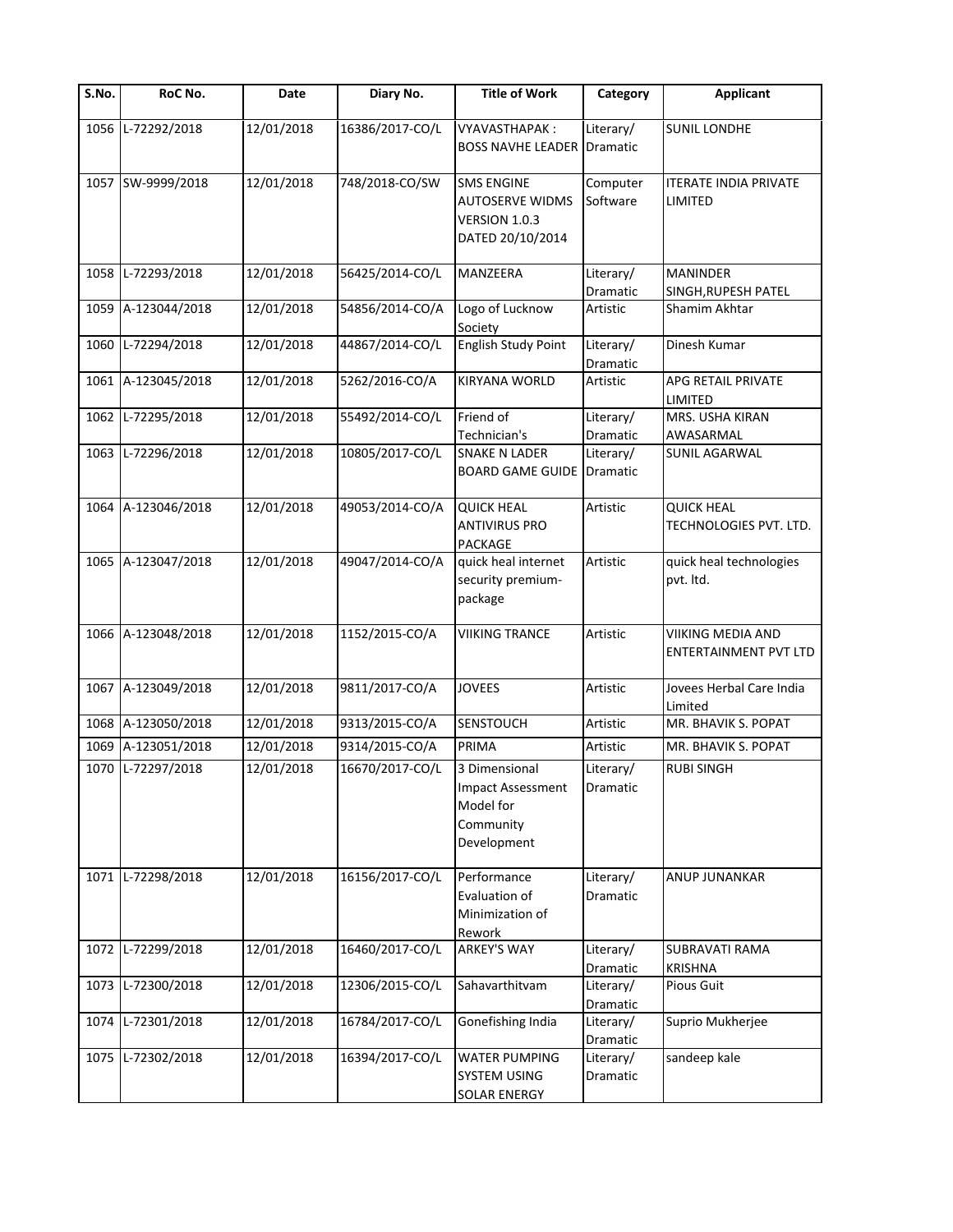| S.No. | RoC No.            | Date       | Diary No.            | <b>Title of Work</b>                                                                              | Category              | <b>Applicant</b>                                                                             |
|-------|--------------------|------------|----------------------|---------------------------------------------------------------------------------------------------|-----------------------|----------------------------------------------------------------------------------------------|
| 1076  | L-72303/2018       | 12/01/2018 | 17516/2017-CO/L      | <b>AUTOMATIC START</b><br>UP/SHUT DOWN<br><b>CONTROL SCHEME</b><br>FOR 209FA BASED<br><b>CCPP</b> | Literary/<br>Dramatic | <b>BHARAT HEAVY</b><br>ELECTRICALS LIMITED                                                   |
|       | 1077 A-123052/2018 | 12/01/2018 | 16374/2017-CO/A      | "SWAGATH MEETHE<br>PALMEETHI<br>YAADEIN"                                                          | Artistic              | Swagath Sweets                                                                               |
| 1078  | L-72304/2018       | 12/01/2018 | 16515/2017-CO/L      | Rantings of a Girl's<br>Mind                                                                      | Literary/<br>Dramatic | Jahnavi Sharma                                                                               |
| 1079  | L-72305/2018       | 12/01/2018 | 16474/2017-CO/L      | Reference Group's<br>Role in Decision<br>Making                                                   | Literary/<br>Dramatic | <b>SHINEY CHIB</b>                                                                           |
| 1080  | L-72306/2018       | 12/01/2018 | 6485/2017-CO/L       | <b>SWASTIKA INDIA</b>                                                                             | Literary/<br>Dramatic | Aakash Bhadana, SUJIT<br>ROY, Vasu Kaushik                                                   |
| 1081  | L-72307/2018       | 12/01/2018 | 16666/2017-CO/L      | A NOVEL IoT<br>ARCHITECTURE                                                                       | Literary/<br>Dramatic | ASHUTOSH BEHURA                                                                              |
| 1082  | L-72308/2018       | 12/01/2018 | 15281/2017-CO/L      | <b>OPERATING SYSTEM</b>                                                                           | Literary/<br>Dramatic | <b>SHARAYU SANGEKAR &amp;</b><br>Nilima Jichkar                                              |
| 1083  | L-72309/2018       | 12/01/2018 | 16615/2017-CO/L      | <b>Tag Based Video</b><br>Search Engine With<br>Personalized Ranking<br>And<br>Recommendations    | Literary/<br>Dramatic | Rajesh Nakhate                                                                               |
| 1084  | SW-10000/2018      | 12/01/2018 | 11938/2015-<br>CO/SW | SecurePDS                                                                                         | Computer<br>Software  | Mr.Rahul Sathyaprakash<br>Rana, Mr.Ambar<br>Kumar, Ms. Mandisha<br>Sharma, Mr. Vishal Bharti |
|       | 1085 L-72310/2018  | 12/01/2018 | 16608/2017-CO/L      | <b>KICHU CHABI</b><br>ANTARE                                                                      | Literary/<br>Dramatic | <b>MOU PIYA DEB</b>                                                                          |
|       | 1086 A-123053/2018 | 12/01/2018 | 4902/2015-CO/A       | Vintages Industries                                                                               | Artistic              | Pradeep Kumar Jaiswal<br>Proprietor of Vintages<br>Industries                                |
| 1087  | L-72311/2018       | 12/01/2018 | 16629/2017-CO/L      | Made Of Stardust                                                                                  | Literary/<br>Dramatic | Arun Kumar                                                                                   |
| 1088  | L-72312/2018       | 12/01/2018 | 17376/2017-CO/L      | PA PA PAGALU<br>ZANZAR VACHAN<br>LEKHAN MY SCHOOL                                                 | Literary/<br>Dramatic | Ms. Kiranben Bhatt                                                                           |
| 1089  | L-72313/2018       | 12/01/2018 | 16620/2017-CO/L      | <b>BHAGAVADGITA</b><br><b>BHAVACHITRA</b><br><b>SUDHA</b>                                         | Literary/<br>Dramatic | JAMAPANA SRINIVASA<br><b>SOMA RAJU</b>                                                       |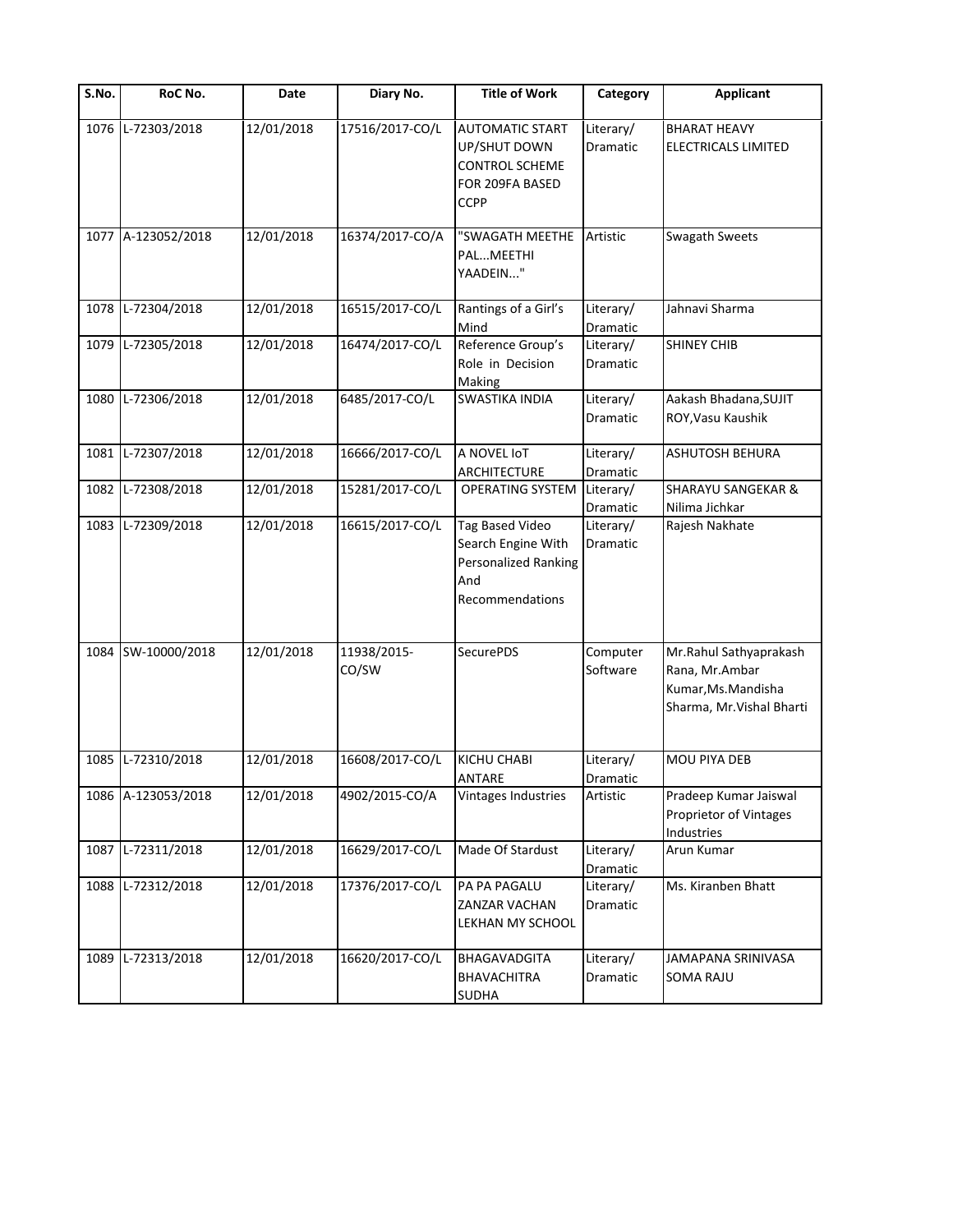| S.No. | RoC No.            | Date       | Diary No.            | <b>Title of Work</b>                                                                                                                            | Category              | <b>Applicant</b>                           |
|-------|--------------------|------------|----------------------|-------------------------------------------------------------------------------------------------------------------------------------------------|-----------------------|--------------------------------------------|
| 1090  | L-72314/2018       | 12/01/2018 | 16528/2017-CO/L      | AIR BRAKE SYSTEM<br>OF 700 HP TWIN<br>POWER PACK (TPP)<br>DIESEL-ELECTRIC<br><b>SHUNTING</b><br>LOCOMOTIVE WITH<br>PARKING BRAKE<br>ARRANGEMENT | Literary/<br>Dramatic | <b>BHARAT HEAVY</b><br>ELECTRICALS LIMITED |
| 1091  | L-72315/2018       | 12/01/2018 | 16526/2017-CO/L      | Dynamic<br>Programming for<br><b>Coding Interviews</b>                                                                                          | Literary/<br>Dramatic | Meenakshi & Kamal Rawat                    |
| 1092  | L-72316/2018       | 13/01/2018 | 17307/2017-CO/L      | ZINDAGI<br>KASHMAKASH                                                                                                                           | Literary/<br>Dramatic | Nirnimesh Dube                             |
| 1093  | L-72317/2018       | 13/01/2018 | 17595/2017-CO/L      | LEVEL -1 CLASS<br>9(PREPARATORY<br>BOOK) (GRADE 9)                                                                                              | Literary/<br>Dramatic | Mrs.S.DEVAKANNI                            |
|       | 1094 A-123054/2018 | 13/01/2018 | 17607/2017-CO/A      | <b>CLOSTAN (LABEL)</b>                                                                                                                          | Artistic              | Osmed Formulations Pvt.<br>Ltd.            |
|       | 1095 A-123055/2018 | 13/01/2018 | 17604/2017-CO/A      | DAIZOLE (LABEL)                                                                                                                                 | Artistic              | Osmed Formulations Pvt.<br>Ltd.            |
|       | 1096 A-123056/2018 | 13/01/2018 | 17603/2017-CO/A      | <b>GABIDOLL (LABEL)</b>                                                                                                                         | Artistic              | Osmed Formulations Pvt.<br>Ltd.            |
| 1097  | A-123057/2018      | 13/01/2018 | 17602/2017-CO/A      | DICLOFENAC (LABEL)                                                                                                                              | Artistic              | Osmed Formulations Pvt.<br>Ltd.            |
| 1098  | A-123058/2018      | 13/01/2018 | 17600/2017-CO/A      | <b>OSMED NO PAIN</b><br>EXTRA (LABEL)                                                                                                           | Artistic              | Osmed Formulations Pvt.<br>Ltd.            |
| 1099  | A-123059/2018      | 13/01/2018 | 17599/2017-CO/A      | DYCLO5A (LABEL)                                                                                                                                 | Artistic              | Osmed Formulations Pvt.<br>Ltd.            |
| 1100  | A-123060/2018      | 13/01/2018 | 17606/2017-CO/A      | MIXAGRIP (LABEL)                                                                                                                                | Artistic              | Osmed Formulations Pvt.<br>Ltd.            |
|       | 1101 A-123061/2018 | 13/01/2018 | 17605/2017-CO/A      | ROYAL CHEST AND<br>LUNG (LABEL)                                                                                                                 | Artistic              | Osmed Formulations Pvt.<br>Ltd.            |
|       | 1102 A-123062/2018 | 13/01/2018 | 13064/2017-CO/A      | <b>ASSET BUILDERS Built Artistic</b><br>on ethics, Built to last                                                                                |                       | M/s ASSET HANDLERS PVT<br><b>LTD</b>       |
|       | 1103 SW-10001/2018 | 13/01/2018 | 4193/2016-CO/SW      | e BLOSSOM (SYSTEM<br>SOFTWARE OF HEN<br>FOR JASMINE)                                                                                            | Computer<br>Software  | CDAC, KOLKATA                              |
| 1104  | A-123063/2018      | 13/01/2018 | 6457/2016-CO/A       | <b>D B GROUP</b>                                                                                                                                | Artistic              | <b>ASHOK KUMAR</b><br>DEEDWANIYA           |
| 1105  | L-72318/2018       | 13/01/2018 | 13228/2017-CO/L      | ANUBHUTI                                                                                                                                        | Literary/<br>Dramatic | Rupa Sah "Rupali"                          |
|       | 1106 SW-10002/2018 | 13/01/2018 | 15640/2017-<br>CO/SW | Mysql database for<br>wisejay.com                                                                                                               | Computer<br>Software  | Wisejay Private Limited                    |
|       | 1107 A-123064/2018 | 13/01/2018 | 6456/2016-CO/A       | <b>DB GROUP</b>                                                                                                                                 | Artistic              | <b>ASHOK KUMAR</b><br>DEEDWANIYA           |
| 1108  | L-72319/2018       | 13/01/2018 | 10494/2017-CO/L      | The Philosopher<br>Volunteer                                                                                                                    | Literary/<br>Dramatic | Robin Joseph Abraham                       |
| 1109  | L-72320/2018       | 13/01/2018 | 14503/2017-CO/L      | A Friend like Karna                                                                                                                             | Literary/<br>Dramatic | Madhav Thapar                              |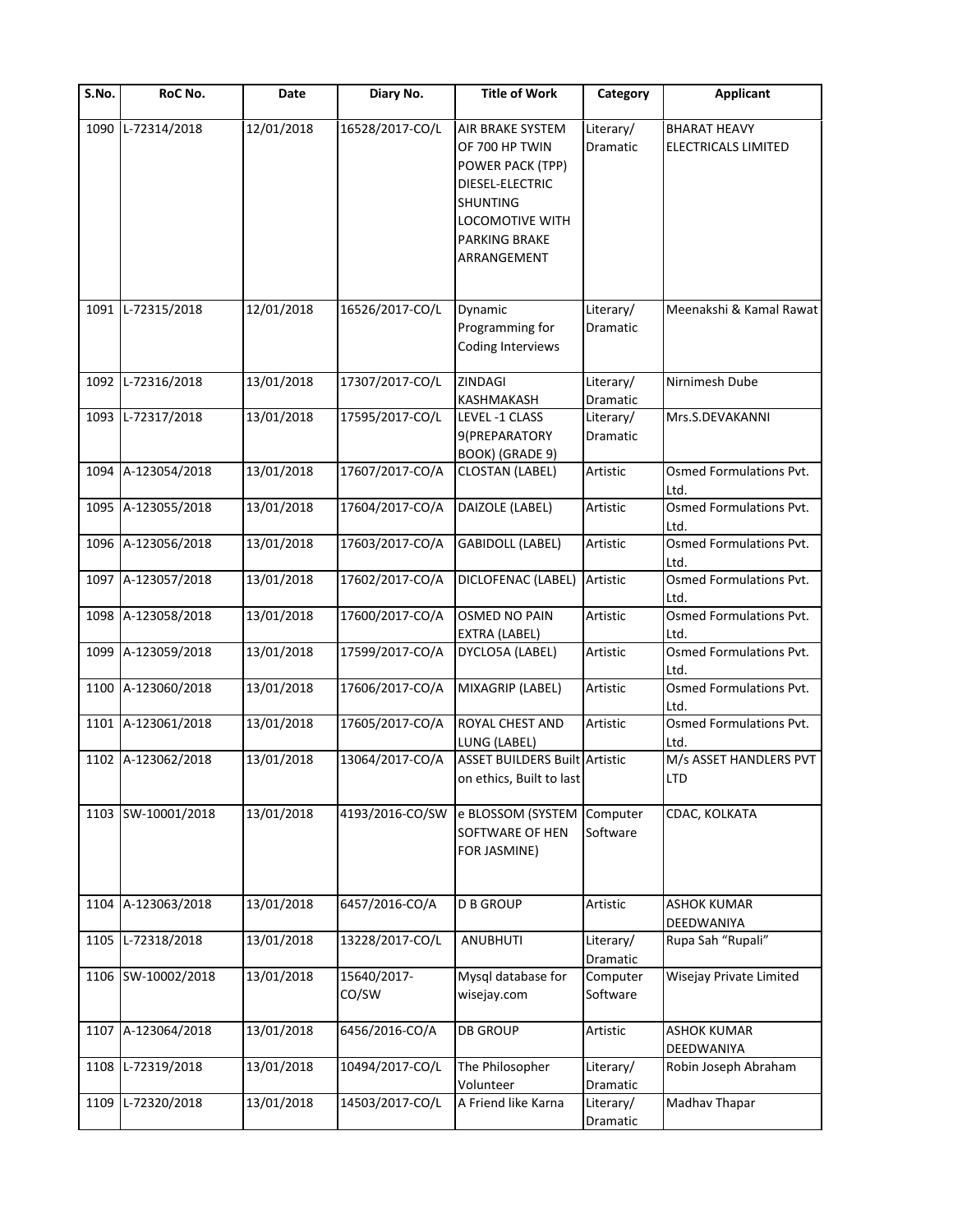| $\overline{\mathsf{S}}$ . No. | RoC No.            | Date       | Diary No.            | <b>Title of Work</b>                                                                                                                               | Category              | <b>Applicant</b>                                                           |
|-------------------------------|--------------------|------------|----------------------|----------------------------------------------------------------------------------------------------------------------------------------------------|-----------------------|----------------------------------------------------------------------------|
|                               | 1110 A-123065/2018 | 13/01/2018 | 4412/2015-CO/A       | SuYog Farma                                                                                                                                        | Artistic              | YOGESH PALIWAL                                                             |
|                               | 1111 A-123066/2018 | 13/01/2018 | 4403/2015-CO/A       | Su Yog                                                                                                                                             | Artistic              | YOGESH PALIWAL                                                             |
|                               | 1112 SW-10003/2018 | 13/01/2018 | 16202/2017-<br>CO/SW | <b>XPEND - Daily</b><br><b>Expense APP</b>                                                                                                         | Computer<br>Software  | Sharveya V Sirdeshpande                                                    |
|                               | 1113 A-123067/2018 | 13/01/2018 | 4399/2015-CO/A       | Su Yog                                                                                                                                             | Artistic              | YOGESH PALIWAL                                                             |
|                               | 1114 A-123068/2018 | 13/01/2018 | 4391/2015-CO/A       | Su Yog                                                                                                                                             | Artistic              | YOGESH PALIWAL                                                             |
|                               | 1115 SW-10004/2018 | 13/01/2018 | 9741/2017-CO/SW      | Digital Engagement<br>Card (DEC)                                                                                                                   | Computer<br>Software  | Girish Pandit                                                              |
|                               | 1116 SW-10005/2018 | 13/01/2018 | 877/2017-CO/SW       | PATTERNED<br>ABRADABLE<br>COATING ON GAS<br><b>TURBINE SHROUDS</b>                                                                                 | Computer<br>Software  | <b>BHARAT HEAVY</b><br>ELECTRICALS LIMITED                                 |
|                               | 1117 SW-10006/2018 | 13/01/2018 | 5477/2017-CO/SW      | <b>DATA ENTRY</b><br>SOFTWARE FOR<br>CROP AREA AND<br>YIELD ESTIMATION<br><b>SURVEY</b>                                                            | Computer<br>Software  | DR. U.C. SUD, DIRECTOR                                                     |
| 1118                          | A-123069/2018      | 13/01/2018 | 53751/2014-CO/A      | <b>RESHMA &amp; DEVICE</b><br>OF MAN                                                                                                               | Artistic              | <b>GULAB AHMED</b>                                                         |
|                               | 1119 SW-10007/2018 | 13/01/2018 | 12469/2017-<br>CO/SW | Matlab program for<br>predicting the stock<br>price using soft<br>computing technique                                                              | Computer<br>Software  | N.Srinivasan                                                               |
| 1120                          | A-123070/2018      | 13/01/2018 | 4791/2016-CO/A       | <b>NATURAL GURUJI</b><br>KHUS SYRUP (LABEL)                                                                                                        | Artistic              | Guruji Enterprises Pvt. Ltd.                                               |
|                               | 1121 SW-10008/2018 | 13/01/2018 | 11765/2017-<br>CO/SW | AN AUTOMATED<br><b>SYSTEM FOR</b><br><b>PROVIDING</b><br>PERSONALIZED<br><b>REWARDS AND</b><br><b>METHOD THEREOF</b>                               | Computer<br>Software  | Cybage Software Private<br>Limited                                         |
| 1122                          | A-123071/2018      | 13/01/2018 | 4795/2016-CO/A       | MARK (LABEL)                                                                                                                                       | Artistic              | Nazium Ur Rehman<br>trading as Die Mark<br>Products                        |
| 1123                          | SW-10009/2018      | 13/01/2018 | 13445/2017-<br>CO/SW | Software for Cost<br>Optimization of<br>recycling of different<br>types of aluminum<br>scraps for production<br>of alloy of desired<br>composition | Computer<br>Software  | Jawaharlal Nehru<br>Aluminium Research<br>Development and Design<br>Centre |
| 1124                          | A-123072/2018      | 13/01/2018 | 16336/2017-CO/A      | <b>FASROFIX (LABEL)</b>                                                                                                                            | Artistic              | M/s. Fasro Industry A<br>Partnership Concern                               |
| 1125                          | L-72321/2018       | 13/01/2018 | 14070/2017-CO/L      | YOGA PARSHANA<br>SANGRAHA - 1                                                                                                                      | Literary/<br>Dramatic | SATPAL KHICHER                                                             |
| 1126                          | L-72322/2018       | 13/01/2018 | 12316/2017-CO/L      | <b>SANT SANDESH</b>                                                                                                                                | Literary/<br>Dramatic | RADHA SOAMI SATSANG<br><b>BEAS</b>                                         |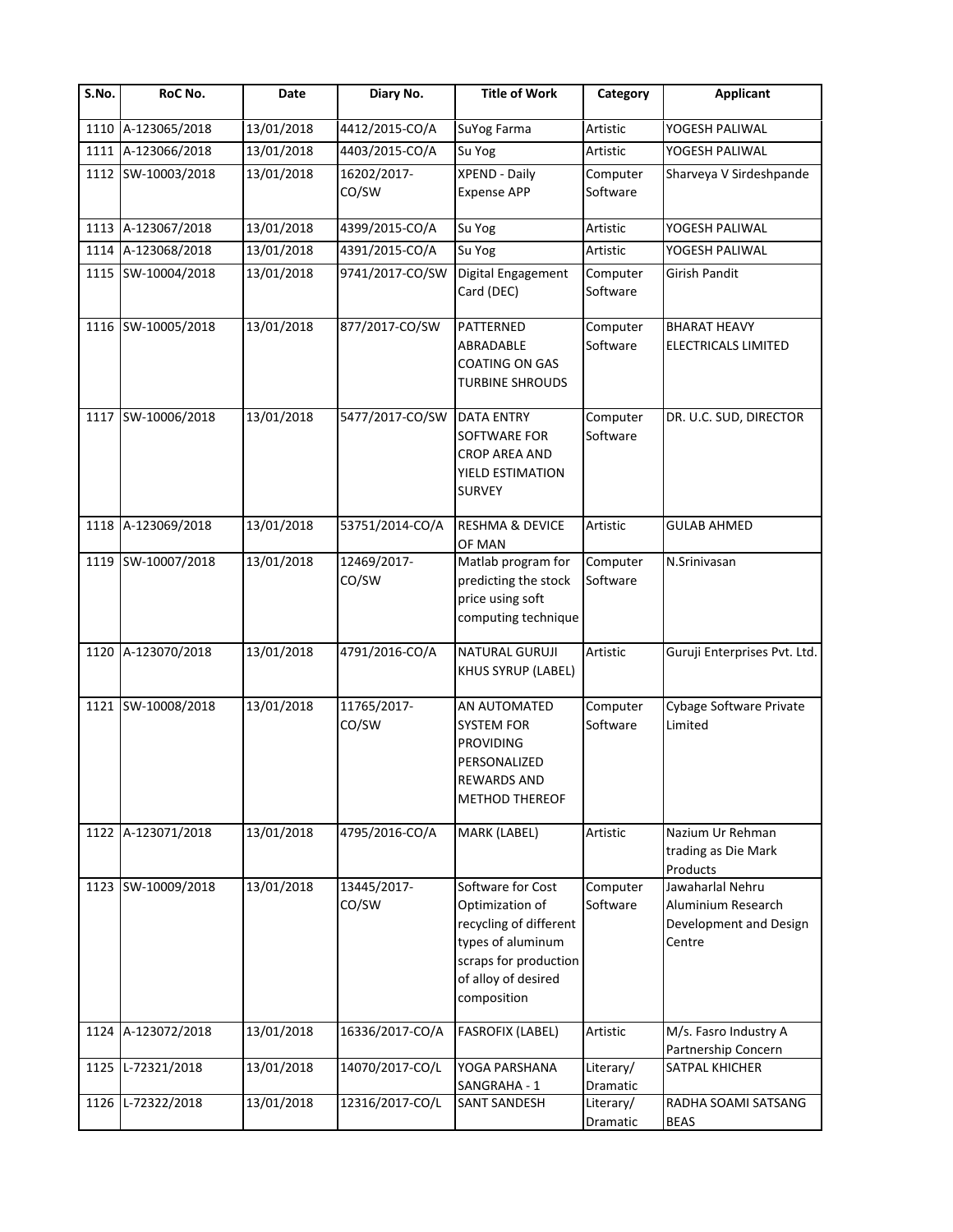| $\overline{\mathsf{S}}$ . No. | RoC No.           | Date       | Diary No.       | <b>Title of Work</b>                                                                                        | Category                     | <b>Applicant</b>                                                                                                    |
|-------------------------------|-------------------|------------|-----------------|-------------------------------------------------------------------------------------------------------------|------------------------------|---------------------------------------------------------------------------------------------------------------------|
| 1127                          | A-123073/2018     | 13/01/2018 | 9638/2017-CO/A  | K N MADHUSUDHAN<br><b>BEEDI WORKS AZAD</b><br><b>ROAD BHONGIR</b>                                           | Artistic                     | K.N.MADHUSUDAN                                                                                                      |
| 1128                          | A-123074/2018     | 13/01/2018 | 13091/2016-CO/A | <b>Gujarat Lions</b>                                                                                        | Artistic                     | Intex Technologies (India)<br>Limited                                                                               |
| 1129                          | L-72323/2018      | 13/01/2018 | 13150/2017-CO/L | <b>LETS TALK SPICE</b><br><b>TALK SHOW</b>                                                                  | Literary/<br>Dramatic        | CHANDAN ANAND S/O SH<br><b>MOHINDER KUMAR</b><br><b>ANAND</b>                                                       |
| 1130                          | L-72324/2018      | 13/01/2018 | 16429/2017-CO/L | QUIZ ZLES OF<br>HOMEOPATHY                                                                                  | Literary/<br>Dramatic        | DR M KHALID DHMS                                                                                                    |
| 1131                          | L-72325/2018      | 13/01/2018 | 16399/2017-CO/L | THE NETWORKING<br><b>BUSINESS MODEL</b>                                                                     | Literary/<br>Dramatic        | LAKHAN SINGH JOGI                                                                                                   |
|                               | 1132 L-72326/2018 | 13/01/2018 | 16863/2017-CO/L | RACE TO THE MOON                                                                                            | Literary/<br>Dramatic        | Fatima Abbas Rizvi                                                                                                  |
| 1133                          | L-72327/2018      | 13/01/2018 | 16662/2017-CO/L | black heart                                                                                                 | Literary/<br>Dramatic        | Rishabh minocha                                                                                                     |
| 1134                          | L-72328/2018      | 13/01/2018 | 16397/2017-CO/L | 8-Way Quality Check<br>For Question Papers                                                                  | Literary/<br>Dramatic        | Dr Ved Prakash Mishra, Dr.<br>Abhilasha Dass, Dr. Gaurav<br>Mishra, Dr. Minal<br>Chaudhary, Mrs. Nirupama<br>Bhisey |
| 1135                          | L-72329/2018      | 13/01/2018 | 16869/2017-CO/L | Joubon                                                                                                      | Literary/<br>Dramatic        | Abhijit Das                                                                                                         |
| 1136                          | L-72330/2018      | 13/01/2018 | 16551/2017-CO/L | Tarangantara                                                                                                | Literary/<br>Dramatic        | Prasad Ganapathi                                                                                                    |
| 1137                          | L-72331/2018      | 13/01/2018 | 16792/2017-CO/L | Project poster on<br>Restro Application                                                                     | Literary/<br>Dramatic        | Priti Bhagat                                                                                                        |
| 1138                          | L-72332/2018      | 13/01/2018 | 16560/2017-CO/L | <b>Cracking Group</b><br>Discussion                                                                         | Literary/<br>Dramatic        | Pallavi Dongre                                                                                                      |
| 1139                          | L-72333/2018      | 13/01/2018 | 16486/2017-CO/L | <b>TEACHER INK</b><br><b>EXECUTIVE</b><br><b>EDUCATOR</b><br><b>CERTIFICATE COURSE</b><br><b>CURRICULUM</b> | Literary/<br><b>Dramatic</b> | SANDHYA GATTI                                                                                                       |
| 1140                          | L-72334/2018      | 13/01/2018 | 13098/2017-CO/L | <b>BOOMERANG</b>                                                                                            | Literary/<br>Dramatic        | <b>SUJITH</b>                                                                                                       |
| 1141                          | L-72335/2018      | 13/01/2018 | 12309/2017-CO/L | PANIMULANG AKLAT Literary/<br><b>ISPIRITUWAL (A</b><br>SPIRITUAL PRIMER)                                    | Dramatic                     | RADHA SOAMI SATSANG<br><b>BEAS</b>                                                                                  |
|                               | 1142 L-72336/2018 | 13/01/2018 | 13348/2017-CO/L | <b>G R PRAKASH VEDA</b><br>PADAM BIBLE GUIDE<br><b>KROTHA</b><br>NIBANDHANA<br>CHARITHRA<br>GRANDHALU       | Literary/<br>Dramatic        | M/S. FAITH INSTITUTE OF<br>RURAL EVANGELISM                                                                         |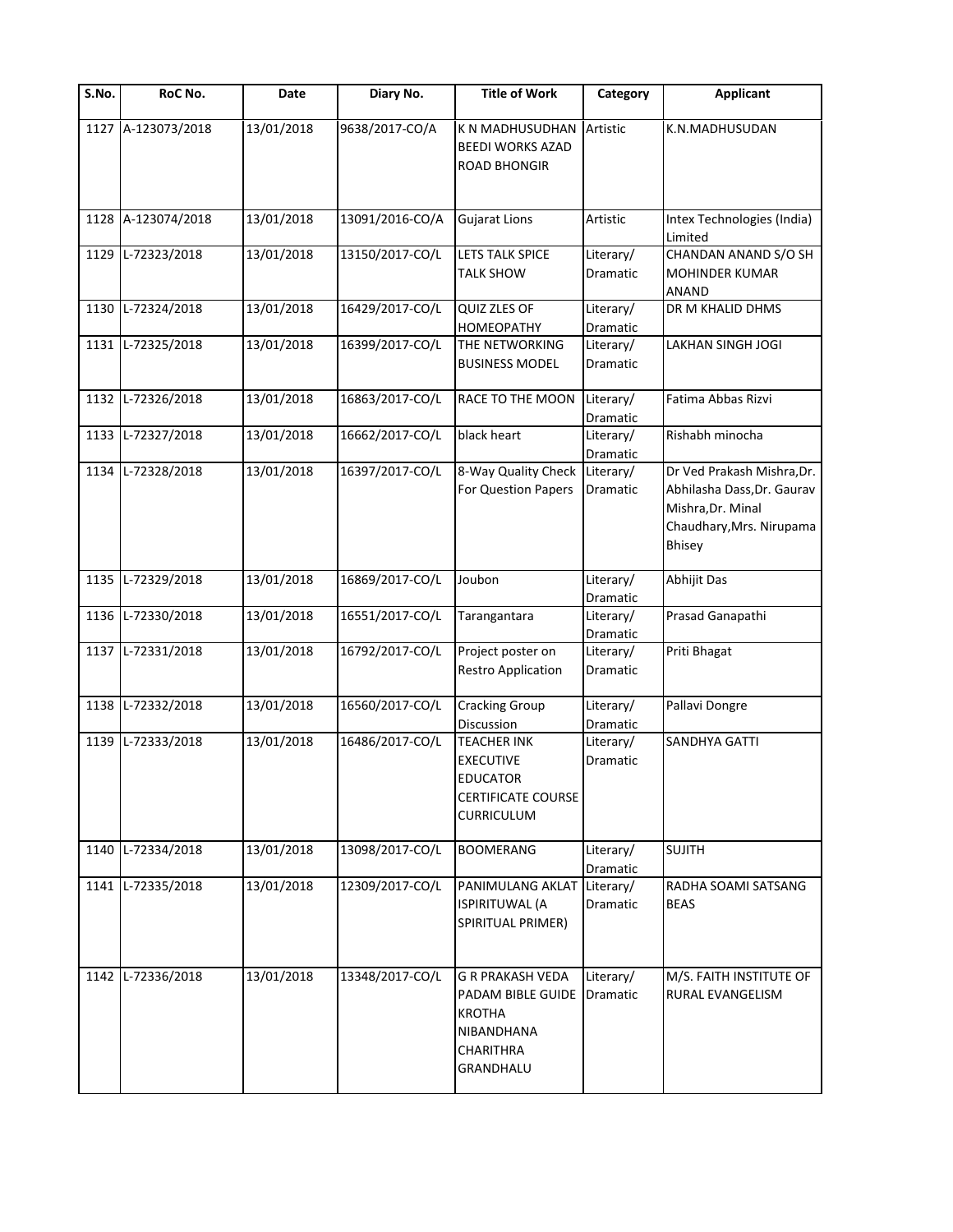| S.No. | RoC No.            | Date       | Diary No.            | <b>Title of Work</b>                                                                                                               | Category              | <b>Applicant</b>                                  |
|-------|--------------------|------------|----------------------|------------------------------------------------------------------------------------------------------------------------------------|-----------------------|---------------------------------------------------|
|       | 1143 A-123075/2018 | 13/01/2018 | 8517/2016-CO/A       | <b>CANDY FALL RED</b><br><b>BEAR (LABEL)</b>                                                                                       | Artistic              | Himalaya Food Products<br>(A Partnership Concern) |
| 1144  | SW-10010/2018      | 13/01/2018 | 1680/2017-CO/SW      | e-RESPOND REPORT<br><b>GENERATION</b><br><b>SYSTEM</b><br>(eRESPONDrgs)                                                            | Computer<br>Software  | <b>BHARAT HEAVY</b><br><b>ELECTRICALS LIMITED</b> |
| 1145  | L-72337/2018       | 13/01/2018 | 12315/2017-CO/L      | ΑΟΗΥΑΤΜΙΚΑ<br><b>BALABODHE</b><br>(PARMARTH<br>PARICHAY)                                                                           | Literary/<br>Dramatic | RADHA SOAMI SATSANG<br><b>BEAS</b>                |
| 1146  | L-72338/2018       | 13/01/2018 | 4385/2017-CO/L       | THE NUCLE SAGA I                                                                                                                   | Literary/<br>Dramatic | SAIF UR RAHMAN                                    |
|       | 1147 A-123076/2018 | 13/01/2018 | 604/2017-CO/A        | <b>STYLE BRITE</b>                                                                                                                 | Artistic              | CHETAN D. THAKKAR                                 |
|       | 1148 SW-10011/2018 | 13/01/2018 | 56366/2014-<br>CO/SW | <b>SMARTCOP VERSION</b><br>08                                                                                                      | Computer<br>Software  | <b>AVNISH DASS</b>                                |
| 1149  | L-72339/2018       | 13/01/2018 | 211/2016-CO/L        | SWAGY BOYS S. VEE                                                                                                                  | Literary/<br>Dramatic | ANOOP SHAH SISODIA                                |
| 1150  | L-72340/2018       | 13/01/2018 | 13453/2017-CO/L      | G R PRAKASH VEDA<br>PADAM BIBLE GUIDE<br>" CHARITHRA<br>GRANDHALU"                                                                 | Literary/<br>Dramatic | M/S FAITH INSTITUTE OF<br>RURAL EVANGELISM        |
|       | 1151 L-72341/2018  | 13/01/2018 | 54322/2014-CO/L      | Wisdom to Wonder                                                                                                                   | Literary/<br>Dramatic | <b>SHRI RAM CHANDRA</b><br><b>MISSION</b>         |
| 1152  | L-72342/2018       | 13/01/2018 | 12989/2016-CO/L      | Cardio care PLUS as a Literary/<br>tool for<br>management, follow-<br>up and evaluation of<br>health status in<br>cardiac patients | Dramatic              | Dr. Gaurav Tiwari, Dr.<br>Pranaywal               |
|       | 1153 A-123077/2018 | 13/01/2018 | 9986/2017-CO/A       | <b>INDIAN INSTITUTE OF Artistic</b><br>SPORTS MEDICINE -<br>fitness unlimited                                                      |                       | SUJATHA PUGAZHENDI                                |
| 1154  | L-72343/2018       | 13/01/2018 | 8978/2017-CO/L       | PRITHVI PAR JEEVAN<br><b>KI UTPATI</b>                                                                                             | Literary/<br>Dramatic | KHAJAM CHI LAL BANSAL                             |
|       | 1155 A-123078/2018 | 13/01/2018 | 49058/2014-CO/A      | quick heal total<br>security-package                                                                                               | Artistic              | <b>QUICK HEAL</b><br>TECHNOLOGIES PVT. LTD.       |
|       | 1156 A-123079/2018 | 13/01/2018 | 11544/2017-CO/A      | SHIVJYOTI                                                                                                                          | Artistic              | SABU TRADE PRIVATE<br>LIMITED                     |
|       | 1157 SW-10012/2018 | 13/01/2018 | 5159/2017-CO/SW      | Galaxy - Facility Life<br><b>Cycle Management</b><br>System                                                                        | Computer<br>Software  | Tata Motors Limited                               |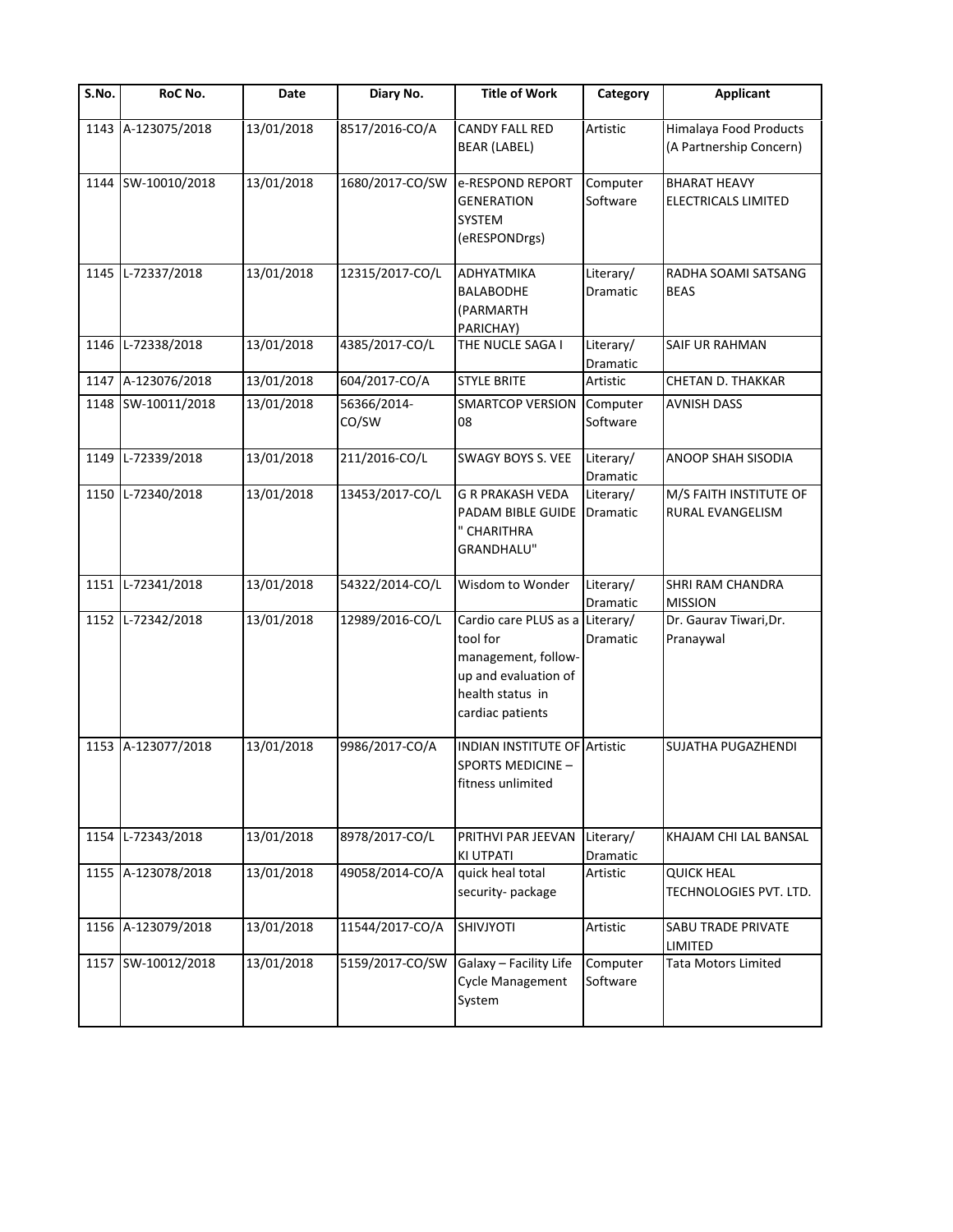| S.No. | RoC No.            | Date       | Diary No.            | <b>Title of Work</b>                                                                                                           | Category              | <b>Applicant</b>                             |
|-------|--------------------|------------|----------------------|--------------------------------------------------------------------------------------------------------------------------------|-----------------------|----------------------------------------------|
|       | 1158 SW-10013/2018 | 13/01/2018 | 5279/2017-CO/SW      | Method of digitally<br>highlighting safety<br>critical areas on the<br>CAD model of an<br>external surface of<br>an automotive | Computer<br>Software  | <b>Tata Motors Limited</b>                   |
| 1159  | L-72344/2018       | 13/01/2018 | 12431/2016-CO/L      | Manufacture of<br>Value Added<br>Products from Rice<br>Husk (Hull) and Rice<br>Husk Ash (RHA)                                  | Literary/<br>Dramatic | Niir Project Consultancy<br><b>Services</b>  |
| 1160  | A-123080/2018      | 13/01/2018 | 6770/2017-CO/A       | PRO-EASE SWACHH<br>LABEL                                                                                                       | Artistic              | M/s RSPL Health Pvt Ltd                      |
| 1161  | A-123081/2018      | 13/01/2018 | 1923/2016-CO/A       | Rajshahi                                                                                                                       | Artistic              | Saurashtra Tobacco<br>Company                |
| 1162  | A-123082/2018      | 13/01/2018 | 8190/2017-CO/A       | <b>FRUIT FRESH</b>                                                                                                             | Artistic              | MR. AMAN GUPTA                               |
| 1163  | A-123083/2018      | 13/01/2018 | 8192/2017-CO/A       | <b>FUTURE PLUS</b>                                                                                                             | Artistic              | MR. CHIRONJILAL<br>SHIVHARE                  |
| 1164  | A-123084/2018      | 13/01/2018 | 8193/2017-CO/A       | <b>ALISHAN</b>                                                                                                                 | Artistic              | MR. CHIRONJILAL<br>SHIVHARE                  |
|       | 1165 SW-10014/2018 | 13/01/2018 | 16648/2017-<br>CO/SW | www.delhischoolfact<br>book.com 2016<br>edition                                                                                | Computer<br>Software  | AHC INFOTEK PRIVATE<br><b>LIMITD</b>         |
|       | 1166 L-72345/2018  | 13/01/2018 | 16606/2017-CO/L      | Sparse Matrix and Its<br>Efficient<br>Representation                                                                           | Literary/<br>Dramatic | Dr. Varsha H. Patil                          |
|       | 1167 A-123085/2018 | 13/01/2018 | 12554/2017-CO/A      | <b>BELL MOTT'S (LABEL)</b>                                                                                                     | Artistic              | Sarabjeet Singh Trading as<br>M/s. DRS Foods |
| 1168  | L-72346/2018       | 13/01/2018 | 16600/2017-CO/L      | How to Set up Office<br>in a Foreign Country                                                                                   | Literary/<br>Dramatic | ROBIN KUMAR DAS                              |
|       | 1169 A-123086/2018 | 13/01/2018 | 15350/2017-CO/A      | <b>DEFFIL</b>                                                                                                                  | Artistic              | <b>DEEPAK VERMA</b>                          |
| 1170  | L-72347/2018       | 13/01/2018 | 16461/2017-CO/L      | AD HOC WIRELESS<br><b>NETWORK</b>                                                                                              | Literary/<br>Dramatic | Ranjita Asati                                |
|       | 1171 SW-10015/2018 | 13/01/2018 | 1345/2017-CO/SW      | Simplifi-ED                                                                                                                    | Computer<br>Software  | <b>ICONIC TECHNO</b><br>SOLUTIONS PVT. LTD.  |
|       | 1172 SW-10016/2018 | 13/01/2018 | 16736/2017-<br>CO/SW | <b>EcoSmartPool</b>                                                                                                            | Computer<br>Software  | Obliqe Systems Pvt. Ltd                      |
| 1173  | L-72348/2018       | 13/01/2018 | 3901/2017-CO/L       | ADVANCE DIPLOMA<br>IN SOFTWARE<br><b>ENGINEERING &amp; WEB</b><br>DEVELOPMENT                                                  | Literary/<br>Dramatic | PRAKHAR KUMAR<br>SRIVASTAVA                  |
| 1174  | L-72349/2018       | 13/01/2018 | 1397/2017-CO/L       | Vocabsolution Word<br>List                                                                                                     | Literary/<br>Dramatic | Anoop Kumar                                  |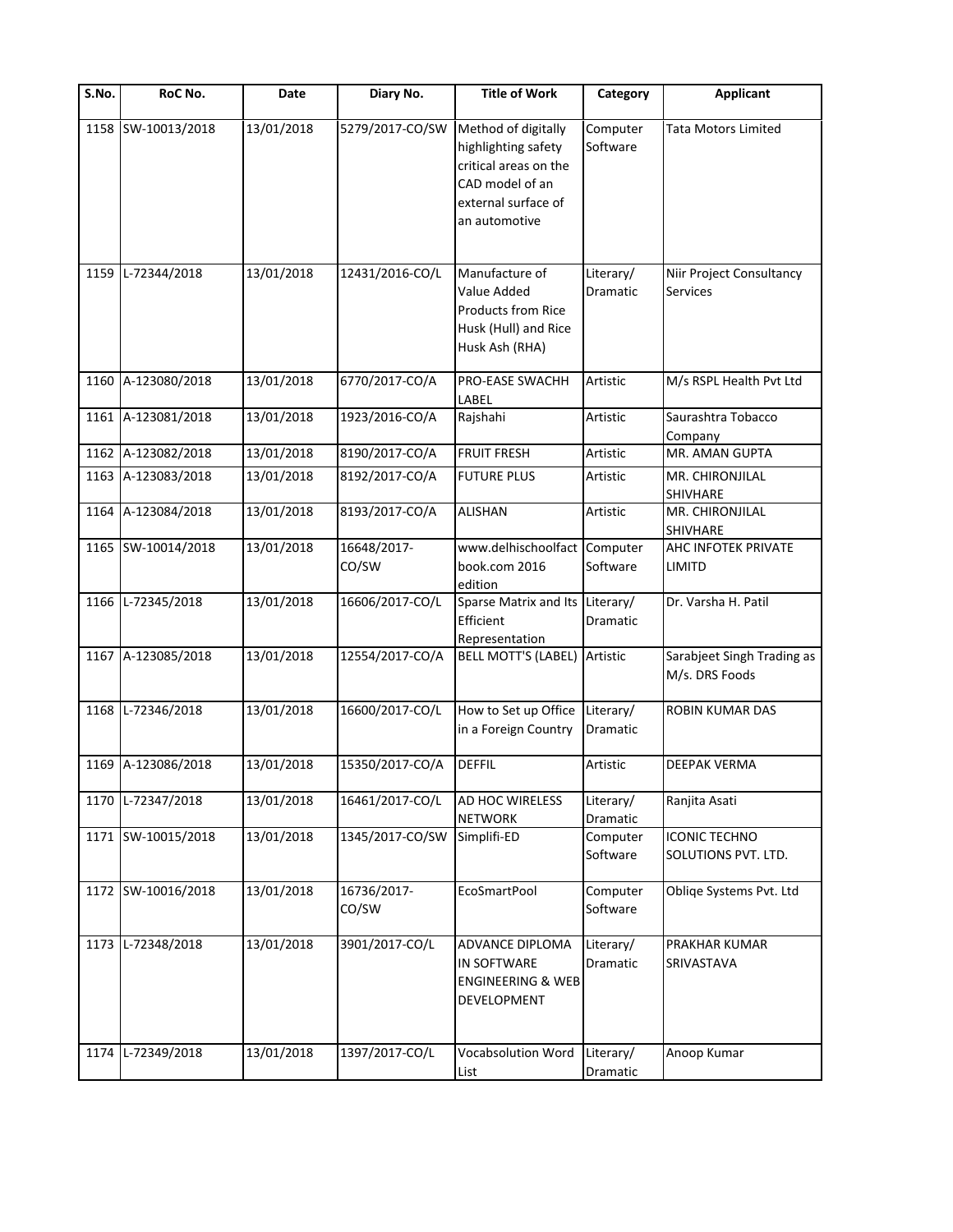| S.No. | RoC No.            | Date       | Diary No.       | <b>Title of Work</b>                                                                                                                  | Category                     | <b>Applicant</b>                               |
|-------|--------------------|------------|-----------------|---------------------------------------------------------------------------------------------------------------------------------------|------------------------------|------------------------------------------------|
| 1175  | L-72350/2018       | 13/01/2018 | 4045/2017-CO/L  | <b>DEVICE FOR</b><br><b>CONTINUOUS</b><br><b>MONITORING OF</b><br>SF6, GAS PRESSURE                                                   | Literary/<br>Dramatic        | <b>BHARAT HEAVY</b><br>ELECTRICALS LIMITED     |
| 1176  | L-72351/2018       | 13/01/2018 | 1382/2015-CO/L  | The Unshaken Mind                                                                                                                     | Literary/<br>Dramatic        | Tejgyan Global Foundation                      |
| 1177  | L-72352/2018       | 13/01/2018 | 1384/2015-CO/L  | Swasouvad ka jaadu                                                                                                                    | Literary/<br>Dramatic        | Tejgyan Global Foundation                      |
| 1178  | L-72353/2018       | 13/01/2018 | 1373/2015-CO/L  | Neev ninety-Naitik<br>Mulyoni sampatti                                                                                                | Literary/<br>Dramatic        | Tejgyan Global Foundation                      |
|       | 1179 CF-3972/2018  | 13/01/2018 | 6423/2015-CO/CF | Math Lab - Ver 1.1<br>- Class 7                                                                                                       | Cinematogra<br>ph Film       | Idaa Learning Private<br>Limited               |
|       | 1180 CF-3973/2018  | 13/01/2018 | 6425/2015-CO/CF | Rhymes                                                                                                                                | Cinematogra<br>ph Film       | Idaa Learning Private<br>Limited               |
|       | 1181 A-123087/2018 | 13/01/2018 | 8658/2015-CO/A  | XXX VODKA MIX -<br>Rejuve                                                                                                             | Artistic                     | VIIKING BEVERAGES PVT<br>LTD                   |
| 1182  | L-72354/2018       | 13/01/2018 | 3002/2015-CO/L  | IT Wizard Plus/Fun<br>With<br>Technology/CW//Vol<br>.2/Class 3/Item<br>Code:138959                                                    | Literary/<br><b>Dramatic</b> | M/s. NIIT LIMITED                              |
| 1183  | L-72355/2018       | 13/01/2018 | 3237/2015-CO/L  | Online Design and<br>Process Data fetching<br>from PLM 16R for the<br><b>ECU flashing and</b><br>parameterization                     | Literary/<br>Dramatic        | TATA MOTER LIMITED                             |
| 1184  | L-72356/2018       | 13/01/2018 | 3241/2015-CO/L  | A code utilizing multi-Literary/<br>node model to<br>simulate human<br>physiology in an<br>asymmetric and<br>transient<br>environment | <b>Dramatic</b>              | TATA MOTER LIMITED                             |
|       | 1185 A-123088/2018 | 13/01/2018 | 2275/2016-CO/A  | Chandrodaya Textile<br>Mills                                                                                                          | Artistic                     | Chandrodaya Textile Mills                      |
|       | 1186 A-123089/2018 | 13/01/2018 | 13320/2016-CO/A | <b>ALOK MAHARANA</b>                                                                                                                  | Artistic                     | <b>ALOK INDUSTRIES</b><br>PARTNER DEEPAK TAMBI |
|       | 1187 SW-10017/2018 | 13/01/2018 | 6906/2017-CO/SW | <b>ASSET</b><br>MANAGEMENT<br><b>APPLICATION FOR</b><br><b>CENTRAL FOUNDARY</b><br>FORGE PLANT, BHEL,<br><b>HARIDWAR</b>              | Computer<br>Software         | <b>BHARAT HEAVY</b><br>ELECTRICALS LIMITED     |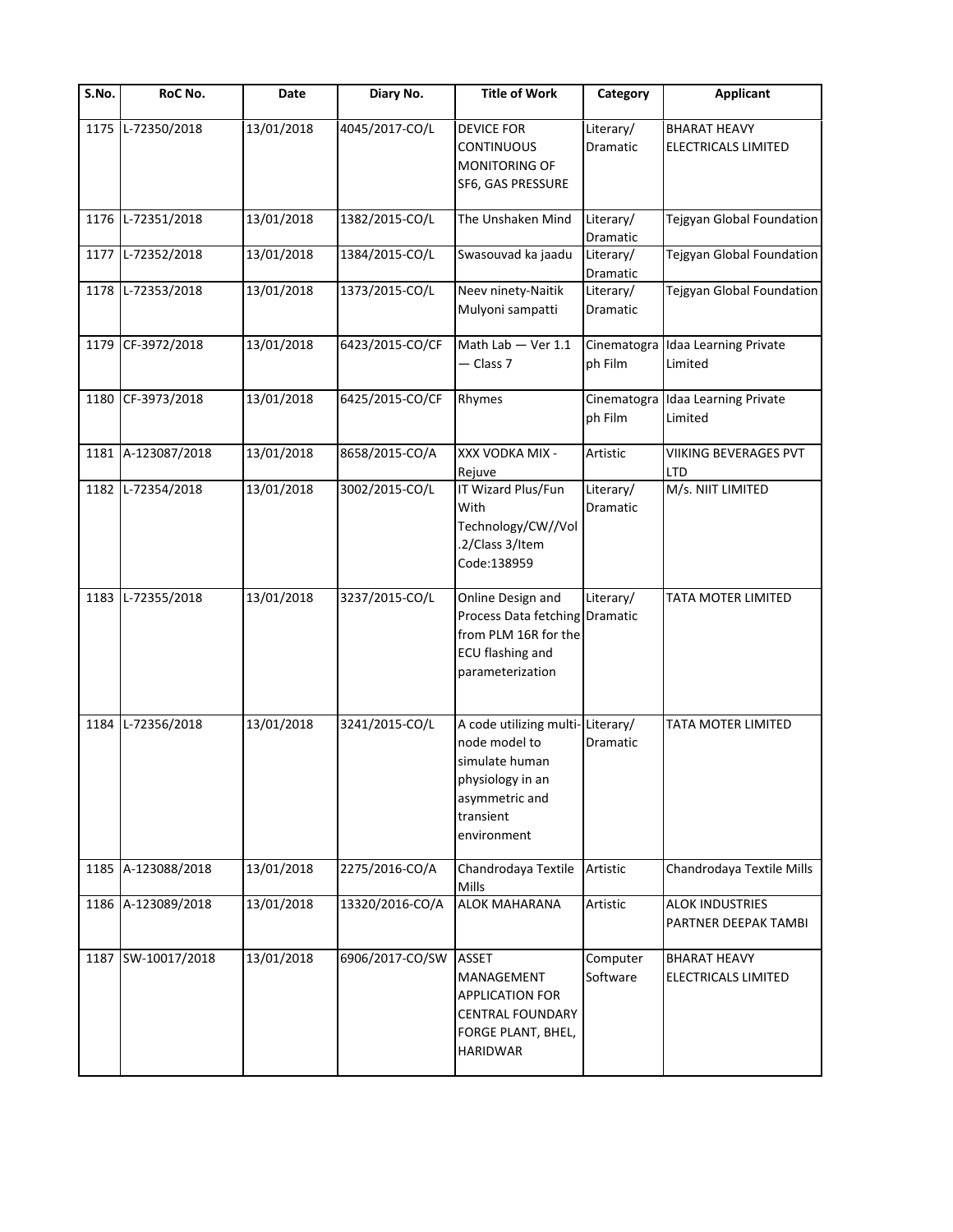| $\overline{\mathsf{S}}$ . No. | RoC No.            | Date       | Diary No.       | <b>Title of Work</b>                                                                                                                                                                                 | Category              | <b>Applicant</b>                                  |
|-------------------------------|--------------------|------------|-----------------|------------------------------------------------------------------------------------------------------------------------------------------------------------------------------------------------------|-----------------------|---------------------------------------------------|
|                               | 1188 SW-10018/2018 | 13/01/2018 | 6916/2017-CO/SW | <b>GENERAL LEDGER</b><br><b>SYSTEM GL FOR</b><br><b>CENTRAL FOUNDARY</b><br>FORGE PLANT, BHEL,<br><b>HARIDWAR</b>                                                                                    | Computer<br>Software  | <b>BHARAT HEAVY</b><br>ELECTRICALS LIMITED        |
| 1189                          | A-123090/2018      | 13/01/2018 | 15121/2016-CO/A | <b>SWAD KA KHAJANA</b><br>PRINCE KA KHANA                                                                                                                                                            | Artistic              | HOTEL HIGHWAY PRINCE<br>PARTNER ABHAY SINGH       |
| 1190                          | L-72357/2018       | 13/01/2018 | 1955/2017-CO/L  | Meet the Gurus with<br>CA Latika Gandhi                                                                                                                                                              | Literary/<br>Dramatic | Latika Gandhi                                     |
|                               | 1191 SW-10019/2018 | 13/01/2018 | 2566/2017-CO/SW | <b>GUI FOR HIL</b><br>SIMULATOR FOR<br><b>TESTING TOS</b><br><b>CONTROLLER OF</b><br><b>RAMPUR HEP</b>                                                                                               | Computer<br>Software  | BHARAT HEAVY<br><b>ELECTRICALS LIMITED</b>        |
|                               | 1192 SW-10020/2018 | 13/01/2018 | 2183/2017-CO/SW | <b>SCRIPT FILES FOR</b><br><b>CUSTOMIZED</b><br><b>EXTRACTION OF</b><br><b>FLOW PARAMETERS</b><br><b>FROM CFD</b><br><b>SOFTWARE RESULTS</b>                                                         | Computer<br>Software  | <b>BHARAT HEAVY</b><br><b>ELECTRICALS LIMITED</b> |
| 1193                          | A-123091/2018      | 13/01/2018 | 5676/2016-CO/A  | Shivaji International<br>School                                                                                                                                                                      | Artistic              | Manav Vikas Kalyan<br>Pratishthan's               |
| 1194                          | SW-10021/2018      | 13/01/2018 | 2648/2017-CO/SW | <b>PROGRAM FOR</b><br><b>COMPUTATION OF</b><br>ENCLOSURE,<br>ANNULAR AIR AND<br>CONDUCTOR<br><b>TEMPERATURES OF</b><br><b>ISOLATED PHASE</b>                                                         | Computer<br>Software  | <b>BHARAT HEAVY</b><br><b>ELECTRICALS LIMITED</b> |
|                               | 1195 SW-10022/2018 | 13/01/2018 |                 | <b>BUSDUCTS</b><br>2552/2017-CO/SW AUTOMATION TOOL Computer<br><b>FOR AXIAL FAN</b><br><b>BLADE DATA</b><br><b>GENERATION</b>                                                                        | Software              | <b>BHARAT HEAVY</b><br><b>ELECTRICALS LIMITED</b> |
|                               | 1196 SW-10023/2018 | 13/01/2018 | 2581/2017-CO/SW | A PROGRAMME IN<br><b>ANSYS PARAMETRIC</b><br><b>DESIGN LANGUAGE</b><br>TO ESTIMATE THE<br><b>EQUIVALENT ELASTIC</b><br><b>MODULUS FOR</b><br><b>SLOTTED SEGMENT</b><br>OF EXCITER CORE<br>PRESS RING | Computer<br>Software  | <b>BHARAT HEAVY</b><br>ELECTRICALS LIMITED        |
| 1197                          | A-123092/2018      | 13/01/2018 | 1487/2017-CO/A  | JUST BAKE LOGO                                                                                                                                                                                       | Artistic              | <b>BINDU RECEPIES PRIVATE</b><br>LIMITED          |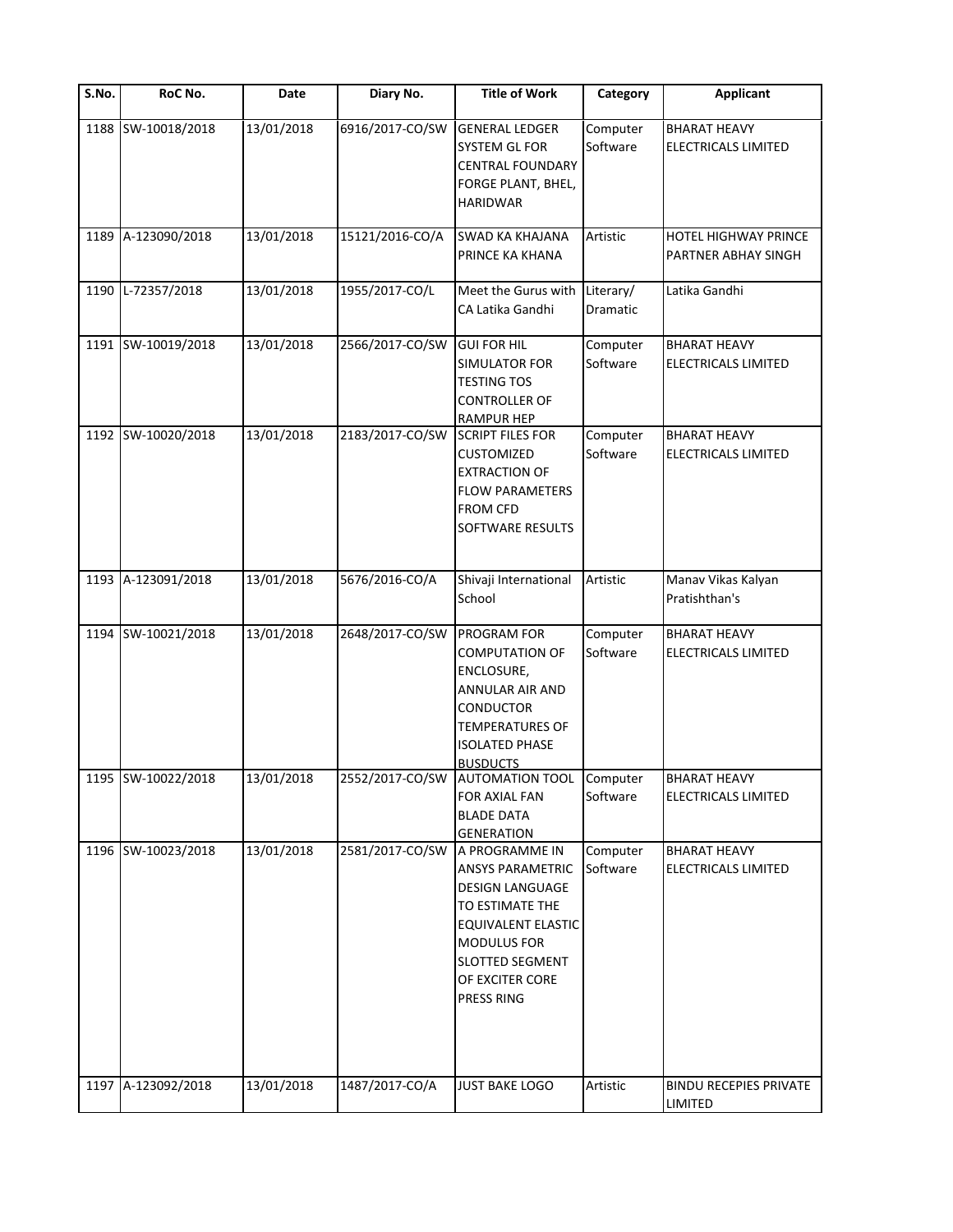| $\overline{\mathsf{S}}$ . No. | RoC No.            | Date       | Diary No.       | <b>Title of Work</b>                                                                                                                      | Category              | <b>Applicant</b>                                  |
|-------------------------------|--------------------|------------|-----------------|-------------------------------------------------------------------------------------------------------------------------------------------|-----------------------|---------------------------------------------------|
| 1198                          | L-72358/2018       | 13/01/2018 | 7596/2016-CO/L  | <b>FRESH STAPLES</b><br><b>ADVERTISING</b><br><b>BUSINESS SERVICE</b><br>IDEA/PROCESS                                                     | Literary/<br>Dramatic | Shruthi Pulakanti                                 |
| 1199                          | A-123093/2018      | 13/01/2018 | 2011/2017-CO/A  | G.C.C.GHANSHYAM<br>LABEL                                                                                                                  | Artistic              | <b>GANPATI CHANDUJI</b><br><b>CHAVDA</b>          |
| 1200                          | L-72359/2018       | 13/01/2018 | 3449/2017-CO/L  | <b>Guidance Manual for</b><br>Monographs<br>Development of<br>Herbs & Herbal<br>Products Including<br>Phytopharmaceutical<br><b>Drugs</b> | Literary/<br>Dramatic | DR. G. N. SINGH                                   |
|                               | 1201 A-123094/2018 | 13/01/2018 | 2016/2017-CO/A  | HOME DESIGN WITH<br>H LOGO                                                                                                                | Artistic              | JANAKBHAI JAGDISHBHAI<br><b>PATEL</b>             |
|                               | 1202 SR-13228/2018 | 13/01/2018 | 832/2016-CO/SR  | <b>NEW YEAR KI PARTY</b>                                                                                                                  | Sound<br>Recording    | STEELBIRD HI-TECH INDIA<br>LTD.                   |
|                               | 1203 A-123095/2018 | 13/01/2018 | 13366/2016-CO/A | <b>TITLI</b>                                                                                                                              | Artistic              | SHREE AGARSEN UDHYOG<br>PARTNER KAVITA GOYAL      |
| 1204                          | L-72360/2018       | 13/01/2018 | 15315/2017-CO/L | God in Love                                                                                                                               | Literary/<br>Dramatic | <b>BP</b> Samal                                   |
| 1205                          | L-72361/2018       | 13/01/2018 | 5642/2017-CO/L  | PAOLO THE HAPPY<br>POLAR BEAR                                                                                                             | Literary/<br>Dramatic | Mrs Priyanka Kwatra                               |
|                               | 1206 A-123096/2018 | 13/01/2018 | 6199/2016-CO/A  | GO YOGA (LABEL)                                                                                                                           | Artistic              | Pankaj Verma trading as<br>Cawnpore Enterprises   |
|                               | 1207 A-123097/2018 | 13/01/2018 | 6042/2016-CO/A  | <b>JAGAT PHARMA</b><br>(LABEL)                                                                                                            | Artistic              | Mahender Singh Basu<br>trading as Jagat Pharma    |
|                               | 1208 A-123098/2018 | 13/01/2018 | 5755/2016-CO/A  | <b>VMA VIKRAM</b><br>MONGA'S ACADEMY<br>(LABEL)                                                                                           | Artistic              | Vikram Monga trading as<br>Vikram Monga's Academy |
|                               | 1209 A-123099/2018 | 13/01/2018 | 9386/2016-CO/A  | PATLOONS (LABEL)                                                                                                                          | Artistic              | Khan Mohammad trading<br>as Khan Saheb Dresses    |
| 1210                          | A-123100/2018      | 13/01/2018 | 56765/2014-CO/A | Prabhat                                                                                                                                   | Artistic              | Prabhat Krishi Yantra Pvt.<br>Ltd.                |
| 1211                          | A-123101/2018      | 13/01/2018 | 5521/2016-CO/A  | SOLAR LABEL                                                                                                                               | Artistic              | Solar Sales (India) (A<br>Partnership Concern)    |
|                               | 1212 A-123102/2018 | 13/01/2018 | 15108/2016-CO/A | <b>STUDIO DECOR</b>                                                                                                                       | Artistic              | STUDIO DECOR PARTNER<br>RAJIV GUPTA (HUF)         |
| 1213                          | L-72362/2018       | 13/01/2018 | 850/2018-CO/L   | FIELD TECHNICIAN<br><b>MCQ</b>                                                                                                            | Literary/<br>Dramatic | NIKHIL S DAMLE                                    |
| 1214                          | L-72363/2018       | 13/01/2018 | 4891/2016-CO/L  | SHREESHABDADHYA<br><b>NYOG</b>                                                                                                            | Literary/<br>Dramatic | DR. ANIRUDDHA<br>DHAIYADHAR JOSHI                 |
| 1215                          | L-72364/2018       | 13/01/2018 | 4898/2016-CO/L  | SHREESHABDADHYA<br><b>NYOG</b>                                                                                                            | Literary/<br>Dramatic | DR. ANIRUDDHA<br>DHAIYADHAR JOSHI                 |
| 1216                          | L-72365/2018       | 13/01/2018 | 41803/2014-CO/L | THE THREE PAGES                                                                                                                           | Literary/<br>Dramatic | <b>JOSE JOHN</b>                                  |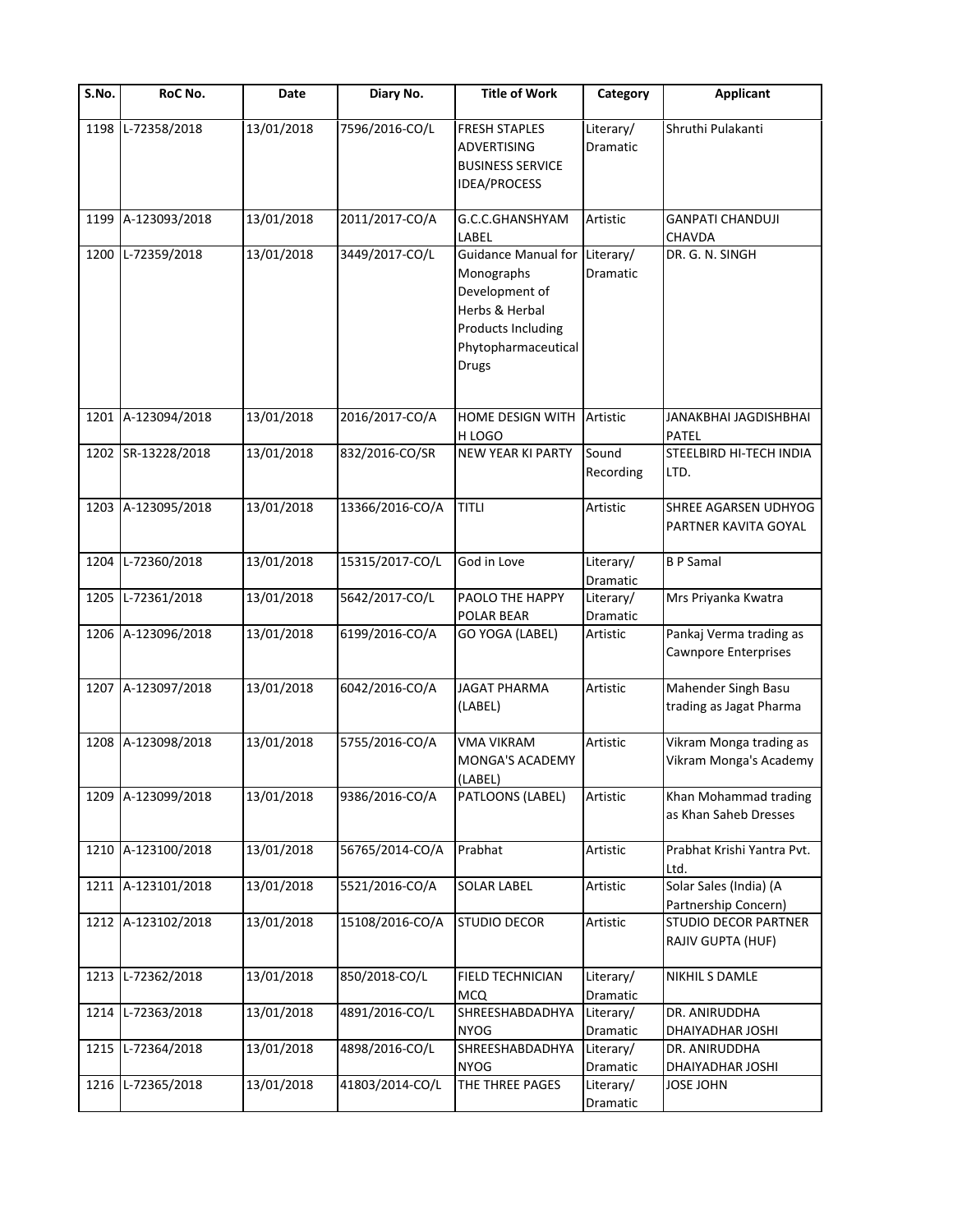| S.No. | RoC No.            | Date       | Diary No.       | <b>Title of Work</b>                                                                          | Category                     | <b>Applicant</b>                                                       |
|-------|--------------------|------------|-----------------|-----------------------------------------------------------------------------------------------|------------------------------|------------------------------------------------------------------------|
| 1217  | A-123103/2018      | 13/01/2018 | 737/2016-CO/A   | <b>KIL INTERNATIONAL</b>                                                                      | Artistic                     | M/S KOHINOOR INDIA PVT<br><b>LTD</b>                                   |
| 1218  | L-72366/2018       | 13/01/2018 | 11762/2016-CO/L | <b>USER MANUAL ON</b><br><b>WATER QUALITY</b><br>ANALYSIS WATER<br><b>QUALITY TEST KIT-15</b> | Literary/<br>Dramatic        | <b>INDIAN INSTITUTE OF</b><br><b>TECHNOLOGY MADRAS</b><br>(IIT Madras) |
| 1219  | L-72367/2018       | 13/01/2018 | 17576/2017-CO/L | <b>KARMA</b>                                                                                  | Literary/<br>Dramatic        | Rakhil Ramdas                                                          |
| 1220  | SW-10024/2018      | 13/01/2018 | 7633/2016-CO/SW | <b>SOFTWARE FOR</b><br>REMOTE TERMINAL<br><b>UNIT</b>                                         | Computer<br>Software         | <b>BHARAT HEAVY</b><br>ELECTRICALS LIMITED                             |
|       | 1221 SW-10025/2018 | 13/01/2018 | 7657/2016-CO/SW | <b>GRAPHICAL USER</b><br><b>INTERFACE FOR</b><br>REMOTE TERMINAL<br><b>UNIT</b>               | Computer<br>Software         | <b>BHARAT HEAVY</b><br>ELECTRICALS LIMITED                             |
|       | 1222 SR-13229/2018 | 13/01/2018 | 840/2018-CO/SR  | AAJA MERE RANG<br>ME                                                                          | Sound<br>Recording           | <b>SUJAY KAR</b>                                                       |
|       | 1223 A-123104/2018 | 13/01/2018 | 17303/2017-CO/A | <b>ROYAL STRONG</b><br><b>CEMENT</b>                                                          | Artistic                     | PURVANCHAL INFRA &<br>INDUSTRIES PVT. LTD.                             |
|       | 1224 A-123105/2018 | 13/01/2018 | 17401/2017-CO/A | <b>SUAYU DOING</b><br><b>NUTRITION RIGHT</b>                                                  | Artistic                     | SAHAJANAND LIFE<br><b>SCIENCES PVT LTD</b>                             |
| 1225  | L-72368/2018       | 13/01/2018 | 3140/2016-CO/L  | Legacy of Jettys                                                                              | Literary/<br>Dramatic        | C. Maheshwaran                                                         |
| 1226  | L-72369/2018       | 15/01/2018 | 17779/2017-CO/L | RADU NAKO BALA                                                                                | Literary/<br>Dramatic        | Sanduseth Ganpat<br>Kayastha                                           |
| 1227  | L-72370/2018       | 15/01/2018 | 17117/2017-CO/L | <b>HEALTH 365</b><br>YOUR HEALTH DIARY                                                        | Literary/<br><b>Dramatic</b> | <b>SURESH PUNAM</b><br>SURYAWANSHI                                     |
| 1228  | L-72371/2018       | 15/01/2018 | 17368/2017-CO/L | www.aleetbook.com                                                                             | Literary/<br>Dramatic        | Anup Singh                                                             |
| 1229  | L-72372/2018       | 15/01/2018 | 17578/2017-CO/L | THE NEW THEORY                                                                                | Literary/<br>Dramatic        | <b>SAYYED ALI</b>                                                      |
| 1230  | L-72373/2018       | 15/01/2018 | 17326/2017-CO/L | Lean Transformation -<br>A step by step<br>implementation<br>guide                            | Literary/<br>Dramatic        | Japan                                                                  |
| 1231  | L-72374/2018       | 15/01/2018 | 17426/2017-CO/L | Naseem Khan 786                                                                               | Literary/<br>Dramatic        | Naseem Khan                                                            |
| 1232  | L-72375/2018       | 15/01/2018 | 17500/2017-CO/L | CIVIL ENGINEERING-<br>STEEL LIMIT STATES                                                      | Literary/<br>Dramatic        | IES MASTER PUBLICATION                                                 |
|       | 1233 L-72376/2018  | 15/01/2018 | 17528/2017-CO/L | Problem Solving and<br>Python Programming                                                     | Literary/<br>Dramatic        | Madhavan                                                               |
| 1234  | L-72377/2018       | 15/01/2018 | 17527/2017-CO/L | Civil Engineering -<br><b>ENGINEERING</b><br><b>MECHANICS</b>                                 | Literary/<br>Dramatic        | IES MASTER PUBLICATION                                                 |
| 1235  | L-72378/2018       | 15/01/2018 | 16890/2017-CO/L | THE CLOSURE                                                                                   | Literary/<br>Dramatic        | <b>MAMTA SHARMA</b>                                                    |
| 1236  | L-72379/2018       | 15/01/2018 | 16614/2017-CO/L | <b>POPULATION</b><br><b>EXPLOSION 2</b>                                                       | Literary/<br>Dramatic        | DEEPAK KUMAR                                                           |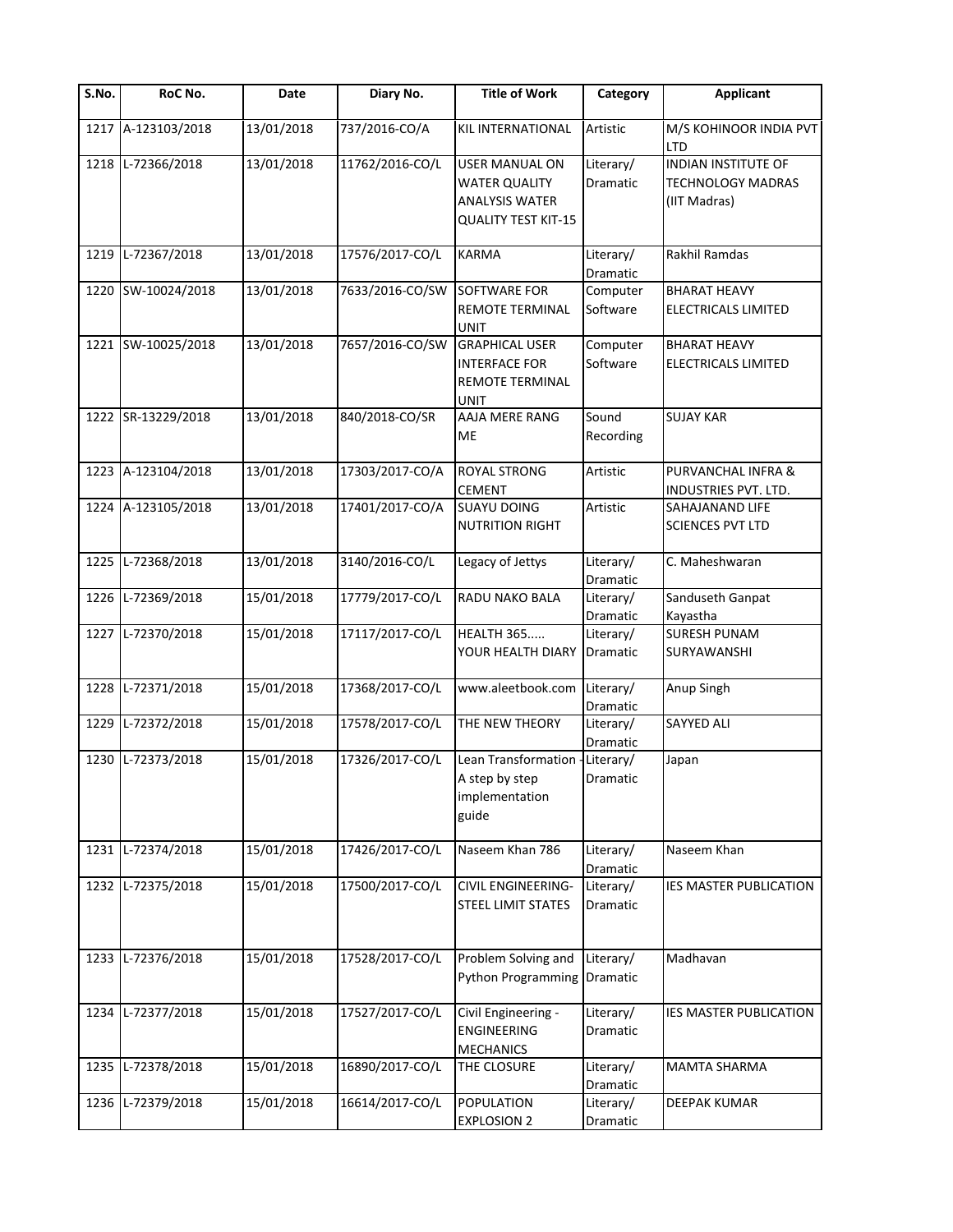| $\overline{\mathsf{S}}$ . No. | RoC No.            | Date       | Diary No.       | <b>Title of Work</b>                                                                                  | Category              | <b>Applicant</b>                                 |
|-------------------------------|--------------------|------------|-----------------|-------------------------------------------------------------------------------------------------------|-----------------------|--------------------------------------------------|
|                               | 1237 L-72380/2018  | 15/01/2018 | 16879/2017-CO/L | 4 X 4 BASIC<br><b>GARMENT PATTERN</b><br><b>MAKING</b>                                                | Literary/<br>Dramatic | <b>VIRENDRA KANTILAL</b><br><b>VEGAD</b>         |
| 1238                          | L-72381/2018       | 15/01/2018 | 16706/2017-CO/L | Chess without a<br>Queen                                                                              | Literary/<br>Dramatic | <b>Virag Dhulia</b>                              |
| 1239                          | L-72382/2018       | 15/01/2018 | 16463/2017-CO/L | Web Technology                                                                                        | Literary/<br>Dramatic | Vaishali Umathe                                  |
| 1240                          | A-123106/2018      | 15/01/2018 | 13820/2016-CO/A | <b>PUNJAB KESARI</b><br><b>NATIONAL LABEL</b>                                                         | Artistic              | M/s Punjab Kesari<br>Publishers (P) Ltd          |
|                               | 1241 SW-10026/2018 | 15/01/2018 | 14016/2016-CO/L | eCAAT                                                                                                 | Computer<br>Software  | WINCER INFOTECH<br>LIMITED                       |
|                               | 1242 SW-10027/2018 | 15/01/2018 | 14019/2016-CO/L | ProCAAT                                                                                               | Computer<br>Software  | WINCER INFOTECH<br><b>LIMITED</b>                |
| 1243                          | L-72383/2018       | 15/01/2018 | 7240/2016-CO/L  | SANATAN<br>PANCHANG 2016<br>MANGALURU SOUTH<br>KARNATAKA EDITION                                      | Literary/<br>Dramatic | <b>SHREE BALAJI</b><br><b>DHARMJAGRUTI SAMIT</b> |
| 1244                          | L-72384/2018       | 15/01/2018 | 7249/2016-CO/L  | <b>SANATAN</b><br>PANCHANG 2016                                                                       | Literary/<br>Dramatic | <b>SHREE BALAJI</b><br>DHARMJAGRUTI SAMIT        |
| 1245                          | L-72385/2018       | 15/01/2018 | 17467/2017-CO/L | RASAGULLA<br>MAHAUTSAVA                                                                               | Literary/<br>Dramatic | M/S. ODISHA TELEVISION<br>LIMITED.               |
| 1246                          | L-72386/2018       | 15/01/2018 | 7248/2016-CO/L  | SANATAN<br>PANCHANG 2016<br><b>PASCHIM</b><br>MAHARASHTRA<br><b>AVRUTTI</b>                           | Literary/<br>Dramatic | <b>SHREE BALAJI</b><br>DHARMJAGRUTI SAMIT        |
|                               | 1247 L-72387/2018  | 15/01/2018 | 7246/2016-CO/L  | SANATAN<br>PANCHANG 2016<br><b>MUMBAI KOKAN</b><br><b>AVRUTTI</b>                                     | Literary/<br>Dramatic | <b>SHREE BALAJI</b><br>DHARMJAGRUTI SAMIT        |
| 1248                          | L-72388/2018       | 15/01/2018 | 7247/2016-CO/L  | SANATAN<br>PANCHANG 2016<br>VIDARBH<br>MARATHWADA ANI<br><b>UTTA</b><br><b>MAHARASHTRA</b><br>AVRUTTI | Literary/<br>Dramatic | <b>SHREE BALAJI</b><br>DHARMJAGRUTI SAMIT        |
| 1249                          | L-72389/2018       | 15/01/2018 | 17219/2017-CO/L | The Sorrow of<br>Mother Earth                                                                         | Literary/<br>Dramatic | Jagannath Goudo                                  |
| 1250                          | L-72390/2018       | 15/01/2018 | 7244/2016-CO/L  | SANATAN<br>PANCHANG 2016                                                                              | Literary/<br>Dramatic | <b>SHREE BALAJI</b><br>DHARMJAGRUTI SAMIT        |
|                               | 1251 L-72391/2018  | 15/01/2018 | 7245/2016-CO/L  | SANATAN<br>PANCHANG 2016                                                                              | Literary/<br>Dramatic | <b>SHREE BALAJI</b><br>DHARMJAGRUTI SAMIT        |
| 1252                          | L-72392/2018       | 15/01/2018 | 7242/2016-CO/L  | SANATAN<br>PANCHANG 2016                                                                              | Literary/<br>Dramatic | <b>SHREE BALAJI</b><br>DHARMJAGRUTI SAMIT        |
| 1253                          | L-72393/2018       | 15/01/2018 | 17069/2017-CO/L | Dusk to Dawn                                                                                          | Literary/<br>Dramatic | Devshree Tiwari and Rajat<br>Yadav               |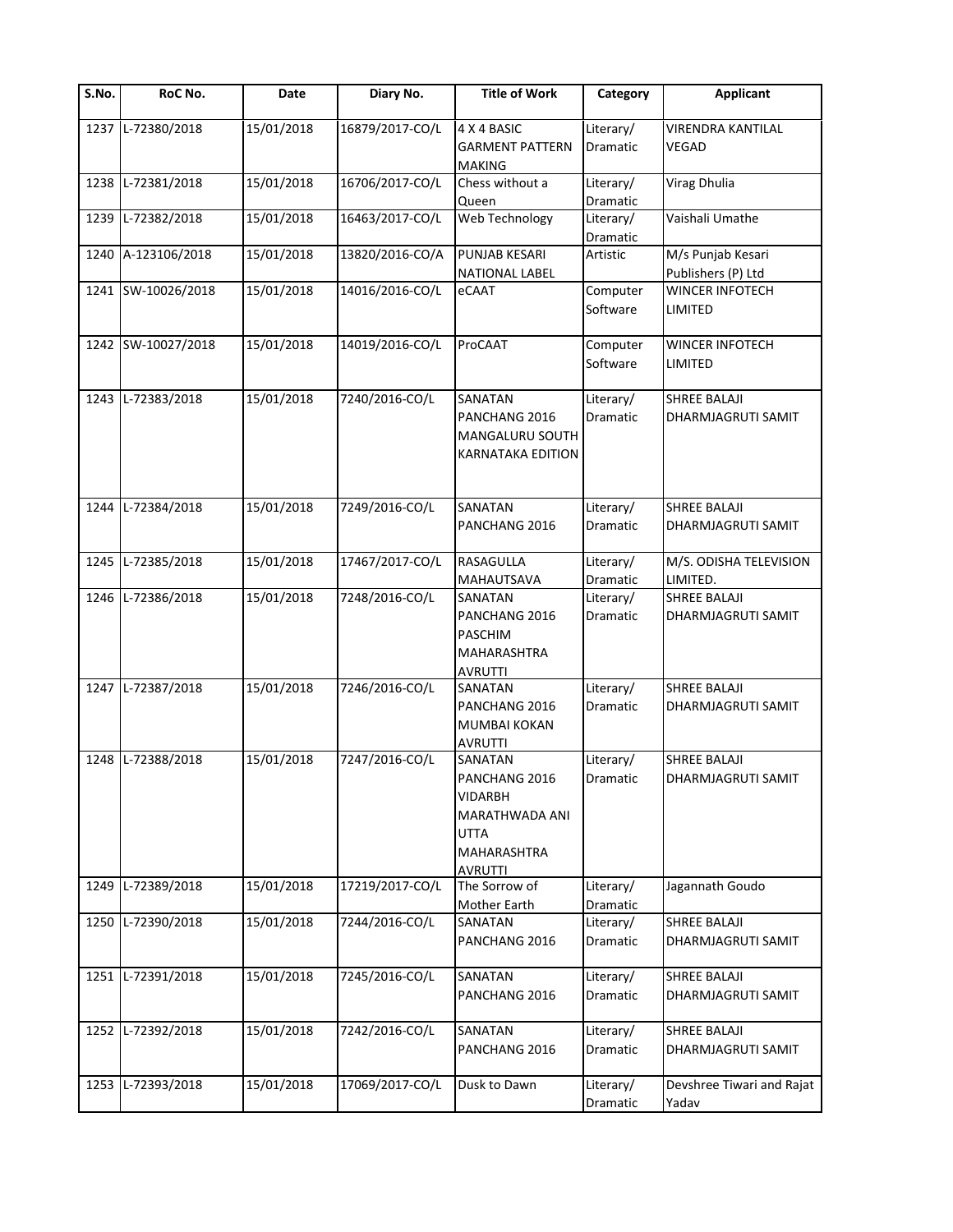| S.No. | RoC No.            | Date       | Diary No.       | <b>Title of Work</b>                                                    | Category              | <b>Applicant</b>                                                                                       |
|-------|--------------------|------------|-----------------|-------------------------------------------------------------------------|-----------------------|--------------------------------------------------------------------------------------------------------|
| 1254  | L-72394/2018       | 15/01/2018 | 7243/2016-CO/L  | SANATAN<br>PANCHANG 2016                                                | Literary/<br>Dramatic | <b>SHREE BALAJI</b><br>DHARMJAGRUTI SAMIT                                                              |
|       | 1255 A-123107/2018 | 15/01/2018 | 8873/2016-CO/A  | Little ScholarZ<br>PLAYGROUP /<br>NURSERY / JR.<br>SCHOLARZ             | Artistic              | <b>GURMEET SINGH SAHNI</b>                                                                             |
| 1256  | L-72395/2018       | 15/01/2018 | 7239/2016-CO/L  | SANATAN<br>PANCHANG 2016<br><b>BENGALURU NORTH</b><br>KARNATAKA EDITION | Literary/<br>Dramatic | <b>SHREE BALAJI</b><br>DHARMJAGRUTI SAMITI                                                             |
| 1257  | L-72396/2018       | 15/01/2018 | 17059/2017-CO/L | <b>BONES of ADAM</b>                                                    | Literary/<br>Dramatic | <b>Rex Thomas</b>                                                                                      |
| 1258  | L-72397/2018       | 15/01/2018 | 7241/2016-CO/L  | SANATAN<br>PANCHANG 2016                                                | Literary/<br>Dramatic | <b>SHREE BALAJI</b><br>DHARMJAGRUTI SAMIT                                                              |
| 1259  | L-72398/2018       | 15/01/2018 | 17027/2017-CO/L | The Case of the<br><b>Vicious Vampires</b>                              | Literary/<br>Dramatic | Ketaki Karnik                                                                                          |
| 1260  | A-123108/2018      | 15/01/2018 | 6697/2016-CO/A  | PARADISE HOLIDAYS                                                       | Artistic              | RAVEENDRA HOSPITALITY<br><b>PVT LTD</b>                                                                |
|       | 1261 A-123109/2018 | 15/01/2018 | 12864/2016-CO/A | <b>RAMDEV SEV</b><br><b>MAMRA MASALA</b><br>Label                       | Artistic              | <b>RAMDEV FOOD</b><br>PRODUCTS PVT LTD, A<br>Company Incorporated<br>under the Indian<br>Company's Act |
|       | 1262 A-123110/2018 | 15/01/2018 | 12846/2016-CO/A | RAMDEV KHAKHRA<br>SADA label                                            | Artistic              | RAMDEV FOOD<br>PRODUCTS PVT LTD, A<br>Company Incorporated<br>under the Indian<br>Company's Act        |
|       | 1263 A-123111/2018 | 15/01/2018 | 12844/2016-CO/A | <b>RAMDEV KHAKHRA</b><br><b>METHI Label</b>                             | Artistic              | RAMDEV FOOD<br>PRODUCTS PVT LTD, A<br>Company Incorporated<br>under the Indian<br>Company's Act        |
|       | 1264 A-123112/2018 | 15/01/2018 | 12843/2016-CO/A | RAMDEV KHAKHRA<br>MASALA label                                          | Artistic              | RAMDEV FOOD<br>PRODUCTS PVT LTD, A<br>Company Incorporated<br>under the Indian<br>Company's Act        |
|       | 1265 A-123113/2018 | 15/01/2018 | 12841/2016-CO/A | <b>RAMDEV KHAKHRA</b><br>JEERA label                                    | Artistic              | <b>RAMDEV FOOD</b><br>PRODUCTS PVT LTD, A<br>Company Incorporated<br>under the Indian<br>Company's Act |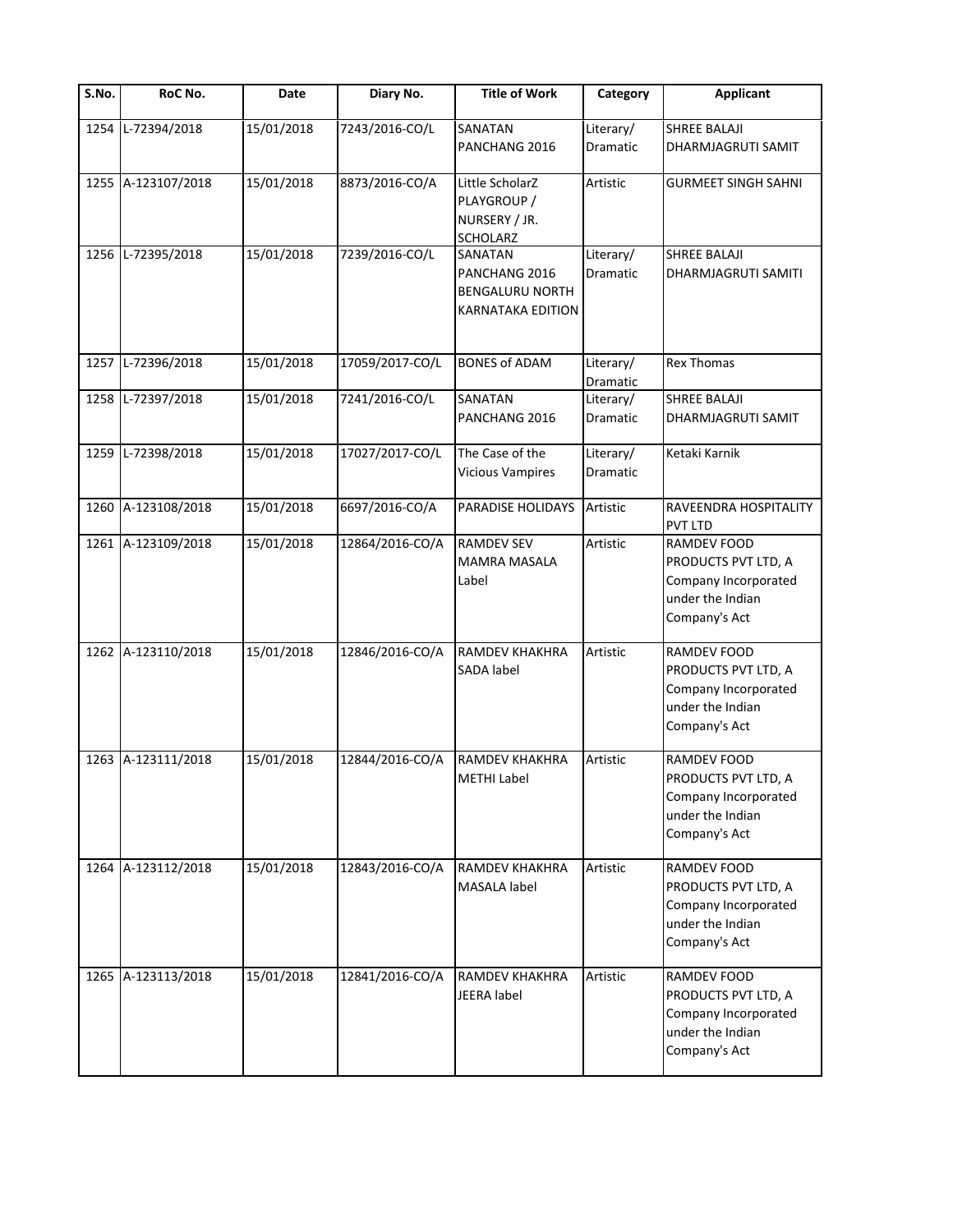| S.No. | RoC No.            | Date       | Diary No.                     | <b>Title of Work</b>                                 | Category | <b>Applicant</b>                                                                                       |
|-------|--------------------|------------|-------------------------------|------------------------------------------------------|----------|--------------------------------------------------------------------------------------------------------|
| 1266  | A-123114/2018      | 15/01/2018 | 12840/2016-CO/A               | <b>RAMDEV KHAKHRA</b><br><b>ACHARI</b> label         | Artistic | RAMDEV FOOD<br>PRODUCTS PVT LTD, A<br>Company Incorporated<br>under the Indian<br>Company's Act        |
| 1267  | A-123115/2018      | 15/01/2018 | 12839/2016-CO/A               | RAMDEV WHEELS<br>MASALA label                        | Artistic | <b>RAMDEV FOOD</b><br>PRODUCTS PVT LTD, A<br>Company Incorporated<br>under the Indian<br>Company's Act |
| 1268  | A-123116/2018      | 15/01/2018 | 12838/2016-CO/A               | <b>RAMDEV SING</b><br><b>BHUJIYA Label</b>           | Artistic | RAMDEV FOOD<br>PRODUCTS PVT LTD, A<br>Company Incorporated<br>under the Indian<br>Company's Act        |
| 1269  | A-123117/2018      | 15/01/2018 | 12837/2016-CO/A               | <b>RAMDEV SEV</b><br>MAMRA Label                     | Artistic | RAMDEV FOOD<br>PRODUCTS PVT LTD, A<br>Company Incorporated<br>under the Indian<br>Company's Act        |
| 1270  | A-123118/2018      | 15/01/2018 | 12836/2016-CO/A               | <b>RAMDEV RATLAMI</b><br><b>SEV Label</b>            | Artistic | RAMDEV FOOD<br>PRODUCTS PVT LTD, A<br>Company Incorporated<br>under the Indian<br>Company's Act        |
|       | 1271 A-123119/2018 | 15/01/2018 | 12835/2016-CO/A               | RAMDEV POTATO<br><b>WAFER SALTED label</b>           | Artistic | RAMDEV FOOD<br>PRODUCTS PVT LTD, A<br>Company Incorporated<br>under the Indian<br>Company's Act        |
|       | 1272 A-123120/2018 | 15/01/2018 | 12834/2016-CO/A RAMDEV POTATO | <b>WAFER MASALA</b><br>label                         | Artistic | RAMDEV FOOD<br>PRODUCTS PVT LTD, A<br>Company Incorporated<br>under the Indian<br>Company's Act        |
| 1273  | A-123121/2018      | 15/01/2018 | 12832/2016-CO/A               | RAMDEV POTATO<br>WAFER CREAM &<br><b>ONION label</b> | Artistic | RAMDEV FOOD<br>PRODUCTS PVT LTD, A<br>Company Incorporated<br>under the Indian<br>Company's Act        |
|       | 1274 A-123122/2018 | 15/01/2018 | 12831/2016-CO/A               | RAMDEV NADIYADI<br><b>MIX Label</b>                  | Artistic | RAMDEV FOOD<br>PRODUCTS PVT LTD, A<br>Company Incorporated<br>under the Indian<br>Company's Act        |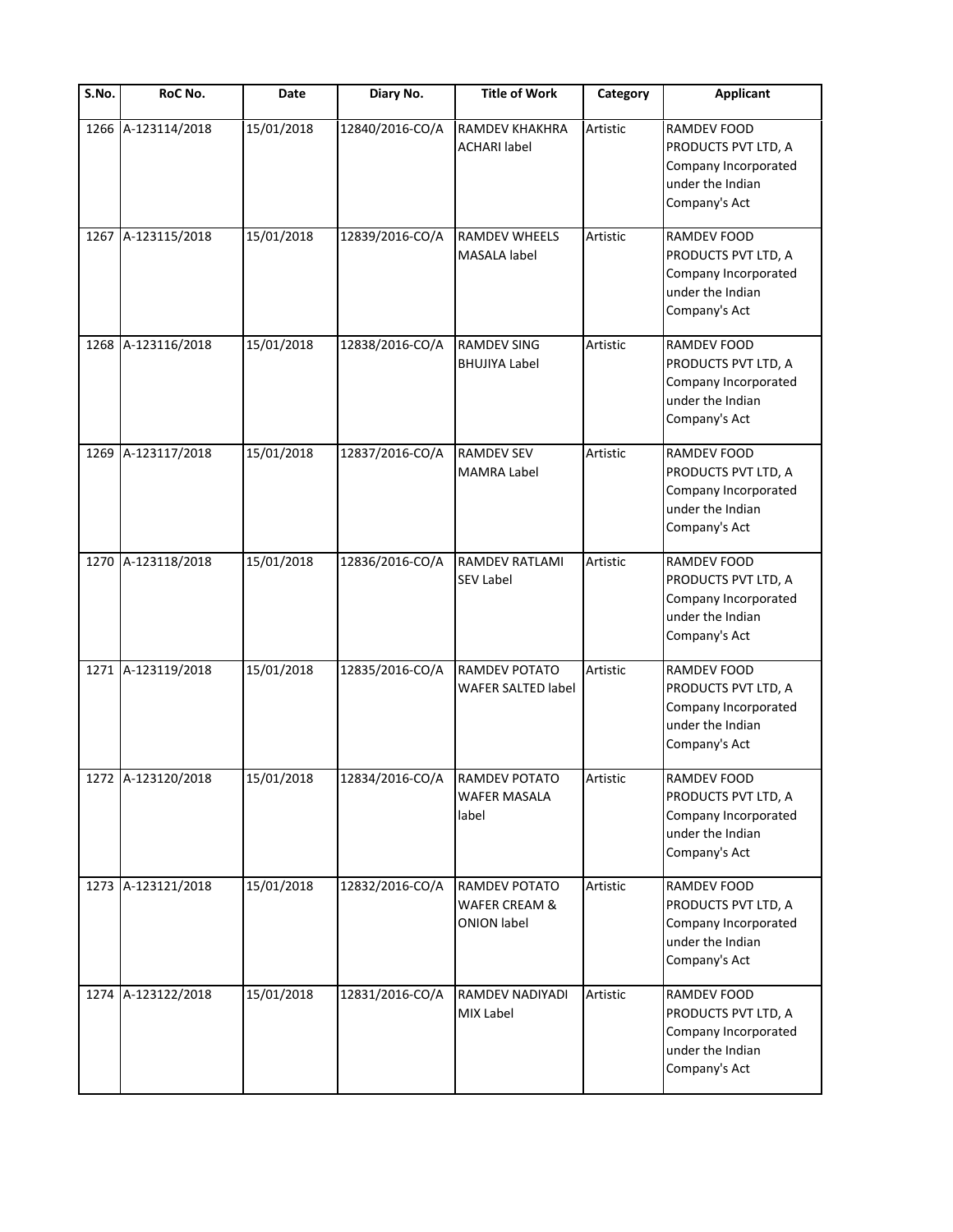| S.No. | RoC No.            | Date       | Diary No.       | <b>Title of Work</b>                            | Category | <b>Applicant</b>                                                                                       |
|-------|--------------------|------------|-----------------|-------------------------------------------------|----------|--------------------------------------------------------------------------------------------------------|
| 1275  | A-123123/2018      | 15/01/2018 | 12830/2016-CO/A | <b>RAMDEV MOONG</b><br><b>DAL</b> label         | Artistic | <b>RAMDEV FOOD</b><br>PRODUCTS PVT LTD, A<br>Company Incorporated<br>under the Indian<br>Company's Act |
|       | 1276 A-123124/2018 | 15/01/2018 | 12829/2016-CO/A | <b>RAMDEV KHATTA-</b><br><b>MITHA MIX Label</b> | Artistic | <b>RAMDEV FOOD</b><br>PRODUCTS PVT LTD, A<br>Company Incorporated<br>under the Indian<br>Company's Act |
|       | 1277 A-123125/2018 | 15/01/2018 | 12828/2016-CO/A | <b>RAMDEV GATHIYA</b><br><b>BHAVNAGRI label</b> | Artistic | RAMDEV FOOD<br>PRODUCTS PVT LTD, A<br>Company Incorporated<br>under the Indian<br>Company's Act        |
|       | 1278 A-123126/2018 | 15/01/2018 | 12827/2016-CO/A | <b>RAMDEV FARALI</b><br>CHEVDA TIKHA label      | Artistic | RAMDEV FOOD<br>PRODUCTS PVT LTD, A<br>Company Incorporated<br>under the Indian<br>Company's Act        |
|       | 1279 A-123127/2018 | 15/01/2018 | 12826/2016-CO/A | <b>RAMDEV FARALI</b><br><b>CHEVDA label</b>     | Artistic | RAMDEV FOOD<br>PRODUCTS PVT LTD, A<br>Company Incorporated<br>under the Indian<br>Company's Act        |
|       | 1280 A-123128/2018 | 15/01/2018 | 12825/2016-CO/A | RAMDEV CHANA JOR Artistic<br><b>GARAM label</b> |          | RAMDEV FOOD<br>PRODUCTS PVT LTD, A<br>Company Incorporated<br>under the Indian<br>Company's Act        |
|       | 1281 A-123129/2018 | 15/01/2018 | 6797/2016-CO/A  | POWER PAANCH                                    | Artistic | <b>TRACTORS AND FARM</b><br>EQUIPMENT LTD.                                                             |
|       | 1282 A-123130/2018 | 15/01/2018 | 12821/2016-CO/A | RAMDEV CHANA DAL Artistic<br>Label              |          | RAMDEV FOOD<br>PRODUCTS PVT LTD, A<br>Company Incorporated<br>under the Indian<br>Company's Act        |
|       | 1283 A-123131/2018 | 15/01/2018 | 12820/2016-CO/A | <b>RAMDEV BIKANERI</b><br><b>SEV label</b>      | Artistic | RAMDEV FOOD<br>PRODUCTS PVT LTD, A<br>Company Incorporated<br>under the Indian<br>Company's Act        |
| 1284  | A-123132/2018      | 15/01/2018 | 12819/2016-CO/A | RAMDEV BANANA<br><b>WAFER label</b>             | Artistic | RAMDEV FOOD<br>PRODUCTS PVT LTD, A<br>Company Incorporated<br>under the Indian<br>Company's Act        |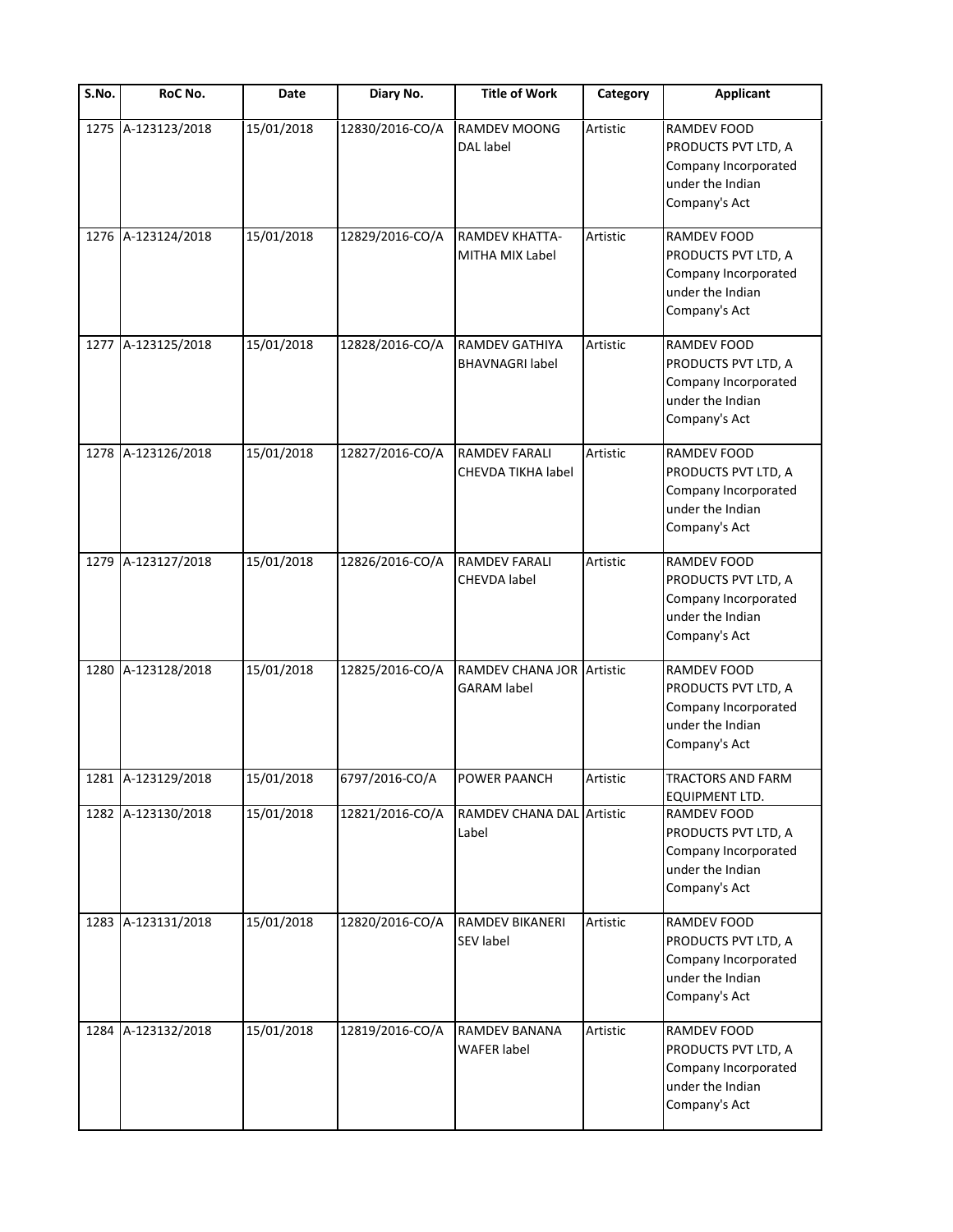| S.No. | RoC No.            | Date       | Diary No.            | <b>Title of Work</b>                                                                                                                                                                                        | Category                     | <b>Applicant</b>                                                                                       |
|-------|--------------------|------------|----------------------|-------------------------------------------------------------------------------------------------------------------------------------------------------------------------------------------------------------|------------------------------|--------------------------------------------------------------------------------------------------------|
| 1285  | A-123133/2018      | 15/01/2018 | 1376/2017-CO/A       | <b>MILTOP</b>                                                                                                                                                                                               | Artistic                     | <b>MILTOP EXPORTS</b>                                                                                  |
| 1286  | SW-10028/2018      | 15/01/2018 | 15589/2017-<br>CO/SW | <b>Unreaped Yield</b><br>Potentials in Major<br>Rainfed Crops and<br>Scope for Bridging<br>Yield Gaps - A<br><b>Decision Support</b><br>System                                                              | Computer<br>Software         | ICAR - Central Research<br>Institute for Dryland<br>Agriculture                                        |
| 1287  | A-123134/2018      | 15/01/2018 | 1402/2017-CO/A       | KHUSHBOO WITH<br>DEVICE OF ICE<br>CREAM                                                                                                                                                                     | Artistic                     | <b>MR HIMATBHAI</b><br>GORDHANBHIA POKIA,<br><b>PROP</b>                                               |
| 1288  | A-123135/2018      | 15/01/2018 | 53355/2014-CO/A      | <b>GOKAIDO</b>                                                                                                                                                                                              | Artistic                     | MITESH GIRDHAR<br><b>THAKKAR</b>                                                                       |
| 1289  | A-123136/2018      | 15/01/2018 | 1715/2017-CO/A       | PARI                                                                                                                                                                                                        | Artistic                     | DUNGAR DAS DIGGA S/O.<br>SH. MOHAN LAL DIGGA                                                           |
| 1290  | L-72399/2018       | 15/01/2018 | 13418/2017-CO/L      | 1.A smart bi-<br>directional power<br>converter for vehicle<br>to vehicle, vehicle to<br>home and home to<br>vehicle power<br>transmission                                                                  | Literary/<br><b>Dramatic</b> | Rahul Ganpat Mapari                                                                                    |
|       | 1291 A-123137/2018 | 15/01/2018 | 12817/2016-CO/A      | RAMDEV ALOO SEV<br>Label                                                                                                                                                                                    | Artistic                     | <b>RAMDEV FOOD</b><br>PRODUCTS PVT LTD, A<br>Company Incorporated<br>under the Indian<br>Company's Act |
|       | 1292 SW-10029/2018 | 15/01/2018 | 15872/2017-<br>CO/SW | HMI Software for<br>operator interface,<br>on-line monitoring,<br>diagnostics and<br>calibration of<br>Automatic Raw Mix<br>Bin Level control and<br>other technological<br>functions of Sinter<br>Plant I. | Computer<br>Software         | Steel Authority of India<br>Limited, R & D Centre for<br>Iron and Steel                                |
| 1293  | SW-10030/2018      | 15/01/2018 | 15995/2017-<br>CO/SW | Bonanza Magento<br>Integration                                                                                                                                                                              | Computer<br>Software         | Cedcoss Technologies<br><b>Private Limited</b>                                                         |
| 1294  | SW-10031/2018      | 15/01/2018 | 15987/2017-<br>CO/SW | BestBuy Canada<br>Magento Integration                                                                                                                                                                       | Computer<br>Software         | Cedcoss Technologies<br><b>Private Limited</b>                                                         |
| 1295  | A-123138/2018      | 15/01/2018 | 4855/2016-CO/A       | <b>GANPATI BUILDERS</b>                                                                                                                                                                                     | Artistic                     | Mr. ARJUN KAPOOR                                                                                       |
|       | 1296 SW-10032/2018 | 15/01/2018 | 15988/2017-<br>CO/SW | <b>Tophatter Magento</b><br>Integration                                                                                                                                                                     | Computer<br>Software         | Cedcoss Technologies<br>Private Limited                                                                |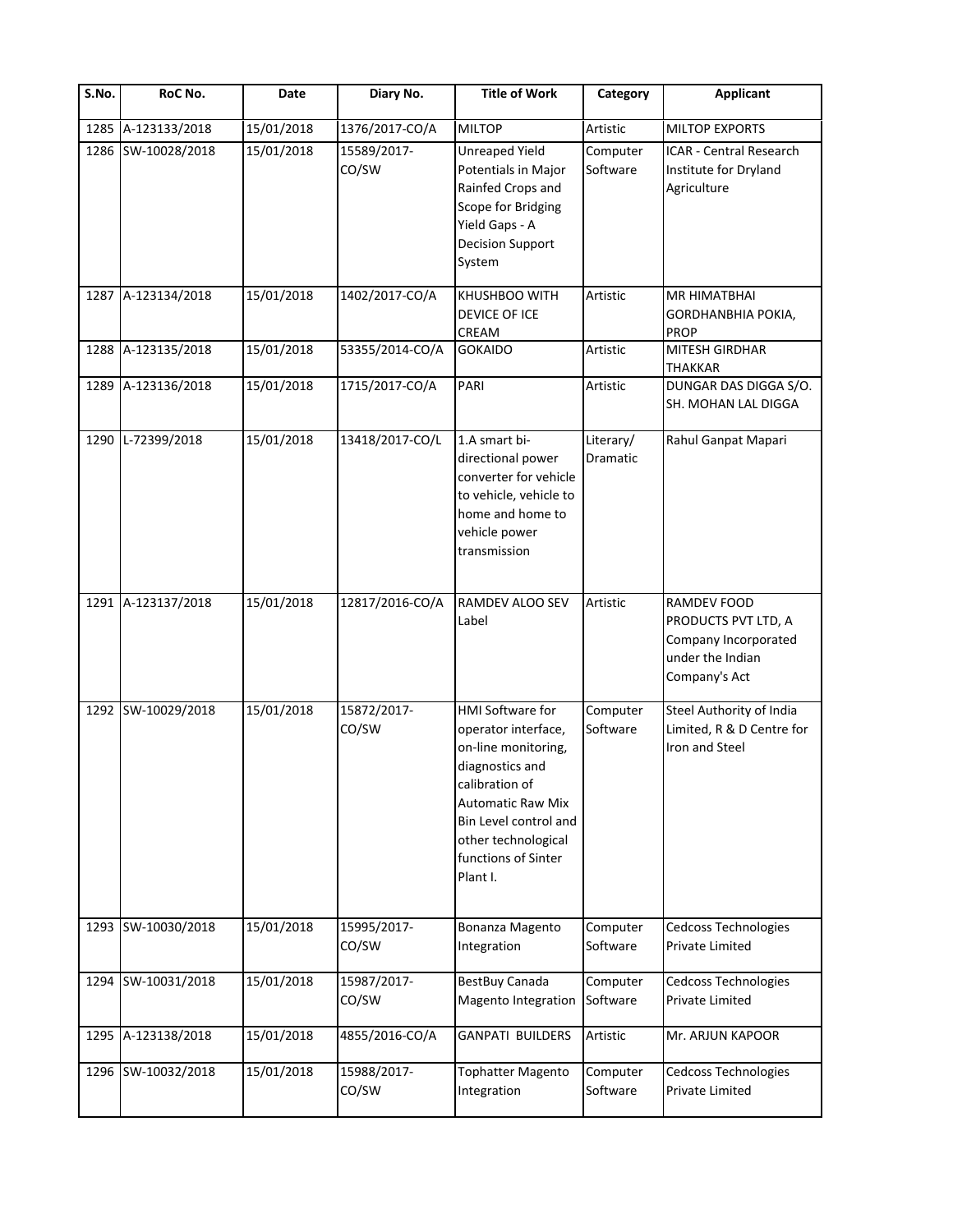| $\overline{\mathsf{S}}$ . No. | RoC No.            | Date       | Diary No.            | <b>Title of Work</b>                                                        | Category              | <b>Applicant</b>                                                                                             |
|-------------------------------|--------------------|------------|----------------------|-----------------------------------------------------------------------------|-----------------------|--------------------------------------------------------------------------------------------------------------|
|                               | 1297 SW-10033/2018 | 15/01/2018 | 15990/2017-<br>CO/SW | Fruugo Magento<br>Integration                                               | Computer<br>Software  | Cedcoss Technologies<br>Private Limited                                                                      |
|                               | 1298 SW-10034/2018 | 15/01/2018 | 15984/2017-<br>CO/SW | ManoMano Magento Computer<br>Integration                                    | Software              | <b>Cedcoss Technologies</b><br>Private Limited                                                               |
| 1299                          | L-72400/2018       | 15/01/2018 | 10353/2017-CO/L      | The Shaktiavtars                                                            | Literary/<br>Dramatic | Parveez Sazzad                                                                                               |
| 1300                          | L-72401/2018       | 15/01/2018 | 5284/2017-CO/L       | Pratiogi Parikshaon<br>men saflta ki takniki                                | Literary/<br>Dramatic | Mahesh prasad patel                                                                                          |
| 1301                          | A-123139/2018      | 15/01/2018 | 15026/2016-CO/A      | <b>BAFEL GLOBAL</b>                                                         | Artistic              | MS. ALKA GUPTA                                                                                               |
|                               | 1302 SW-10035/2018 | 15/01/2018 | 9127/2016-CO/SW      | Medicinal Knowledge Computer<br>Portal                                      | Software              | <b>DEV SANSKRITI</b><br>VISHWAVIDYALAYA, Uttara<br>khand Science Education<br>and Research Centre<br>(USERC) |
|                               | 1303 SW-10036/2018 | 15/01/2018 | 6323/2016-CO/SW      | CAMPUSCARE 16.0<br><b>SCHOOL</b><br><b>MANAGEMENT</b><br>SOFTWARE           | Computer<br>Software  | M/S ENTAB INFOTECH<br>PRIVATE LIMITED                                                                        |
| 1304                          | L-72402/2018       | 15/01/2018 | 13019/2016-CO/L      | <b>Strategize Concepts</b>                                                  | Literary/<br>Dramatic | <b>ARPIT KOTHARI</b>                                                                                         |
|                               | 1305 A-123140/2018 | 15/01/2018 | 13155/2016-CO/A      | <b>JUST MILK BUTTER</b><br><b>SCOTCH</b><br><b>FALAVOURED MILK</b><br>LABEL | Artistic              | AMRIT CORP LTD.                                                                                              |
|                               | 1306 A-123141/2018 | 15/01/2018 | 13759/2016-CO/A      | PRADEEP METALS<br>LIMITED                                                   | Artistic              | PRADEEP METALS LIMITED                                                                                       |
| 1307                          | A-123142/2018      | 15/01/2018 | 13760/2016-CO/A      | <b>GEM ATLAS</b>                                                            | Artistic              | MANILALS ADVISORY LLP                                                                                        |
| 1308                          | L-72403/2018       | 15/01/2018 | 16487/2017-CO/L      | SCALABLE DESIGN OF Literary/<br>2:4 DECODER                                 | Dramatic              | YOGESH N. THAKARE                                                                                            |
| 1309                          | SW-10037/2018      | 15/01/2018 | 15031/2017-<br>CO/SW | <b>SIMPHY</b>                                                               | Computer<br>Software  | <b>Shikhar Coaching Classes</b><br>Pvt. Ltd.                                                                 |
|                               | 1310 SW-10038/2018 | 15/01/2018 | 15014/2017-<br>CO/SW | Algn Mobile App                                                             | Computer<br>Software  | <b>PBOPlus Consulting</b><br>Services Pvt. Ltd.                                                              |
| 1311                          | L-72404/2018       | 15/01/2018 | 3691/2016-CO/L       | <b>TEST STANDARDS</b><br><b>FOR FOURBALL</b>                                | Literary/<br>Dramatic | <b>DUCOM INSTRUMENTS</b><br>PVT LTD                                                                          |
| 1312                          | L-72405/2018       | 15/01/2018 | 8098/2016-CO/L       | Design of Interactive<br>Voice Response<br>System for Three<br>Phase Motor  | Literary/<br>Dramatic | Ashu Mahesh Joshi                                                                                            |
| 1313                          | L-72406/2018       | 15/01/2018 | 8099/2016-CO/L       | Web enabled remote<br>machine monitoring<br>and troubleshooting<br>system   | Literary/<br>Dramatic | Snehal Dattatraya Pawar                                                                                      |
| 1314                          | A-123143/2018      | 15/01/2018 | 49887/2014-CO/A      | <b>FERONIA - XT</b><br>(Suspension)                                         | Artistic              | <b>ZUVENTUS HEALTHCARE</b><br>LIMITED                                                                        |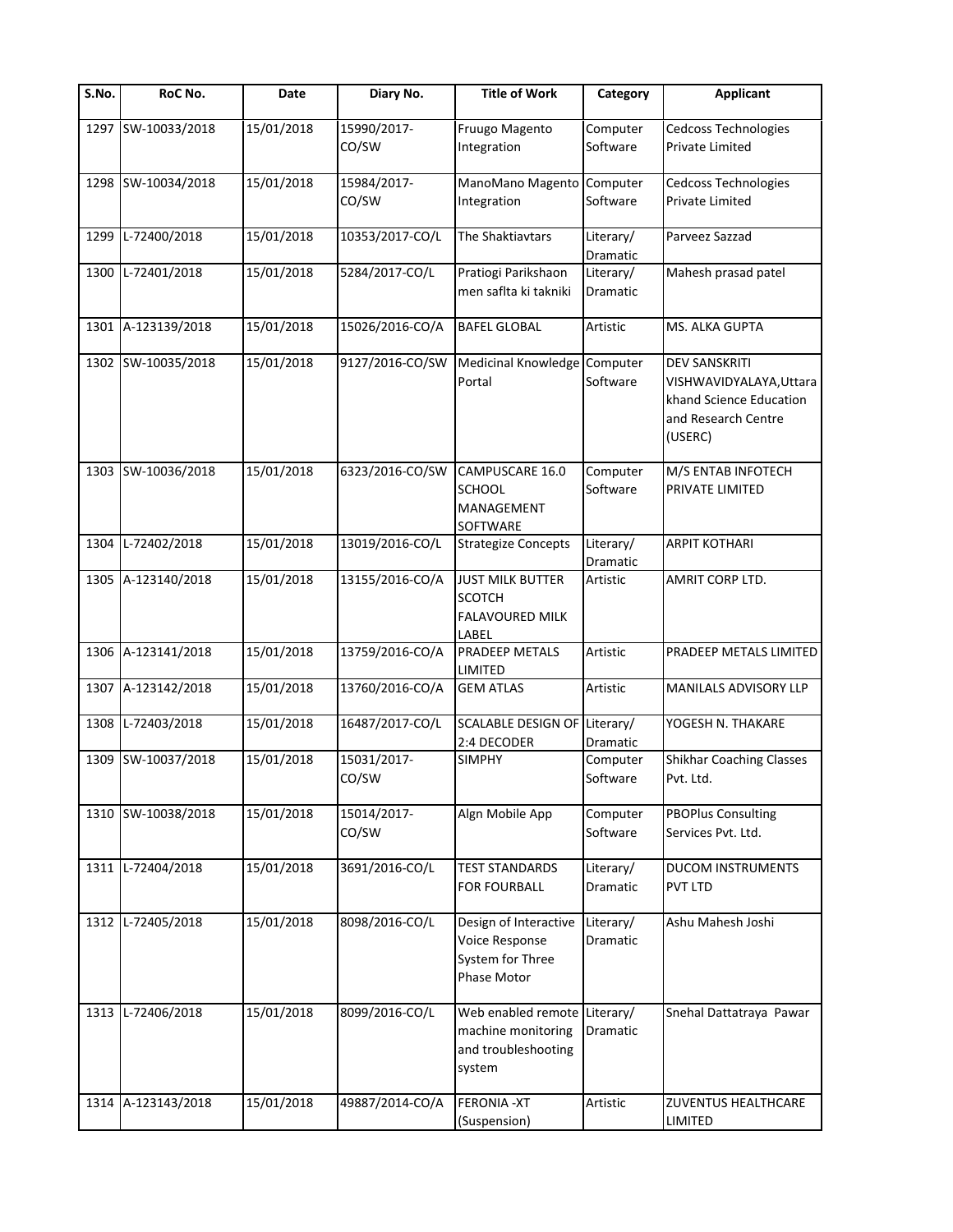| $\overline{\mathsf{S}}$ . No. | RoC No.            | Date       | Diary No.                      | <b>Title of Work</b>                                                                                                                 | Category              | <b>Applicant</b>                                              |
|-------------------------------|--------------------|------------|--------------------------------|--------------------------------------------------------------------------------------------------------------------------------------|-----------------------|---------------------------------------------------------------|
| 1315                          | A-123144/2018      | 15/01/2018 | 4769/2017-CO/A                 | <b>COAL LABEL</b>                                                                                                                    | Artistic              | COAL LEATHER FASHIONS                                         |
|                               | 1316 A-123145/2018 | 15/01/2018 | 49878/2014-CO/A                | <b>BEVON - CD</b>                                                                                                                    | Artistic              | <b>ZUVENTUS HEALTHCARE</b><br>LIMITED                         |
|                               | 1317 A-123146/2018 | 15/01/2018 | 49879/2014-CO/A                | <b>MAXTRAP</b>                                                                                                                       | Artistic              | <b>ZUVENTUS HEALTHCARE</b><br>LIMITED                         |
|                               | 1318 SW-10039/2018 | 15/01/2018 | 7065/2017-CO/SW                | SHASUNSWETCHAPP<br>1.0                                                                                                               | Computer<br>Software  | DR B POORNA                                                   |
|                               | 1319 CF-3974/2018  | 15/01/2018 | 8186/2017-CO/CF                | THE PHONICS SONG                                                                                                                     | ph Film               | Cinematogra CRAZY CUB ANIMATION<br>STUDIO PVT. LTD            |
|                               | 1320 A-123147/2018 | 15/01/2018 | 47585/2014-CO/A                | <b>ZORABIAN WITH</b><br><b>MONOGRAM</b>                                                                                              | Artistic              | PERIZAAD KHODAMORAD<br><b>ZORABIAN</b>                        |
|                               | 1321 A-123148/2018 | 15/01/2018 | 1429/2016-CO/A                 | MINI CUP CHAIN                                                                                                                       | Artistic              | <b>SALMAN AZAM</b>                                            |
| 1322                          | A-123149/2018      | 15/01/2018 | 5274/2017-CO/A                 | Promo Notes -<br>Makers of Custom<br><b>Printed Sticky Pads</b>                                                                      | Artistic              | <b>ADAMS INVENTION</b>                                        |
|                               | 1323 L-72407/2018  | 15/01/2018 | 6694/2017-CO/L                 | Mazhaiyil Oru Naal                                                                                                                   | Literary/<br>Dramatic | Selvam Kandasamy                                              |
|                               | 1324 L-72408/2018  | 15/01/2018 | 7901/2017-CO/L                 | <b>HIMALAYA KA</b><br>SAMARPAN YOG<br><b>BHAAG3</b>                                                                                  | Literary/<br>Dramatic | SHIVKRUPANANDJI<br>SWAMI                                      |
|                               | 1325 A-123150/2018 | 15/01/2018 | 14956/2016-CO/A                | <b>LAKEE BIRI</b>                                                                                                                    | Artistic              | Shamsuddoha Ahmed,<br>trading as LAKEE BIRI<br><b>FACTORY</b> |
|                               | 1326 SW-10040/2018 | 15/01/2018 | 5321/2017-CO/SW                | A COMPREHENSIVE<br><b>GRAPHICAL USER</b><br><b>INTERFACE FOR</b><br>CONFIGURATION<br>AND MONITORING<br>OF HVDC<br><b>PROTECTIONS</b> | Computer<br>Software  | <b>BHARAT HEAVY</b><br><b>ELECTRICALS LIMITED</b>             |
|                               | 1327 SW-10041/2018 | 15/01/2018 | 5318/2017-CO/SW DEVELOPMENT OF | <b>MATLAB SCRIPT OF</b><br><b>HARMONIC ANALYSIS</b><br><b>FOR RAILWAY</b><br><b>APPLICATION</b>                                      | Computer<br>Software  | <b>BHARAT HEAVY</b><br><b>ELECTRICALS LIMITED</b>             |
|                               | 1328 SW-10042/2018 | 15/01/2018 | 5316/2017-CO/SW                | <b>TEST SOFTWARE FOR</b><br><b>FPGA BASED</b><br><b>CONTROL BOARD OF</b><br>2X500 kVA HOTEL<br><b>LOAD CONVERTER</b>                 | Computer<br>Software  | <b>BHARAT HEAVY</b><br><b>ELECTRICALS LIMITED</b>             |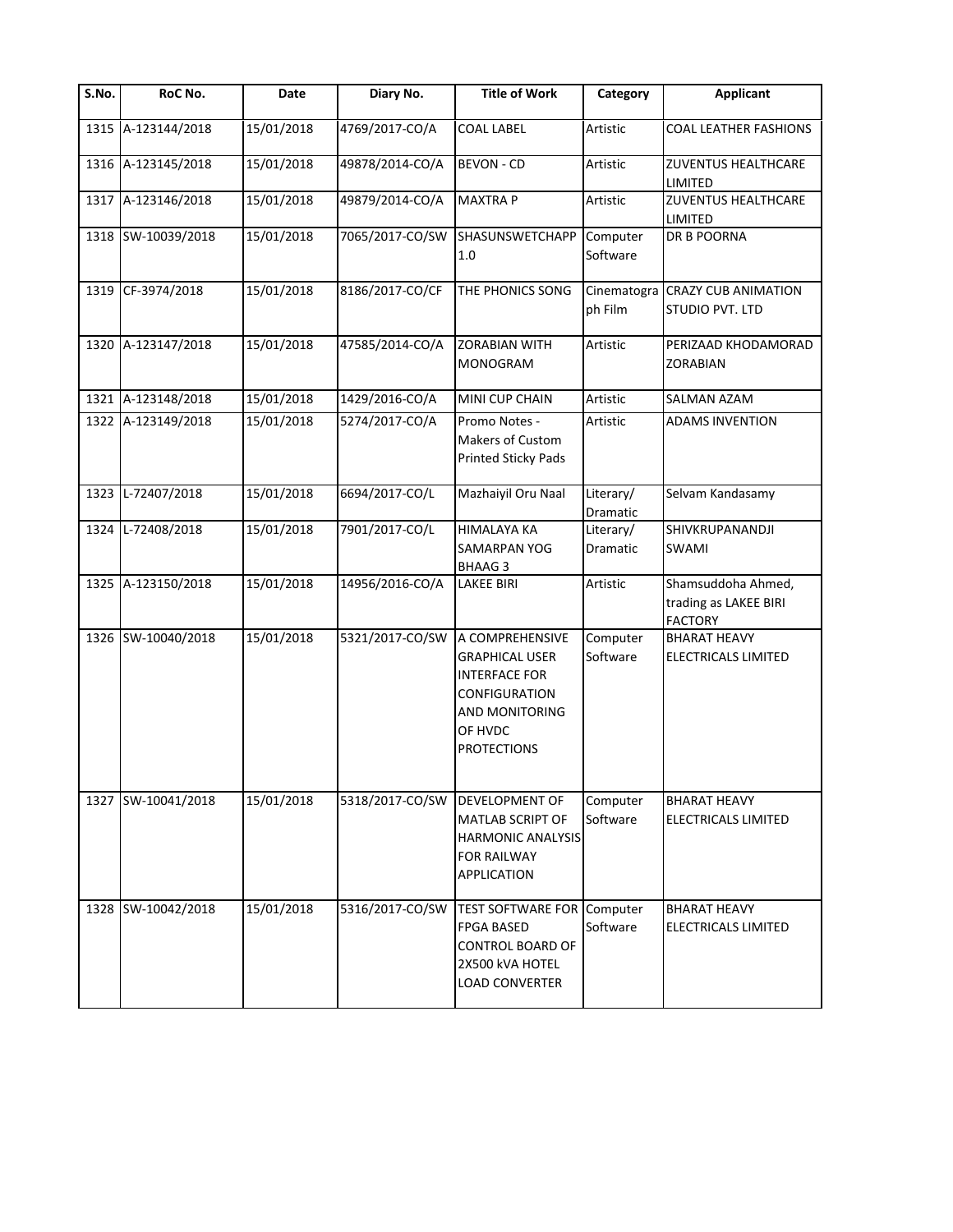| S.No. | RoC No.            | Date       | Diary No.       | <b>Title of Work</b>                                                                                                 | Category               | Applicant                                  |
|-------|--------------------|------------|-----------------|----------------------------------------------------------------------------------------------------------------------|------------------------|--------------------------------------------|
|       | 1329 SW-10043/2018 | 15/01/2018 | 5303/2017-CO/SW | <b>GUI DEVELOPMENT</b><br>FOR DETERMINING<br>DESIGN<br>PARAMETERS OF<br>PERMANENT<br>MAGNET<br><b>GENERATOR</b>      | Computer<br>Software   | <b>BHARAT HEAVY</b><br>ELECTRICALS LIMITED |
| 1330  | SW-10044/2018      | 15/01/2018 | 5276/2017-CO/SW | PROGRAM FOR GUI<br>IN VB.NET FOR NOISE Software<br><b>ESTIMATION OF AIR-</b><br>COOLED AXIAL-FLOW<br>TURBO-GENERATOR | Computer               | <b>BHARAT HEAVY</b><br>ELECTRICALS LIMITED |
|       | 1331 A-123151/2018 | 15/01/2018 | 4914/2016-CO/A  | <b>WEDDING AFFAIR</b>                                                                                                | Artistic               | B.M. HOUSE (INDIA) LTD.                    |
|       | 1332 CF-3975/2018  | 15/01/2018 | 5696/2016-CO/CF | "9th Class Maths<br>Animations- Part 2"                                                                              | Cinematogra<br>ph Film | UnfoldU Online Solutions<br>Pvt. Ltd.      |
| 1333  | L-72409/2018       | 16/01/2018 | 17362/2017-CO/L | ATHMANUSHONDHA<br>N                                                                                                  | Literary/<br>Dramatic  | <b>BHAKTIVEDANTA BOOK</b><br><b>TRUST</b>  |
| 1334  | L-72410/2018       | 16/01/2018 | 17407/2017-CO/L | PRABHUPADA                                                                                                           | Literary/<br>Dramatic  | <b>BHAKTIVEDANTA BOOK</b><br><b>TRUST</b>  |
| 1335  | L-72411/2018       | 16/01/2018 | 13396/2016-CO/L | <b>ELECTRONICS AND</b><br>COMMUNICATION (<br>PART-1)                                                                 | Literary/<br>Dramatic  | SONAL SAXENA                               |
| 1336  | L-72412/2018       | 16/01/2018 | 17312/2017-CO/L | <b>JONMO MRITUR</b><br>PORPOARE                                                                                      | Literary/<br>Dramatic  | <b>BHAKTIVEDANTA BOOK</b><br><b>TRUST</b>  |
| 1337  | A-123152/2018      | 16/01/2018 | 1425/2016-CO/A  | MODERN LOOP<br>CHAIN                                                                                                 | Artistic               | SALMAN AZAM                                |
| 1338  | A-123153/2018      | 16/01/2018 | 1382/2016-CO/A  | <b>UMBRELLA CUP</b><br><b>CHAIN</b>                                                                                  | Artistic               | SALMAN AZAM                                |
|       | 1339 A-123154/2018 | 16/01/2018 | 1427/2016-CO/A  | <b>SQUARE CUP CHAIN</b>                                                                                              | Artistic               | <b>SALMAN AZAM</b>                         |
| 1340  | A-123155/2018      | 16/01/2018 | 4528/2016-CO/A  | <b>HORTORIUM</b>                                                                                                     | Artistic               | VISHAL JAIN PROP. OF HJ<br>& SONS          |
| 1341  | L-72413/2018       | 16/01/2018 | 17360/2017-CO/L | PORLOKE SHUGAM<br>JATRA                                                                                              | Literary/<br>Dramatic  | <b>BHAKTIVEDANTA BOOK</b><br><b>TRUST</b>  |
| 1342  | L-72414/2018       | 16/01/2018 | 6131/2016-CO/L  | The Legend of King<br>Khan                                                                                           | Literary/<br>Dramatic  | Ramesh Krishnamoorthy                      |
| 1343  | A-123156/2018      | 16/01/2018 | 7773/2016-CO/A  | MICROTEK LED                                                                                                         | Artistic               | Ms Microtek international<br>[P] Ltd       |
| 1344  | L-72415/2018       | 16/01/2018 | 7637/2016-CO/L  | SAVDHAN                                                                                                              | Literary/<br>Dramatic  | Shah Navnitlal Chhotalal                   |
| 1345  | L-72416/2018       | 16/01/2018 | 17356/2017-CO/L | SRI JAGANNATH<br>PRIYO NATAK                                                                                         | Literary/<br>Dramatic  | BHAKTIVEDANTA BOOK<br><b>TRUST</b>         |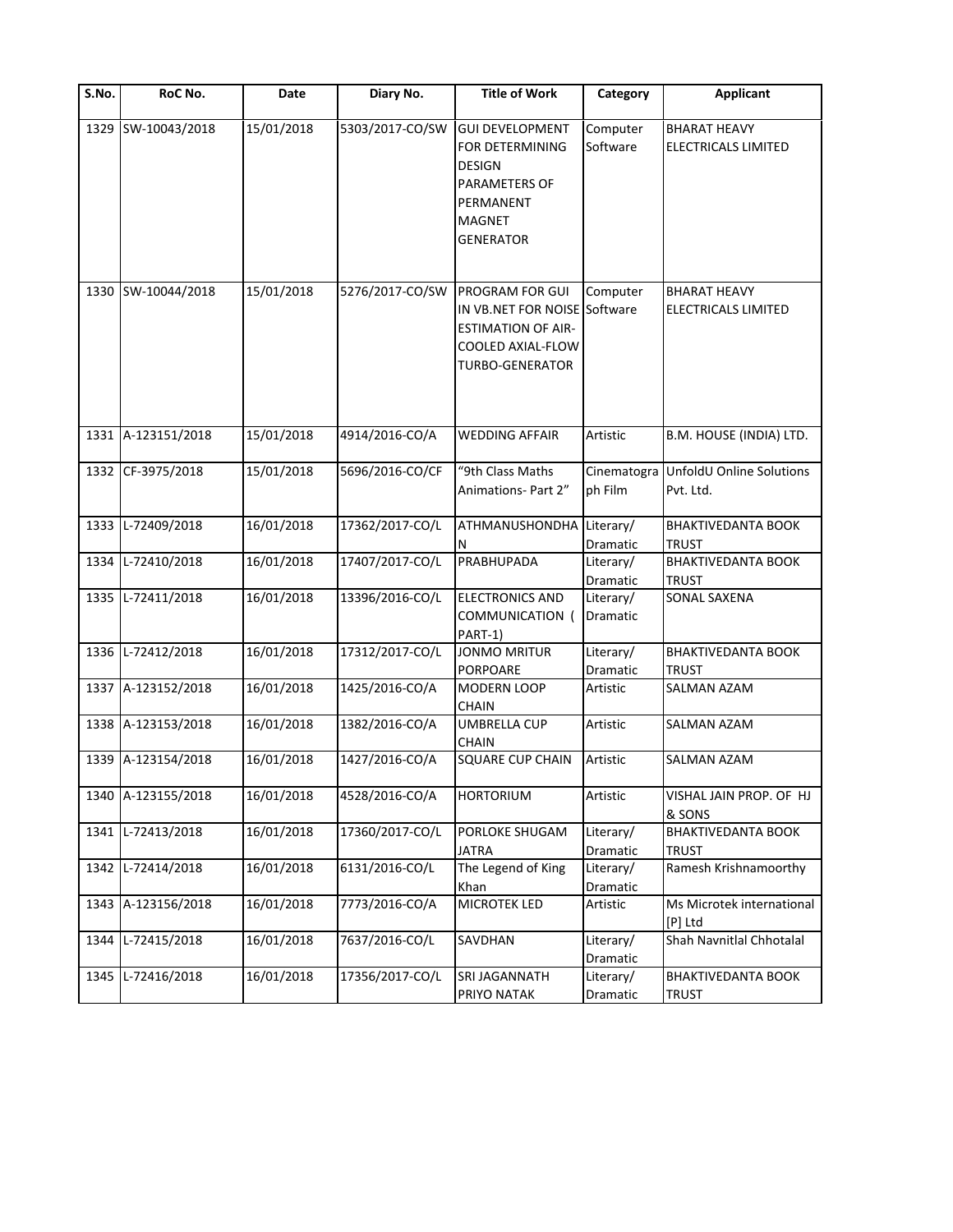| S.No. | RoC No.            | Date       | Diary No.       | <b>Title of Work</b>                                                                                                                                                                      | Category              | <b>Applicant</b>                                           |
|-------|--------------------|------------|-----------------|-------------------------------------------------------------------------------------------------------------------------------------------------------------------------------------------|-----------------------|------------------------------------------------------------|
| 1346  | L-72417/2018       | 16/01/2018 | 17093/2017-CO/L | Sarovar Mala-<br><b>Connecting Coastal</b><br>reservoirs : A<br>sustainable Solution<br>for water scarcity in<br>India                                                                    | Literary/<br>Dramatic | Dr. Thallak. G. Sitharam                                   |
| 1347  | L-72418/2018       | 16/01/2018 | 6204/2017-CO/L  | Pinnacle Point                                                                                                                                                                            | Literary/<br>Dramatic | Siddharth Panvalkar                                        |
|       | 1348 L-72419/2018  | 16/01/2018 | 17096/2017-CO/L | <b>EFFICACY OF</b><br>COASTAL<br><b>RESERVOIRS TO</b><br><b>ADDRESS INDIA'S</b><br><b>WATER SHORTAGE</b><br>BY IMPOUNDING<br><b>EXCESS RIVER FLOOD</b><br><b>WATERS NEAR THE</b><br>COAST | Literary/<br>Dramatic | Dr. Thallak. G. Sitharam                                   |
|       | 1349 L-72420/2018  | 16/01/2018 | 4171/2017-CO/L  | PEACE THE STORAGE<br><b>ARCHITECT</b>                                                                                                                                                     | Literary/<br>Dramatic | PEACE STORAGE SYSTEM<br>(P) LTD.                           |
|       | 1350 L-72421/2018  | 16/01/2018 | 17384/2017-CO/L | <b>JOGSHIDDHI</b>                                                                                                                                                                         | Literary/<br>Dramatic | <b>BHAKTIVEDANTA BOOK</b><br><b>TRUST</b>                  |
|       | 1351 L-72422/2018  | 16/01/2018 | 17211/2017-CO/L | motion in one<br>dimension by sourav<br>goel                                                                                                                                              | Literary/<br>Dramatic | Sourav Goel                                                |
|       | 1352 A-123157/2018 | 16/01/2018 | 17170/2017-CO/A | <b>SUPER STRENGTH</b>                                                                                                                                                                     | Artistic              | M/S SUPERSTRENGTH                                          |
|       | 1353 L-72423/2018  | 16/01/2018 | 15692/2012-CO/L | SRI KRISHNA                                                                                                                                                                               | Literary/<br>Dramatic | ASTANGA YOGA VIJNANA<br>MANDIRAM                           |
|       | 1354 A-123158/2018 | 16/01/2018 | 17161/2017-CO/A | <b>DIVYA VANI</b>                                                                                                                                                                         | Artistic              | RAJANI SHARMA ALIAS<br>RAJANI MAHALAXMI<br><b>SATWANTI</b> |
|       | 1355 L-72424/2018  | 16/01/2018 | 11021/2017-CO/L | <b>CROP RISK EXPERT</b><br><b>SYSTEM CRES</b>                                                                                                                                             | Literary/<br>Dramatic | ASIA RISK TRANSFER<br>SOLUTIONS PVT. LTD.                  |
|       | 1356 L-72425/2018  | 16/01/2018 | 17204/2017-CO/L | <b>Business Statistics</b>                                                                                                                                                                | Literary/<br>Dramatic | M/s Seven Hills<br><b>International Publishers</b>         |
|       | 1357 L-72426/2018  | 16/01/2018 | 17192/2017-CO/L | Zubiya Surti                                                                                                                                                                              | Literary/<br>Dramatic | Zubiya Surti                                               |
|       | 1358 A-123159/2018 | 16/01/2018 | 17090/2017-CO/A | SAI BHOG MAKHANA                                                                                                                                                                          | Artistic              | MATA DEE TRADERS                                           |
|       | 1359 A-123160/2018 | 16/01/2018 | 2766/2015-CO/A  | New Mika Decorative Artistic<br>Laminates                                                                                                                                                 |                       | M/S. GREENPLY<br>INDUSTRIES LTD.                           |
|       | 1360 A-123161/2018 | 16/01/2018 | 2767/2015-CO/A  | GREENLAM<br>LAMINATES                                                                                                                                                                     | Artistic              | M/S. GREENPLY<br>INDUSTRIES LTD.                           |
|       | 1361 A-123162/2018 | 16/01/2018 | 2768/2015-CO/A  | New Point Eight<br>Decorative Laminates                                                                                                                                                   | Artistic              | M/S. GREENPLY<br>INDUSTRIES LTD.                           |
|       | 1362 A-123163/2018 | 16/01/2018 | 2769/2015-CO/A  | Greenlam Sturdo<br>Restroom Cubicles &<br><b>Locker Solutions</b>                                                                                                                         | Artistic              | M/S. GREENPLY<br>INDUSTRIES LTD.                           |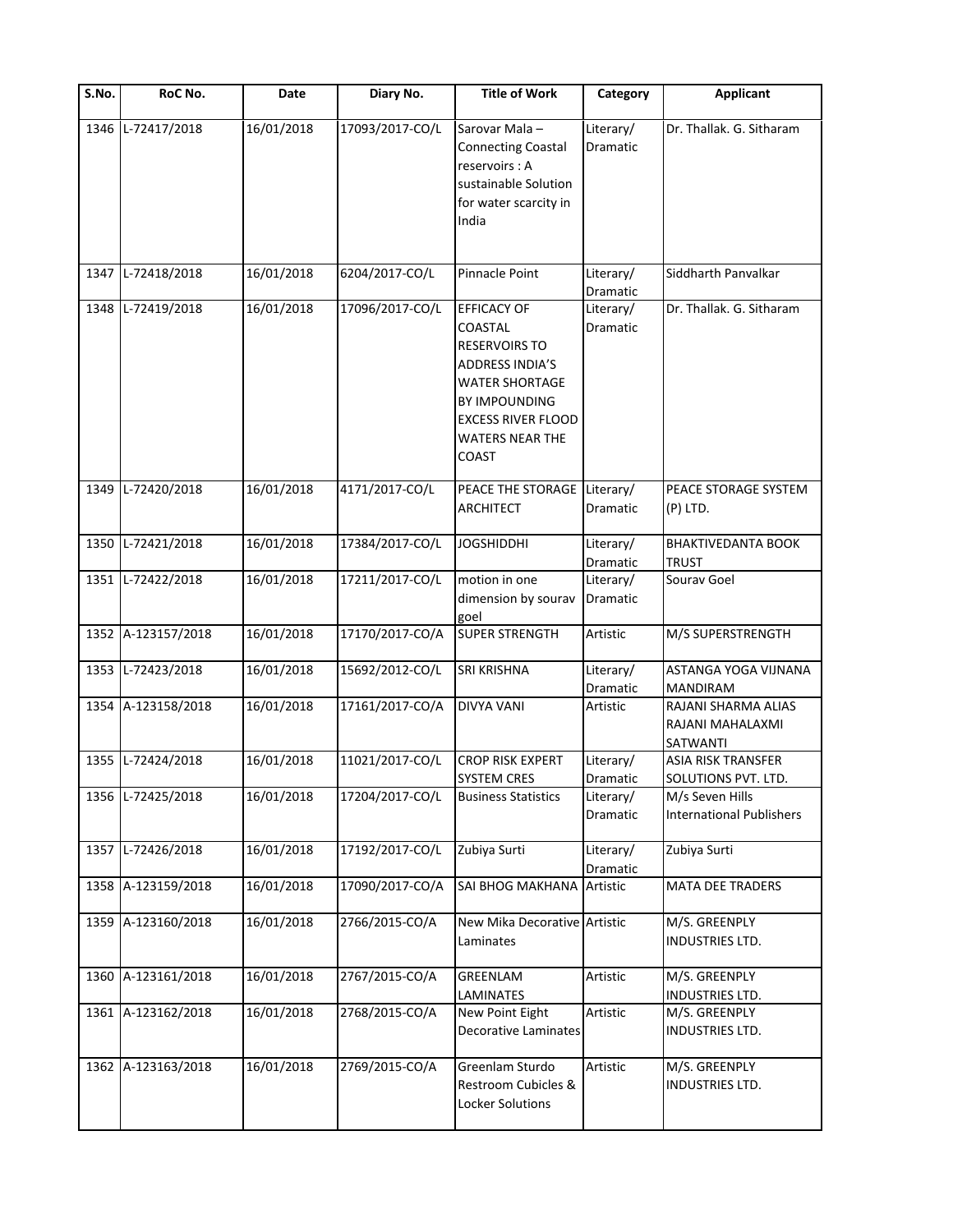| $\overline{\mathsf{S}}$ . No. | RoC No.            | Date       | Diary No.       | <b>Title of Work</b>                                                                  | Category              | <b>Applicant</b>                                                                                                          |
|-------------------------------|--------------------|------------|-----------------|---------------------------------------------------------------------------------------|-----------------------|---------------------------------------------------------------------------------------------------------------------------|
|                               | 1363 A-123164/2018 | 16/01/2018 | 12832/2015-CO/A | <b>SERVICE BEFORE</b><br>SELF MODERN DELHI<br>PUBLIC SCHOOL                           | Artistic              | THE AMIR EDUCATION<br><b>SOCIETY</b>                                                                                      |
| 1364                          | A-123165/2018      | 16/01/2018 | 2764/2015-CO/A  | <b>GREENLAM</b>                                                                       | Artistic              | M/S. GREENPLY<br><b>INDUSTRIES LIMITED</b>                                                                                |
|                               | 1365 A-123166/2018 | 16/01/2018 | 2765/2015-CO/A  | <b>Greenlam Clads</b><br><b>Exterior Grade</b><br>compact laminates                   | Artistic              | M/S. GREENPLY<br><b>INDUSTRIES LIMITED</b>                                                                                |
| 1366                          | L-72427/2018       | 16/01/2018 | 6535/2015-CO/L  | <b>MOHA THATHA</b><br>SANSHAY SE PARE                                                 | Literary/<br>Dramatic | The Bhaktivedanta Book<br><b>Trust</b>                                                                                    |
|                               | 1367 L-72428/2018  | 16/01/2018 | 9075/2015-CO/L  | New Era<br><b>Mathematics Class XI</b><br>Part - II                                   | Literary/<br>Dramatic | Manoj Bathla                                                                                                              |
| 1368                          | L-72429/2018       | 16/01/2018 | 5034/2015-CO/L  | The Supreme Quest                                                                     | Literary/<br>Dramatic | Tejgyan Global Foundation                                                                                                 |
|                               | 1369 SR-13230/2018 | 16/01/2018 | 9153/2015-CO/SR | PAAKAR TUMKO                                                                          | Sound<br>Recording    | RATNESH ASHOK<br><b>CHHABRIA</b>                                                                                          |
|                               | 1370 A-123167/2018 | 16/01/2018 | 12229/2015-CO/A | Yash Bakers &<br><b>Sweets</b>                                                        | Artistic              | Yash Bakers And Sweets                                                                                                    |
|                               | 1371 A-123168/2018 | 16/01/2018 | 7800/2015-CO/A  | <b>LALAH'S THE</b><br>ORIGINAL MADRAS<br><b>CURRY POWDER</b>                          | Artistic              | RAJKUMAR MANRADIAR<br><b>ALSO AS</b><br>N.S.R.MANRADIAR &<br>JAYASHREE MANRADIAR,<br>TRADING AS MITTULAUL<br>LALAH & SONS |
|                               | 1372 A-123169/2018 | 16/01/2018 | 12511/2015-CO/A | MITHAS CHAMKILE<br><b>TARE LABEL</b>                                                  | Artistic              | SHIV RAM SINGH                                                                                                            |
|                               | 1373 L-72430/2018  | 16/01/2018 | 21355/2012-CO/L | SHRADHATIL<br>KRUTINMAAGIL<br><b>SHASTRA</b>                                          | Literary/<br>Dramatic | SANATAN BHARATIYA<br>SANSKRUTI SANSTHA                                                                                    |
|                               | 1374 L-72431/2018  | 16/01/2018 | 3388/2015-CO/L  | Brahmanda Ek Khoj<br>Vol II : Aadhunik<br>Vigyan Aur<br>Aadhyatma / Vigyan<br>Darshan | Literary/<br>Dramatic | Dr. Bhavtosh Chandra                                                                                                      |
|                               | 1375 L-72432/2018  | 16/01/2018 | 12216/2015-CO/L | DELHI COLLEGE FACT<br><b>BOOK JUNE 2014</b><br><b>EDITION</b>                         | Literary/<br>Dramatic | AHC Infotek Pvt. Ltd.                                                                                                     |
|                               | 1376 L-72433/2018  | 16/01/2018 | 8953/2015-CO/L  | New Era<br><b>Mathematics Class XI</b><br>Part - I                                    | Literary/<br>Dramatic | Manoj Bathla                                                                                                              |
|                               | 1377 A-123170/2018 | 16/01/2018 | 11327/2015-CO/A | <b>DOPHINE</b><br>(FILAMENT)                                                          | Artistic              | 1. QUTBUDDIN AHMEDALI<br>DORIWALA 2. SAJJADALI<br>AHMEDALI DORIWALA 3.<br>ZAINUDDIN NAZARALI<br>DORIWALA 4.               |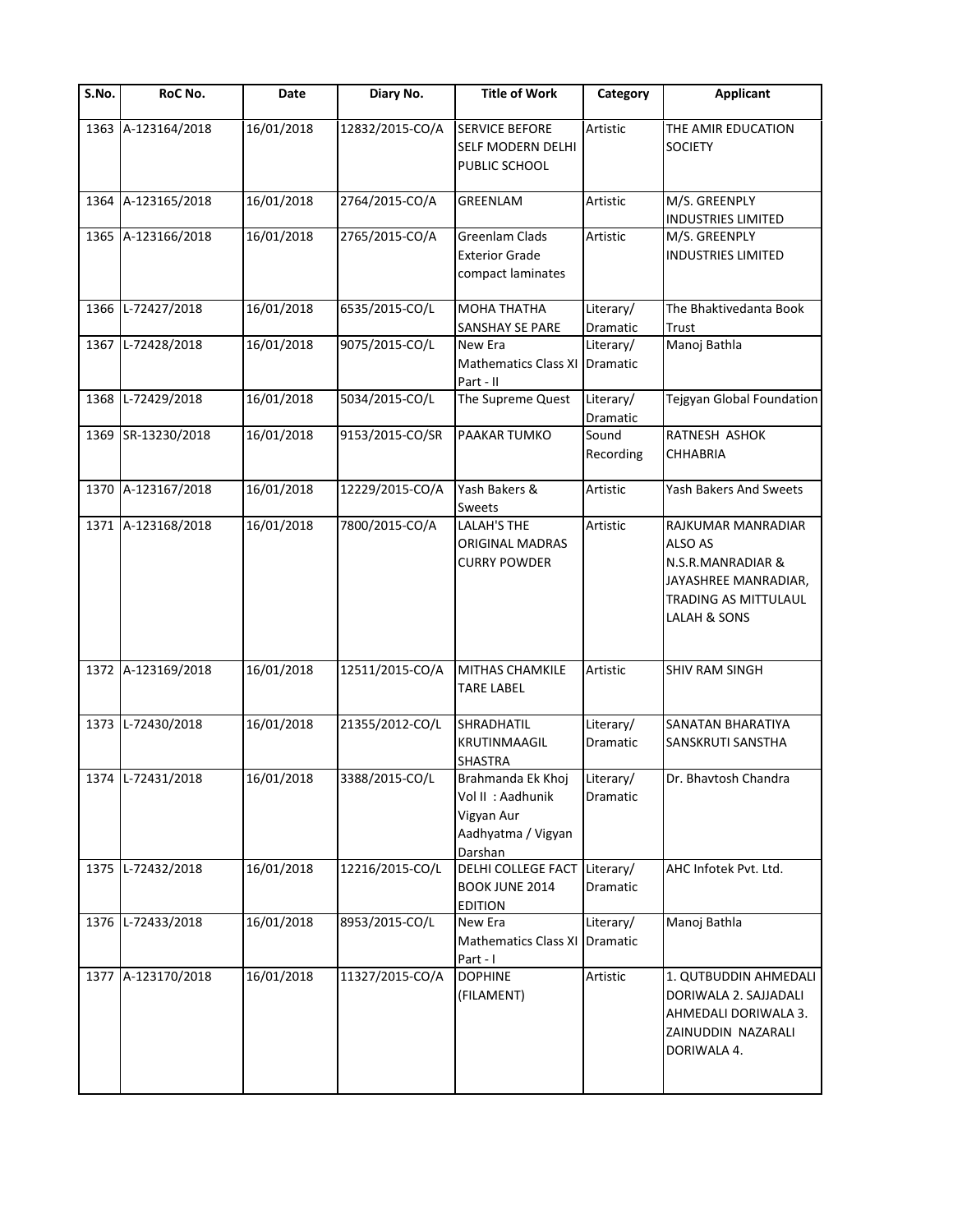| $\overline{\mathsf{S}}$ . No. | RoC No.            | Date       | Diary No.       | <b>Title of Work</b>                                                                                                   | Category              | <b>Applicant</b>                                                                                            |
|-------------------------------|--------------------|------------|-----------------|------------------------------------------------------------------------------------------------------------------------|-----------------------|-------------------------------------------------------------------------------------------------------------|
|                               | 1378 A-123171/2018 | 16/01/2018 | 11326/2015-CO/A | DORWALE - DOLPHIN Artistic<br>- A SYMBOL OF<br>TRUST - BEST<br><b>QUALITY FISHNET</b><br><b>TWINE</b>                  |                       | 1. QUTBUDDIN AHMEDALI<br>DORIWALA 2. SAJJADALI<br>AHMEDALI DORIWALA 3.<br>ZAINUDDIN NAZARALI<br>DORIWALA 4. |
|                               | 1379 A-123172/2018 | 16/01/2018 | 11166/2015-CO/A | <b>SMITZ LABEL</b>                                                                                                     | Artistic              | Mohammad Riyaz Khan<br>trading as Smitz Polytex                                                             |
| 1380                          | L-72434/2018       | 16/01/2018 | 10388/2015-CO/L | Kuralin Eliya Kural                                                                                                    | Literary/<br>Dramatic | N.Venkataraman                                                                                              |
|                               | 1381 A-123173/2018 | 16/01/2018 | 9889/2015-CO/A  | <b>NEW VERTICAL</b><br>ARRANGEMENT OF<br>TERMINAL BLOCKS<br>FOR SIGNAL<br>TERMINATION FOR<br><b>DCS PANELS</b>         | Artistic              | <b>BHARAT HEAVY</b><br>ELECTRICALS LIMITED                                                                  |
|                               | 1382 A-123174/2018 | 16/01/2018 | 2811/2015-CO/A  | <b>JINDAL</b>                                                                                                          | Artistic              | JINDAL UDYOG LIMITED                                                                                        |
| 1383                          | L-72435/2018       | 16/01/2018 | 3338/2015-CO/L  | Moksha-Antim<br>Safalta ka Rajmarg                                                                                     | Literary/<br>Dramatic | Tejgyan Global Foundation                                                                                   |
| 1384                          | SW-10045/2018      | 16/01/2018 | 2605/2015-CO/SW | <b>FACTOR OF SAFETY</b><br><b>AND STRESS</b><br><b>CALCULATIONS FOR</b><br>CORE BACK RING OF<br><b>TURBO GENERATOR</b> | Computer<br>Software  | <b>BHARAT HEAVY</b><br><b>ELECTRICALS LIMITED</b>                                                           |
| 1385                          | L-72436/2018       | 16/01/2018 | 8935/2015-CO/L  | <b>ISC Physics Class XII</b>                                                                                           | Literary/<br>Dramatic | Manoj Bathla                                                                                                |
|                               | 1386 L-72437/2018  | 16/01/2018 | 21376/2012-CO/L | KESANCHI<br><b>GHYAVAYACHI</b><br>KALAJI                                                                               | Literary/<br>Dramatic | SANATAN BHARATIYA<br>SANSKRUTI SANSTHA                                                                      |
|                               | 1387 L-72438/2018  | 16/01/2018 | 21289/2012-CO/L | PUJASAHITYACHE<br><b>MAHATVA</b>                                                                                       | Literary/<br>Dramatic | SANATAN BHARATIYA<br>SANSKRUTI SANSTHA                                                                      |
|                               | 1388 A-123175/2018 | 16/01/2018 | 7121/2015-CO/A  | PARAKEET                                                                                                               | Artistic              | SABYASACHI COUTURE                                                                                          |
|                               | 1389 L-72439/2018  | 16/01/2018 | 13213/2015-CO/L | DESIGNER OF THE<br>YEAR REALTY EVENT                                                                                   | Literary/<br>Dramatic | <b>CHATUR SINGH KHALSA</b>                                                                                  |
|                               | 1390 SW-10046/2018 | 16/01/2018 | 7095/2015-CO/SW | SARRAF ACCOUNTS<br><b>GET MANAGED</b>                                                                                  | Computer<br>Software  | <b>BRIJ KISHORE SARAF AND</b><br>SONS PRIVATE LIMITED                                                       |
| 1391                          | L-72440/2018       | 16/01/2018 | 9407/2015-CO/L  | Intelligent Outage<br>Management System<br>(I-OMS)                                                                     | Literary/<br>Dramatic | <b>BSES YAMUNA POWER</b><br>LIMITED                                                                         |
|                               | 1392 A-123176/2018 | 16/01/2018 | 3151/2015-CO/A  | SMARTBIRD<br>ILLUSTRATION - 1                                                                                          | Artistic              | <b>GLECTOR LIMITED</b>                                                                                      |
|                               | 1393 A-123177/2018 | 16/01/2018 | 11749/2015-CO/A | <b>THINKTREK</b>                                                                                                       | Artistic              | THINKTREK SOLUTIONS                                                                                         |
| 1394                          | A-123178/2018      | 16/01/2018 | 3199/2015-CO/A  | SMARTBIRD<br>ILLUSTRATION - 3                                                                                          | Artistic              | <b>GLECTOR LIMITED</b>                                                                                      |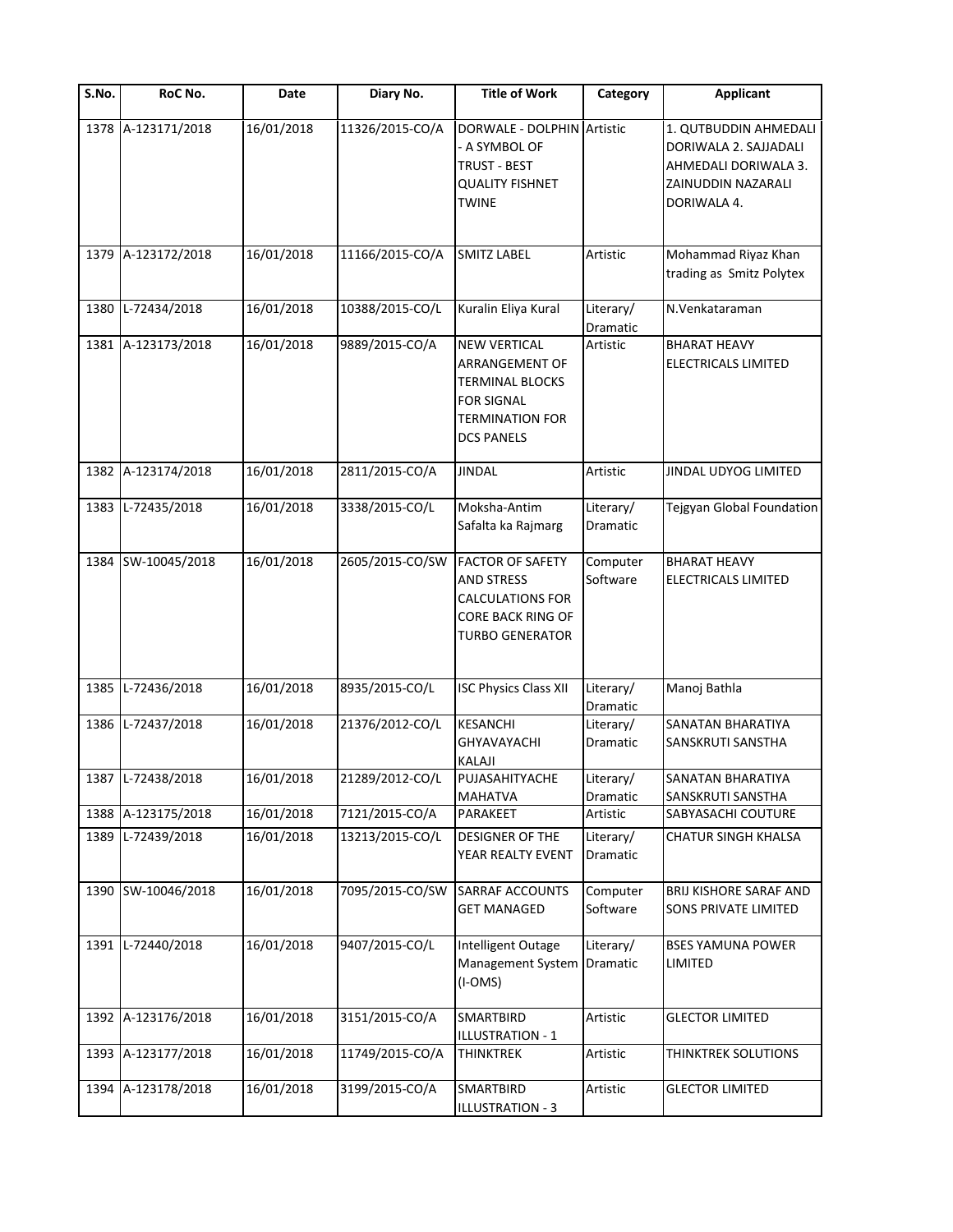| S.No. | RoC No.            | Date       | Diary No.            | <b>Title of Work</b>                                                                                                                                            | Category              | <b>Applicant</b>                           |
|-------|--------------------|------------|----------------------|-----------------------------------------------------------------------------------------------------------------------------------------------------------------|-----------------------|--------------------------------------------|
|       | 1395 A-123179/2018 | 16/01/2018 | 3201/2015-CO/A       | <b>SMARTBIRD</b><br><b>ILLUSTRATION - 4</b>                                                                                                                     | Artistic              | <b>GLECTOR LIMITED</b>                     |
|       | 1396 A-123180/2018 | 16/01/2018 | 7795/2015-CO/A       | LED (Dotted Logo)                                                                                                                                               | Artistic              | Havells India Limited                      |
|       | 1397 A-123181/2018 | 16/01/2018 | 3202/2015-CO/A       | <b>SMARTBIRD</b><br><b>ILLUSTRATION - 5</b>                                                                                                                     | Artistic              | <b>GLECTOR LIMITED</b>                     |
|       | 1398 A-123182/2018 | 16/01/2018 | 3204/2015-CO/A       | <b>SMARTBIRD</b><br><b>ILLUSTRATION - 6</b>                                                                                                                     | Artistic              | <b>GLECTOR LIMITED</b>                     |
| 1399  | A-123183/2018      | 16/01/2018 | 3206/2015-CO/A       | SMARTBIRD<br>ILLUSTRATION - 7                                                                                                                                   | Artistic              | <b>GLECTOR LIMITED</b>                     |
|       | 1400 A-123184/2018 | 16/01/2018 | 3207/2015-CO/A       | SMARTBIRD<br><b>ILLUSTRATION - 8</b>                                                                                                                            | Artistic              | <b>GLECTOR LIMITED</b>                     |
|       | 1401 L-72441/2018  | 16/01/2018 | 7136/2015-CO/L       | THE BLOOM                                                                                                                                                       | Literary/<br>Dramatic | <b>MAHESH KUMAR</b><br>PURSWANI            |
|       | 1402 SW-10047/2018 | 16/01/2018 | 14102/2015-<br>CO/SW | PROGRAM FOR<br><b>CREEP FATIGUE LIFE</b><br>CALCULATION OF<br><b>BOILER</b><br><b>COMPONENTS</b>                                                                | Computer<br>Software  | <b>BHARAT HEAVY</b><br>ELECTRICALS LIMITED |
|       | 1403 SW-10048/2018 | 16/01/2018 | 14149/2015-<br>CO/SW | SOFTWARE PACKAGE Computer<br><b>FOR GENERATION OF Software</b><br>LAMINATION<br><b>DETAILS FOR STEP</b><br>LAP CORE OF SINGLE<br>PHASE GENERATOR<br>TRANSFORMER |                       | <b>BHARAT HEAVY</b><br>ELECTRICALS LIMITED |
| 1404  | L-72442/2018       | 16/01/2018 | 8916/2015-CO/L       | <b>ISC Chemistry Class</b><br>ΧI                                                                                                                                | Literary/<br>Dramatic | Manoj Bathla                               |
| 1405  | L-72443/2018       | 16/01/2018 | 21338/2012-CO/L      | <b>KESANCHYA</b><br><b>SAMASYA ANI</b><br><b>TYANVARIL UPAY</b>                                                                                                 | Literary/<br>Dramatic | SANATAN BHARATIYA<br>SANSKRUTI SANSTHA     |
| 1406  | L-72444/2018       | 16/01/2018 | 77/2015-CO/L         | PARMARTH<br><b>PARICHAY</b>                                                                                                                                     | Literary/<br>Dramatic | RADHA SOAMI SATSANG<br><b>BEAS</b>         |
|       | 1407 A-123185/2018 | 16/01/2018 | 14882/2017-CO/A      | SR 25 KULFI<br>COCONUT                                                                                                                                          | Artistic              | MR. DEEPAK DARIYANI<br><b>[PROPRIETOR]</b> |
| 1408  | L-72445/2018       | 16/01/2018 | 80/2015-CO/L         | PARMARTH<br>PARICHAY                                                                                                                                            | Literary/<br>Dramatic | RADHA SOAMI SATSANG<br><b>BEAS</b>         |
| 1409  | L-72446/2018       | 16/01/2018 | 249/2015-CO/L        | PALTU SAHIB                                                                                                                                                     | Literary/<br>Dramatic | RADHA SOAMI SATSANG<br>BEAS                |
|       | 1410 A-123186/2018 | 16/01/2018 | 14883/2017-CO/A      | SHAPE OF CANDY                                                                                                                                                  | Artistic              | MR. DEEPAK DARIYANI<br>[PROPRIETOR]        |
|       | 1411 L-72447/2018  | 16/01/2018 | 250/2015-CO/L        | <b>SANT NAMDEV</b>                                                                                                                                              | Literary/<br>Dramatic | RADHA SOAMI SATSANG<br><b>BEAS</b>         |
|       | 1412 A-123187/2018 | 16/01/2018 | 14885/2017-CO/A      | SR 25 TAMARIND<br><b>KULFI</b>                                                                                                                                  | Artistic              | MR. DEEPAK DARIYANI<br>[PROPRIETOR]        |
| 1413  | L-72448/2018       | 16/01/2018 | 21329/2012-CO/L      | ANNAM BRAHMA -<br><b>KHAND 1</b>                                                                                                                                | Literary/<br>Dramatic | SANATAN BHARATIYA<br>SANSKRUTI SANSTHA     |
|       | 1414 A-123188/2018 | 16/01/2018 | 2023/2017-CO/A       | SVA SONAM AND<br>PARAS MODI LOGO                                                                                                                                | Artistic              | M/S SVA COUTURE<br>PRIVATE LIMITED         |
|       | 1415 A-123189/2018 | 16/01/2018 | 5741/2015-CO/A       | <b>EMOTICON</b>                                                                                                                                                 | Artistic              | STITCHFAB (INDIA) PVT.<br>LTD.             |
|       | 1416 A-123190/2018 | 16/01/2018 | 5742/2015-CO/A       | <b>EMOTICON</b>                                                                                                                                                 | Artistic              | STITCHFAB (INDIA) PVT.<br>LTD.             |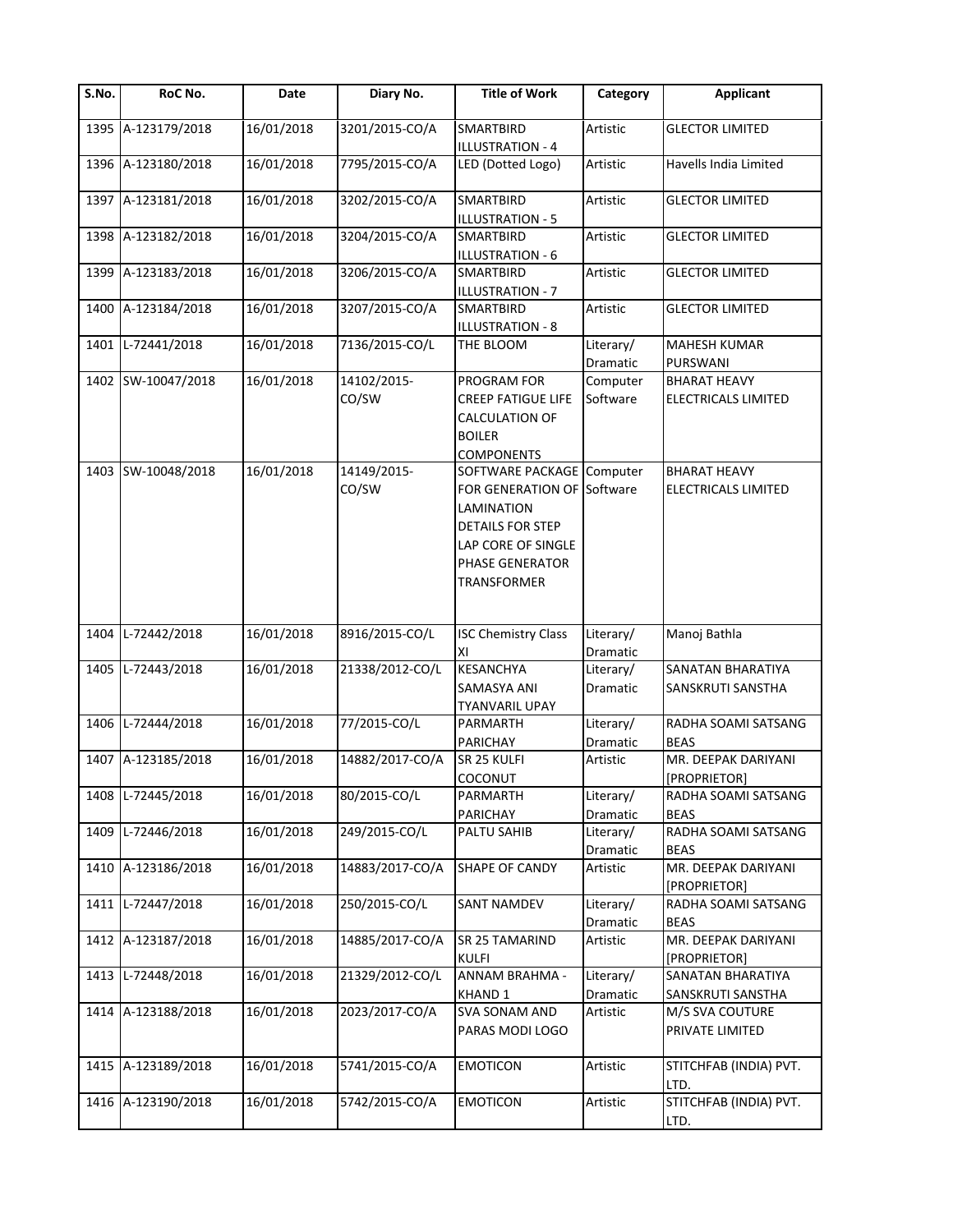| S.No. | RoC No.            | Date       | Diary No.       | <b>Title of Work</b>                                                                      | Category              | <b>Applicant</b>                                          |
|-------|--------------------|------------|-----------------|-------------------------------------------------------------------------------------------|-----------------------|-----------------------------------------------------------|
|       | 1417 A-123191/2018 | 16/01/2018 | 5743/2015-CO/A  | <b>EMOTICON</b>                                                                           | Artistic              | STITCHFAB (INDIA) PVT.<br>LTD.                            |
|       | 1418 A-123192/2018 | 16/01/2018 | 5746/2015-CO/A  | <b>EMOTICON</b>                                                                           | Artistic              | STITCHFAB (INDIA) PVT.<br>LTD.                            |
|       | 1419 A-123193/2018 | 16/01/2018 | 14078/2015-CO/A | <b>STITCH LOGO</b>                                                                        | Artistic              | M/S. IL & FS CLUSTER<br>DEVELOPMENT INITIATIVE<br>LIMITED |
| 1420  | L-72449/2018       | 16/01/2018 | 9042/2015-CO/L  | Kripa Kar Krishna                                                                         | Literary/<br>Dramatic | Manish Gupta                                              |
|       | 1421 L-72450/2018  | 16/01/2018 | 21305/2012-CO/L | <b>SANT BHAKTARAJ</b><br><b>MAHARAJ YAANCHI</b><br><b>VAISHISHTYE AHI</b><br><b>KARYA</b> | Literary/<br>Dramatic | SANATAN BHARATIYA<br>SANSKRUTI SANSTHA                    |
|       | 1422 L-72451/2018  | 16/01/2018 | 21271/2012-CO/L | SPIRITUAL PRACTICE<br>FOR DESTRIYING EGO Dramatic                                         | Literary/             | SANATAN BHARATIYA<br>SANSKRUTI SANSTHA                    |
|       | 1423 L-72452/2018  | 16/01/2018 | 21230/2012-CO/L | PUNYA PAAP EVAM<br><b>PAAPKA</b><br>PRAYASHCHIT                                           | Literary/<br>Dramatic | SANATAN BHARATIYA<br>SANSKRUTI SANSTHA                    |
|       | 1424 A-123194/2018 | 16/01/2018 | 9283/2015-CO/A  | STAR (555 potato<br>chips masti masala)                                                   | Artistic              | Sanjay D. Ghodawat                                        |
|       | 1425 A-123195/2018 | 16/01/2018 | 9277/2015-CO/A  | STAR (555 crunchy<br>matar)                                                               | Artistic              | Sanjay D. Ghodawat                                        |
|       | 1426 A-123196/2018 | 16/01/2018 | 9286/2015-CO/A  | STAR (555 spicy mix)                                                                      | Artistic              | Sanjay D. Ghodawat                                        |
| 1427  | A-123197/2018      | 16/01/2018 | 9289/2015-CO/A  | STAR (555 shing<br>bhujia)                                                                | Artistic              | Sanjay D. Ghodawat                                        |
| 1428  | L-72453/2018       | 16/01/2018 | 21247/2012-CO/L | LOVE JIHAAD                                                                               | Literary/<br>Dramatic | SANATAN BHARATIYA<br>SANSKRUTI SANSTHA                    |
| 1429  | L-72454/2018       | 16/01/2018 | 21208/2012-CO/L | SOLAH SANSKAAR                                                                            | Literary/<br>Dramatic | SANATAN BHARATIYA<br>SANSKRUTI SANSTHA                    |
| 1430  | L-72455/2018       | 16/01/2018 | 17213/2017-CO/L | Vishnu's Mount                                                                            | Literary/<br>Dramatic | Praveen Chopra                                            |
| 1431  | L-72456/2018       | 16/01/2018 | 2467/2017-CO/L  | MA HAI SONA                                                                               | Literary/<br>Dramatic | <b>LALA PODDAR</b>                                        |
|       | 1432 L-72457/2018  | 16/01/2018 | 17063/2017-CO/L | I Love Story Telling                                                                      | Literary/<br>Dramatic | Pramila Iyer                                              |
|       | 1433 A-123198/2018 | 16/01/2018 | 9284/2015-CO/A  | STAR (555 aloo<br>bhujia)                                                                 | Artistic              | Sanjay D. Ghodawat                                        |
|       | 1434 A-123199/2018 | 16/01/2018 | 14351/2016-CO/A | <b>DUROMAN CYCLES</b><br>MERE SWAPNO KE<br>SAWARI LABEL                                   | Artistic              | M/S. KRISHNA INDUSTRIES                                   |
|       | 1435 A-123200/2018 | 16/01/2018 | 14352/2016-CO/A | <b>DUROMAN CYCLES</b><br><b>MERE SAPNO KI</b><br>SAWARI LABEL                             | Artistic              | M/S. KRISHNA INDUSTRIES                                   |
| 1436  | L-72458/2018       | 16/01/2018 | 79/2015-CO/L    | SANT SAMVAD-2                                                                             | Literary/<br>Dramatic | RADHA SOAMI SATSANG<br><b>BEAS</b>                        |
| 1437  | L-72459/2018       | 16/01/2018 | 3773/2015-CO/L  | SADHUPARJAN (Haq<br>Halal di Kamai)                                                       | Literary/<br>Dramatic | RADHA SOAMI SATSANG<br><b>BEAS</b>                        |
| 1438  | L-72460/2018       | 16/01/2018 | 3787/2015-CO/L  | <b>AMRIT VACHAN</b>                                                                       | Literary/<br>Dramatic | RADHA SOAMI SATSANG<br><b>BEAS</b>                        |
| 1439  | L-72461/2018       | 16/01/2018 | 3791/2015-CO/L  | HAQ-HALAL KI<br>KAMAI                                                                     | Literary/<br>Dramatic | RADHA SOAMI SATSANG<br>BEAS                               |
|       |                    |            |                 |                                                                                           |                       |                                                           |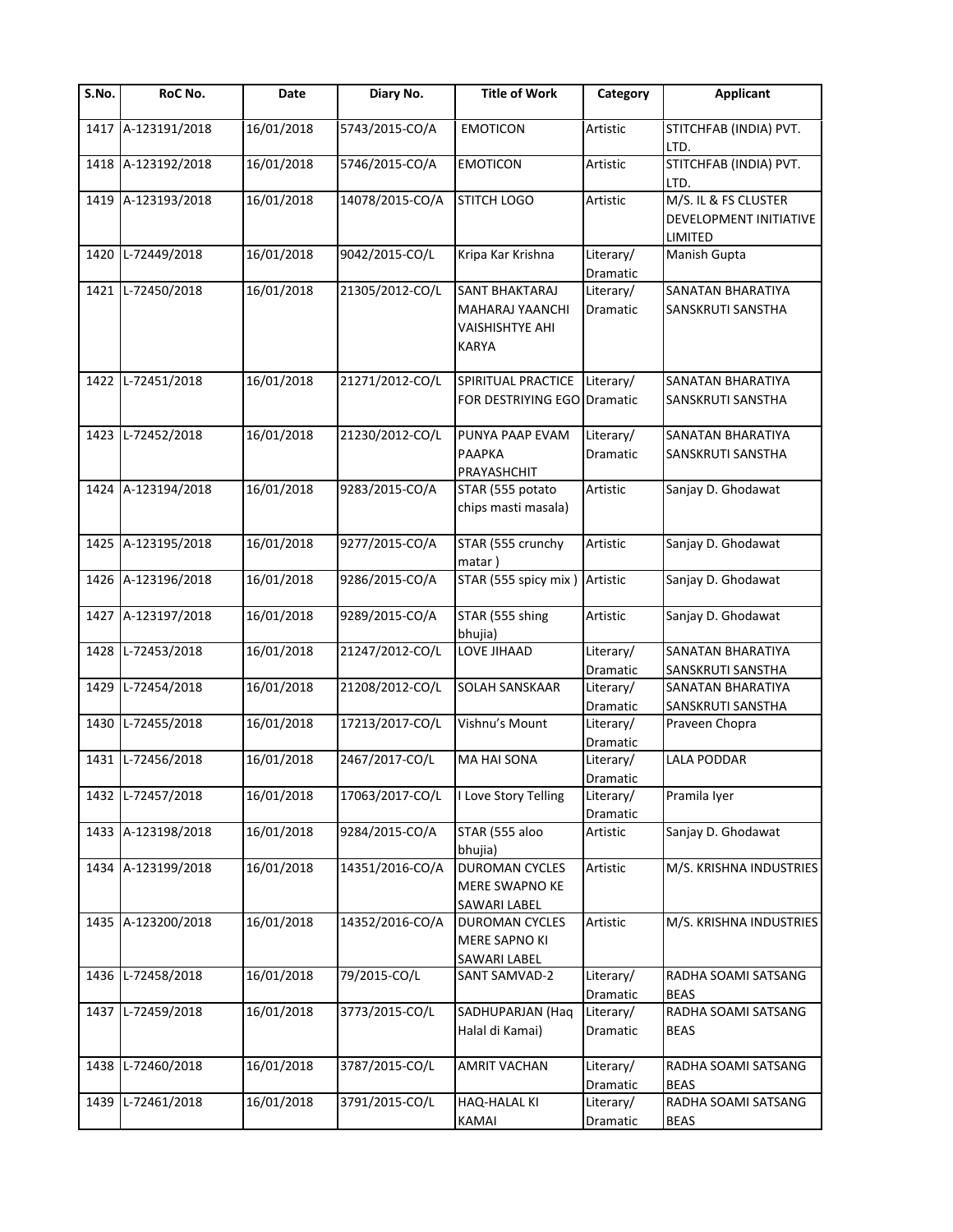| $\overline{\mathsf{S}}$ . No. | RoC No.            | Date       | Diary No.        | <b>Title of Work</b>                                                           | Category               | <b>Applicant</b>                                                                 |
|-------------------------------|--------------------|------------|------------------|--------------------------------------------------------------------------------|------------------------|----------------------------------------------------------------------------------|
| 1440                          | A-123201/2018      | 16/01/2018 | 14353/2016-CO/A  | SP RAJNANDINI RICE<br>LABEL                                                    | Artistic               | M/S R.S. AGRO<br><b>INDUSTRIES</b>                                               |
| 1441                          | A-123202/2018      | 16/01/2018 | 14354/2016-CO/A  | A LOGO                                                                         | Artistic               | M/S. ADHUNIK<br><b>CONSUMER PRODUCTS</b>                                         |
| 1442                          | L-72462/2018       | 16/01/2018 | 2509/2016-CO/L   | THE DIARY OF A<br><b>SNAKE CHARMER</b>                                         | Literary/<br>Dramatic  | Sandeep Saxena                                                                   |
|                               | 1443 A-123203/2018 | 16/01/2018 | 14355/2016-CO/A  | RATNASHREE LABEL                                                               | Artistic               | KHETRAPAL AGRI PVT. LTD                                                          |
|                               | 1444 A-123204/2018 | 16/01/2018 | 14356/2016-CO/A  | <b>HOOTOUT LABEL</b>                                                           | Artistic               | <b>NRS KNIT FAB</b><br>PROCESSING PVT LTD                                        |
| 1445                          | L-72463/2018       | 16/01/2018 | 12522/2017-CO/L  | <b>MINDSET</b><br>TRANSFORMATION:<br><b>SUCCESS</b><br>MANIFESTAION            | Literary/<br>Dramatic  | <b>ATANU KAR</b>                                                                 |
| 1446                          | L-72464/2018       | 16/01/2018 | 4864/2015-CO/L   | <b>CHILLIES HOT</b>                                                            | Literary/<br>Dramatic  | <b>HANSRAJ</b>                                                                   |
| 1447                          | L-72465/2018       | 16/01/2018 | 8749/2015-CO/L   | <b>FUNDAMENTALS OF</b><br>BIOLOGY (ISC)                                        | Literary/<br>Dramatic  | <b>TIOLI SOFTWARE</b>                                                            |
| 1448                          | L-72466/2018       | 16/01/2018 | 8747/2015-CO/L   | <b>FUNDAMENTALS OF</b><br>PHYSICS (CBSE)                                       | Literary/<br>Dramatic  | <b>TIOLI SOFTWARE</b>                                                            |
| 1449                          | L-72467/2018       | 16/01/2018 | 8748/2015-CO/L   | <b>FUNDAMENTALS OF</b><br><b>MATHEMATICS</b><br>(CBSE)                         | Literary/<br>Dramatic  | <b>TIOLI SOFTWARE</b>                                                            |
| 1450                          | L-72468/2018       | 16/01/2018 | 8751/2015-CO/L   | <b>FUNDAMENTALS OF</b><br>PHYSICS (ISC)                                        | Literary/<br>Dramatic  | <b>TIOLI SOFTWARE</b>                                                            |
| 1451                          | L-72469/2018       | 16/01/2018 | 10208/2015-CO/L  | <b>INTENSIVE</b><br>PROGRAM                                                    | Literary/<br>Dramatic  | Dr. Pramaod Shrivallabh<br>Tripathi                                              |
| 1452                          | L-72470/2018       | 16/01/2018 | 10209/2015-CO/L  | INTENSIVE<br>PROGRAM                                                           | Literary/<br>Dramatic  | Dr. Pramod Shrivallabh<br>Tripathi                                               |
|                               | 1453 SR-13231/2018 | 16/01/2018 | 4313/2015-CO/M   | 'KHONE DE" (Song)                                                              | Sound<br>Recording     | NANOLAND LIMITED, A<br>Company Incorporated<br>under the Indian<br>Company's Act |
| 1454                          | L-72471/2018       | 16/01/2018 | 1478/2015-CO/L   | INDIA CYBERCRIME<br><b>CENTRE</b>                                              | Literary/<br>Dramatic  | MS. SHEFFALI DUGGAL                                                              |
|                               | 1455 L-72472/2018  | 16/01/2018 | 36187/2013-CO/L  | ONE LIGHT MANY<br>LAMP                                                         | Literary/<br>Dramatic  | RADHA SOAMI SATSANG<br><b>BEAS</b>                                               |
|                               | 1456 A-123205/2018 | 16/01/2018 | 35310/2013-CO/A  | SODDER                                                                         | Artistic               | <b>SODDER LEASING &amp;</b><br>HOLDINGS PVT. LTD.                                |
|                               | 1457 CF-3976/2018  | 16/01/2018 | 49637/2014-CO/CF | The Sufi Sultan                                                                | Cinematogra<br>ph Film |                                                                                  |
|                               | 1458 A-123206/2018 | 16/01/2018 | 3049/2017-CO/A   | Rangolisansdots                                                                | Literary/<br>Dramatic  | R Sudhamayee                                                                     |
| 1459                          | L-72473/2018       | 16/01/2018 | 16187/2017-CO/L  | <b>TAAL INDRA</b>                                                              | Literary/<br>Dramatic  | <b>INDRANIL DAS</b>                                                              |
| 1460                          | L-72474/2018       | 16/01/2018 | 16200/2017-CO/L  | <b>IMPLEMENTATION</b><br>OF 5S IN WORKSHOP<br>AT DMIETR A CASE<br><b>STUDY</b> | Literary/<br>Dramatic  | RAM DHARMRAJ VAIDYA                                                              |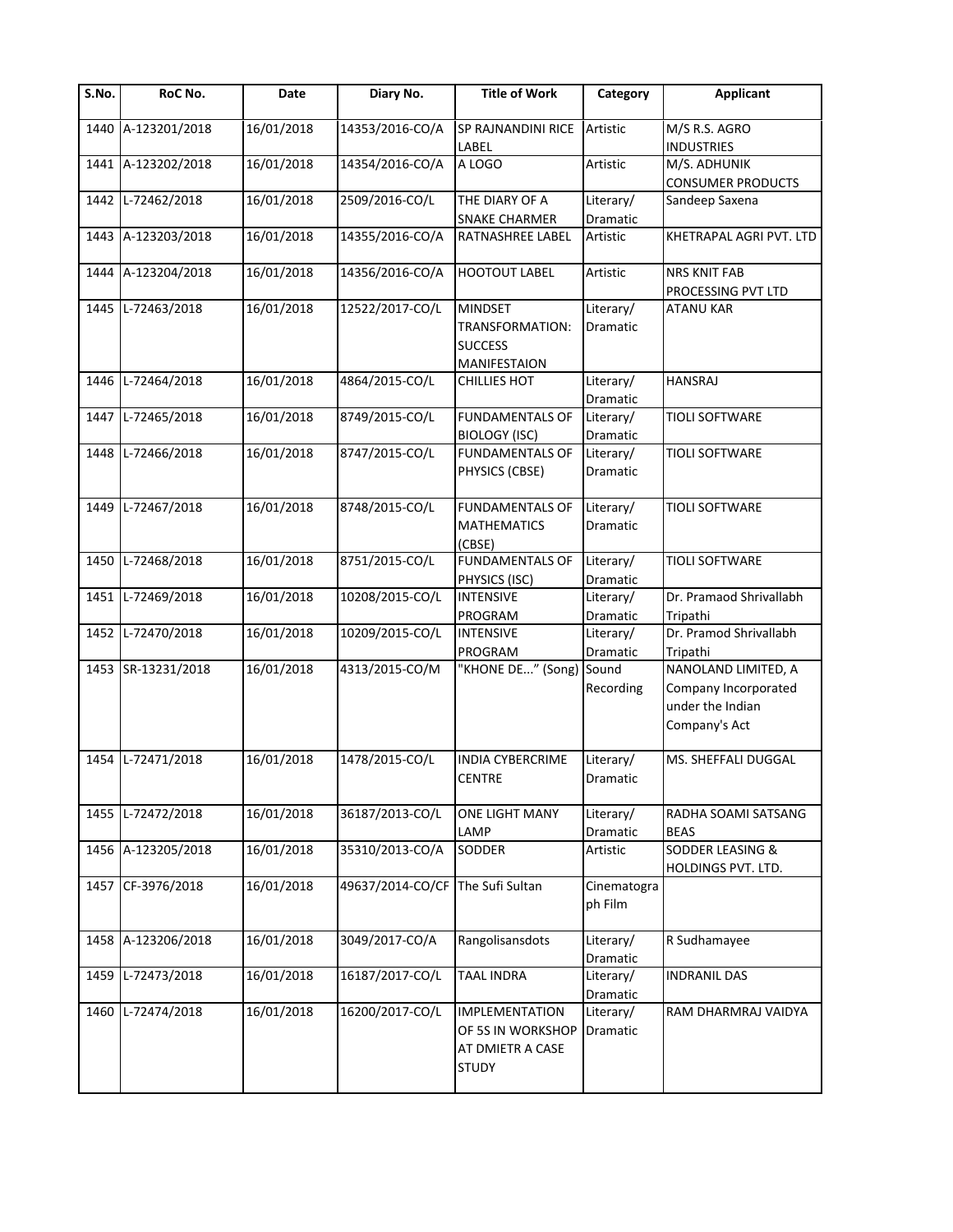| S.No. | RoC No.            | Date       | Diary No.                  | <b>Title of Work</b>                                                                             | Category               | <b>Applicant</b>                                                                   |
|-------|--------------------|------------|----------------------------|--------------------------------------------------------------------------------------------------|------------------------|------------------------------------------------------------------------------------|
| 1461  | CF-3977/2018       | 16/01/2018 | 16261/2017-CO/CF TU MILEYA |                                                                                                  | Cinematogra<br>ph Film | <b>Gurpinder Aariv Gill</b>                                                        |
| 1462  | L-72475/2018       | 16/01/2018 | 15864/2017-CO/L            | Ye aankhein Bolti<br>hain                                                                        | Literary/<br>Dramatic  | <b>Bidyot Sharma</b>                                                               |
| 1463  | L-72476/2018       | 16/01/2018 | 16183/2017-CO/L            | <b>ZINDAGI AUR</b><br><b>MAUTH</b>                                                               | Literary/<br>Dramatic  | M SUBRAMANIAM                                                                      |
| 1464  | L-72477/2018       | 16/01/2018 | 15989/2017-CO/L            | <b>ENGLISH MARIGOLD</b><br>PLUS <sub>4</sub>                                                     | Literary/<br>Dramatic  | <b>VIDYA PRAKASHAN</b><br><b>MANDIR PVT LTD</b>                                    |
| 1465  | L-72478/2018       | 16/01/2018 | 1277/2017-CO/L             | Swachata Ke Ansune<br>Fayde Aur Desh Me<br>Ho Rahi Gandagi Ke<br>Karan Honewali<br>Ansuni Samsya | Literary/<br>Dramatic  | Jayprakash Vishwakarma,                                                            |
|       | 1466 A-123207/2018 | 16/01/2018 | 7812/2017-CO/A             | <b>MASTANA KHATTI</b><br>MITHI IMLI LABEL                                                        | Artistic               | Ram Chander Gupta<br>Trading as M/s. Ajanta<br>Enterprises                         |
|       | 1467 SW-10049/2018 | 16/01/2018 | 13719/2017-<br>CO/SW       | www.matchmypaws.<br>com                                                                          | Computer<br>Software   | Dipesh Bodas                                                                       |
|       | 1468 A-123208/2018 | 16/01/2018 | 15942/2017-CO/A            | <b>FOODKIDS LABEL</b>                                                                            | Artistic               | PARAGON POLYMER<br>PRODUCTS PRIVATE<br>LIMITED                                     |
|       | 1469 L-72479/2018  | 17/01/2018 | 17556/2017-CO/L            | THE FLOWER CALLED<br><b>ROSE</b>                                                                 | Literary/<br>Dramatic  | RADHA SOAMI SATSANG<br><b>BEAS</b>                                                 |
| 1470  | A-123209/2018      | 17/01/2018 | 17353/2017-CO/A            | Devil Device                                                                                     | Artistic               | Manchester United<br>Football Club Limited                                         |
| 1471  | A-123210/2018      | 17/01/2018 | 17354/2017-CO/A            | Manchester United<br>Crest                                                                       | Artistic               | Manchester United<br>Football Club Limited                                         |
|       | 1472 L-72480/2018  | 17/01/2018 | 17324/2017-CO/L            | <b>KIRTAN KORUN</b><br><b>ABONG SHUKHI HON</b>                                                   | Literary/<br>Dramatic  | <b>BHAKTIVEDANTA BOOK</b><br><b>TRUST</b>                                          |
|       | 1473 A-123211/2018 | 17/01/2018 | 16657/2017-CO/A            | <b>INKERA LABEL</b>                                                                              | Artistic               | <b>NANJIBHAI S PATEL</b>                                                           |
|       | 1474 A-123212/2018 | 17/01/2018 | 16659/2017-CO/A            | <b>ORKEN LABEL</b>                                                                               | Artistic               | BIPINBHAI MANUBHAI<br>RADADIYA                                                     |
|       | 1475 A-123213/2018 | 17/01/2018 | 16660/2017-CO/A            | <b>VERITAAS WITH V</b><br>LOGO                                                                   | Artistic               | ASHOKBHAI<br>KARAMSHIBHAI<br>RANGPARIYA, MAHESHBH<br>AI KARAMSHIBHAI<br>RANGPARIYA |
|       | 1476 A-123214/2018 | 17/01/2018 | 16661/2017-CO/A            | RAGHURAI<br><b>CHEMICALS LABEL</b>                                                               | Artistic               | HARESH JIVRAJBHAI<br><b>DONDA</b>                                                  |
|       | 1477 A-123215/2018 | 17/01/2018 | 16663/2017-CO/A            | <b>LOOP FASHION HUB</b><br>LABEL                                                                 | Artistic               | NIRAV HIMMATBHAI<br>SANSAVIYA, SAGAR<br>ASHOKBHAI SAVASAVIYA                       |
|       | 1478 A-123216/2018 | 17/01/2018 | 16664/2017-CO/A            | <b>MORADIYA FRESH</b><br>LABEL                                                                   | Artistic               | RAJESHBHAI MAVJIBHAI<br>MORADIYA                                                   |
|       | 1479 A-123217/2018 | 17/01/2018 | 16665/2017-CO/A            | <b>OXYLOOK LABEL</b>                                                                             | Artistic               | PATEL SIDDHARTH<br>KIRITKUMAR                                                      |
| 1480  | L-72481/2018       | 17/01/2018 | 17337/2017-CO/L            | JIBON ASHE JIBON<br><b>THEKE</b>                                                                 | Literary/<br>Dramatic  | <b>BHAKTIVEDANTA BOOK</b><br><b>TRUST</b>                                          |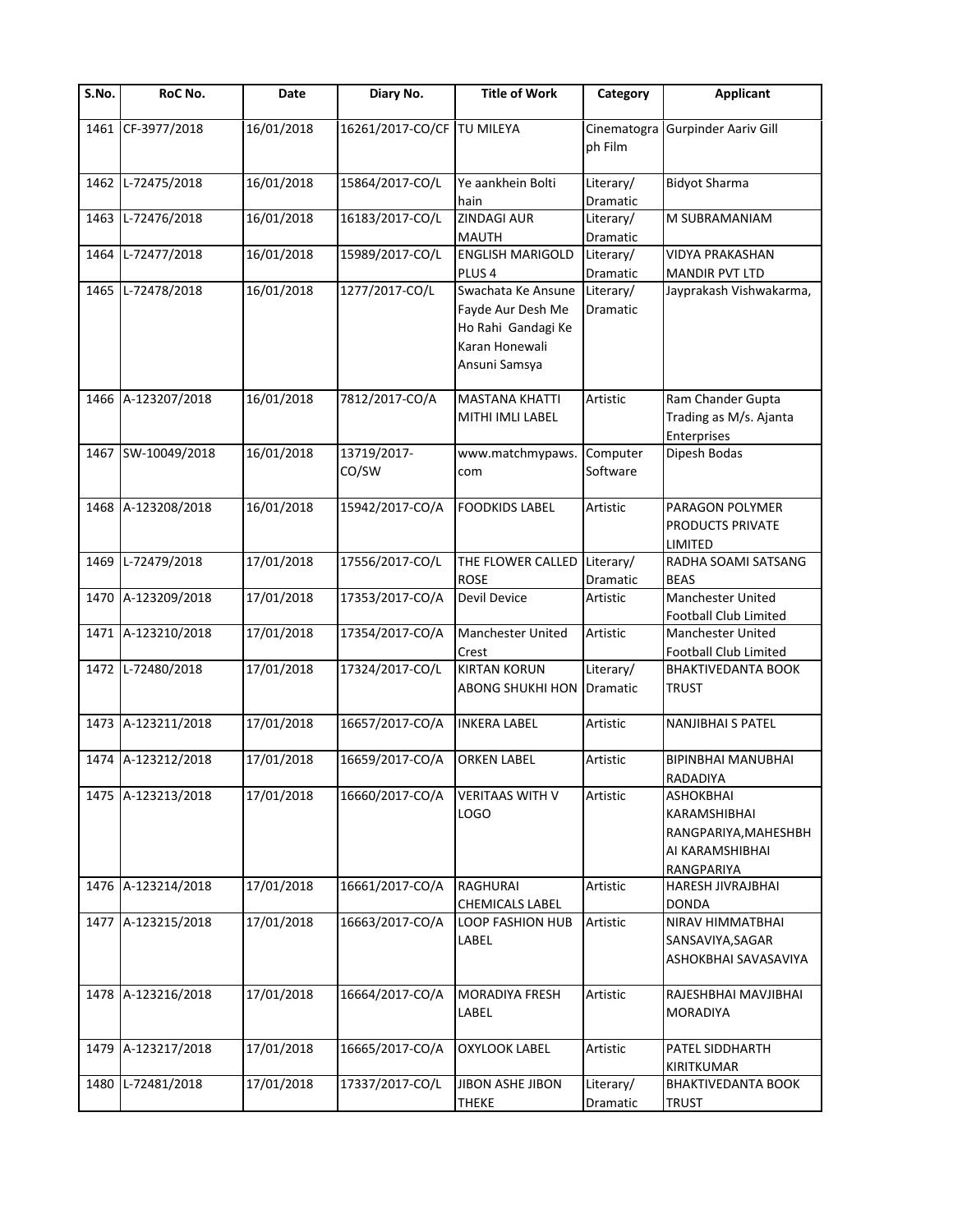| S.No. | RoC No.            | Date       | Diary No.            | <b>Title of Work</b>                                                                                                                                                                   | Category                     | <b>Applicant</b>                                                                                                                 |
|-------|--------------------|------------|----------------------|----------------------------------------------------------------------------------------------------------------------------------------------------------------------------------------|------------------------------|----------------------------------------------------------------------------------------------------------------------------------|
| 1481  | L-72482/2018       | 17/01/2018 | 17345/2017-CO/L      | MUKUNDMALA<br><b>STOTRA</b>                                                                                                                                                            | Literary/<br>Dramatic        | <b>BHAKTIVEDANTA BOOK</b><br><b>TRUST</b>                                                                                        |
| 1482  | L-72483/2018       | 17/01/2018 | 17330/2017-CO/L      | <b>SHRI CHAITANYA</b><br>MAHAPRABHU TAR<br>JEEBON O SHIKHA                                                                                                                             | Literary/<br>Dramatic        | <b>BHAKTIVEDANTA BOOK</b><br><b>TRUST</b>                                                                                        |
| 1483  | L-72484/2018       | 17/01/2018 | 17404/2017-CO/L      | SHRI ISOPANISHAD                                                                                                                                                                       | Literary/<br>Dramatic        | <b>BHAKTIVEDANTA BOOK</b><br><b>TRUST</b>                                                                                        |
| 1484  | L-72485/2018       | 17/01/2018 | 17196/2017-CO/L      | JEEVANT DHYAN<br>SADHNA (HAUN<br>JEEVAAN NAAM<br>DHIAA'E)                                                                                                                              | Literary/<br>Dramatic        | RADHA SOAMI SATSANG<br><b>BEAS</b>                                                                                               |
| 1485  | L-72486/2018       | 17/01/2018 | 17387/2017-CO/L      | SRIUPODESHAMRITO                                                                                                                                                                       | Literary/<br>Dramatic        | <b>BHAKTIVEDANTA BOOK</b><br><b>TRUST</b>                                                                                        |
|       | 1486 SW-10050/2018 | 17/01/2018 | 10135/2017-<br>CO/SW | Mango Mania                                                                                                                                                                            | Computer<br>Software         | Aakash Goel                                                                                                                      |
|       | 1487 L-72487/2018  | 17/01/2018 | 341/2017-CO/L        | ENVIRONMENTAL<br><b>STRESS SCREENING</b><br><b>TEST PROCEDURE OF</b><br>AIRBORNE<br><b>COMPUTER 4 FOR</b><br>FW, Doc No.<br>MCSRDC/FW/MC4/H<br>W/TP-ESS/01/01<br>DATE 29TH NOV<br>2016 | Literary/<br><b>Dramatic</b> | MISSION & COMBAT<br>SYSTEMS RESEARCH AND<br><b>DESIGN CENTERE,</b><br>MCSRDC, HINDUSTAN<br><b>AERONUATICS LIMITED</b>            |
| 1488  | L-72488/2018       | 17/01/2018 | 347/2017-CO/L        | Hardware technical<br>specification<br>document of IOCM<br>of FW MC (MC4) Doc<br>No:<br>MCSRDC/FW/HW/M<br>C4/IOCM/TS/01/00<br>DT 26/06/2016                                            | Literary/<br>Dramatic        | <b>MISSION &amp; COMBAT</b><br>SYSTEMS RESEARCH AND<br><b>DESIGN CENTERE,</b><br>MCSRDC, HINDUSTAN<br><b>AERONUATICS LIMITED</b> |
| 1489  | L-72489/2018       | 17/01/2018 | 348/2017-CO/L        | Hardware design<br>document of IOCM<br>of MC4 for FW Doc<br>No:<br>MCSRDC/FW/MC4/I<br>OCM/HW/HDD/0100<br>DT 01/08/2015                                                                 | Literary/<br>Dramatic        | <b>MISSION &amp; COMBAT</b><br>SYSTEMS RESEARCH AND<br><b>DESIGN CENTERE,</b><br>MCSRDC, HINDUSTAN<br><b>AERONUATICS LIMITED</b> |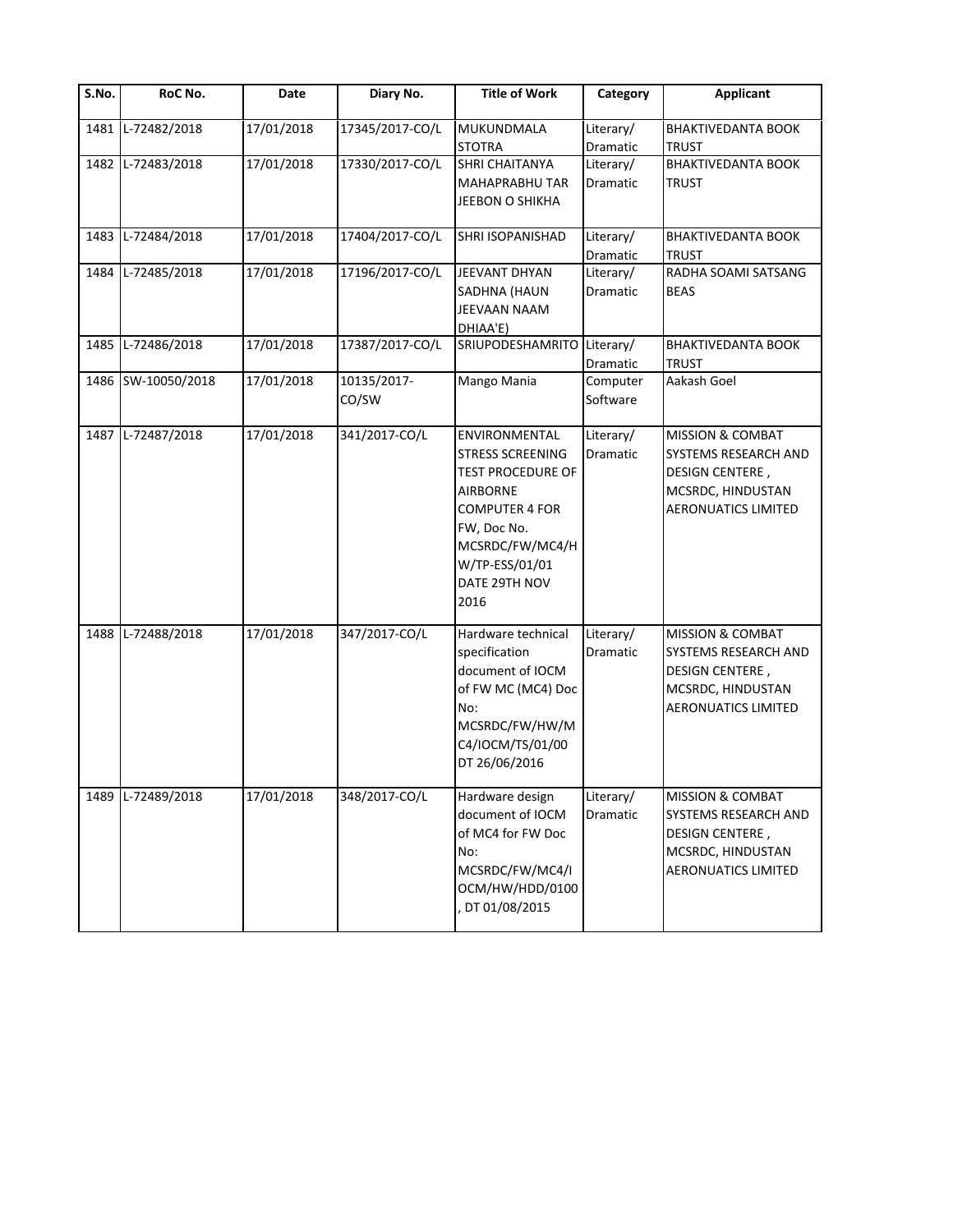| $\overline{\mathsf{S}}$ . No. | RoC No.            | Date       | Diary No.                   | <b>Title of Work</b>                                                                                                                                                                                                                         | Category              | <b>Applicant</b>                                                                                                                 |
|-------------------------------|--------------------|------------|-----------------------------|----------------------------------------------------------------------------------------------------------------------------------------------------------------------------------------------------------------------------------------------|-----------------------|----------------------------------------------------------------------------------------------------------------------------------|
| 1490                          | L-72490/2018       | 17/01/2018 | 349/2017-CO/L               | <b>ACCEPTANCE TEST</b><br>PROCEDURE OF<br><b>INPUT OUTPUT</b><br><b>CONTROLLER</b><br><b>MODULE AND</b><br><b>DISCRETE IO</b><br>MODULE FOR MC4<br>FOR FW UPGRADE,<br>DOC NO<br>MCSRDC/FW/MC4/H<br>W/TP-IOCM-<br>DIOM/01/00 DT<br>18/02/2016 | Literary/<br>Dramatic | <b>MISSION &amp; COMBAT</b><br>SYSTEMS RESEARCH AND<br><b>DESIGN CENTERE,</b><br>MCSRDC, HINDUSTAN<br><b>AERONUATICS LIMITED</b> |
|                               | 1491 A-123218/2018 | 17/01/2018 | 6841/2015-CO/A              | <b>VERKA LABEL</b>                                                                                                                                                                                                                           | Artistic              | The Punjab State<br>Cooperative Milk<br>Producers Federation Ltd.                                                                |
|                               | 1492 L-72491/2018  | 17/01/2018 | 15856/2017-CO/L             | AN OVERVIEW ON<br><b>PROTECTION</b><br>SCHEME AT V.I.P.L.<br>(RELIANCE)                                                                                                                                                                      | Literary/<br>Dramatic | VAIBHAV DOIFODE                                                                                                                  |
| 1493                          | L-72492/2018       | 17/01/2018 | 8601/2016-CO/L              | Experimental<br>Analysis of Heat<br>Transfer<br>Performance of Pin<br>Fin Heat Sink with<br>Different<br><b>Orientations</b>                                                                                                                 | Literary/<br>Dramatic | <b>SAGAR SAHEBRAO WANI</b>                                                                                                       |
|                               | 1494 L-72493/2018  | 17/01/2018 | 9256/2017-CO/L              | ANMOL JEEWAN RJ-<br>13-GANGANAGAR                                                                                                                                                                                                            | Literary/<br>Dramatic | <b>RAKHI ARORA</b><br>PROPRIETOR OF VISHVAS<br><b>PRODUCTION</b>                                                                 |
|                               | 1495 A-123219/2018 | 17/01/2018 | 6360/2016-CO/A              | <b>CRICGURU</b>                                                                                                                                                                                                                              | Artistic              | Shavik Tech LLP                                                                                                                  |
|                               | 1496 L-72494/2018  | 17/01/2018 | 9259/2017-CO/L              | ANMOL JEEWAN RJ-<br>14-JAIPUR                                                                                                                                                                                                                | Literary/<br>Dramatic | <b>RAKHI ARORA</b><br>PROPRIETOR OF VISHVAS<br><b>PRODUCTIONS</b>                                                                |
|                               | 1497 L-72495/2018  | 17/01/2018 | 5431/2017-CO/L              | ANMOL JEEWAN RJ-<br>17-JHALAWAR                                                                                                                                                                                                              | Literary/<br>Dramatic | <b>RAKHI ARORA</b><br>PROPRIETOR OF VISHVAS<br><b>PRODUCTIONS</b>                                                                |
|                               | 1498 L-72496/2018  | 17/01/2018 | 10344/2017-CO/L             | Mechanics and<br>Properties of Matter                                                                                                                                                                                                        | Literary/<br>Dramatic | M/s Spectrum University<br>Press                                                                                                 |
|                               | 1499 SR-13232/2018 | 17/01/2018 | 15354/2017-CO/SR Shri Durga | Apaduddhar Stotra                                                                                                                                                                                                                            | Sound<br>Recording    | <b>Anshul Garg</b>                                                                                                               |
| 1500                          | L-72497/2018       | 17/01/2018 | 10354/2017-CO/L             | <b>Financial Accounting</b>                                                                                                                                                                                                                  | Literary/<br>Dramatic | M/s Seven Hills<br><b>International Publishers</b>                                                                               |
| 1501                          | L-72498/2018       | 17/01/2018 | 9156/2017-CO/L              | ANMOL JEEWAN RJ-<br>03-BANSWARA                                                                                                                                                                                                              | Literary/<br>Dramatic | <b>RAKHI ARORA</b><br>PROPRIETOR OF VISHWAS<br><b>PRODUCTION</b>                                                                 |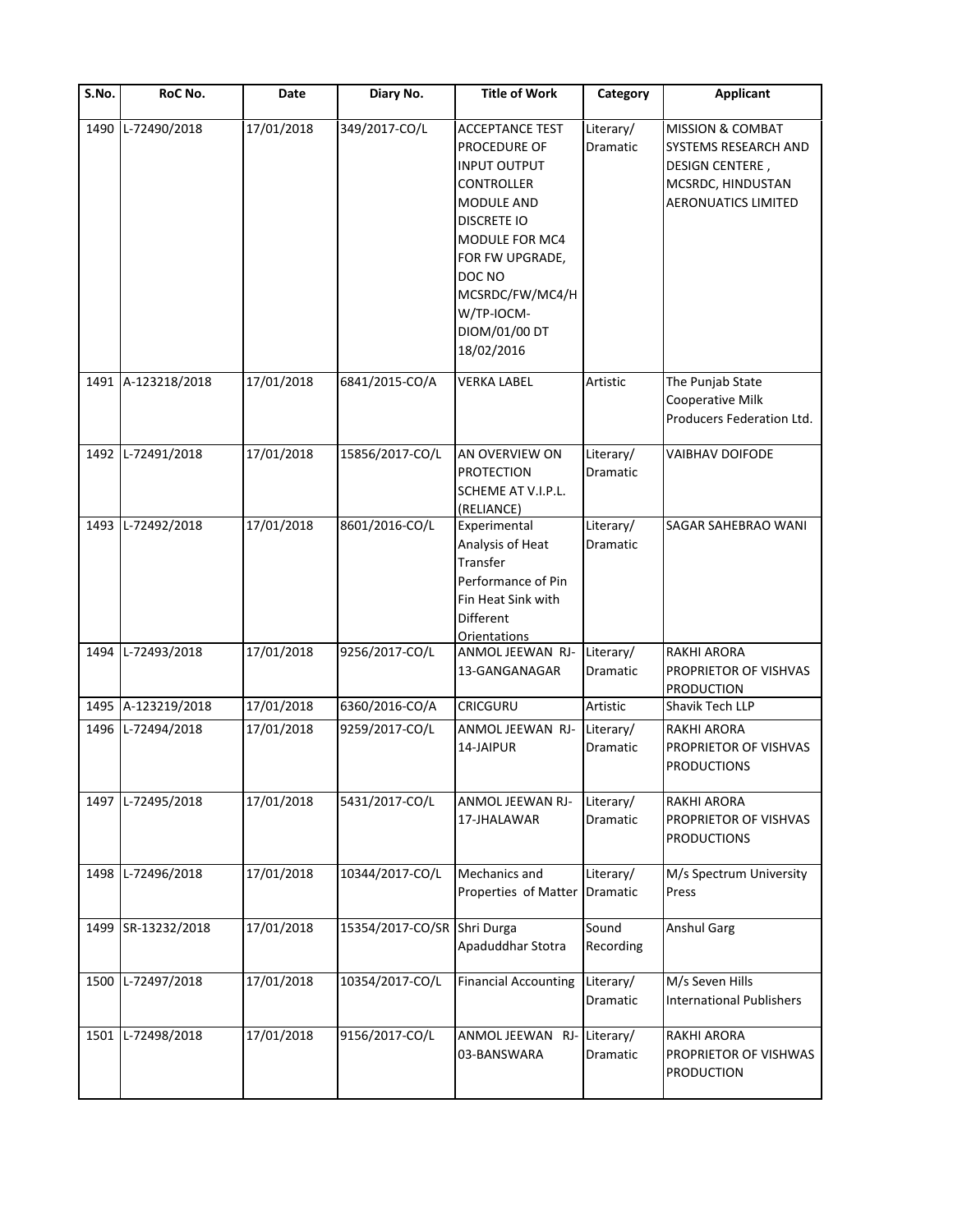| S.No. | RoC No.            | Date       | Diary No.       | <b>Title of Work</b>                                                                                   | Category                     | <b>Applicant</b>                                                           |
|-------|--------------------|------------|-----------------|--------------------------------------------------------------------------------------------------------|------------------------------|----------------------------------------------------------------------------|
| 1502  | L-72499/2018       | 17/01/2018 | 10359/2017-CO/L | Indian Government<br>and Politics                                                                      | Literary/<br>Dramatic        | M/s Spectrum Telugu<br><b>Publishing House</b>                             |
| 1503  | L-72500/2018       | 17/01/2018 | 10343/2017-CO/L | Mechanics and<br>Properties of Matter Dramatic                                                         | Literary/                    | M/s Spectrum University<br>Press                                           |
| 1504  | L-72501/2018       | 17/01/2018 | 5430/2017-CO/L  | ANMOL JEEWAN RJ-<br>28-BARAN                                                                           | Literary/<br>Dramatic        | <b>RAKHI ARORA</b><br>PROPRIETOR OF VISHVAS<br><b>PRODUCTIONS</b>          |
| 1505  | L-72502/2018       | 17/01/2018 | 9169/2017-CO/L  | ANMOL JEEWAN RJ-<br>07-BIKANER                                                                         | Literary/<br>Dramatic        | <b>RAKHI ARORA</b><br>PROPERITOR OF VISHWAS<br><b>INDUSTRIES</b>           |
| 1506  | L-72503/2018       | 17/01/2018 | 9153/2017-CO/L  | ANMOL JEEWAN RJ-<br>02-ALWAR                                                                           | Literary/<br>Dramatic        | <b>RAKHI ARORA</b><br>PROPRIETOR OF VISHWAS<br><b>PRODUCTION</b>           |
|       | 1507 L-72504/2018  | 17/01/2018 | 5432/2017-CO/L  | ANMOL JEEWAN RJ-<br>08-BUNDI                                                                           | Literary/<br><b>Dramatic</b> | RAKHI ARORA<br>PROPRIETOR OF VISHVAS<br><b>PRODUCTIONS</b>                 |
| 1508  | L-72505/2018       | 17/01/2018 | 9165/2017-CO/L  | ANMOL JEEWAN RJ-<br>06-BHILWARA                                                                        | Literary/<br>Dramatic        | <b>RAKHI ARORA</b><br>PROPRIETOR OF VISHWAS<br><b>PRODUCTIONS</b>          |
| 1509  | A-123220/2018      | 17/01/2018 | 4524/2016-CO/A  | Artistic Model of<br>Euglena                                                                           | Artistic                     | M/s TD Model & Scientific<br>Co. through its proprietor<br>Sh. Dinesh Jain |
| 1510  | L-72506/2018       | 17/01/2018 | 9250/2017-CO/L  | ANMOL JEEWAN RJ-<br>10-CHURU                                                                           | Literary/<br>Dramatic        | RAKHI ARORA<br>PROPRIETOR OF VISHVAS<br><b>RODUCTIONS</b>                  |
|       | 1511 A-123221/2018 | 17/01/2018 | 4488/2016-CO/A  | <b>Three Dimensional</b><br>Artistic Model of<br>Human Brain<br><b>Functioning Mounted</b><br>On Stand | Artistic                     | M/s TD Model & Scientific<br>Co. through its proprietor<br>Sh. Dinesh Jain |
| 1512  | L-72507/2018       | 17/01/2018 | 5362/2017-CO/L  | ANMOL JEEWAN RJ-<br>20-KOTA                                                                            | Literary/<br>Dramatic        | RAKHI ARORA<br>PROPRIETOR OF VISHVAS<br><b>PRODUCTIONS</b>                 |
| 1513  | L-72508/2018       | 17/01/2018 | 5426/2017-CO/L  | ANMOL JEEWAN RJ-<br>34-KARAULI                                                                         | Literary/<br>Dramatic        | <b>RAKHI ARORA</b><br>PROPRIETOR OF VISHVAS<br><b>PRODUCTIONS</b>          |
| 1514  | L-72509/2018       | 17/01/2018 | 5427/2017-CO/L  | ANMOL JEEWAN RJ-<br>$25 -$<br>SAWAIMADHOPUR                                                            | Literary/<br>Dramatic        | RAKHI ARORA<br>PROPRIETOR OF VISHVAS<br><b>PRODUCTIONS</b>                 |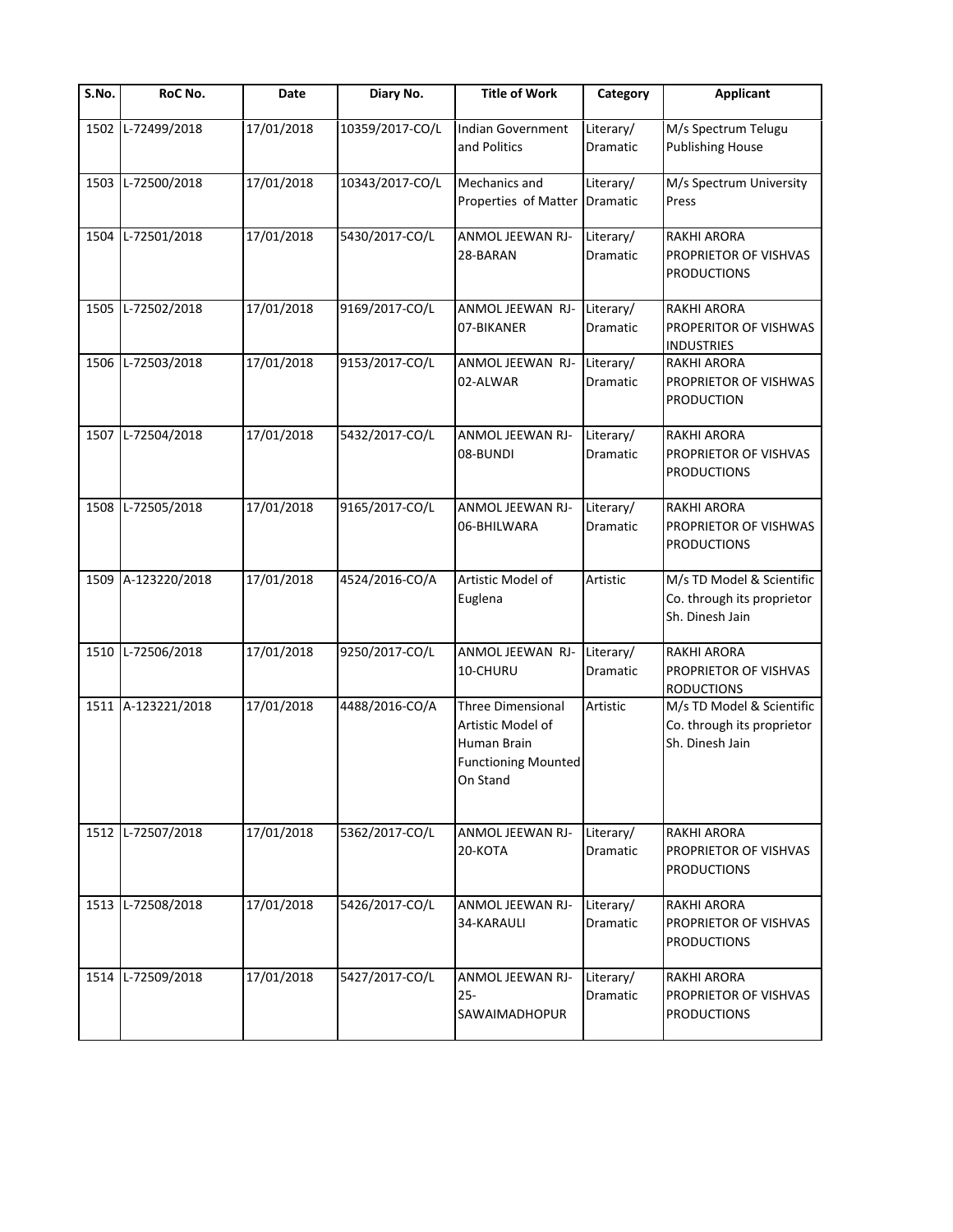| S.No. | RoC No.            | Date       | Diary No.       | <b>Title of Work</b>                                                                        | Category              | <b>Applicant</b>                                                           |
|-------|--------------------|------------|-----------------|---------------------------------------------------------------------------------------------|-----------------------|----------------------------------------------------------------------------|
| 1515  | A-123222/2018      | 17/01/2018 | 4944/2016-CO/A  | <b>Three Dimensional</b><br>Artistic Model of<br><b>Frog Dissection</b><br>Mounted On Stand | Artistic              | M/s TD Model & Scientific<br>Co. through its proprietor<br>Sh. Dinesh Jain |
| 1516  | A-123223/2018      | 17/01/2018 | 4939/2016-CO/A  | <b>Three Dimensional</b><br>Artistic Model of<br>Human Lymph Nodes<br>Mounted On Stand      | Artistic              | M/s TD Model & Scientific<br>Co. through its proprietor<br>Sh. Dinesh Jain |
|       | 1517 A-123224/2018 | 17/01/2018 | 4943/2016-CO/A  | Artistic Model of Cell<br><b>Structure Of A Root</b><br>Tip                                 | Artistic              | M/s TD Model & Scientific<br>Co. through its proprietor<br>Sh. Dinesh Jain |
|       | 1518 A-123225/2018 | 17/01/2018 | 4941/2016-CO/A  | Artistic Model of<br>Human Bone<br>Structure                                                | Artistic              | M/s TD Model & Scientific<br>Co. through its proprietor<br>Sh. Dinesh Jain |
| 1519  | L-72510/2018       | 17/01/2018 | 7922/2017-CO/L  | ANMOL JEEWAN RJ-<br>16-JALOR                                                                | Literary/<br>Dramatic | <b>RAKHI ARORA</b><br>PROPRIETOR OF VISHVAS<br><b>PRODUCTIONS</b>          |
| 1520  | A-123226/2018      | 17/01/2018 | 4940/2016-CO/A  | Artistic Model of<br>Human Skin                                                             | Artistic              | M/s TD Model & Scientific<br>Co. through its proprietor<br>Sh. Dinesh Jain |
| 1521  | A-123227/2018      | 17/01/2018 | 4935/2016-CO/A  | ARTISTIC MODEL OF<br><b>HUMAN EAR</b>                                                       | Artistic              | M/s TD Model & Scientific<br>Co                                            |
| 1522  | L-72511/2018       | 17/01/2018 | 5429/2017-CO/L  | ANMOL JEEWAN RJ-<br>05-BHARATPUR                                                            | Literary/<br>Dramatic | <b>RAKHI ARORA</b><br>PROPRIETOR OF VISHVAS<br><b>PRODUCTIONS</b>          |
| 1523  | A-123228/2018      | 17/01/2018 | 4937/2016-CO/A  | Artistic Model of<br>Human Digestive<br>Canal - Set of 3                                    | Artistic              | M/s TD Model & Scientific<br>Co. through its proprietor<br>Sh. Dinesh Jain |
| 1524  | L-72512/2018       | 17/01/2018 | 5428/2017-CO/L  | ANMOL JEEWAN RJ-<br>11-DHPLPUR                                                              | Literary/<br>Dramatic | <b>RAKHI ARORA</b><br>PROPRIETOR OF VISHVAS<br><b>PRODUCTIONS</b>          |
| 1525  | A-123229/2018      | 17/01/2018 | 4933/2016-CO/A  | Artistic Model of<br>Human Eye<br>Demonstration<br>Model 8 Parts                            | Artistic              | M/s TD Model & Scientific<br>Co. through its proprietor<br>Sh. Dinesh Jain |
| 1526  | L-72513/2018       | 17/01/2018 | 14038/2017-CO/L | RJ-18-JHUNJHUNU                                                                             | Literary/<br>Dramatic | <b>RAKHI ARORA</b><br>PROPRIETOR OF VISHVAS<br><b>PRODUCTIONS</b>          |
|       | 1527 A-123230/2018 | 17/01/2018 | 4931/2016-CO/A  | Artistic Model of<br>Human Nervous<br>System                                                | Artistic              | M/s TD Model & Scientific<br>Co. through its proprietor<br>Sh. Dinesh Jain |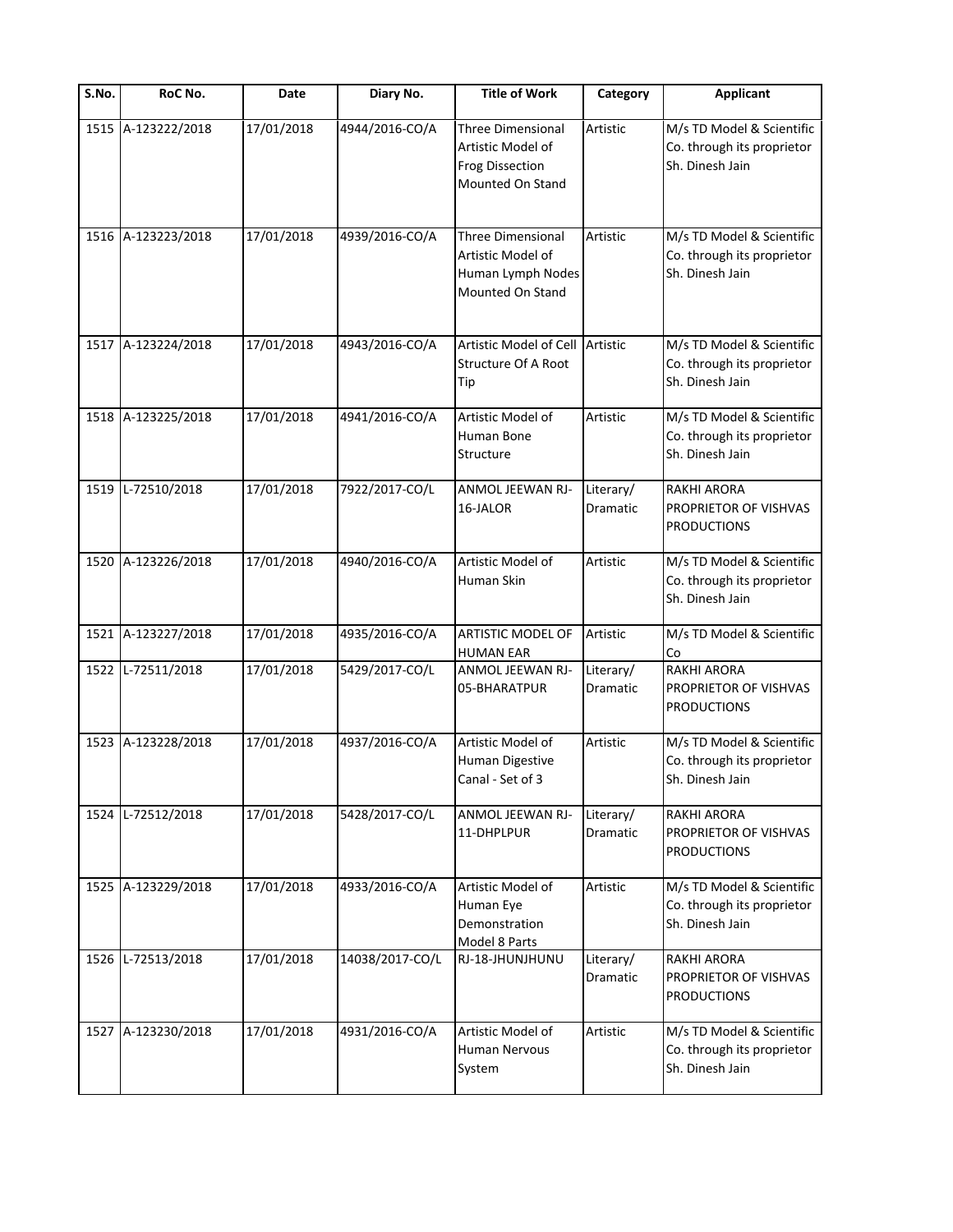| S.No. | RoC No.            | Date       | Diary No.       | <b>Title of Work</b>                                                                               | Category                     | <b>Applicant</b>                                                           |
|-------|--------------------|------------|-----------------|----------------------------------------------------------------------------------------------------|------------------------------|----------------------------------------------------------------------------|
| 1528  | L-72514/2018       | 17/01/2018 | 14040/2017-CO/L | RJ-21-NAGAUR                                                                                       | Literary/<br>Dramatic        | <b>RAKHI ARORA</b><br>PROPRIETOR OF VISHVAS<br><b>PRODUCTIONS</b>          |
|       | 1529 A-123231/2018 | 17/01/2018 | 4929/2016-CO/A  | Artistic Model of<br>Human Nervous<br>System                                                       | Artistic                     | M/s TD Model & Scientific<br>Co. through its proprietor<br>Sh. Dinesh Jain |
| 1530  | L-72515/2018       | 17/01/2018 | 14041/2017-CO/L | ANMOLJEEWAN RJ-<br>19-JODHPUR                                                                      | Literary/<br>Dramatic        | RAKHI ARORA<br>PROPRIETOR OF VISHVAS<br><b>PRODUCTIONS</b>                 |
|       | 1531 A-123232/2018 | 17/01/2018 | 4928/2016-CO/A  | Artistic Model of<br>Human Male<br>Reproductive System<br>2 Parts                                  | Artistic                     | M/s TD Model & Scientific<br>Co. through its proprietor<br>Sh. Dinesh Jain |
|       | 1532 A-123233/2018 | 17/01/2018 | 4823/2016-CO/A  | Artistic Model of<br>Human Female<br>Reproductive System<br>2 Parts                                | Artistic                     | M/s TD Model & Scientific<br>Co. through its proprietor<br>Sh. Dinesh Jain |
|       | 1533 A-123234/2018 | 17/01/2018 | 4822/2016-CO/A  | Artistic Model of<br>Human Female Pelvis<br>With Baby in 9th<br>Month of Pregnancy<br>2 Parts      | Artistic                     | M/s TD Model & Scientific<br>Co. through its proprietor<br>Sh. Dinesh Jain |
|       | 1534 A-123235/2018 | 17/01/2018 | 4815/2016-CO/A  | Artistic Model of<br>Human Half Muscle<br>Torso With Dual-Sex<br>Organs and Open<br>Back 30 Parts  | Artistic                     | M/s TD Model & Scientific<br>Co. through its proprietor<br>Sh. Dinesh Jain |
| 1535  | L-72516/2018       | 17/01/2018 | 9162/2017-CO/L  | ANMOL JEEWAN RJ-<br>04-BARMER                                                                      | Literary/<br><b>Dramatic</b> | RAKHI ARORA<br>PROPRIETOR OF VISHWAS<br><b>PRODUCTION</b>                  |
|       | 1536 A-123236/2018 | 17/01/2018 | 4821/2016-CO/A  | <b>Three Dimensional</b><br>Artistic Model of<br>Human Female<br>Genital Organ<br>Mounted On Stand | Artistic                     | M/s TD Model & Scientific<br>Co. through its proprietor<br>Sh. Dinesh Jain |
|       | 1537 L-72517/2018  | 17/01/2018 | 9263/2017-CO/L  | ANMOL JEEWAN RJ-<br>15-JAISALMER                                                                   | Literary/<br>Dramatic        | <b>RAKHI ARORA</b><br>PROPRIETOR OF VISHVAS<br><b>PRODUCTIONS</b>          |
|       | 1538 A-123237/2018 | 17/01/2018 | 4307/2016-CO/A  | <b>Three Dimensional</b><br>Artistic Model of<br>Honey Bee Mounted<br>On Stand                     | Artistic                     | M/s TD Model & Scientific<br>Co. through its proprietor<br>Sh. Dinesh Jain |
|       | 1539 L-72518/2018  | 17/01/2018 | 9252/2017-CO/L  | ANMOL JEEWAN RJ-<br>12-DUNGARPUR                                                                   | Literary/<br>Dramatic        | <b>RAKHI ARORA</b><br>PROPRIETOR OF VISHVAS<br><b>PRODUCTIONS</b>          |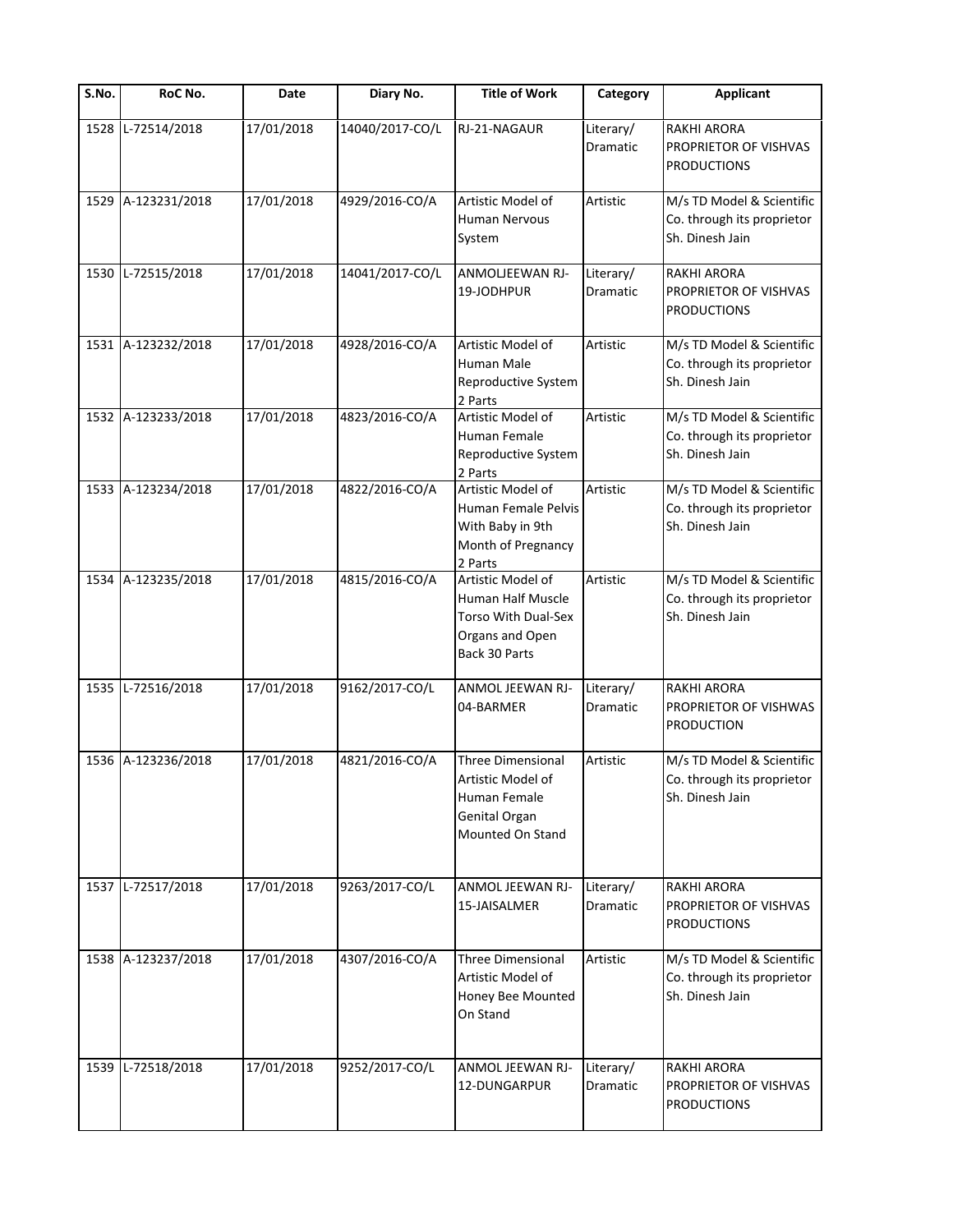| S.No. | RoC No.            | Date       | Diary No.       | <b>Title of Work</b>                                                              | Category | <b>Applicant</b>                                                           |
|-------|--------------------|------------|-----------------|-----------------------------------------------------------------------------------|----------|----------------------------------------------------------------------------|
|       | 1540 A-123238/2018 | 17/01/2018 | 4306/2016-CO/A  | Artistic Model of Cow Artistic<br>Digestive System                                |          | M/s TD Model & Scientific<br>Co. through its proprietor<br>Sh. Dinesh Jain |
|       | 1541 A-123239/2018 | 17/01/2018 | 10426/2017-CO/A | <b>RK NATURE CURE</b><br><b>HOME</b>                                              | Artistic | RAMAKRISHNA NATURE<br><b>CURE HOME, A TRUST</b>                            |
|       | 1542 A-123240/2018 | 17/01/2018 | 4305/2016-CO/A  | Artistic Model of<br>Pigeon Dissection                                            | Artistic | M/s TD Model & Scientific<br>Co. through its proprietor<br>Sh. Dinesh Jain |
|       | 1543 A-123241/2018 | 17/01/2018 | 9119/2017-CO/A  | <b>IMAGE</b>                                                                      | Artistic | UTTAM CHAND BANTHIA<br>PROPRIETOR OF<br>SURAJMALL BANTHIA AND<br>SONS      |
|       | 1544 A-123242/2018 | 17/01/2018 | 4308/2016-CO/A  | Artistic Model of<br>Facet Eye of<br>Cockroach                                    | Artistic | M/s TD Model & Scientific<br>Co. through its proprietor<br>Sh. Dinesh Jain |
|       | 1545 A-123243/2018 | 17/01/2018 | 4309/2016-CO/A  | Artistic Model of<br><b>Lizard Dissection</b>                                     | Artistic | M/s TD Model & Scientific<br>Co. through its proprietor<br>Sh. Dinesh Jain |
|       | 1546 A-123244/2018 | 17/01/2018 | 4311/2016-CO/A  | Artistic Model of Fish Artistic<br>Skeleton Scholidon                             |          | M/s TD Model & Scientific<br>Co. through its proprietor<br>Sh. Dinesh Jain |
|       | 1547 A-123245/2018 | 17/01/2018 | 4525/2016-CO/A  | Three Dimensional<br>Artistic Model of<br>Chloroplast Mounted<br>on Stand         | Artistic | M/s TD Model & Scientific<br>Co. through its proprietor<br>Sh. Dinesh Jain |
|       | 1548 A-123246/2018 | 17/01/2018 | 11653/2017-CO/A | My existence carved<br>out of woods                                               | Artistic | lovely professional<br>university                                          |
|       | 1549 A-123247/2018 | 17/01/2018 | 4310/2016-CO/A  | Artistic Model of<br>Camel                                                        | Artistic | M/s TD Model & Scientific<br>Co. through its proprietor<br>Sh. Dinesh Jain |
|       | 1550 A-123248/2018 | 17/01/2018 | 7366/2016-CO/A  | SHRIRAM                                                                           | Artistic | <b>VIJAY KUMAR</b><br>AGARWAL,M/S SHRI RAM<br>VIJAY KUMAR                  |
|       | 1551 A-123249/2018 | 17/01/2018 | 13021/2017-CO/A | War                                                                               | Artistic | B. M. ANAND<br>FOUNDATION LLP                                              |
|       | 1552 A-123250/2018 | 17/01/2018 | 13010/2017-CO/A | Punjabi Folk Painting- Artistic<br>Farmer And Wife<br>Dance in Celebration        |          | B. M. ANAND<br><b>FOUNDATION LLP</b>                                       |
|       | 1553 A-123251/2018 | 17/01/2018 | 4471/2016-CO/A  | Artistic Model of<br>Human Half Muscle<br>Torso With Open<br>Back Female 22 Parts | Artistic | M/s TD Model & Scientific<br>Co. through its proprietor<br>Sh. Dinesh Jain |
|       | 1554 A-123252/2018 | 17/01/2018 | 13027/2017-CO/A | Mother Dyptich 2                                                                  | Artistic | B. M. ANAND<br><b>FOUNDATION LLP</b>                                       |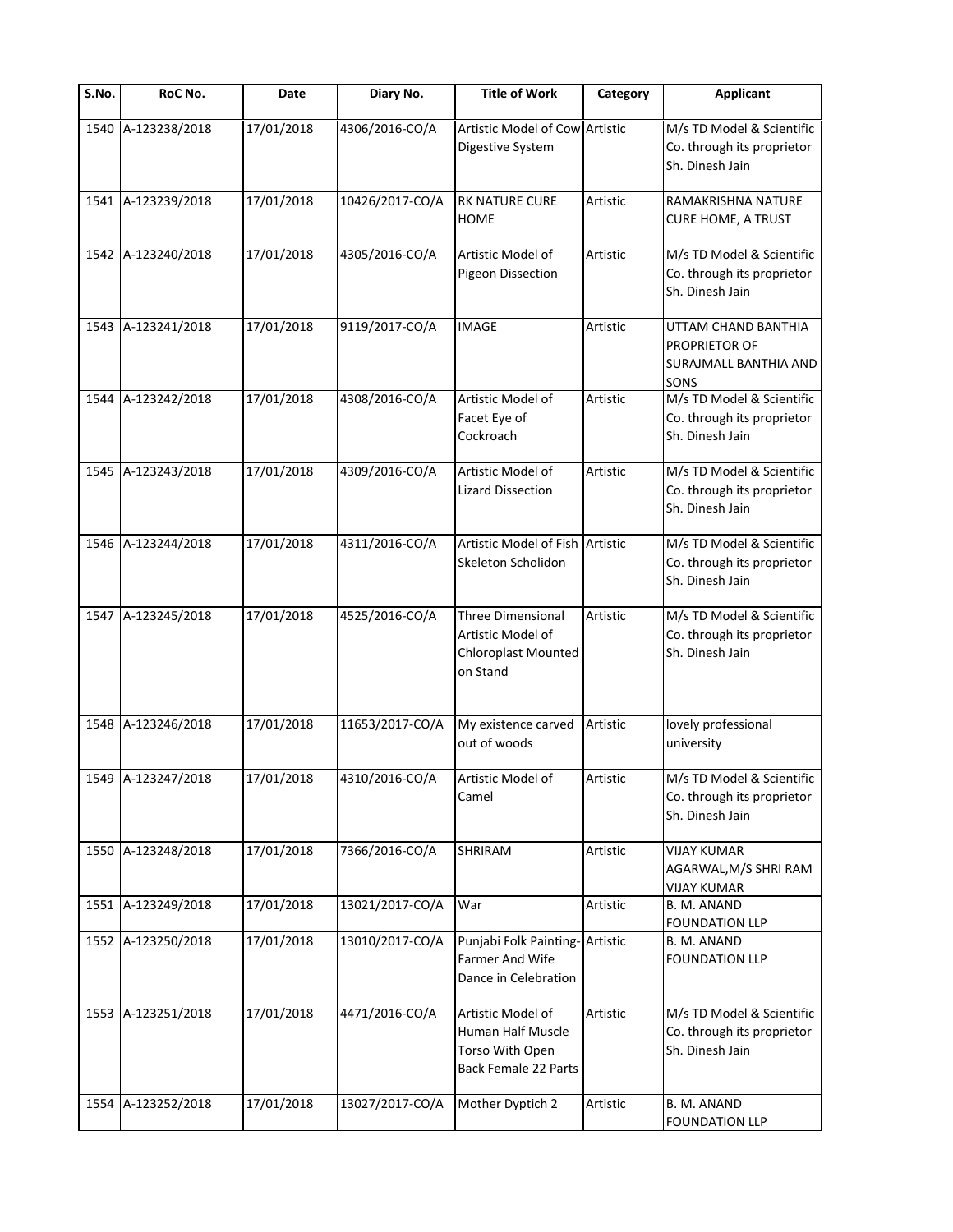| S.No. | RoC No.            | Date       | Diary No.       | <b>Title of Work</b>                                                              | Category                     | <b>Applicant</b>                                                           |
|-------|--------------------|------------|-----------------|-----------------------------------------------------------------------------------|------------------------------|----------------------------------------------------------------------------|
|       | 1555 A-123253/2018 | 17/01/2018 | 2830/2016-CO/A  | <b>SLEEP GUARD LABEL</b>                                                          | Artistic                     | PRIME COMFORT<br>PRODUCTS PVT. LTD.                                        |
| 1556  | L-72519/2018       | 17/01/2018 | 14813/2017-CO/L | <b>CHEMISTRY ON</b><br>YOUR TIPS                                                  | Literary/<br>Dramatic        | NOOTAN KUMAR RANA                                                          |
|       | 1557 L-72520/2018  | 17/01/2018 | 4472/2017-CO/L  | SAVERA                                                                            | Literary/<br>Dramatic        | SANSKAR TEX PRINTS                                                         |
|       | 1558 A-123254/2018 | 17/01/2018 | 13116/2017-CO/A | Nest With Skull In<br>Leafless Tree (In Two<br>Pieces)                            | Artistic                     | B. M. ANAND<br><b>FOUNDATION LLP</b>                                       |
| 1559  | L-72521/2018       | 17/01/2018 | 13912/2017-CO/L | <b>I CAN Book - Real</b><br>Super heroes/Real<br>Stories/ Real Change             | Literary/<br><b>Dramatic</b> | Kiran Sethi                                                                |
|       | 1560 A-123255/2018 | 17/01/2018 | 4472/2016-CO/A  | Artistic Model of<br>Human Half Muscle<br><b>Torso Female</b><br>Economy 17 Parts | Artistic                     | M/s TD Model & Scientific<br>Co. through its proprietor<br>Sh. Dinesh Jain |
|       | 1561 L-72522/2018  | 17/01/2018 | 13960/2017-CO/L | <b>Buddy Interaction</b>                                                          | Literary/<br>Dramatic        | Kiran Sethi                                                                |
|       | 1562 L-72523/2018  | 17/01/2018 | 12641/2017-CO/L | PAVITAR KITAB PART                                                                | Literary/<br>Dramatic        | RUHANI SATSANG PREM<br>SMAJ REGD.                                          |
|       | 1563 A-123256/2018 | 17/01/2018 | 50215/2014-CO/A | Jaipur Jewels<br>(Symbol)                                                         | Artistic                     | JAIPUR JEWELS GLOBAL<br>LIMITED                                            |
| 1564  | L-72524/2018       | 17/01/2018 | 16185/2017-CO/L | A TRYST WITH<br><b>DESTINY</b>                                                    | Literary/<br>Dramatic        | ATHARV SINGH, ISHU<br><b>JEEWANI</b>                                       |
|       | 1565 CF-3978/2018  | 17/01/2018 | 9190/2017-CO/CF | ANANDA ANANDO<br>KARO MOBILE GAME<br>APP                                          | Cinematogra<br>ph Film       | <b>GOPALIEE DAIRY FOODS</b><br>PRIVATE LIMITED                             |
|       | 1566 SR-13233/2018 | 17/01/2018 | 2632/2017-CO/SR | SIRUGENDRI<br>PARAKALAM                                                           | Sound<br>Recording           | <b>SONY MUSIC</b><br>ENTERTAINMENT INDIA<br>PVT LTD                        |
|       | 1567 L-72525/2018  | 17/01/2018 | 12049/2017-CO/L | <b>ENGLISH COURSE</b>                                                             | Literary/<br>Dramatic        | Nishant Kumar                                                              |
|       | 1568 SR-13234/2018 | 17/01/2018 | 2633/2017-CO/SR | <b>BOOM</b>                                                                       | Sound<br>Recording           | <b>SONY MUSIC</b><br>ENTERTAINMENT INDIA<br><b>PVT LTD</b>                 |
|       | 1569 SR-13235/2018 | 17/01/2018 | 2634/2017-CO/SR | MANASELLAM                                                                        | Sound<br>Recording           | <b>SONY MUSIC</b><br>ENTERTAINMENT INDIA<br>PVT LTD                        |
|       | 1570 SR-13236/2018 | 17/01/2018 | 2635/2017-CO/SR | UN UYIR NANBAN                                                                    | Sound<br>Recording           | <b>SONY MUSIC</b><br>ENTERTAINMENT INDIA<br>PVT LTD                        |
|       | 1571 SR-13237/2018 | 17/01/2018 | 2636/2017-CO/SR | NALLAVAN<br>KETTAVAN                                                              | Sound<br>Recording           | <b>SONY MUSIC</b><br>ENTERTAINMENT INDIA<br>PVT LTD                        |
|       | 1572 A-123257/2018 | 17/01/2018 | 10909/2017-CO/A | Man Is Still Primitive                                                            | Artistic                     | B. M. ANAND<br><b>FOUNDATION LLP</b>                                       |
|       | 1573 SR-13238/2018 | 17/01/2018 | 2630/2017-CO/SR | THEME MUSIC                                                                       | Sound<br>Recording           | <b>SONY MUSIC</b><br>ENTERTAINMENT INDIA<br>PVT LTD                        |
|       | 1574 A-123258/2018 | 17/01/2018 | 10919/2017-CO/A | Cultural<br>Indoctrination                                                        | Artistic                     | B. M. ANAND<br><b>FOUNDATION LLP</b>                                       |
|       | 1575 A-123259/2018 | 17/01/2018 | 10935/2017-CO/A | Workers Rip Wings of Artistic<br>Eagles of Imperialism                            |                              | B. M. ANAND<br><b>FOUNDATION LLP</b>                                       |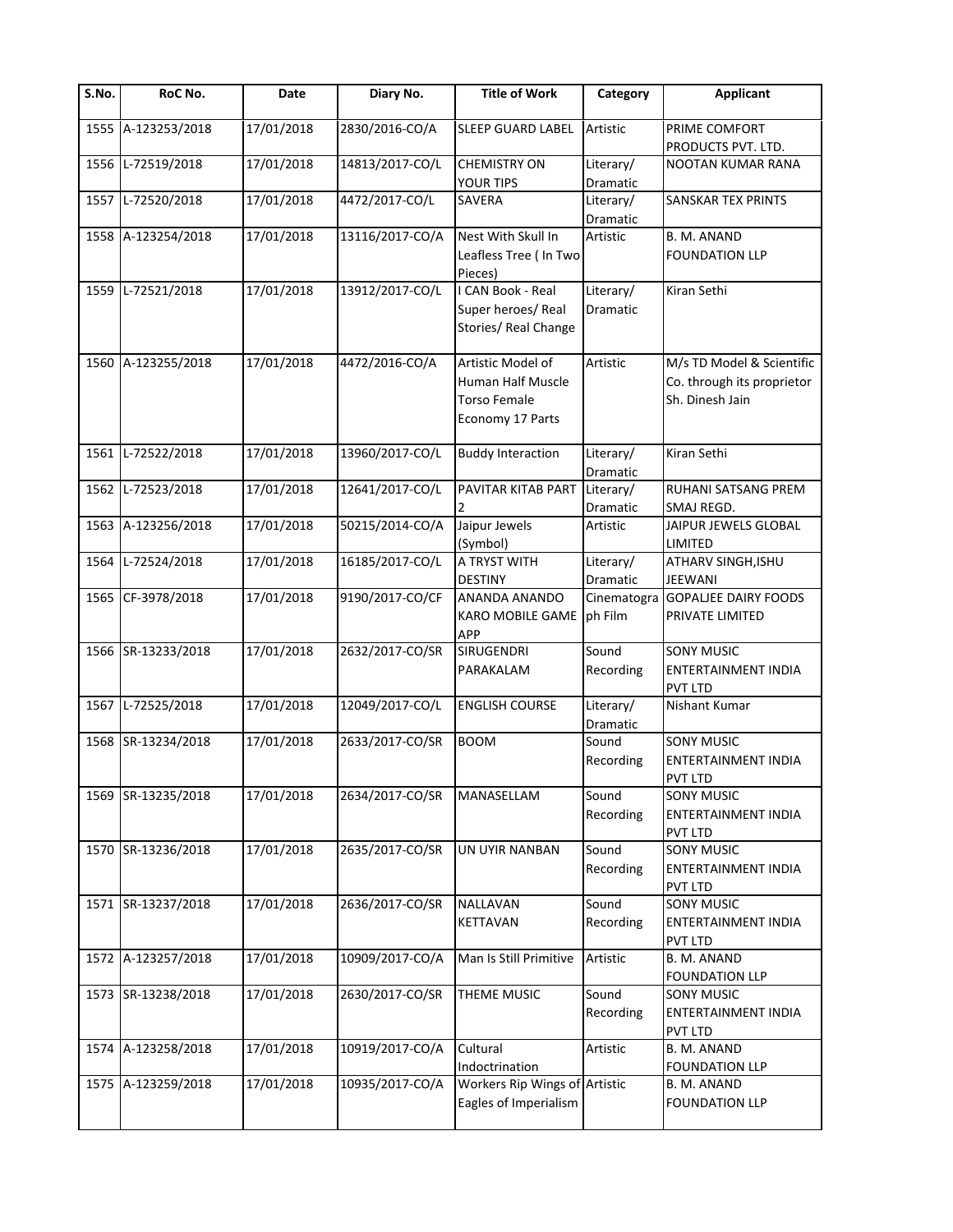| S.No. | RoC No.            | Date       | Diary No.       | <b>Title of Work</b>                                                     | Category              | <b>Applicant</b>                                                           |
|-------|--------------------|------------|-----------------|--------------------------------------------------------------------------|-----------------------|----------------------------------------------------------------------------|
|       | 1576 A-123260/2018 | 17/01/2018 | 10960/2017-CO/A | Awakening Fells Old<br>Orders                                            | Artistic              | B. M. ANAND<br><b>FOUNDATION LLP</b>                                       |
|       | 1577 A-123261/2018 | 17/01/2018 | 10907/2017-CO/A | Guardianship of<br>Treasury Shifts to<br>Shoulders of the<br>Worker      | Artistic              | B. M. ANAND<br><b>FOUNDATION LLP</b>                                       |
|       | 1578 A-123262/2018 | 17/01/2018 | 13024/2017-CO/A | Consequences of<br>Nuclear War                                           | Artistic              | <b>B. M. ANAND</b><br><b>FOUNDATION LLP</b>                                |
|       | 1579 A-123263/2018 | 17/01/2018 | 10573/2017-CO/A | No Destination is<br>Dearer Than<br>Cosmopolitanism                      | Artistic              | B. M. ANAND<br><b>FOUNDATION LLP</b>                                       |
|       | 1580 L-72526/2018  | 17/01/2018 | 43796/2014-CO/L | THE BOOK OF<br>ARABIC LANGUAGE                                           | Literary/<br>Dramatic | <b>JANNAT ARABIC</b><br>PUBLICATION HOUSE                                  |
|       | 1581 A-123264/2018 | 17/01/2018 | 10610/2017-CO/A | Mother Space in the<br>Throes of<br>Fissionability                       | Artistic              | B. M. ANAND<br><b>FOUNDATION LLP</b>                                       |
|       | 1582 A-123265/2018 | 17/01/2018 | 10627/2017-CO/A | <b>Mother Universe</b><br>Kicks out War (Pen<br>On Paper)                | Artistic              | B. M. ANAND<br><b>FOUNDATION LLP</b>                                       |
|       | 1583 A-123266/2018 | 17/01/2018 | 10640/2017-CO/A | Mother Wisdom<br>Proclaims Secular Era                                   | Artistic              | B. M. ANAND<br><b>FOUNDATION LLP</b>                                       |
|       | 1584 A-123267/2018 | 17/01/2018 | 4523/2016-CO/A  | Three Dimensional<br>Artistic Model of<br>Paramecium<br>Mounted On Stand | Artistic              | M/s TD Model & Scientific<br>Co. through its proprietor<br>Sh. Dinesh Jain |
|       | 1585 L-72527/2018  | 17/01/2018 | 12640/2017-CO/L | PAVITAR KITAB PART                                                       | Literary/<br>Dramatic | RUHANI SATSANG PREM<br>SMAJ REGD.                                          |
|       | 1586 A-123268/2018 | 17/01/2018 | 10648/2017-CO/A | <b>Mother Creativity</b>                                                 | Artistic              | B. M. ANAND<br><b>FOUNDATION LLP</b>                                       |
|       | 1587 A-123269/2018 | 17/01/2018 | 10852/2017-CO/A | Search For Truth<br>About Man (Pen on<br>Paper)                          | Artistic              | B. M. ANAND<br><b>FOUNDATION LLP</b>                                       |
|       | 1588 A-123270/2018 | 17/01/2018 | 10854/2017-CO/A | Feudalism and<br>Imperialism                                             | Artistic              | B. M. ANAND<br><b>FOUNDATION LLP</b>                                       |
|       | 1589 A-123271/2018 | 17/01/2018 | 10583/2017-CO/A | Mother of Equality                                                       | Artistic              | B. M. ANAND<br><b>FOUNDATION LLP</b>                                       |
|       | 1590 A-123272/2018 | 17/01/2018 | 14698/2017-CO/A | EvosysPassionat<br>e Evolutionary<br>Friendly Meaningful                 | Artistic              | M/s. EVOLUTIONARY<br>SYSTEMS PVT. LTD.                                     |
|       | 1591 SW-10051/2018 | 17/01/2018 | 5194/2015-CO/SW | GET 1.0.1                                                                | Computer<br>Software  | VIJAY JAIN, Director, M-<br>ADCALL DIGITAL MEDIA<br>PRIVATE LIMITED        |
|       | 1592 A-123273/2018 | 17/01/2018 | 4320/2016-CO/A  | Artistic Model of Pig<br>Dissection                                      | Artistic              | M/s TD Model & Scientific<br>Co. through its proprietor<br>Sh. Dinesh Jain |
|       | 1593 A-123274/2018 | 17/01/2018 | 48363/2014-CO/A | <b>DIXCY INNERWEAR</b>                                                   | Artistic              | DIXCY TEXTILES PVT. LTD.                                                   |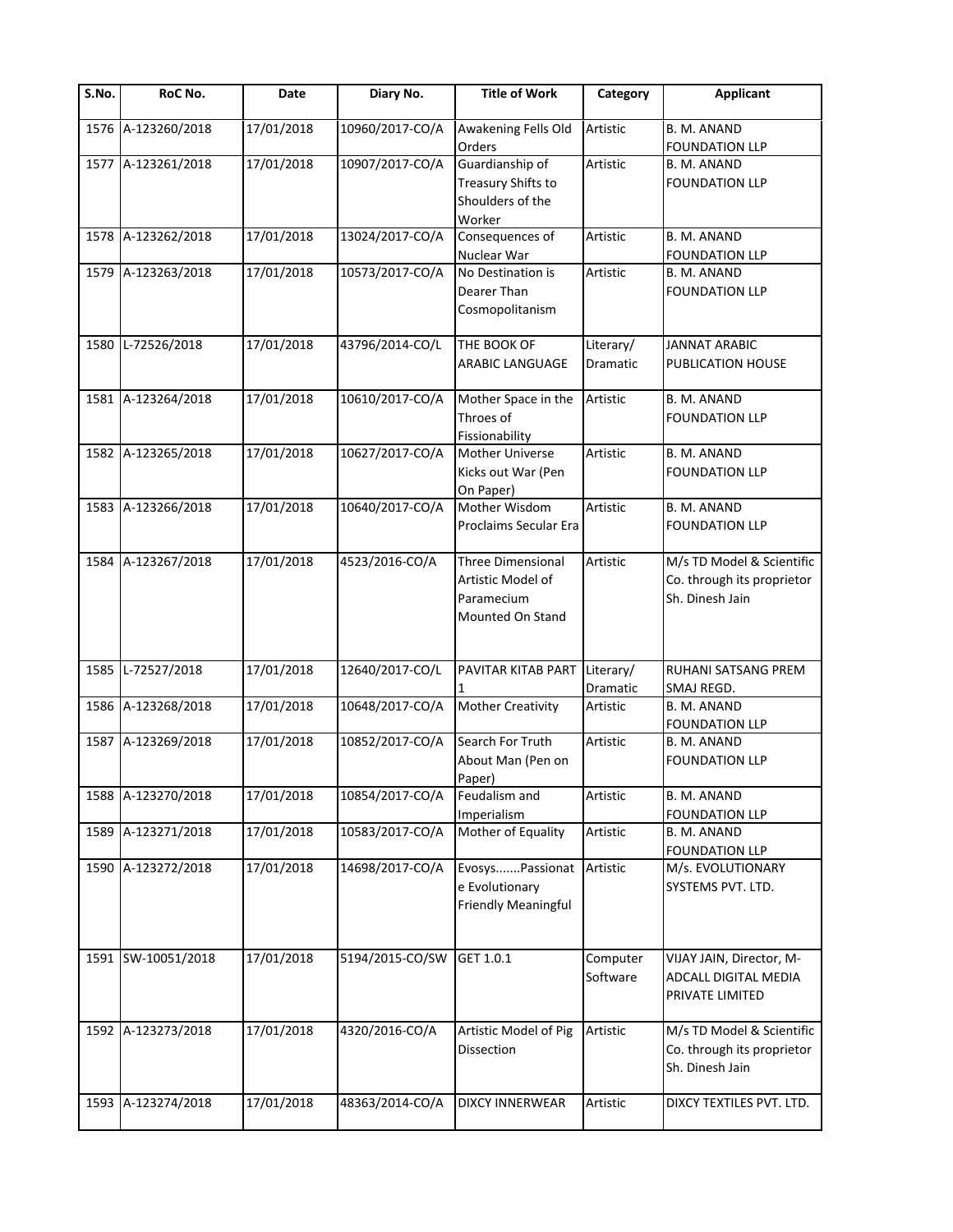| S.No. | RoC No.            | Date       | Diary No.       | <b>Title of Work</b>                                                                                                                                                                                | Category              | <b>Applicant</b>                                                           |
|-------|--------------------|------------|-----------------|-----------------------------------------------------------------------------------------------------------------------------------------------------------------------------------------------------|-----------------------|----------------------------------------------------------------------------|
| 1594  | SR-13239/2018      | 17/01/2018 | 7169/2017-CO/SR | <b>BRIGHTER MINDS</b><br><b>COGNITIVE SKILLS</b><br><b>STIMULATION MUSIC</b>                                                                                                                        | Sound<br>Recording    | N. S. NAGARAJA                                                             |
|       | 1595 A-123275/2018 | 17/01/2018 | 4819/2016-CO/A  | Three Dimensional<br>Artistic Model of<br>Types Of Muscles Set<br>Of 3 Mounted On<br>Stand                                                                                                          | Artistic              | M/s TD Model & Scientific<br>Co. through its proprietor<br>Sh. Dinesh Jain |
|       | 1596 A-123276/2018 | 17/01/2018 | 4470/2016-CO/A  | Artistic Model of<br>Human Half Muscle<br>Torso With Dual Sex<br>Organs and Open<br>Back 28 Parts                                                                                                   | Artistic              | M/s TD Model & Scientific<br>Co. through its proprietor<br>Sh. Dinesh Jain |
|       | 1597 A-123277/2018 | 17/01/2018 | 4468/2016-CO/A  | Artistic Model of<br>Human Full Muscle<br><b>Torso With Dual-Sex</b><br>Organs and Open<br>Back 24 Parts                                                                                            | Artistic              | M/s TD Model & Scientific<br>Co. through its proprietor<br>Sh. Dinesh Jain |
|       | 1598 A-123278/2018 | 17/01/2018 | 4466/2016-CO/A  | Artistic Model of<br>Human Full Muscle<br>Torso With Dual-Sex<br>Organs and Open<br><b>Back Natural Size 30</b><br>Parts                                                                            | Artistic              | M/s TD Model & Scientific<br>Co. through its proprietor<br>Sh. Dinesh Jain |
|       | 1599 A-123279/2018 | 17/01/2018 | 4813/2016-CO/A  | Artistic Model of<br>Human Life Size<br>Muscular Torso<br>Dissectable With<br>Interchangeable Sex<br>Organs and Open<br>Back 47 Parts                                                               | Artistic              | M/s TD Model & Scientific<br>Co. through its proprietor<br>Sh. Dinesh Jain |
|       | 1600 SW-10052/2018 | 17/01/2018 | 9406/2015-CO/SW | SOFTWARE FOR<br>ANALYZING VIDEOS<br>OF APPLICATION OR<br><b>FUNCTION FOR</b><br><b>FEATURE</b><br><b>IDENTIFICATION OF</b><br>THE VIDEOS AND<br>RELATED<br><b>APPLICATION OR</b><br><b>FUNCTION</b> | Computer<br>Software  | <b>BOSE</b><br>INSTITUTE, UNIVERSITY OF<br>CALCUTTA                        |
|       | 1601 A-123280/2018 | 17/01/2018 | 7120/2015-CO/A  | <b>BATTLEFIELD</b>                                                                                                                                                                                  | Artistic              | SABYASACHI COUTURE                                                         |
| 1602  | L-72528/2018       | 17/01/2018 | 14045/2017-CO/L | New thaughts                                                                                                                                                                                        | Literary/<br>Dramatic | Raja Prajapati                                                             |
|       | 1603 A-123281/2018 | 17/01/2018 | 11543/2017-CO/A | PON SURYA - TRUST<br>FOR EVER                                                                                                                                                                       | Artistic              | VAIBHAV MERCANTILE<br>LTD.                                                 |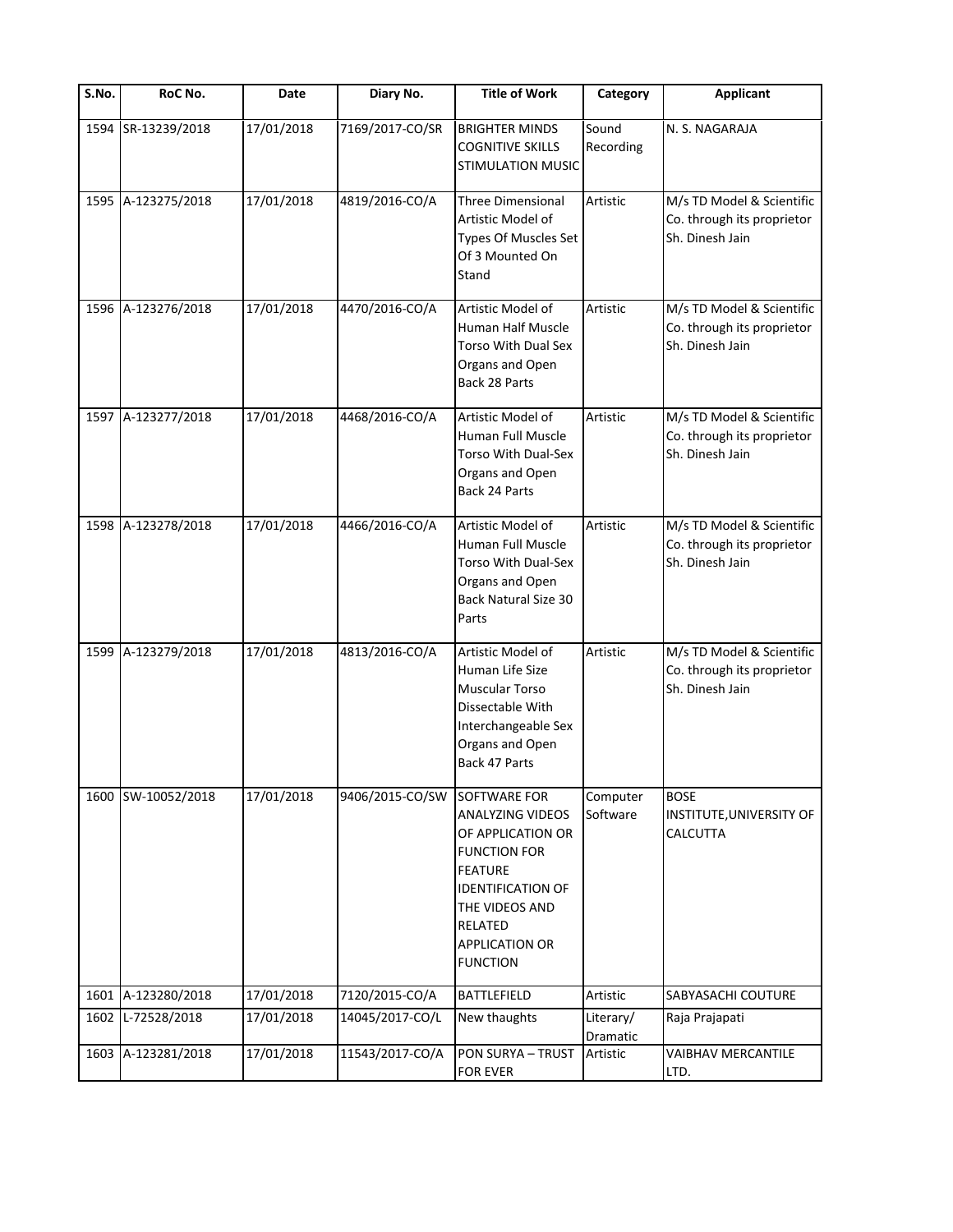| S.No. | RoC No.            | Date       | Diary No.       | <b>Title of Work</b>                                                                                                                                                                               | Category                     | <b>Applicant</b>                                                  |
|-------|--------------------|------------|-----------------|----------------------------------------------------------------------------------------------------------------------------------------------------------------------------------------------------|------------------------------|-------------------------------------------------------------------|
| 1604  | CF-3979/2018       | 17/01/2018 |                 | 15208/2017-CO/CF DOCUMENTARY FILM Cinematogra DWARIKESH SUGAR<br>FOR DWARIKESH<br><b>SUGAR INDUSTRIES</b><br>LIMITED                                                                               | ph Film                      | <b>INDUSTRIES LIMITED</b>                                         |
| 1605  | L-72529/2018       | 17/01/2018 | 13979/2017-CO/L | <b>Activity Journal 1</b>                                                                                                                                                                          | Literary/<br>Dramatic        | <b>Dissect EduSolutions Pvt</b><br>Ltd                            |
| 1606  | L-72530/2018       | 17/01/2018 | 14144/2017-CO/L | <b>ENERGY</b><br>OPTIMIZATION IN<br>WSN USING CROSS<br>LAYER DESIGN AND<br><b>VLSI</b><br><b>IMPLEMENTATION</b>                                                                                    | Literary/<br>Dramatic        | MS.URMILA PATIL                                                   |
| 1607  | L-72531/2018       | 17/01/2018 | 14977/2017-CO/L | A Hybrid Application<br>Development for<br><b>Information Retrieval</b>                                                                                                                            | Literary/<br>Dramatic        | SACHIN UMESHRAO<br><b>BALVIR</b>                                  |
| 1608  | L-72532/2018       | 17/01/2018 | 11338/2017-CO/L | <b>EVOKE</b>                                                                                                                                                                                       | Literary/<br>Dramatic        | AANCHAL MUNJAL W/O<br>GUNJAN MUNJAL, DR.<br><b>MANISH GOSWAMI</b> |
| 1609  | L-72533/2018       | 17/01/2018 | 13016/2017-CO/L | <b>QUESTIONNAIRE TO</b><br>UNDERSTANDA<br>HEALTHCARE<br><b>MARKET IN TERMS</b><br>OF PREVAILING GAPS<br><b>DEMANDS AND</b><br><b>COMPLEXITIES</b>                                                  | Literary/<br><b>Dramatic</b> | <b>AMITY UNIVERSITY</b>                                           |
| 1610  | L-72534/2018       | 17/01/2018 | 13018/2017-CO/L | <b>QUESTIONNAIRE TO</b><br>UNDERSTAND THE<br>ROLE OF HOSPITALS<br>IN TRANSLATION<br><b>MECHANISM FOR</b><br>PATIENT FRIENDLY<br><b>ECOSYSTEM</b>                                                   | Literary/<br><b>Dramatic</b> | <b>AMITY UNIVERSITY</b>                                           |
| 1611  | L-72535/2018       | 17/01/2018 | 13015/2017-CO/L | <b>QUESTIONNAIRE ON</b><br><b>IDENTIFICATION OF</b><br>NICHE AREAS AND<br><b>AWARENESS OF</b><br><b>MEDICAL RESEARCH</b><br>AND DEVELOPMENT<br>ORGANIZATIONS IN<br><b>TRANSLATION</b><br>MECHANISM | Literary/<br>Dramatic        | <b>AMITY UNIVERSITY</b>                                           |
| 1612  | L-72536/2018       | 17/01/2018 | 13058/2017-CO/L | MORINGO NDO PPT                                                                                                                                                                                    | Literary/<br>Dramatic        | MORINGO ORGANICS PVT<br><b>LTD</b>                                |
|       | 1613 A-123282/2018 | 17/01/2018 | 6749/2017-CO/A  | Acrocyte - Packaging Artistic<br>label                                                                                                                                                             |                              | Smt. Indra Kanwar Dangi                                           |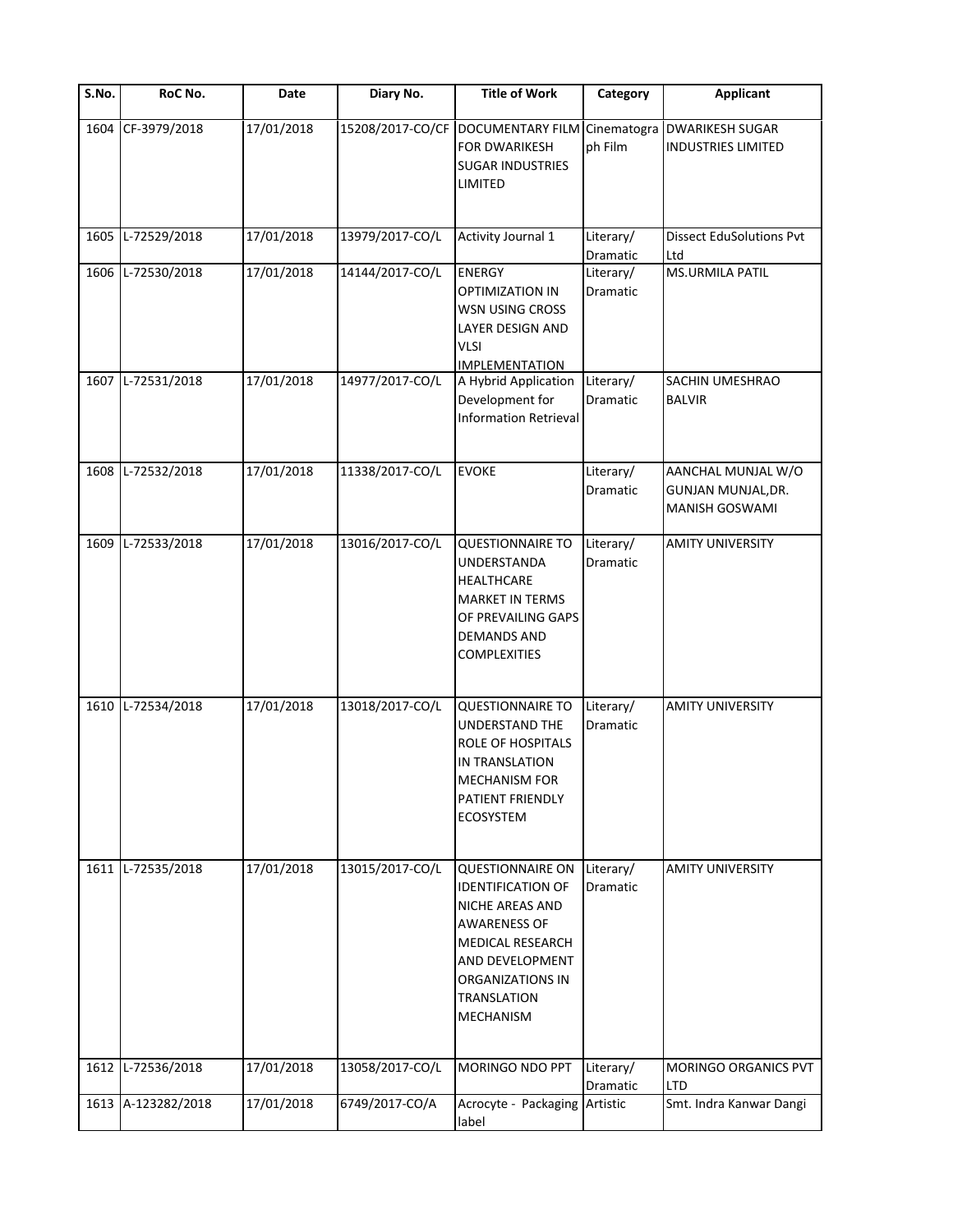| $\overline{\mathsf{S}}$ . No. | RoC No.            | Date       | Diary No.       | <b>Title of Work</b>                                                          | Category              | <b>Applicant</b>                                                 |
|-------------------------------|--------------------|------------|-----------------|-------------------------------------------------------------------------------|-----------------------|------------------------------------------------------------------|
| 1614                          | L-72537/2018       | 17/01/2018 | 14926/2017-CO/L | Decentralized<br>Agricultural<br>Management to fight<br>against drought       | Literary/<br>Dramatic | GANESH B, JENNIFER D                                             |
| 1615                          | L-72538/2018       | 17/01/2018 | 13996/2017-CO/L | <b>Activity Journal 5</b>                                                     | Literary/<br>Dramatic | <b>Dissect EduSolutions Pvt</b><br>Ltd                           |
|                               | 1616 L-72539/2018  | 17/01/2018 | 11618/2017-CO/L | NASHIK KURIES PVT.<br>LTD.                                                    | Literary/<br>Dramatic | Nashik Kuries Pvt. Ltd.                                          |
| 1617                          | L-72540/2018       | 17/01/2018 | 12580/2017-CO/L | AMEE TUMEE                                                                    | Literary/<br>Dramatic | <b>GODDANTI KRISHNA</b><br><b>MOHAN</b>                          |
| 1618                          | L-72541/2018       | 17/01/2018 | 12248/2017-CO/L | PIGHLAA DARPAN                                                                | Literary/<br>Dramatic | PRATIK KUMAR PALOR                                               |
|                               | 1619 SR-13240/2018 | 18/01/2018 | 252/2016-CO/SR  | MEIN JAB BHI TANHA Sound<br>HOTA HOON                                         | Recording             | STEELBIRD HI-TECH INDIA<br>LTD.                                  |
|                               | 1620 SR-13241/2018 | 18/01/2018 | 253/2016-CO/SR  | YAAD TUMHARI DIL<br><b>KO SATAYE</b>                                          | Sound<br>Recording    | STEELBIRD HI-TECH INDIA<br>LTD.                                  |
|                               | 1621 A-123283/2018 | 18/01/2018 | 9384/2016-CO/A  | DEVICE OF MASCOT<br>(LABEL)                                                   | Artistic              | <b>Haldiram Foods</b><br>International Pvt. Ltd.                 |
|                               | 1622 A-123284/2018 | 18/01/2018 | 10570/2016-CO/A | <b>SHRYANS ROYAL</b><br><b>NUTS (LABEL)</b>                                   | Artistic              | Shryans Enterprises Pvt.<br>Ltd.                                 |
| 1623                          | L-72542/2018       | 18/01/2018 | 17298/2017-CO/L | Rang E Hina                                                                   | Literary/<br>Dramatic | Hina Rizvi Haider                                                |
|                               | 1624 A-123285/2018 | 18/01/2018 | 13963/2016-CO/A | <b>DELTAPURE</b><br><b>TECHNOLOGIES</b><br>(LABEL)                            | Artistic              | Deltapure Technologies<br>(India) Pvt. Ltd.                      |
|                               | 1625 A-123286/2018 | 18/01/2018 | 10573/2016-CO/A | <b>COLOUR MAGIC</b><br>(LABEL)                                                | Artistic              | Akash Puri trading as<br>Sterling                                |
|                               | 1626 A-123287/2018 | 18/01/2018 | 13829/2016-CO/A | <b>ULTRA THREAD</b><br>(LABEL)                                                | Artistic              | Joyab Yusuf Ali trading as<br>Al-Sammak Fasteners<br>Trading Co. |
|                               | 1627 A-123288/2018 | 18/01/2018 | 13830/2016-CO/A | PICASSO SCREW<br>(LABEL)                                                      | Artistic              | Joyab Yusuf Ali trading as<br>Al-Sammak Fasteners<br>Trading Co. |
| 1628                          | L-72543/2018       | 18/01/2018 | 17033/2017-CO/L | Biophysical Methods: Literary/<br>Tools and Techniques Dramatic<br>in Biology |                       | Dr. Nisha Raghava and Dr.<br>Ravindra Pratap Raghava             |
| 1629                          | L-72544/2018       | 18/01/2018 | 17043/2017-CO/L | Lost Joys of<br>Childhood                                                     | Literary/<br>Dramatic | Karnika Sen                                                      |
| 1630                          | L-72545/2018       | 18/01/2018 | 17078/2017-CO/L | I Am Not Guilty -<br>Kasab                                                    | Literary/<br>Dramatic | Harish Sharma                                                    |
|                               | 1631 A-123289/2018 | 18/01/2018 | 8508/2016-CO/A  | UNIVERSAL PLASTICS<br>(LABEL)                                                 | Artistic              | Asha Mathur trading as<br><b>Universal Plastics</b>              |
|                               | 1632 SW-10053/2018 | 18/01/2018 | 4114/2015-CO/SW | GypCal - A decision<br>support system for<br>sodic soil reclamation           | Computer<br>Software  | DR. D.K. SHARMA                                                  |
|                               | 1633 A-123290/2018 | 18/01/2018 | 11357/2015-CO/A | <b>SPARKY DRESSING</b><br><b>INDIA</b>                                        | Artistic              | J.K. JAIN HOSIERY &<br>TRADING HOUSE,                            |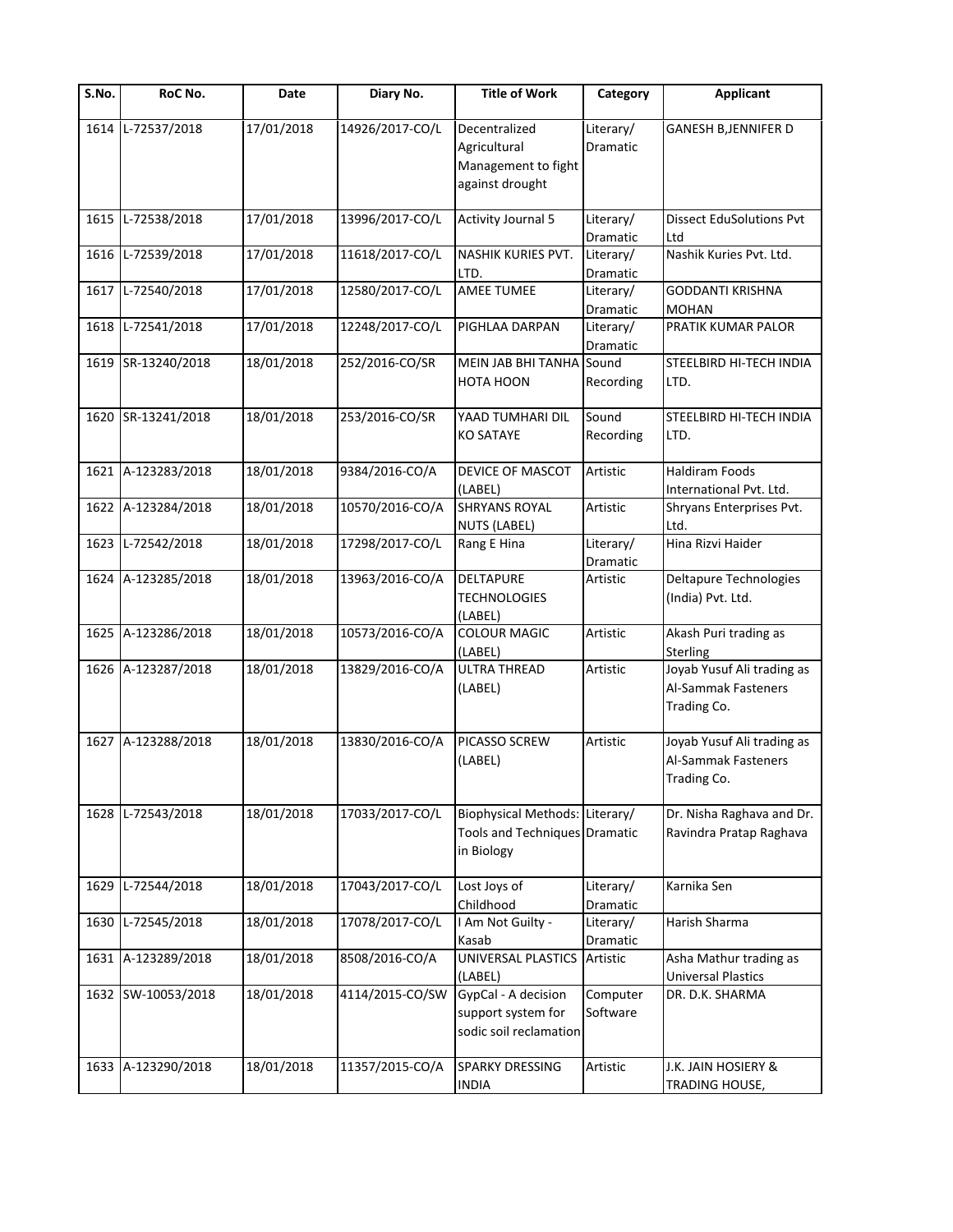| $\overline{\mathsf{S}}$ . No. | RoC No.            | Date       | Diary No.       | <b>Title of Work</b>                                                               | Category              | <b>Applicant</b>                        |
|-------------------------------|--------------------|------------|-----------------|------------------------------------------------------------------------------------|-----------------------|-----------------------------------------|
| 1634                          | L-72546/2018       | 18/01/2018 | 13342/2017-CO/L | <b>BAAJU</b><br>SAAMARTHIYA<br>PRASHANAWALI                                        | Literary/<br>Dramatic | SOMYA PRASAD                            |
| 1635                          | A-123291/2018      | 18/01/2018 | 12984/2017-CO/A | <b>STORM</b>                                                                       | Artistic              | Symphony Limited                        |
| 1636                          | A-123292/2018      | 18/01/2018 | 14201/2017-CO/A | <b>AINLIFE</b>                                                                     | Artistic              | RAJESH NIMBALKAR                        |
| 1637                          | L-72547/2018       | 18/01/2018 | 12778/2017-CO/L | <b>Tsewang</b>                                                                     | Literary/<br>Dramatic | PRANAV GAIGAWALI                        |
| 1638                          | L-72548/2018       | 18/01/2018 | 13905/2017-CO/L | K 2 Math Workbook                                                                  | Literary/<br>Dramatic | <b>KIRAN SETHI</b>                      |
| 1639                          | L-72549/2018       | 18/01/2018 | 12161/2017-CO/L | A method of file<br>compression and<br>decompression using<br>polar codes          | Literary/<br>Dramatic | Indian Institute of<br>Technology Delhi |
| 1640                          | L-72550/2018       | 18/01/2018 | 14455/2017-CO/L | <b>Effective Bug</b><br>Classification and<br><b>Triage System</b>                 | Literary/<br>Dramatic | <b>SUNNY G.GANDHI</b>                   |
| 1641                          | SW-10054/2018      | 18/01/2018 | 3930/2017-CO/SW | <b>SMART LEAVE</b><br><b>APPLICATION</b><br>MANAGEMENT<br>SYSTEM                   | Computer<br>Software  | CHIEF SYSTEM MANAGER                    |
| 1642                          | L-72551/2018       | 18/01/2018 | 13931/2017-CO/L | Assembly                                                                           | Literary/<br>Dramatic | Kiran Sethi                             |
| 1643                          | L-72552/2018       | 18/01/2018 | 13962/2017-CO/L | Conglom                                                                            | Literary/<br>Dramatic | Kiran Sethi                             |
| 1644                          | L-72553/2018       | 18/01/2018 | 13906/2017-CO/L | K 1 Math Workbook                                                                  | Literary/<br>Dramatic | <b>KIRAN SETHI</b>                      |
| 1645                          | A-123293/2018      | 18/01/2018 | 5772/2017-CO/A  | Panchamrutha<br>Deluxe Sona Masuri<br>Rice                                         | Artistic              | M B Hosmani And Sons                    |
| 1646                          | A-123294/2018      | 18/01/2018 | 12917/2017-CO/A | Punjabi Folk Painting-Artistic<br>'Mere Yaar Nu<br>Munda Na Boleen'                |                       | B. M. ANAND<br><b>FOUNDATION LLP</b>    |
|                               | 1647 A-123295/2018 | 18/01/2018 | 12924/2017-CO/A | Punjabi Folk Painting- Artistic<br>'Kis Bahaane Awaan<br>Beri De Ber Mukk<br>Gaye' |                       | B. M. ANAND<br><b>FOUNDATION LLP</b>    |
| 1648                          | A-123296/2018      | 18/01/2018 | 13072/2017-CO/A | <b>B BALAJI</b>                                                                    | Artistic              | RAMESH CHANDRA<br>MADHABHAI BHALODI     |
| 1649                          | A-123297/2018      | 18/01/2018 | 13117/2017-CO/A | Woman And Man<br>With Pitchfork Attack<br>Skeletal Monster                         | Artistic              | B. M. ANAND<br><b>FOUNDATION LLP</b>    |
| 1650                          | A-123298/2018      | 18/01/2018 | 13109/2017-CO/A | Gandhi Dyptich                                                                     | Artistic              | B. M. ANAND<br><b>FOUNDATION LLP</b>    |
| 1651                          | A-123299/2018      | 18/01/2018 | 13114/2017-CO/A | Man And Woman<br><b>Stamping Out Atomic</b><br>War Weapons (In<br>two Pieces)      | Artistic              | B. M. ANAND<br><b>FOUNDATION LLP</b>    |
| 1652                          | A-123300/2018      | 18/01/2018 | 195/2017-CO/A   | <b>ROCK</b>                                                                        | Artistic              | Born Crafties Pvt. Ltd.                 |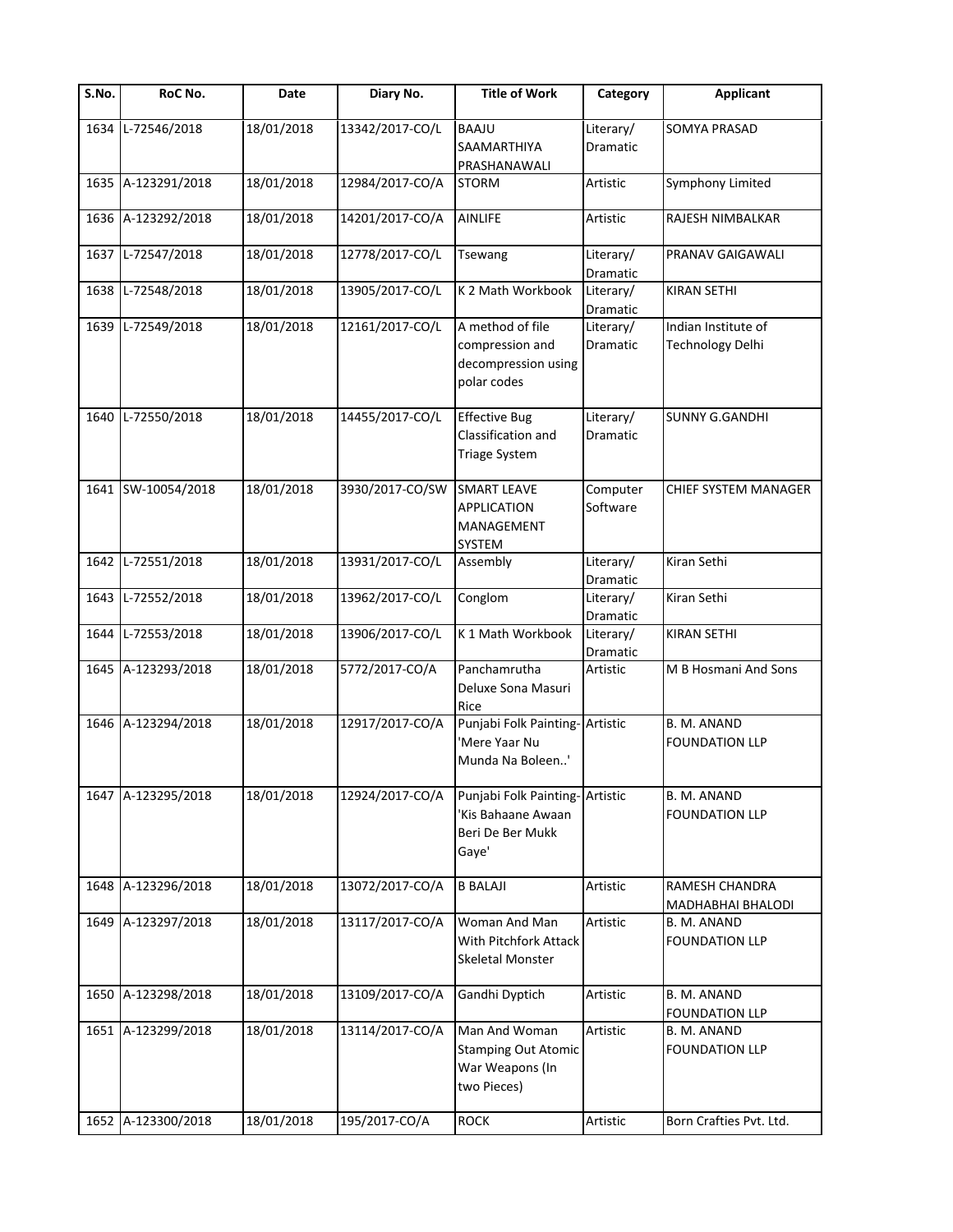| $\overline{\mathsf{S}}$ . No. | RoC No.            | Date       | Diary No.       | <b>Title of Work</b>                                                                                                                                                                                                                                                  | Category              | <b>Applicant</b>                              |
|-------------------------------|--------------------|------------|-----------------|-----------------------------------------------------------------------------------------------------------------------------------------------------------------------------------------------------------------------------------------------------------------------|-----------------------|-----------------------------------------------|
| 1653                          | M-495/2018         | 18/01/2018 | 7021/2017-CO/M  | Reset instrumental<br>composition                                                                                                                                                                                                                                     | Music                 | Praveen Kumar Dahariya                        |
| 1654                          | L-72554/2018       | 18/01/2018 | 3328/2017-CO/L  | LEG based Inter-<br>Space Vehicles,<br>Satellites and Space<br><b>Stations with Kinetic</b><br><b>Electrical Energy</b><br>receptors and Solar<br>battery panels and<br>Nuclear radioactive<br>matter batteries and<br>dynamos linked to all<br>parts and each other. | Literary/<br>Dramatic | Abhijeet Madhukar<br>Deshpande                |
| 1655                          | L-72555/2018       | 18/01/2018 | 10157/2017-CO/L | Trauma Care in<br>Nursing                                                                                                                                                                                                                                             | Literary/<br>Dramatic | Astron Institute of Social<br><b>Sciences</b> |
| 1656                          | L-72556/2018       | 18/01/2018 | 8903/2017-CO/L  | Third Stage Circuit<br>(the prelims)                                                                                                                                                                                                                                  | Literary/<br>Dramatic | Shubham Gupta                                 |
| 1657                          | L-72557/2018       | 18/01/2018 | 12879/2017-CO/L | SAFALTA CHUTKIYO<br><b>KI BAAT</b>                                                                                                                                                                                                                                    | Literary/<br>Dramatic | MR. NIRAJ KUMAR                               |
| 1658                          | L-72558/2018       | 18/01/2018 | 7650/2017-CO/L  | <b>ENGLISH PARADISE</b><br>PART-1                                                                                                                                                                                                                                     | Literary/<br>Dramatic | Jagdish                                       |
| 1659                          | A-123301/2018      | 18/01/2018 | 11387/2017-CO/A | <b>NEW SARGAM PLUS</b><br><b>DETERGENT</b><br><b>POWDER EXTRA</b><br><b>POWER</b>                                                                                                                                                                                     | Artistic              | M/S. SHIVANI DETERGENT<br>PVT. LTD.           |
| 1660                          | A-123302/2018      | 18/01/2018 | 6681/2017-CO/A  | OPLIDON                                                                                                                                                                                                                                                               | Artistic              | AVEO PHARMACEUTICALS<br>PVT. LTD.             |
|                               | 1661 A-123303/2018 | 18/01/2018 |                 | 11388/2017-CO/A SARGAM BIGSHOT<br><b>FAST ACTION</b>                                                                                                                                                                                                                  | Artistic              | M/S. SHIVANI DETERGENT<br>PVT. LTD.           |
|                               | 1662 A-123304/2018 | 18/01/2018 | 11376/2017-CO/A | <b>SARGAM SHINE</b><br><b>HYGIENIC DISHWASH</b><br><b>BAR</b>                                                                                                                                                                                                         | Artistic              | M/S. SHIVANI DETERGENT<br>PVT. LTD.           |
| 1663                          | A-123305/2018      | 18/01/2018 | 11386/2017-CO/A | <b>NEW SARGAM PLUS</b>                                                                                                                                                                                                                                                | Artistic              | M/S. SHIVANI DETERGENT<br>PVT. LTD.           |
| 1664                          | A-123306/2018      | 18/01/2018 | 11385/2017-CO/A | SARGAM BIGSHOT<br>DETERGENT<br>PODWER                                                                                                                                                                                                                                 | Artistic              | M/S. SHIVANI DETERGENT<br>PVT. LTD.           |
| 1665                          | A-123307/2018      | 18/01/2018 | 29882/2013-CO/A | MOLECULE DEVICE                                                                                                                                                                                                                                                       | Artistic              | <b>SASOL LIMITED</b>                          |
| 1666                          | L-72559/2018       | 18/01/2018 | 5557/2017-CO/L  | VIJETA NEHMI JAGA<br><b>ASTO</b>                                                                                                                                                                                                                                      | Literary/<br>Dramatic | SHITAL PRAVIN MORE                            |
| 1667                          | L-72560/2018       | 18/01/2018 | 10928/2017-CO/L | <b>VED VIGYAN ALOK</b><br>PART - III                                                                                                                                                                                                                                  | Literary/<br>Dramatic | MR. ACHARYA AGNIVRAT<br><b>NAISHTHIK</b>      |
| 1668                          | L-72561/2018       | 18/01/2018 | 51851/2014-CO/L | <b>HWA VICH TARDA</b><br><b>GEET</b>                                                                                                                                                                                                                                  | Literary/<br>Dramatic | Mr. Aman Maan alias<br>Mr. Vajinder Singh     |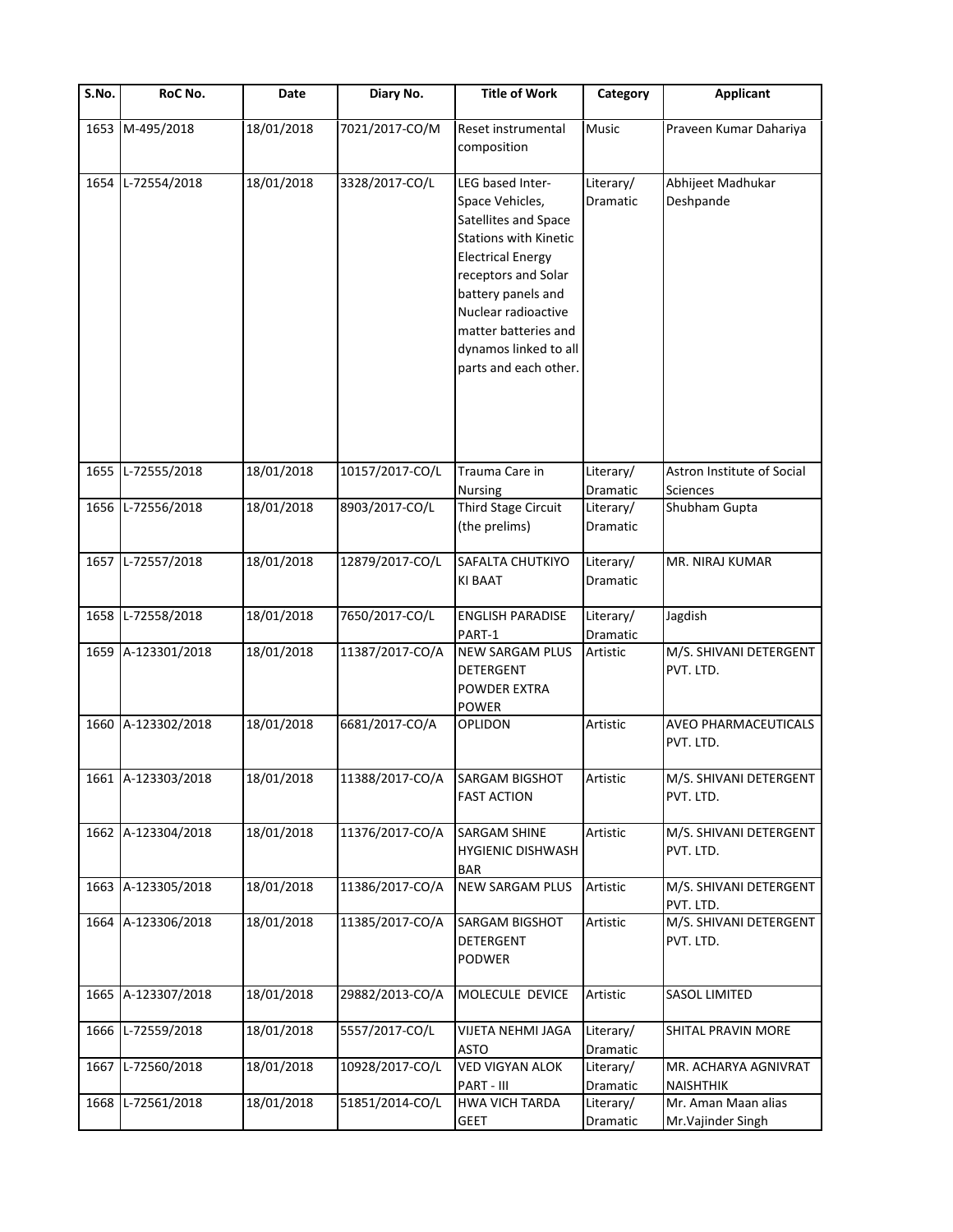| S.No. | RoC No.            | Date       | Diary No.       | <b>Title of Work</b>                                               | Category              | <b>Applicant</b>                          |
|-------|--------------------|------------|-----------------|--------------------------------------------------------------------|-----------------------|-------------------------------------------|
| 1669  | L-72562/2018       | 18/01/2018 | 51854/2014-CO/L | <b>MAR MAR</b>                                                     | Literary/<br>Dramatic | Mr. Aman Maan alias Mr.<br>Vajinder Singh |
| 1670  | A-123308/2018      | 18/01/2018 | 3885/2017-CO/A  | <b>Bakery Mart</b>                                                 | Artistic              | Mr. Raosaheb Vandure                      |
| 1671  | L-72563/2018       | 18/01/2018 | 51857/2014-CO/L | <b>ISHQ PYAR</b>                                                   | Literary/             | Mr. Aman Maan alias Mr.                   |
|       |                    |            |                 | <b>MOHABBAT</b>                                                    | Dramatic              | Vajinder Singh                            |
|       | 1672 L-72564/2018  | 18/01/2018 | 51858/2014-CO/L | <b>SUKHI VASNA</b>                                                 | Literary/<br>Dramatic | Mr. Aman Maan alias Mr.<br>Vajinder Singh |
|       | 1673 L-72565/2018  | 18/01/2018 | 11122/2017-CO/L | Warriors of                                                        | Literary/             | Deep Mukeshbhai Desai &                   |
|       |                    |            |                 | Indraprasth                                                        | Dramatic              | Rahul Rajanbhai Nair                      |
| 1674  | L-72566/2018       | 18/01/2018 | 11253/2017-CO/L | Heaven and Hell                                                    | Literary/             | Himanshu Shangari                         |
|       |                    |            |                 | Within - 04                                                        | Dramatic              |                                           |
|       | 1675 L-72567/2018  | 18/01/2018 | 11297/2017-CO/L | Sahana                                                             | Literary/             | Shalini V.L.                              |
|       |                    |            |                 |                                                                    | Dramatic              |                                           |
|       | 1676 L-72568/2018  | 18/01/2018 | 16788/2017-CO/L | Lost Wings                                                         | Literary/<br>Dramatic | Al Ameel                                  |
|       | 1677 L-72569/2018  | 18/01/2018 | 16860/2017-CO/L | <b>Crimson Twilights</b>                                           | Literary/             | <b>MEGHA RATHEE TOKAS</b>                 |
|       |                    |            |                 |                                                                    | Dramatic              |                                           |
|       | 1678 A-123309/2018 | 18/01/2018 | 572/2017-CO/A   | <b>KESH KING SCALP</b><br>AND HAIR MEDICINE                        | Artistic              | M/S EMAMI LIMITED                         |
|       | 1679 A-123310/2018 | 18/01/2018 | 573/2017-CO/A   | VITAMIN LOGO WITH Artistic<br>DEVICE OF OIL DROP                   |                       | M/S EMAMI AGROTECH<br>LIMITED             |
| 1680  | A-123311/2018      | 18/01/2018 | 268/2017-CO/A   | <b>EMAMI VANISHING</b><br>CREAM                                    | Artistic              | M/S EMAMI LIMITED                         |
|       | 1681 A-123312/2018 | 18/01/2018 | 574/2017-CO/A   | <b>HAPPIER HEART</b><br>WITH LOGO OF<br><b>HEART</b>               | Artistic              | M/S EMAMI AGROTECH<br>LIMITED             |
|       | 1682 A-123313/2018 | 18/01/2018 | 267/2017-CO/A   | <b>EMAMI NATURALLY</b><br>FAIR B/W LABEL                           | Artistic              | M/S EMAMI LIMITED                         |
| 1683  | A-123314/2018      | 18/01/2018 | 265/2017-CO/A   | <b>HAPPIER HEART</b>                                               | Artistic              | M/S EMAMI AGROTECH                        |
|       |                    |            |                 | WITH DEVICE OF OIL<br><b>DROP</b>                                  |                       | LIMITED                                   |
| 1684  | L-72570/2018       | 18/01/2018 | 17216/2017-CO/L | Acts of God                                                        | Literary/             | Chetananand                               |
|       |                    |            |                 |                                                                    | Dramatic              | Krishnasarathi                            |
| 1685  | L-72571/2018       | 18/01/2018 | 17088/2017-CO/L | Bhishma an Enigma                                                  | Literary/             | Ashutosh Zutshi, Umesh                    |
|       |                    |            |                 |                                                                    | Dramatic              | Kotru                                     |
| 1686  | L-72572/2018       | 18/01/2018 | 17060/2017-CO/L | <b>Between Verses</b>                                              | Literary/<br>Dramatic | Prerna Khatri                             |
| 1687  | L-72573/2018       | 18/01/2018 | 17091/2017-CO/L | <b>CHANGING CLOUDS</b><br>OF TIME                                  | Literary/<br>Dramatic | SHIKHA BHARGAVA                           |
| 1688  | L-72574/2018       | 18/01/2018 | 17215/2017-CO/L | Serenity in Ink                                                    | Literary/<br>Dramatic | Mir Abbas Raza                            |
| 1689  | L-72575/2018       | 18/01/2018 | 17085/2017-CO/L | Sukritiek khwaish                                                  | Literary/<br>Dramatic | <b>SUKRITI NARAYAN</b>                    |
|       | 1690 A-123315/2018 | 18/01/2018 | 433/2017-CO/A   | <b>SET MY JOURNEY</b><br><b>TAKE YOU</b><br>ANYWHERE COL.<br>LABEL | Artistic              | ARKAJEET GUIN                             |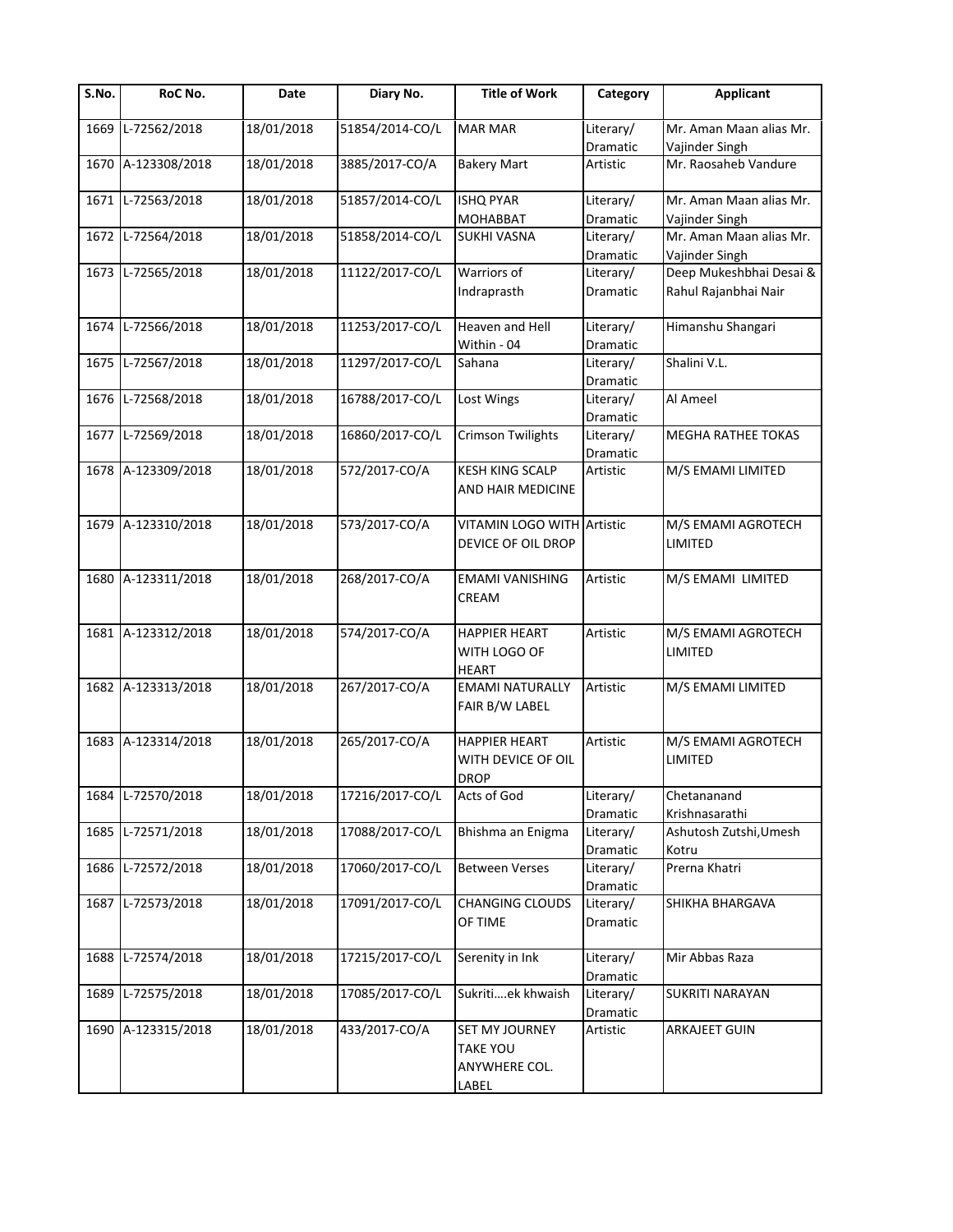| $\overline{\mathsf{S}}$ . No. | RoC No.            | Date       | Diary No.            | <b>Title of Work</b>                                                                                                  | Category              | <b>Applicant</b>                                                                   |
|-------------------------------|--------------------|------------|----------------------|-----------------------------------------------------------------------------------------------------------------------|-----------------------|------------------------------------------------------------------------------------|
|                               | 1691 A-123316/2018 | 18/01/2018 | 262/2017-CO/A        | <b>VITAMIN LOGO</b>                                                                                                   | Artistic              | M/S EMAMI LIMITED 687,<br>ANANDPUR EM BY<br>BYPASS, KOLKATA, WEST<br><b>BENGAL</b> |
|                               | 1692 A-123317/2018 | 18/01/2018 | 575/2017-CO/A        | <b>EIDOS</b>                                                                                                          | Artistic              | M/S EMAMI LIMITED                                                                  |
|                               | 1693 A-123318/2018 | 18/01/2018 | 432/2017-CO/A        | EYOT COL. LABEL                                                                                                       | Artistic              | M/S EYOT TECHNOLOGIES<br>PVT LTD                                                   |
|                               | 1694 SW-10055/2018 | 18/01/2018 | 16499/2017-<br>CO/SW | <b>HTML Tile Visualizer</b>                                                                                           | Computer<br>Software  | SAURABH GUPTA                                                                      |
|                               | 1695 SW-10056/2018 | 18/01/2018 | 16832/2017-<br>CO/SW | <b>MACHINE</b><br><b>BREAKDOWN</b><br>SYSTEM - HEEP                                                                   | Computer<br>Software  | <b>BHARAT HEAVY</b><br>ELECTRICALS LIMITED                                         |
| 1696                          | A-123319/2018      | 18/01/2018 | 13216/2017-CO/A      | Village Woman<br>Carrying Basket And<br>hay With Two<br>Children                                                      | Artistic              | B. M. ANAND<br><b>FOUNDATION LLP</b>                                               |
| 1697                          | A-123320/2018      | 18/01/2018 | 13220/2017-CO/A      | Temple Behind Hut                                                                                                     | Artistic              | <b>B. M. ANAND</b><br><b>FOUNDATION LLP</b>                                        |
| 1698                          | A-123321/2018      | 18/01/2018 | 13221/2017-CO/A      | Male Side Profile<br>Sketch                                                                                           | Artistic              | B. M. ANAND<br><b>FOUNDATION LLP</b>                                               |
| 1699                          | A-123322/2018      | 18/01/2018 | 4165/2017-CO/A       | <b>GRAVITATE</b>                                                                                                      | Artistic              | Gurukrupa Gruho Udhyog                                                             |
|                               | 1700 A-123323/2018 | 18/01/2018 | 435/2017-CO/A        | <b>MINDRILL</b>                                                                                                       | Artistic              | M/S MINDRILL SYSTEMS &<br><b>SOLUTIONS PVT LTD</b>                                 |
|                               | 1701 A-123324/2018 | 18/01/2018 | 8535/2017-CO/A       | <b>CENTRO</b>                                                                                                         | Artistic              | Mr. Sachin Gurudas Pai                                                             |
|                               | 1702 A-123325/2018 | 18/01/2018 | 11299/2017-CO/A      | <b>NSIT NARASU'S</b><br><b>SARATHY INSTITUTE</b><br>OF TECHNOLOGY                                                     | Artistic              | SRIMATHI MAHALAKSHMI<br>AMMAL EDUCATIONAL<br><b>TRUST</b>                          |
|                               | 1703 A-123326/2018 | 18/01/2018 | 13218/2017-CO/A      | <b>Animal Illustrations-</b><br>Yak, Monkey, Pig,<br>Dog, Tiger                                                       | Artistic              | B. M. ANAND<br><b>FOUNDATION LLP</b>                                               |
|                               | 1704 A-123327/2018 | 18/01/2018 | 13224/2017-CO/A      | Village Woman<br>Carrying Pot On Head<br>With House On Stilts<br>In Background (28-6-<br>65)                          | Artistic              | B. M. ANAND<br><b>FOUNDATION LLP</b>                                               |
|                               | 1705 A-123328/2018 | 18/01/2018 | 13227/2017-CO/A      | Seated Woman With<br>Child                                                                                            | Artistic              | B. M. ANAND<br><b>FOUNDATION LLP</b>                                               |
|                               | 1706 L-72576/2018  | 18/01/2018 | 53767/2014-CO/L      | Process analysis and<br>metallurgical<br>investigation of<br>defective rolled bars<br>from continuously<br>cast bloom | Literary/<br>Dramatic | M/S STEEL AUTHORITY OF<br>INDIA LTD.                                               |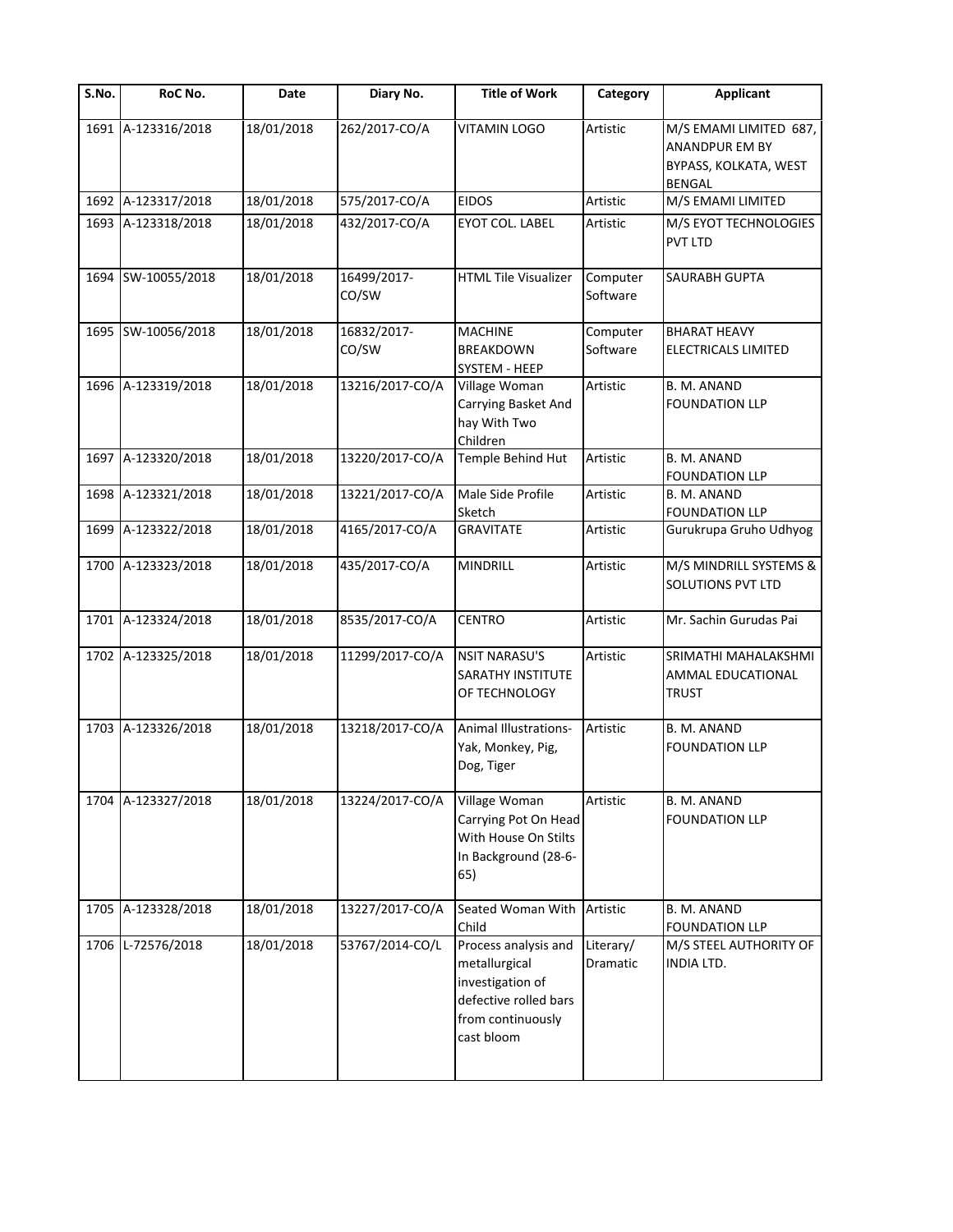| S.No. | RoC No.            | Date       | Diary No.            | <b>Title of Work</b>                                                                                                                                    | Category             | <b>Applicant</b>                                  |
|-------|--------------------|------------|----------------------|---------------------------------------------------------------------------------------------------------------------------------------------------------|----------------------|---------------------------------------------------|
| 1707  | L-72577/2018       | 18/01/2018 | 53766/2014-CO/L      | Failure analysis of<br>welded joints of steel Dramatic<br>plates through<br>metallurgical<br>investigation                                              | Literary/            | M/S STEEL AUTHORITY OF<br>INDIA LTD.              |
|       | 1708 SW-10057/2018 | 18/01/2018 | 55111/2014-<br>CO/SW | IP BASED DRAWING<br><b>VIEWING SYSTEM</b>                                                                                                               | Computer<br>Software | <b>BHARAT HEAVY</b><br><b>ELECTRICALS LIMITED</b> |
| 1709  | A-123329/2018      | 18/01/2018 | 10569/2017-CO/A      | No Destination is<br>Dearer Than<br>Cosmopolitanism<br>(Scratchboard)                                                                                   | Artistic             | B. M. ANAND<br><b>FOUNDATION LLP</b>              |
|       | 1710 A-123330/2018 | 18/01/2018 | 10429/2017-CO/A      | <b>AMBIKA INDIA</b>                                                                                                                                     | Artistic             | AMBIKA INDIA PRIVATE<br>LIMITED,                  |
|       | 1711 SW-10058/2018 | 18/01/2018 | 55115/2014-<br>CO/SW | EMBEDDED<br><b>CONTROL SOFTWARE</b> Software<br>FOR IGBT BASED<br><b>PULSED POWER</b><br><b>SUPPLY FOR</b><br><b>ELECTROSTATIC</b><br><b>PRECIPATOR</b> | Computer             | <b>BHARAT HEAVY</b><br>ELECTRICALS LIMITED        |
|       | 1712 A-123331/2018 | 18/01/2018 | 10736/2017-CO/A      | A Seedling of<br>Opulence<br>Germinates in Every<br><b>Bullet Wound (Pen</b><br>on Paper)                                                               | Artistic             | B. M. ANAND<br><b>FOUNDATION LLP</b>              |
|       | 1713 A-123332/2018 | 18/01/2018 | 10727/2017-CO/A      | A Seedling of<br>Opulence<br>Germinates in Every<br><b>Bullet Wound</b><br>(Scratch Board)                                                              | Artistic             | B. M. ANAND<br><b>FOUNDATION LLP</b>              |
|       | 1714 A-123333/2018 | 18/01/2018 | 10720/2017-CO/A      | <b>Mother Humanity</b><br>Wards of Advance of<br>Nuclear War (Pen On<br>Paper)                                                                          | Artistic             | B. M. ANAND<br><b>FOUNDATION LLP</b>              |
| 1715  | A-123334/2018      | 18/01/2018 | 3597/2015-CO/A       | Dancing peacock and Artistic<br>majestic white swan<br>with lion patola label                                                                           |                      | MS. GARIMA VASHIST                                |
|       | 1716 A-123335/2018 | 18/01/2018 | 10647/2017-CO/A      | <b>Mother Creativity</b><br>(Scratchboard)                                                                                                              | Artistic             | B. M. ANAND<br><b>FOUNDATION LLP</b>              |
|       | 1717 SW-10059/2018 | 18/01/2018 | 3845/2017-CO/SW      | Ani'Mart                                                                                                                                                | Computer<br>Software | Manprit Infotech Solution                         |
|       | 1718 A-123336/2018 | 18/01/2018 | 10649/2017-CO/A      | Mother Humanity<br>Wards of Advance<br>Nuclear War<br>(Scratchboard)                                                                                    | Artistic             | B. M. ANAND<br><b>FOUNDATION LLP</b>              |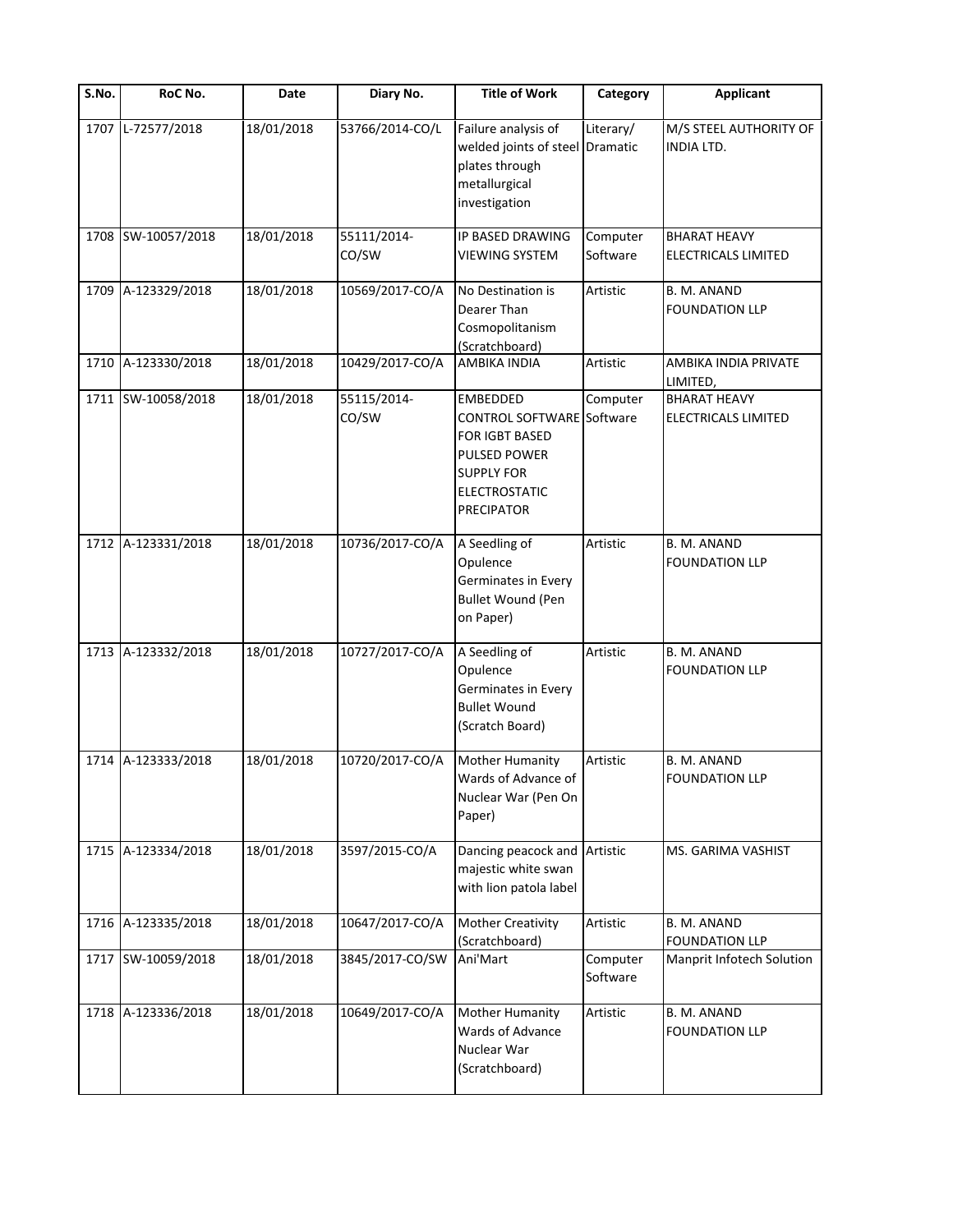| $\overline{\mathsf{S}}$ . No. | RoC No.            | Date       | Diary No.            | <b>Title of Work</b>                                                                                                                 | Category             | <b>Applicant</b>                           |
|-------------------------------|--------------------|------------|----------------------|--------------------------------------------------------------------------------------------------------------------------------------|----------------------|--------------------------------------------|
| 1719                          | A-123337/2018      | 18/01/2018 | 10645/2017-CO/A      | Mother of Harmony<br>and Cosmic Order<br>(Pen on Paper)                                                                              | Artistic             | B. M. ANAND<br><b>FOUNDATION LLP</b>       |
| 1720                          | A-123338/2018      | 18/01/2018 | 10642/2017-CO/A      | Mother of Harmony<br>and Cosmic Order<br>(Scratchboard)                                                                              | Artistic             | B. M. ANAND<br><b>FOUNDATION LLP</b>       |
| 1721                          | A-123339/2018      | 18/01/2018 | 10638/2017-CO/A      | Mother Wisdom<br>Proclaims Secular Era<br>(Scratchboard)                                                                             | Artistic             | B. M. ANAND<br><b>FOUNDATION LLP</b>       |
| 1722                          | A-123340/2018      | 18/01/2018 | 10625/2017-CO/A      | Mother Universe<br>Kicks out War<br>(Scratchboard)                                                                                   | Artistic             | B. M. ANAND<br><b>FOUNDATION LLP</b>       |
|                               | 1723 A-123341/2018 | 18/01/2018 | 10607/2017-CO/A      | Mother Space in the<br>Throes of<br>Fissionability<br>(Scratchboard)                                                                 | Artistic             | B. M. ANAND<br><b>FOUNDATION LLP</b>       |
|                               | 1724 A-123342/2018 | 18/01/2018 | 10580/2017-CO/A      | Mother of Equality<br>(Scratchboard)                                                                                                 | Artistic             | B. M. ANAND<br><b>FOUNDATION LLP</b>       |
|                               | 1725 A-123343/2018 | 18/01/2018 | 13128/2017-CO/A      | Labourer And<br>Woman In<br>Communist March (<br>Inspired by Man And<br>Kolkhoz Woman By<br>Vera Mukhina)                            | Artistic             | B. M. ANAND<br><b>FOUNDATION LLP</b>       |
|                               | 1726 A-123344/2018 | 18/01/2018 | 13219/2017-CO/A      | <b>Animal Illustrations-</b><br>Crow, Hen, Peacock,<br>Pigeon, Sparrow                                                               | Artistic             | B. M. ANAND<br><b>FOUNDATION LLP</b>       |
| 1727                          | A-123345/2018      | 18/01/2018 | 13273/2017-CO/A      | Muslims Man With<br>Beard And Skull Cap<br>Sitting On Bench                                                                          | Artistic             | B. M. ANAND<br><b>FOUNDATION LLP</b>       |
| 1728                          | SW-10060/2018      | 18/01/2018 | 55116/2014-<br>CO/SW | SOFTWARE FOR<br><b>ESTIMATION OF</b><br>POWER LOSSES IN<br>GAS INSULATED<br><b>SUBSTATIONS</b>                                       | Computer<br>Software | <b>BHARAT HEAVY</b><br>ELECTRICALS LIMITED |
| 1729                          | A-123346/2018      | 18/01/2018 | 12100/2017-CO/A      | Side Profile of Stalin (Artistic<br>27-7-1953)<br>[Scratchboard]                                                                     |                      | B. M. ANAND<br><b>FOUNDATION LLP</b>       |
| 1730                          | SW-10061/2018      | 18/01/2018 | 55117/2014-<br>CO/SW | SOFTWARE FOR<br><b>CONVERSION OF</b><br><b>SCRIPT FILES FOR</b><br><b>STEAM TURBINE</b><br><b>BLADE DRAWING</b><br><b>GENERATION</b> | Computer<br>Software | <b>BHARAT HEAVY</b><br>ELECTRICALS LIMITED |
| 1731                          | A-123347/2018      | 18/01/2018 | 12101/2017-CO/A      | Stalin In Uniform<br>(Scratchboard)                                                                                                  | Artistic             | B. M. ANAND<br><b>FOUNDATION LLP</b>       |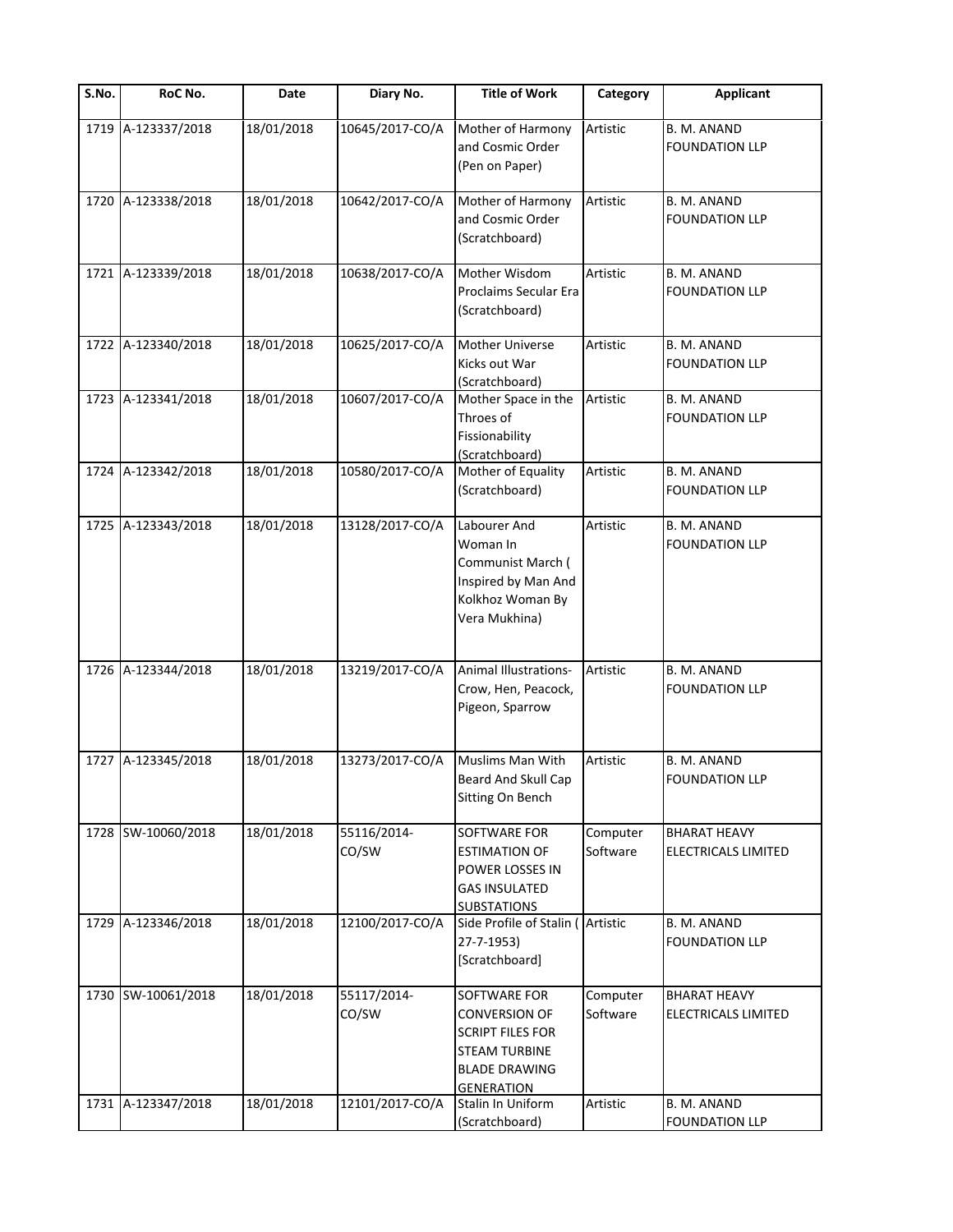| S.No. | RoC No.            | Date       | Diary No.            | <b>Title of Work</b>                                                           | Category                     | <b>Applicant</b>                                                                                                                  |
|-------|--------------------|------------|----------------------|--------------------------------------------------------------------------------|------------------------------|-----------------------------------------------------------------------------------------------------------------------------------|
| 1732  | A-123348/2018      | 18/01/2018 | 12102/2017-CO/A      | Women with Sickle<br>And Hay Beside Lamp<br>Post (27-7-1953)<br>[Scratchboard] | Artistic                     | B. M. ANAND<br><b>FOUNDATION LLP</b>                                                                                              |
| 1733  | A-123349/2018      | 18/01/2018 | 12104/2017-CO/A      | Vintage Record<br>Player (Scratchboard)                                        | Artistic                     | B. M. ANAND<br><b>FOUNDATION LLP</b>                                                                                              |
| 1734  | SW-10062/2018      | 18/01/2018 | 11101/2017-<br>CO/SW | <b>SPM Calibrate</b>                                                           | Computer<br>Software         | Metal Power Analytical I<br>Pvt. Ltd.                                                                                             |
| 1735  | CF-3980/2018       | 18/01/2018 | 9370/2017-CO/CF      | <b>CYTER Yoga Therapy</b><br><b>Educational Videos</b>                         | Cinematogra<br>ph Film       | SRI BALAJI VIDYAPEETH                                                                                                             |
| 1736  | L-72578/2018       | 19/01/2018 | 5183/2016-CO/L       | <b>SUNDARA TAMIL</b><br><b>ELAKKANA PAYIRCHI-</b><br>STANDARD-V                | Literary/<br><b>Dramatic</b> | T. CHANDRASEKHAR,C.<br>UMA MAHESWARI,C.<br>GOWTHAM RAJ AND C.<br>AJITH SHIVKUMAR,<br><b>TRADING AS SEKAR</b><br><b>PUBLISHERS</b> |
| 1737  | L-72579/2018       | 19/01/2018 | 5181/2016-CO/L       | <b>SUNDARA TAMIL</b><br><b>ELAKKANA PAYIRCHI -</b><br><b>STANDARD-III</b>      | Literary/<br><b>Dramatic</b> |                                                                                                                                   |
| 1738  | A-123350/2018      | 19/01/2018 | 9637/2017-CO/A       | <b>JC UNITED</b>                                                               | Artistic                     | JC STATIONERY PVT.LTD                                                                                                             |
| 1739  | A-123351/2018      | 19/01/2018 | 4174/2017-CO/A       | <b>NUTRAJ SIGNATURE</b>                                                        | Artistic                     | V K C NUTS P LTD.                                                                                                                 |
|       | 1740 SW-10063/2018 | 19/01/2018 | 2174/2017-CO/SW      | <b>ATTENDANCE AND</b><br><b>LEAVE RECORD</b><br>MANAGEMENT<br>SYSTEM           | Computer<br>Software         | NATIONAL COUNCIL OF<br><b>SCIENCE MUSEUMS</b>                                                                                     |
| 1741  | A-123352/2018      | 19/01/2018 | 5632/2017-CO/A       | <b>DELTA CIRCLE</b>                                                            | Artistic                     | SANDIPKUMAR A<br><b>DOBARIYA</b>                                                                                                  |
| 1742  | A-123353/2018      | 19/01/2018 | 11629/2017-CO/A      | YOU LOOK GREAT,<br>SALON<br>PROFESSIONAL, BE<br>SMOOTH                         | Artistic                     | R & R Salons Private<br>Limited                                                                                                   |
| 1743  | A-123354/2018      | 19/01/2018 | 11631/2017-CO/A      | deplif professional<br>results                                                 | Artistic                     | R & R Salons Private<br>Limited                                                                                                   |
| 1744  | A-123355/2018      | 19/01/2018 | 11632/2017-CO/A      | YLG Salon You Look<br>Great                                                    | Artistic                     | R & R Salons Private<br>Limited                                                                                                   |
| 1745  | A-123356/2018      | 19/01/2018 | 11633/2017-CO/A      | nails 365                                                                      | Artistic                     | R & R Salons Private<br>Limited                                                                                                   |
| 1746  | A-123357/2018      | 19/01/2018 | 11634/2017-CO/A      | SloGrow                                                                        | Artistic                     | R & R Salons Private<br>Limited                                                                                                   |
|       | 1747 A-123358/2018 | 19/01/2018 | 11635/2017-CO/A      | YLG INSTITUTE, Salon Artistic<br>Professional                                  |                              | R & R Salons Private<br>Limited                                                                                                   |
| 1748  | A-123359/2018      | 19/01/2018 | 11636/2017-CO/A      | YOU LOOK GREAT,<br>unlock your beauty,<br>Choose Smooth                        | Artistic                     | R & R Salons Private<br>Limited                                                                                                   |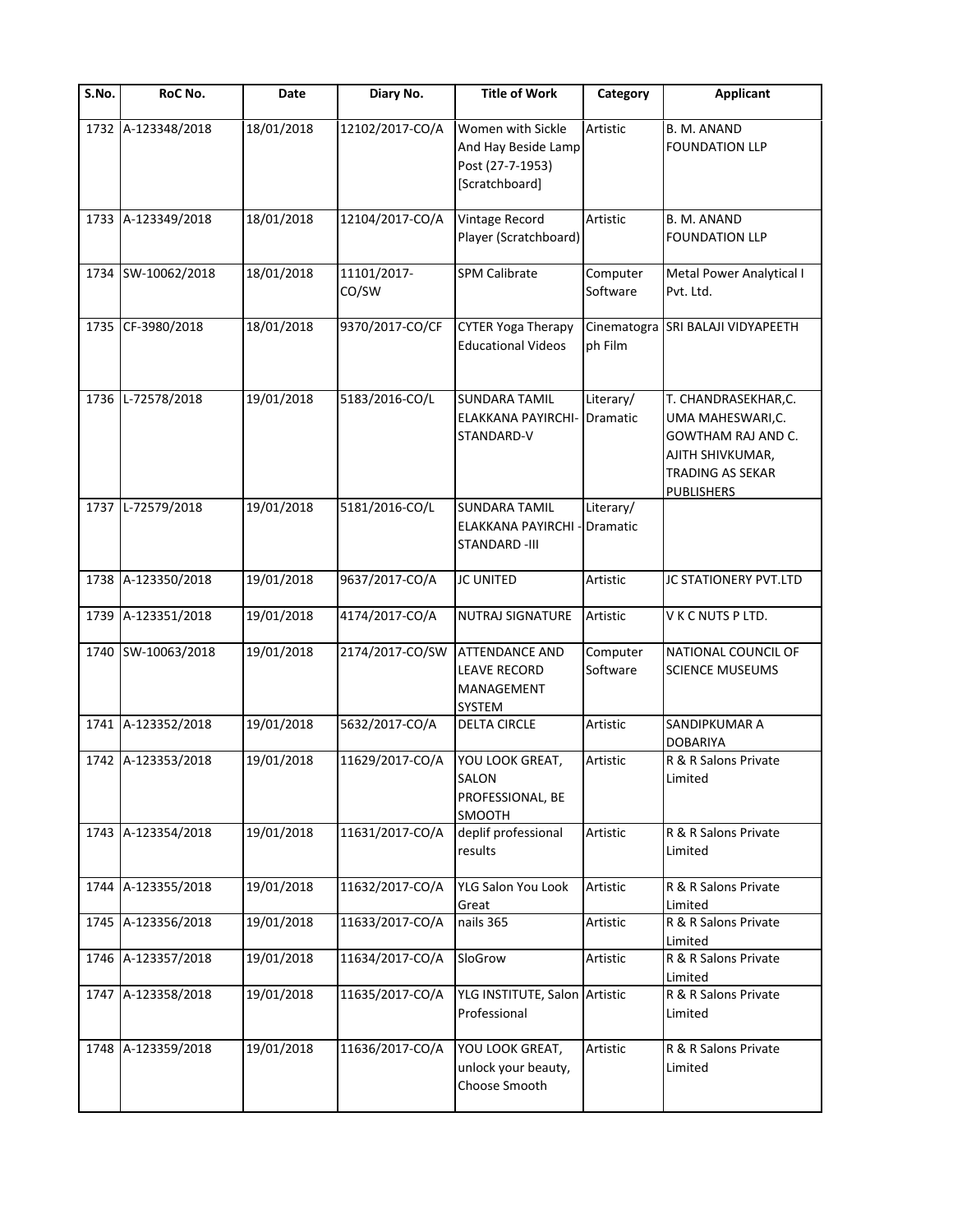| S.No. | RoC No.            | Date       | Diary No.       | <b>Title of Work</b>                                                                                                                  | Category           | <b>Applicant</b>                                                           |
|-------|--------------------|------------|-----------------|---------------------------------------------------------------------------------------------------------------------------------------|--------------------|----------------------------------------------------------------------------|
| 1749  | A-123360/2018      | 19/01/2018 | 11637/2017-CO/A | deplif                                                                                                                                | Artistic           | R & R Salons Private<br>Limited                                            |
| 1750  | A-123361/2018      | 19/01/2018 | 4474/2016-CO/A  | Artistic Model of<br><b>Human Torso Sexless</b><br>Showing Half Skull,<br>Shoulder and Open<br>Back 16 Parts                          | Artistic           | M/s TD Model & Scientific<br>Co. through its proprietor<br>Sh. Dinesh Jain |
| 1751  | A-123362/2018      | 19/01/2018 | 4475/2016-CO/A  | Artistic Model of<br>Human African Torso<br>Sexless With Fixed<br>Head Economy 8<br>Parts                                             | Artistic           | M/s TD Model & Scientific<br>Co. through its proprietor<br>Sh. Dinesh Jain |
| 1752  | A-123363/2018      | 19/01/2018 | 4494/2016-CO/A  | Artistic Model of<br><b>Human Circulatory</b><br>System                                                                               | Artistic           | M/s TD Model & Scientific<br>Co. through its proprietor<br>Sh. Dinesh Jain |
|       | 1753 A-123364/2018 | 19/01/2018 | 4495/2016-CO/A  | Artistic Model of<br>Human Circulatory<br>System                                                                                      | Artistic           | M/s TD Model & Scientific<br>Co. through its proprietor<br>Sh. Dinesh Jain |
|       | 1754 SR-13242/2018 | 19/01/2018 | 3773/2016-CO/M  | Mizhi                                                                                                                                 | Sound<br>Recording | Rohith Vijayan                                                             |
| 1755  | A-123365/2018      | 19/01/2018 | 4496/2016-CO/A  | Artistic Model of<br>Human Digestive<br>System - 2 Parts                                                                              | Artistic           | M/s TD Model & Scientific<br>Co. through its proprietor<br>Sh. Dinesh Jain |
| 1756  | A-123366/2018      | 19/01/2018 | 4498/2016-CO/A  | Artistic Model of<br>Muscle On Human<br>Bone                                                                                          | Artistic           | M/s TD Model & Scientific<br>Co. through its proprietor<br>Sh. Dinesh Jain |
|       | 1757 A-123367/2018 | 19/01/2018 | 4499/2016-CO/A  | Artistic Model of<br>Human Delivery<br>Stages - Set of 7                                                                              | Artistic           | M/s TD Model & Scientific<br>Co. through its proprietor<br>Sh. Dinesh Jain |
|       | 1758 A-123368/2018 | 19/01/2018 | 4500/2016-CO/A  | <b>Three Dimensional</b><br>Artistic Model of The<br><b>Formed Elements</b><br>Found In Human<br>Blood - Set of 8<br>Mounted On Stand | Artistic           | M/s TD Model & Scientific<br>Co. through its proprietor<br>Sh. Dinesh Jain |
| 1759  | A-123369/2018      | 19/01/2018 | 4522/2016-CO/A  | <b>Three Dimensional</b><br><b>Artistic Model of Aids</b><br>Virus Mounted On<br>Stand                                                | Artistic           | M/s TD Model & Scientific<br>Co. through its proprietor<br>Sh. Dinesh Jain |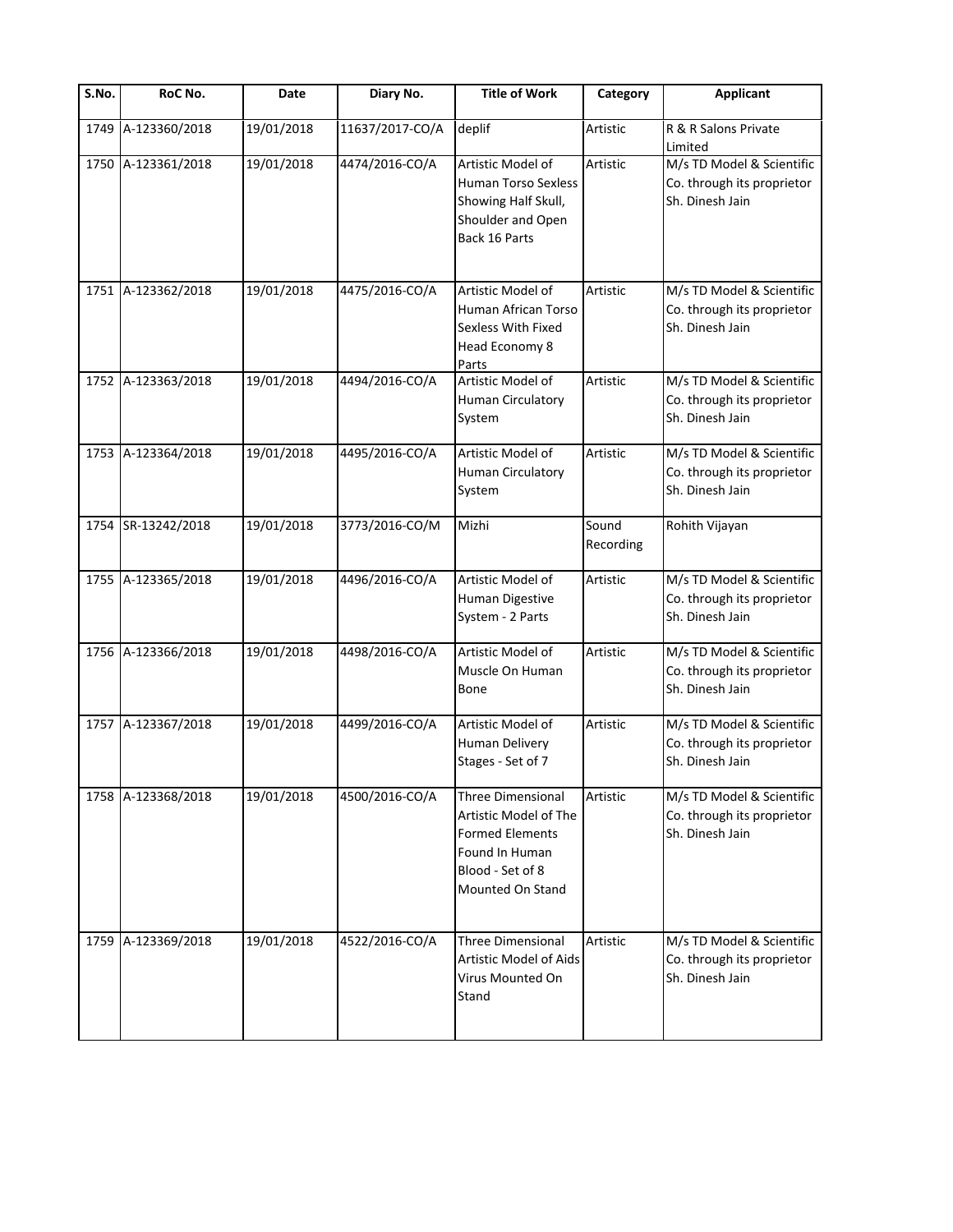| S.No. | RoC No.            | Date       | Diary No.       | <b>Title of Work</b>                                                                               | Category              | <b>Applicant</b>                                                           |
|-------|--------------------|------------|-----------------|----------------------------------------------------------------------------------------------------|-----------------------|----------------------------------------------------------------------------|
| 1760  | A-123370/2018      | 19/01/2018 | 4818/2016-CO/A  | <b>Three Dimensional</b><br>Artistic Model of<br>Human Muscular<br>Arm 6 Parts Mounted<br>On Stand | Artistic              | M/s TD Model & Scientific<br>Co. through its proprietor<br>Sh. Dinesh Jain |
| 1761  | A-123371/2018      | 19/01/2018 | 4816/2016-CO/A  | Artistic Model of<br>Human Musclar Head<br>And Neck L.S. 2 Parts                                   | Artistic              | M/s TD Model & Scientific<br>Co. through its proprietor<br>Sh. Dinesh Jain |
| 1762  | A-123372/2018      | 19/01/2018 | 4316/2016-CO/A  | Artistic Model of<br><b>Bone Fish Skeleton</b>                                                     | Artistic              | M/s TD Model & Scientific<br>Co. through its proprietor<br>Sh. Dinesh Jain |
| 1763  | A-123373/2018      | 19/01/2018 | 4473/2016-CO/A  | Artistic Model of<br><b>Human Torso Sexless</b><br>With Open Back 19<br>Parts                      | Artistic              | M/s TD Model & Scientific<br>Co. through its proprietor<br>Sh. Dinesh Jain |
| 1764  | A-123374/2018      | 19/01/2018 | 4319/2016-CO/A  | Artistic Model of<br>Fetal Pig-8 Parts                                                             | Artistic              | M/s TD Model & Scientific<br>Co. through its proprietor<br>Sh. Dinesh Jain |
|       | 1765 SW-10064/2018 | 19/01/2018 | 9681/2015-CO/SW | <b>bSMART Utility</b><br>Software.                                                                 | Computer<br>Software  | <b>BCITS PRIVATE LIMITED</b>                                               |
| 1766  | A-123375/2018      | 19/01/2018 | 4317/2016-CO/A  | Artistic Model of<br>Starfish                                                                      | Artistic              | M/s TD Model & Scientific<br>Co. through its proprietor<br>Sh. Dinesh Jain |
| 1767  | A-123376/2018      | 19/01/2018 | 4318/2016-CO/A  | Artistic Model of<br><b>Starfish</b>                                                               | Artistic              | M/s TD Model & Scientific<br>Co. through its proprietor<br>Sh. Dinesh Jain |
| 1768  | L-72580/2018       | 19/01/2018 | 4014/2015-CO/L  | <b>BASIC &amp; COMPUTER</b><br><b>ACCOUNTING TALLY   Dramatic</b><br>(BOOK)                        | Literary/             | LOVE BHARDWAJ                                                              |
| 1769  | A-123377/2018      | 19/01/2018 | 7597/2017-CO/A  | <b>REAR FENDER PLATE</b><br><b>ASSY - POWER TILLER</b>                                             | Artistic              | <b>GREAVES COTTON</b><br>LIMITED                                           |
| 1770  | L-72581/2018       | 19/01/2018 | 30879/2013-CO/L | <b>CORPORATE LAW</b>                                                                               | Literary/<br>Dramatic | RAKESH KUMAR BALI                                                          |
| 1771  | L-72582/2018       | 19/01/2018 | 30330/2013-CO/L | <b>AADHUNIK KAVYA</b><br><b>SUDHA</b>                                                              | Literary/<br>Dramatic | CHANDRAKAR DUBEY                                                           |
| 1772  | L-72583/2018       | 19/01/2018 | 5133/2017-CO/L  | <b>WEAR PREVENTION</b><br>AND CONTROL IN<br><b>IRON AND STEEL</b><br><b>INDUSTRY</b>               | Literary/<br>Dramatic | M/S. STEEL AUTHORITY OF<br><b>INDIA LIMITED</b>                            |
| 1773  | L-72584/2018       | 19/01/2018 | 3896/2017-CO/L  | PRIMARY ENGLISH<br><b>GRAMMAR COURSE</b>                                                           | Literary/<br>Dramatic | SHOBHA AJAY PAVECHA                                                        |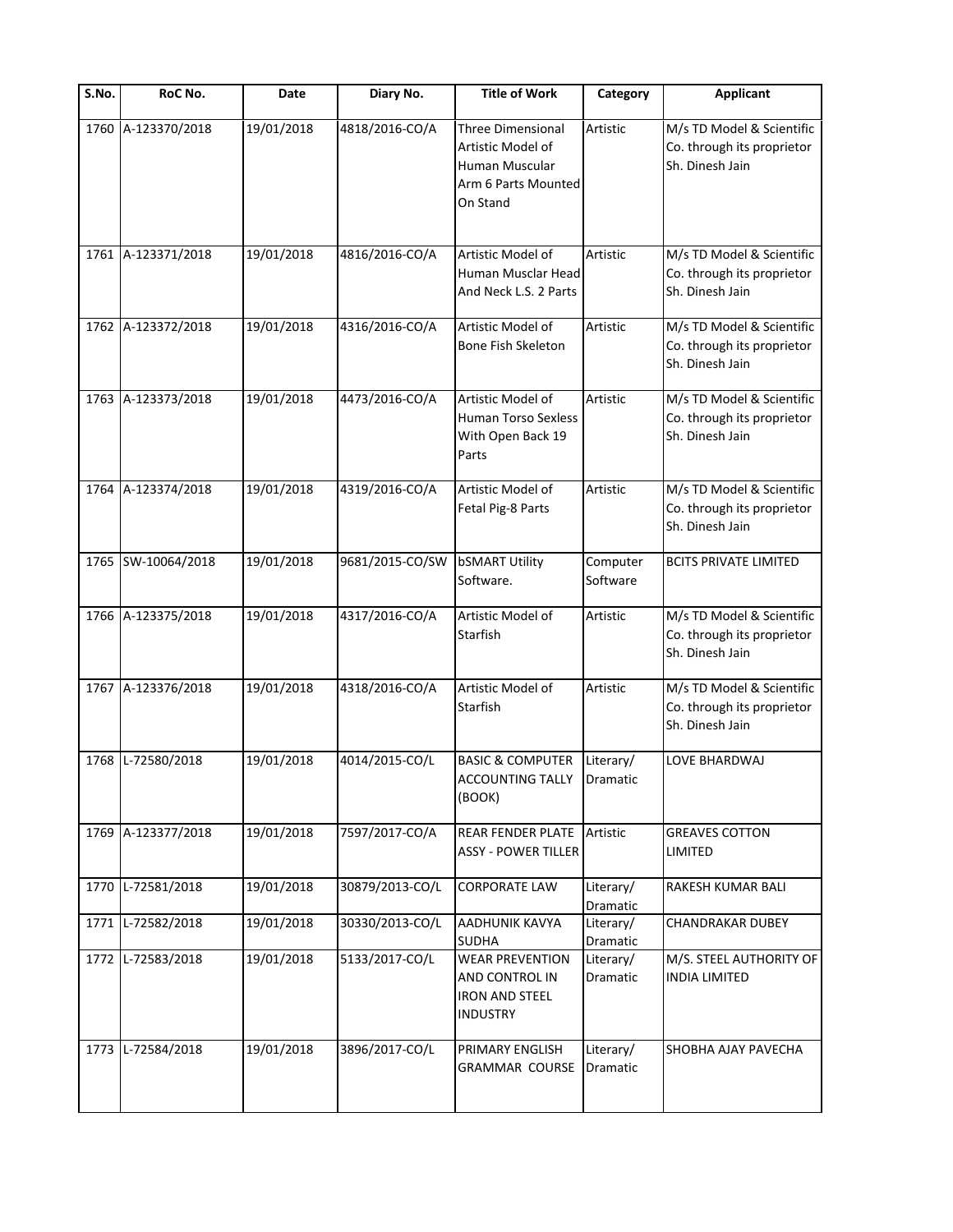| S.No. | RoC No.            | Date       | Diary No.                     | <b>Title of Work</b>                                                                                             | Category                     | <b>Applicant</b>                           |
|-------|--------------------|------------|-------------------------------|------------------------------------------------------------------------------------------------------------------|------------------------------|--------------------------------------------|
| 1774  | L-72585/2018       | 19/01/2018 | 17948/2017-CO/L               | PROFESSIONAL<br><b>GUIDE TO IND AS</b>                                                                           | Literary/<br>Dramatic        | <b>G SEKAR AND B</b><br>SARAVANA PRASATH   |
|       | 1775 A-123378/2018 | 19/01/2018 | 5410/2017-CO/A                | <b>HILLS CAB LABEL</b>                                                                                           | Artistic                     | <b>B. ARAVIND JAIN</b>                     |
| 1776  | SW-10065/2018      | 19/01/2018 | 4061/2015-CO/SW               | <b>YIVO</b>                                                                                                      | Computer<br>Software         | Energos Technologies Pvt<br>Ltd            |
|       | 1777 SW-10066/2018 | 19/01/2018 | 14225/2017-<br>CO/SW          | <b>SMS PORTAL</b>                                                                                                | Computer<br>Software         |                                            |
| 1778  | L-72586/2018       | 19/01/2018 | 4030/2015-CO/L                | <b>MEDICOS PAIN</b>                                                                                              | Literary/<br><b>Dramatic</b> | RAHUL. P                                   |
| 1779  | SW-10067/2018      | 19/01/2018 | 14227/2017-<br>CO/SW          | <b>CITIZEN SERVICES</b><br><b>FOR ELECTION</b>                                                                   | Computer<br>Software         |                                            |
| 1780  | SW-10068/2018      | 19/01/2018 | 14222/2017-<br>CO/SW          | <b>ANDROID APP FOR</b><br><b>CITIZEN GENERAL</b><br><b>INFORMATION TO</b><br><b>VOTERS</b>                       | Computer<br>Software         | NATIONAL INFORMATICS<br><b>CENTRE</b>      |
| 1781  | A-123379/2018      | 19/01/2018 | 3483/2015-CO/A                | MTR since 1924                                                                                                   | Artistic                     | M/S. MTR FOODS PRIVATE<br>LIMITED          |
| 1782  | A-123380/2018      | 19/01/2018 | 3484/2015-CO/A                | MTR SnackUp                                                                                                      | Artistic                     | M/S. MTR FOODS PRIVATE<br>LIMITED          |
| 1783  | L-72587/2018       | 19/01/2018 | 6628/2015-CO/L                | M.G.Road                                                                                                         | Literary/<br>Dramatic        | Ramendra Vasishth                          |
|       | 1784 SW-10069/2018 | 19/01/2018 | 14223/2017-<br>CO/SW          | <b>TRENDS</b><br>DISSEMINATION<br>SYSTEM                                                                         | Computer<br>Software         |                                            |
|       | 1785 SW-10070/2018 | 19/01/2018 | 14215/2017-<br>CO/SW          | <b>GOVERNMENT E</b><br>PROCUREMENT<br>SYSTEM OF<br><b>NATIONAL</b><br><b>INFORMATION</b><br><b>CENTRE GePNIC</b> | Computer<br>Software         | DR JANMEJAY THAKUR                         |
| 1786  | SW-10071/2018      | 19/01/2018 | 14228/2017-<br>CO/SW          | <b>EMPLOYMENT</b><br>SERVICE PORTAL                                                                              | Computer<br>Software         |                                            |
|       | 1787 SW-10072/2018 | 19/01/2018 | 14216/2017-<br>CO/SW          | e AMS.NET<br><b>ENTERPRISE ASSET</b><br>MANAGEMENT<br>SYSTEM NETWORK                                             | Computer<br>Software         | NATIONAL INFORMATICS<br><b>CENTRE</b>      |
| 1788  | L-72588/2018       | 19/01/2018 | 3625/2017-CO/L                | Green Minds Organic Literary/<br><b>School System</b>                                                            | Dramatic                     | Green Minds Center<br>Private Limited      |
| 1789  | CF-3981/2018       | 19/01/2018 | 14935/2017-CO/CF              | <b>NEW DAY</b>                                                                                                   | Cinematogra<br>ph Film       | <b>APOSTROPHE MUSIC</b><br>PRIVATE LIMITED |
| 1790  | CF-3982/2018       | 19/01/2018 | 14934/2017-CO/CF FOOLING      |                                                                                                                  | Cinematogra<br>ph Film       | <b>APOSTROPHE MUSIC</b><br>PRIVATE LIMITED |
| 1791  | CF-3983/2018       | 19/01/2018 | 14932/2017-CO/CF DREAM LIKE A | <b>SKYLARK</b>                                                                                                   | Cinematogra<br>ph Film       | APOSTROPHE MUSIC<br>PRIVATE LIMITED        |
|       |                    |            |                               |                                                                                                                  |                              |                                            |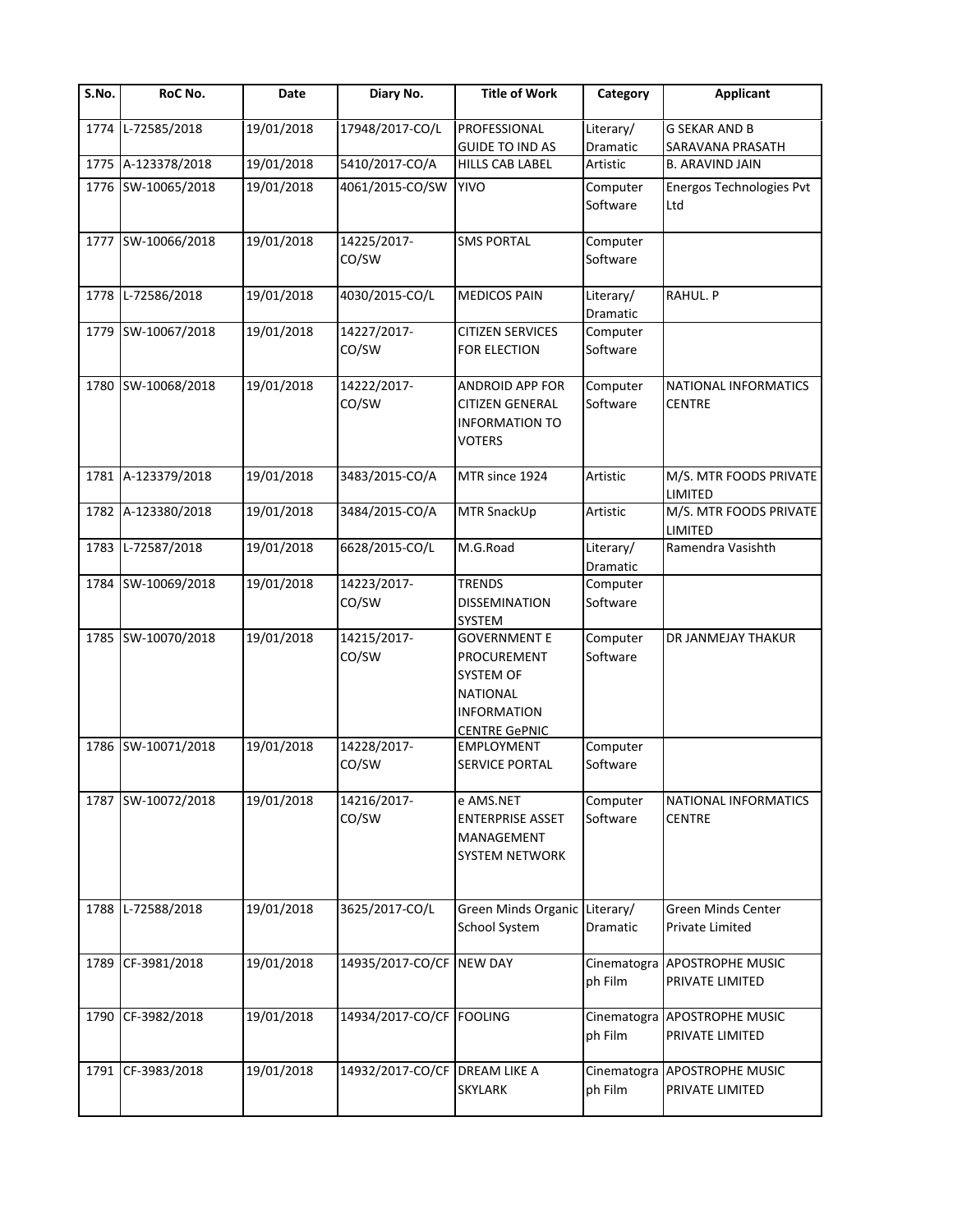| S.No. | RoC No.            | Date       | Diary No.        | <b>Title of Work</b>                                                                                                            | Category               | <b>Applicant</b>                                                      |
|-------|--------------------|------------|------------------|---------------------------------------------------------------------------------------------------------------------------------|------------------------|-----------------------------------------------------------------------|
|       | 1792 A-123381/2018 | 19/01/2018 | 10009/2017-CO/A  | G                                                                                                                               | Artistic               | 1. PRATIK DIPAKBHAI<br>JAGAD, 2. JAY DIPAKBHAI<br><b>JAGAD</b>        |
|       | 1793 A-123382/2018 | 22/01/2018 | 11475/2016-CO/A  | MC JEWELS (LABEL)                                                                                                               | Artistic               | MC Jewels Pvt. Ltd.                                                   |
| 1794  | L-72589/2018       | 22/01/2018 | 2667/2016-CO/L   | K CLASS CLASS 7<br><b>BOOK 2 SCIENCE</b>                                                                                        | Literary/<br>Dramatic  | M/S. IL &FS EDUCATION &<br><b>TECHNOLOGY SERVICES</b><br>LIMITED      |
|       | 1795 SR-13243/2018 | 22/01/2018 | 17515/2017-CO/SR | <b>NAAKU MUKHA</b><br>KANNADA SONG                                                                                              | Sound<br>Recording     | <b>DARSHAN MITHOOR</b><br>RAGHAVAIAH                                  |
| 1796  | L-72590/2018       | 22/01/2018 | 7775/2016-CO/L   | MANUSHIYA JANAM<br>EK KHELA ADRESHYA<br>KA MELA BHAG<br>PRATHAM VISHAYA<br>SUCHEE I TO V PAGE<br>NO 7 TO PAGE<br>NUMBER 296 TAK | Literary/<br>Dramatic  | DULICHAND SHAKYA KOLI                                                 |
|       | 1797 SR-13244/2018 | 22/01/2018 | 8716/2017-CO/SR  | <b>SPOKEN ENGLISH</b><br>FOR ALL.                                                                                               | Sound<br>Recording     | <b>TAPAN KUMAR</b><br>BANDYOPADHYAY                                   |
|       | 1798 A-123383/2018 | 22/01/2018 | 10542/2016-CO/A  | TIL GHANI (LABEL)                                                                                                               | Artistic               | Samadha Oil Mills                                                     |
|       | 1799 L-72591/2018  | 22/01/2018 | 7797/2017-CO/L   | <b>COMPUTER COMICS</b><br>VOL-4                                                                                                 | Literary/<br>Dramatic  | Onkar E-Learnings &<br><b>Solutions Private Limited</b>               |
| 1800  | L-72592/2018       | 22/01/2018 | 7780/2017-CO/L   | <b>COMPUTER COMICS</b><br>VOL-1                                                                                                 | Literary/<br>Dramatic  | <b>ONKAR E-LEARNINGS &amp;</b><br><b>SOLUTIONS PRIVATE</b><br>LIMITED |
|       | 1801 A-123384/2018 | 22/01/2018 | 9184/2017-CO/A   | TREE OF LOVE                                                                                                                    | Artistic               | MR. JASPREET SINGH                                                    |
| 1802  | L-72593/2018       | 22/01/2018 | 17577/2017-CO/L  | LUMIÈRE DIVINE<br>(DIVINE LIGHT)                                                                                                | Literary/<br>Dramatic  | RADHA SOAMI SATSANG<br><b>BEAS</b>                                    |
|       | 1803 L-72594/2018  | 22/01/2018 | 17631/2017-CO/L  | Chitter Chatter with<br><b>Stocks</b>                                                                                           | Literary/<br>Dramatic  | Ishan Das                                                             |
|       | 1804 A-123385/2018 | 22/01/2018 | 10389/2017-CO/A  | DARSHAN HOTEL                                                                                                                   | Artistic               | MR BALVIRSINH<br>JETHUBHA JADEJA, SOLE<br><b>PROP</b>                 |
|       | 1805 A-123386/2018 | 22/01/2018 | 5995/2015-CO/A   | DHOOM GARAM                                                                                                                     | Artistic               | MARKAND VIRENDRABHAI<br>PARIKH                                        |
|       | 1806 SR-13245/2018 | 22/01/2018 | 47/2016-CO/SR    | NAVE SAAL DI PARTY                                                                                                              | Sound<br>Recording     | STEELBIRD HI-TECH INDIA<br>LTD.                                       |
|       | 1807 CF-3984/2018  | 22/01/2018 | 9215/2016-CO/CF  | The Mantle                                                                                                                      | Cinematogra<br>ph Film | Lovely Professional<br>University                                     |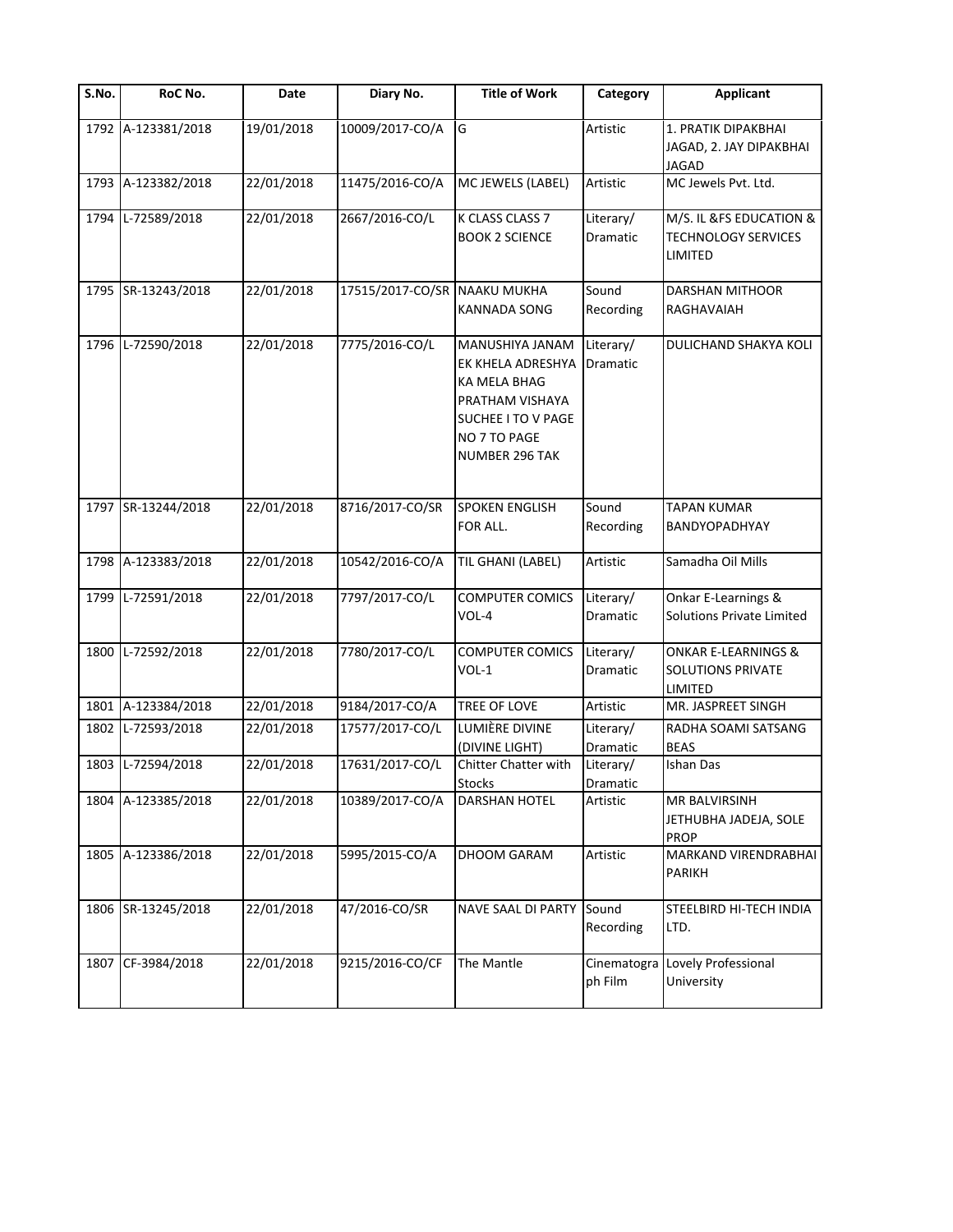| S.No. | RoC No.            | Date       | Diary No.                      | <b>Title of Work</b>                                                                                                                                                                                    | Category                     | <b>Applicant</b>                           |
|-------|--------------------|------------|--------------------------------|---------------------------------------------------------------------------------------------------------------------------------------------------------------------------------------------------------|------------------------------|--------------------------------------------|
| 1808  | L-72595/2018       | 22/01/2018 | 3325/2017-CO/L                 | Nano Atomic Nuclear Literary/<br><b>Grenade Annihilation Dramatic</b><br>- NANGA Mass<br>Annihilation<br>Decimation<br>Automated Missile -<br>Hyper<br>Electromagnetic<br>Nuclear - MADAM<br><b>HEN</b> |                              | Abhijeet Madhukar<br>Deshpande             |
| 1809  | SW-10073/2018      | 22/01/2018 | 13712/2015-<br>CO/SW           | <b>MyDSR</b>                                                                                                                                                                                            | Computer<br>Software         | Mynd Solutions Private<br>Limited          |
| 1810  | L-72596/2018       | 22/01/2018 | 713/2016-CO/L                  | <b>BANGLAR MUKHOTI</b><br><b>MUKHOPADHYAY</b><br><b>BANGSHA</b><br><b>BHARADWAJ GOTRA</b>                                                                                                               | Literary/<br><b>Dramatic</b> | <b>DEBASHISH MUKHERJEE</b>                 |
|       | 1811 SW-10074/2018 | 22/01/2018 | 1696/2015-CO/L                 | CashRelease                                                                                                                                                                                             | Computer<br>Software         | CAPITALRELEASE INC.                        |
|       | 1812 L-72597/2018  | 22/01/2018 | 13265/2015-CO/L                | <b>RAJUL MEHTAS</b><br><b>GREENS N GRAINS</b>                                                                                                                                                           | Literary/<br>Dramatic        | RAJUL S. MEHTA                             |
|       | 1813 A-123387/2018 | 22/01/2018 | 8493/2017-CO/A                 | Search For Truth<br>About Man                                                                                                                                                                           | Artistic                     | <b>B.M. Anand Foundation</b><br><b>LLP</b> |
| 1814  | L-72598/2018       | 22/01/2018 | 3198/2015-CO/L                 | <b>SANTMAT VICHAR</b>                                                                                                                                                                                   | Literary/<br>Dramatic        | RADHA SOAMI SATSANG<br><b>BEAS</b>         |
|       | 1815 CF-3985/2018  | 22/01/2018 | 11789/2015-CO/CF Daagdi Chaawl |                                                                                                                                                                                                         | Cinematogra<br>ph Film       | MANGAL MURTI FILMS<br>PVT. LTD             |
|       | 1816 L-72599/2018  | 22/01/2018 | 17514/2017-CO/L                | <b>CIVIL ENGINEERING-</b><br><b>HIGHWAY</b><br><b>ENGINEERING</b>                                                                                                                                       | Literary/<br>Dramatic        | <b>IES MASTER PUBLICATION</b>              |
|       | 1817 L-72600/2018  | 22/01/2018 | 16/2017-CO/L                   | SHAMBHAKAADI AUR Literary/<br><b>CHHATRON KA</b><br>SWAPRABANDHAN                                                                                                                                       | Dramatic                     | DR MANABENDRA NATH<br><b>ROY</b>           |
| 1818  | L-72601/2018       | 22/01/2018 | 17221/2017-CO/L                | Coherent Laboratory<br>Interface Framework<br>(CLIF) based on :<br>Forward Error© &<br>Natural Error <sup>©</sup><br>Theory                                                                             | Literary/<br>Dramatic        | Abrar Wadera                               |
| 1819  | L-72602/2018       | 22/01/2018 | 17902/2017-CO/L                | Common Man                                                                                                                                                                                              | Literary/<br>Dramatic        | Jaideep Manohar Walimbe                    |
| 1820  | L-72603/2018       | 22/01/2018 | 17903/2017-CO/L                | Simple Little Song                                                                                                                                                                                      | Literary/<br>Dramatic        | <b>JAIDEEP MANOHAR</b><br><b>WALIMBE</b>   |
| 1821  | L-72604/2018       | 22/01/2018 | 17906/2017-CO/L                | Beware                                                                                                                                                                                                  | Literary/<br>Dramatic        | Jaideep Manohar Walimbe                    |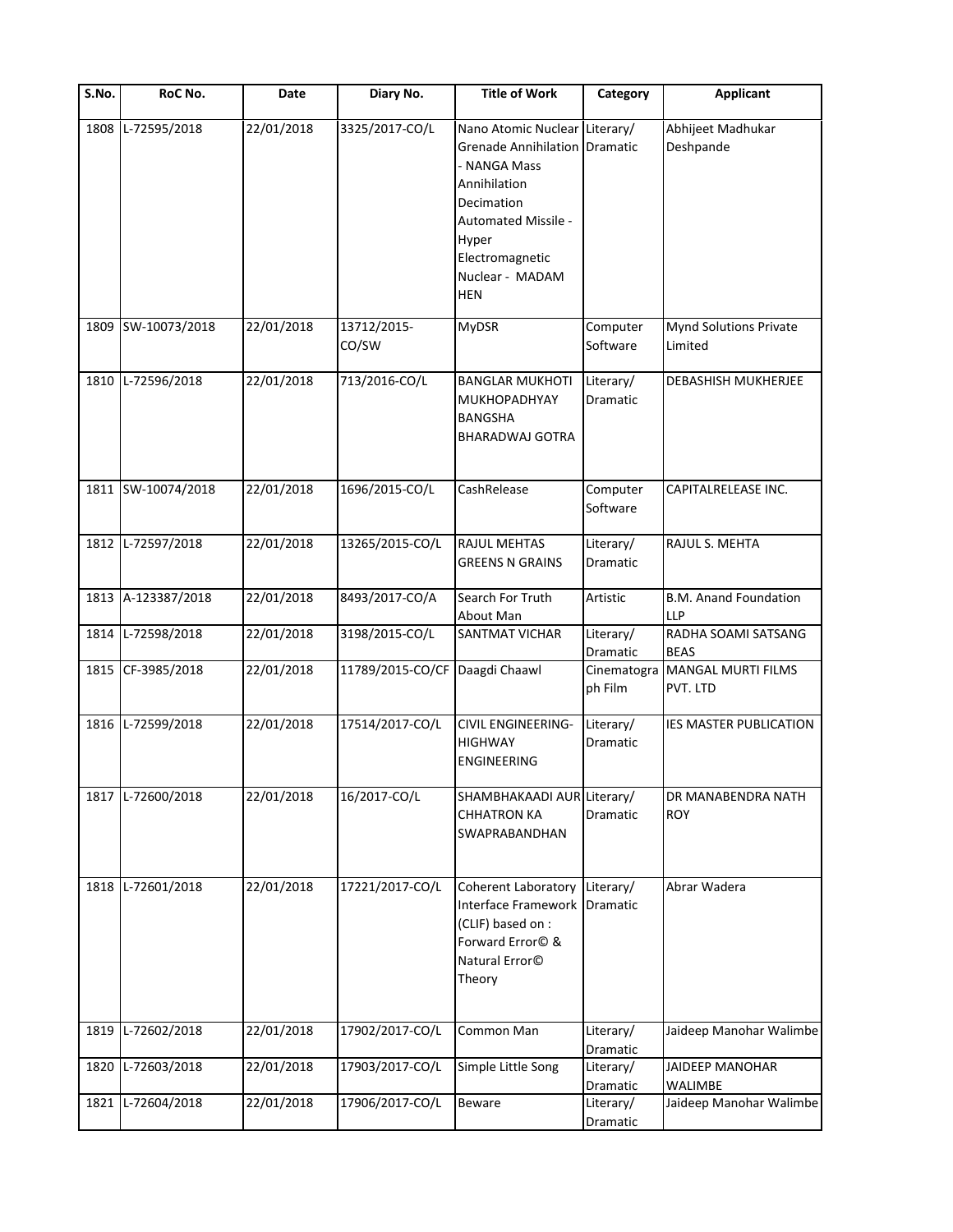| S.No. | RoC No.            | Date       | Diary No.       | <b>Title of Work</b>                                                                                       | Category                     | <b>Applicant</b>                                            |
|-------|--------------------|------------|-----------------|------------------------------------------------------------------------------------------------------------|------------------------------|-------------------------------------------------------------|
| 1822  | A-123388/2018      | 22/01/2018 | 13226/2016-CO/A | Keshav Bansal                                                                                              | Artistic                     | Keshav Bansal                                               |
|       | 1823 A-123389/2018 | 22/01/2018 | 2/2015-CO/A     | <b>KANHA SWEETS</b>                                                                                        | Artistic                     | M/S. KANAHYA LAL SANT<br><b>RAM</b>                         |
|       | 1824 A-123390/2018 | 22/01/2018 | 57183/2015-CO/A | <b>MOVER</b>                                                                                               | Artistic                     | M/S. DEEP OVERSEAS                                          |
|       | 1825 A-123391/2018 | 22/01/2018 | 57184/2015-CO/A | VALTRO                                                                                                     | Artistic                     | M/S. A.R. SONS                                              |
| 1826  | L-72605/2018       | 22/01/2018 | 17508/2017-CO/L | <b>CIVIL ENGINEERING-</b><br><b>ENVIRONMENTAL</b><br><b>ENGINEERING PART-I</b><br>& II                     | Literary/<br>Dramatic        | <b>IES MASTER PUBLICATION</b>                               |
|       | 1827 A-123392/2018 | 22/01/2018 | 11130/2017-CO/A | MODERN LOGO                                                                                                | Artistic                     | MODERN FOOD<br><b>ENTERPRISES</b>                           |
|       | 1828 L-72606/2018  | 22/01/2018 | 17428/2017-CO/L | <b>RAJEEV GANDHI</b><br>YOUTH COMPUTER<br>SAKSHARTA MISSION<br>PROSPECTUS                                  | Literary/<br>Dramatic        | RAJEEV GANDHI YOUTH<br>COMPUTER SAKSHARTA<br><b>MISSION</b> |
| 1829  | L-72607/2018       | 22/01/2018 | 17993/2017-CO/L | <b>SINGLE PHASE TO</b><br>THREE PHASE AC-DC-<br><b>AC CONVERSION</b><br>SYSTEM                             | Literary/<br><b>Dramatic</b> | Mr. Akshay Kadu                                             |
|       | 1830 L-72608/2018  | 22/01/2018 | 17562/2017-CO/L | <b>DHARTI PAR SWARG</b>                                                                                    | Literary/<br>Dramatic        | RADHA SOAMI SATSANG<br><b>BEAS</b>                          |
| 1831  | L-72609/2018       | 22/01/2018 | 17395/2017-CO/L | A Book for Learning<br>Complete English<br>Grammar<br>Composition and<br>Exercises                         | Literary/<br>Dramatic        | Dhavalkumar Bharatbhai<br>Prajapati                         |
|       | 1832 A-123393/2018 | 22/01/2018 | 9668/2015-CO/A  | <b>VACE 100</b>                                                                                            | Artistic                     | <b>FUTURE</b><br>PHARMACEUTICAL CO.                         |
|       | 1833 A-123394/2018 | 22/01/2018 | 9689/2015-CO/A  | <b>STRIPZOL</b>                                                                                            | Artistic                     | <b>BHUMIT PHARMA</b><br>PRIVATE LIMITED                     |
|       | 1834 A-123395/2018 | 22/01/2018 | 9690/2015-CO/A  | FUTURE'S FUPAIN<br><b>EXTRA</b>                                                                            | Artistic                     | <b>FUTURE</b><br>PHARMACEUTICAL CO.                         |
|       | 1835 A-123396/2018 | 22/01/2018 | 9725/2015-CO/A  | FREE RELAX EXTRA                                                                                           | Artistic                     | <b>FUTURE</b><br>PHARMACEUTICAL CO.                         |
|       | 1836 A-123397/2018 | 22/01/2018 | 9727/2015-CO/A  | <b>REBOK STRIPMOL-LT</b>                                                                                   | Artistic                     | <b>BHUMIT PHARMA</b><br>PRIVATE LIMITED                     |
|       | 1837 A-123398/2018 | 22/01/2018 | 10392/2017-CO/A | <b>ABHIYAN CLASSES</b><br>WITH DEVICE                                                                      | Artistic                     | MRS KAJAL JANAKKUMAR<br>PATEL, SOLE PROP                    |
|       | 1838 L-72610/2018  | 22/01/2018 | 17885/2017-CO/L | A NOVEL TECHNIQUE Literary/<br>TO REDUCE POWER<br>& DELAY OF PULSE<br><b>TRIGGERED FLIP</b><br><b>FLOP</b> | Dramatic                     | Mr. Sagar Soitkar                                           |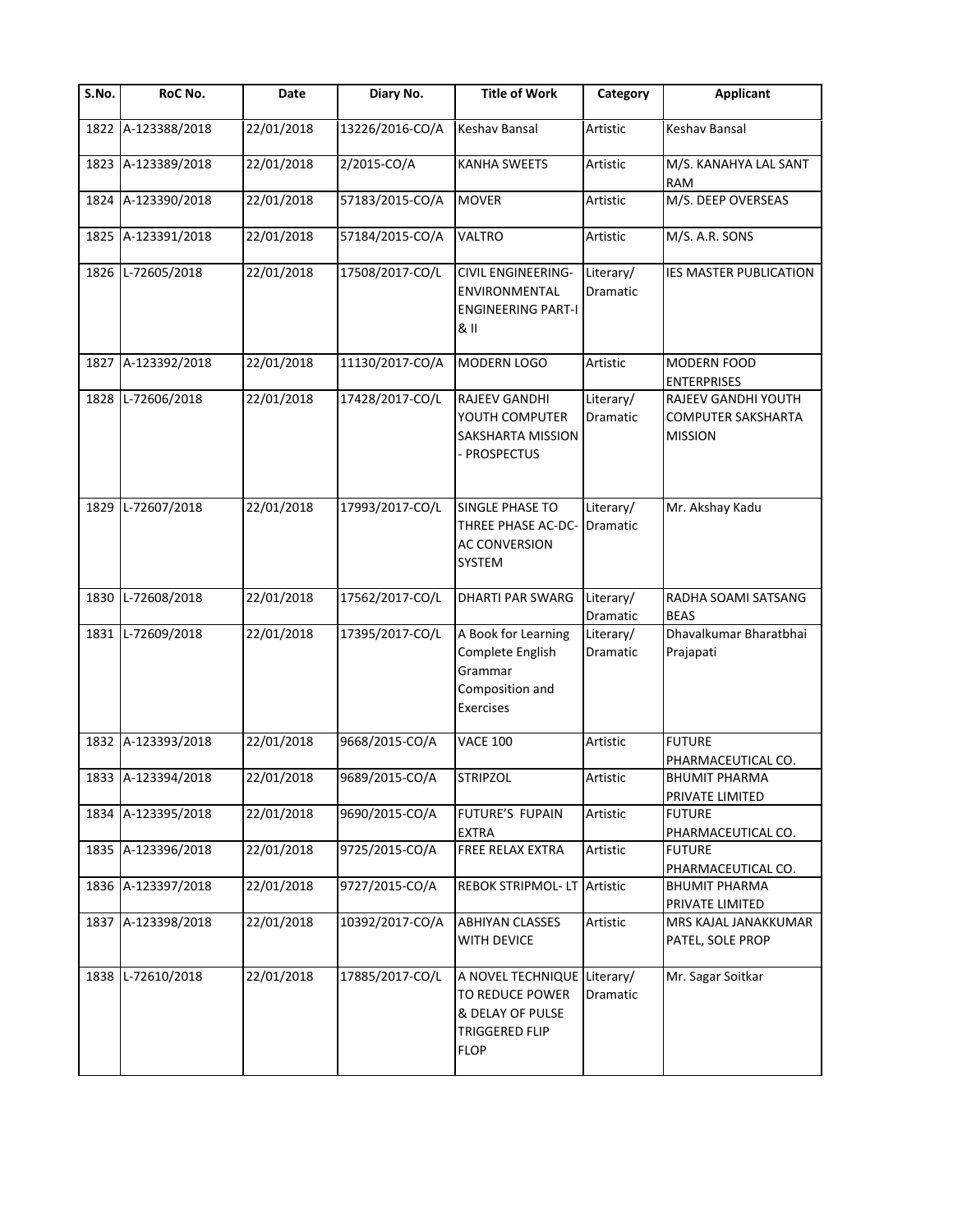| S.No. | RoC No.            | Date       | Diary No.            | <b>Title of Work</b>                                                                                                                                 | Category                     | <b>Applicant</b>                                                |
|-------|--------------------|------------|----------------------|------------------------------------------------------------------------------------------------------------------------------------------------------|------------------------------|-----------------------------------------------------------------|
| 1839  | L-72611/2018       | 22/01/2018 | 6904/2015-CO/L       | DIE REISE DER SEELE<br><b>(THE JOURNEY OF</b><br>THE SOUL)                                                                                           | Literary/<br>Dramatic        | RADHA SOAMI SATSANG<br><b>BEAS</b>                              |
| 1840  | L-72612/2018       | 22/01/2018 | 6905/2015-CO/L       | (THE JOURNEY OF<br>THE SOUL)                                                                                                                         | Literary/<br>Dramatic        | RADHA SOAMI SATSANG<br><b>BEAS</b>                              |
|       | 1841 L-72613/2018  | 22/01/2018 | 7103/2015-CO/L       | IL VIAGGIO<br>DELL'ANIMA (THE<br>JOURNEY OF THE<br>SOUL)                                                                                             | Literary/<br>Dramatic        | RADHA SOAMI SATSANG<br><b>BEAS</b>                              |
|       | 1842 A-123399/2018 | 22/01/2018 | 9517/2017-CO/A       | Peps Crystal Luxury<br>Mattress                                                                                                                      | Artistic                     | M/s. Peps Industries Pvt.<br>Ltd                                |
|       | 1843 SW-10075/2018 | 22/01/2018 | 15099/2017-<br>CO/SW | PROGRAM FOR<br>AXIAL THRUST<br>CALCULATIONS AND<br><b>BALANCING PISTON</b><br><b>SIZING FOR HIGHER</b><br><b>RATING</b><br><b>SUPERCRITICAL SETS</b> | Computer<br>Software         | <b>BHARAT HEAVY</b><br>ELECTRICALS LIMITED                      |
|       | 1844 L-72614/2018  | 22/01/2018 | 17884/2017-CO/L      | Transportation<br>Engineering-II                                                                                                                     | Literary/<br>Dramatic        | Prof.Prashant<br>B.Pande, Prof.Sangita<br>S.Meshram             |
| 1845  | L-72615/2018       | 22/01/2018 | 13026/2015-CO/L      | PAND                                                                                                                                                 | Literary/<br>Dramatic        | <b>BAKHSHISH SINGH</b>                                          |
|       | 1846 A-123400/2018 | 22/01/2018 | 9518/2017-CO/A       | Peps Hypnos-<br>Polyester Fiber Pillow                                                                                                               | Artistic                     | M/s. Peps Industries Pvt.<br>Ltd                                |
|       | 1847 L-72616/2018  | 22/01/2018 | 17854/2017-CO/L      | <b>GEOTECHNICAL</b><br><b>ENGINEERING-I</b>                                                                                                          | Literary/<br>Dramatic        | <b>JAYANT</b><br>M.RAUT, S.R. KHANDESHW<br>AR                   |
|       | 1848 L-72617/2018  | 22/01/2018 | 17887/2017-CO/L      | <b>PORTABLE</b><br><b>BIOMETRIC DATA</b><br><b>MONITORING</b><br><b>SYSTEM USING</b><br>RASPBERRY PI                                                 | Literary/<br><b>Dramatic</b> | Mr. Rohit Himte                                                 |
|       | 1849 A-123401/2018 | 22/01/2018 | 9519/2017-CO/A       | Peps Double Decker-<br><b>Ultraluxe Sleep</b><br>System                                                                                              | Artistic                     | M/s. Peps Industries Pvt.<br>Ltd                                |
|       | 1850 L-72618/2018  | 22/01/2018 | 8592/2016-CO/L       | THITTA ARIKKAI 1985<br>TO 2008                                                                                                                       | Literary/<br>Dramatic        | D.N. Baby Pings, D.N. Pings<br>Heni, D.N. Renold<br>Heni, P.Das |
|       | 1851 A-123402/2018 | 22/01/2018 | 9522/2017-CO/A       | Peps Organica-Luxury Artistic<br><b>Eco Mattress</b>                                                                                                 |                              | M/s. Peps Industries Pvt.<br>Ltd                                |
|       | 1852 A-123403/2018 | 22/01/2018 | 14158/2015-CO/A      | <b>GENERAL</b><br>ARRANGEMENT OF<br><b>BOILER WITH SIDE</b><br>MILL INTEGRATION<br>(DRAWING NO. 0-00-<br>022-76470, 76472,<br>76475)                 | Artistic                     | <b>BHARAT HEAVY</b><br>ELECTRICALS LIMITED                      |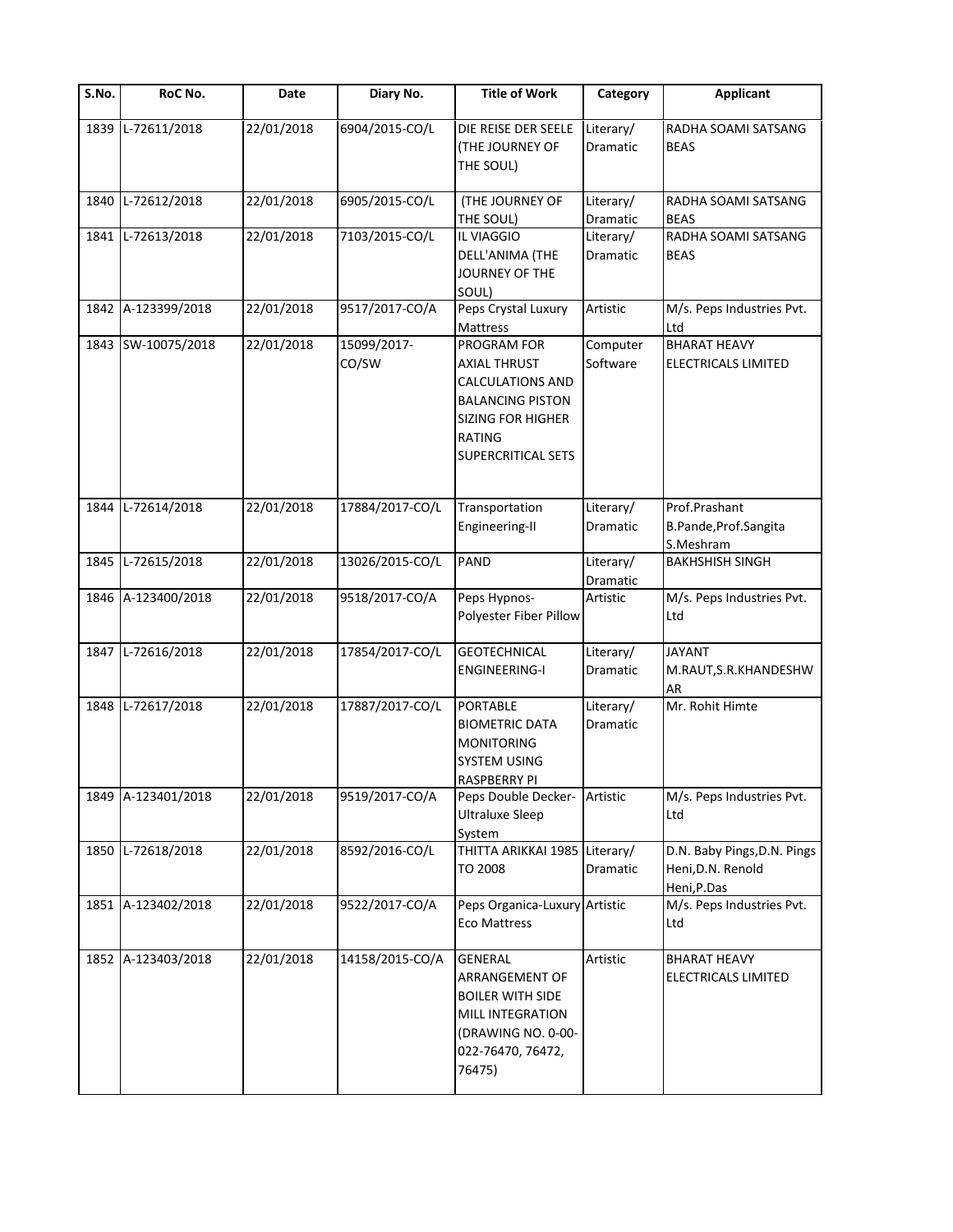| $\overline{\mathsf{S}}$ . No. | RoC No.            | Date       | Diary No.            | <b>Title of Work</b>                                                                                                                                                                | Category              | <b>Applicant</b>                     |
|-------------------------------|--------------------|------------|----------------------|-------------------------------------------------------------------------------------------------------------------------------------------------------------------------------------|-----------------------|--------------------------------------|
| 1853                          | SW-10076/2018      | 22/01/2018 | 15293/2017-<br>CO/SW | HIH 24/7 Hospital in<br>Hand 24 / 7                                                                                                                                                 | Computer<br>Software  | Dr. Velmurugan                       |
| 1854                          | A-123404/2018      | 22/01/2018 | 9523/2017-CO/A       | Peps Grand Palais-<br><b>Luxury Spring</b><br><b>Mattress From</b><br>Restonic                                                                                                      | Artistic              | M/s. Peps Industries Pvt.<br>Ltd     |
| 1855                          | L-72619/2018       | 22/01/2018 | 11037/2015-CO/L      | 9 RAY O MARTIN<br>BHOUTOBIGGAYAN<br>O PARIBESH SHOBAR<br>SHOHAIKA                                                                                                                   | Literary/<br>Dramatic | MR. NILANJAN MONDAL                  |
| 1856                          | A-123405/2018      | 22/01/2018 | 9524/2017-CO/A       | Peps Restonic-<br>America's Favourite<br><b>Spring Mattress Since</b><br>1938                                                                                                       | Artistic              | M/s. Peps Industries Pvt.<br>Ltd     |
| 1857                          | A-123406/2018      | 22/01/2018 | 9525/2017-CO/A       | Peps Spine Guard-<br><b>Inner Spring Mattress</b><br>With Memory Foam,<br><b>Rubberised Coir</b><br><b>Mattress With</b><br>Memory Foam, HD<br>PU Foam Mattress<br>With Memory Foam | Artistic              | M/s. Peps Industries Pvt.<br>Ltd     |
| 1858                          | A-123407/2018      | 22/01/2018 | 9526/2017-CO/A       | Peps Spring Koil<br>Affordable Spring<br>Mattress                                                                                                                                   | Artistic              | M/s. Peps Industries Pvt.<br>Ltd     |
| 1859                          | A-123408/2018      | 22/01/2018 | 13177/2017-CO/A      | MOVING ARM (SHEL-Artistic<br>448-P-01)                                                                                                                                              |                       | Milltec Machinery Private<br>Limited |
| 1860                          | A-123409/2018      | 22/01/2018 | 13176/2017-CO/A      | MOVABLE SHAFT<br>(SHEL-224-P-01)                                                                                                                                                    | Artistic              | Milltec Machinery Private<br>Limited |
| 1861                          | A-123410/2018      | 22/01/2018 | 13175/2017-CO/A      | FIXED SHAFT (SHEL-<br>223-P-01)                                                                                                                                                     | Artistic              | Milltec Machinery Private<br>Limited |
|                               | 1862 A-123411/2018 | 22/01/2018 | 9527/2017-CO/A       | Peps Vivah Luxury<br><b>Mattress for Couples</b>                                                                                                                                    | Artistic              | M/s. Peps Industries Pvt.<br>Ltd     |
| 1863                          | A-123412/2018      | 22/01/2018 | 13174/2017-CO/A      | <b>INLET BOX (SHEL-</b><br>$901 - A - 01$                                                                                                                                           | Artistic              | Milltec Machinery Private<br>Limited |
| 1864                          | A-123413/2018      | 22/01/2018 | 13173/2017-CO/A      | <b>INLET BOX ASSY</b><br>(SHEL-800-A-01)                                                                                                                                            | Artistic              | Milltec Machinery Private<br>Limited |
| 1865                          | A-123414/2018      | 22/01/2018 | 13172/2017-CO/A      | <b>MAIN HOUSING</b><br>(SHEL-902-A-01)                                                                                                                                              | Artistic              | Milltec Machinery Private<br>Limited |
| 1866                          | A-123415/2018      | 22/01/2018 | 13171/2017-CO/A      | MAIN HOUSING ASSY Artistic<br>(SHEL-703-A-01)                                                                                                                                       |                       | Milltec Machinery Private<br>Limited |
| 1867                          | A-123416/2018      | 22/01/2018 | 13170/2017-CO/A      | MAIN ASSEMBLY<br>(LGRD-707-M-01)                                                                                                                                                    | Artistic              | Milltec Machinery Private<br>Limited |
| 1868                          | A-123417/2018      | 22/01/2018 | 13169/2017-CO/A      | <b>BASE ASSEMBLY</b><br>(LGRD-6004-A-01)                                                                                                                                            | Artistic              | Milltec Machinery Private<br>Limited |
| 1869                          | A-123418/2018      | 22/01/2018 | 13168/2017-CO/A      | <b>TROUGH ASSEMBLY</b><br>(LGRD-6006-A-01)                                                                                                                                          | Artistic              | Milltec Machinery Private<br>Limited |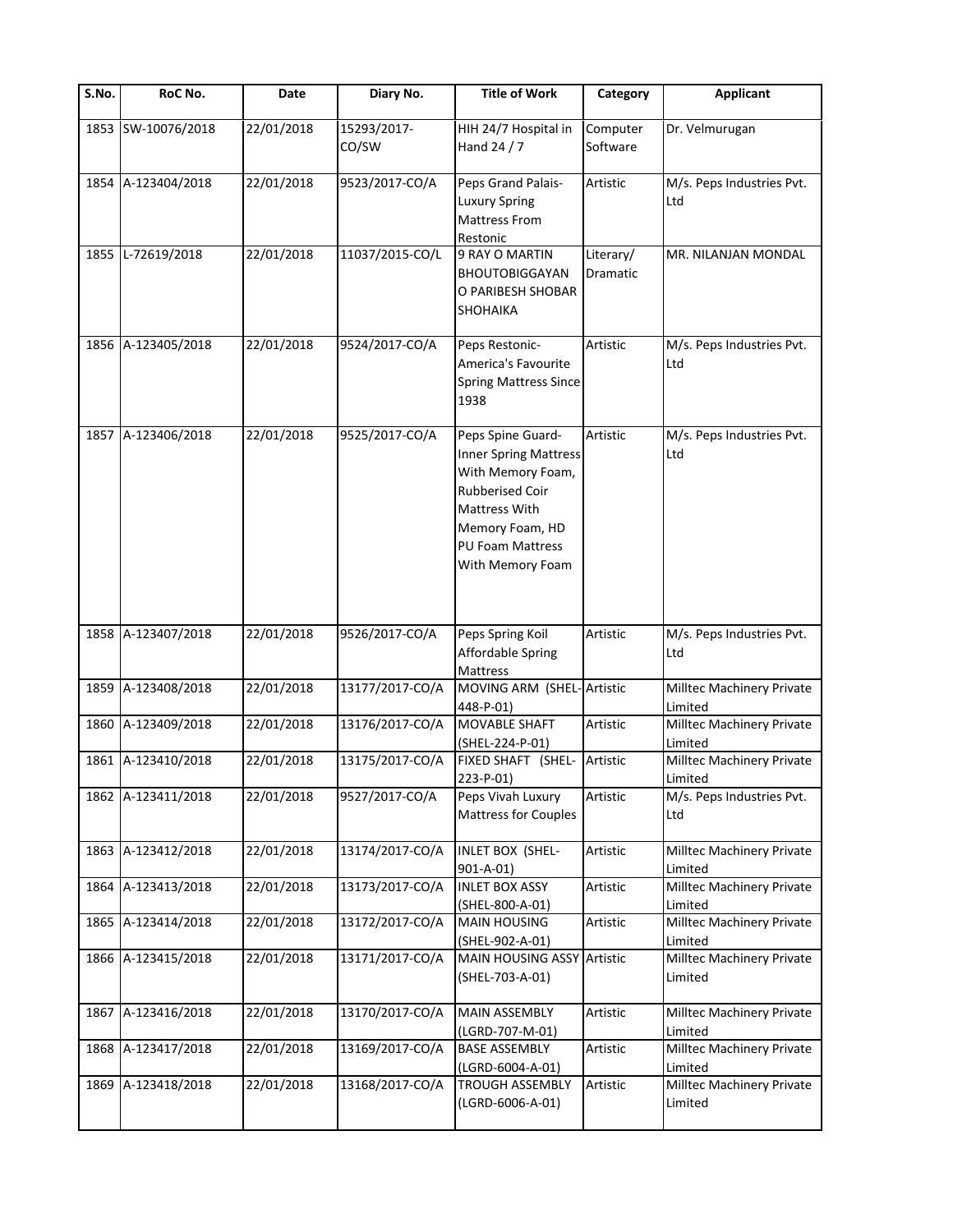| $\overline{\mathsf{S}}$ . No. | RoC No.            | Date       | Diary No.       | <b>Title of Work</b>                                                                                  | Category                     | <b>Applicant</b>                                                                              |
|-------------------------------|--------------------|------------|-----------------|-------------------------------------------------------------------------------------------------------|------------------------------|-----------------------------------------------------------------------------------------------|
| 1870                          | A-123419/2018      | 22/01/2018 | 13167/2017-CO/A | <b>OUTLET HOPPER</b><br>(LGRD-6007-A-01)                                                              | Artistic                     | Milltec Machinery Private<br>Limited                                                          |
|                               | 1871 A-123420/2018 | 22/01/2018 | 5753/2016-CO/A  | <b>FEEDO LABEL</b>                                                                                    | Artistic                     | SUBHASH, Subhash Chand<br>Jain Trading as K.R.<br>Polymers                                    |
| 1872                          | L-72620/2018       | 22/01/2018 | 6810/2017-CO/L  | KANAKKILE<br>ELUPPAVAZHIKAL                                                                           | Literary/<br>Dramatic        | SAJEEVAN NANNAT                                                                               |
| 1873                          | A-123421/2018      | 22/01/2018 | 54601/2014-CO/A | <b>Cotton Seal Design</b>                                                                             | Artistic                     | Cotton Incorporated                                                                           |
| 1874                          | L-72621/2018       | 22/01/2018 | 10430/2017-CO/L | Online agri &<br>processed agro<br>commodities trade<br>system                                        | Literary/<br><b>Dramatic</b> | Krishi Sagar                                                                                  |
| 1875                          | A-123422/2018      | 22/01/2018 | 17842/2017-CO/A | <b>EIDGAH LABEL</b>                                                                                   | Artistic                     | VISHNU KUMAR MITTAL                                                                           |
| 1876                          | L-72622/2018       | 22/01/2018 | 5601/2017-CO/L  | Artificial Human<br>Organs - Highly<br><b>Enhanced Multi</b><br>Functionality -<br>Human Organs - X.0 | Literary/<br><b>Dramatic</b> | Abhijeet Madhukar<br>Deshpande                                                                |
| 1877                          | L-72623/2018       | 22/01/2018 | 1443/2016-CO/L  | <b>COMPUTER AIDED</b><br>SIMULATION AND<br><b>ANALYSIS</b><br><b>LABORATORY</b><br>MANUAL             | Literary/<br>Dramatic        | <b>IFET COLLEGE OF</b><br><b>ENGINEERING</b>                                                  |
| 1878                          | L-72624/2018       | 22/01/2018 | 17655/2017-CO/L | MEERA, SANGA AND<br><b>MEWAR</b>                                                                      | Literary/<br>Dramatic        | MRS. JYOTI JAFA                                                                               |
| 1879                          | L-72625/2018       | 22/01/2018 | 6098/2016-CO/L  | Operations<br>Handbook Annexures Dramatic<br>For Rangoonwala<br><b>Community Centres</b>              | Literary/                    | Rangoonwala Foundation<br>(India) Trust                                                       |
| 1880                          | L-72626/2018       | 22/01/2018 | 9459/2015-CO/L  | Master of Maths                                                                                       | Literary/<br>Dramatic        | Nand Publication                                                                              |
|                               | 1881 L-72627/2018  | 22/01/2018 | 6097/2016-CO/L  | Operations<br>Handbook for<br>Rangoonwala<br>Community Centres.                                       | Literary/<br>Dramatic        | Rangoonwala Foundation<br>(India) Trust                                                       |
| 1882                          | L-72628/2018       | 22/01/2018 | 17785/2017-CO/L | SONG MY VALENTINE Literary/                                                                           | Dramatic                     | NARENDRA KUMAR<br>PRAJAPATI                                                                   |
| 1883                          | L-72629/2018       | 22/01/2018 | 17633/2017-CO/L | The Unfolding stories Literary/<br>of Vitthal<br>Temple,(Ghui)<br>Temple                              | Dramatic                     | Ar.Apoorva<br>Dandge, Ar. Madhura<br>Fadnavis, Ar. Megha<br>Panchariya, Dr. Sheeba<br>Valsson |
| 1884                          | L-72630/2018       | 22/01/2018 | 3097/2016-CO/L  | <b>BHAV PRAVAH SHRI</b><br><b>KRISHAN MURARI</b><br>CHALISA                                           | Literary/<br>Dramatic        | SANTOSH PAREEK                                                                                |
| 1885                          | L-72631/2018       | 22/01/2018 | 17629/2017-CO/L | "ASHIQUIAisi Bhi"                                                                                     | Literary/<br>Dramatic        | <b>VARUN CHOWDHARY</b>                                                                        |
| 1886                          | L-72632/2018       | 22/01/2018 | 4876/2017-CO/L  | <b>VERNACULAR TAMIL</b>                                                                               | Literary/<br>Dramatic        | ANANTHARAMA<br>SELVARAJAN                                                                     |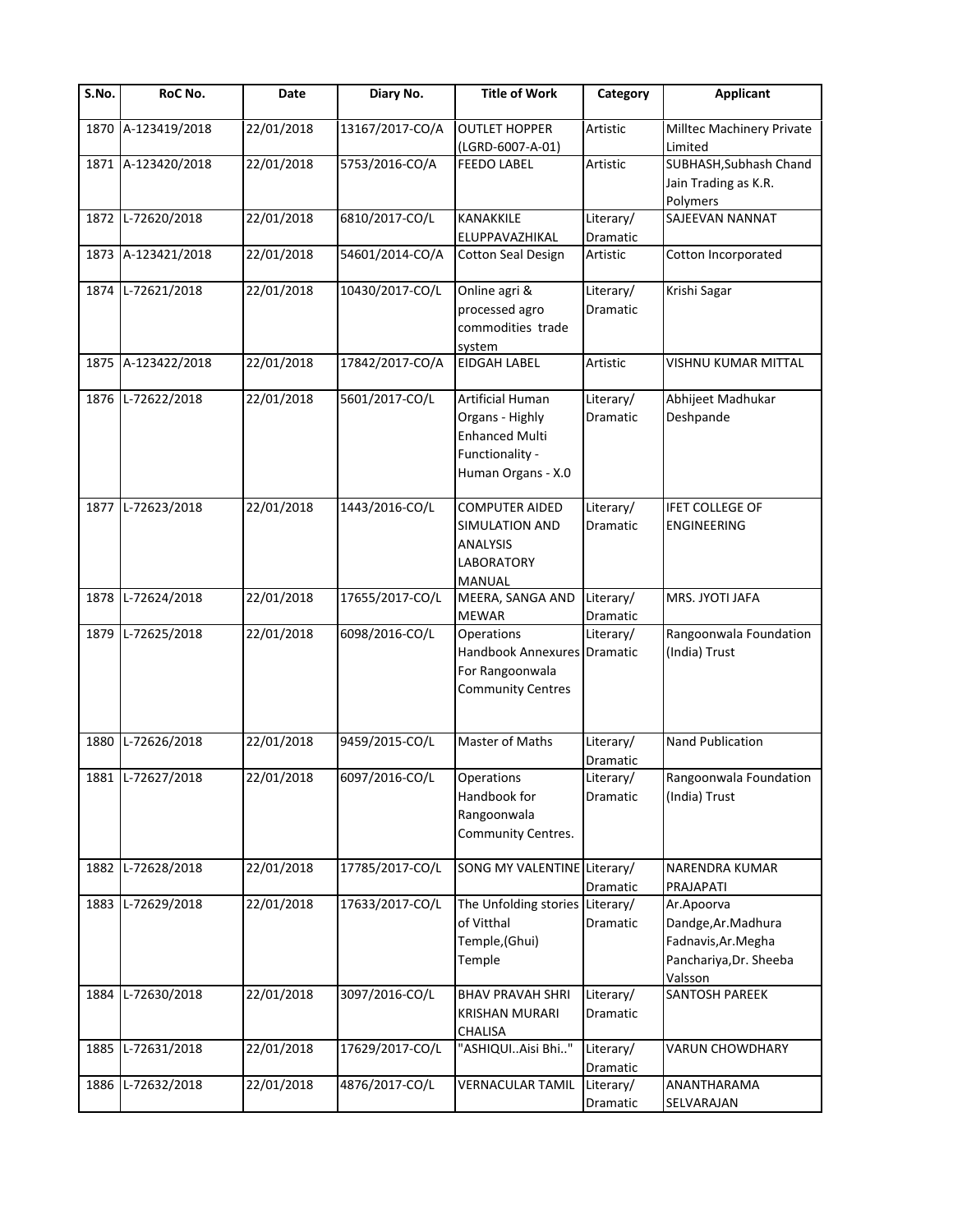| S.No. | RoC No.            | Date       | Diary No.                     | <b>Title of Work</b>                                                                                  | Category               | <b>Applicant</b>                                                       |
|-------|--------------------|------------|-------------------------------|-------------------------------------------------------------------------------------------------------|------------------------|------------------------------------------------------------------------|
| 1887  | L-72633/2018       | 22/01/2018 | 3073/2016-CO/L                | <b>BAHV PRAVAH GAU</b><br>CHALISA                                                                     | Literary/<br>Dramatic  | <b>SANTOSH PAREEK</b>                                                  |
| 1888  | L-72634/2018       | 22/01/2018 | 6819/2016-CO/L                | VEL ENGLISH READER-Literary/<br>GRADE I & II                                                          | Dramatic               | <b>VELAMMAL EDUCATIONAL</b><br><b>TRUST</b>                            |
| 1889  | L-72635/2018       | 22/01/2018 | 18025/2017-CO/L               | Who OM I                                                                                              | Literary/<br>Dramatic  | Amitabh Divakar                                                        |
| 1890  | L-72636/2018       | 22/01/2018 | 8030/2016-CO/L                | FORMAT OF QUIZ<br><b>SHOW NEWS QUIZ</b>                                                               | Literary/<br>Dramatic  | <b>ANITA KAUL BASU</b>                                                 |
|       | 1891 L-72637/2018  | 22/01/2018 | 17637/2017-CO/L               | <b>CIVIL ENGINEERING-</b><br>RAILWAY, AIRPORT,<br>PORT, HARBOUR &<br>TUNNELLING<br><b>ENGINEERING</b> | Literary/<br>Dramatic  | <b>IES MASTER PUBLICATION</b>                                          |
|       | 1892 L-72638/2018  | 22/01/2018 | 17634/2017-CO/L               | <b>STORY</b>                                                                                          | Literary/<br>Dramatic  | <b>SUDHIR KUSHWAHA</b>                                                 |
|       | 1893 CF-3986/2018  | 22/01/2018 | 17669/2017-CO/CF              | Dragonfly Industrial<br>Automation &<br>Robotics                                                      | Cinematogra<br>ph Film | <b>Dragonfly Education</b><br>Private Limited                          |
| 1894  | CF-3987/2018       | 22/01/2018 | 12546/2017-CO/CF CHUNNU MUNNU | THE DO BHAI                                                                                           | Cinematogra<br>ph Film | <b>CRAZY CUB ANIMATION</b><br>STUDIO PVT. LTD                          |
|       | 1895 CF-3988/2018  | 22/01/2018 | 17671/2017-CO/CF              | Dragonfly Internal<br><b>Combustion Engine</b>                                                        | Cinematogra<br>ph Film | <b>Dragonfly Education</b><br>Private Limited                          |
| 1896  | L-72639/2018       | 22/01/2018 | 11136/2017-CO/L               | <b>ISLAM IS GOOD</b><br>MUSLIMS SHOULD<br><b>FOLLOW IT</b>                                            | Literary/<br>Dramatic  | <b>SANJIV BHATLA</b>                                                   |
|       | 1897 A-123423/2018 | 22/01/2018 | 12542/2017-CO/A               | MENTAL ICE CREAM                                                                                      | Artistic               | MOTIL DEVI ORGANIC<br>FOOD INDUSTRIES PVT.<br>LTD.                     |
|       | 1898 L-72640/2018  | 22/01/2018 | 17951/2017-CO/L               | PROCESS CONTROL<br>AND<br><b>INSTRUMENTATION</b><br>LABORATORY                                        | Literary/<br>Dramatic  | M SRIVIDHYA, U ASHA<br><b>DEVI</b>                                     |
| 1899  | L-72641/2018       | 22/01/2018 | 13664/2016-CO/L               | The Truth, the Whole<br><b>Truth and Nothing</b><br>but the Truth, So<br>Help Me GOD                  | Literary/<br>Dramatic  | Manisha Mohan Wagh                                                     |
| 1900  | L-72642/2018       | 22/01/2018 | 17652/2017-CO/L               | <b>GURUDAKSHINA</b>                                                                                   | Literary/<br>Dramatic  | <b>SATYA DEV</b>                                                       |
|       | 1901 A-123424/2018 | 22/01/2018 | 17843/2017-CO/A               | KHUSHI PREMIUM<br>CHAI                                                                                | Artistic               | LALITA DEVI DASSANI<br>PROPRIETOR OF VINAYAK<br><b>TRADING COMPANY</b> |
|       | 1902 A-123425/2018 | 22/01/2018 | 17846/2017-CO/A               | <b>CHORDIA'S TIMELESS Artistic</b><br><b>IMPRESSIONS</b>                                              |                        | <b>CHORDIA'S INC</b>                                                   |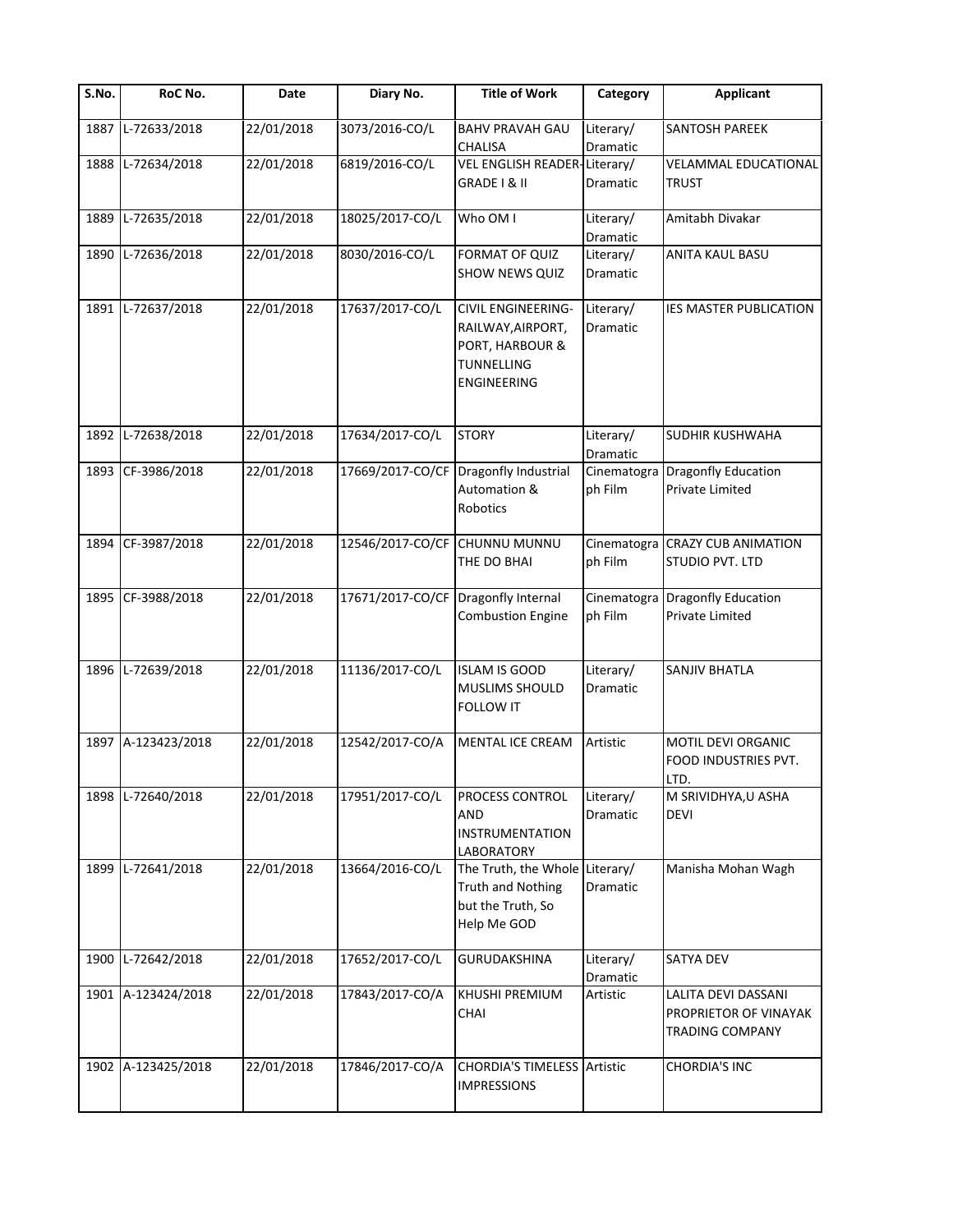| $\overline{\mathsf{S}}$ . No. | RoC No.            | Date       | Diary No.       | <b>Title of Work</b>                                                                                               | Category                     | <b>Applicant</b>                                                       |
|-------------------------------|--------------------|------------|-----------------|--------------------------------------------------------------------------------------------------------------------|------------------------------|------------------------------------------------------------------------|
| 1903                          | A-123426/2018      | 22/01/2018 | 17814/2017-CO/A | <b>QUICK SMART WASH Artistic</b>                                                                                   |                              | <b>QUICK SMART WASH</b><br>PRIVATE LIMITED                             |
|                               | 1904 A-123427/2018 | 22/01/2018 | 17822/2017-CO/A | <b>KANE-M</b>                                                                                                      | Artistic                     | <b>SHANTI LAL JAIN</b><br>PROPRIETOR OF LINING<br><b>BUCKRAM HOUSE</b> |
| 1905                          | L-72643/2018       | 22/01/2018 | 1182/2018-CO/L  |                                                                                                                    | Literary/<br>Dramatic        | T VIJAYARAGHAVAN                                                       |
| 1906                          | L-72644/2018       | 22/01/2018 | 8959/2017-CO/L  | <b>Standard Operating</b><br>Procedure for HeART<br>- Health Appraisal by<br>Rapid Techniques                      | Literary/<br>Dramatic        | SRI BALAJI VIDYAPEETH                                                  |
|                               | 1907 A-123428/2018 | 22/01/2018 | 17709/2017-CO/A | <b>AFGHAN RALLY</b>                                                                                                | Artistic                     | M/S AGGARWAL<br><b>TOBACCO</b><br><b>MANUFACTURING</b><br>COMAPNY      |
| 1908                          | A-123429/2018      | 22/01/2018 | 17702/2017-CO/A | <b>KONCEPT HOME</b>                                                                                                | Artistic                     | M/S MITTAL ENTERPRISES                                                 |
| 1909                          | L-72645/2018       | 22/01/2018 | 8930/2017-CO/L  | The CReAMS-for<br>Second MBBS<br>students (A Hospital<br>based Experiential<br>module on System<br>based practice) | Literary/<br><b>Dramatic</b> | SRI BALAJI VIDYAPEETH                                                  |
|                               | 1910 A-123430/2018 | 22/01/2018 | 17701/2017-CO/A | <b>SBZ</b>                                                                                                         | Artistic                     | <b>VIKRAM LAKHOTIA</b>                                                 |
|                               | 1911 A-123431/2018 | 22/01/2018 | 17703/2017-CO/A | RUBY POP LOLLI POP                                                                                                 | Artistic                     | M/S H.K.SWEET HOUSE                                                    |
|                               | 1912 L-72646/2018  | 22/01/2018 | 17689/2017-CO/L | PRAVZ-Yogasutra<br><b>Chanting Beads</b>                                                                           | Literary/<br>Dramatic        | Mrs. Praveena Shetty                                                   |
|                               | 1913 L-72647/2018  | 22/01/2018 | 17909/2017-CO/L | VII Class Soft Skills<br>Book                                                                                      | Literary/<br>Dramatic        | Nspira Management<br>Services Pvt. Ltd.                                |
|                               | 1914 A-123432/2018 | 22/01/2018 | 17845/2017-CO/A | 7LNX                                                                                                               | Artistic                     | PRAKASH CHANDRA<br>MEHTA PROPRIETOR OF<br>SIMA AND COMPANY             |
| 1915                          | L-72648/2018       | 22/01/2018 | 17663/2017-CO/L | KAVITA SANGRAH                                                                                                     | Literary/<br><b>Dramatic</b> | <b>SNEH PRABHA</b>                                                     |
|                               | 1916 M-496/2018    | 22/01/2018 | 17743/2017-CO/M | <b>MANN VEDE</b><br>TUZYASATHI                                                                                     | Music                        | Jitendra Ashok Kusalkar                                                |
|                               | 1917 L-72649/2018  | 22/01/2018 | 9024/2017-CO/L  | The SBV protocol for<br>Post Validation of<br>Learning Outcomes                                                    | Literary/<br>Dramatic        | SRI BALAJI VIDYAPEETH                                                  |
| 1918                          | L-72650/2018       | 22/01/2018 | 17915/2017-CO/L | SATSANG SANGREH<br><b>VOLUME 5</b>                                                                                 | Literary/<br>Dramatic        | RADHA SOAMI SATSANG<br><b>BEAS</b>                                     |
| 1919                          | L-72651/2018       | 22/01/2018 | 17649/2017-CO/L | <b>KHATA</b>                                                                                                       | Literary/<br>Dramatic        | ADIL MUJAHID                                                           |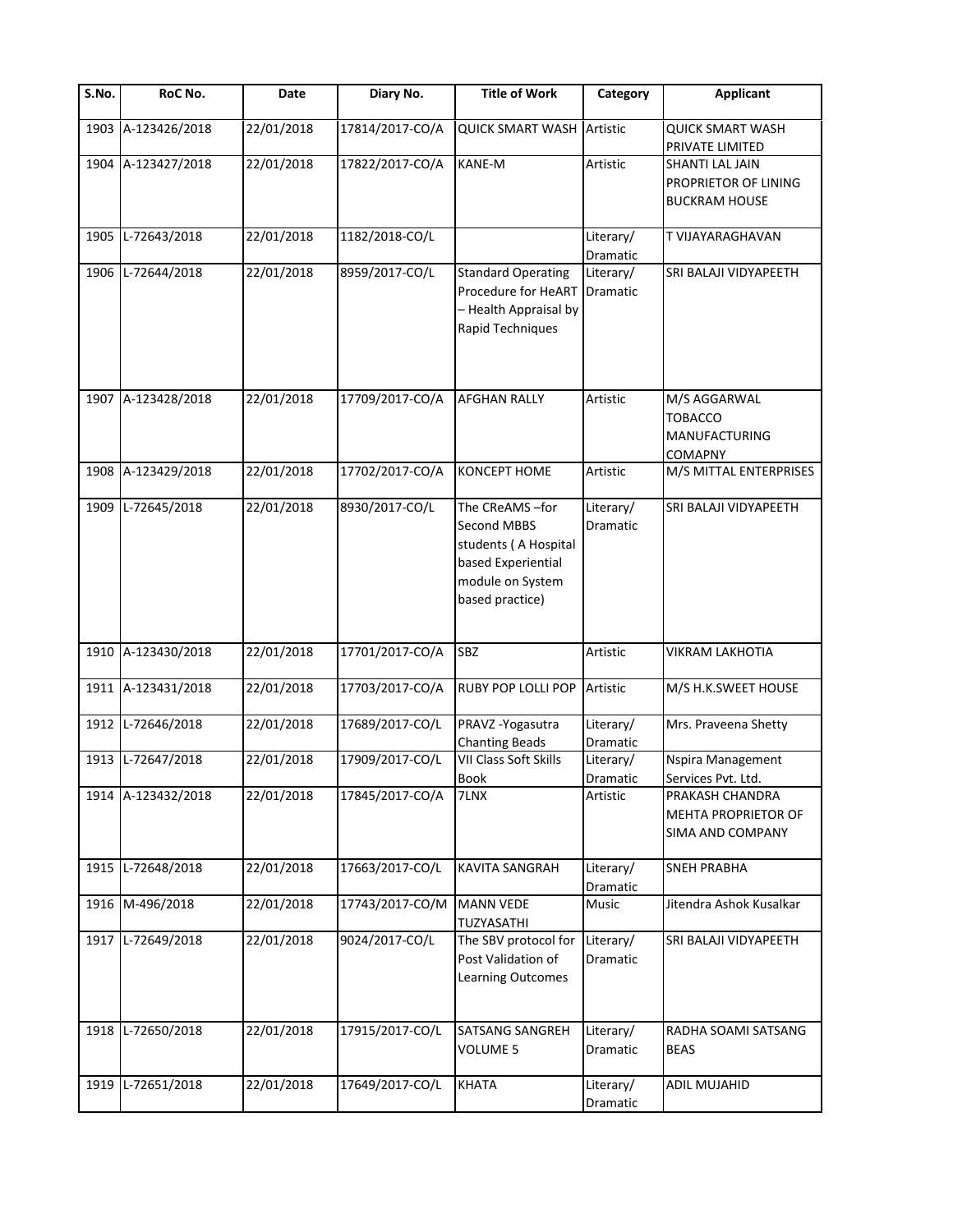| $\overline{\mathsf{S}}$ . No. | RoC No.            | Date       | Diary No.       | <b>Title of Work</b>                                                                                                                           | Category                     | <b>Applicant</b>                                                                     |
|-------------------------------|--------------------|------------|-----------------|------------------------------------------------------------------------------------------------------------------------------------------------|------------------------------|--------------------------------------------------------------------------------------|
| 1920                          | L-72652/2018       | 22/01/2018 | 9258/2017-CO/L  | <b>SBV-Practice</b><br>Oriented-Peer<br><b>Review for</b><br>Prosthodontics (SBV-<br>PrO-PReP)                                                 | Literary/<br>Dramatic        | SRI BALAJI VIDYAPEETH                                                                |
| 1921                          | L-72653/2018       | 22/01/2018 | 9260/2017-CO/L  | 7 C'S<br>Multidisciplinary<br>Teaching - Learning<br>Framework - KGNC<br>Model                                                                 | Literary/<br>Dramatic        | SRI BALAJI VIDYAPEETH                                                                |
| 1922                          | L-72654/2018       | 22/01/2018 | 9289/2017-CO/L  | Telephonic Nursing-<br><b>KGNC's Cost effective Dramatic</b><br>method of Nursing<br>Service                                                   | Literary/                    | SRI BALAJI VIDYAPEETH                                                                |
|                               | 1923 L-72655/2018  | 22/01/2018 | 10283/2017-CO/L | Checklist in<br><b>Medicolegal Practice</b>                                                                                                    | Literary/<br>Dramatic        | Krishnadutt Harishankar<br>Chavali, Lavlesh<br>Kumar, Swapnil<br>Sudhirkumar Agarwal |
| 1924                          | L-72656/2018       | 22/01/2018 | 8674/2017-CO/L  | <b>GEETAMALIKA</b>                                                                                                                             | Literary/<br><b>Dramatic</b> | DR. BIMAL KANTI SARKAR                                                               |
| 1925                          | L-72657/2018       | 22/01/2018 | 3857/2016-CO/L  | <b>DIGITAL OPEN TYPE</b><br><b>FONTS DESIGNED</b><br>FOR MULTI LINGUAL<br><b>USAGE IN</b><br><b>COMPUTERS AND</b><br><b>ELECTRONIC DEVICES</b> | Literary/<br>Dramatic        | <b>MR SCHINDRA KUMAR</b><br><b>MOHANTY</b>                                           |
|                               | 1926 L-72658/2018  | 22/01/2018 | 4938/2017-CO/L  | <b>Quality Research</b>                                                                                                                        | Literary/<br>Dramatic        | Sarang Shankar Bhola                                                                 |
|                               | 1927 L-72659/2018  | 22/01/2018 | 17489/2017-CO/L | Naalekku Munpulla<br>Divasam                                                                                                                   | Literary/<br>Dramatic        | Sudev <sub>C</sub>                                                                   |
|                               | 1928 L-72660/2018  | 22/01/2018 | 17220/2017-CO/L | Life - In Rhyme &<br>Rhythm                                                                                                                    | Literary/<br>Dramatic        | Deepti Ratra                                                                         |
|                               | 1929 A-123433/2018 | 22/01/2018 | 1174/2017-CO/A  | <b>GUHRING</b>                                                                                                                                 | Artistic                     | <b>GUHRING INDIA PRIVATE</b><br>LIMITED                                              |
| 1930                          | L-72661/2018       | 22/01/2018 | 17316/2017-CO/L | Soul Cuppa - The Cup<br>of Soul                                                                                                                | Literary/<br>Dramatic        | Amit Kumar                                                                           |
| 1931                          | L-72662/2018       | 22/01/2018 | 17531/2017-CO/L | CIVIL ENGINEERING-<br><b>TENDERING</b><br>PROCESS, GIS &<br>REMOTE SENSING<br>AND GEOLOGY                                                      | Literary/<br>Dramatic        | IES MASTER PUBLICATION                                                               |
| 1932                          | L-72663/2018       | 22/01/2018 | 17437/2017-CO/L | <b>Mobile Repairing</b><br>Course                                                                                                              | Literary/<br>Dramatic        | Nitin Kothari                                                                        |
| 1933                          | L-72664/2018       | 22/01/2018 | 465/2017-CO/L   | Amaravathi kadhalu                                                                                                                             | Literary/<br>Dramatic        | Mr. Sankaramanchi Ravi<br>Shankar                                                    |
|                               | 1934 SR-13246/2018 | 23/01/2018 | 4036/2016-CO/SR | DIL SAMBHAL JA                                                                                                                                 | Sound<br>Recording           | STEELBIRD HI-TECH INDIA<br>LTD.                                                      |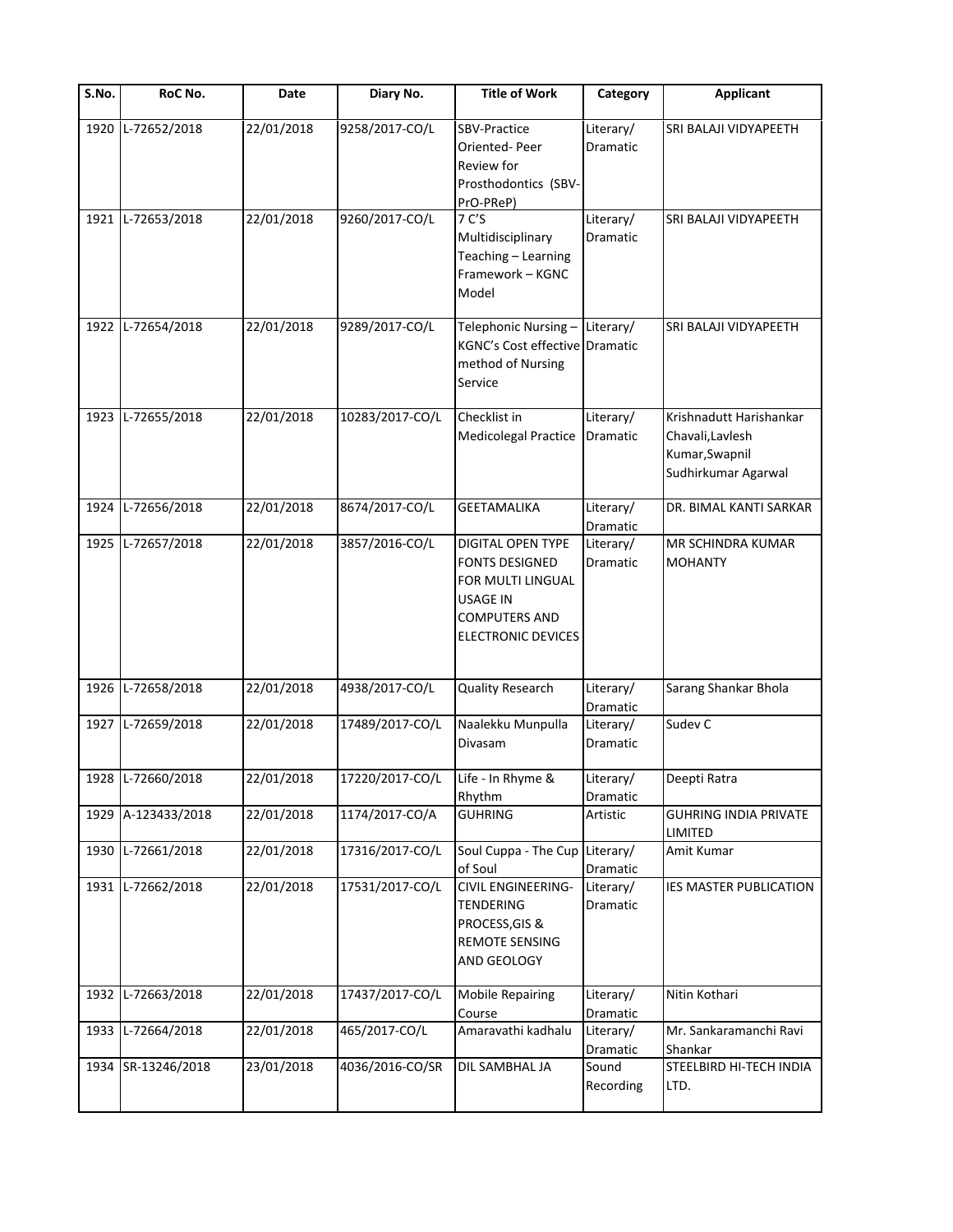| $\overline{\mathsf{S}}$ . No. | RoC No.            | Date       | Diary No.       | <b>Title of Work</b>                                                                              | Category                     | <b>Applicant</b>                                               |
|-------------------------------|--------------------|------------|-----------------|---------------------------------------------------------------------------------------------------|------------------------------|----------------------------------------------------------------|
|                               | 1935 SR-13247/2018 | 23/01/2018 | 3747/2016-CO/SR | <b>BEER</b>                                                                                       | Sound<br>Recording           | STEELBIRD HI-TECH INDIA<br>LTD.                                |
| 1936                          | L-72665/2018       | 23/01/2018 | 17932/2017-CO/L | <b>SATSANG SANGREH</b><br><b>VOLUME 3</b>                                                         | Literary/<br>Dramatic        | RADHA SOAMI SATSANG<br><b>BEAS</b>                             |
|                               | 1937 SR-13248/2018 | 23/01/2018 | 3744/2016-CO/SR | <b>JAAN LE JAANDI</b>                                                                             | Sound<br>Recording           | STEELBIRD HI-TECH INDIA<br>LTD.                                |
| 1938                          | L-72666/2018       | 23/01/2018 | 17896/2017-CO/L | OBJECT DETECTION<br>ON RASPBERRY PI                                                               | Literary/<br>Dramatic        | Mr. Hemant Turkar                                              |
| 1939                          | L-72667/2018       | 23/01/2018 | 17781/2017-CO/L | TRIALOGUE AMONG<br>LIFE-DESTINY &<br><b>DEATH</b>                                                 | Literary/<br>Dramatic        | <b>AMIT PHILLORA</b>                                           |
| 1940                          | L-72668/2018       | 23/01/2018 | 17882/2017-CO/L | Environmental<br>Engineering-I                                                                    | Literary/<br>Dramatic        | Dr.S.V.Ambekar, Prof.Sanja<br>y M.Waghmare                     |
| 1941                          | L-72669/2018       | 23/01/2018 | 17930/2017-CO/L | <b>SATSANG SANGREH</b><br><b>VOLUME 2</b>                                                         | Literary/<br>Dramatic        | RADHA SOAMI SATSANG<br><b>BEAS</b>                             |
| 1942                          | A-123434/2018      | 23/01/2018 | 17756/2017-CO/A | <b>SUNPURE</b>                                                                                    | Artistic                     | M.K.AGROTECH PRIVATE<br>LIMITED                                |
| 1943                          | L-72670/2018       | 23/01/2018 | 17778/2017-CO/L | <b>SONG TU H MERI</b><br>VALENTINE                                                                | Literary/<br>Dramatic        | NARENDRA KUMAR<br>PRAJAPATI S/O POORAN<br><b>MAL PRAJAPATI</b> |
| 1944                          | A-123435/2018      | 23/01/2018 | 4254/2015-CO/A  | <b>CHAT PAPARI</b>                                                                                | Artistic                     | SHRI AMIT SINGHAL &<br>SHRI KAUSHAL AGARWAL<br>PARTNER OF      |
| 1945                          | A-123436/2018      | 23/01/2018 | 3426/2015-CO/A  | <b>SUPER ZING</b>                                                                                 | Artistic                     | <b>REENA RANI</b>                                              |
| 1946                          | L-72671/2018       | 23/01/2018 | 18011/2017-CO/L | <b>ELECTRONIC DEVICES</b><br><b>AND CIRCUITS</b>                                                  | Literary/<br><b>Dramatic</b> | Mrs. Manisha Khorgade                                          |
| 1947                          | L-72672/2018       | 23/01/2018 | 18015/2017-CO/L | <b>STUDY OF THIRD</b><br><b>HARMONIC</b><br><b>INJECTION FOR</b><br>MULTILEVEL<br><b>INVERTER</b> | Literary/<br>Dramatic        | Mrs. Sarika Patil                                              |
| 1948                          | A-123437/2018      | 23/01/2018 | 3674/2015-CO/A  | <b>HUA JI</b>                                                                                     | Artistic                     | M/S. UNIVERSAL IMPEX<br>INC.                                   |
| 1949                          | SW-10077/2018      | 23/01/2018 | 5947/2015-CO/L  | Robosoft Apple<br><b>Watch Banking</b><br>Application for<br>Mobile Platforms                     | Computer<br>Software         | M/S ROBOSOFT<br>TECHNOLOGIES PVT LTD                           |
|                               | 1950 SW-10078/2018 | 23/01/2018 | 5948/2015-CO/L  | Robosoft Retail<br><b>Mobile Banking</b><br>Application<br>(RRMBA_V1.0)                           | Computer<br>Software         | M/S ROBOSOFT<br>TECHNOLOGIES PVT LTD                           |
| 1951                          | L-72673/2018       | 23/01/2018 | 4134/2015-CO/L  | CallHealth Guide                                                                                  | Literary/<br>Dramatic        | CallHealth Services Pvt.<br>Ltd.                               |
| 1952                          | A-123438/2018      | 23/01/2018 | 3673/2015-CO/A  | <b>CHICKEN KHURANA</b>                                                                            | Artistic                     | M/S. CHICKEN KHURANA                                           |
| 1953                          | A-123439/2018      | 23/01/2018 | 3676/2015-CO/A  | ANNA                                                                                              | Artistic                     | M/S. NEW SUNRISE<br><b>BRUSH WARE</b>                          |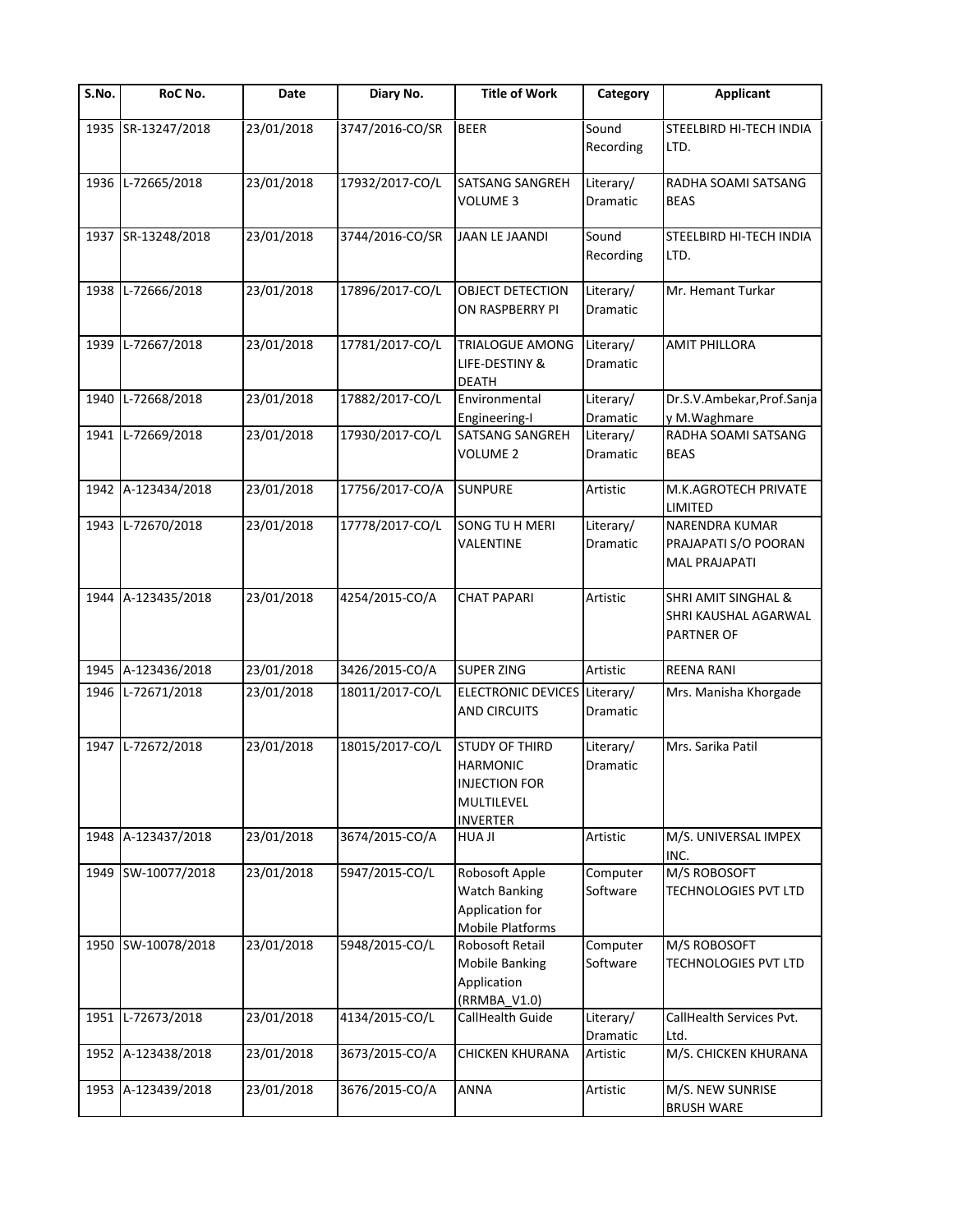| $\overline{\mathsf{S}}$ . No. | RoC No.            | Date       | Diary No.                       | <b>Title of Work</b>                                                                                                                                            | Category                     | <b>Applicant</b>                                                |
|-------------------------------|--------------------|------------|---------------------------------|-----------------------------------------------------------------------------------------------------------------------------------------------------------------|------------------------------|-----------------------------------------------------------------|
| 1954                          | A-123440/2018      | 23/01/2018 | 13613/2015-CO/A                 | <b>GOLDEN ARTZ</b>                                                                                                                                              | Artistic                     | M/s KOHINOOR                                                    |
| 1955                          | L-72674/2018       | 23/01/2018 | 13149/2016-CO/L                 | <b>DANNE A SMITTEN</b><br><b>MERMAN</b>                                                                                                                         | Literary/<br>Dramatic        | <b>APRILISH SANGMA</b>                                          |
| 1956                          | L-72675/2018       | 23/01/2018 | 9849/2016-CO/L                  | Ganga                                                                                                                                                           | Literary/<br>Dramatic        | Manjula Singh                                                   |
| 1957                          | SR-13249/2018      | 23/01/2018 | 17805/2017-CO/SR                | <b>SOCHA HAI LOVER</b><br><b>VERSION</b><br><b>BAADSHAHO</b>                                                                                                    | Sound<br>Recording           | <b>SUPER CASSETTES</b><br>INDUSTRIES PRIVATE LTD                |
| 1958                          | SR-13250/2018      | 23/01/2018 | 17801/2017-CO/SR                | SOCHA HAI VERSION<br><b>BAADSHAHO</b>                                                                                                                           | Sound<br>Recording           | <b>SUPER CASSETTES</b><br>INDUSTRIES PRIVATE LTD.               |
|                               | 1959 SR-13251/2018 | 23/01/2018 | 17800/2017-CO/SR MERE RASHKE    | <b>QAMAR BAADSHAHO</b>                                                                                                                                          | Sound<br>Recording           | <b>SUPER CASSETTES</b><br>INDUSTRIES PRIVATE LTD                |
|                               | 1960 SR-13252/2018 | 23/01/2018 | 17798/2017-CO/SR HOSHIYAR REHNA | <b>BAADSHAHO</b>                                                                                                                                                | Sound<br>Recording           | <b>SUPER CASSETTES</b><br>INDUSTRIES PRIVATE LTD.               |
| 1961                          | SR-13253/2018      | 23/01/2018 | 17797/2017-CO/SR                | <b>SOCHA HAI</b><br><b>BAADSHAHO</b>                                                                                                                            | Sound<br>Recording           | <b>SUPER CASSETTES</b><br>INDUSTRIES PRIVATE LTD.               |
|                               | 1962 SR-13254/2018 | 23/01/2018 | 17796/2017-CO/SR                | PIYA MORE<br><b>BAADSHAHO</b>                                                                                                                                   | Sound<br>Recording           | <b>SUPER CASSETTES</b><br>INDUSTRIES PRIVATE LTD                |
| 1963                          | SR-13255/2018      | 23/01/2018 | 17795/2017-CO/SR                | <b>MERE RASHKE</b><br><b>QAMAR BAADSHAHO</b>                                                                                                                    | Sound<br>Recording           | <b>SUPER CASSETTES</b><br>INDUSTRIES PRIVATE LTD.               |
| 1964                          | SR-13256/2018      | 23/01/2018 | 17803/2017-CO/SR MERE RASHKE    | <b>QAMAR REMIX</b><br><b>BAADSHAHO</b>                                                                                                                          | Sound<br>Recording           | <b>SUPER CASSETTES</b><br>INDUSTRIES PRIVATE LTD                |
| 1965                          | L-72676/2018       | 23/01/2018 | 5222/2015-CO/L                  | RAJASTHAN<br>SAMANYA GYAN                                                                                                                                       | Literary/<br>Dramatic        | PRABHATI LAL KUMAWAT                                            |
| 1966                          | A-123441/2018      | 23/01/2018 | 6769/2015-CO/A                  | <b>TRIVENI SAREES</b>                                                                                                                                           | Artistic                     | SAKAMBARI SILK MILLS<br>PVT. LTD.                               |
| 1967                          | L-72677/2018       | 23/01/2018 | 8707/2017-CO/L                  | Food World of Aaaza                                                                                                                                             | Literary/<br><b>Dramatic</b> | Asra Fatima                                                     |
| 1968                          | A-123442/2018      | 23/01/2018 | 16891/2017-CO/A                 | <b>TANJORE LABEL</b>                                                                                                                                            | Artistic                     | <b>PAWAN DEVI</b>                                               |
| 1969                          | L-72678/2018       | 23/01/2018 | 15468/2017-CO/L                 | <b>DESIGN</b><br><b>MODIFICATION OF</b><br><b>FIXTURE FROM 4</b><br>AXES TO 5 AXES<br>ORIENTATION AT<br><b>BRAKE</b><br><b>MANUFACTURING</b><br><b>INDUSTRY</b> | Literary/<br><b>Dramatic</b> | SACHIN T. BAGDE, DIPTI N.<br><b>KASHYAP</b>                     |
| 1970                          | A-123443/2018      | 23/01/2018 | 12363/2017-CO/A                 | <b>HOTEL HIGHWAY</b><br><b>KING</b>                                                                                                                             | Artistic                     | RATAN KUMAR YADAV<br>PROPRIETOR OF HOTEL<br><b>HIGHWAY KING</b> |
| 1971                          | L-72679/2018       | 23/01/2018 | 111/2015-CO/L                   | SATSANG SANGREH-<br>3                                                                                                                                           | Literary/<br>Dramatic        | RADHA SOAMI SATSANG<br><b>BEAS</b>                              |
| 1972                          | L-72680/2018       | 23/01/2018 | 251/2015-CO/L                   | <b>SANT MARG</b>                                                                                                                                                | Literary/<br>Dramatic        | RADHA SOAMI SATSANG<br><b>BEAS</b>                              |
| 1973                          | L-72681/2018       | 23/01/2018 | 72/2015-CO/L                    | SARMAD SHAHEED                                                                                                                                                  | Literary/<br>Dramatic        | RADHA SOAMI SATSANG<br><b>BEAS</b>                              |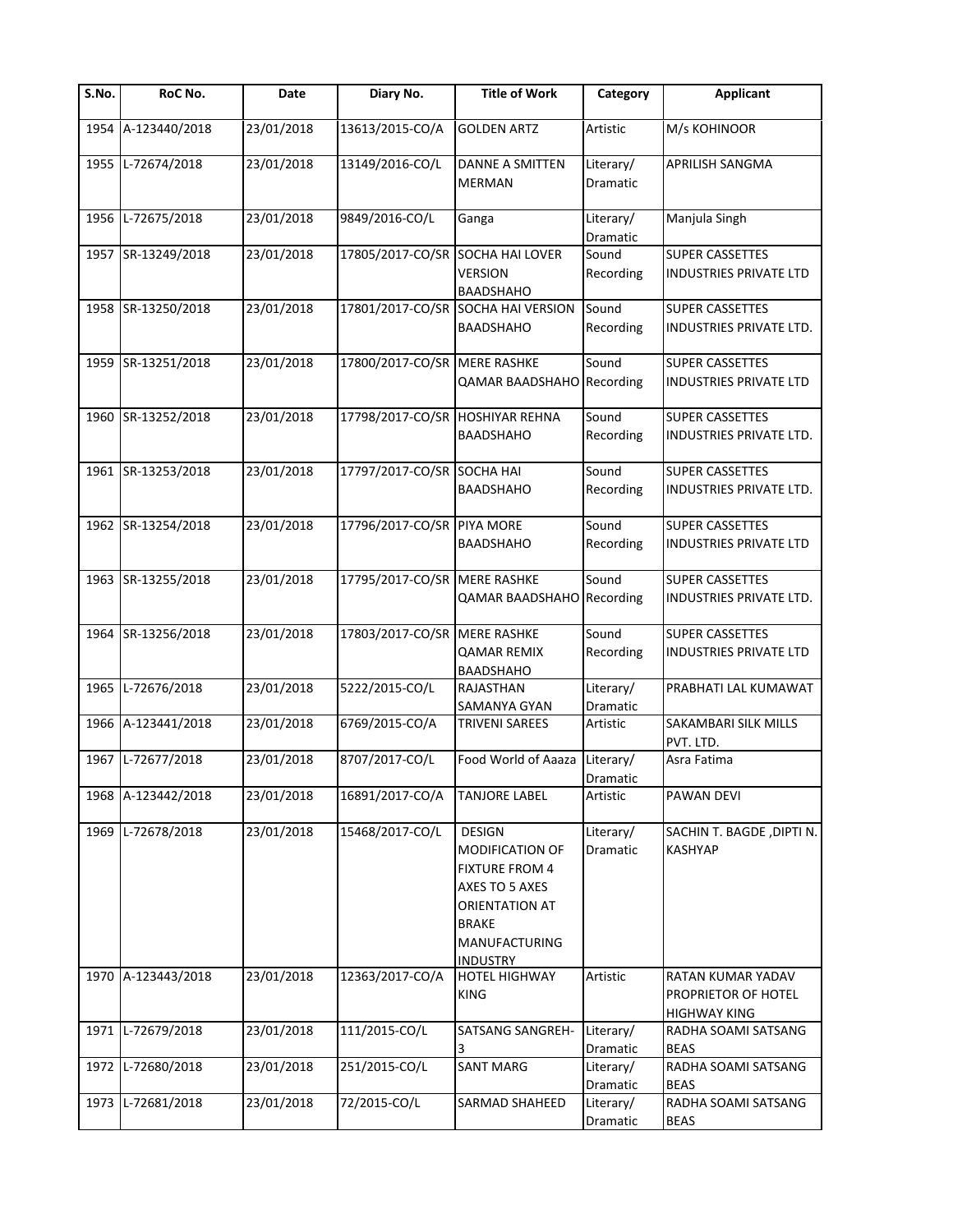| S.No. | RoC No.            | Date       | Diary No.               | <b>Title of Work</b>                               | Category                     | <b>Applicant</b>                                                                          |
|-------|--------------------|------------|-------------------------|----------------------------------------------------|------------------------------|-------------------------------------------------------------------------------------------|
| 1974  | L-72682/2018       | 23/01/2018 | 17392/2017-CO/L         | <b>DEBHUTINDON</b><br><b>KAPILDEVER SHIKHA</b>     | Literary/<br>Dramatic        | <b>BHAKTIVEDANTA BOOK</b><br>TRUST                                                        |
| 1975  | L-72683/2018       | 23/01/2018 | 354/2015-CO/L           | Satsang Sangreh 1                                  | Literary/<br>Dramatic        | RADHA SOAMI SATSANG<br><b>BEAS</b>                                                        |
| 1976  | L-72684/2018       | 23/01/2018 | 57202/2015-CO/L         | <b>STERF OM TE LEVEN</b><br>(DIE TO LIVE)          | Literary/<br>Dramatic        | RADHA SOAMI SATSANG<br><b>BEAS</b>                                                        |
| 1977  | L-72685/2018       | 23/01/2018 | 110/2015-CO/L           | SATSANG SANGREH-<br>5                              | Literary/<br>Dramatic        | RADHA SOAMI SATSANG<br><b>BEAS</b>                                                        |
| 1978  | L-72686/2018       | 23/01/2018 | 3616/2015-CO/L          | Electronics And Allied Literary/<br>Data Book      | Dramatic                     | <b>SHRIKANT S KAMBLE</b>                                                                  |
| 1979  | L-72687/2018       | 23/01/2018 | 139/2015-CO/L           | DIVYA PRAKASH                                      | Literary/<br>Dramatic        | RADHA SOAMI SATSANG<br><b>BEAS</b>                                                        |
| 1980  | L-72688/2018       | 23/01/2018 | 17199/2017-CO/L         | <b>GURU ARJUN DEV</b>                              | Literary/<br>Dramatic        | RADHA SOAMI SATSANG<br><b>BEAS</b>                                                        |
|       | 1981 L-72689/2018  | 23/01/2018 | 17114/2017-CO/L         | THE HERCULEAN<br>RECIPE ME TO SUPER Dramatic<br>МE | Literary/                    | YASH H DAGLI                                                                              |
| 1982  | L-72690/2018       | 23/01/2018 | 104/2015-CO/L           | <b>SATSANG SANGREH-</b><br>6                       | Literary/<br>Dramatic        | RADHA SOAMI SATSANG<br><b>BEAS</b>                                                        |
| 1983  | L-72691/2018       | 23/01/2018 | 17113/2017-CO/L         | <b>DIDDA</b>                                       | Literary/<br><b>Dramatic</b> | <b>ASHISH KAUL</b>                                                                        |
| 1984  | L-72692/2018       | 23/01/2018 | 3407/2015-CO/L          | Shri Kundali Darshan                               | Literary/<br>Dramatic        | Mr. Satish Hanmantappa<br>Ingalgi                                                         |
|       | 1985 SR-13257/2018 | 23/01/2018 | 36705/2013-CO/M         | SOORYA KI KIRAN                                    | Sound<br>Recording           | <b>SAN PAGE</b>                                                                           |
|       | 1986 SR-13258/2018 | 23/01/2018 | 36706/2013-CO/SR KAISE  |                                                    | Sound<br>Recording           | <b>SAN PAGE</b>                                                                           |
|       | 1987 SR-13259/2018 | 23/01/2018 | 36709/2013-CO/SR DUBARA |                                                    | Sound<br>Recording           | <b>SAN PAGE</b>                                                                           |
|       | 1988 SW-10079/2018 | 23/01/2018 | 2519/2015-CO/SW         | ChemAnalyzer                                       | Computer<br>Software         | <b>NTPC LIMITED</b>                                                                       |
| 1989  | A-123444/2018      | 23/01/2018 | 17110/2017-CO/A         | EASTERN EASTEA                                     | Artistic                     | M/S EASTEA CHAI PVT LTD                                                                   |
| 1990  | L-72693/2018       | 23/01/2018 | 5574/2017-CO/L          | Aaramsay                                           | Literary/<br>Dramatic        | Jatin Bhavsar, Shashank<br>Mehta                                                          |
| 1991  | A-123445/2018      | 23/01/2018 | 17098/2017-CO/A         | <b>AEROMATIK</b><br>CATERING LABEL                 | Artistic                     | ANAND KUMAR BANSAL                                                                        |
| 1992  | A-123446/2018      | 23/01/2018 | 17111/2017-CO/A         | <b>AEROMATIK</b><br>CATERING CO. LABEL             | Artistic                     | ANAND KUMAR BANSAL                                                                        |
|       | 1993 A-123447/2018 | 23/01/2018 | 6185/2015-CO/A          | NAVJYOT                                            | Artistic                     | HARIOM PROTEINS PVT.<br>LTD., A Company<br>Incorporated under the<br>Indian Company's Act |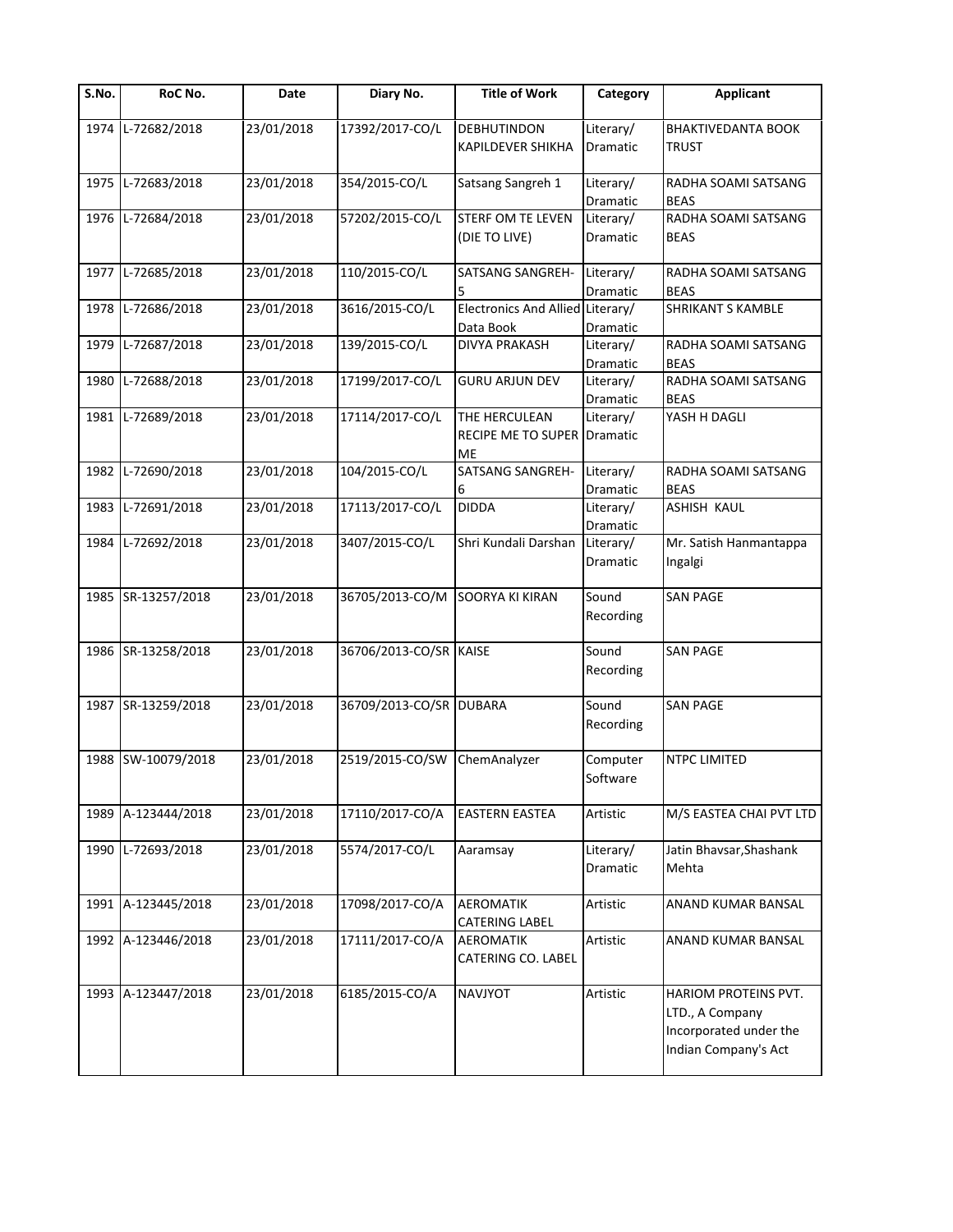| $\overline{\mathsf{S}}$ . No. | RoC No.            | Date       | Diary No.       | <b>Title of Work</b>                             | Category              | <b>Applicant</b>                                                                          |
|-------------------------------|--------------------|------------|-----------------|--------------------------------------------------|-----------------------|-------------------------------------------------------------------------------------------|
|                               | 1994 A-123448/2018 | 23/01/2018 | 6187/2015-CO/A  | <b>JEEVANDEEP</b>                                | Artistic              | HARIOM PROTEINS PVT.<br>LTD., A Company<br>Incorporated under the<br>Indian Company's Act |
| 1995                          | L-72694/2018       | 23/01/2018 | 15738/2017-CO/L | <b>DISHA</b>                                     | Literary/<br>Dramatic | Mr. Anand Anil Joshi                                                                      |
|                               | 1996 A-123449/2018 | 23/01/2018 | 15839/2017-CO/A | <b>AAPNE CHAHA</b><br>HAMNE BANAYA NO.<br>1 STAR | Artistic              | Grover Detergent & Soap                                                                   |
|                               | 1997 A-123450/2018 | 23/01/2018 | 9656/2015-CO/A  | YANTRON                                          | Artistic              | PERCARE INDUSTRIES                                                                        |
| 1998                          | A-123451/2018      | 23/01/2018 | 9657/2015-CO/A  | <b>MORIMA</b>                                    | Artistic              | M/S. MORIMA                                                                               |
| 1999                          | L-72695/2018       | 23/01/2018 | 57201/2015-CO/L | <b>HEAVEN ON EARTH</b>                           | Literary/<br>Dramatic | RADHA SOAMI SATSANG<br><b>BEAS</b>                                                        |
| 2000                          | A-123452/2018      | 23/01/2018 | 3424/2015-CO/A  | POWER OF 49 (logo)                               | Artistic              | <b>TATA GLOBAL BEVERAGES</b><br>LIMITED                                                   |
|                               | 2001 L-72696/2018  | 23/01/2018 | 17611/2017-CO/L | Biology of Non-<br>Chordates                     | Literary/<br>Dramatic | M/s Spectrum Medico Plus<br>Pharma Publishers                                             |
| 2002                          | L-72697/2018       | 23/01/2018 | 17357/2017-CO/L | The Seven Daggers                                | Literary/<br>Dramatic | MALVIKA MISRA                                                                             |
| 2003                          | L-72698/2018       | 23/01/2018 | 17321/2017-CO/L | <b>ZARA</b>                                      | Literary/<br>Dramatic | Khushboo Kar                                                                              |
| 2004                          | L-72699/2018       | 23/01/2018 | 17039/2017-CO/L | VANDE MATHARAM<br>PER SOLLUM DESAM               | Literary/<br>Dramatic | Y. SINOJKIYAN                                                                             |
| 2005                          | L-72700/2018       | 23/01/2018 | 17566/2017-CO/L | ENGINEERING ETHICS Literary/                     | Dramatic              | IES MASTER PUBLICATION                                                                    |
| 2006                          | L-72701/2018       | 23/01/2018 | 17299/2017-CO/L | Ishq Da Marz Syaana Literary/                    | Dramatic              | Amanjjot Siingh                                                                           |
|                               | 2007 A-123453/2018 | 23/01/2018 | 17767/2017-CO/A | Health, Yoga &<br>Ayurveda Land                  | Artistic              | Divine World                                                                              |
| 2008                          | L-72702/2018       | 23/01/2018 | 17563/2017-CO/L | PRAKASH KI KHOJ                                  | Literary/<br>Dramatic | RADHA SOAMI SATSANG<br><b>BEAS</b>                                                        |
| 2009                          | A-123454/2018      | 23/01/2018 | 17991/2017-CO/A | SANGMARMAR<br>LOGO                               | Artistic              | SHRI GOPAL PARMATMAY<br>TOBACCO CO.                                                       |
|                               | 2010 A-123455/2018 | 23/01/2018 | 17990/2017-CO/A | <b>GULABI DANA LOGO</b>                          | Artistic              | SHRI GOPAL PARMATMAY<br>TOBACCO CO.                                                       |
|                               | 2011 A-123456/2018 | 23/01/2018 | 17989/2017-CO/A | + VENITIAN + LOGO                                | Artistic              | MSN CLOTHING INC.                                                                         |
|                               | 2012 A-123457/2018 | 23/01/2018 | 17988/2017-CO/A | LOGO                                             | Artistic              | MSN CLOTHING INC                                                                          |
|                               | 2013 A-123458/2018 | 23/01/2018 | 17987/2017-CO/A | <b>TEXAS LOGO</b>                                | Artistic              | <b>TEXAS HOSIERY</b>                                                                      |
|                               | 2014 A-123459/2018 | 23/01/2018 | 17986/2017-CO/A | <b>OSHEEN SALON</b><br>LOGO                      | Artistic              | <b>OSHEEN SALON</b>                                                                       |
|                               | 2015 A-123460/2018 | 23/01/2018 | 17985/2017-CO/A | AS HITECH LOGO                                   | Artistic              | AS HITECH GROUP                                                                           |
|                               | 2016 A-123461/2018 | 23/01/2018 | 17984/2017-CO/A | <b>STEEL CHAMPION</b>                            | Artistic              | SUDERSHAN ELECTRO<br><b>INDUSTRIES</b>                                                    |
|                               | 2017 A-123462/2018 | 23/01/2018 | 17983/2017-CO/A | MKH LOGO                                         | Artistic              | <b>HANDA APPARELS</b>                                                                     |
| 2018                          | A-123463/2018      | 23/01/2018 | 17982/2017-CO/A | GURDEEP'S                                        | Artistic              | <b>GURDEEP FOODS</b>                                                                      |
|                               |                    |            |                 |                                                  |                       |                                                                                           |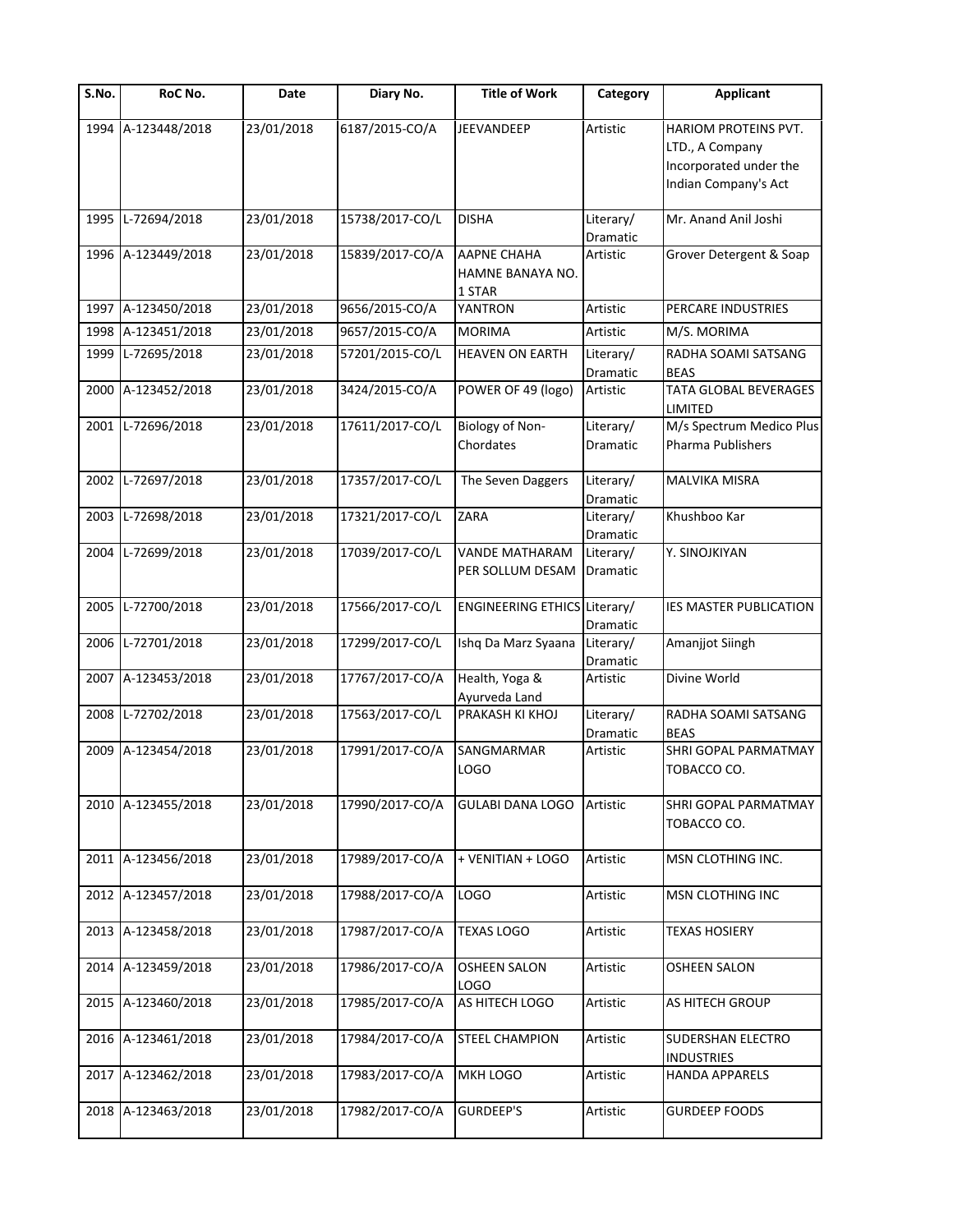| $\overline{\mathsf{S}}$ . No. | RoC No.            | Date       | Diary No.                         | <b>Title of Work</b>                                                                             | Category              | <b>Applicant</b>                                                                                             |
|-------------------------------|--------------------|------------|-----------------------------------|--------------------------------------------------------------------------------------------------|-----------------------|--------------------------------------------------------------------------------------------------------------|
| 2019                          | A-123464/2018      | 23/01/2018 | 17980/2017-CO/A                   | AAA CIGARONNE<br>CLOVE LOGO                                                                      | Artistic              | RUDRA VENTURES PVT.<br>LTD.                                                                                  |
| 2020                          | A-123465/2018      | 23/01/2018 | 17978/2017-CO/A                   | MINCHY'S                                                                                         | Artistic              | MINOCHA INDUSTRIES                                                                                           |
|                               | 2021 A-123466/2018 | 23/01/2018 | 17976/2017-CO/A                   | TRACLAXX LOGO                                                                                    | Artistic              | TRACLAXX TRACTORS PVT.<br>LTD.                                                                               |
|                               | 2022 A-123467/2018 | 23/01/2018 | 17628/2017-CO/A                   | Shimmer on the<br>water                                                                          | Artistic              | Sindhulina Chandrasingh                                                                                      |
|                               | 2023 A-123468/2018 | 23/01/2018 | 17680/2017-CO/A                   | Leaves in the bin                                                                                | Artistic              | Sindhulina Chandrasingh                                                                                      |
| 2024                          | A-123469/2018      | 23/01/2018 | 17630/2017-CO/A                   | Red roses in a plain<br>vase                                                                     | Artistic              | Sindhulina Chandrasingh                                                                                      |
|                               | 2025 SW-10080/2018 | 23/01/2018 | 31584/2013-<br>CO/SW              | <b>ONLINE GAMING</b><br>(CASINO, BINGO AND<br>RUMMY) SYSTEM<br>FOR DESKTOP.<br>MOBILE AND TABLET | Computer<br>Software  | V SREERAM REDDY                                                                                              |
|                               | 2026 A-123470/2018 | 23/01/2018 | 15593/2017-CO/A                   | <b>STYLE CENTRUM</b>                                                                             | Artistic              | ANURAG PANDEY, ASHISH<br><b>KUMAR</b>                                                                        |
|                               | 2027 L-72703/2018  | 23/01/2018 | 15331/2017-CO/L                   | <b>CCT COMPUTER</b><br><b>COMPETENCY TEST</b>                                                    | Literary/<br>Dramatic | <b>GLOBAL INSTITUTE OF</b><br><b>INFORMATION</b><br><b>TECHNOLOGY</b>                                        |
| 2028                          | L-72704/2018       | 23/01/2018 | 15292/2017-CO/L                   | <b>DAVEEDINTE</b><br>SANKEERTHANAM                                                               | Literary/<br>Dramatic | LAJO JOSE                                                                                                    |
| 2029                          | L-72705/2018       | 23/01/2018 | 15117/2017-CO/L                   | <b>Ten Conversations</b>                                                                         | Literary/<br>Dramatic | Vikas Gupta                                                                                                  |
| 2030                          | A-123471/2018      | 23/01/2018 | 11022/2015-CO/A                   | MILTONA KA CHAND<br><b>TARE</b>                                                                  | Artistic              | ANIL DODWANI SOLE<br><b>PROPRIETOR</b>                                                                       |
| 2031                          | L-72706/2018       | 23/01/2018 | 13748/2017-CO/L                   | <b>KRONCH MITHUN KE</b><br><b>VADH KA PANI</b>                                                   | Literary/<br>Dramatic | RAM NARAYAN KUWAL                                                                                            |
|                               | 2032 A-123472/2018 | 23/01/2018 | 10099/2016-CO/A                   | DINOO'S                                                                                          | Artistic              | M/S. OMRIM EXIM PVT.<br>LTD., 1. MR. DINESH<br>JAMNADAS CHATWANI, 2.<br>MRS. JYOTI DINESH<br><b>CHATWANI</b> |
|                               | 2033 A-123473/2018 | 23/01/2018 | 1584/2016-CO/A                    | THE TANTRA OF<br><b>SUPPLY CHAIN</b><br><b>FINANCE</b>                                           | Artistic              | Annona IT Solutions Pvt.<br>Ltd.                                                                             |
|                               | 2034 SR-13260/2018 | 23/01/2018 | 17952/2017-CO/SR O SONA TERE LIYE | <b>MOM</b>                                                                                       | Sound<br>Recording    | <b>SUPER CASSETTES</b><br><b>INDUSTRIES PRIVATE</b><br>LIMITED                                               |
|                               | 2035 A-123474/2018 | 23/01/2018 | 14931/2017-CO/A                   | Vampire                                                                                          | Artistic              | Claudius Dsouza                                                                                              |
| 2036                          | L-72707/2018       | 23/01/2018 | 13731/2017-CO/L                   | PRANJALI                                                                                         | Literary/<br>Dramatic | RAMNARAYAN KUWAL<br><b>RAMENDR</b>                                                                           |
|                               | 2037 L-72708/2018  | 23/01/2018 | 13646/2015-CO/L                   | YOGIC WEALTH                                                                                     | Literary/<br>Dramatic | <b>GAURAV MASHRUWALA</b>                                                                                     |
|                               | 2038 SR-13261/2018 | 23/01/2018 |                                   | 17953/2017-CO/SR KOOKE KAWN MOM                                                                  | Sound<br>Recording    | <b>SUPER CASSETTES</b><br>INDUSTRIES PRIVATE LTD                                                             |
|                               | 2039 A-123475/2018 | 23/01/2018 | 10064/2015-CO/A                   | CREMELO<br>CHOCOLATE                                                                             | Artistic              | M/S MRS ANOOP BECTOR<br><b>FOOD SPECIALITIES LTD</b>                                                         |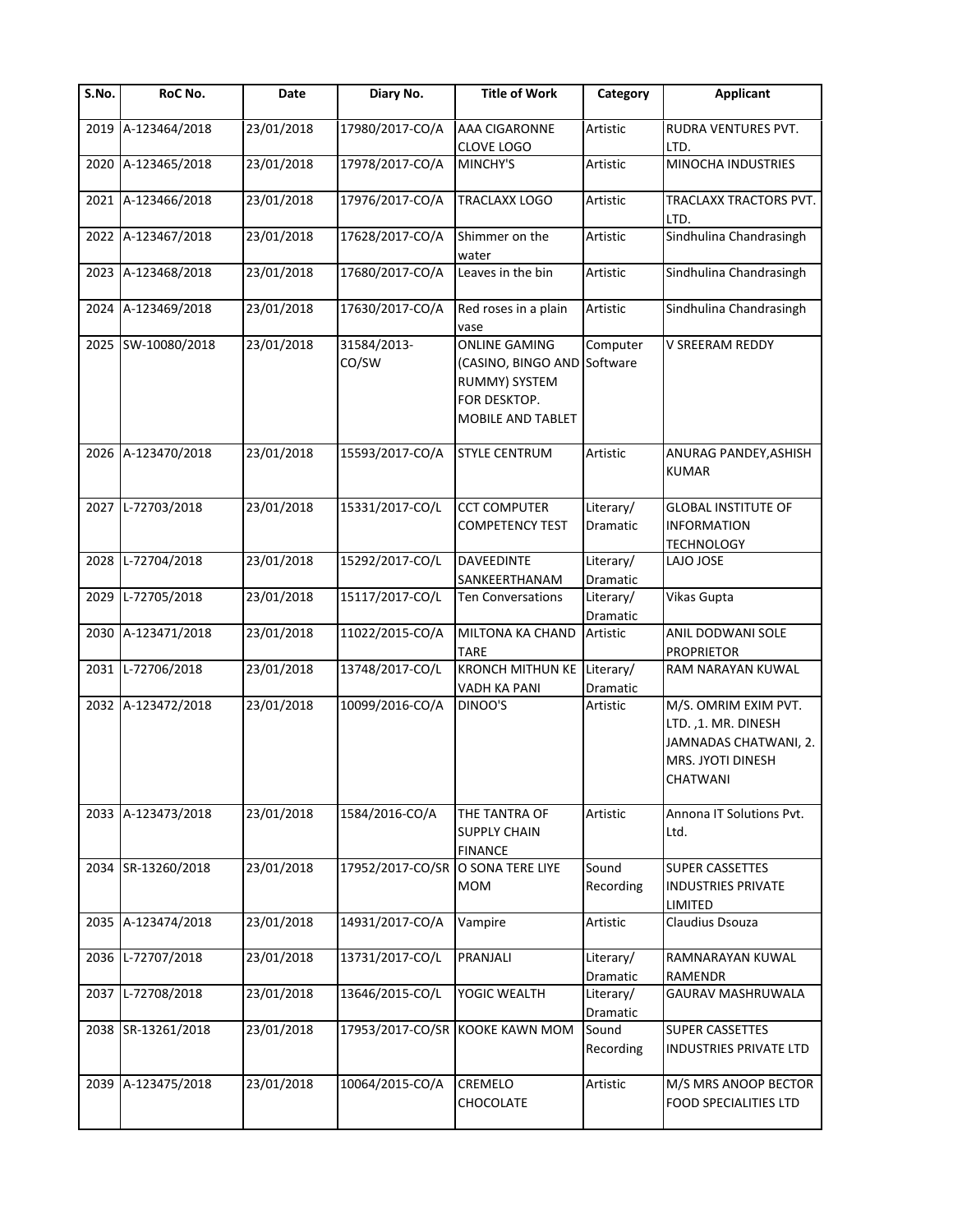| $\overline{\mathsf{S}}$ . No. | RoC No.            | Date       | Diary No.        | <b>Title of Work</b>                                                                     | Category              | <b>Applicant</b>                                               |
|-------------------------------|--------------------|------------|------------------|------------------------------------------------------------------------------------------|-----------------------|----------------------------------------------------------------|
|                               | 2040 A-123476/2018 | 23/01/2018 | 13722/2017-CO/A  | SANGHVI S3 GROUP<br><b>SHAPING SMART</b><br>SPACES OVER 3<br><b>DECADES</b>              | Artistic              | M/S. S3 SMART SPACES<br>PVT. LTD.                              |
|                               | 2041 A-123477/2018 | 23/01/2018 | 8808/2015-CO/A   | <b>WASTE WARRIORS</b><br>LABEL                                                           | Artistic              | <b>WASTE WARRIORS</b><br><b>SOCIETY</b>                        |
|                               | 2042 A-123478/2018 | 23/01/2018 | 15016/2017-CO/A  | C (label)                                                                                | Artistic              | Excel Telesonic India<br><b>Private Limited</b>                |
|                               | 2043 A-123479/2018 | 23/01/2018 | 1268/2015-CO/A   | P.S. (Label)                                                                             | Artistic              | VINOD J SHARMA                                                 |
|                               | 2044 A-123480/2018 | 23/01/2018 | 3219/2015-CO/A   | <b>KOTHARI PIPES</b>                                                                     | Artistic              | Kothari Agritech Pvt. Ltd.                                     |
|                               | 2045 A-123481/2018 | 23/01/2018 | 3262/2015-CO/A   | <b>KOTHARI THIBAK</b>                                                                    | Artistic              | Kothari Agritech Pvt. Ltd.                                     |
|                               | 2046 A-123482/2018 | 23/01/2018 | 3263/2015-CO/A   | <b>KOTHARI PIPES</b><br>KOTHARI THIBAK                                                   | Artistic              | Kothari Agritech Pvt. Ltd.                                     |
| 2047                          | L-72709/2018       | 23/01/2018 | 5182/2015-CO/L   | <b>OXFORD</b>                                                                            | Literary/<br>Dramatic | <b>JAMIL HAIDER</b>                                            |
|                               | 2048 SR-13262/2018 | 23/01/2018 |                  | 17954/2017-CO/SR RAAKH BAAKHI MOM Sound                                                  | Recording             | <b>SUPER CASSETTES</b><br><b>INDUSTRIES PRIVATE</b><br>LIMITED |
|                               | 2049 SR-13263/2018 | 23/01/2018 | 1253/2018-CO/SR  | Safal Song                                                                               | Sound<br>Recording    | <b>BIRLA SUN LIFE</b><br><b>INSURANCE COMPANY</b><br>LTD       |
|                               | 2050 L-72710/2018  | 23/01/2018 | 138/2015-CO/L    | SATSANG SANGREH-                                                                         | Literary/<br>Dramatic | RADHA SOAMI SATSANG<br><b>BEAS</b>                             |
|                               | 2051 L-72711/2018  | 23/01/2018 | 71/2015-CO/L     | NARI KO ADHIKAR<br>DO                                                                    | Literary/<br>Dramatic | RADHA SOAMI SATSANG<br><b>BEAS</b>                             |
|                               | 2052 SR-13264/2018 | 23/01/2018 | 17955/2017-CO/SR | <b>FREAKING LIFE -</b><br><b>MOM</b>                                                     | Sound<br>Recording    | <b>SUPER CASSETTES</b><br><b>INDUSTRIES PVT LTD</b>            |
|                               | 2053 SR-13265/2018 | 23/01/2018 |                  | 17956/2017-CO/SR CHAL KAHIN DOOR-<br><b>MOM</b>                                          | Sound<br>Recording    | <b>SUPER CASSETTES</b><br><b>INDUSTRIES PVT LTD</b>            |
|                               | 2054 SR-13266/2018 | 23/01/2018 | 17957/2017-CO/SR | <b>MUAFI MUSHKIL-</b><br><b>MOM</b>                                                      | Sound<br>Recording    | <b>SUPER CASSETTES</b><br><b>INDUSTRIES PRIVATE</b><br>LIMITED |
|                               | 2055 SR-13267/2018 | 23/01/2018 |                  | 17958/2017-CO/SR BE NAZAARA - MOM                                                        | Sound<br>Recording    | <b>SUPER CASSETTES</b><br><b>INDUSTRIES PVT LTD</b>            |
|                               | 2056 L-72712/2018  | 23/01/2018 | 17370/2017-CO/L  | SATSANG SANGREH<br><b>VOLUME 2</b>                                                       | Literary/<br>Dramatic | RADHA SOAMI SATSANG<br><b>BEAS</b>                             |
|                               | 2057 L-72713/2018  | 23/01/2018 | 9706/2016-CO/L   | <b>SAU FANDE</b>                                                                         | Literary/<br>Dramatic | RAJ KUMAR GAURAV                                               |
| 2058                          | L-72714/2018       | 23/01/2018 | 17919/2017-CO/L  | <b>NETWORK</b><br><b>INTRUSION</b><br>DETECTION SYSTEM<br>USING SOFT<br><b>COMPUTING</b> | Literary/<br>Dramatic | Mr. Rahul Pusdekar                                             |
|                               | 2059 A-123483/2018 | 23/01/2018 | 4532/2016-CO/A   | Kairtis                                                                                  | Artistic              | M/s Kairali Ayurvedic<br>Products Private Limited              |
|                               | 2060 A-123484/2018 | 23/01/2018 | 17979/2017-CO/A  | V.E.W. LOGO                                                                              | Artistic              | <b>JUST SPORTS</b>                                             |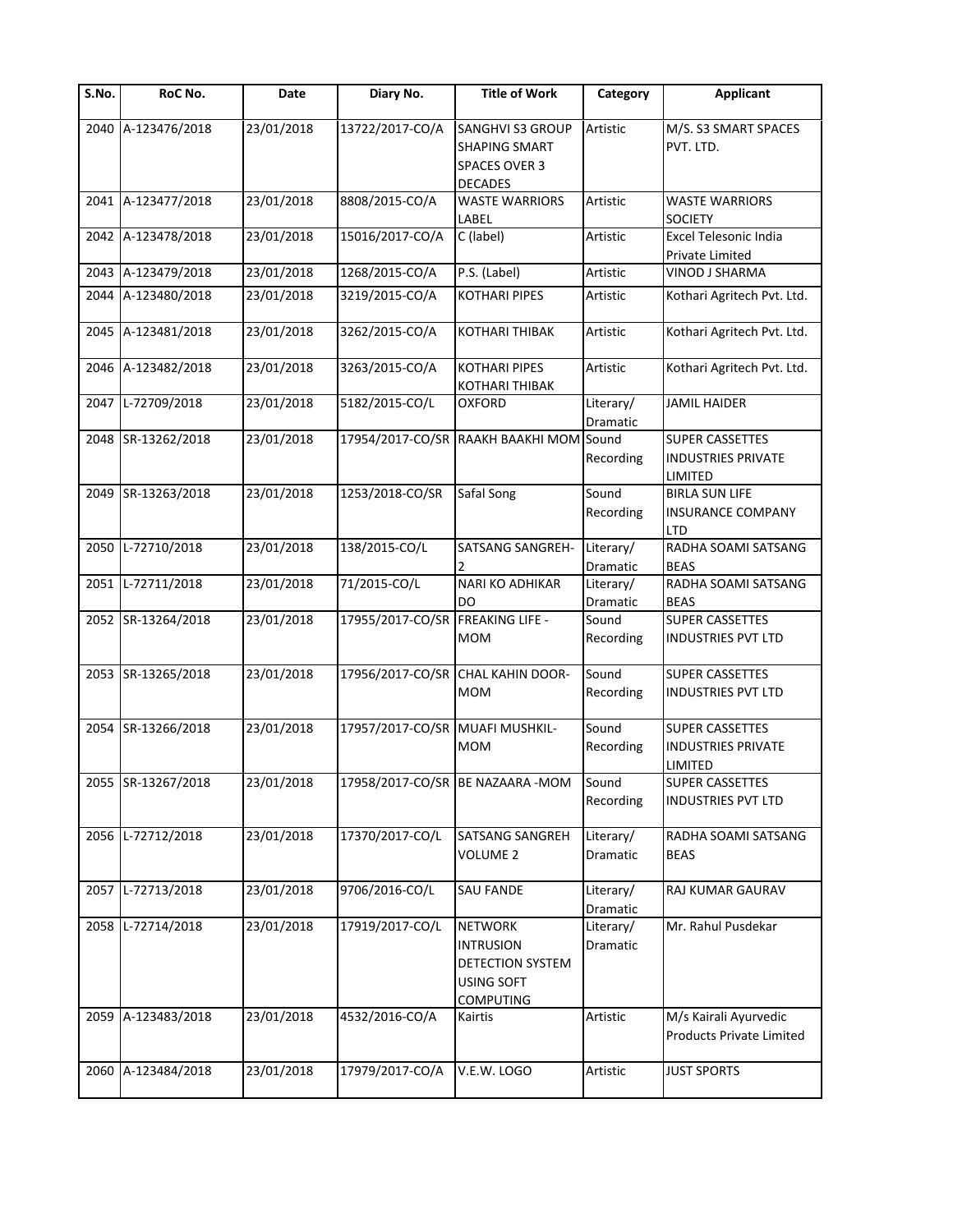| S.No. | RoC No.            | Date       | Diary No.                          | <b>Title of Work</b>                                                                  | Category              | <b>Applicant</b>                                     |
|-------|--------------------|------------|------------------------------------|---------------------------------------------------------------------------------------|-----------------------|------------------------------------------------------|
|       | 2061 A-123485/2018 | 23/01/2018 | 17713/2017-CO/A                    | <b>ARTISTIC LOGO</b><br>CONTAINING L GYAN<br>ANANT IN HINDI AND<br>LAKSHYA IN ENGLISH | Artistic              | MANU PRAKASHAN PVT<br><b>LTD</b>                     |
|       | 2062 A-123486/2018 | 23/01/2018 | 17992/2017-CO/A                    | HOH Hand Over<br>Heart                                                                | Artistic              | Smt. Lavina Roopchandani                             |
| 2063  | L-72715/2018       | 23/01/2018 | 18008/2017-CO/L                    | <b>ENVIRONMENT</b><br><b>ENGINEERING 1</b>                                            | Literary/<br>Dramatic | Mrs. Boskey Bahoria, Ms.<br>Kalyani Sawarkar         |
| 2064  | L-72716/2018       | 23/01/2018 | 6765/2016-CO/L                     | <b>GENERAL</b><br>KNOWLEDGE                                                           | Literary/<br>Dramatic | M/S. AAA BRIGHT<br>ACADEMY, A<br>PROPRIETARY CONCERN |
|       | 2065 L-72717/2018  | 23/01/2018 | 14583/2016-CO/L                    | Fingerprints of the<br>Universe                                                       | Literary/<br>Dramatic | Space Technology and<br>Education Pvt. Ltd.          |
|       | 2066 L-72718/2018  | 23/01/2018 | 4511/2016-CO/L                     | <b>TERRORIST S</b><br><b>DAUGHTER</b>                                                 | Literary/<br>Dramatic | DR. VIPUL NARAIN ROY                                 |
|       | 2067 A-123487/2018 | 24/01/2018 | 17753/2017-CO/A                    | <b>V12 SALON PACK</b><br>LABEL                                                        | Artistic              | <b>GREAT WHITE GLOBAL</b><br>PVT LTD                 |
|       | 2068 A-123488/2018 | 24/01/2018 | 17755/2017-CO/A                    | PURE SKIN B/W<br>LABEL                                                                | Artistic              | M/S EMAMI LIMITED                                    |
|       | 2069 A-123489/2018 | 24/01/2018 | 17754/2017-CO/A                    | <b>THANDA THANDA</b><br>COOL COOL B/W<br>LABEL                                        | Artistic              | M/S EMAMI LIMITED                                    |
|       | 2070 A-123490/2018 | 24/01/2018 | 17751/2017-CO/A                    | <b>SJ FABRICSS</b>                                                                    | Artistic              | <b>SJ FABRICS PRIVATE</b><br>LIMITED                 |
|       | 2071 L-72719/2018  | 24/01/2018 | 17718/2017-CO/L                    | JESUS AND 22ND<br>DECEMBER                                                            | Literary/<br>Dramatic | Dr.S.M.AMEEN                                         |
|       | 2072 L-72720/2018  | 24/01/2018 | 17981/2017-CO/L                    | Raatan Kaaliyan                                                                       | Literary/<br>Dramatic | Dr Gurdit Singh Randhawa                             |
|       | 2073 SR-13268/2018 | 24/01/2018 | 17827/2017-CO/SR PYAAR HAI TUMSE   | TOAST WITH THE<br><b>GHOST</b>                                                        | Sound<br>Recording    | <b>SUPER CASSETTES</b><br><b>INDUSTRIES PVT LTD</b>  |
|       | 2074 SR-13269/2018 | 24/01/2018 | 17828/2017-CO/SR JANE JANA TOAST   | WITH THE GHOST                                                                        | Sound<br>Recording    | <b>SUPER CASSETTES</b><br>INDUSTRIES PVT LTD         |
|       | 2075 SR-13270/2018 | 24/01/2018 | 17829/2017-CO/SR                   | <b>DHEEME DHEEME</b><br><b>TOAST WITH THE</b><br><b>GHOST</b>                         | Sound<br>Recording    | <b>SUPER CASSETTES</b><br>INDUSTRIES PVT LTD         |
|       | 2076 SR-13271/2018 | 24/01/2018 | 17832/2017-CO/SR                   | <b>HUMARI TUMHARI</b><br>TOAST WITH THE<br><b>GHOST</b>                               | Sound<br>Recording    | <b>SUPER CASSETTES</b><br>INDUSTRIES PVT LTD         |
|       | 2077 SR-13272/2018 | 24/01/2018 | 17831/2017-CO/SR THAT I LIVE TOAST | WITH THE GHOST                                                                        | Sound<br>Recording    | <b>SUPER CASSETTES</b><br>INDUSTRIES PVT LTD         |
|       | 2078 SR-13273/2018 | 24/01/2018 | 17791/2017-CO/SR Tere Liye         |                                                                                       | Sound<br>Recording    | Vikram Aulakh                                        |
|       | 2079 SR-13274/2018 | 24/01/2018 | 17830/2017-CO/SR MERI NAZRON KO    | TOAST WITH THE<br><b>GHOST</b>                                                        | Sound<br>Recording    | <b>SUPER CASSETTES</b><br>INDUSTRIES PVT LTD         |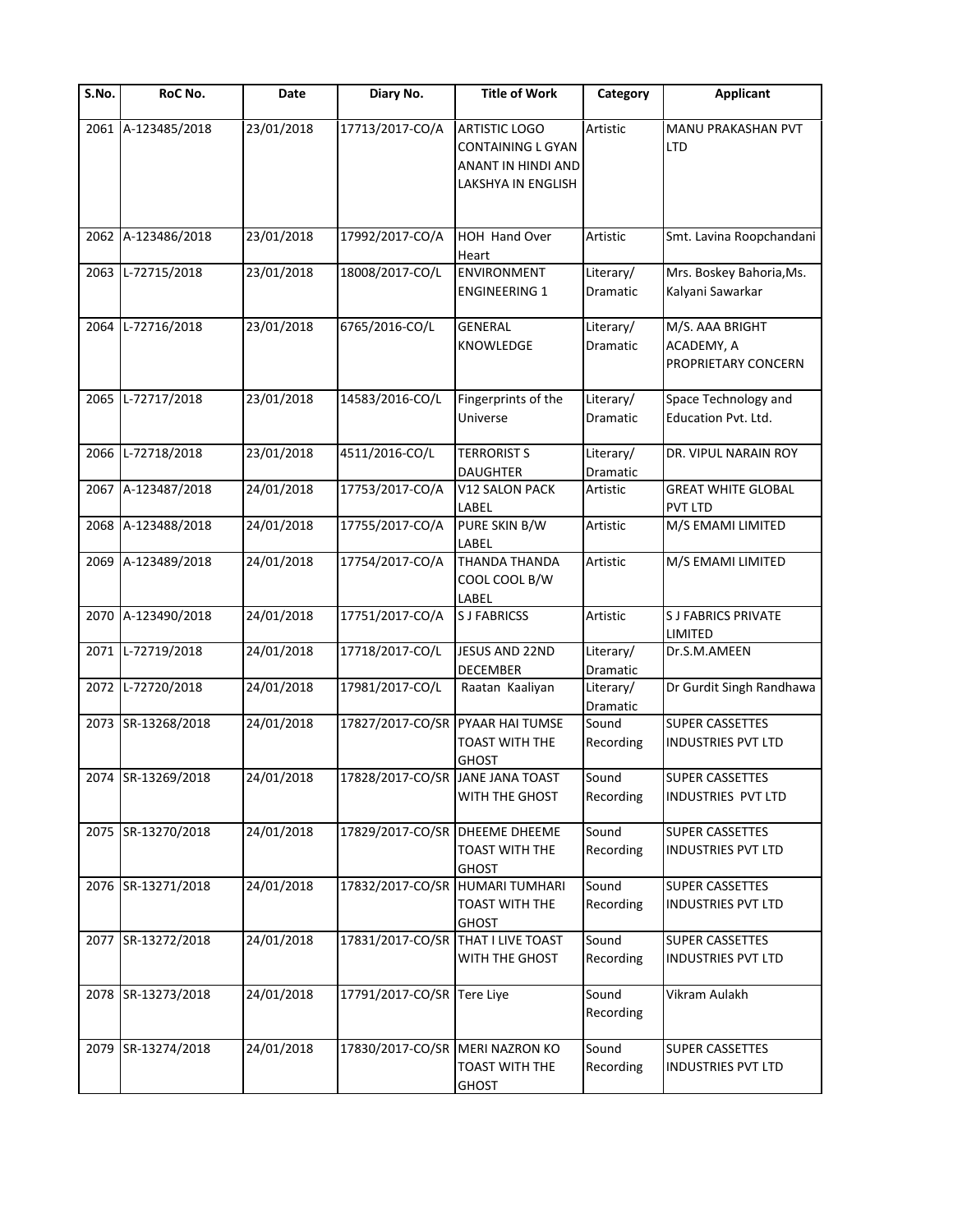| $\overline{\mathsf{S}}$ . No. | RoC No.            | Date       | Diary No.                  | <b>Title of Work</b>                                           | Category              | <b>Applicant</b>                                          |
|-------------------------------|--------------------|------------|----------------------------|----------------------------------------------------------------|-----------------------|-----------------------------------------------------------|
| 2080                          | A-123491/2018      | 24/01/2018 | 7593/2017-CO/A             | SIDE FENDER PLATE<br><b>ASSY LEFT POWER</b>                    | Artistic              | <b>GREAVES COTTON</b><br>LIMITED                          |
|                               | 2081 L-72721/2018  | 24/01/2018 | 17679/2017-CO/L            | <b>Quality and Quantity</b><br>Research                        | Literary/<br>Dramatic | Sarang Shankar Bhola                                      |
| 2082                          | CF-3989/2018       | 24/01/2018 | 11165/2017-CO/CF TITLI UDI |                                                                | ph Film               | Cinematogra CRAZY CUB ANIMATION<br><b>STUDIO PVT. LTD</b> |
| 2083                          | L-72722/2018       | 24/01/2018 | 10942/2017-CO/L            | Dual diploma animal<br>husbandry-B.Sc<br>veterinary nursing    | Literary/<br>Dramatic | Dr. Narendra Kumar<br><b>Barhat</b>                       |
| 2084                          | A-123492/2018      | 24/01/2018 | 7594/2017-CO/A             | <b>SIDE FENDER PLATE</b><br><b>ASSY RIGHT POWER</b>            | Artistic              | <b>GREAVES COTTON</b><br>LIMITED                          |
|                               | 2085 A-123493/2018 | 24/01/2018 | 7596/2017-CO/A             | SIDE PLATE LEFT -<br><b>POWER TILLER</b>                       | Artistic              | <b>GREAVES COTTON</b><br>LIMITED                          |
|                               | 2086 A-123494/2018 | 24/01/2018 | 7599/2017-CO/A             | SIDE PLATE RIGHT -<br>POWER TILLER                             | Artistic              | <b>GREAVES COTTON</b><br>LIMITED                          |
|                               | 2087 A-123495/2018 | 24/01/2018 | 7602/2017-CO/A             | <b>STEERING LEVER</b><br><b>COVER - POWER</b><br><b>TILLER</b> | Artistic              | <b>GREAVES COTTON</b><br>LIMITED                          |
|                               | 2088 A-123496/2018 | 24/01/2018 | 7603/2017-CO/A             | <b>STRUCTURE ASSY</b><br><b>POWER TILLER</b>                   | Artistic              | <b>GREAVES COTTON</b><br>LIMITED                          |
| 2089                          | A-123497/2018      | 24/01/2018 | 7607/2017-CO/A             | <b>SUPPORT PIPE FOR</b><br><b>TOOL KIT BOX</b>                 | Artistic              | <b>GREAVES COTTON</b><br>LIMITED                          |
| 2090                          | A-123498/2018      | 24/01/2018 | 7609/2017-CO/A             | <b>UPPER COVER -</b><br>ROTAVATOR COVER<br>POWER TILLER        | Artistic              | <b>GREAVES COTTON</b><br>LIMITED                          |
|                               | 2091 A-123499/2018 | 24/01/2018 | 7561/2017-CO/A             | <b>GEAR GATE TOP</b><br><b>COVER - POWER</b><br><b>TILLER</b>  | Artistic              | <b>GREAVES COTTON</b><br>LIMITED                          |
|                               | 2092 A-123500/2018 | 24/01/2018 | 7549/2017-CO/A             | <b>CHAIN COVER TOP</b><br><b>PANEL POWER</b><br><b>TILLER</b>  | Artistic              | <b>GREAVES COTTON</b><br>LIMITED                          |
|                               | 2093 A-123501/2018 | 24/01/2018 | 7550/2017-CO/A             | <b>COVER LOWER REAR Artistic</b><br><b>ASSY - POWER TILLER</b> |                       | <b>GREAVES COTTON</b><br>LIMITED                          |
|                               | 2094 A-123502/2018 | 24/01/2018 | 7551/2017-CO/A             | <b>COVER PANEL ASSY</b><br>POWER TILLER                        | Artistic              | <b>GREAVES COTTON</b><br>LIMITED                          |
| 2095                          | L-72723/2018       | 24/01/2018 | 17918/2017-CO/L            | ZABT-E-DIL                                                     | Literary/<br>Dramatic | Shubhankar Chakraborty                                    |
|                               | 2096 A-123503/2018 | 24/01/2018 | 7552/2017-CO/A             | <b>EXHAUST PIPE PANEL Artistic</b><br>POWER TILLER             |                       | <b>GREAVES COTTON</b><br>LIMITED                          |
|                               | 2097 A-123504/2018 | 24/01/2018 | 7556/2017-CO/A             | FLYWHEEL COVER<br><b>ASSY - POWER TILLER</b>                   | Artistic              | <b>GREAVES COTTON</b><br>LIMITED                          |
| 2098                          | L-72724/2018       | 24/01/2018 | 17773/2017-CO/L            | <b>ISWEEP</b>                                                  | Literary/<br>Dramatic | Mr. Ketan Machhale                                        |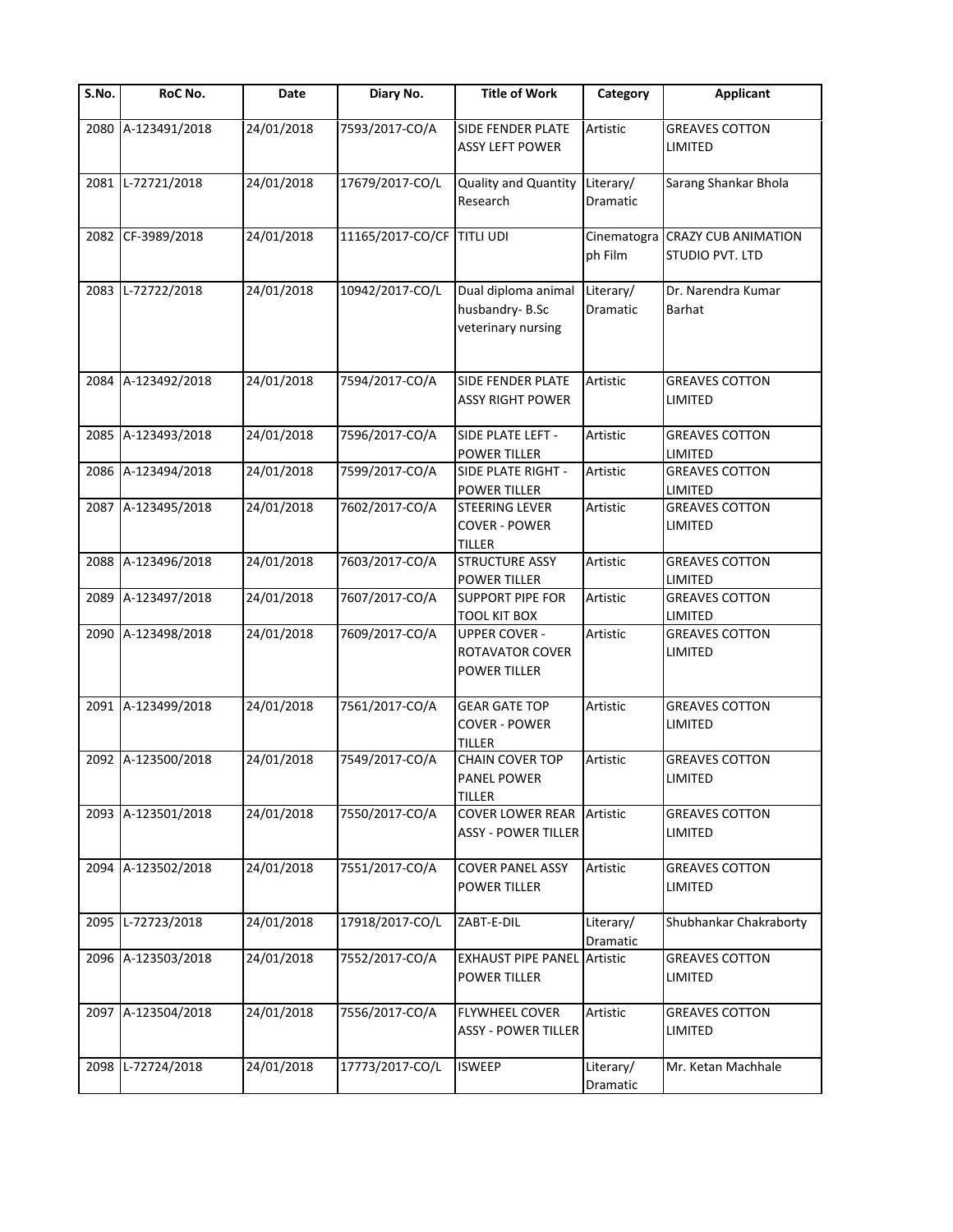| S.No. | RoC No.            | Date       | Diary No.                     | <b>Title of Work</b>                                                                                                                                                                                                 | Category              | <b>Applicant</b>                                             |
|-------|--------------------|------------|-------------------------------|----------------------------------------------------------------------------------------------------------------------------------------------------------------------------------------------------------------------|-----------------------|--------------------------------------------------------------|
| 2099  | L-72725/2018       | 24/01/2018 | 17874/2017-CO/L               | DCA - DIPLOMA IN<br><b>COMPUTER</b><br><b>APPLICATION</b>                                                                                                                                                            | Literary/<br>Dramatic | RAJEEV GANDHI YOUTH<br>COMPUTER SAKSHARTA<br><b>MISSION</b>  |
| 2100  | L-72726/2018       | 24/01/2018 | 17924/2017-CO/L               | <b>SATSANG SANGREH</b><br>VOLUME 6                                                                                                                                                                                   | Literary/<br>Dramatic | RADHA SOAMI SATSANG<br><b>BEAS</b>                           |
| 2101  | L-72727/2018       | 24/01/2018 | 14749/2016-CO/L               | <b>MY JOURNAL</b>                                                                                                                                                                                                    | Literary/<br>Dramatic | Chaitra Creations &<br>Publicity                             |
| 2102  | L-72728/2018       | 24/01/2018 | 17758/2017-CO/L               | CFD SIMULATION ON Literary/<br><b>AEROFOIL OF AN</b><br><b>AXIAL FLOW</b><br><b>COMPRESSOR BLADE</b><br><b>DURING THE</b><br><b>TRANSIENT</b><br><b>OPERATIONS OF</b><br><b>TWIN SPOOL</b><br><b>TURBOJET ENGINE</b> | Dramatic              | <b>HINDUSTAN</b><br><b>AERONAUTICS LIMITED</b><br><b>HAL</b> |
|       | 2103 L-72729/2018  | 24/01/2018 | 14830/2016-CO/L               | Aisa Hoon MainAisi<br>Hoon Main                                                                                                                                                                                      | Literary/<br>Dramatic | Chaitra Creations &<br>Publicity                             |
| 2104  | SR-13275/2018      | 24/01/2018 | 17838/2017-CO/SR              | DIL DHADKE LOUDER Sound<br><b>LOUDER</b><br><b>MUBARAKAN</b>                                                                                                                                                         | Recording             | <b>SUPER CASSETTES</b><br><b>INDUSTRIES PVT LTD</b>          |
|       | 2105 SR-13276/2018 | 24/01/2018 | 17837/2017-CO/SR HAWA HAWA    | MUBARAKAN                                                                                                                                                                                                            | Sound<br>Recording    | <b>SUPER CASSETTES</b><br><b>INDUSTRIES PVT LTD</b>          |
|       | 2106 SR-13277/2018 | 24/01/2018 | 17836/2017-CO/SR HAATHON MEIN | THHE HAATH<br>MUBARAKAN                                                                                                                                                                                              | Sound<br>Recording    | SUPER CASSETTES<br>INDUSTRIES PVT LTD                        |
|       | 2107 SR-13278/2018 | 24/01/2018 |                               | 17833/2017-CO/SR THE GOGGLE SONG<br>MUBARAKAN                                                                                                                                                                        | Sound<br>Recording    | SUPER CASSETTES PVT LTD                                      |
|       | 2108 SR-13279/2018 | 24/01/2018 | 17834/2017-CO/SR MUBARAKAN    |                                                                                                                                                                                                                      | Sound<br>Recording    |                                                              |
|       | 2109 SR-13280/2018 | 24/01/2018 | 17835/2017-CO/SR JATT JAGUAR  | <b>MUBARAKAN</b>                                                                                                                                                                                                     | Sound<br>Recording    | <b>SUPER CASSETTES</b><br><b>INDUSTRIES PVT LTD</b>          |
|       | 2110 L-72730/2018  | 24/01/2018 | 17943/2017-CO/L               | <b>ELECTRICAL</b><br><b>MACHINE 1</b>                                                                                                                                                                                | Literary/<br>Dramatic | Mr. Rahul Jawale, Prof.<br>Sagar Lanjewar                    |
| 2111  | L-72731/2018       | 24/01/2018 | 15836/2017-CO/L               | <b>COMING FROM</b><br><b>ANOTHER LAND -</b><br>THE LIGHT IN OUR<br><b>DREAMS</b>                                                                                                                                     | Literary/<br>Dramatic | <b>TEJASH NATALI</b>                                         |
|       | 2112 SW-10081/2018 | 24/01/2018 | 13533/2017-<br>CO/SW          | LEVOTEL HOTEL<br>MANAGEMENT<br><b>SYSTEM</b>                                                                                                                                                                         | Computer<br>Software  | M/S. LEVOTEL DATA<br>SYSTEM LLP.                             |
|       | 2113 L-72732/2018  | 24/01/2018 | 17721/2017-CO/L               | <b>BLIND SPOT</b><br>DETECTION USING<br>ULTRASONIC SENSOR                                                                                                                                                            | Literary/<br>Dramatic | Ms. Poonam Agarkar                                           |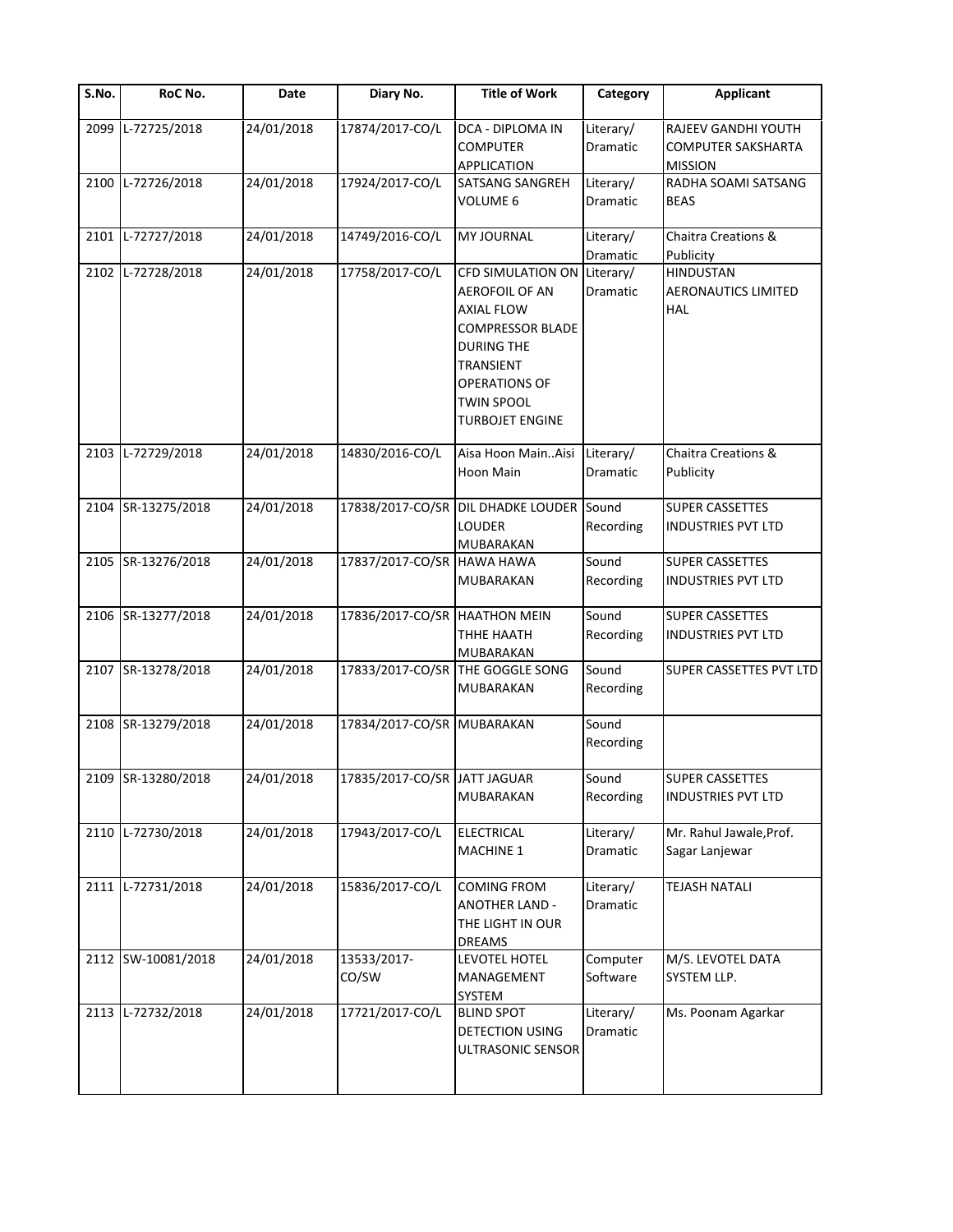| S.No. | RoC No.            | Date       | Diary No.                        | <b>Title of Work</b>                                                              | Category                     | <b>Applicant</b>                                    |
|-------|--------------------|------------|----------------------------------|-----------------------------------------------------------------------------------|------------------------------|-----------------------------------------------------|
| 2114  | A-123505/2018      | 24/01/2018 | 4919/2016-CO/A                   | <b>SEALING AND</b><br><b>CUTTING ASSEMBLY</b>                                     | Artistic                     | <b>UFLEX LTD</b>                                    |
|       | 2115 SR-13281/2018 | 24/01/2018 |                                  | 17866/2017-CO/SR IK MITTI DUSHMAN                                                 | Sound<br>Recording           | <b>SUPER CASSETTES</b><br><b>INDUSTRIES PVT LTD</b> |
|       | 2116 SR-13282/2018 | 24/01/2018 | 17865/2017-CO/SR                 | <b>ZINDAGI BANA LAYA</b><br><b>DUSHMAN</b>                                        | Sound<br>Recording           | <b>SUPER CASSETTES</b><br><b>INDUSTRIES PVT LTD</b> |
|       | 2117 SR-13283/2018 | 24/01/2018 | 17864/2017-CO/SR                 | <b>CHALLA DUSHMAN</b>                                                             | Sound<br>Recording           | <b>SUPER CASSETTES</b><br><b>INDUSTRIES PVT LTD</b> |
|       | 2118 SR-13284/2018 | 24/01/2018 | 17863/2017-CO/SR                 | <b>MEHRAMA</b><br><b>DUSHMAN</b>                                                  | Sound<br>Recording           | <b>SUPER CASSETTES</b><br><b>INDUSTRIES PVT LTD</b> |
| 2119  | A-123506/2018      | 24/01/2018 | 17757/2017-CO/A                  | <b>TDM</b>                                                                        | Artistic                     | M/S NOVA IMPEX                                      |
| 2120  | L-72733/2018       | 24/01/2018 | 17725/2017-CO/L                  | <b>ANTIPHISHING</b><br>FRAMEWORK BASED<br><b>ON VISUAL</b><br><b>CRYPTOGRAPHY</b> | Literary/<br><b>Dramatic</b> | Ms. Neha Titarmare                                  |
| 2121  | L-72734/2018       | 24/01/2018 | 17881/2017-CO/L                  | MOBILE PHONE<br><b>BASED ELECTRONIC</b><br><b>VOTING SYSTEM</b>                   | Literary/<br><b>Dramatic</b> | Mrs. Manisha Khorgade                               |
|       | 2122 SR-13285/2018 | 24/01/2018 | 17870/2017-CO/SR                 | LAAGI NA CHOOTE A<br><b>GENTLEMAN</b>                                             | Sound<br>Recording           | <b>SUPER CASSETTES</b><br><b>INDUSTRIES PVT LTD</b> |
|       | 2123 SR-13286/2018 | 24/01/2018 | 17867/2017-CO/SR                 | <b>DISCO DISCO A</b><br><b>GENTLEMAN</b>                                          | Sound<br>Recording           | <b>SUPER CASSETTES</b><br><b>INDUSTRIES PVT LTD</b> |
|       | 2124 SR-13287/2018 | 24/01/2018 | 17868/2017-CO/SR BAAT BAN JAYE A | <b>GENTELMAN</b>                                                                  | Sound<br>Recording           | <b>SUPER CASSETTES</b><br><b>INDUSTRIES PVT LTD</b> |
|       | 2125 SR-13288/2018 | 24/01/2018 | 17869/2017-CO/SR                 | <b>CHANDRALEKHA A</b><br><b>GENTLEMAN</b>                                         | Sound<br>Recording           | <b>SUPER CASSETTES</b><br><b>INDUSTRIES PVT LTD</b> |
|       | 2126 SR-13289/2018 | 24/01/2018 | 17872/2017-CO/SR                 | <b>BANDOOK MER</b><br>LAILA A GENTLEMAN                                           | Sound<br>Recording           | <b>SUPER CASSETTES</b><br><b>INDUSTRIES PVT LTD</b> |
|       | 2127 SR-13290/2018 | 24/01/2018 | 17862/2017-CO/SR                 | <b>BAAKI RAB PE</b><br>CHHOD DE<br><b>LUCKNOW CENTRAL</b>                         | Sound<br>Recording           | <b>SUPER CASSETTES</b><br><b>INDUSTRIES PVT LTD</b> |
|       | 2128 SR-13291/2018 | 24/01/2018 |                                  | 17856/2017-CO/SR KAAVAAN KAAVAAN<br><b>LUCKNOW CENTRAL</b>                        | Sound<br>Recording           | <b>SUPER CASSETTES</b><br><b>INDUSTRIES PVT LTD</b> |
|       | 2129 SR-13292/2018 | 24/01/2018 | 17857/2017-CO/SR MEER E KAARWAN  | LUCKNOW CENTRAL                                                                   | Sound<br>Recording           | <b>SUPER CASSETTES</b><br><b>INDUSTRIES PVT LTD</b> |
|       | 2130 SR-13293/2018 | 24/01/2018 | 17859/2017-CO/SR                 | <b>TEEN KABOOTAR</b><br>LUCKNOW CENTRAL                                           | Sound<br>Recording           | <b>SUPE CASSETTES</b><br><b>INDUSTRIES PVT LTD</b>  |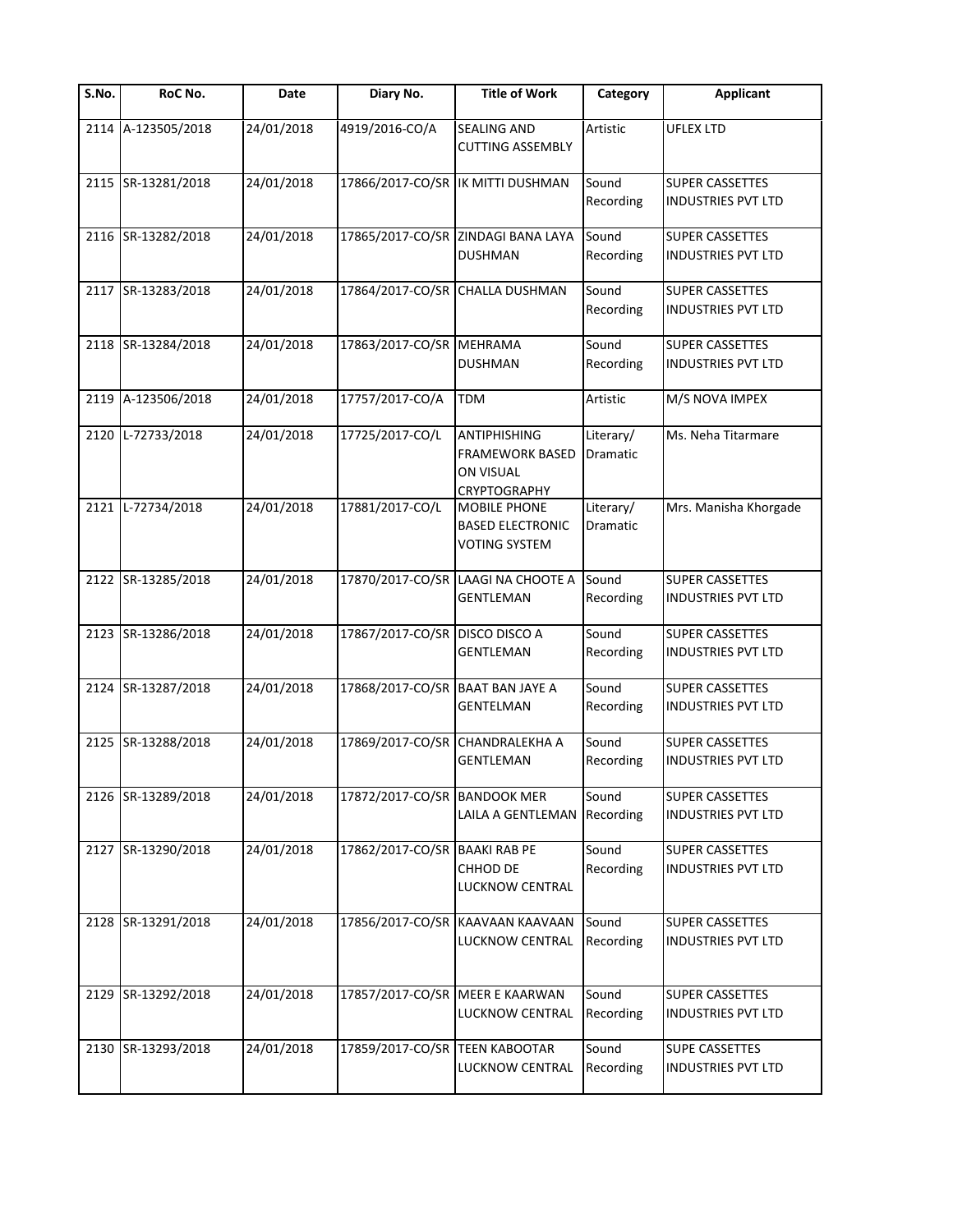| $\overline{\mathsf{S}}$ . No. | RoC No.            | Date       | Diary No.                  | <b>Title of Work</b>                                                                                                                                                                     | Category                     | <b>Applicant</b>                                               |
|-------------------------------|--------------------|------------|----------------------------|------------------------------------------------------------------------------------------------------------------------------------------------------------------------------------------|------------------------------|----------------------------------------------------------------|
|                               | 2131 SR-13294/2018 | 24/01/2018 | 17860/2017-CO/SR RANGDAARI | LUCKNOW CENTRAL                                                                                                                                                                          | Sound<br>Recording           | <b>SUPER CASSETTES</b><br>INDUSTRIES PVT LTD                   |
|                               | 2132 SR-13295/2018 | 24/01/2018 |                            | 17861/2017-CO/SR KAAVAAN KAAVAAN<br>REMIX LUCKNOW<br><b>CENTRAL</b>                                                                                                                      | Sound<br>Recording           | <b>SUPER CASSETTES</b><br><b>INDUSTRIES PVT LTD</b>            |
|                               | 2133 A-123507/2018 | 24/01/2018 | 15838/2017-CO/A            | <b>Bhangale Gold</b>                                                                                                                                                                     | Artistic                     | <b>Bhangale Gold</b>                                           |
|                               | 2134 SR-13296/2018 | 24/01/2018 | 14994/2017-CO/M            | Banjaara                                                                                                                                                                                 | Sound<br>Recording           | Abhishek Kumar                                                 |
| 2135                          | L-72735/2018       | 24/01/2018 | 15033/2017-CO/L            | SSSC BY USING FCMLI Literary/<br><b>FOR SERIES</b><br><b>COMPENSATION OF</b><br><b>TRANSMISSION LINE</b>                                                                                 | Dramatic                     | RITESH C UJAWANE                                               |
| 2136                          | L-72736/2018       | 24/01/2018 | 16576/2017-CO/L            | Second Opinion<br>Platform                                                                                                                                                               | Literary/<br><b>Dramatic</b> | <b>EVAH Integrated Solutions</b><br>Pvt. Ltd.                  |
| 2137                          | L-72737/2018       | 24/01/2018 | 12244/2017-CO/L            | A METHOD TO BRING Literary/<br>PERFORMANCE<br><b>SCORES OF</b><br><b>INDIVIDUALS</b><br>AWARDED IN e-MAP<br>AFTER FINAL REVIEW<br>ON A STANDARD<br><b>SCALE FOR</b><br><b>COMPARISON</b> | Dramatic                     | <b>BHARAT HEAVY</b><br>ELECTRICALS LIMITED                     |
| 2138                          | L-72738/2018       | 24/01/2018 | 5325/2015-CO/L             | TIL - TIL YAADO MAI<br><b>JALNE DO</b>                                                                                                                                                   | Literary/<br>Dramatic        | <b>SHASHI KANT</b>                                             |
| 2139                          | L-72739/2018       | 24/01/2018 | 12807/2015-CO/L            | www.alifmart.com                                                                                                                                                                         | Literary/<br>Dramatic        | <b>Alifmart Online Services</b><br><b>LLP</b>                  |
| 2140                          | L-72740/2018       | 24/01/2018 | 10554/2015-CO/L            | Incentive for Growth                                                                                                                                                                     | Literary/<br>Dramatic        | Suresh Shaw                                                    |
|                               | 2141 A-123508/2018 | 24/01/2018 | 4801/2015-CO/A             | <b>NOVELTY</b>                                                                                                                                                                           | Artistic                     | <b>NEERAJ KUMAR</b><br>AGARWALPROPRIETOR<br>LAKSHAY INDUSTRIES |
| 2142                          | L-72741/2018       | 24/01/2018 | 17901/2017-CO/L            | Ti Ani Me                                                                                                                                                                                | Literary/<br>Dramatic        | <b>KAUSHIK SHROTRI</b>                                         |
|                               | 2143 A-123509/2018 | 24/01/2018 | 2077/2017-CO/A             | <b>RIYA</b>                                                                                                                                                                              | Artistic                     | <b>RANJIT DAS</b>                                              |
| 2144                          | L-72742/2018       | 24/01/2018 | 17661/2017-CO/L            | <b>GEETA MATA</b>                                                                                                                                                                        | Literary/<br>Dramatic        | <b>SHANKAR RAO</b>                                             |
|                               | 2145 SR-13297/2018 | 24/01/2018 | 16421/2017-CO/SR BELIEVE   |                                                                                                                                                                                          | Sound<br>Recording           | Mr. ANEESH CHENGAPPA                                           |
|                               | 2146 A-123510/2018 | 24/01/2018 | 2079/2017-CO/A             | <b>RIYA</b>                                                                                                                                                                              | Artistic                     | RANJIT DAS                                                     |
|                               | 2147 A-123511/2018 | 24/01/2018 | 2080/2017-CO/A             | <b>RIYA</b>                                                                                                                                                                              | Artistic                     | RANJIT DAS                                                     |
|                               | 2148 A-123512/2018 | 24/01/2018 | 2082/2017-CO/A             | RANJIT BLOUSE                                                                                                                                                                            | Artistic                     | RANJIT DAS                                                     |
| 2149                          | A-123513/2018      | 24/01/2018 | 2083/2017-CO/A             | RANJEET BLOUSE                                                                                                                                                                           | Artistic                     | RANJIT DAS                                                     |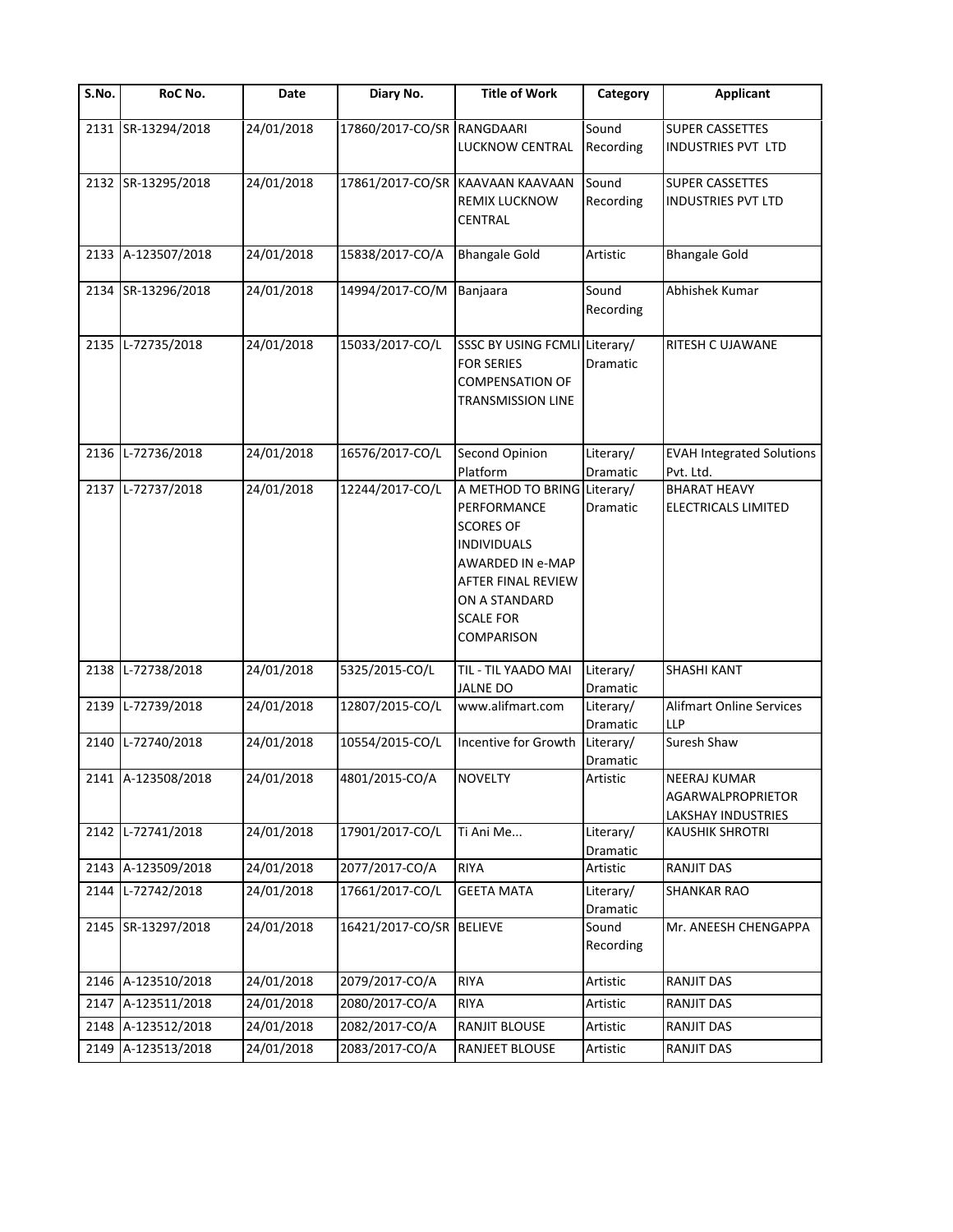| $\overline{\mathsf{S}}$ . No. | RoC No.            | Date       | Diary No.       | <b>Title of Work</b>                                                                                                    | Category              | <b>Applicant</b>                                  |
|-------------------------------|--------------------|------------|-----------------|-------------------------------------------------------------------------------------------------------------------------|-----------------------|---------------------------------------------------|
| 2150                          | L-72743/2018       | 24/01/2018 | 17769/2017-CO/L | LOW COST WIRE<br><b>CUTTING MACHINE</b><br><b>FOR WIRE</b><br>HARNESSING<br>INDUSTRY                                    | Literary/<br>Dramatic | Ms. Dhanashree Tajne                              |
| 2151                          | L-72744/2018       | 24/01/2018 | 17950/2017-CO/L | <b>STUDY OF</b><br>ELECTRICAL SAFETY<br>IN INDUSTRY                                                                     | Literary/<br>Dramatic | Mr. Rajesh Rane                                   |
| 2152                          | L-72745/2018       | 24/01/2018 | 17763/2017-CO/L | <b>INTELLIGENT STREET</b><br>LIGHT SYSTEM                                                                               | Literary/<br>Dramatic | Mr. Akshay Kadu                                   |
| 2153                          | L-72746/2018       | 24/01/2018 | 17719/2017-CO/L | <b>SPAM MAIL</b><br>DETECTION USING<br>ANN                                                                              | Literary/<br>Dramatic | Mr. Rajesh Nasare                                 |
| 2154                          | L-72747/2018       | 24/01/2018 | 18000/2017-CO/L | <b>MAINTENANCE AND</b><br>REHABILITATION<br><b>ENGINEERING</b>                                                          | Literary/<br>Dramatic | PINKY B. CHOUHAN                                  |
| 2155                          | L-72748/2018       | 24/01/2018 | 17920/2017-CO/L | Journal of a Stripling                                                                                                  | Literary/<br>Dramatic | <b>ABISHEK GUPTA</b>                              |
| 2156                          | L-72749/2018       | 24/01/2018 | 17727/2017-CO/L | <b>DESIGN OF LOAD</b><br><b>BALANCING SERVER</b><br>FOR IMPROVING THE<br>SPEED OF NETWORK                               | Literary/<br>Dramatic | Ms. Kalyani Pendke                                |
| 2157                          | L-72750/2018       | 24/01/2018 | 17682/2017-CO/L | <b>STA Encryption</b><br>Algorithm                                                                                      | Literary/<br>Dramatic | Kamalraj<br>Subramaniam, Renjith V<br>Ravi        |
| 2158                          | L-72751/2018       | 24/01/2018 | 17897/2017-CO/L | DATA ACQUISITION<br>OF EFFLUENT<br>TREATMENT PLANT                                                                      | Literary/<br>Dramatic | Mr. Lokesh Chawle                                 |
|                               | 2159 L-72752/2018  | 24/01/2018 | 17889/2017-CO/L | <b>VOICE &amp; MOTION</b><br>CONTROLLED<br><b>ELECTRIC WHEEL</b><br><b>CHAIR FOR</b><br>PHYSICALLY<br><b>CHALLENGED</b> | Literary/<br>Dramatic | Mr. Pratik Bheley                                 |
| 2160                          | A-123514/2018      | 24/01/2018 | 18010/2017-CO/A | <b>WONDER GLUE</b>                                                                                                      | Artistic              | PELSTRA<br><b>MANUFACTURING</b><br><b>COMPANY</b> |
|                               | 2161 A-123515/2018 | 24/01/2018 | 2084/2017-CO/A  | <b>RANJEET BLOUSE</b>                                                                                                   | Artistic              | <b>RANJIT DAS</b>                                 |
| 2162                          | L-72753/2018       | 24/01/2018 | 18006/2017-CO/L | Sukthi sudha                                                                                                            | Literary/<br>Dramatic | Ramamma                                           |
| 2163                          | L-72754/2018       | 24/01/2018 | 17886/2017-CO/L | DESIGN OF SOME<br>QUATERNARY<br>OPERATORS USING<br><b>TANNER</b>                                                        | Literary/<br>Dramatic | Ms. Priyanka Mandavgade                           |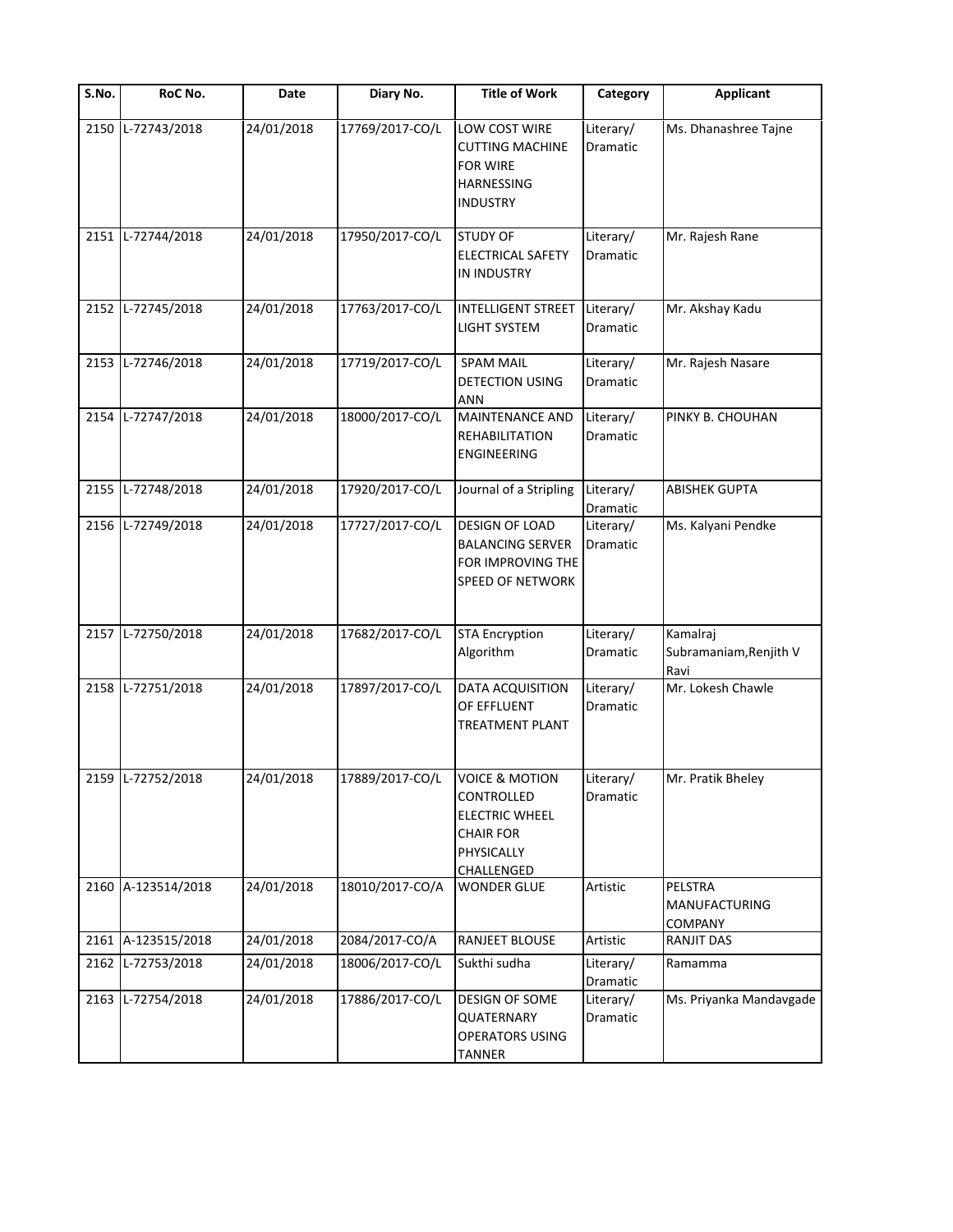| S.No. | RoC No.            | Date       | Diary No.        | <b>Title of Work</b>                                                                                                                                                                                      | Category               | <b>Applicant</b>                                       |
|-------|--------------------|------------|------------------|-----------------------------------------------------------------------------------------------------------------------------------------------------------------------------------------------------------|------------------------|--------------------------------------------------------|
| 2164  | L-72755/2018       | 24/01/2018 | 17759/2017-CO/L  | <b>STUDY OF</b><br>STRUCTURAL<br><b>INTEGRITY OF A HP</b><br><b>TURBINE DISC DUE</b><br>TO EFFECT OF<br>POSITIONING OF<br>LOCKING HOLE IN A<br>MILITARY AIRCRAFT<br><b>ENGINE: A CASE</b><br><b>STUDY</b> | Literary/<br>Dramatic  | <b>HINDUSTAN</b><br><b>AERONAUTICS LIMITED</b><br>HAL, |
| 2165  | A-123516/2018      | 24/01/2018 | 17895/2017-CO/A  | <b>POMMYS</b>                                                                                                                                                                                             | Artistic               | A.INICO INBARAJ, K.RAJA                                |
| 2166  | L-72756/2018       | 24/01/2018 | 18012/2017-CO/L  | <b>COMPUTER</b><br><b>SYSTEMS &amp; SECURITY</b>                                                                                                                                                          | Literary/<br>Dramatic  | Mr. Alok Chauhan                                       |
|       | 2167 L-72757/2018  | 24/01/2018 | 17912/2017-CO/L  | lab manual of<br>Engineering<br>Chemistry for B.E.<br><b>First Semester</b><br>students                                                                                                                   | Literary/<br>Dramatic  | Megha Sawangikar                                       |
| 2168  | CF-3990/2018       | 24/01/2018 | 17788/2017-CO/CF | <b>ROUT &amp; RETURN</b><br><b>INSTALLATION</b>                                                                                                                                                           | Cinematogra<br>ph Film | ALUDECOR LAMINATION<br>PVT. LTD.                       |
| 2169  | A-123517/2018      | 24/01/2018 | 17658/2017-CO/A  | <b>SAHAB SUPER</b><br>DELUXE                                                                                                                                                                              | Artistic               | <b>AMIT GARG DIRECTOR</b>                              |
| 2170  | L-72758/2018       | 24/01/2018 | 17686/2017-CO/L  | A Novel Artificial<br>Neural Network and<br>2dPCA-Based Hybrid<br>Approach for Face<br>Recognition                                                                                                        | Literary/<br>Dramatic  | Dr.R.K.Gnanamurthy,R.Sen<br>thilkumar                  |
|       | 2171 A-123518/2018 | 24/01/2018 | 17659/2017-CO/A  | <b>RSI ACTION LABEL</b>                                                                                                                                                                                   | Artistic               | SANJAY SHARMA                                          |
|       | 2172 L-72759/2018  | 24/01/2018 | 14912/2017-CO/L  | <b>CREDIT APPRAISAL &amp;</b><br><b>ANALYSIS OF</b><br><b>FINANCIAL</b><br><b>STATEMENTS</b>                                                                                                              | Literary/<br>Dramatic  | R K Gupta                                              |
|       | 2173 A-123519/2018 | 24/01/2018 | 17648/2017-CO/A  | <b>STREET WAY</b><br><b>HOLIDAYS LABEL</b>                                                                                                                                                                | Artistic               | STREET WAY HOLIDAYS<br><b>PVT LTD</b>                  |
| 2174  | L-72760/2018       | 24/01/2018 | 17761/2017-CO/L  | Runners Level - II<br>(Book-B)                                                                                                                                                                            | Literary/<br>Dramatic  | Sanjay Damodar Kalamkar                                |
| 2175  | L-72761/2018       | 24/01/2018 | 17802/2017-CO/L  | Analysis and Notes<br>on Judicial<br>Preparation                                                                                                                                                          | Literary/<br>Dramatic  | Nikhil Kumar Nad                                       |
| 2176  | L-72762/2018       | 24/01/2018 | 13609/2017-CO/L  | PHYSICAL AND<br>CULTURAL<br>ANTHOROPOLOGY                                                                                                                                                                 | Literary/<br>Dramatic  | GOPES KUMAR DATTA                                      |
|       | 2177 L-72763/2018  | 24/01/2018 | 11584/2017-CO/L  | Foundation of<br>Computer<br><b>Programming Using</b><br>C, C++ & Java                                                                                                                                    | Literary/<br>Dramatic  | Subhash Banka                                          |
|       | 2178 A-123520/2018 | 24/01/2018 | 9261/2015-CO/A   | autographix                                                                                                                                                                                               | Artistic               | M/S. CLASSIC STRIPES<br>PRIVATE LIMITED                |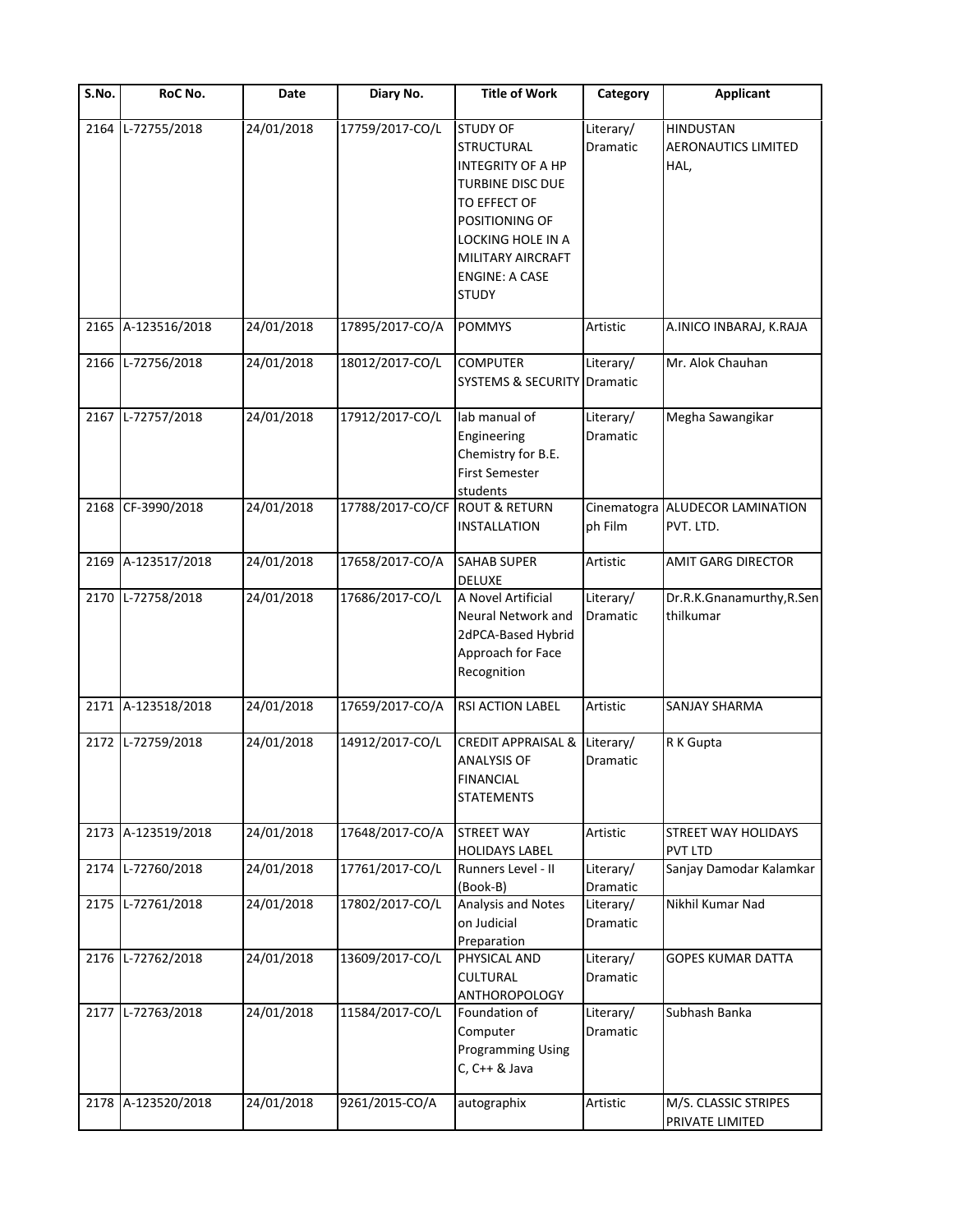| $\overline{\mathsf{S}}$ . No. | RoC No.            | Date       | Diary No.            | <b>Title of Work</b>                                                                                 | Category                     | <b>Applicant</b>                                                          |
|-------------------------------|--------------------|------------|----------------------|------------------------------------------------------------------------------------------------------|------------------------------|---------------------------------------------------------------------------|
| 2179                          | A-123521/2018      | 24/01/2018 | 9264/2015-CO/A       | <b>AUTOGRAPHIX</b>                                                                                   | Artistic                     | M/S. CLASSIC STRIPES<br>PRIVATE LIMITED                                   |
| 2180                          | SW-10082/2018      | 24/01/2018 | 12715/2017-<br>CO/SW | www.propikr.com                                                                                      | Computer<br>Software         | ASHOK KUMAR BHAYARE                                                       |
|                               | 2181 A-123522/2018 | 24/01/2018 | 11900/2017-CO/A      | <b>TANSA CITYONE</b><br>LABEL                                                                        | Artistic                     | KAVYA BUILDCON<br>PVT.LTD., KAVYA AURA                                    |
| 2182                          | L-72764/2018       | 24/01/2018 | 13636/2017-CO/L      | The Misfit                                                                                           | Literary/<br>Dramatic        | Swati Pareek                                                              |
| 2183                          | A-123523/2018      | 25/01/2018 | 17643/2017-CO/A      | APPU 999                                                                                             | Artistic                     | MUNNA TOBACCO<br><b>FACTORY</b>                                           |
| 2184                          | L-72765/2018       | 25/01/2018 | 17875/2017-CO/L      | <b>Get Connected</b>                                                                                 | Literary/<br>Dramatic        | Noel Prabhuraj                                                            |
|                               | 2185 A-123524/2018 | 25/01/2018 | 17632/2017-CO/A      | SHAHANSHAH                                                                                           | Artistic                     | ANNAPOORNA LUXURY<br>AND AUTOMATIONS PVT<br><b>LTD</b>                    |
|                               | 2186 L-72766/2018  | 25/01/2018 | 17858/2017-CO/L      | Solanki's DSSSB<br><b>Teaching</b><br>Methodology and<br>Pedagogy                                    | Literary/<br><b>Dramatic</b> | Jagwanti Devi                                                             |
| 2187                          | CF-3991/2018       | 25/01/2018 | 17776/2017-CO/CF     | <b>DEVELOPMENT OF</b><br>AUDIO VISUAL DEMO ph Film<br>FOR Fr9FA HRSG                                 |                              | Cinematogra BHARAT HEAVY<br>ELECTRICALS LIMITED                           |
|                               | 2188 A-123525/2018 | 25/01/2018 | 17644/2017-CO/A      | <b>MELA EXPRESS</b>                                                                                  | Artistic                     | SAHU SURTI BHANDAR                                                        |
| 2189                          | L-72767/2018       | 25/01/2018 | 17977/2017-CO/L      | 96 hours                                                                                             | Literary/<br>Dramatic        | Nagendra S                                                                |
| 2190                          | L-72768/2018       | 25/01/2018 | 15854/2017-CO/L      | UTTHAN - THE<br><b>RISING</b>                                                                        | Literary/<br>Dramatic        | RAHUL MITTAL, RAKESH<br>SINGH, SANTANA RANI DAS                           |
|                               | 2191 L-72769/2018  | 25/01/2018 | 15858/2017-CO/L      | <b>Swing Electricity</b><br>Generation                                                               | Literary/<br>Dramatic        | <b>BHARAT SUDHAME</b>                                                     |
| 2192                          | L-72770/2018       | 25/01/2018 | 14492/2017-CO/L      | <b>ESSENTIALS OF</b><br><b>GLOBAL PROJECT</b><br>MANAGEMENT                                          | Literary/<br>Dramatic        | DINESH RAMCHANDRA<br>KABADE, GAURAVH<br>WAIDANDE, RAVI GOVIND<br>SONAWANE |
|                               | 2193 A-123526/2018 | 25/01/2018 | 13136/2017-CO/A      | PRECIOUS PRACTICAL Artistic<br><b>ELECTRICAL</b><br><b>SOLUTIONS WITH</b><br>LOGO                    |                              | RAJEEV CHITALIA                                                           |
| 2194                          | L-72771/2018       | 25/01/2018 | 17998/2017-CO/L      | RESERVOIR WATER<br>LEVEL INDICATOR<br>AND CONTROLLER<br><b>USING COMPUTER</b>                        | Literary/<br>Dramatic        | Mr. Manish Kurwale                                                        |
| 2195                          | L-72772/2018       | 25/01/2018 | 14937/2017-CO/L      | Analysis and<br>Hardware<br>Implementation of<br>Single Phase Rectifier<br>with Reduced<br>Harmonics | Literary/<br>Dramatic        | PARAG G. SHEWANE                                                          |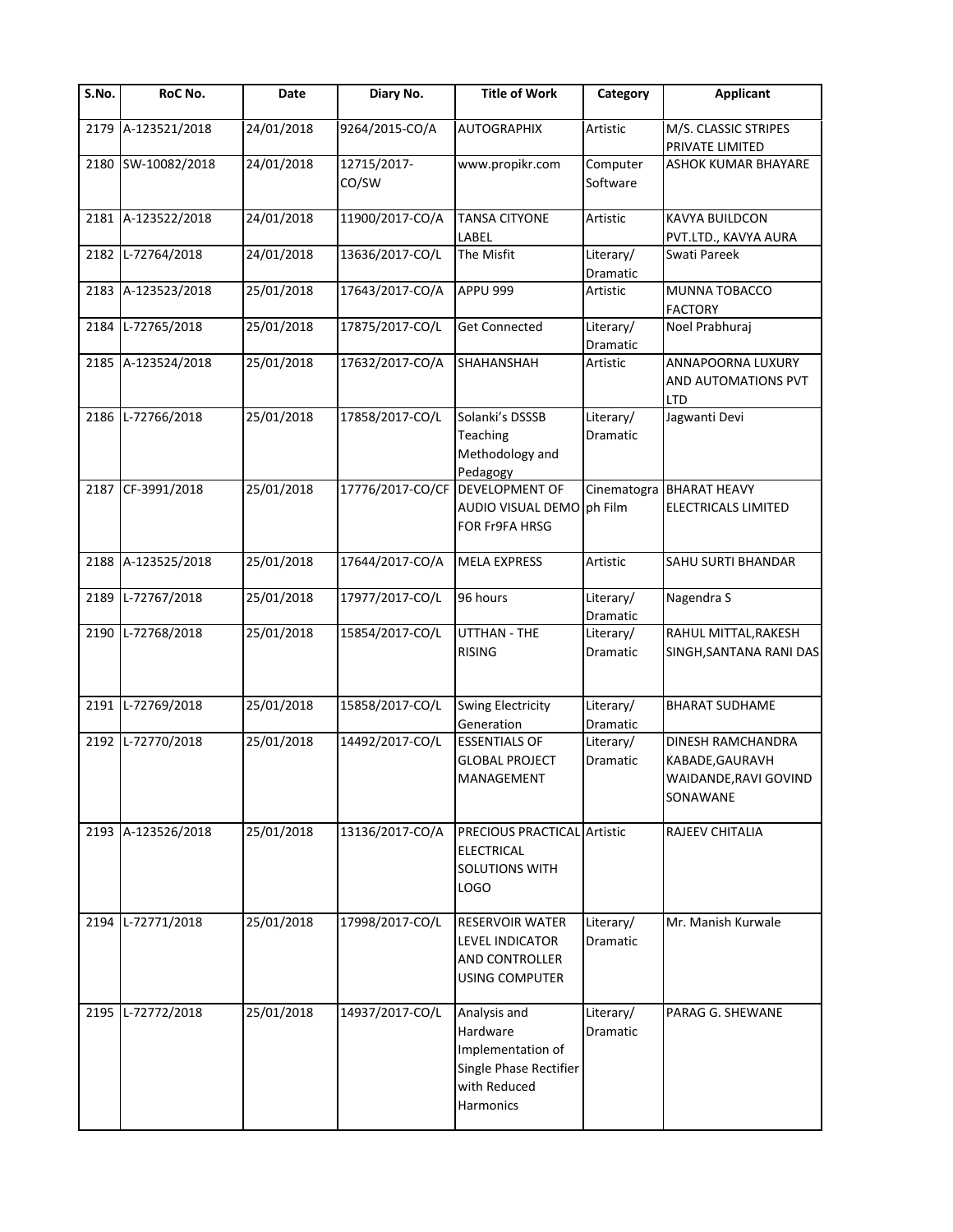| S.No. | RoC No.            | Date       | Diary No.       | <b>Title of Work</b>                                                                                                                                | Category                     | <b>Applicant</b>                              |
|-------|--------------------|------------|-----------------|-----------------------------------------------------------------------------------------------------------------------------------------------------|------------------------------|-----------------------------------------------|
|       | 2196 L-72773/2018  | 25/01/2018 | 11504/2017-CO/L | "UNDERSTANDING<br><b>EMOTIONS</b><br>LOGICALLY-A<br>LAYMAN'S GUIDE TO<br>THE FOUNDATIONS<br>OF SOCIAL<br>INTELLIGENCE"                              | Literary/<br>Dramatic        | MR. SANDEEP ATRE                              |
|       | 2197 L-72774/2018  | 25/01/2018 | 17883/2017-CO/L | PLASMA SPEAKER:<br>AUDIO MODULATED<br>SOLID STATE TESLA<br>COIL                                                                                     | Literary/<br><b>Dramatic</b> | Mrs. Shilpa Katre                             |
|       | 2198 L-72775/2018  | 25/01/2018 | 17681/2017-CO/L | HER SCENT 2                                                                                                                                         | Literary/<br>Dramatic        | Pranav Chaturvedi                             |
|       | 2199 A-123527/2018 | 25/01/2018 | 2032/2017-CO/A  | HIMANI FAST RELIEF<br>CHEETAH FORMULA                                                                                                               | Artistic                     | M/S EMAMI LIMITED                             |
|       | 2200 L-72776/2018  | 25/01/2018 | 18020/2017-CO/L | <b>STUDY OF</b><br><b>REACTIVITY OF SOME Dramatic</b><br>POTENTIAL<br>CARBONYL<br>COMPOUNDS AND<br><b>THEIR</b><br>PHYSIOLOGICAL<br><b>ACTIVITY</b> | Literary/                    | Dr. PAAVAN KAVI PARAM<br><b>GAITRY CHOPRA</b> |
|       | 2201 A-123528/2018 | 25/01/2018 | 2033/2017-CO/A  | ZANDU EXPERT IN<br>LIFESTYLE<br><b>DISORDERS</b>                                                                                                    | Artistic                     | M/s. EMAMI LIMITED                            |
|       | 2202 L-72777/2018  | 25/01/2018 | 17783/2017-CO/L | 1 Lakh Per Month<br>Strategy                                                                                                                        | Literary/<br>Dramatic        | Dr. Prasad Agashe                             |
|       | 2203 L-72778/2018  | 25/01/2018 | 17877/2017-CO/L | Power point<br>presentation on the<br>topic CORROSION<br><b>SCIENCE</b>                                                                             | Literary/<br>Dramatic        | Dr. S. B. Ghodile                             |
|       | 2204 L-72779/2018  | 25/01/2018 | 17693/2017-CO/L | Make Me Productive Literary/<br>Productivity Planner Dramatic                                                                                       |                              | Moiaz Jiwani                                  |
|       | 2205 L-72780/2018  | 25/01/2018 | 12058/2017-CO/L | Sarthi                                                                                                                                              | Literary/<br>Dramatic        | Zee Media Corporation<br>Ltd.                 |
|       | 2206 L-72781/2018  | 25/01/2018 | 14780/2017-CO/L | Lab Manual of IV sem Literary/<br>Computer Workshop                                                                                                 | Dramatic                     | Vikas Rameshrao Palekar                       |
|       | 2207 L-72782/2018  | 25/01/2018 | 14685/2017-CO/L | You Can Be a<br>Successful Chartered<br>Accountant                                                                                                  | Literary/<br>Dramatic        | Ajinkya Potdar                                |
|       | 2208 L-72783/2018  | 25/01/2018 | 17917/2017-CO/L | SATSANG SANGREH<br>VOLUME 3                                                                                                                         | Literary/<br>Dramatic        | RADHA SOAMI SATSANG<br><b>BEAS</b>            |
|       | 2209 A-123529/2018 | 25/01/2018 | 8252/2017-CO/A  | COMPETENT RISHTA<br>VISHWAS KA LABEL                                                                                                                | Artistic                     | M/S. Competent<br>Infraheights Pvt. Ltd.      |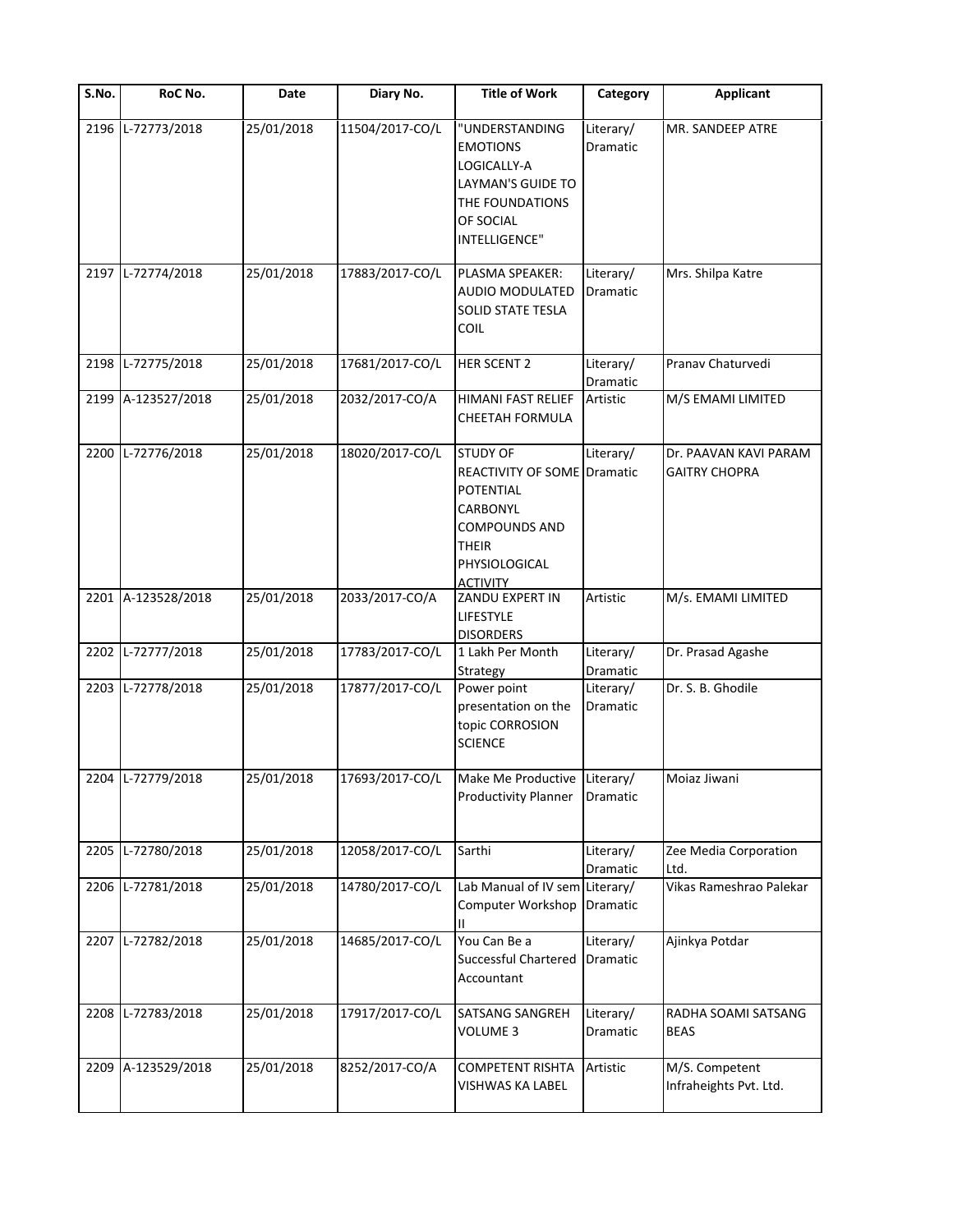| $\overline{\mathsf{S}}$ . No. | RoC No.            | Date       | Diary No.                         | <b>Title of Work</b>                                                                                     | Category                     | <b>Applicant</b>                                                        |
|-------------------------------|--------------------|------------|-----------------------------------|----------------------------------------------------------------------------------------------------------|------------------------------|-------------------------------------------------------------------------|
| 2210                          | L-72784/2018       | 25/01/2018 | 17928/2017-CO/L                   | SATSANG SANGREH<br><b>VOLUME 5</b>                                                                       | Literary/<br>Dramatic        | RADHA SOAMI SATSANG<br><b>BEAS</b>                                      |
|                               | 2211 A-123530/2018 | 25/01/2018 | 56491/2014-CO/A                   | <b>CHINAR HALDI</b><br><b>POWDER</b>                                                                     | Artistic                     | M/S NAVRANG TRADERS                                                     |
|                               | 2212 A-123531/2018 | 25/01/2018 | 56494/2014-CO/A                   | <b>TAWI MIRCH</b><br><b>POWDER</b>                                                                       | Artistic                     | <b>NAVRANG TRADERS</b>                                                  |
|                               | 2213 L-72785/2018  | 25/01/2018 | 17921/2017-CO/L                   | <b>SATSANG SANGREH</b><br><b>VOLUME 2</b>                                                                | Literary/<br>Dramatic        | RADHA SOAMI SATSANG<br><b>BEAS</b>                                      |
|                               | 2214 SR-13298/2018 | 25/01/2018 | 12706/2017-CO/SR HYPERCITY SONG - | Jeet Lo Jeet Lo                                                                                          | Sound<br>Recording           | <b>Hypercity Retail India</b><br>Limited                                |
|                               | 2215 A-123532/2018 | 25/01/2018 | 12448/2017-CO/A                   | <b>TASTEVELL</b>                                                                                         | Artistic                     | TOP TASTY AGRO FOODS<br>PRIVATE LIMITED                                 |
|                               | 2216 L-72786/2018  | 25/01/2018 | 17923/2017-CO/L                   | Journey of everyone<br>& everything                                                                      | Literary/<br><b>Dramatic</b> | <b>VIPIN KISHORE BHATT</b>                                              |
|                               | 2217 L-72787/2018  | 25/01/2018 | 12716/2017-CO/L                   | JEET LO JEET LO                                                                                          | Literary/<br><b>Dramatic</b> | <b>Hypercity Retail India</b><br>Limited                                |
| 2218                          | L-72788/2018       | 25/01/2018 | 17722/2017-CO/L                   | <b>COMPUTER</b><br><b>GRAPHICS</b>                                                                       | Literary/<br>Dramatic        | Mr. Rahul Sathawane, Mr.<br>Santoshkumar Sahu                           |
|                               | 2219 L-72789/2018  | 25/01/2018 | 17777/2017-CO/L                   | <b>DWT AND SVD</b><br><b>BASED BIOMETRIC</b><br>WATERMARKING<br>FOR FINGERPRINT<br><b>AUTHENTICATION</b> | Literary/<br>Dramatic        | Ms. Komal Ramteke                                                       |
| 2220                          | L-72790/2018       | 25/01/2018 | 18023/2017-CO/L                   | Blind man's eye                                                                                          | Literary/<br>Dramatic        | Neil Abhijit Toppo                                                      |
|                               | 2221 CF-3992/2018  | 25/01/2018 | 8701/2017-CO/CF                   | <b>BTM/BRM FAILURES</b><br>NAVIGATIONAL<br><b>CASUALTIES</b>                                             | Cinematogra<br>ph Film       | MRS. VRINDA DIWAN<br>TARDING AS KARISHMA<br><b>CONSULTANCY SERVICES</b> |
|                               | 2222 SW-10083/2018 | 25/01/2018 | 5771/2017-CO/SW                   | www.ownism.com                                                                                           | Computer<br>Software         | Ownism Internet Private<br>Limited                                      |
| 2223                          | L-72791/2018       | 25/01/2018 | 15558/2012-CO/L                   | SRIRANGASADGURU                                                                                          | Literary/<br>Dramatic        | ASTANGA YOGA VIJNANA<br><b>MANDIRAM</b>                                 |
| 2224                          | L-72792/2018       | 25/01/2018 | 14392/2017-CO/L                   | Improving<br>programming<br>education through<br>gameful and<br>formative feedback                       | Literary/<br>Dramatic        | <b>SMITA KAPSE</b>                                                      |
| 2225                          | L-72793/2018       | 25/01/2018 | 7116/2017-CO/L                    | EFFECTIVELY YOUR,S                                                                                       | Literary/<br>Dramatic        | Vivek Rajput                                                            |
|                               | 2226 A-123533/2018 | 25/01/2018 | 18016/2017-CO/A                   | <b>JON SMITH</b>                                                                                         | Artistic                     | <b>Apricot Fashion Alloy</b>                                            |
|                               | 2227 L-72794/2018  | 25/01/2018 | 17934/2017-CO/L                   | SATSANG SANGREH<br><b>VOLUME 4</b>                                                                       | Literary/<br>Dramatic        | RADHA SOAMI SATSANG<br><b>BEAS</b>                                      |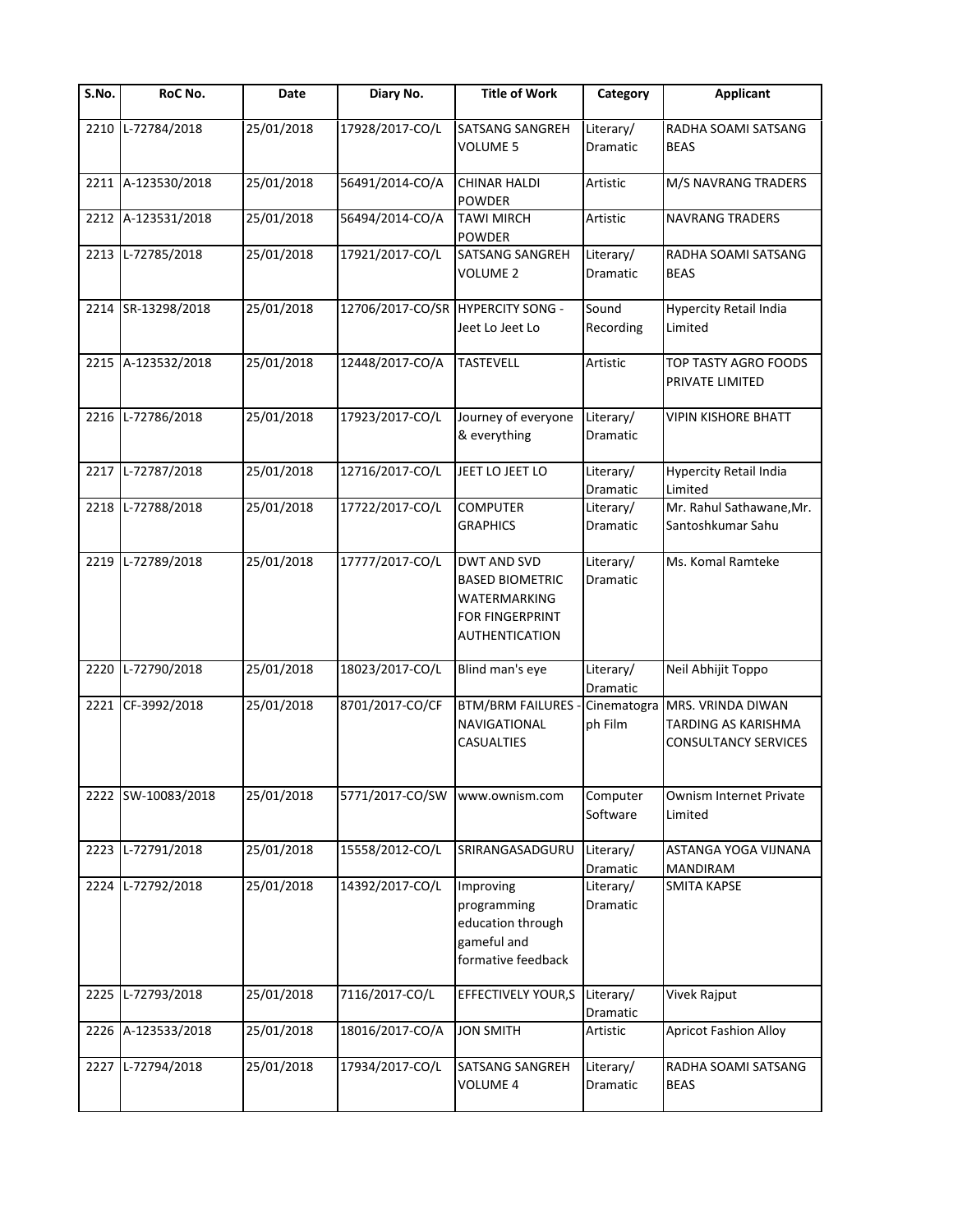| S.No. | RoC No.            | Date       | Diary No.        | <b>Title of Work</b>                                                                             | Category                     | Applicant                                             |
|-------|--------------------|------------|------------------|--------------------------------------------------------------------------------------------------|------------------------------|-------------------------------------------------------|
| 2228  | L-72795/2018       | 25/01/2018 | 17750/2017-CO/L  | Lord's Ordinary<br>Children                                                                      | Literary/<br>Dramatic        |                                                       |
| 2229  | A-123534/2018      | 25/01/2018 | 49809/2014-CO/A  | CROWN                                                                                            | Artistic                     | SHRI PIYUSH JAIN                                      |
| 2230  | L-72796/2018       | 25/01/2018 | 17946/2017-CO/L  | POWER GENERATION Literary/<br><b>FROM AVAILABLE</b><br><b>WATER FORCE IN</b><br><b>INDUSTRY</b>  | Dramatic                     | Mr. Rajesh Rane                                       |
| 2231  | L-72797/2018       | 25/01/2018 | 17904/2017-CO/L  | <b>CHATHAMKULAM</b><br><b>LEARNING APP To</b><br>Make the learning<br>simple anytime<br>anywhere | Literary/<br>Dramatic        | CHATHAMKULAM<br><b>TECHNOLOGIES INDIA PVT</b><br>LTD. |
| 2232  | L-72798/2018       | 25/01/2018 | 17782/2017-CO/L  | MOBILE COMPUTING Literary/                                                                       | Dramatic                     | Ms. Kalyani Pendke                                    |
| 2233  | L-72799/2018       | 25/01/2018 | 1295/2017-CO/L   | Competition Laws in<br>India                                                                     | Literary/<br>Dramatic        | Anand Singh                                           |
| 2234  | L-72800/2018       | 25/01/2018 | 17635/2017-CO/L  | <b>AAHVAHAN</b>                                                                                  | Literary/<br><b>Dramatic</b> | <b>KRISHNA KANT KUMAR</b>                             |
| 2235  | A-123535/2018      | 25/01/2018 | 17966/2017-CO/A  | <b>BORIC ACID</b>                                                                                | Artistic                     | PELSTRA<br>MANUFACTURING<br><b>COMPANY</b>            |
|       | 2236 A-123536/2018 | 25/01/2018 | 18013/2017-CO/A  | <b>X-OUT GREEN</b>                                                                               | Artistic                     | PELSTRA<br><b>MANUFACTURING</b><br>COMPANY            |
| 2237  | CF-3993/2018       | 25/01/2018 | 17674/2017-CO/CF | <b>Dragonfly Fluid</b><br>Machinery                                                              | Cinematogra<br>ph Film       | <b>Dragonfly Education</b><br>Private Limited         |
| 2238  | A-123537/2018      | 25/01/2018 | 17997/2017-CO/A  | <b>SMARTUR</b>                                                                                   | Artistic                     | Trendyworks Technologies<br><b>Private Limited</b>    |
| 2239  | L-72801/2018       | 25/01/2018 | 17710/2017-CO/L  | Architectural Work<br>and Construction<br>Management                                             | Literary/<br>Dramatic        | ANIL MULCHANDANI                                      |
| 2240  | L-72802/2018       | 25/01/2018 | 17715/2017-CO/L  | PPT Of Complex<br>Analysis and<br>Calculation of<br>Variation                                    | Literary/<br>Dramatic        | Mona Vikas Dekate                                     |
| 2241  | L-72803/2018       | 25/01/2018 | 17732/2017-CO/L  | <b>ARTIFICIAL</b><br>INTELLEGENCE                                                                | Literary/<br>Dramatic        | Mr. Jagdish Chakole, Mr.<br>Rahul Sathawane           |
| 2242  | L-72804/2018       | 25/01/2018 | 18007/2017-CO/L  | <b>BASICS OF CIVIL</b><br>ENGINEERING                                                            | Literary/<br>Dramatic        | Mrs. Boskey Bahoria                                   |
| 2243  | L-72805/2018       | 25/01/2018 | 17647/2017-CO/L  | SIMPLE HEALING<br><b>METHODS</b>                                                                 | Literary/<br>Dramatic        | <b>S.S UPPAL</b>                                      |
| 2244  | L-72806/2018       | 25/01/2018 | 17913/2017-CO/L  | Microwave<br><b>Engineering Power</b><br>Point Presentation                                      | Literary/<br>Dramatic        | Shyam D. Bawankar                                     |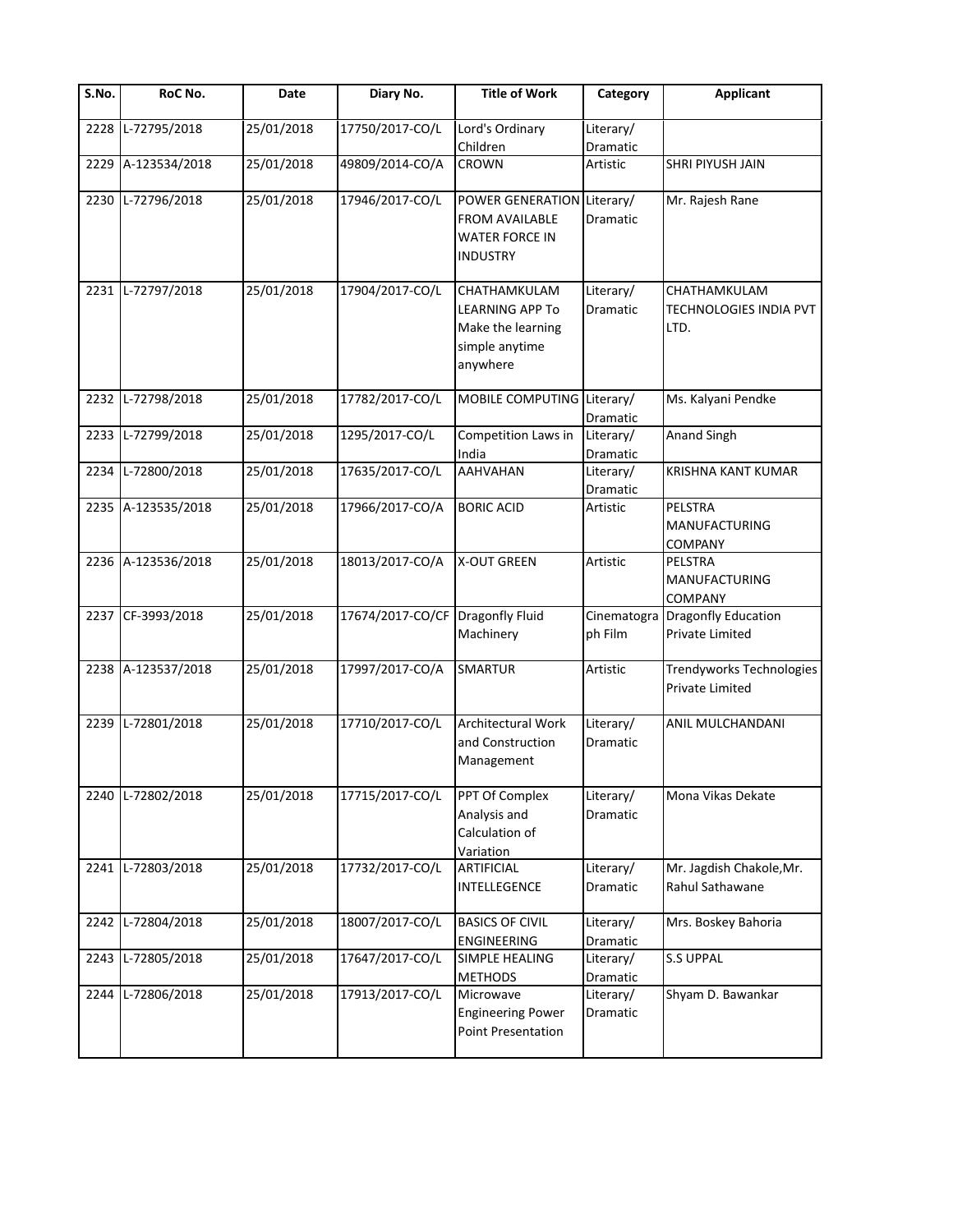| $\overline{\mathsf{S}}$ . No. | RoC No.            | Date       | Diary No.       | <b>Title of Work</b>                                                                          | Category              | <b>Applicant</b>                            |
|-------------------------------|--------------------|------------|-----------------|-----------------------------------------------------------------------------------------------|-----------------------|---------------------------------------------|
| 2245                          | L-72807/2018       | 25/01/2018 | 17772/2017-CO/L | <b>INTELLIGENT</b><br>SURVELLIENCE<br><b>SYSTEM WITH</b><br><b>ENCRYPTED</b><br>COMMUNICATION | Literary/<br>Dramatic | Mr. Abhijit Maidamwar                       |
| 2246                          | A-123538/2018      | 25/01/2018 | 12377/2017-CO/A | Old Emaciated Man (<br>Studies) [Pen on<br>Paper]                                             | Artistic              | B. M. ANAND<br><b>FOUNDATION LLP</b>        |
|                               | 2247 A-123539/2018 | 25/01/2018 | 12393/2017-CO/A | Children Seated On<br><b>Bull (Scratchboard)</b>                                              | Artistic              | B. M. ANAND<br><b>FOUNDATION LLP</b>        |
| 2248                          | L-72808/2018       | 25/01/2018 | 17670/2017-CO/L | SALAH BIN MANGE                                                                               | Literary/<br>Dramatic | SURESH ASAWA                                |
| 2249                          | L-72809/2018       | 25/01/2018 | 17914/2017-CO/L | <b>Hypothesis</b><br>Formulation                                                              | Literary/<br>Dramatic | Sarang Shankar Bhola                        |
| 2250                          | A-123540/2018      | 25/01/2018 | 13222/2017-CO/A | Herdswoman<br>Overlooking Hut And<br><b>Mountain Valley</b>                                   | Artistic              | B. M. ANAND<br><b>FOUNDATION LLP</b>        |
|                               | 2251 A-123541/2018 | 25/01/2018 | 13127/2017-CO/A | <b>Slaves And Workers</b><br>Driven By Imperial<br>Master (Incomplete)                        | Artistic              | B. M. ANAND<br><b>FOUNDATION LLP</b>        |
|                               | 2252 A-123542/2018 | 25/01/2018 | 11810/2017-CO/A | Man is Science and<br>Peace (<br>Scratchboard)                                                | Artistic              | B. M. ANAND<br><b>FOUNDATION LLP</b>        |
|                               | 2253 A-123543/2018 | 25/01/2018 | 11811/2017-CO/A | Astronomy is Rythmn Artistic<br>and Elan (<br>Scratchboard)                                   |                       | B. M. ANAND<br><b>FOUNDATION LLP</b>        |
|                               | 2254 A-123544/2018 | 25/01/2018 | 11813/2017-CO/A | <b>History is Archeology</b><br>and Nature (<br>Scratchboard)                                 | Artistic              | B. M. ANAND<br><b>FOUNDATION LLP</b>        |
|                               | 2255 A-123545/2018 | 25/01/2018 | 11814/2017-CO/A | Metallic (<br>Scratchboard)                                                                   | Artistic              | B. M. ANAND<br><b>FOUNDATION LLP</b>        |
|                               | 2256 A-123546/2018 | 25/01/2018 | 11669/2017-CO/A | Whom does Modern Artistic<br>Art Serve (Pen on<br>Paper)                                      |                       | <b>B. M. ANAND</b><br><b>FOUNDATION LLP</b> |
|                               | 2257 A-123547/2018 | 25/01/2018 | 11756/2017-CO/A | <b>Workers Discover</b><br>their Dismembered<br>Limbs (Pen on<br>Paper)                       | Artistic              | B. M. ANAND<br><b>FOUNDATION LLP</b>        |
| 2258                          | A-123548/2018      | 25/01/2018 | 11760/2017-CO/A | Song of Life (Pen on<br>Paper)                                                                | Artistic              | B. M. ANAND<br><b>FOUNDATION LLP</b>        |
|                               | 2259 A-123549/2018 | 25/01/2018 | 11673/2017-CO/A | The Infant Race<br>Discovers it's Cradle<br>in Artist's Workshop (<br>Pen on Paper)           | Artistic              | B. M. ANAND<br><b>FOUNDATION LLP</b>        |
| 2260                          | L-72810/2018       | 25/01/2018 | 18014/2017-CO/L | <b>BASIC ELECTRICAL</b><br><b>ENGINEERING</b>                                                 | Literary/<br>Dramatic | Mr. Akshay<br>Deshmukh, Mrs. Sarika Patil   |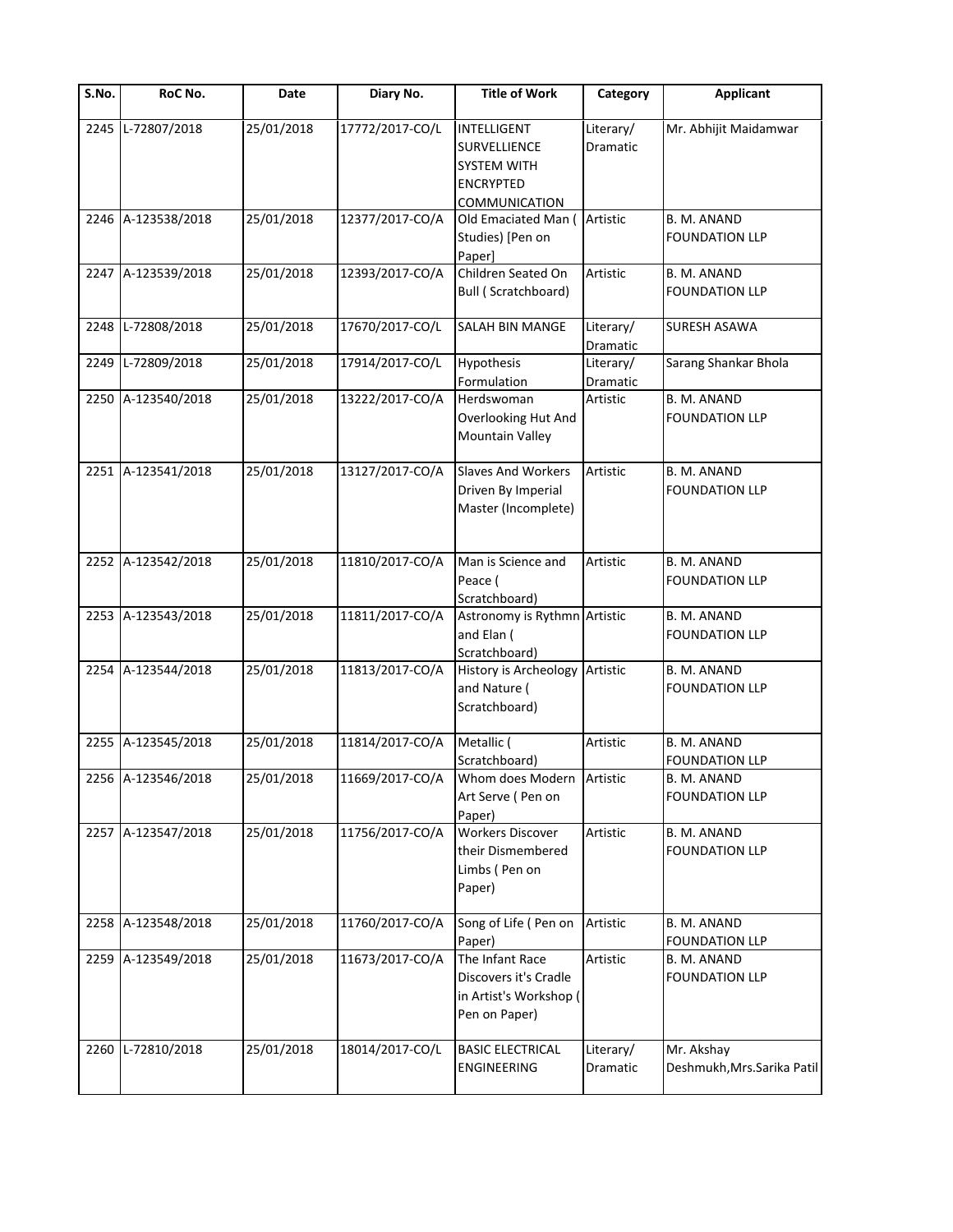| $\overline{\mathsf{S}}$ . No. | RoC No.            | Date       | Diary No.       | <b>Title of Work</b>                                                                               | Category              | <b>Applicant</b>                                                                       |
|-------------------------------|--------------------|------------|-----------------|----------------------------------------------------------------------------------------------------|-----------------------|----------------------------------------------------------------------------------------|
| 2261                          | L-72811/2018       | 25/01/2018 | 17916/2017-CO/L | <b>SATSANG SANGREH</b><br>VOLUME 4                                                                 | Literary/<br>Dramatic | RADHA SOAMI SATSANG<br><b>BEAS</b>                                                     |
|                               | 2262 A-123550/2018 | 25/01/2018 | 563/2017-CO/A   | <b>BRM BHADRESWAR</b><br>RICE MILL, DEVICE<br>OF COG WHEEL<br>PADDY                                | Artistic              | <b>MR PARTHASARATHI</b><br>NANDI, MR SANAT KUMAR<br>NANDI, MR PALASH<br>NANDI, PARTERS |
| 2263                          | A-123551/2018      | 25/01/2018 | 10663/2017-CO/A | M DEVICE                                                                                           | Artistic              | MONTECARLO LIMITED                                                                     |
| 2264                          | L-72812/2018       | 25/01/2018 | 7751/2017-CO/L  | Point Scoring System<br><b>Boxing</b>                                                              | Literary/<br>Dramatic | <b>BILHAR DOSANJH</b>                                                                  |
|                               | 2265 L-72813/2018  | 29/01/2018 | 12429/2016-CO/L | Dragonian Pincer<br>Moves & World<br>Peace                                                         | Literary/<br>Dramatic | Satish Chandra Gosain                                                                  |
|                               | 2266 A-123552/2018 | 29/01/2018 | 7978/2016-CO/A  | Mascot - Advocate's<br>Assistant                                                                   | Artistic              | Annona IT Solutions Pvt.<br>Ltd.                                                       |
|                               | 2267 L-72814/2018  | 29/01/2018 | 17032/2017-CO/L | God's Phonetics                                                                                    | Literary/<br>Dramatic | Balaji Mohan                                                                           |
| 2268                          | L-72815/2018       | 29/01/2018 | 17026/2017-CO/L | Say Yes to Project<br><b>Success</b>                                                               | Literary/<br>Dramatic | Karthik K Ramamurthy and<br>Sripriya V Narayanasamy                                    |
|                               | 2269 A-123553/2018 | 29/01/2018 | 4778/2016-CO/A  | MAHESH GATTA GAT                                                                                   | Artistic              | Vasudev Chawla s/o late<br>Mooraj Mal(director of<br>m/s Mahesh Namkeen pvt<br>Itd.)   |
| 2270                          | L-72816/2018       | 29/01/2018 | 18315/2017-CO/L | 100 Point<br>Assessment Program<br>Indicating<br>Employability of an<br><b>Engineering Student</b> | Literary/<br>Dramatic | Mr. Shitalkumar<br>Rawandale                                                           |
|                               | 2271 A-123554/2018 | 29/01/2018 | 4722/2016-CO/A  | MAHESH WHEAT<br><b>FLOUR CUPS</b>                                                                  | Artistic              | Vasudev Chawla                                                                         |
|                               | 2272 A-123555/2018 | 29/01/2018 | 13217/2017-CO/A | Woman Looking Into<br>Mirror                                                                       | Artistic              | B. M. ANAND<br><b>FOUNDATION LLP</b>                                                   |
|                               | 2273 A-123556/2018 | 29/01/2018 | 13113/2017-CO/A | Portrait of Guru<br>Govind Singh                                                                   | Artistic              | B. M. ANAND<br><b>FOUNDATION LLP</b>                                                   |
| 2274                          | L-72817/2018       | 29/01/2018 | 17269/2017-CO/L | Performance and<br>safety enhancement<br>in casting process at<br>new industries                   | Literary/<br>Dramatic | Shailesh D.                                                                            |
|                               | 2275 L-72818/2018  | 29/01/2018 | 17329/2017-CO/L | Design and<br>Fabrication of Hybrid<br>Vertical Axis Wind<br>Mill                                  | Literary/<br>Dramatic | Divya Dubey                                                                            |
|                               | 2276 A-123557/2018 | 29/01/2018 | 12742/2016-CO/A | MU MAGIC (LABEL)                                                                                   | Artistic              | Pravesh Paltani trading as<br>Mahila Udyog                                             |
|                               |                    |            |                 |                                                                                                    |                       |                                                                                        |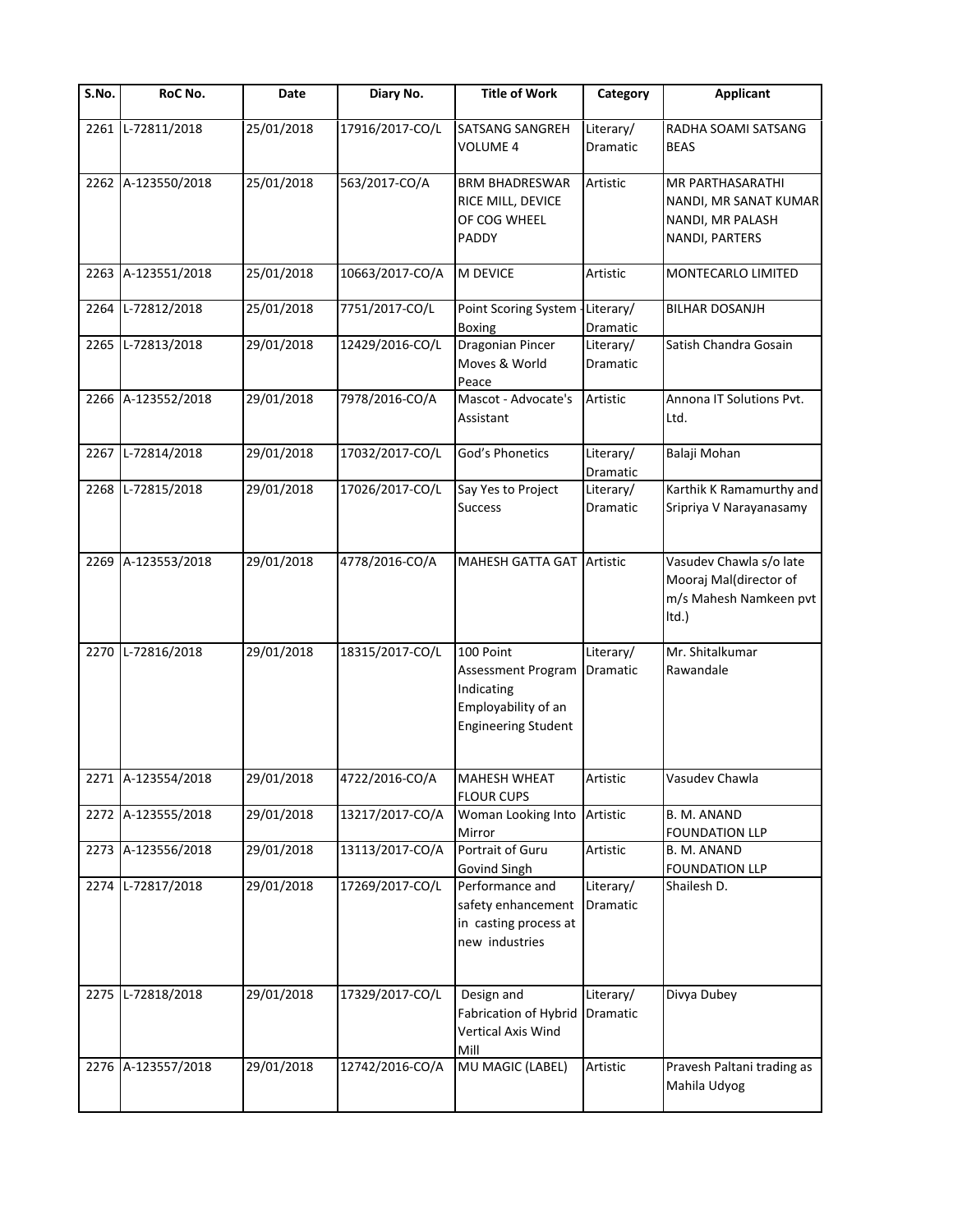| S.No. | RoC No.            | Date       | Diary No.       | <b>Title of Work</b>              | Category              | <b>Applicant</b>         |
|-------|--------------------|------------|-----------------|-----------------------------------|-----------------------|--------------------------|
| 2277  | L-72819/2018       | 29/01/2018 | 7124/2016-CO/L  | SITAPUR KI GEETA                  | Literary/             | <b>Kapur Films</b>       |
|       |                    |            |                 |                                   | Dramatic              |                          |
| 2278  | L-72820/2018       | 29/01/2018 | 7139/2016-CO/L  | <b>MAAN GAYE USTAAD</b>           | Literary/<br>Dramatic | <b>Kapur Films</b>       |
| 2279  | L-72821/2018       | 29/01/2018 | 7140/2016-CO/L  | <b>INSPECTOR</b>                  | Literary/             | <b>Kapur Films</b>       |
|       |                    |            |                 |                                   | Dramatic              |                          |
| 2280  | L-72822/2018       | 29/01/2018 | 7137/2016-CO/L  | NIGHT IN LONDON                   | Literary/             | <b>Kapur Films</b>       |
|       |                    |            |                 |                                   | Dramatic              |                          |
| 2281  | L-72823/2018       | 29/01/2018 | 18367/2017-CO/L | <b>ILLAD PILLAD</b>               | Literary/             | <b>ADIL KHAN</b>         |
|       |                    |            |                 | CHILLAD PO                        | Dramatic              |                          |
| 2282  | L-72824/2018       | 29/01/2018 | 18368/2017-CO/L | <b>BABY TERI PARTY</b>            | Literary/             | <b>ADIL KHAN</b>         |
|       |                    |            |                 | <b>MEIN</b>                       | Dramatic              |                          |
| 2283  | L-72825/2018       | 29/01/2018 | 18366/2017-CO/L | <b>SWAG BABY</b>                  | Literary/             | <b>ADIL KHAN</b>         |
|       |                    |            |                 |                                   | Dramatic              |                          |
| 2284  | L-72826/2018       | 29/01/2018 | 18364/2017-CO/L | PINDA WALA CHORA                  | Literary/             | <b>ADIL KHAN</b>         |
|       |                    |            |                 | <b>MAIN</b>                       | Dramatic              |                          |
| 2285  | L-72827/2018       | 29/01/2018 | 18188/2017-CO/L | <b>BHULA DE MUJHE</b>             | Literary/             | PRASHANT EDWIN           |
|       |                    |            |                 |                                   | Dramatic              |                          |
| 2286  | L-72828/2018       | 29/01/2018 | 18186/2017-CO/L | <b>MAIN KYUN</b>                  | Literary/             | Prashant Edwin           |
|       |                    |            |                 |                                   | Dramatic              |                          |
| 2287  | L-72829/2018       | 29/01/2018 | 18191/2017-CO/L | <b>TUM</b>                        | Literary/             | Prashant Edwin           |
|       |                    |            |                 |                                   | Dramatic              |                          |
| 2288  | L-72830/2018       | 29/01/2018 | 18192/2017-CO/L | <b>MAIN KAHAN</b>                 | Literary/             | Prashant Edwin           |
|       |                    |            |                 |                                   | Dramatic              |                          |
| 2289  | L-72831/2018       | 29/01/2018 | 18198/2017-CO/L | <b>MERA GHAR</b>                  | Literary/             | Prashant Edwin           |
|       |                    |            |                 |                                   | Dramatic              |                          |
| 2290  | L-72832/2018       | 29/01/2018 | 18375/2017-CO/L | <b>Attain Divine</b>              | Literary/             | Kujnish Vashisht         |
|       |                    |            |                 | <b>Marketing Powers</b>           | Dramatic              |                          |
|       |                    |            |                 | through Hanuman                   |                       |                          |
|       |                    |            |                 | Chalisa Volume 1                  |                       |                          |
|       |                    |            |                 |                                   |                       |                          |
|       |                    |            |                 |                                   |                       |                          |
| 2291  | L-72833/2018       | 29/01/2018 | 7123/2016-CO/L  | <b>SHORT REEL: AN</b>             | Literary/             | <b>Kapur Films</b>       |
|       |                    |            |                 | <b>EVENING WITH PRAN Dramatic</b> |                       |                          |
|       |                    |            |                 |                                   |                       |                          |
| 2292  | L-72834/2018       | 29/01/2018 | 7141/2016-CO/L  | <b>INSAAF MAIN</b>                | Literary/             | <b>Kapur Films</b>       |
|       |                    |            |                 | KAROONGA                          | Dramatic              |                          |
| 2293  | L-72835/2018       | 29/01/2018 | 7146/2016-CO/L  | <b>DHARTI</b>                     | Literary/             | <b>Kapur Films</b>       |
|       |                    |            |                 |                                   | Dramatic              |                          |
| 2294  | L-72836/2018       | 29/01/2018 | 7138/2016-CO/L  | NAMOONA                           | Literary/             | Kapur Films              |
| 2295  | L-72837/2018       | 29/01/2018 | 17028/2017-CO/L | One for the                       | Dramatic              | Malini Sharma            |
|       |                    |            |                 | Hammock                           | Literary/<br>Dramatic |                          |
|       | 2296 A-123558/2018 | 29/01/2018 | 17502/2017-CO/A | NAMASKAR                          | Artistic              | SATISH GUPTA S/O SHRI    |
|       |                    |            |                 |                                   |                       | <b>SURAJ MAL GUPTA</b>   |
|       |                    |            |                 |                                   |                       | PROPRIETOR OF M S        |
|       |                    |            |                 |                                   |                       | <b>PRODUCTS</b>          |
|       | 2297 A-123559/2018 | 29/01/2018 | 17503/2017-CO/A | NAMASKAR                          | Artistic              | SATISH GUPTA S/O SHRI    |
|       |                    |            |                 |                                   |                       | <b>SURAJ MAL GUPTA</b>   |
|       |                    |            |                 |                                   |                       | PROPRIETOR OF M S        |
|       |                    |            |                 |                                   |                       | <b>PRODUCTS</b>          |
| 2298  | L-72838/2018       | 29/01/2018 | 13334/2017-CO/L | Winaum Maple                      | Literary/             | Winaum Learning          |
|       |                    |            |                 | Maths                             | Dramatic              |                          |
| 2299  | A-123560/2018      | 29/01/2018 | 17524/2017-CO/A | KOLACHI                           | Artistic              | ANIL KUMAR TRIPATHI      |
|       |                    |            |                 |                                   |                       | PROPRIETOR OF SHRI RAM   |
|       |                    |            |                 |                                   |                       | <b>JIVAN ENTERPRISES</b> |
|       |                    |            |                 |                                   |                       |                          |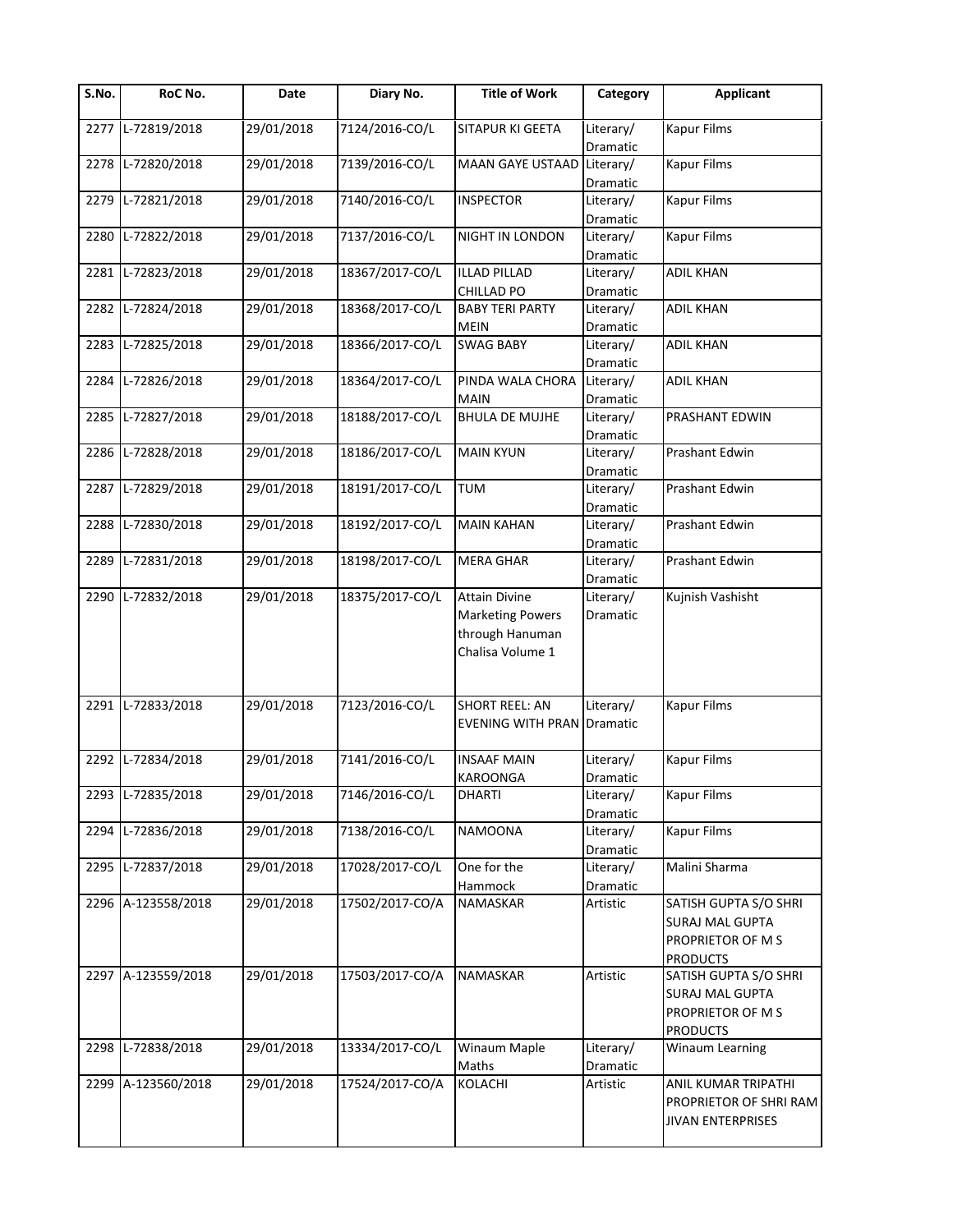| $\overline{\mathsf{S}}$ . No. | RoC No.            | Date       | Diary No.       | <b>Title of Work</b>                                                                          | Category              | <b>Applicant</b>                                                                                                    |
|-------------------------------|--------------------|------------|-----------------|-----------------------------------------------------------------------------------------------|-----------------------|---------------------------------------------------------------------------------------------------------------------|
| 2300                          | L-72839/2018       | 29/01/2018 | 16836/2017-CO/L | My Little Wonder<br>Kingdom                                                                   | Literary/<br>Dramatic | KANIKA SHARMA                                                                                                       |
| 2301                          | L-72840/2018       | 29/01/2018 | 11747/2017-CO/L | Naadi Thudippu                                                                                | Literary/<br>Dramatic | Sudharsan Mukundan                                                                                                  |
|                               | 2302 A-123561/2018 | 29/01/2018 | 8815/2017-CO/A  | <b>CUBIC LABEL</b>                                                                            | Artistic              | M/S. BABA PLYWOOD<br>PVT. LTD.                                                                                      |
|                               | 2303 A-123562/2018 | 29/01/2018 | 17495/2017-CO/A | NAMASKAR                                                                                      | Artistic              | SATISH GUPTA S/O SHRI<br><b>SURAJ MAL GUPTA</b>                                                                     |
| 2304                          | A-123563/2018      | 29/01/2018 | 8808/2017-CO/A  | <b>CUBIC LABEL</b>                                                                            | Artistic              | M/S. BABA PLYWOOD<br>PVT. LTD.                                                                                      |
| 2305                          | L-72841/2018       | 29/01/2018 | 230/2017-CO/L   | <b>CNC Programming</b><br>Guide TURNING &<br><b>MILLING</b>                                   | Literary/<br>Dramatic | Central Tool Room &<br><b>Training Centre</b>                                                                       |
| 2306                          | L-72842/2018       | 29/01/2018 | 11476/2017-CO/L | <b>HITCHINTAK</b>                                                                             | Literary/<br>Dramatic | PRAMOD DADU PATIL                                                                                                   |
|                               | 2307 A-123564/2018 | 29/01/2018 | 4300/2017-CO/A  | <b>GCIT0036</b>                                                                               | Artistic              | RUCHIR GOEL PARTNER<br>Globus Choice Inc                                                                            |
|                               | 2308 A-123565/2018 | 29/01/2018 | 1457/2017-CO/A  | ROJA TOOTH<br><b>POWDER</b>                                                                   | Artistic              | MRS. EZHIL<br>KIRUBHAKARAN and Mr.<br>K. CALWYN ROBERTS                                                             |
| 2309                          | L-72843/2018       | 30/01/2018 | 7896/2017-CO/L  | HIMALAYA KA<br><b>SAMARPAN YOG</b><br><b>BHAAG 2</b>                                          | Literary/<br>Dramatic | SHIVKRUPANANDJI<br>SWAMI                                                                                            |
| 2310                          | L-72844/2018       | 30/01/2018 | 7892/2017-CO/L  | MAA PUSHPA 1                                                                                  | Literary/<br>Dramatic | RUCHIRA R. MODAK                                                                                                    |
|                               | 2311 A-123566/2018 | 30/01/2018 | 11030/2017-CO/A | P PATEL PATEL<br>RESTAURANT<br><b>BANQUET HALL AND</b><br><b>DINNING HALL</b>                 | Artistic              | 1. SHANTILAL<br>ODHAVJIBHAI LAKHANI, 2.<br>BHARATBHAI<br>ODHAVJIBHAI LAKHANI, 3.<br>VINODBHAI ODHAVJIBHAI<br>LAKHAN |
|                               | 2312 A-123567/2018 | 30/01/2018 | 9589/2017-CO/A  | <b>INDFLO</b>                                                                                 | Artistic              | <b>IMAST OPERATIONS PVT</b><br>LTD                                                                                  |
|                               | 2313 A-123568/2018 | 30/01/2018 | 9593/2017-CO/A  | <b>IMAST</b>                                                                                  | Artistic              | <b>IMAST OPERATIONS PVT</b><br>LTD                                                                                  |
| 2314                          | SR-13299/2018      | 30/01/2018 | 9497/2017-CO/M  | <b>DHOLAK MAHRI</b><br>RANGRANGILI                                                            | Sound<br>Recording    | <b>BHUMIKA AGRAWAL</b>                                                                                              |
|                               | 2315 L-72845/2018  | 30/01/2018 | 17573/2017-CO/L | <b>CIVIL ENGINEERING-</b><br><b>ESE SUBJECTWISE</b><br>CONVENTIONAL<br><b>SOLVED PAPER-II</b> | Literary/<br>Dramatic | IES MASTER PUBLICATION                                                                                              |
| 2316                          | L-72846/2018       | 30/01/2018 | 17554/2017-CO/L | SANT SAMAGAM                                                                                  | Literary/<br>Dramatic | RADHA SOAMI SATSANG<br><b>BEAS</b>                                                                                  |
|                               | 2317 L-72847/2018  | 30/01/2018 | 17553/2017-CO/L | <b>JIWAT MARIYE</b><br><b>BHAVJAL TARIYE</b>                                                  | Literary/<br>Dramatic | RADHA SOAMI SATSANG<br><b>BEAS</b>                                                                                  |
| 2318                          | L-72848/2018       | 30/01/2018 | 17480/2017-CO/L | DELHI SCHOOL FACT<br><b>BOOK 2016</b>                                                         | Literary/<br>Dramatic | AHC INFOTEK PRIVATE<br>LIMITED                                                                                      |
|                               | 2319 A-123569/2018 | 30/01/2018 | 17478/2017-CO/A | <b>MAN MAST</b>                                                                               | Artistic              | <b>RENU TRIPATHI</b>                                                                                                |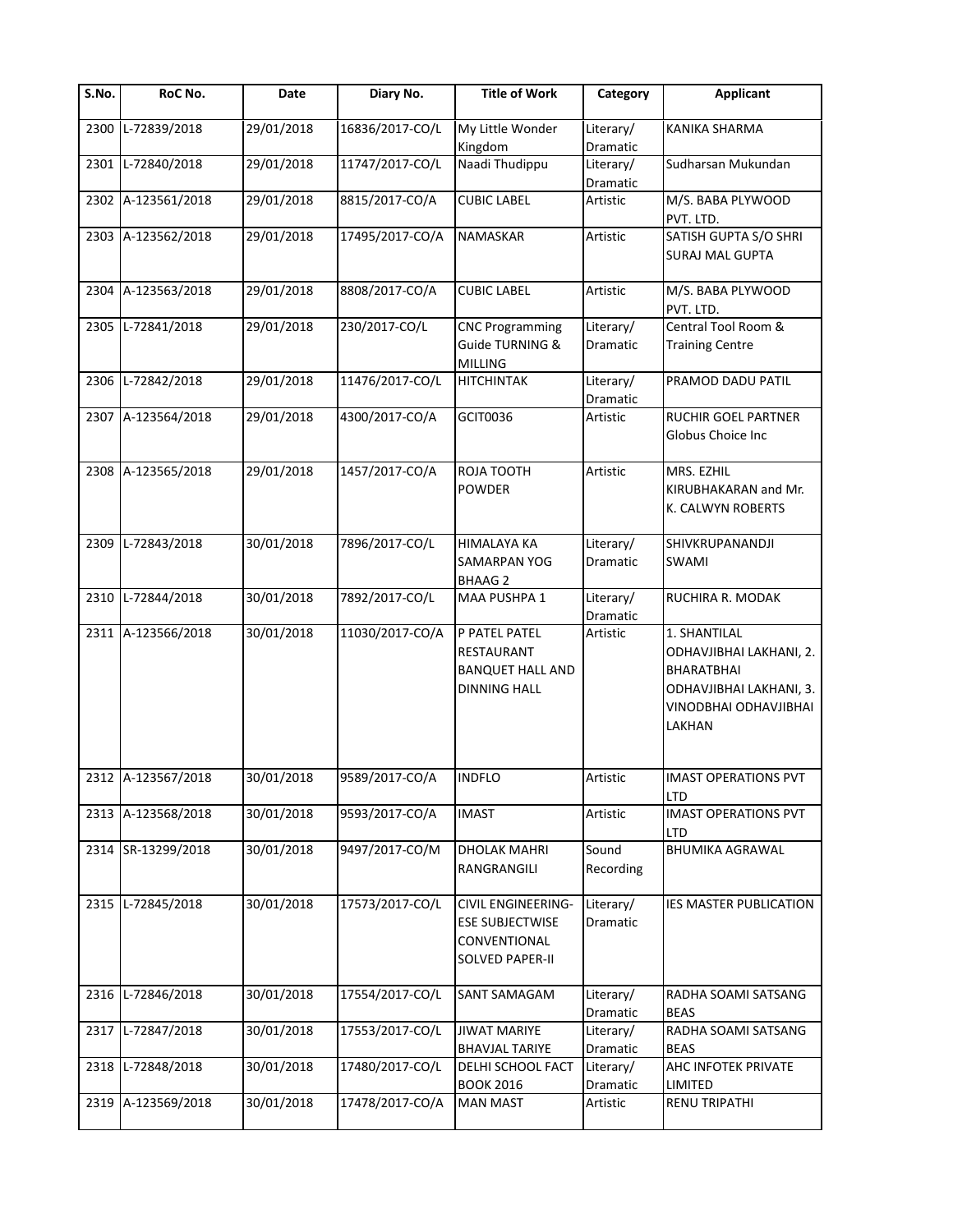| S.No. | RoC No.           | Date       | Diary No.       | <b>Title of Work</b>                     | Category              | <b>Applicant</b>          |
|-------|-------------------|------------|-----------------|------------------------------------------|-----------------------|---------------------------|
| 2320  | L-72849/2018      | 30/01/2018 | 17483/2017-CO/L | Civil Engineering-<br><b>STRENGTH OF</b> | Literary/<br>Dramatic | IES MASTER PUBLICATION    |
|       |                   |            |                 | <b>MATERIALS</b>                         |                       |                           |
|       | 2321 L-72850/2018 | 30/01/2018 | 17413/2017-CO/L | <b>Practical Guide for</b>               | Literary/             | Pooja Tiwari and Pallavi  |
|       |                   |            |                 | <b>Basic Bioinformatics</b>              | Dramatic              | Pandey                    |
|       |                   |            |                 | and Biostatistics                        |                       |                           |
| 2322  | L-72851/2018      | 30/01/2018 | 17411/2017-CO/L | SRI KRISHANER                            | Literary/             | <b>BHAKTIVEDANTA BOOK</b> |
|       |                   |            |                 | SHONDHANE                                | Dramatic              | <b>TRUST</b>              |
| 2323  | L-72852/2018      | 30/01/2018 | 17409/2017-CO/L | SHRIMADBHAGAWA                           | Literary/             | <b>BHAKTIVEDANTA BOOK</b> |
|       |                   |            |                 | T GITA JATAYAT                           | Dramatic              | <b>TRUST</b>              |
|       | 2324 L-72853/2018 | 30/01/2018 | 17405/2017-CO/L | ADARSH PRASHNA                           | Literary/             | <b>BHAKTIVEDANTA BOOK</b> |
|       |                   |            |                 | <b>ADARSH UTTAR</b>                      | Dramatic              | <b>TRUST</b>              |
|       |                   |            |                 |                                          |                       |                           |
|       | 2325 L-72854/2018 | 30/01/2018 | 17396/2017-CO/L | <b>SRI CHAITANYA</b>                     | Literary/             | <b>BHAKTIVEDANTA BOOK</b> |
|       |                   |            |                 | <b>MAHAPRABHU TAR</b>                    | Dramatic              | <b>TRUST</b>              |
|       |                   |            |                 | <b>JIBONI AAR SHIKHA</b>                 |                       |                           |
| 2326  | L-72855/2018      | 30/01/2018 | 17386/2017-CO/L | <b>HAREKRISHNA</b>                       | Literary/             | <b>BHAKTIVEDANTA BOOK</b> |
|       |                   |            |                 | ANDOLAN                                  | Dramatic              | <b>TRUST</b>              |
| 2327  | L-72856/2018      | 30/01/2018 | 17385/2017-CO/L | PRAKRATIR NIYOM                          | Literary/             | <b>BHAKTIVEDANTA BOOK</b> |
|       |                   |            |                 |                                          | Dramatic              | <b>TRUST</b>              |
| 2328  | L-72857/2018      | 30/01/2018 | 17340/2017-CO/L | SHRI CHAITANYA                           | Literary/             | <b>BHAKTIVEDANTA BOOK</b> |
|       |                   |            |                 | MAHAPRABHU TAR                           | Dramatic              | <b>TRUST</b>              |
|       |                   |            |                 | JEEBON O SHIKHA                          |                       |                           |
|       |                   |            |                 |                                          |                       |                           |
|       | 2329 L-72858/2018 | 30/01/2018 | 17315/2017-CO/L | PRAHALAD                                 | Literary/             | <b>BHAKTIVEDANTA BOOK</b> |
|       |                   |            |                 | <b>MAHARAJER DIVYO</b>                   | Dramatic              | <b>TRUST</b>              |
|       |                   |            |                 | <b>UPODESH</b>                           |                       |                           |
| 2330  | L-72859/2018      | 30/01/2018 | 17297/2017-CO/L | <b>BONNIE AND A BALL</b>                 | Literary/             | Vindhya Vishwanath        |
|       |                   |            |                 | OF YARN                                  | Dramatic              |                           |
|       | 2331 L-72860/2018 | 30/01/2018 | 17286/2017-CO/L | Roots of Moondust                        | Literary/             | Shradha Banavalikar       |
|       |                   |            |                 |                                          | Dramatic              |                           |
| 2332  | L-72861/2018      | 30/01/2018 | 17488/2017-CO/L | PLASMA TREATMENT Literary/               |                       | COUNCIL OF SCIENTIFIC     |
|       |                   |            |                 | OF HOSPITAL WASTE Dramatic               |                       | AND INDUSTRIAL            |
|       |                   |            |                 |                                          |                       | <b>RESEARCH</b>           |
|       | 2333 L-72862/2018 | 30/01/2018 | 17491/2017-CO/L | REDOX ACTIVE INK                         | Literary/             | COUNCIL OF SCIENTIFIC     |
|       |                   |            |                 | <b>MOLECULES</b>                         | Dramatic              | AND INDUSTRIAL            |
|       |                   |            |                 | <b>GENERATION FOR</b>                    |                       | REASEACH                  |
|       |                   |            |                 | <b>DIP PEN</b>                           |                       |                           |
|       |                   |            |                 | <b>NANOLITHOGRAPHY</b>                   |                       |                           |
|       |                   |            |                 |                                          |                       |                           |
| 2334  | L-72863/2018      | 30/01/2018 | 17494/2017-CO/L | NOVEL APPROACH                           | Literary/             | COUNCIL OF SCIENTIFIC     |
|       |                   |            |                 | <b>FOR FE PROMOTED</b>                   | Dramatic              | AND INDUSTRIAL            |
|       |                   |            |                 | <b>FUSION REACTION</b>                   |                       | <b>RESEARCH</b>           |
|       |                   |            |                 | <b>TOWARDS</b>                           |                       |                           |
|       |                   |            |                 | <b>APPLICATION IN DIP</b>                |                       |                           |
|       |                   |            |                 | PEN NANO                                 |                       |                           |
|       |                   |            |                 | <b>LITHOGRAPHY</b>                       |                       |                           |
|       |                   |            |                 |                                          |                       |                           |
|       |                   |            |                 |                                          |                       |                           |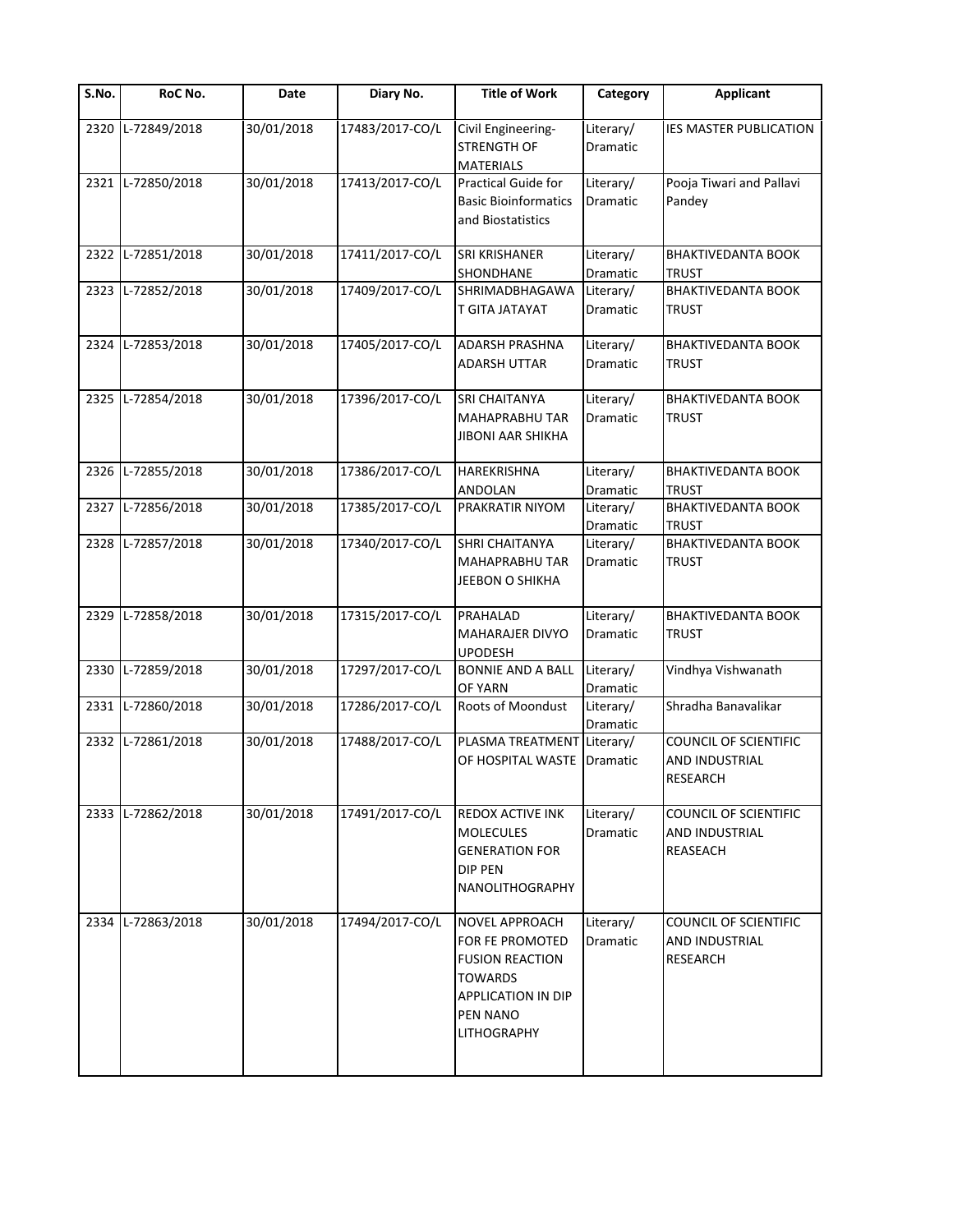| S.No. | RoC No.            | Date       | Diary No.                      | <b>Title of Work</b>                                                                                                                           | Category                     | <b>Applicant</b>                                                  |
|-------|--------------------|------------|--------------------------------|------------------------------------------------------------------------------------------------------------------------------------------------|------------------------------|-------------------------------------------------------------------|
| 2335  | L-72864/2018       | 30/01/2018 | 17497/2017-CO/L                | A NOVEL APPROACH<br><b>TOWARDS WATER</b><br><b>FILTERATION</b><br><b>THROUGH</b><br>MULTISTAGE BED IN<br><b>BI AXIAL</b><br><b>ORIENTATION</b> | Literary/<br>Dramatic        | <b>COUNCIL OF SCIENTIFIC</b><br>AND INDUSTRIAL<br><b>RESEARCH</b> |
| 2336  | L-72865/2018       | 30/01/2018 | 8168/2016-CO/L                 | <b>Online Risk</b><br>Management System                                                                                                        | Literary/<br>Dramatic        | The Tata Power Co. Ltd                                            |
|       | 2337 L-72866/2018  | 30/01/2018 | 13588/2016-CO/L                | Life Education Book<br><b>EQUBE Class V to IX</b>                                                                                              | Literary/<br>Dramatic        | J.M. Sampath                                                      |
| 2338  | L-72867/2018       | 30/01/2018 | 18120/2017-CO/L                | <b>SOLAR OPERATED</b><br><b>COIN BASED</b><br>UNIVERSAL MOBILE<br><b>BATTERY CHARGER</b>                                                       | Literary/<br>Dramatic        | Anuradha Deshmukh                                                 |
|       | 2339 L-72868/2018  | 30/01/2018 | 18306/2017-CO/L                | <b>CLASSICAL PHYSICS</b><br><b>REVOLUTION</b>                                                                                                  | Literary/<br>Dramatic        | <b>MANOHAR SINGH PAL</b>                                          |
| 2340  | L-72869/2018       | 30/01/2018 | 18050/2017-CO/L                | <b>BUILDING</b><br><b>CONSTRUCTION AND</b><br><b>BUILDING DRAWING</b>                                                                          | Literary/<br><b>Dramatic</b> | DHIRAJ G. AGRAWAL                                                 |
|       | 2341 SR-13300/2018 | 30/01/2018 | 18170/2017-CO/SR A TRAVELLER'S | <b>HEART</b>                                                                                                                                   | Sound<br>Recording           | RUCHIKA DHAWAN                                                    |
| 2342  | L-72870/2018       | 30/01/2018 | 18172/2017-CO/L                | A TRAVELLER'S<br><b>HEART</b>                                                                                                                  | Literary/<br>Dramatic        | RUCHIKA DHAWAN                                                    |
| 2343  | L-72871/2018       | 30/01/2018 | 18190/2017-CO/L                | SPIRITUELE<br><b>INZICHTEN DEEL I</b><br>(SPIRITUAL<br>PERSPECTIVES,<br>VOLUME 1)                                                              | Literary/<br>Dramatic        | RADHA SOAMI SATSANG<br><b>BEAS</b>                                |
|       | 2344 L-72872/2018  | 30/01/2018 | 18183/2017-CO/L                | <b>TAWAG NG</b><br>DAKILANG MASTER<br>(CALL OF THE GREAT<br>MASTER)                                                                            | Literary/<br>Dramatic        | RADHA SOAMI SATSANG<br><b>BEAS</b>                                |
|       | 2345 A-123570/2018 | 30/01/2018 | 18156/2017-CO/A                | <b>HOTSHOT (LABEL)</b>                                                                                                                         | Artistic                     | Raja Ram trading as M/s.<br>Shri Shyam Bag<br>Enterprises         |
|       | 2346 A-123571/2018 | 30/01/2018 | 18151/2017-CO/A                | <b>NATTOLITE LABEL</b>                                                                                                                         | Artistic                     | M/s. Darshan Foods A<br>Partnership Concern                       |
|       | 2347 A-123572/2018 | 30/01/2018 | 18150/2017-CO/A                | NATTOLITE (LABEL)                                                                                                                              | Artistic                     | M/s. Darshan Foods A<br>Partnership Concern                       |
|       | 2348 A-123573/2018 | 30/01/2018 | 18148/2017-CO/A                | OFUN PUFFS (LABEL)                                                                                                                             | Artistic                     | M/s. Darshan Foods A<br>Partnership Concern                       |
|       | 2349 A-123574/2018 | 30/01/2018 | 18143/2017-CO/A                | ROOP LADY (LABEL)                                                                                                                              | Artistic                     | Guddu Kumar trading as<br>M/s. Leela Cosmetics                    |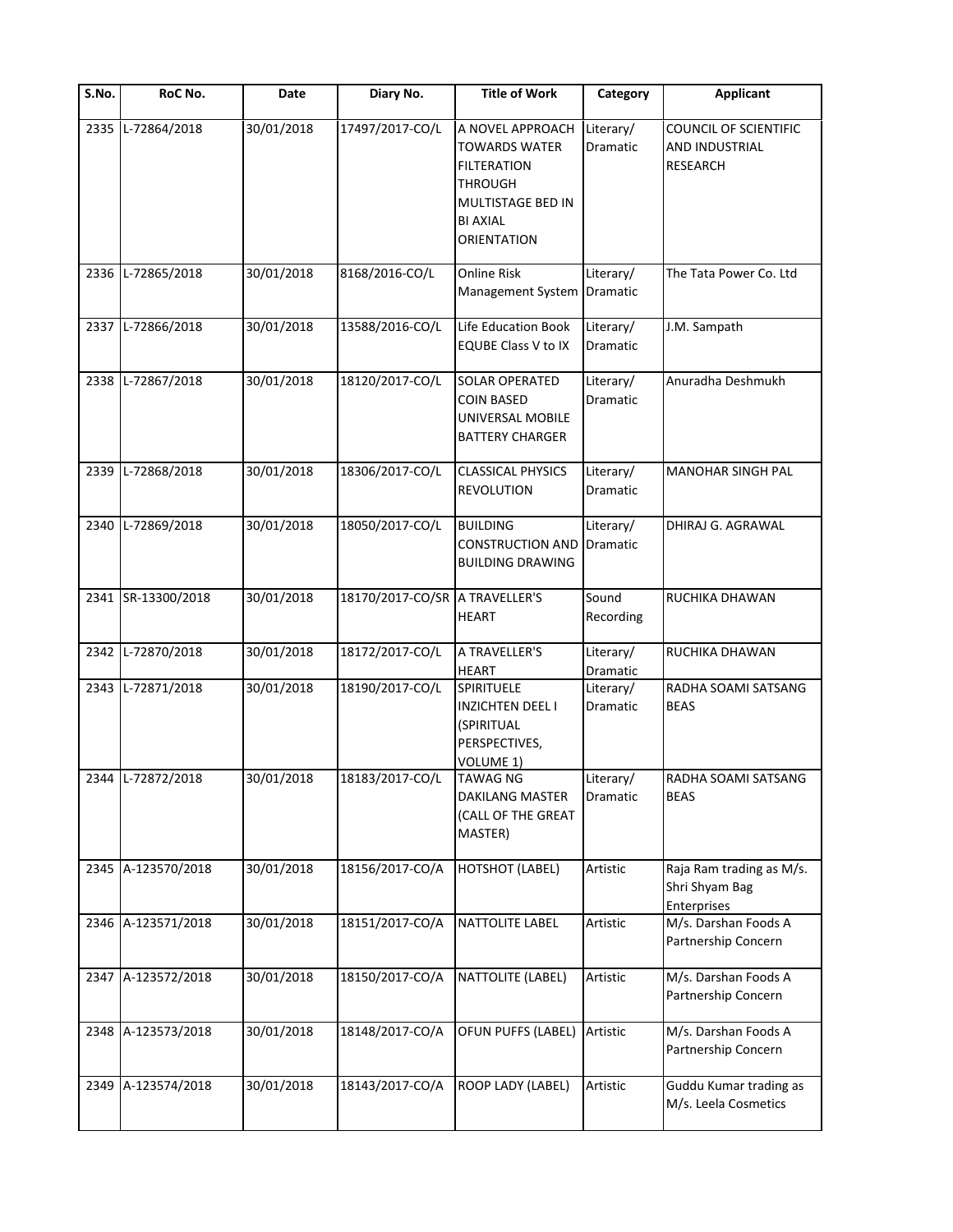| S.No. | RoC No.            | Date       | Diary No.       | <b>Title of Work</b>                                                                                           | Category                     | <b>Applicant</b>                                                   |
|-------|--------------------|------------|-----------------|----------------------------------------------------------------------------------------------------------------|------------------------------|--------------------------------------------------------------------|
| 2350  | A-123575/2018      | 30/01/2018 | 18138/2017-CO/A | HANS (LABEL)                                                                                                   | Artistic                     | Hans Rubber & Sports Pvt.<br>Ltd.                                  |
|       | 2351 A-123576/2018 | 30/01/2018 | 18153/2017-CO/A | <b>WONDERLAND</b><br>(LABEL)                                                                                   | Artistic                     | Nonita Sehgal trading as<br>M/s. Wonderland Garden<br>Arts & Craft |
| 2352  | L-72873/2018       | 30/01/2018 | 18227/2017-CO/L | Audio and Video<br>Engineering                                                                                 | Literary/<br>Dramatic        | Dr. Pravin W. Raut                                                 |
|       | 2353 L-72874/2018  | 30/01/2018 | 11516/2015-CO/L | AMMA, TELL ME<br>ABOUT RAMAYANA                                                                                | Literary/<br><b>Dramatic</b> | Bhakti Mathur,                                                     |
|       | 2354 L-72875/2018  | 30/01/2018 | 18354/2017-CO/L | Electronic<br><b>Measurement And</b><br>Instrumentation                                                        | Literary/<br>Dramatic        | Dhiraj Thote, Minal<br>Patil, Sachin Khade, Satish<br>Manjre       |
|       | 2355 L-72876/2018  | 30/01/2018 | 18134/2017-CO/L | Engineering Concepts Literary/<br>of Electricity and<br>Magnetism                                              | Dramatic                     | <b>Utpal Basu</b>                                                  |
|       | 2356 A-123577/2018 | 30/01/2018 | 18371/2017-CO/A | <b>SHESH NAAG</b>                                                                                              | Artistic                     | <b>GHANSHYAM DAS SEWANI</b>                                        |
|       | 2357 A-123578/2018 | 30/01/2018 | 18058/2017-CO/A | COOL SUMMER<br>LABEL                                                                                           | Artistic                     | VIMAL KANSAL TRADING                                               |
|       | 2358 L-72877/2018  | 30/01/2018 | 18130/2017-CO/L | The Business Plan<br>Write-up Simplified :<br>A practitioner's guide<br>to writing the<br><b>Business Plan</b> | Literary/<br><b>Dramatic</b> | Sarada Ramani                                                      |
| 2359  | L-72878/2018       | 30/01/2018 | 18182/2017-CO/L | Jaane Khuda                                                                                                    | Literary/<br>Dramatic        | Prashant Edwin                                                     |
| 2360  | L-72879/2018       | 30/01/2018 | 18123/2017-CO/L | How to unleash your<br>true potential                                                                          | Literary/<br>Dramatic        | Shivam                                                             |
|       | 2361 L-72880/2018  | 30/01/2018 | 18346/2017-CO/L | MIRA PREM DIWANI                                                                                               | Literary/<br>Dramatic        | RADHA SOAMI SATSANG<br><b>BEAS</b>                                 |
|       | 2362 L-72881/2018  | 30/01/2018 | 18114/2017-CO/L | Wamanavatar                                                                                                    | Literary/<br>Dramatic        | <b>Bhanudas Jinwane</b>                                            |
|       | 2363 A-123579/2018 | 30/01/2018 | 6331/2016-CO/A  | <b>BUDDHIST DRAGON</b><br>KUNG FU SCHOOL<br><b>FEDERATION OF</b><br><b>INDIA</b>                               | Artistic                     | <b>BHEEKHARAM RATNARAM</b><br><b>BISHNOI</b>                       |
|       | 2364 L-72882/2018  | 30/01/2018 | 18061/2017-CO/L | <b>MERI SOCH</b><br>(SHAYARI)                                                                                  | Literary/<br>Dramatic        | HAR NARAIAN SAINI [SAINI<br>BELAGAAM]                              |
|       | 2365 A-123580/2018 | 30/01/2018 | 11302/2017-CO/A | NH NAIDU HALL THE<br><b>FAMILY STORE</b>                                                                       | Artistic                     | G. VENUGOPAL, V.<br>MANGESHWARI AND B.<br><b>NANDITHA</b>          |
| 2366  | L-72883/2018       | 30/01/2018 | 18336/2017-CO/L | <b>Creating Winning</b><br>Relationships<br>through<br>Conversations with<br>Self                              | Literary/<br>Dramatic        | T.T. Srinath Ph.D.                                                 |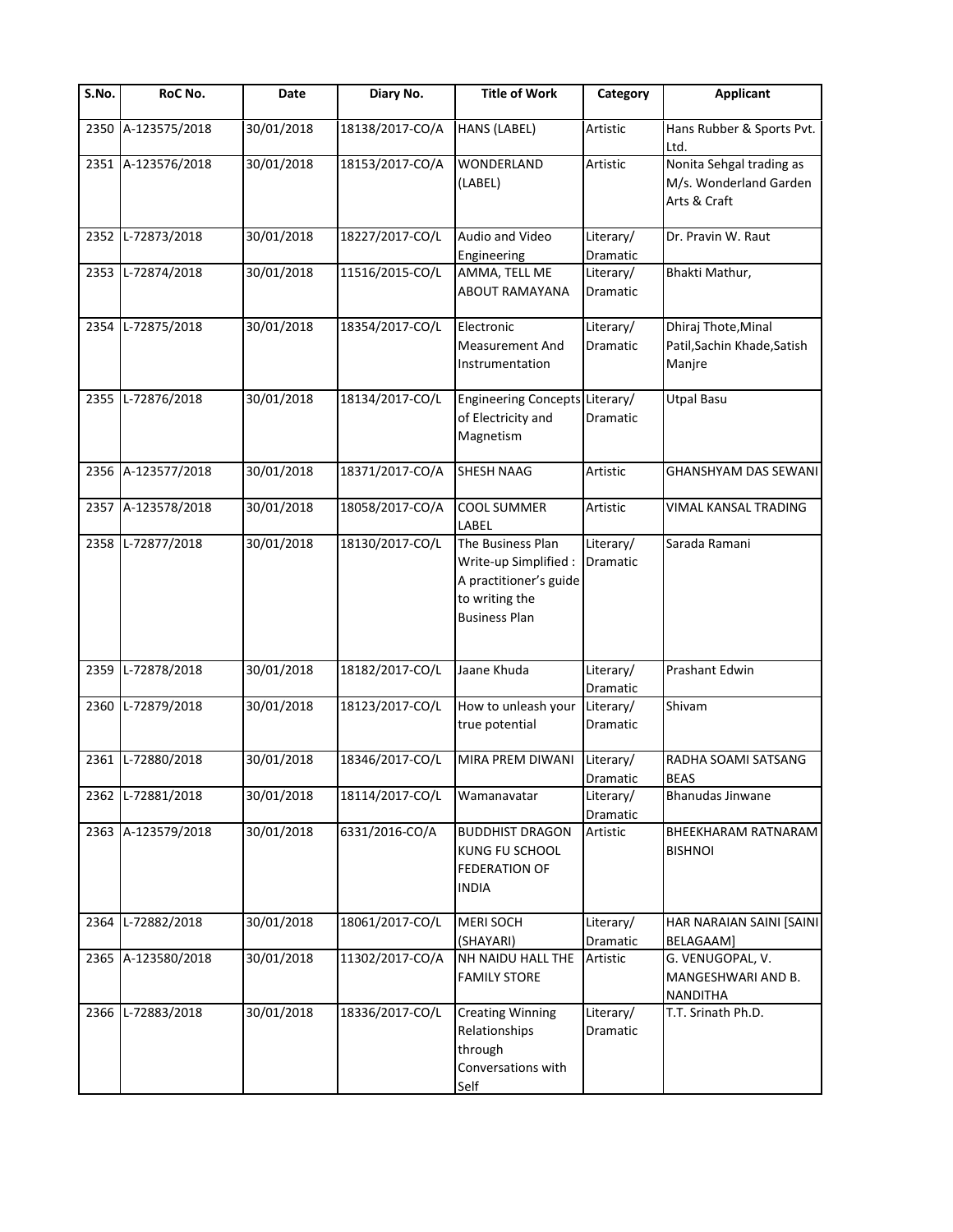| S.No. | RoC No.            | Date       | Diary No.                        | <b>Title of Work</b>                                           | Category              | <b>Applicant</b>                                                                                 |
|-------|--------------------|------------|----------------------------------|----------------------------------------------------------------|-----------------------|--------------------------------------------------------------------------------------------------|
|       | 2367 A-123581/2018 | 30/01/2018 | 1286/2016-CO/A                   | <b>AIR EXHAUST</b><br><b>OPERATED PILOTE</b><br>VALVE          | Artistic              | PRAVINBHAI LALJIBHAI<br><b>PATEL</b>                                                             |
|       | 2368 L-72884/2018  | 30/01/2018 | 18060/2017-CO/L                  | Design and<br>Fabrication of Mini<br>Agricultural<br>Harvester | Literary/<br>Dramatic | DINESH BHAYYAJI SHINDE                                                                           |
| 2369  | L-72885/2018       | 30/01/2018 | 18253/2017-CO/L                  | BARBARIKA                                                      | Literary/<br>Dramatic | HARIHARAN RAJU                                                                                   |
| 2370  | L-72886/2018       | 30/01/2018 | 18314/2017-CO/L                  | <b>ESTIMATING AND</b><br><b>COSTING</b>                        | Literary/<br>Dramatic | AJAY R. GAJBHIYE, KIRAN<br>M. DAHAKE, SNEHAL K.<br><b>KAMBLE</b>                                 |
|       | 2371 L-72887/2018  | 30/01/2018 | 18281/2017-CO/L                  | Adhoore kaam                                                   | Literary/<br>Dramatic | <b>Kunal Das</b>                                                                                 |
|       | 2372 A-123582/2018 | 30/01/2018 | 11303/2017-CO/A                  | <b>GLOBE BRAND</b>                                             | Artistic              | A. SALAUDEEN, SOLE<br>PROPRIETOR, SYED<br><b>IBRAMSHA COTTAGE</b><br>INDUSTRIES,                 |
|       | 2373 L-72888/2018  | 30/01/2018 | 18254/2017-CO/L                  | <b>Arranged Love</b><br>Marriage                               | Literary/<br>Dramatic | Kumar Ashutosh                                                                                   |
|       | 2374 A-123583/2018 | 30/01/2018 | 1283/2016-CO/A                   | PIPE ROLLER                                                    | Artistic              | PRAVINBHAI LALJIBHAI<br>PATELTRADING AS M/S.                                                     |
|       | 2375 A-123584/2018 | 30/01/2018 | 16372/2017-CO/A                  | SHUBHKARNI<br>PLASTER (DEVICE)                                 | Artistic              | MAHENDRA SINGH                                                                                   |
|       | 2376 A-123585/2018 | 30/01/2018 | 9045/2017-CO/A                   | H.P. CLASSIC GYP-<br><b>PLAST</b>                              | Artistic              | MAHENDRA SINGH                                                                                   |
|       | 2377 A-123586/2018 | 30/01/2018 | 1284/2016-CO/A                   | PNEUMATIC MOTOR                                                | Artistic              | PRAVINBHAI LALJIBHAI<br><b>PATEL</b>                                                             |
|       | 2378 A-123587/2018 | 30/01/2018 | 9775/2017-CO/A                   | <b>KRISHITHON</b>                                              | Artistic              | MEDIA EXHIBITORS PVT<br><b>LTD</b>                                                               |
|       | 2379 A-123588/2018 | 30/01/2018 | 1285/2016-CO/A                   | POLYURETHANE DISC Artistic<br>PLUGE MANDREL                    |                       | PRAVINBHAI LALJIBHAI<br>PATEL                                                                    |
|       | 2380 CF-3994/2018  | 30/01/2018 | 12543/2017-СО/СГ НАТНІ RAJA КАНА | CHALE                                                          | ph Film               | Cinematogra CRAZY CUB ANIMATION<br>STUDIO PVT. LTD                                               |
|       | 2381 A-123589/2018 | 30/01/2018 | 6335/2016-CO/A                   | <b>VISHANA</b><br>RESTAURANT                                   | Artistic              | PRAVINBHAI<br>VALLABHBHAI MANIYA,<br>VIJAYBHAI VALLABHBHAI<br>MANIYA & MUKESHBHAI<br>VALLABHBHAI |
|       | 2382 A-123590/2018 | 30/01/2018 | 5924/2016-CO/A                   | AMORA WITH<br>DEVICE OF FLOWER<br>LABEL                        | Artistic              | DEVENDRAKUMAR L.<br>SERASIA, NARESHKUMAR<br>P. AMRUTIYA &<br>SANJAYKUMAR H.<br>KAVATHIYA         |
|       | 2383 A-123591/2018 | 30/01/2018 | 5919/2016-CO/A                   | HASMUKH LABEL                                                  | Artistic              | SANJAY KAGDA, HITESH<br>KAGDA                                                                    |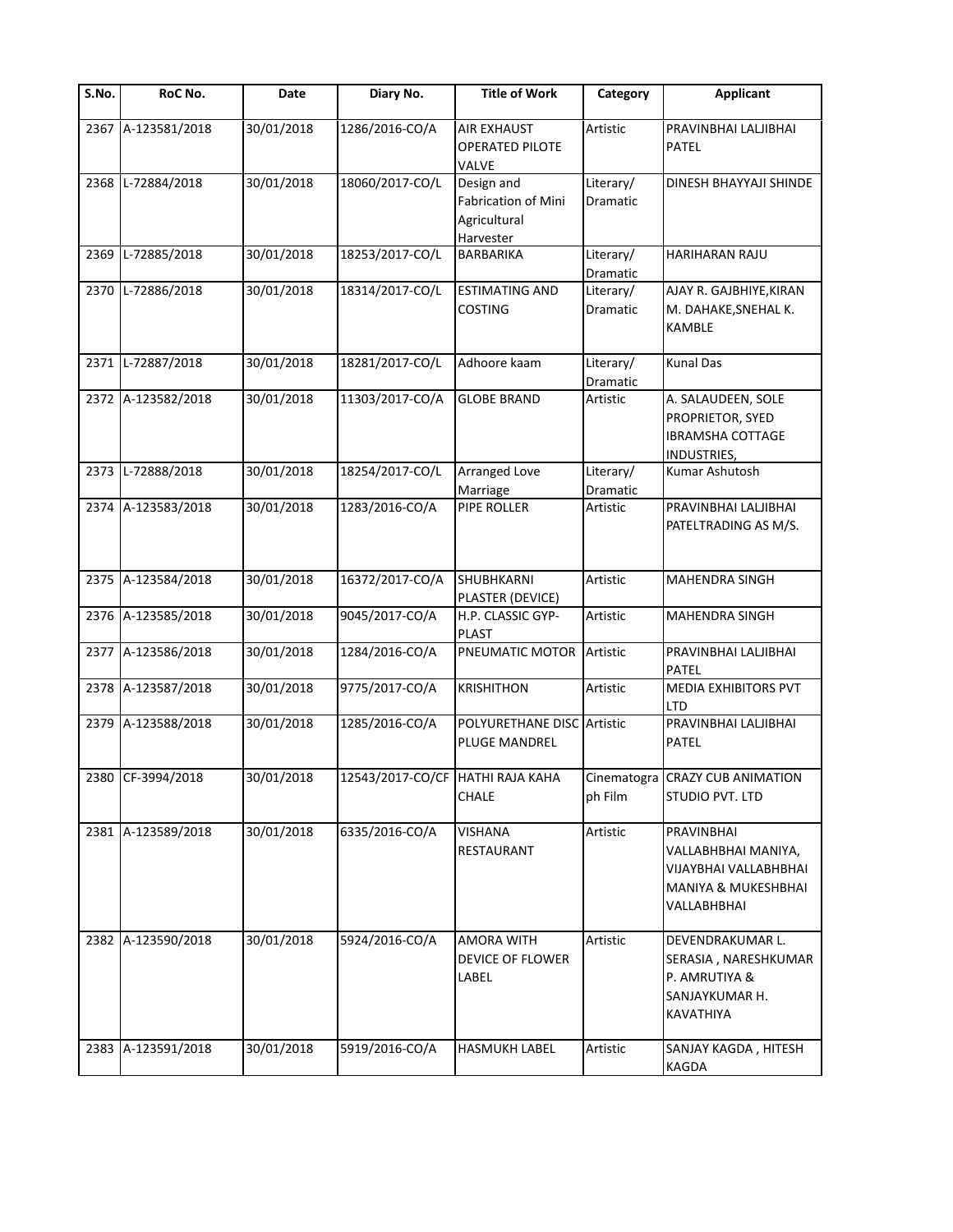| S.No. | RoC No.            | Date       | Diary No.       | <b>Title of Work</b>                                                   | Category | <b>Applicant</b>                                                                                                                          |
|-------|--------------------|------------|-----------------|------------------------------------------------------------------------|----------|-------------------------------------------------------------------------------------------------------------------------------------------|
| 2384  | A-123592/2018      | 30/01/2018 | 5923/2016-CO/A  | SPENZEN LABEL                                                          | Artistic | ANILBHAI A. KAVATHIYA,<br>ASHVINBHAI S.<br>KAVATHIYA, CHATURBHAI<br>S. PATEL, NISHITH M.<br>KASUNDRA , DILIPKUMA                          |
|       | 2385 A-123593/2018 | 30/01/2018 | 5918/2016-CO/A  | LAXMI LABEL                                                            | Artistic | SHREE DINESHBHAI S.<br>SARGARA, SHREE<br><b>GOPALBHAI S. SARGARA</b>                                                                      |
|       | 2386 A-123594/2018 | 30/01/2018 | 5321/2016-CO/A  | G H K LABEL                                                            | Artistic | <b>GHANSHYAM HARILAL</b><br><b>KANSARA</b>                                                                                                |
|       | 2387 A-123595/2018 | 30/01/2018 | 4441/2016-CO/A  | <b>MAST PREMIUM</b><br><b>LEAF TEA</b>                                 | Artistic | <b>CHETAN LALBHAI</b><br><b>THAKKAR AND</b><br>BHADRESHKUMAR<br>NARENDRAKUMAR<br>THAKKAR. TRADING AS<br>M/S JALARAM TEA<br><b>COMPANY</b> |
|       | 2388 A-123596/2018 | 30/01/2018 | 4436/2016-CO/A  | <b>DREAM WORLD</b><br><b>IMPEX</b>                                     | Artistic | VIJAYKUMAR D. BHIMANI<br>AND ASHOKBHAI N.<br>PADALIYA                                                                                     |
|       | 2389 A-123597/2018 | 30/01/2018 | 4442/2016-CO/A  | <b>KESHAV PACKAGED</b><br><b>DRINKING WATER</b>                        | Artistic | SHAILESHBHAI P.<br>VITHALAPARA AND<br>LALJIBHAI S. GOPANI -<br>ARYA BEVERAGES                                                             |
|       | 2390 A-123598/2018 | 30/01/2018 | 4437/2016-CO/A  | <b>VRAJ PAPAD</b>                                                      | Artistic | NILESHBHAI V.<br>SAGPARIYA, JITESHBHAI V.<br>SAGPARIYA AND<br>HITESHBHAI C. SAGPARIYA                                                     |
|       | 2391 A-123599/2018 | 31/01/2018 | 3874/2016-CO/A  | PIPE JOINT CLAMP<br>FOR ARGON<br><b>WELDING FOR DSS</b><br><b>PIPE</b> | Artistic | PRAVINBHAI LALJIBHAI<br><b>PATEL</b>                                                                                                      |
|       | 2392 A-123600/2018 | 31/01/2018 | 3872/2016-CO/A  | <b>DSS PIPE CLAMP</b><br>WITH PURGING<br>ARRANGEMENT                   | Artistic | PRAVINBHAI LALJIBHAI<br><b>PATEL</b>                                                                                                      |
|       | 2393 A-123601/2018 | 31/01/2018 | 9077/2016-CO/A  | <b>WINTECH LABEL</b>                                                   | Artistic | BABUBHAI NANJIBHAI<br><b>GAJIPARA SANJAY</b><br><b>BABUBHAI GAJIPARA</b><br>PINTUL BABUBHAI<br><b>GAJIPARA</b>                            |
| 2394  | A-123602/2018      | 31/01/2018 | 11012/2017-CO/A | <b>BULCHEE</b>                                                         | Artistic | <b>Medicon Leather Private</b><br>Limited                                                                                                 |
|       | 2395 A-123603/2018 | 31/01/2018 | 11013/2017-CO/A | <b>UFFICIO</b>                                                         | Artistic | <b>Medicon Leather Private</b><br>Limited                                                                                                 |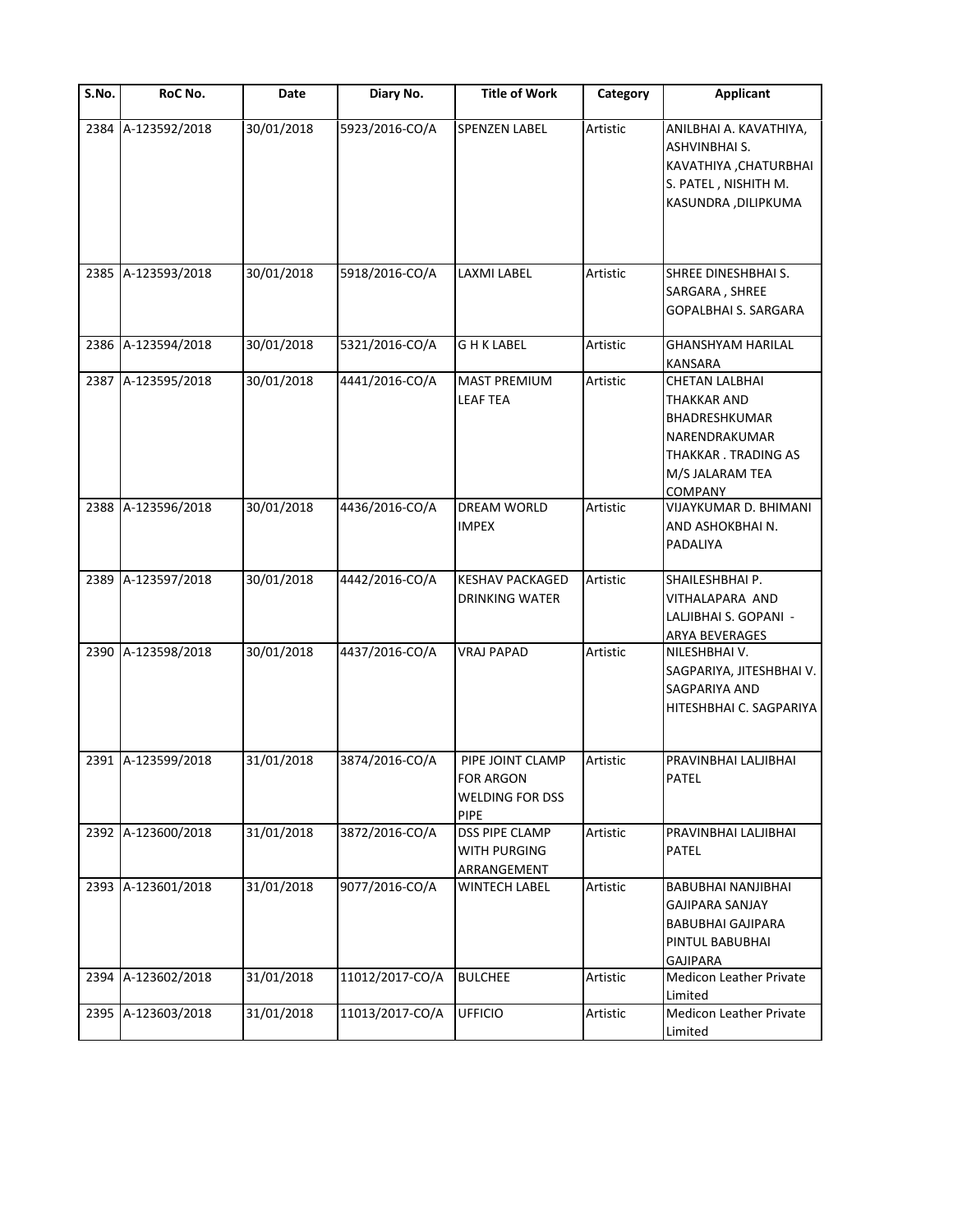| S.No. | RoC No.            | Date       | Diary No.                       | <b>Title of Work</b>                                                                                   | Category              | <b>Applicant</b>                                                                                               |
|-------|--------------------|------------|---------------------------------|--------------------------------------------------------------------------------------------------------|-----------------------|----------------------------------------------------------------------------------------------------------------|
| 2396  | A-123604/2018      | 31/01/2018 | 14992/2016-CO/A                 | <b>MADHAV</b>                                                                                          | Artistic              | <b>SHRI GORDHANBHAI</b><br>PREMJIBHAI RADADIYA<br><b>SHRI HARESHBHAI</b><br>DHIRUBHAI VEKARIYA<br><b>AND</b>   |
|       | 2397 A-123605/2018 | 31/01/2018 | 12097/2017-CO/A                 | PURE BACTRIN SKIN<br>CREAM                                                                             | Artistic              | <b>KGN PHARMACEUTICALS</b><br>PVT. LTD.                                                                        |
|       | 2398 A-123606/2018 | 31/01/2018 | 14979/2016-CO/A                 | <b>SURAJ</b>                                                                                           | Artistic              | JAYANTIBHAI T.<br>GONDALIA JAYABEN J.<br>GONDALIA VIJAYBHAI J.<br><b>GONDALIA</b>                              |
|       | 2399 A-123607/2018 | 31/01/2018 | 12098/2017-CO/A                 | <b>KGN ELEVITA</b>                                                                                     | Artistic              | KGN PHARMACEUTICALS<br>PVT.LTD.                                                                                |
|       | 2400 A-123608/2018 | 31/01/2018 | 14987/2016-CO/A                 | <b>LOGO</b>                                                                                            | Artistic              | <b>SAGAR V KUNDARIYA</b><br>VINODBHAI K. KUNDARIYA<br>JITENDRABHAI H.<br>KUNDARIYA ANAJNABEN<br>V. KUNDARIYA   |
| 2401  | L-72889/2018       | 31/01/2018 | 17062/2017-CO/L                 | <b>Princess Prose</b>                                                                                  | Literary/<br>Dramatic | Nripanshi Bansiwal                                                                                             |
|       | 2402 A-123609/2018 | 31/01/2018 | 14993/2016-CO/A                 | <b>LEO CLASSESS</b>                                                                                    | Artistic              | KANJIBHAI JAGJIVANDAS<br>SONI HITESH KANJIBHAI<br>SONI NILESH KANJIBHAI<br>SONI SARIABEN KANJIBHAI<br>SONI AND |
|       | 2403 L-72890/2018  | 31/01/2018 | 17218/2017-CO/L                 | Words of Sunshine                                                                                      | Literary/<br>Dramatic | Hrishikesh Nath                                                                                                |
| 2404  | L-72891/2018       | 31/01/2018 | 17034/2017-CO/L                 | Transcending<br><b>Boundaries</b>                                                                      | Literary/<br>Dramatic | Saanya Verdia                                                                                                  |
|       | 2405 SR-13301/2018 | 31/01/2018 | 17813/2017-CO/SR   LOVE YOU MOM | <b>BLUE MOUNTAINS</b>                                                                                  | Sound<br>Recording    | <b>SUPER CASSETTES</b><br><b>INDUSTRIES PRIVATE</b><br><b>LIMITED</b>                                          |
|       | 2406 A-123610/2018 | 31/01/2018 | 8519/2016-CO/A                  | <b>ZURR (LABEL)</b>                                                                                    | Artistic              | P.R. Components Pvt. Ltd.                                                                                      |
|       | 2407 A-123611/2018 | 31/01/2018 | 14995/2016-CO/A                 | <b>TEFCOT</b>                                                                                          | Artistic              | MUKESHBHAI R SHAH<br>JALINIBEN M. SHAH<br>MUKESHBHAI R. SHAH<br><b>HUF</b>                                     |
|       | 2408 SW-10084/2018 | 31/01/2018 | 11671/2017-<br>CO/SW            | <b>DECISIONMINES-A</b><br><b>COMPUTER</b><br>IMPLEMENTED<br>APPRAISAL SYSTEM<br>AND METHOD THERE<br>OF | Computer<br>Software  | <b>Cybage Software Private</b><br>Limited                                                                      |
| 2409  | SW-10085/2018      | 31/01/2018 | 15689/2017-<br>CO/SW            | PharmaSYSRetailPlus Computer                                                                           | Software              | Sheela Sharma                                                                                                  |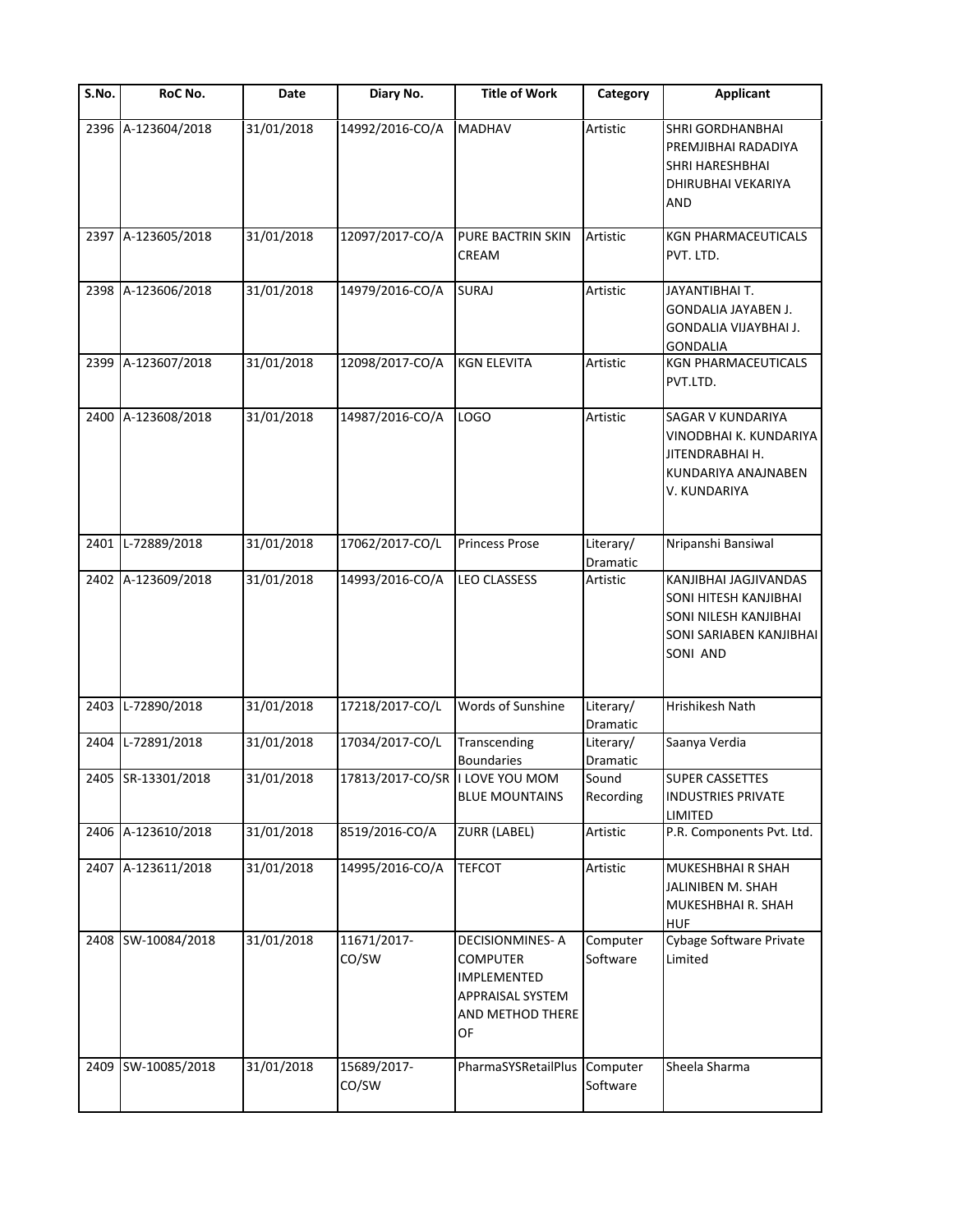| S.No. | RoC No.            | Date       | Diary No.        | <b>Title of Work</b>                                                                                       | Category                     | <b>Applicant</b>                                                                                                     |
|-------|--------------------|------------|------------------|------------------------------------------------------------------------------------------------------------|------------------------------|----------------------------------------------------------------------------------------------------------------------|
| 2410  | L-72892/2018       | 31/01/2018 | 17029/2017-CO/L  | Development Mantra Literary/<br>for Sustainability                                                         | Dramatic                     | Rajha Gopalan                                                                                                        |
|       | 2411 A-123612/2018 | 31/01/2018 | 14997/2016-CO/A  | <b>LEO CLASSESS</b>                                                                                        | Artistic                     | ASHABEN JAYSHUKHBHAI<br>KATHIRIYA AND<br><b>JAYSHUKHBHAI</b><br>PARSOTTAMBHAI<br>KATHIRIYA                           |
|       | 2412 A-123613/2018 | 31/01/2018 | 17057/2017-CO/A  | SHAYAMAL                                                                                                   | Artistic                     | SHAYAMAL PASHUDHAN<br>VIKAS SANSTHAN, A<br>SOCIETY REGISTERED<br><b>UNDER THE SOCIETY</b><br>REGISTRATION ACT, 1860. |
|       | 2413 A-123614/2018 | 31/01/2018 | 2210/2016-CO/A   | ASMI                                                                                                       | Artistic                     | MURTAZA SIRAJBHAI<br>KACHWALA, PROP                                                                                  |
|       | 2414 L-72893/2018  | 31/01/2018 | 17194/2017-CO/L  | <b>Aucostics</b><br>Ultrasounds Laser<br>Spectrography - AULS                                              | Literary/<br><b>Dramatic</b> | Abhijeet Madhukar<br>Deshpande                                                                                       |
|       | 2415 SR-13302/2018 | 31/01/2018 |                  | 17812/2017-CO/SR KAARE KAARE BADRA Sound<br><b>BLUE MOUNTAINS</b>                                          | Recording                    | <b>SUPER CASSETTES</b><br><b>INDUSTRIES PRIVATE</b><br>LIMITED                                                       |
|       | 2416 L-72894/2018  | 31/01/2018 | 17038/2017-CO/L  | <b>BOILING A PHASE</b><br>CHANGE<br>PHENOMENON                                                             | Literary/<br>Dramatic        | Anand Samadhan<br>Gondchawar                                                                                         |
|       | 2417 A-123615/2018 | 31/01/2018 | 1278/2016-CO/A   | PIPE END HEATING<br>TOURCH EXTERNAL                                                                        | Artistic                     | PRAVINBHAI LALJIBHAI<br>PATEL                                                                                        |
|       | 2418 SR-13303/2018 | 31/01/2018 |                  | 17811/2017-CO/SR KAARE KAARE BADRA Sound<br>2nd BLUE<br><b>MOUNTAINS</b>                                   | Recording                    | <b>SUPER CASSETTES</b><br><b>INDUSTRIES PRIVATE</b><br>LIMITED                                                       |
|       | 2419 A-123616/2018 | 31/01/2018 | 4115/2016-CO/A   | FEM SOFT HANDZ<br><b>NATURAL SKIN</b><br><b>CONDITIONERS</b><br><b>LEMON AND</b><br><b>GLYCERINE LABEL</b> | Artistic                     | <b>DABUR INDIA LIMITED</b>                                                                                           |
|       | 2420 SR-13304/2018 | 31/01/2018 | 17810/2017-CO/SR | <b>VOTE DO BLUE</b><br><b>MOUNTAINS</b>                                                                    | Sound<br>Recording           | <b>SUPER CASSETTES</b><br><b>INDUSTRIES PRIVATE</b><br>LIMITED                                                       |
|       | 2421 A-123617/2018 | 31/01/2018 | 1279/2016-CO/A   | PIPE END HEATING<br><b>TOURCH INTERNAL</b>                                                                 | Artistic                     | PRAVINBHAI LALJIBHAI<br>PATEL                                                                                        |
|       | 2422 A-123618/2018 | 31/01/2018 | 17163/2017-CO/A  | <b>APRAS</b>                                                                                               | Artistic                     | Apras Polymers &<br>Engineering Co. Pvt. Ltd.                                                                        |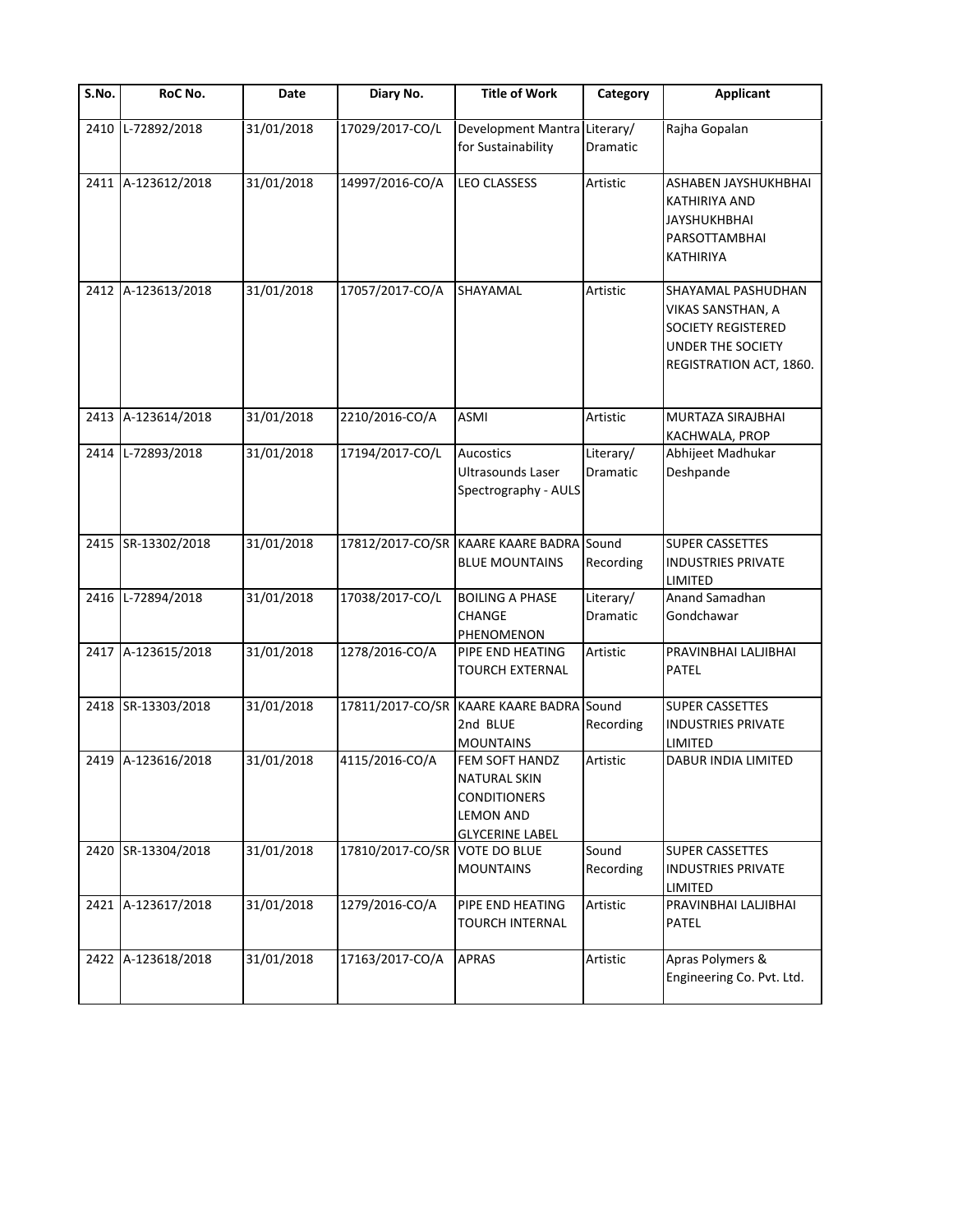| S.No. | RoC No.            | Date       | Diary No.                        | <b>Title of Work</b>                                                                                                                                 | Category                     | <b>Applicant</b>                                                      |
|-------|--------------------|------------|----------------------------------|------------------------------------------------------------------------------------------------------------------------------------------------------|------------------------------|-----------------------------------------------------------------------|
|       | 2423 SW-10086/2018 | 31/01/2018 | 11402/2016-<br>CO/SW             | DEVELOPMENT OF<br><b>CUSTOM</b><br><b>COMPONENT FOR</b><br><b>COMPONENTS USED</b><br>IN SPIRAL WALL<br><b>BUCKSTAY ASSEMBLY</b><br>IN TEKLA SOFTWARE | Computer<br>Software         | <b>BHARAT HEAVY</b><br><b>ELECTRICALS LIMITED</b>                     |
| 2424  | SR-13305/2018      | 31/01/2018 | 17808/2017-CO/SR SHANNO BLUE     | <b>MOUNTAINS</b>                                                                                                                                     | Sound<br>Recording           | <b>SUPER CASSETTES</b><br><b>INDUSTRIES PRIVATE</b><br><b>LIMITED</b> |
|       | 2425 SW-10087/2018 | 31/01/2018 | 3582/2016-CO/SW                  | www.findteacherpos<br>t.com                                                                                                                          | Computer<br>Software         | S. KAVITHA, SOLE<br>PROPRIETRIX, TRADING AS<br>TNC COMMUNICATIONS,    |
|       | 2426 SW-10088/2018 | 31/01/2018 | 1519/2016-CO/SW                  | Model Selection Tool Computer                                                                                                                        | Software                     | Larsen & Toubro Ltd.                                                  |
|       | 2427 A-123619/2018 | 31/01/2018 | 1280/2016-CO/A                   | PIPE CUTTING<br><b>MACHINE CHAIN</b><br><b>TYPE</b>                                                                                                  | Artistic                     | PRAVINBHAI LALJIBHAI<br><b>PATEL</b>                                  |
| 2428  | L-72895/2018       | 31/01/2018 | 17206/2017-CO/L                  | Electricity,<br>Magnetism and<br>Electronics                                                                                                         | Literary/<br><b>Dramatic</b> | M/s Spectrum University<br>Press                                      |
|       | 2429 SR-13306/2018 | 31/01/2018 | 17807/2017-CO/SR                 | <b>BHEENI BHEENI</b><br><b>BHOR BLUE</b><br><b>MOUNTAINS</b>                                                                                         | Sound<br>Recording           | <b>SUPER CASSETTES</b><br><b>INDUSTRIES PRIVATE</b><br>LIMITED        |
|       | 2430 A-123620/2018 | 31/01/2018 | 1281/2016-CO/A                   | <b>MERCERISE</b><br><b>MACHINE NEEP</b><br><b>CYLINER</b>                                                                                            | Artistic                     | PRAVINBHAI LALJIBHAI<br>PATEL                                         |
|       | 2431 L-72896/2018  | 31/01/2018 | 14363/2017-CO/L                  | Fabrication of<br><b>Combined Drilling</b><br>and Tapping Machine                                                                                    | Literary/<br>Dramatic        | NAGNATH UKANDRAO<br><b>KAKDE</b>                                      |
|       | 2432 SR-13307/2018 | 31/01/2018 | 17806/2017-CO/SR GET SET GO BLUE | <b>MOUNTAINS</b>                                                                                                                                     | Sound<br>Recording           | <b>SUPER CASSETTES</b><br><b>INDUSTRIES PRIVATE LTD</b>               |
|       | 2433 A-123621/2018 | 31/01/2018 | 1282/2016-CO/A                   | ADJUSTABLE<br>RIGGING ROLLER                                                                                                                         | Artistic                     | PRAVINBHAI LALJIBHAI<br>PATEL                                         |
| 2434  | L-72897/2018       | 31/01/2018 | 17190/2017-CO/L                  | Code CT                                                                                                                                              | Literary/<br>Dramatic        | Prasad Radhakrishnan                                                  |
| 2435  | L-72898/2018       | 31/01/2018 | 13526/2016-CO/L                  | <b>BASKETBALL GAME</b><br><b>CONCEPT IN CYCLES</b>                                                                                                   | Literary/<br>Dramatic        | Play Design                                                           |
| 2436  | L-72899/2018       | 31/01/2018 | 17419/2017-CO/L                  | To Study Magnus<br>Effect On Flettner<br>Rotor                                                                                                       | Literary/<br>Dramatic        | Arun P Kedar                                                          |
|       | 2437 SR-13308/2018 | 31/01/2018 | 1294/2016-CO/SR                  | <b>KABHI KABHI</b>                                                                                                                                   | Sound<br>Recording           | STEELBIRD HI-TECH INDIA<br>LTD.                                       |
|       | 2438 SR-13309/2018 | 31/01/2018 | 1299/2016-CO/SR                  | SAAJNA                                                                                                                                               | Sound<br>Recording           | STEELBIRD HI-TECH INDIA<br>LTD.                                       |
|       | 2439 SR-13310/2018 | 31/01/2018 | 1300/2016-CO/SR                  | <b>CRAZY SI NIGHT</b>                                                                                                                                | Sound<br>Recording           | STEELBIRD HI-TECH INDIA<br>LTD.                                       |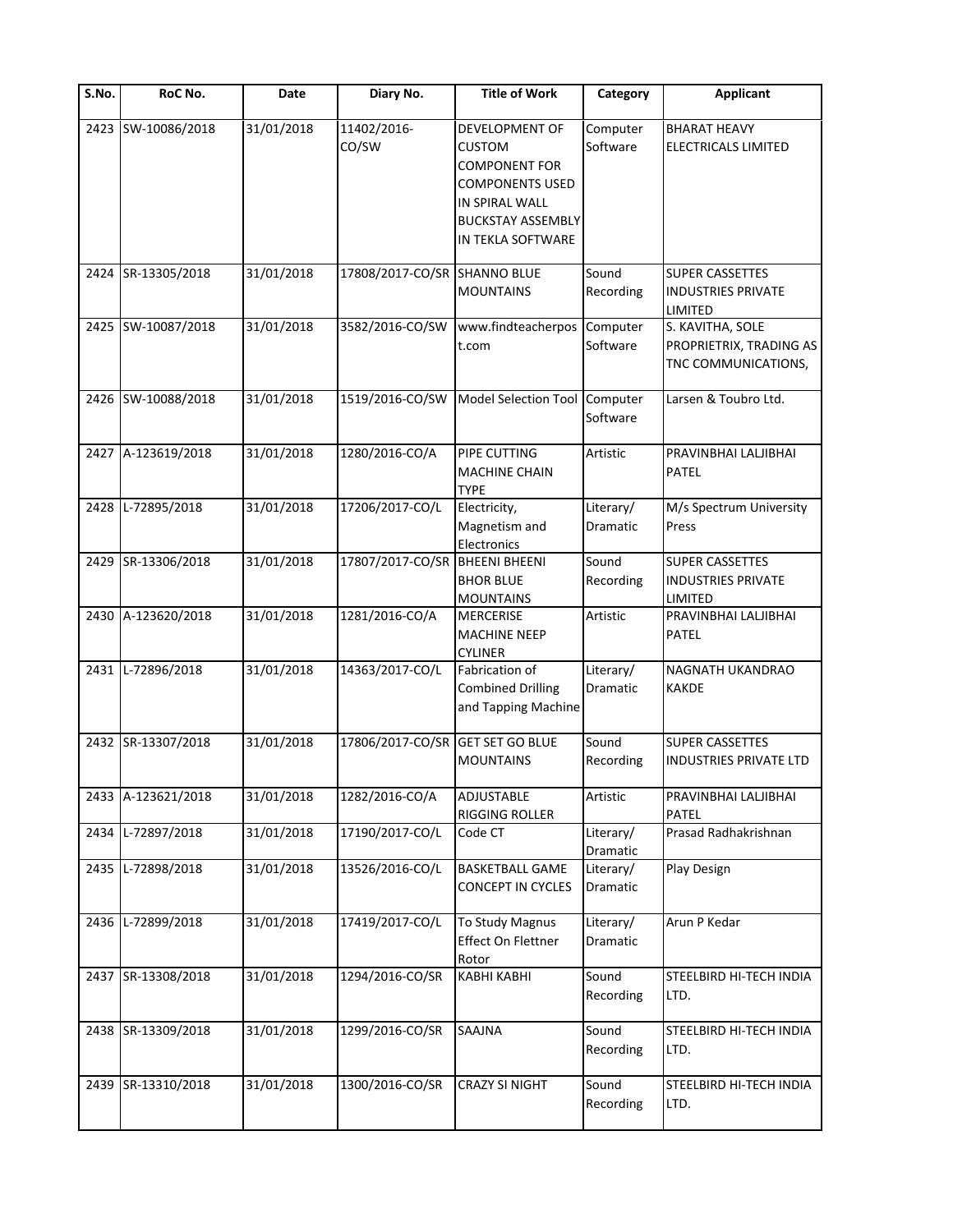| $\overline{\mathsf{S}}$ . No. | RoC No.            | Date       | Diary No.                | <b>Title of Work</b>                                                                                                          | Category              | <b>Applicant</b>                                                                                      |
|-------------------------------|--------------------|------------|--------------------------|-------------------------------------------------------------------------------------------------------------------------------|-----------------------|-------------------------------------------------------------------------------------------------------|
| 2440                          | L-72900/2018       | 31/01/2018 | 4863/2016-CO/L           | Reclusel and Others                                                                                                           | Literary/<br>Dramatic | Kanchi Vashist Arora                                                                                  |
|                               | 2441 SR-13311/2018 | 31/01/2018 | 1388/2016-CO/SR          | <b>VANDE MATARAM</b>                                                                                                          | Sound<br>Recording    | STEELBIRD HI-TECH INDIA<br>LTD.                                                                       |
| 2442                          | A-123622/2018      | 31/01/2018 | 54/2016-CO/A             | <b>EAGLE CHIKKI LABEL</b>                                                                                                     | Artistic              | SAMIR AHMEDALI LAKANI                                                                                 |
|                               | 2443 L-72901/2018  | 31/01/2018 | 17379/2017-CO/L          | <b>Burr Size Analysis In</b><br><b>Drilling Process For</b><br>Different Alloys Using<br><b>Image Processing</b><br>Technique | Literary/<br>Dramatic | <b>Girish Motiram Dhote</b>                                                                           |
|                               | 2444 A-123623/2018 | 31/01/2018 | 55/2016-CO/A             | <b>TWINKLE BEAUTY</b><br>PARLOUR WITH TBP<br>LOGO                                                                             | Artistic              | REENA GOPAL RAJANI                                                                                    |
|                               | 2445 A-123624/2018 | 31/01/2018 | 56/2016-CO/A             | VALENZA LABEL                                                                                                                 | Artistic              | 1. HARSHAD T. VASJARIYA<br>2. RAJESH T. VASJARIYA                                                     |
| 2446                          | L-72902/2018       | 31/01/2018 | 3418/2016-CO/L           | SASURAL GENDA<br>PHOOL                                                                                                        | Literary/<br>Dramatic | <b>VINAY KUMAR</b>                                                                                    |
| 2447                          | L-72903/2018       | 31/01/2018 | 17547/2017-CO/L          | Shukr Hai, Mai Aurat<br>Nahi                                                                                                  | Literary/<br>Dramatic | Vimal Kalia                                                                                           |
| 2448                          | A-123625/2018      | 31/01/2018 | 60/2016-CO/A             | <b>ETHICS LABEL</b>                                                                                                           | Artistic              | 1. VIPULBHAI T. PATEL 2.<br>RAVIBHAI P. RANKIA                                                        |
| 2449                          | A-123626/2018      | 31/01/2018 | 61/2016-CO/A             | <b>HARI LABEL</b>                                                                                                             | Artistic              | RAMJIBHAI NARANBHAI<br><b>BHADJI</b>                                                                  |
|                               | 2450 A-123627/2018 | 31/01/2018 | 14996/2016-CO/A          | TIRTH PROCESSORS<br><b>WITH</b>                                                                                               | Artistic              | JALPA VIRALKUMAR<br>SAVALIYA                                                                          |
|                               | 2451 A-123628/2018 | 31/01/2018 | 14989/2016-CO/A          | <b>MORVIN LIMDA</b>                                                                                                           | Artistic              | <b>CHETANKUMAR V</b><br>MAKWANA LEENABEN D<br>MAKWANA NAYANKUMAR<br>P FADADU AND PARULBEN<br>N FADADU |
| 2452                          | L-72904/2018       | 31/01/2018 | 9813/2015-CO/L           | iSmartRecruit                                                                                                                 | Literary/<br>Dramatic | <b>AMIT RAVJIBHAI</b><br>GHODASARA                                                                    |
| 2453                          | L-72905/2018       | 31/01/2018 | 17592/2017-CO/L          | STRAIGHT FROM LIFE Literary/                                                                                                  | Dramatic              | RUPESH KUMAR                                                                                          |
| 2454                          | A-123629/2018      | 31/01/2018 | 17358/2017-CO/A          | <b>Shelley Glorious</b>                                                                                                       | Artistic              | <b>SURESH SAHNI</b>                                                                                   |
| 2455                          | CF-3995/2018       | 31/01/2018 | 14890/2016-CO/CF RadarTo |                                                                                                                               | ph Film               | Cinematogra SANJAI SHOKEEN                                                                            |
| 2456                          | L-72906/2018       | 31/01/2018 | 14662/2016-CO/L          | PRELIMINARY<br>APHASIA SCREENING<br><b>TEST PAST</b>                                                                          | Literary/<br>Dramatic | DR ASHIM NEHRA, MR<br>HARSIMARPREET<br>KAUR, MS SAKSHI<br>CHOPRA, PROF. ROHIT<br><b>BHATIA</b>        |
| 2457                          | A-123630/2018      | 31/01/2018 | 12102/2016-CO/A          | <b>SYMPHONY DIET</b>                                                                                                          | Artistic              | <b>SYMPHONY LTD</b>                                                                                   |
| 2458                          | A-123631/2018      | 31/01/2018 | 12097/2016-CO/A          | <b>SYMPHONY DIET</b>                                                                                                          | Artistic              | SYMPHONY LTD.                                                                                         |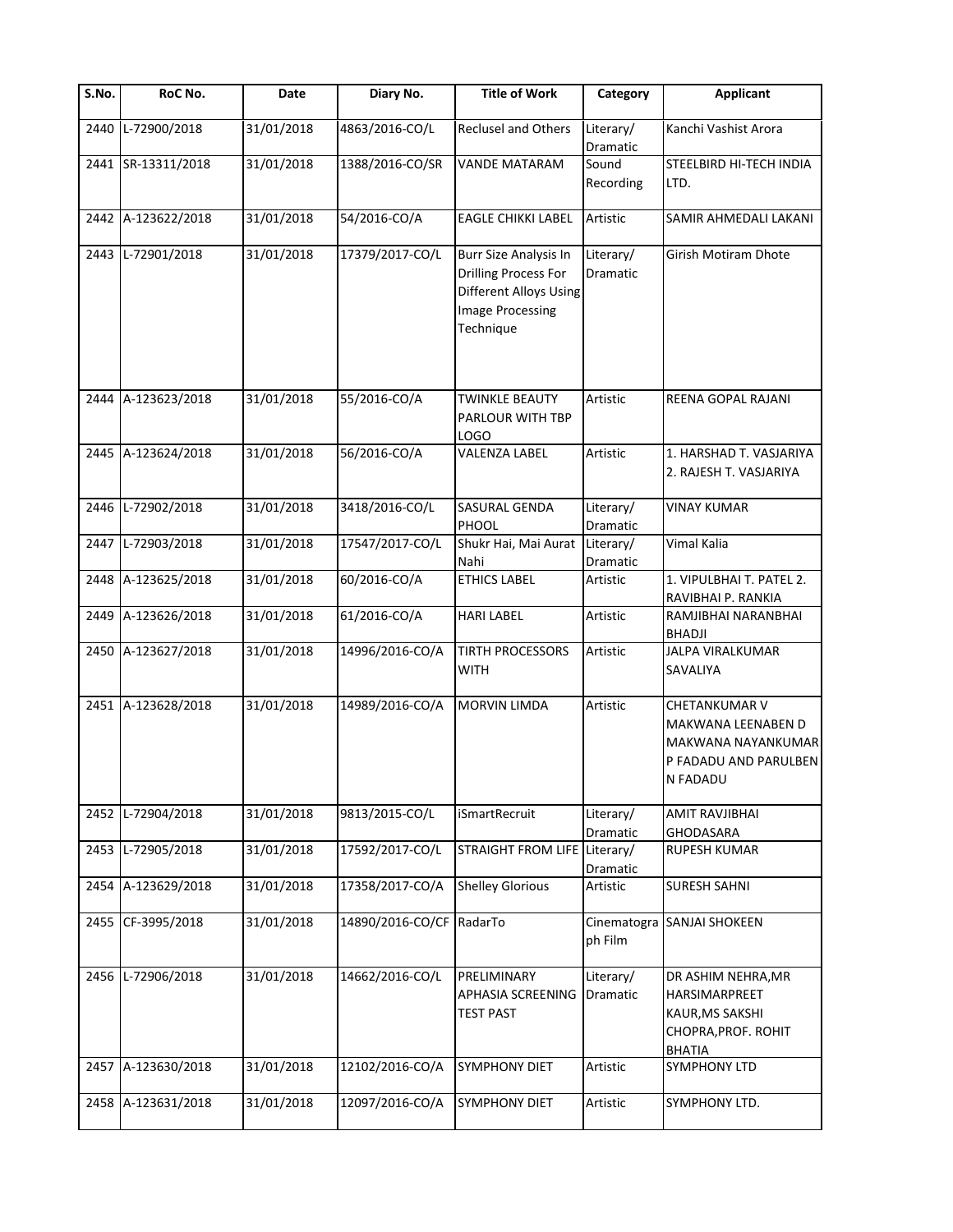| $\overline{\mathsf{S}}$ . No. | RoC No.            | Date       | Diary No.            | <b>Title of Work</b>                                                                                                                                                               | Category              | <b>Applicant</b>                                                  |
|-------------------------------|--------------------|------------|----------------------|------------------------------------------------------------------------------------------------------------------------------------------------------------------------------------|-----------------------|-------------------------------------------------------------------|
| 2459                          | A-123632/2018      | 31/01/2018 | 11968/2016-CO/A      | <b>WOOLLY</b>                                                                                                                                                                      | Artistic              | <b>SHYAMBEN DEVIDAS</b><br><b>GUPTA</b>                           |
|                               | 2460 L-72907/2018  | 31/01/2018 | 9481/2016-CO/L       | CATALOGUE OF<br><b>INDIAN GRAPE VITIS</b><br>SPP GERMPLASM<br>VOLUME I                                                                                                             | Literary/<br>Dramatic | <b>INDIAN COUNCIL OF</b><br>AGRICULTURAL RESEARCH-<br><b>ICAR</b> |
| 2461                          | SW-10089/2018      | 31/01/2018 | 9480/2016-CO/SW      | <b>GRAPEVINE DISEASES</b> Computer<br>IN INDIA A READY<br><b>RECKONER FOR</b><br>DIAGNOSIS AND<br>MANAGEMENT OF<br><b>GRAPEVINE DISEASES</b><br>IN INDIA                           | Software              | INDIAN COUNCIL OF<br>AGRICULTURAL RESEARCH-<br><b>ICAR</b>        |
|                               | 2462 SW-10090/2018 | 31/01/2018 | 9479/2016-CO/SW      | <b>DIAGNOSTICS AND</b><br>MANAGEMENT OF<br>PESTS OF TABLE<br>GRAPES, A READY<br><b>RECKONER FOR</b><br>DIAGNOSIS AND<br>MANAGEMENT OF<br><b>GRAPEVINE PESTS IN</b><br><b>INDIA</b> | Computer<br>Software  | <b>INDIAN COUNCIL OF</b><br>AGRICULTURAL RESEARCH-<br><b>ICAR</b> |
|                               | 2463 SW-10091/2018 | 31/01/2018 | 9478/2016-CO/SW      | A WEB BASED<br><b>ONLINE GRAPEVINE</b><br>DISEASE AND PEST<br><b>DIAGNOSIS SYSTEM</b><br><b>FOR INDIA</b>                                                                          | Computer<br>Software  | <b>INDIAN COUNCIL OF</b><br>AGRICULTURAL RESEARCH-<br><b>ICAR</b> |
|                               | 2464 L-72908/2018  | 31/01/2018 | 3058/2016-CO/L       | THE DIVINE VISION<br><b>VOLUME XXXII</b>                                                                                                                                           | Literary/<br>Dramatic | DR O P KOHLI                                                      |
|                               | 2465 L-72909/2018  | 31/01/2018 | 11581/2016-CO/L      | <b>Virtual Science</b><br>Experiment                                                                                                                                               | Literary/<br>Dramatic | Arjun Dugar, Shriya Naheta                                        |
|                               | 2466 A-123633/2018 | 31/01/2018 | 576/2016-CO/A        | <b>ARJUN BIRI</b>                                                                                                                                                                  | Artistic              | MD. SENJARUL HOQUE,<br><b>PROPRIETOR</b>                          |
|                               | 2467 SR-13312/2018 | 31/01/2018 | 9579/2016-CO/SR      | Photon-The<br>Electromagnetic BEC<br>Droplet by HD<br>Scientific                                                                                                                   | Sound<br>Recording    | Deepak Dabi                                                       |
|                               | 2468 SR-13313/2018 | 31/01/2018 | 9407/2016-CO/M       | Start Up India -<br>Theme Song                                                                                                                                                     | Sound<br>Recording    | Showberries<br><b>Entertainment Private</b><br>Limited            |
|                               | 2469 SW-10092/2018 | 31/01/2018 | 11432/2017-<br>CO/SW | Rolta Link Analyzer                                                                                                                                                                | Computer<br>Software  | M/s ROLTA BI AND BIG<br>DATA ANALYTICS PRIVATE<br>LIMITED         |
|                               | 2470 A-123634/2018 | 31/01/2018 | 11100/2017-CO/A      | SOCH                                                                                                                                                                               | Artistic              | M/S. ELEMENTS                                                     |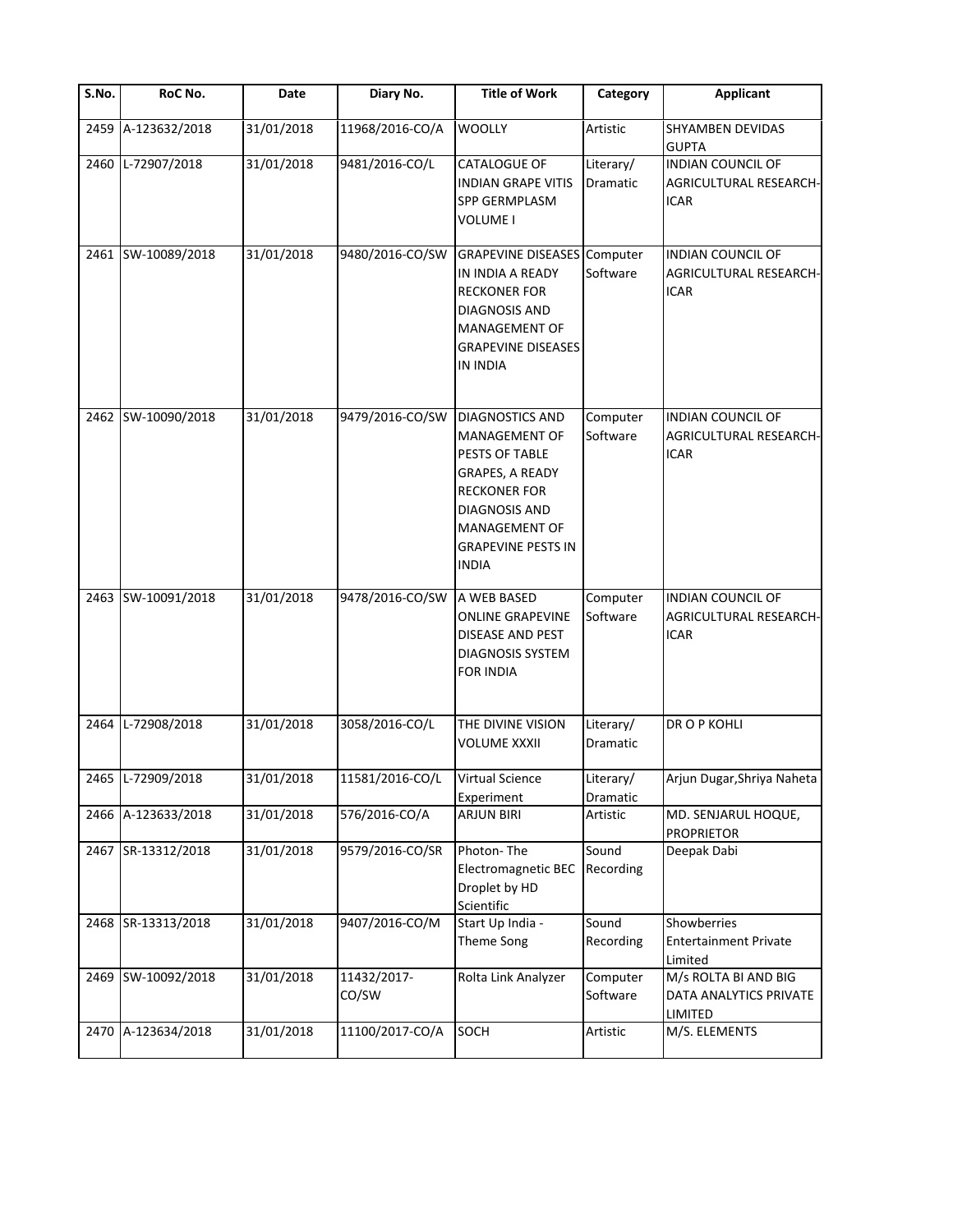| $\overline{\mathsf{S}}$ . No. | RoC No.            | Date       | Diary No.            | <b>Title of Work</b>                                                                                                             | Category              | <b>Applicant</b>                                                                                     |
|-------------------------------|--------------------|------------|----------------------|----------------------------------------------------------------------------------------------------------------------------------|-----------------------|------------------------------------------------------------------------------------------------------|
|                               | 2471 L-72910/2018  | 31/01/2018 | 8247/2016-CO/L       | Pattern Based<br><b>Document Clustering</b><br>and Classification for<br><b>Relevance Feature</b><br>Discovery in Text<br>Corpus | Literary/<br>Dramatic | Seema V Kharate, Ranjit M<br>Gawande                                                                 |
|                               | 2472 L-72911/2018  | 31/01/2018 | 6066/2016-CO/L       | Leap Teacher's<br>Manual                                                                                                         | Literary/<br>Dramatic | <b>Tapan Gosar</b>                                                                                   |
| 2473                          | L-72912/2018       | 31/01/2018 | 6065/2016-CO/L       | <b>LEAP WORKBOOK</b>                                                                                                             | Literary/<br>Dramatic | <b>Tapan Gosar</b>                                                                                   |
|                               | 2474 A-123635/2018 | 31/01/2018 | 9000/2016-CO/A       | MAHARAJA                                                                                                                         | Artistic              | JAYABEN N. MAHATMA<br>ASHOK KUMAR N.<br>MAHATMA AND UMESH<br>N.MAHATMA                               |
|                               | 2475 SW-10093/2018 | 31/01/2018 | 14231/2017-<br>CO/SW | <b>GRIPS GOVERNMENT</b><br>RECEIPT PORTAL<br><b>SYSTEM</b>                                                                       | Computer<br>Software  | NATIONAL INFORMATICS<br><b>CENTRE</b>                                                                |
|                               | 2476 SW-10094/2018 | 31/01/2018 | 14232/2017-<br>CO/SW | E HOSPITAL NIC-A<br>COMPREHENSIVE<br>EHR PRODUCT FROM<br><b>NIC</b>                                                              | Computer<br>Software  | NATIONAL INFORMATICS<br><b>CENTRE</b>                                                                |
|                               | 2477 A-123636/2018 | 31/01/2018 | 6325/2016-CO/A       | CAGE TYPE PIPE<br><b>CLAMP HYDRAULIC</b>                                                                                         | Artistic              | PRAVINCHANDRA<br>SHANKARBHAI PATEL                                                                   |
|                               | 2478 A-123637/2018 | 31/01/2018 | 6326/2016-CO/A       | CAGE TYPE PIPE<br><b>CLAMP MANUAL</b>                                                                                            | Artistic              | PRAVINCHANDRA<br>SHANKARBHAI PATEL                                                                   |
| 2479                          | A-123638/2018      | 31/01/2018 | 9446/2016-CO/A       | <b>TRIPLE POWER</b><br>DETERGENT CAKE                                                                                            | Artistic              | POWER SOAPS PRIVATE<br>LIMITED                                                                       |
| 2480                          | A-123639/2018      | 31/01/2018 | 9108/2016-CO/A       | <b>HI POWER</b><br><b>DETERGENT CAKE</b>                                                                                         | Artistic              | POWER SOAPS PRIVATE<br>LIMITED,                                                                      |
|                               | 2481 CF-3996/2018  | 31/01/2018 |                      | 11032/2017-CO/CF e-Tutorial for Finite<br><b>Element Method</b>                                                                  | ph Film               | Cinematogra Dr. R. N. Khapre, Shri<br>Ramdeobaba College of<br>Engineering and<br>Management, Nagpur |
|                               | 2482 L-72913/2018  | 31/01/2018 | 17092/2017-CO/L      | Handbook of ENT                                                                                                                  | Literary/<br>Dramatic | Dr. K. K. Sharan                                                                                     |
|                               | 2483 A-123640/2018 | 31/01/2018 | 3176/2016-CO/A       | Mr. Chocolate                                                                                                                    | Artistic              | NARESH KUMAR BAJAJ,<br>Trading as ANAND FOODS                                                        |
|                               | 2484 L-72914/2018  | 31/01/2018 | 12132/2016-CO/L      | SHIVENDRA 'S<br>METHOD OF<br>ILLUSTRATING<br>OPERATIONS ON A<br><b>NUMBER LINE</b>                                               | Literary/<br>Dramatic | MR SHIVENDRA DHYANI                                                                                  |
|                               | 2485 A-123641/2018 | 31/01/2018 | 6206/2016-CO/A       | 32 PEARLS (LABEL)                                                                                                                | Artistic              | Tarun Ahuja trading as 32<br>Pearls Multi Speciality<br><b>Dental Clinic</b>                         |
|                               | 2486 L-72915/2018  | 31/01/2018 | 15340/2017-CO/L      | World Trade<br>Organization and the<br>Third World                                                                               | Literary/<br>Dramatic | <b>MENJOR SINGH</b>                                                                                  |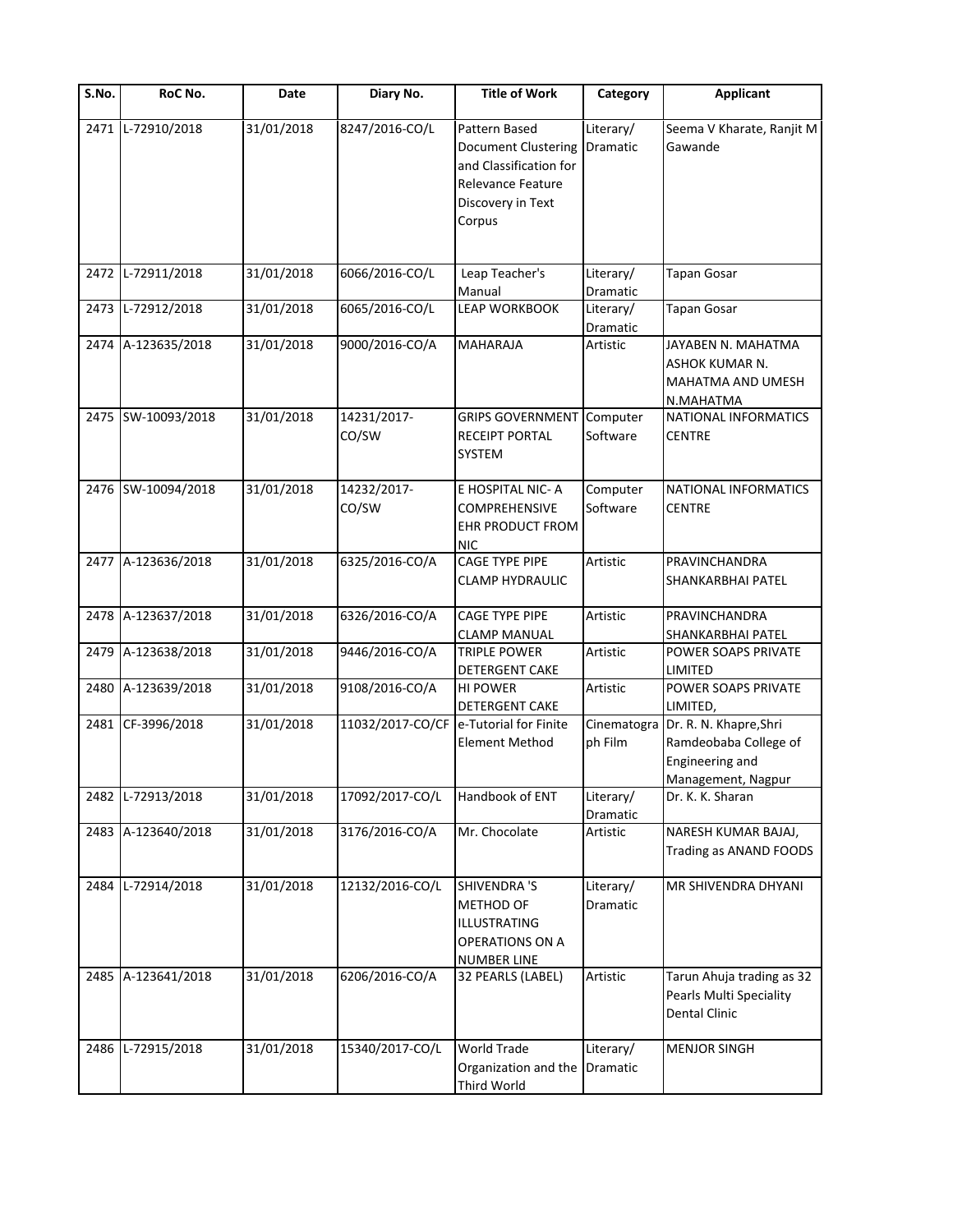| $\overline{\mathsf{S}}$ . No. | RoC No.            | Date       | Diary No.       | <b>Title of Work</b>                                                                                                                      | Category              | <b>Applicant</b>                                                            |
|-------------------------------|--------------------|------------|-----------------|-------------------------------------------------------------------------------------------------------------------------------------------|-----------------------|-----------------------------------------------------------------------------|
| 2487                          | L-72916/2018       | 31/01/2018 | 13263/2017-CO/L | <b>HOMEO SUPER</b><br>SELECTION MASTER                                                                                                    | Literary/<br>Dramatic | <b>BAIJNATH UPADHYAY</b>                                                    |
| 2488                          | A-123642/2018      | 31/01/2018 | 13197/2017-CO/A | <b>MEDZUS</b>                                                                                                                             | Artistic              | MEDZUS HEALTHCARE<br>PVT. LTD.                                              |
| 2489                          | A-123643/2018      | 31/01/2018 | 4931/2017-CO/A  | THREE HORSE LABEL Artistic                                                                                                                |                       | Jagdamba Phosphate (A<br>Unit of Jagdamba<br>Pesticides Pvt. Ltd.)          |
| 2490                          | A-123644/2018      | 31/01/2018 | 8128/2017-CO/A  | FUN TOP MANGO<br><b>PICKLE</b>                                                                                                            | Artistic              | ARORA FOODS INDIA                                                           |
|                               | 2491 A-123645/2018 | 31/01/2018 | 5595/2017-CO/A  | <b>MITHAI EXPRESS</b><br>WITH DEVICE                                                                                                      | Artistic              | MR. RAMESH MANGILAL<br>CHOUDHARY Proprietor of<br><b>MITHAI EXPRESS</b>     |
|                               | 2492 L-72917/2018  | 31/01/2018 | 10337/2017-CO/L | <b>LAVENDER</b><br><b>MEMORIES AND</b><br><b>OTHER POEMS</b>                                                                              | Literary/<br>Dramatic | AMITA JAYANT SANGHVI                                                        |
|                               | 2493 A-123646/2018 | 31/01/2018 | 17738/2017-CO/A | <b>HUNGRY FINE</b>                                                                                                                        | Artistic              | Osmed Formulations Pvt.<br>Ltd.                                             |
| 2494                          | A-123647/2018      | 31/01/2018 | 17737/2017-CO/A | LABEL                                                                                                                                     | Artistic              | Osmed Formulations Pvt.<br>Ltd.                                             |
|                               | 2495 A-123648/2018 | 31/01/2018 | 17736/2017-CO/A | <b>QUICK WARM RUB</b>                                                                                                                     | Artistic              | Osmed Formulations Pvt.<br>Ltd.                                             |
| 2496                          | A-123649/2018      | 31/01/2018 | 17733/2017-CO/A | <b>JHAI SAFA</b>                                                                                                                          | Artistic              | ELEE HEALTH CARE<br>PHARMACEUTICALS                                         |
|                               | 2497 L-72918/2018  | 31/01/2018 | 14183/2017-CO/L | <b>CHATBOT FOR</b><br><b>COLLEGE WEBSITE</b>                                                                                              | Literary/<br>Dramatic | <b>BMS INSTITUTE OF</b><br>TECHNOLOGY AND<br>MANAGEMENT                     |
| 2498                          | L-72919/2018       | 31/01/2018 | 15486/2017-CO/L | Main aur mere<br>eahsaas                                                                                                                  | Literary/<br>Dramatic | Anshu Suman                                                                 |
| 2499                          | L-72920/2018       | 31/01/2018 | 14290/2017-CO/L | Microprocessor And<br>Microcontroller                                                                                                     | Literary/<br>Dramatic | Suyog Dahule                                                                |
| 2500                          | L-72921/2018       | 31/01/2018 | 11448/2017-CO/L | chahat                                                                                                                                    | Literary/<br>Dramatic | Manjusha Singh                                                              |
|                               | 2501 L-72922/2018  | 31/01/2018 | 14362/2017-CO/L | <b>FABRICATION AND</b><br>DEVELOPMENT OF<br>EXPERIMENTAL<br>SETUP OF SOLAR<br><b>OPERATED AIR</b><br><b>CONDITIONING</b><br><b>SYSTEM</b> | Literary/<br>Dramatic | SNEHAL MADHUKARRAO<br>CHAUDHARI                                             |
|                               | 2502 A-123650/2018 | 31/01/2018 | 8802/2017-CO/A  | <b>AMITH A</b><br>MONOGRAM                                                                                                                | Artistic              | <b>AMIT KUMAR</b><br>AGARWAL, MIRA DEVI<br>AGARWAL, SATYA NARYAN<br>AGARWAL |
|                               | 2503 A-123651/2018 | 31/01/2018 | 11748/2017-CO/A | Rennaisance<br>Navchetna (Pen on<br>Paper)                                                                                                | Artistic              | B. M. ANAND<br><b>FOUNDATION LLP</b>                                        |
|                               | 2504 A-123652/2018 | 31/01/2018 | 11755/2017-CO/A | Clutches of<br>Imperialism (Pen on<br>Paper)                                                                                              | Artistic              | B. M. ANAND<br><b>FOUNDATION LLP</b>                                        |